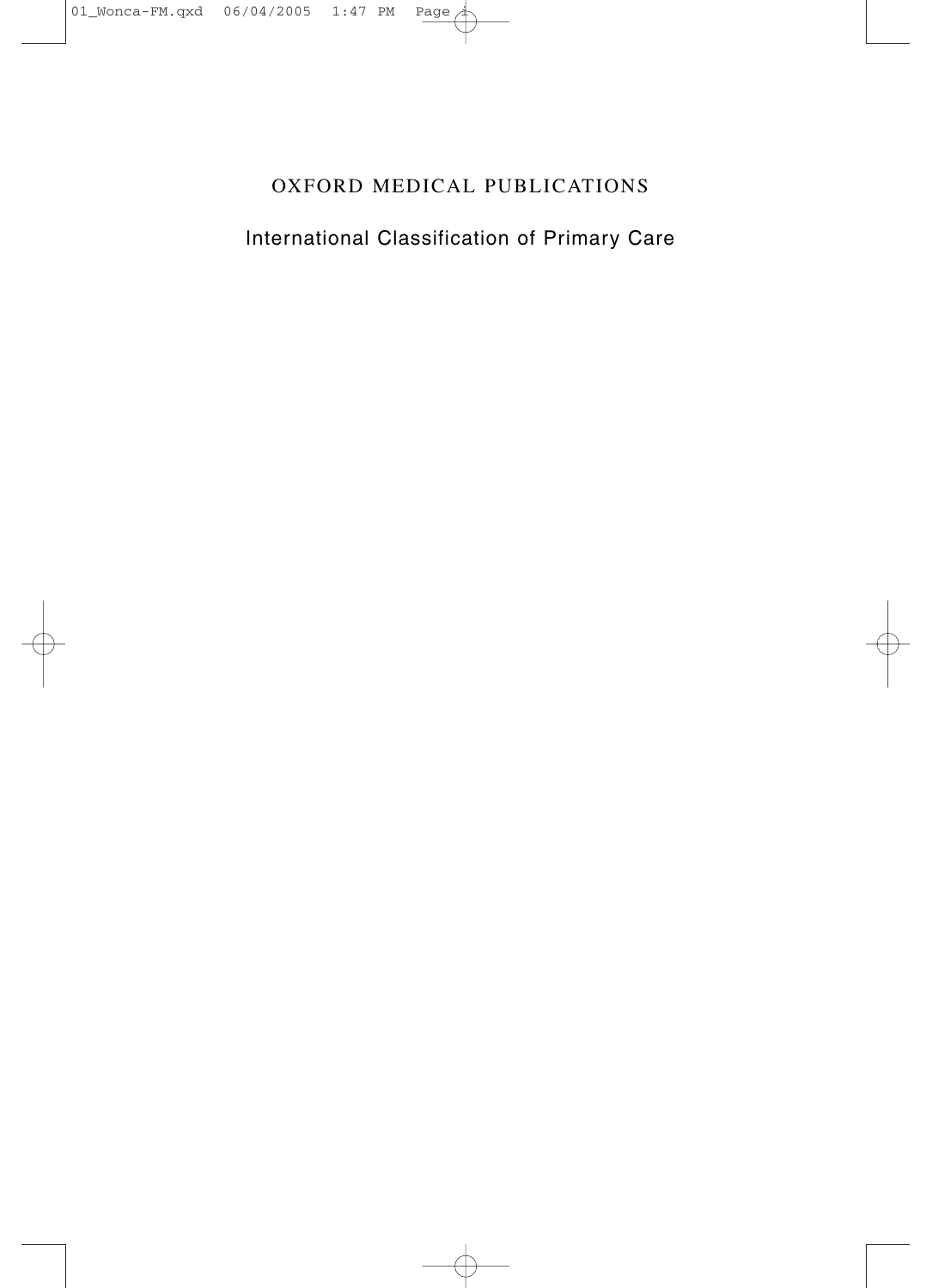Oxford University Press makes no representation, express or implied, that the drug dosages in this book are correct. Readers must therefore always check the product information and clinical procedures with the most up to date published product information and data sheets provided by the manufacturers and the most recent codes of conduct and safety regulations. The authors and the publishers do not accept responsibility or legal liability for any errors in the text or for the misuse or misapplication of material in this work.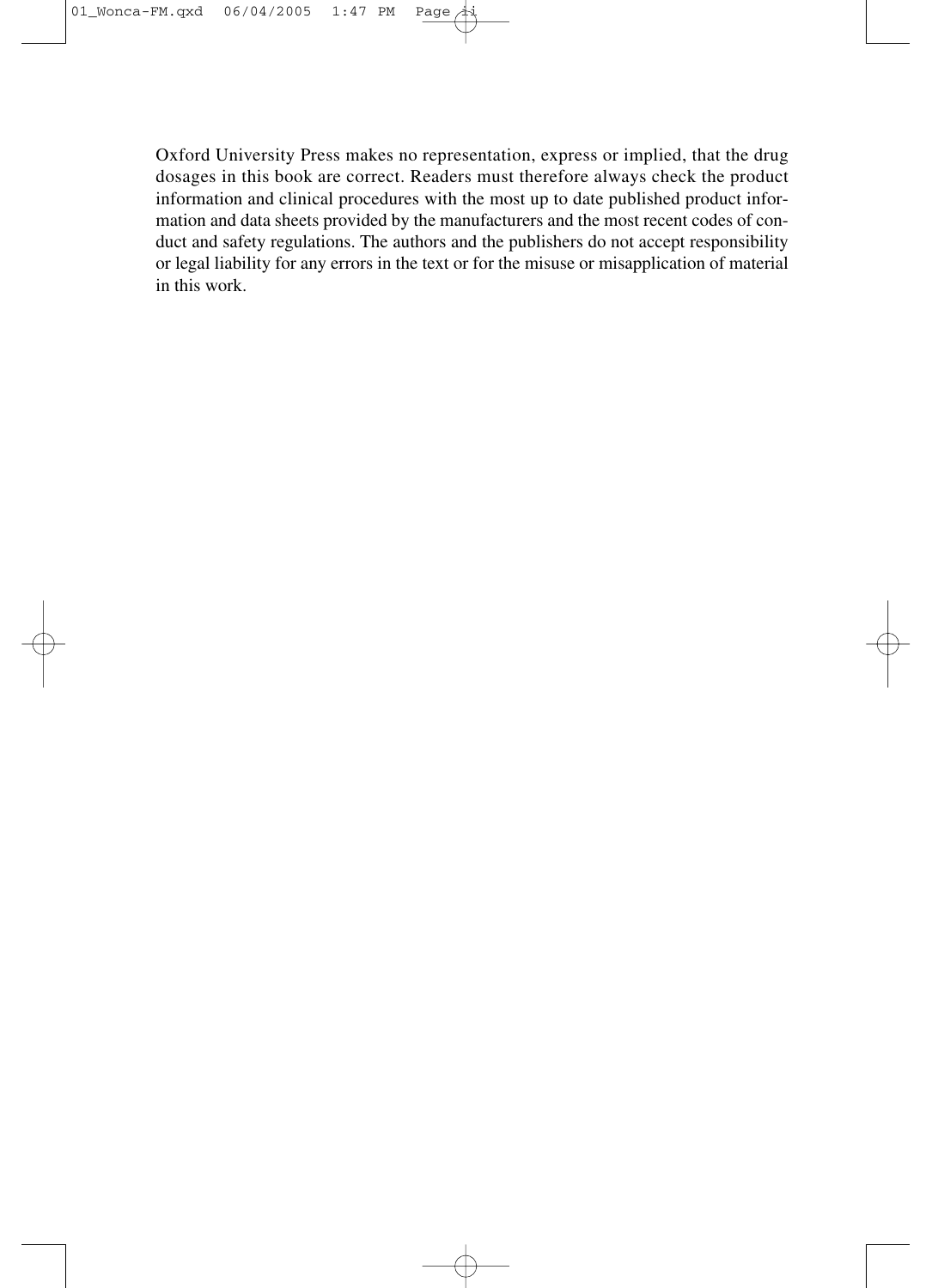# **ICPC-2-R**

## International Classification of Primary Care

*Revised Second Edition*

*Prepared by the International Classification Committee of WONCA, the World Organization of Family Doctors.* 

> *With a CD-ROM: ICPC in the Amsterdam Transition Project*

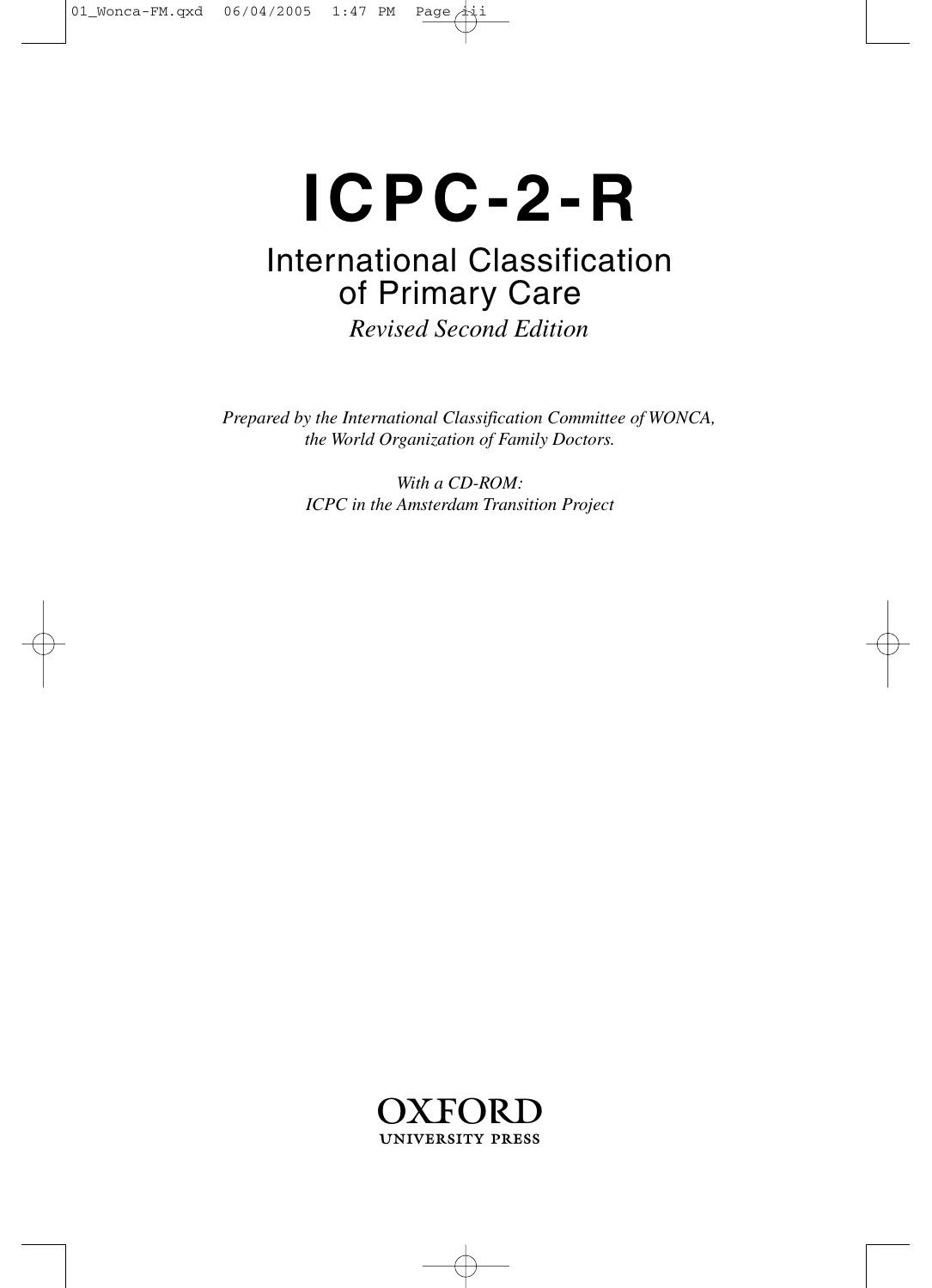

Great Clarendon Street, Oxford OX2 6DP

Oxford University Press is a department of the University of Oxford. It furthers the University's objective of excellence in research, scholarship, and education by publishing worldwide in

Oxford New York

Auckland Cape Town Dar es Salaam Hong Kong Karachi Kuala Lumpur Madrid Melbourne Mexico City Nairobi New Delhi Shanghai Taipei Toronto

With offices in

Argentina Austria Brazil Chile Czech Republic France Greece Guatemala Hungary Italy Japan South Korea Poland Portugal Singapore Switzerland Thailand Turkey Ukraine Vietnam

Oxford is a registered trade mark of Oxford University Press in the UK and in certain other countries

> Published in the United States by Oxford University Press Inc., New York

> > © WONCA, 2005

The moral rights of the author have been asserted Database right Oxford University Press (maker)

> First published 1998 Reprinted 1999, 2002 Reprinted with revisions 2005

Okkes IM, Oskam SK, Lamberts H. ICPC in the Amsterdam Transition Project. CD-Rom. Amsterdam: Academic Medical Center / University of Amsterdam, Department of Family Medicine, 2005

All rights reserved. No part of this publication may be reproduced, stored in a retrieval system, or transmitted, in any form or by any means, without the prior permission in writing of Oxford University Press, or as expressly permitted by law, or under terms agreed with the appropriate reprographics rights organization. Enquiries concerning reproduction outside the scope of the above should be sent to the Rights Department, Oxford University Press, at the address above

You must not circulate this book in any other binding or cover and you must impose this same condition on any acquirer

A catalogue record for this title is available from the British Library

Library of Congress Cataloging in Publication Data (Data available)

ISBN 0 19 8568576

978-019-856857-5

Typeset by Cepha Imaging Pvt. Ltd., Bangalore, India Printed in Great Britain on acid-free paper by Ashford Colour Press Ltd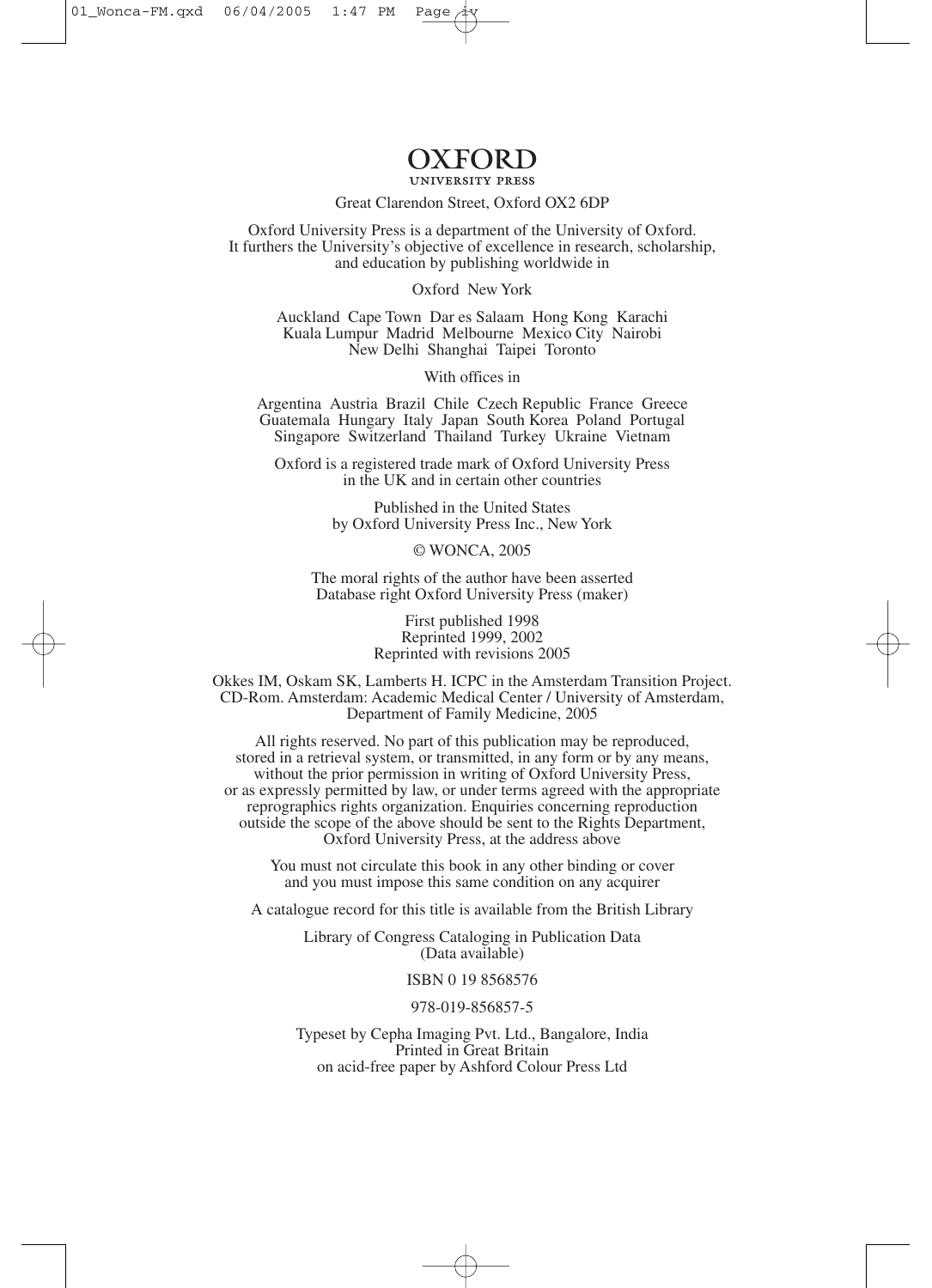## **Contents**

|    | The WONCA International Classification Committee (1998)                          | vii |
|----|----------------------------------------------------------------------------------|-----|
|    | Foreword                                                                         | ix  |
| 1  | Introduction                                                                     | 1   |
| 2  | The structure of ICPC                                                            | 8   |
| 3  | Episode of care: a central concept of general/family practice                    | 11  |
| 4  | Use of ICPC for recording reason for encounter                                   | 19  |
| 5  | Use of ICPC for recording health problems and process of care<br>(interventions) | 25  |
| 6  | Inclusion criteria in ICPC                                                       | 30  |
| 7  | Severity of illness coding                                                       | 34  |
| 8  | Functional status assessment: the COOP/WONCA Charts                              | 38  |
| 9  | References                                                                       | 42  |
| 10 | International Classification of Primary Care-2-Revised: tabular list             | 45  |
| 11 | Conversion codes from ICD-10                                                     | 147 |
| 12 | Alphabetical index                                                               | 167 |

 $\bigoplus$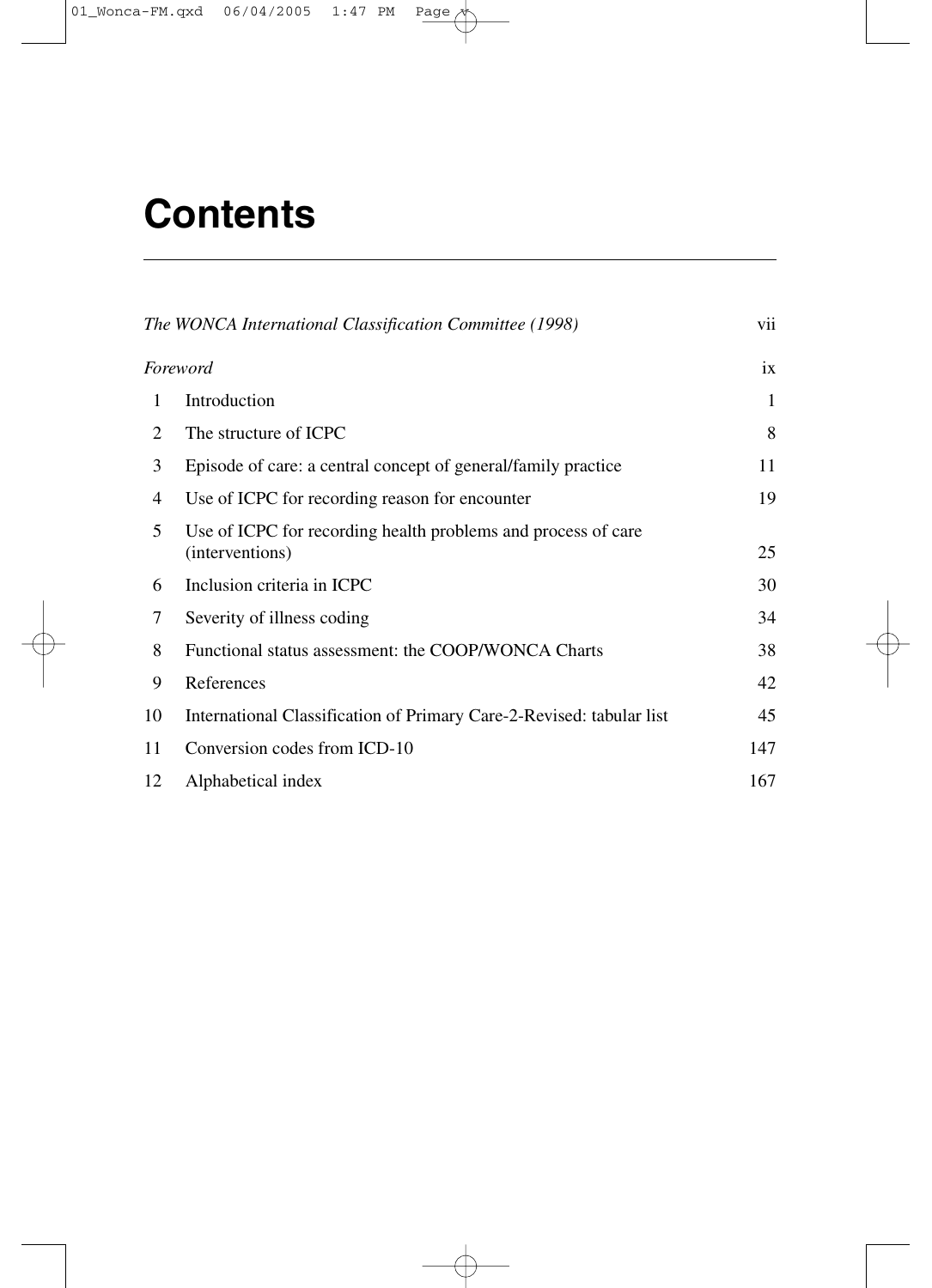$\overline{\bigoplus}$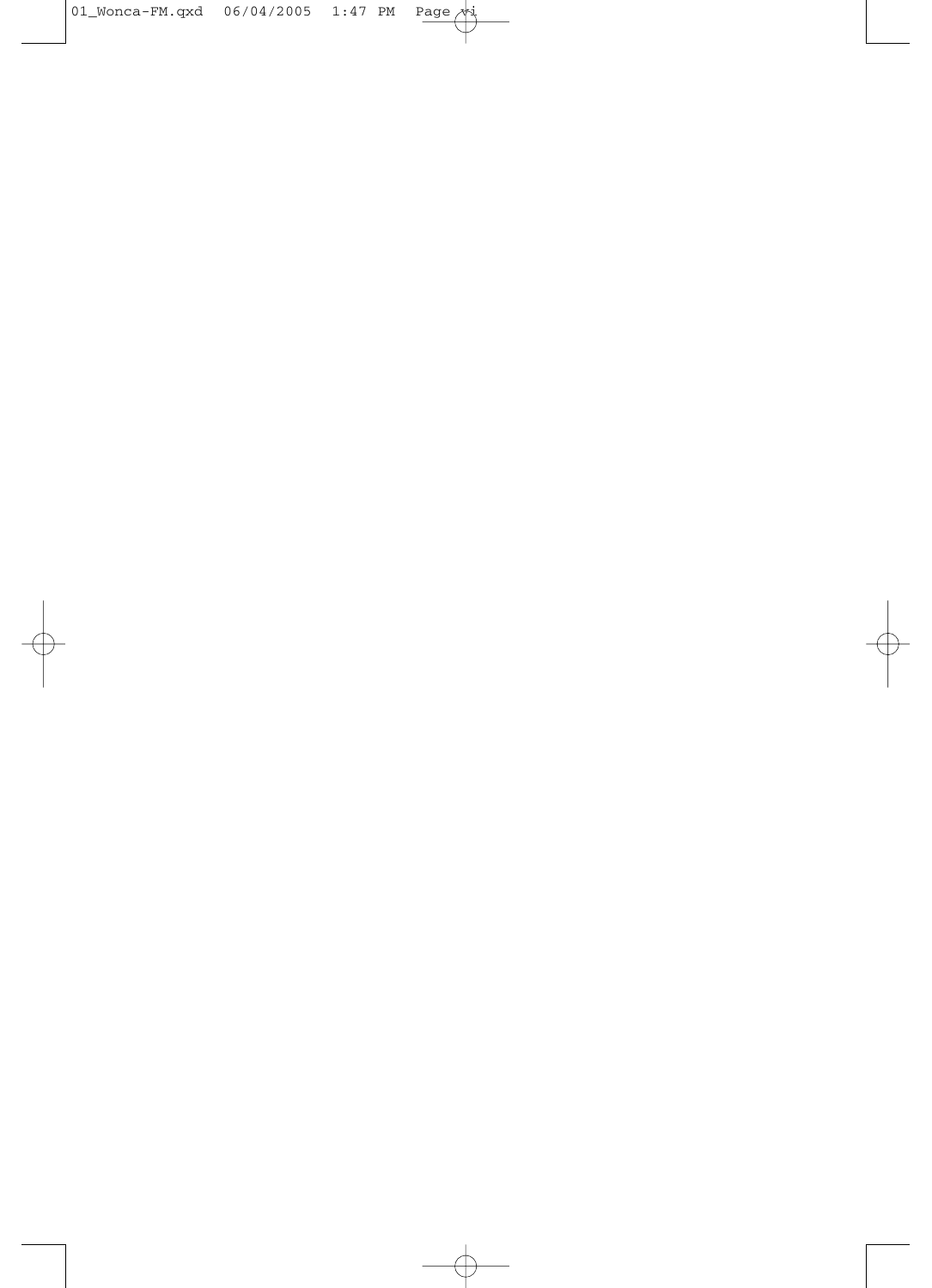## **The WONCA International Classification Committee (1998)**

C. BRIDGES-WEBB, Chairman, Sydney, Australia B. BENTSEN, Oslo, Norway N. BENTZEN, Odense, Denmark R. BERNSTEIN, Ottawa, Canada N. BOOTH, Newcastle, UK S. BRAGE, Oslo, Norway H. BRITT, Sydney, Australia L. CULPEPPER, Boston, USA G. FISCHER, Hannover, Germany T. GARDNER, Dunedin, New Zealand J. GERVAS, Madrid, Spain A. GRIMSMO, Surnadal, Norway J. HUMBERT, Beauvoir sur Mer, France M. JAMOULLE, Jumet, Belgium M. KLINKMAN, Michigan, USA M. KVIST, Turku, Finland H. LAMBERTS, Amsterdam, The Netherlands A. LEE, Shatin, Hong Kong M. LIUKKO, Helsinki, Finland I. MARSHALL, Mallorca, Spain F. MENNERAT, Paris, France L. MICHENER, Durham, USA G. MILLER, Sydney, Australia M. MIRZA, Lahore, Pakistan S. MOHAN, Vijayawada, India J. NUNES, Mem Martins, Portugal I. OKKES, Amsterdam, The Netherlands G. PARKERSON, Durham, USA W. PATTERSON, Edinburgh, Scotland M. RAJAKUMAR, Kuala Lumpur, Malaysia D. SALTMAN, Sydney, Australia P. SIVE, Herzlia, Israel M. WOOD, Roseland, USA T. YAMADA, Gifu, Japan G. ZORZ, Ljubljana, Slovenia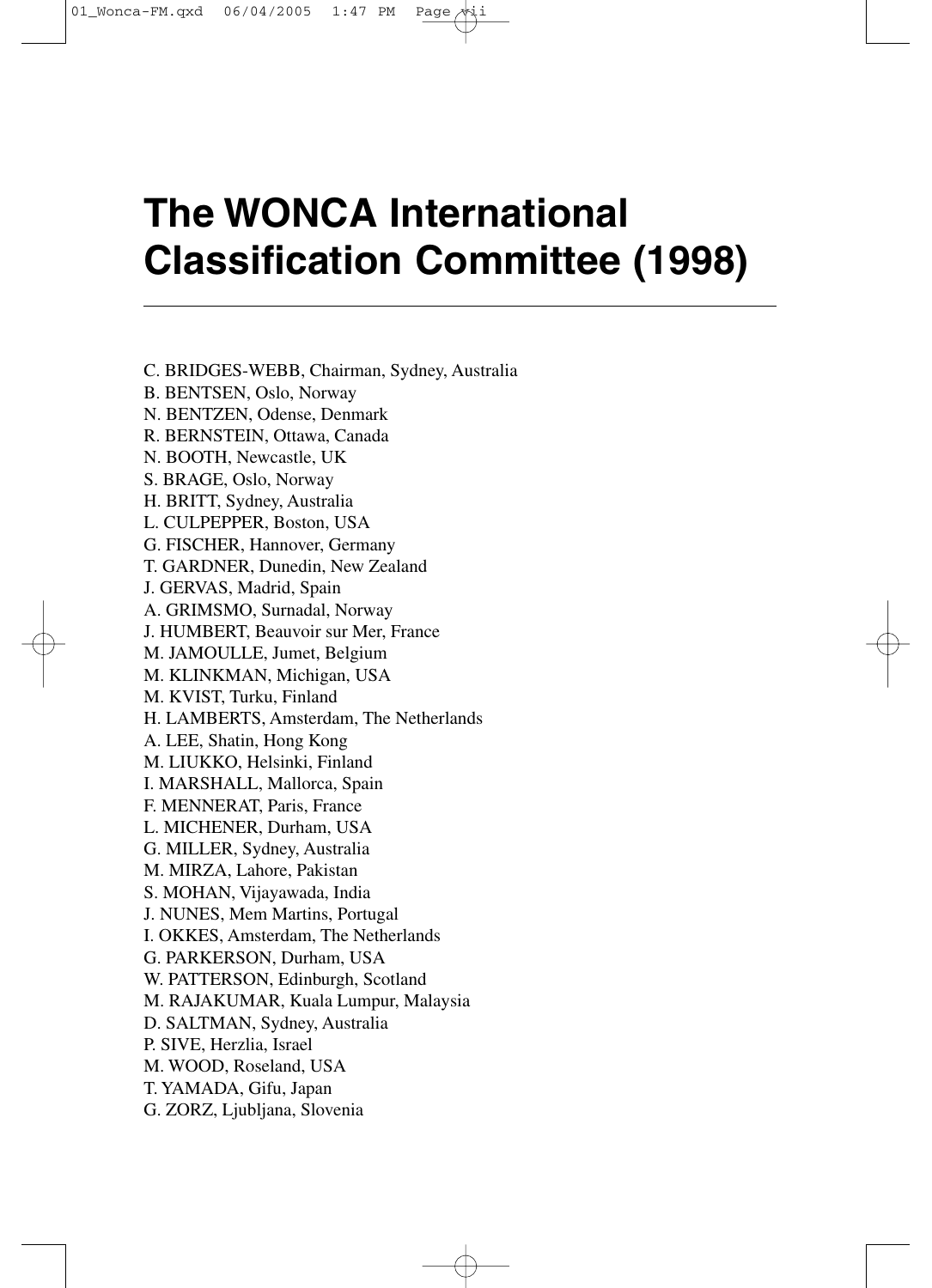#### viii *The Wonca International Classification Committee*

Current Chair (2005): Professor Niels Bentzen Department of Community Medicine and General Practice Norwegian University of Science and Technology 7489 Trondheim Norway

Tel: +47 7359 8885 Fax: +47 7359 7851 E-mail: Niels.Bentzen@medisin.ntnu.no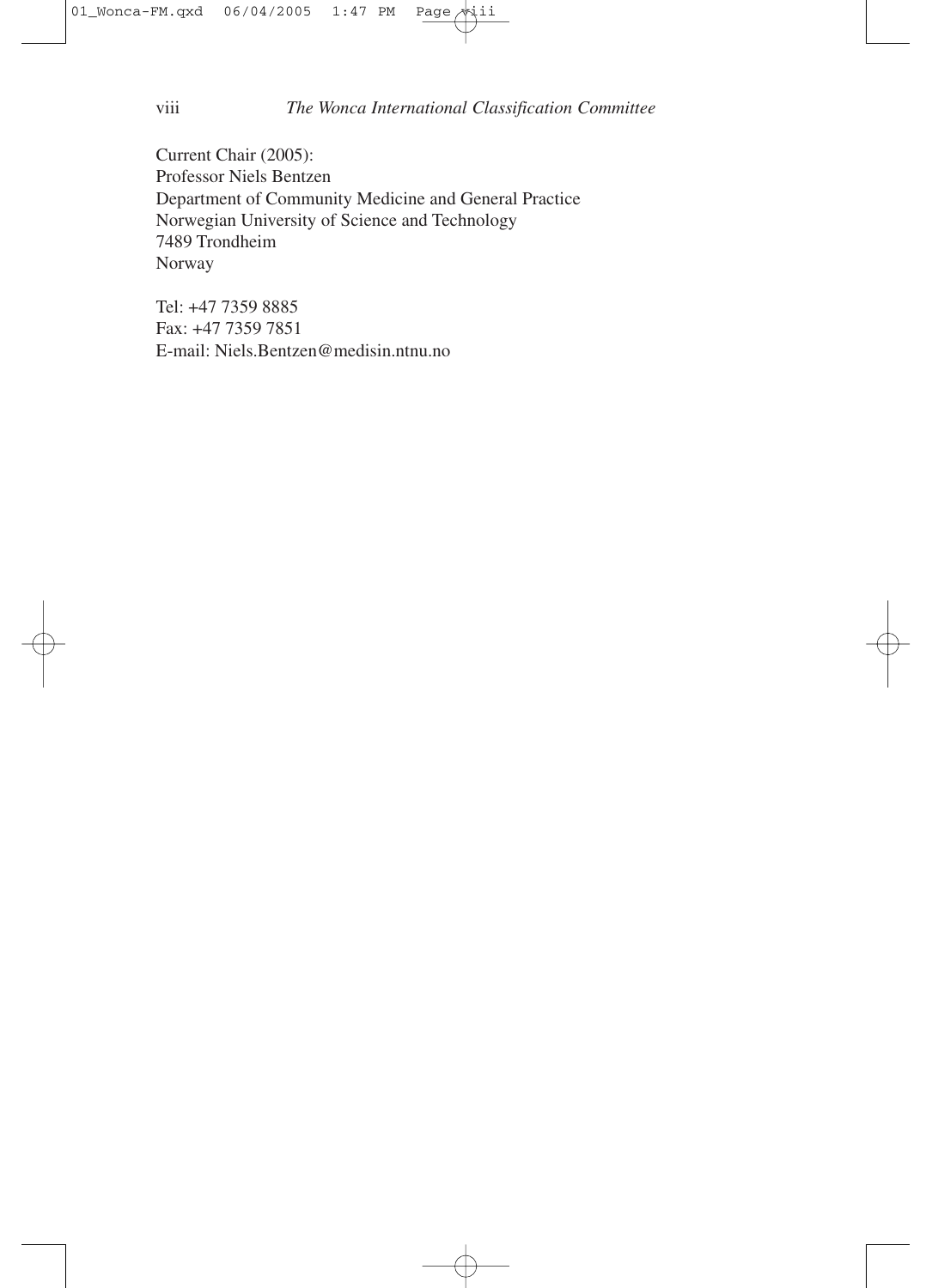## **Foreword**

Increasing health care information needs are being recognized all over the world. In order to deliver optimal health care, professionals need information about the epidemiological situation in their community, diagnostic tools based on patients' reasons for encounters, and best practice information for the diagnosis and the interventions that follow. The amount of information is huge and needs to be ordered in a way that allows intuitive searches.

The International Classification of Primary Care (ICPC) is internationally the most widely used tool for ordering clinical information in primary care and family medicine. ICPC is developed and updated by the Wonca International Classification Committee (WICC) which consists of a group of practicing primary care doctors and academics. This combination of orientation on practical work and research, and the active, open minded attitude of the group is the best guarantee for the continuous development of ICPC.

The co-operation between WONCA and the World Health Organization (WHO) has a long tradition. Although the classification work originally has common roots, because of some disputes around the development of ICD and ICPC, the WHO's International Classification of Diseases in its  $10<sup>th</sup>$  revision (ICD-10) and the second revision of ICPC (ICPC-2) have been running independently. Therefore, it was a major step forward when the WHO Family of International Classifications (WHO-FIC) network in October 2003 accepted ICPC-2 as a related classification to be used in primary care. The network also decided that a continuous co-operation between WICC and WHO-FIC network is necessary as an integral part of the revision process of ICD towards ICD-11.

WHO has expanded the scope of its classification work in the WHO-FIC system because the backbone of health care information systems is supported by three reference classifications - ICD for health problems, ICF (International Classification of Functioning, Disability and Health) for functional aspects of health, and ICHI for international classification of health care interventions.

ICPC was originally developed as a reason for encounter classification. Since a patient's reason for encounter may be a known disease, a functional health problem, or a request for an intervention, ICPC needs to cover all three reference classifications on the level of a single primary care provider. Therefore, ICPC has codes for functioning and for interventions, although it has been mainly used in the diagnostic area.

The need for coding systems has been questioned by the developers of the terminological systems. For international use one of the main problems is translation. Terms are language specific and, therefore, a detailed classification of concepts tends to be difficult to translate. For primary care, the main information needs are covered by ICPC which is already available in over 20 languages. This creates an international framework that allows international exchange of information.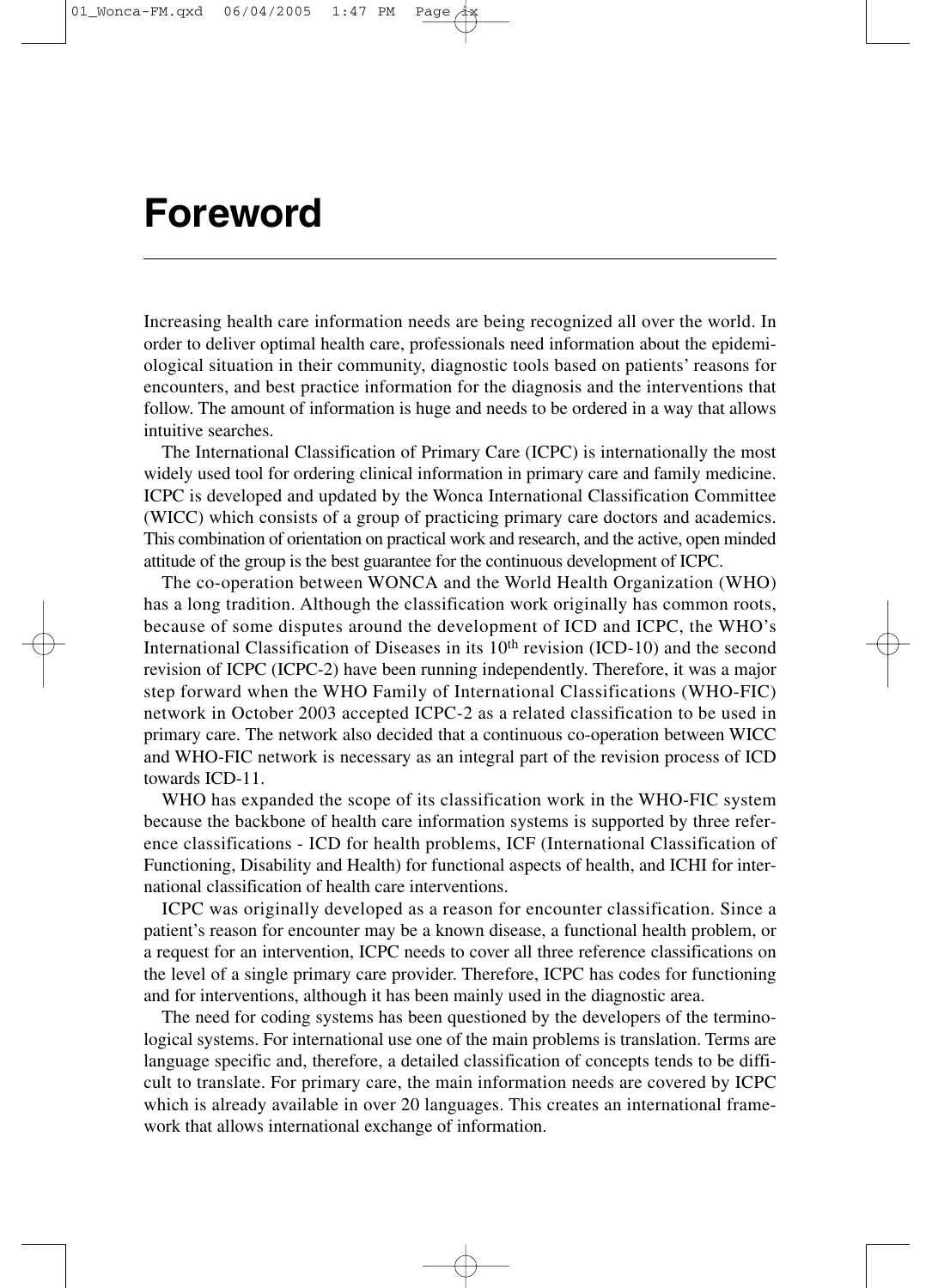#### x *Foreword*

Most information systems have been developed in and for developed countries. The role of developing countries in this process is important because of the information paradox in world health care: countries with the least information about the population's health face the worst health care problems. Although ICPC has been mainly developed in industrialized countries, the basic principle of a limited number of high frequency problems is applicable for any primary care setting. Modified modules may be necessary, for example for tropical conditions.

This revised edition of ICPC-2 is based on the electronic version of ICPC-2 (ICPC-2-E) which has been continuously updated since ICPC-2 was published as a book (1998). It includes all the corrections made by WICC, while most translations are already based on this version.

The availability of this updated version of the book is therefore an important milestone.

Martti Virtanen

Head of Centre, Classification expert, Pediatrician Nordic Centre for Classifications in Healthcare WHO-FIC network collaborating centre Member of WICC since 1998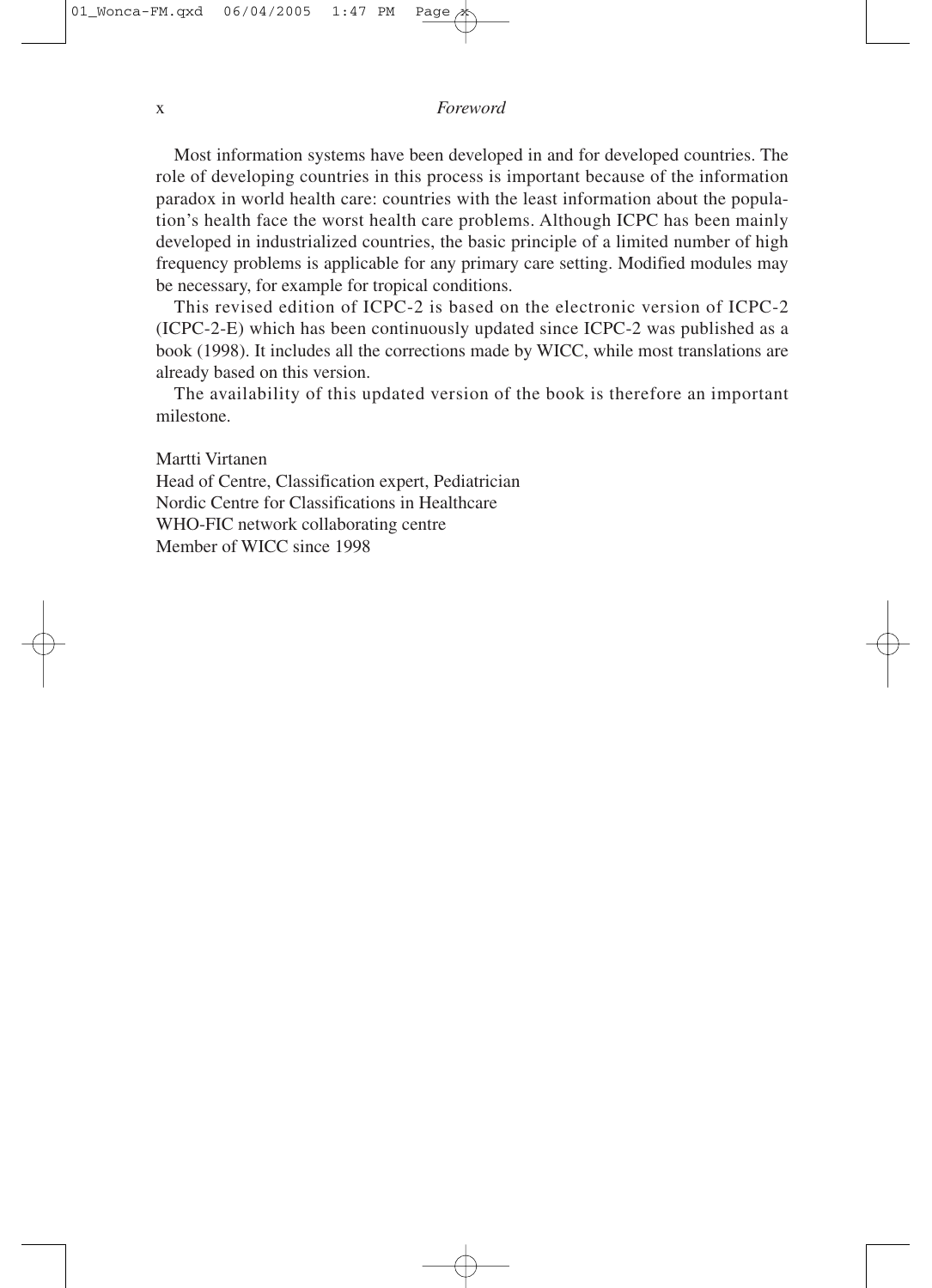## **1 Introduction**

## **Historical background**

Until the mid-1970s most morbidity data collected in primary care research were classified using the International Classification of Diseases  $(ICD)^{1,2}$ . This had the important advantage of international recognition, aiding comparability of data from different countries. However, there was the disadvantage that the many symptoms and non-disease conditions that present in primary care were difficult to code with this classification, originally designed for application to mortality statistics and with a disease-based structure.

The following early references deal with some of the issues, developments and ideas about general practice classifications in the period before and after the formation of the WONCA Classification Committee in 1972:

- Research Committee of Royal College of General Practitioners. A classification of disease. *J. Roy. Coll. Gen. Pract*. 1959; **2**: 140–59.
- Westbury R C, Tarrant M. Classification of disease in general practice: a comparative study. *Can. Med. Assoc. J.* 1969; **101**: 82–7.
- Bentsen B G. Illness and general practice: a survey of medical care in an inland population in South-East Norway. Oslo: Scandinavian University Books, University Press 1970; second edition 1986.
- Hutchinson I M. The Australian morbidity survey 1969–70. *Annals of General Practice* 1971; **16**: 68–72.
- Anderson J E, Leese R E M. Patient morbidity and some patterns of family practice in South-Eastern Ontario. *Can. Med. Assoc. J.* 1975; **113**: 123–6.
- Kjaer P, Mabeck C E, Olsen O M, Pederson P. Testing WONCA's classification of diseases for use in general practice (in Danish). *Ugeskrift Laeger* 1977; **139**: 1614–16.

Recognizing the problems of the ICD, and the need for an internationally recognized classification for general practice, the WONCA Classification Committee designed the International Classification of Health Problems in Primary Care (ICHPPC), first published in 1975, $3$  with a second edition in 1979<sup>4</sup> related to the ninth revision of ICD. Although this provided a section for the classification of some undiagnosed symptoms, it was still based on the ICD structure and was still inadequate. A third edition in 1983 had added to it criteria for the use of most of the rubrics<sup>5</sup> greatly adding to the reliability with which it could be used, but not overcoming its deficiencies for primary care. A new classification was needed for both the patient's reason for encounter and the provider's record of the patients' problems.

At the 1978 World Health Organization (WHO) Conference on Primary Health Care in Alma Ata,<sup>6</sup> adequate primary health care was recognized as the key to the goal of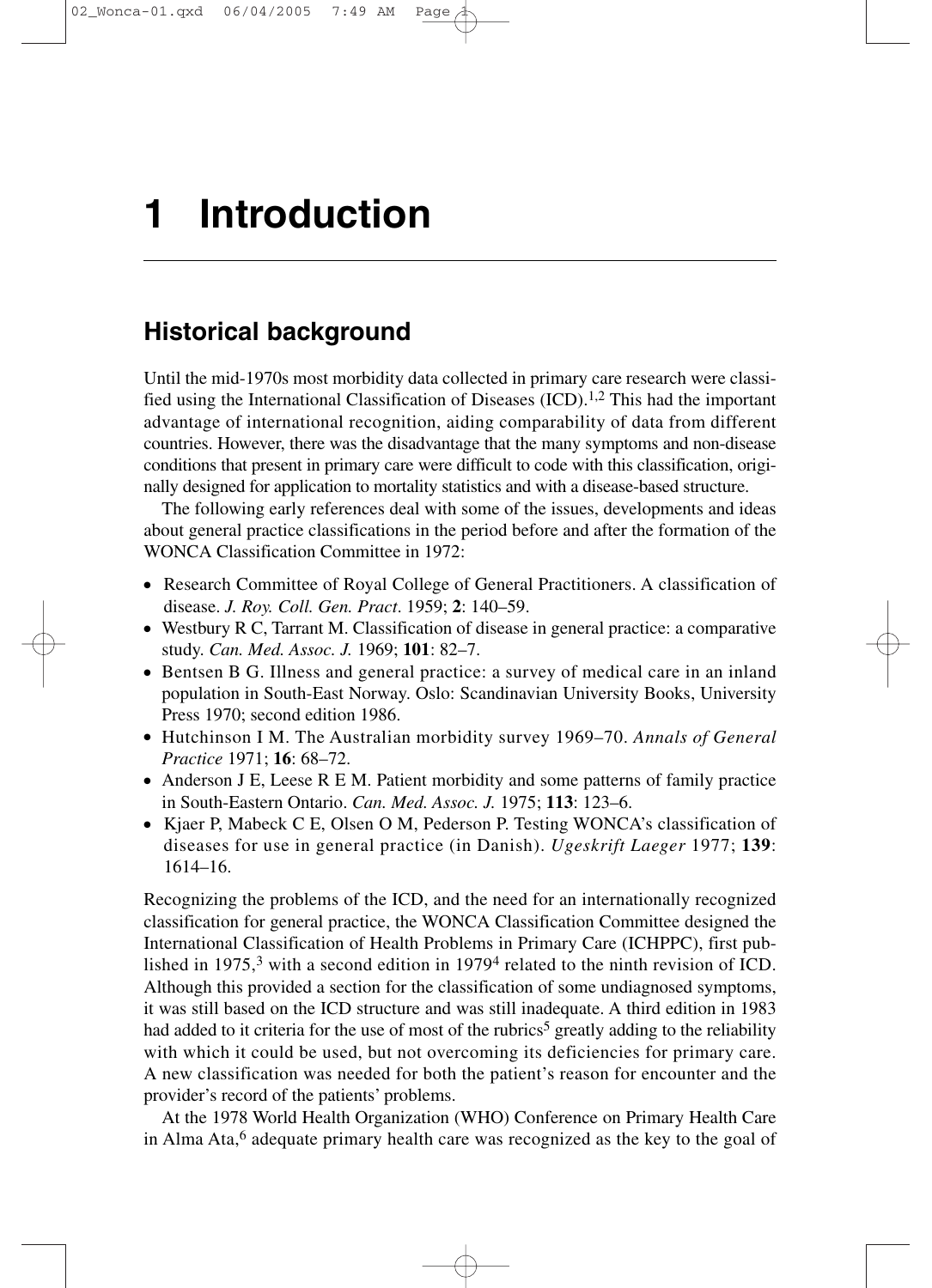'health for all by the year 2000'. Subsequently both WHO and WONCA recognized that the building of appropriate primary care systems to allow the assessment and implementation of health care priorities was only possible if the right information was available to health care planners. This led to the development of new classification systems.

Later in 1978 WHO appointed what became the WHO Working Party for Development of an International Classification of Reasons for Encounter in Primary Care.<sup>7</sup> This group, a majority of whose members were also members of the WONCA Classification Committee, developed a Reason for Encounter Classification  $(RFEC)^{7-9}$  which later became ICPC.

Reasons for encounter (RFEs) are the agreed statement of the reason(s) why a patient enters the health care system, representing the demand for care by that person. They may be symptoms or complaints (headache or fear of cancer), known diseases (flu or diabetes), requests for preventive or diagnostic services (a blood pressure check or an ECG), a request for treatment (repeat prescription), to get test results, or administrative (a medical certificate). These reasons are usually related to one or more underlying problems which the doctor formulates at the end of the encounter as the conditions that have been treated, which may or may not be the same as the reason for the encounter.

Disease classifications are designed to allow the health care providers' interpretation of a patient's health care problem to be coded in the form of an illness, disease, or injury. In contrast, a Reason for Encounter Classification focuses on data elements from the patient's perspective.<sup>7,10,11</sup> In this respect, it is patient-oriented rather than diseaseor provider-oriented. The reason for encounter, or demand for care, given by the patient has to be clarified by the physician or other health worker before there is an attempt to interpret and assess the patient's health problem in terms of a diagnosis, or to make any decision about the process of management and care.

The working group developing the RFE classification tested its several versions in field trials. The first field trial to test the completeness and reliability of the RFEC was a pilot study carried out in The Netherlands in 1980.<sup>8</sup> The results obtained from this pilot study prompted further feasibility testing in 1983. This was carried out in nine countries, namely Australia, Brazil, Barbados, Hungary, Malaysia, The Netherlands, Norway, The Philippines, and The United States.<sup>9,12,13</sup> The entire classification was translated from English into several languages, including French, Hungarian, Norwegian, Portuguese, and Russian. The analysis of more than 90 000 reasons for encounter recorded during over 75000 individual encounters and the collective experience of the participants resulted in the development of a more comprehensive classification.<sup>9,12,13</sup>

In the course of this feasibility testing it was noted that the RFEC could easily be used to classify simultaneously the reasons for encounter and two other elements of problem-oriented care, namely the process of care and the health problems diagnosed. Thus this conceptual framework allowed the evolution of the Reason for Encounter Classification into the International Classification of Primary Care.

Problems in relation to the concurrent development of ICD-10 prevented WHO from publishing the RFEC. However, WONCA was able to develop ICPC from it and publish the first edition in 1987. While ICPC-1 was much more appropriate for primary care than previous classifications based on the ICD framework, it did not include inclusion criteria for the rubrics, or any cross-referencing. It was thus in this respect less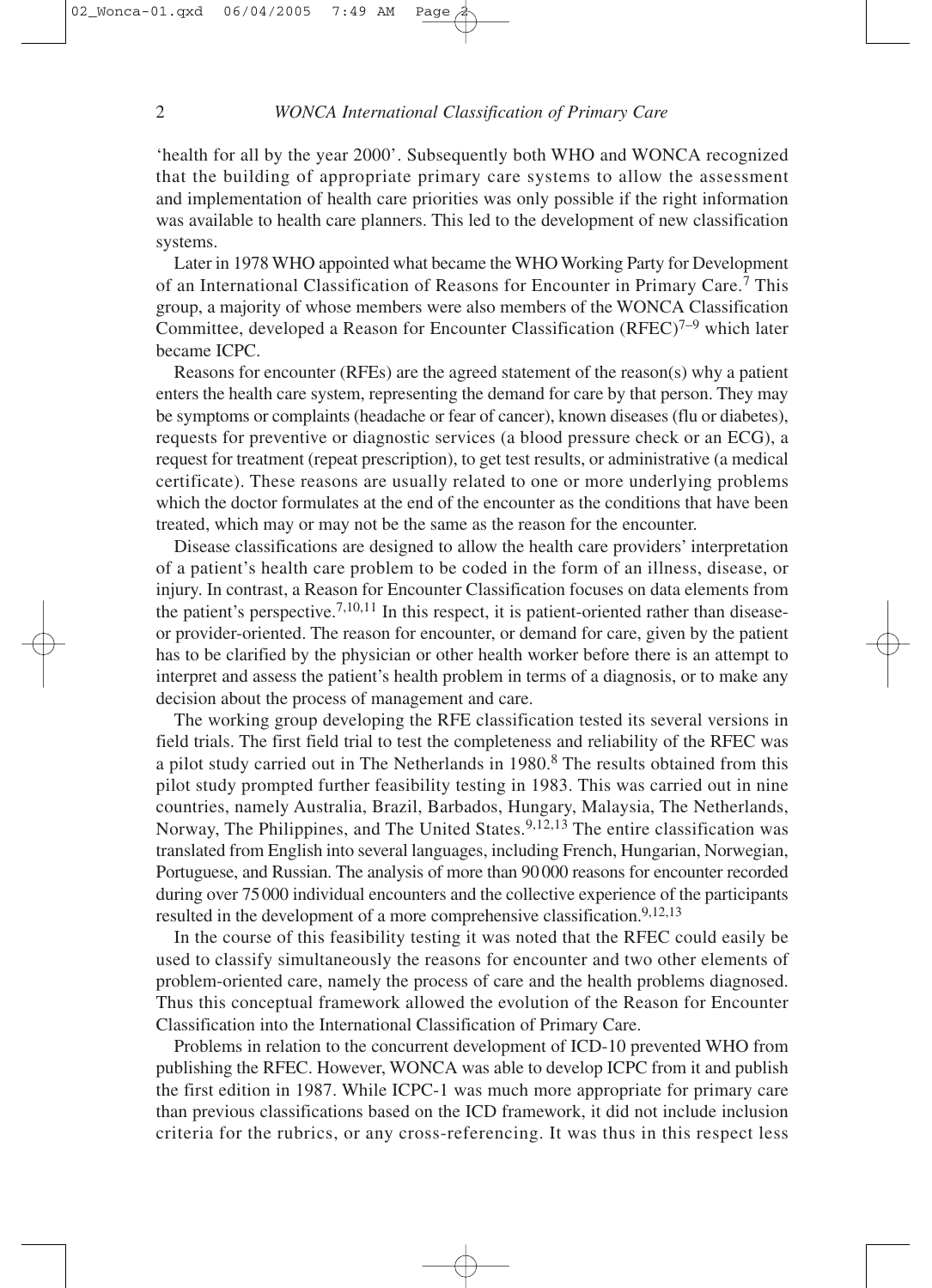useful than the previous publication, ICHPPC-2-defined, though it referred to it as a source of inclusion criteria which could be used.

In 1985 a project began in a number of European countries to use the new classification system to produce morbidity data from general practice for national health information systems. This involved translations of the classification and comparative studies across countries. The results were published in 1993 in a book including an update of ICPC.<sup>14</sup>

In 1980 WONCA became a Non-Government Organization (NGO) in official relations with WHO, and joint work together since has led to a better understanding of the requirements of primary care for its own information systems and classifications within an overall framework encompassing all health services.

## **The International Classification of Primary Care**

The International Classification of Primary Care  $(ICPC<sup>†</sup>)<sup>15</sup>$  broke new ground in the world of classification when it was published in 1987 by WONCA, the World Organization of National Colleges, Academies, and Academic Associations of General Practitioners/Family Physicians, now known more briefly as the World Organization of Family Doctors. For the first time health care providers could classify, using a single classification, three important elements of the health care encounter; reasons for encounter (RFE), diagnoses or problems, and process of care. Linkage of elements permits categorization from the beginning of the encounter with RFE to its conclusion.

The new classification departed from the traditional International Classification of Disease (ICD) chapter format where the axes of its several chapters vary, from body systems (Chapters III, IV, V, VI, VII, VIII, IX, X, XI, XIII and XIV) to aetiology (Chapters I, II, XVII, XIX, XX), and to others (Chapters XV, XVI, XVIII, XXI). This mixture of axes creates confusion, since diagnostic entities can with equal logic be classified in more than one chapter, for example influenza in either the infections chapter or the respiratory chapter, or both. Instead of conforming to this format, the ICPC chapters are all based on body systems, following the principle that localization has precedence over aetiology. The components that are part of each chapter permit considerable specificity for all three elements of the encounter, yet their symmetrical structure and frequently uniform numbering across all chapters facilitate usage even in manual recording systems. The rational and comprehensive structure of ICPC is a compelling reason to consider the classification a model for future international classifications.

Since publication, ICPC has gradually received increasing world recognition as an appropriate classification for general/family practice and primary care, and has been used extensively in some parts of the world, notably in Europe<sup>14</sup> and Australia.<sup>16</sup>

More recently the WONCA Classification Committee has participated in the international development of further initiatives related to classification, including functional

<sup>†</sup>ICPC was first published in 1987.14 This is now referred to as ICPC-1. In 1993 it was included in a publication about its use in Europe.<sup>13</sup> This is referred to as ICPC-E. The 1998 publication is referred to as ICPC-2, and this revision as ICPC-2-R. ICPC is used when referring to the generic classification.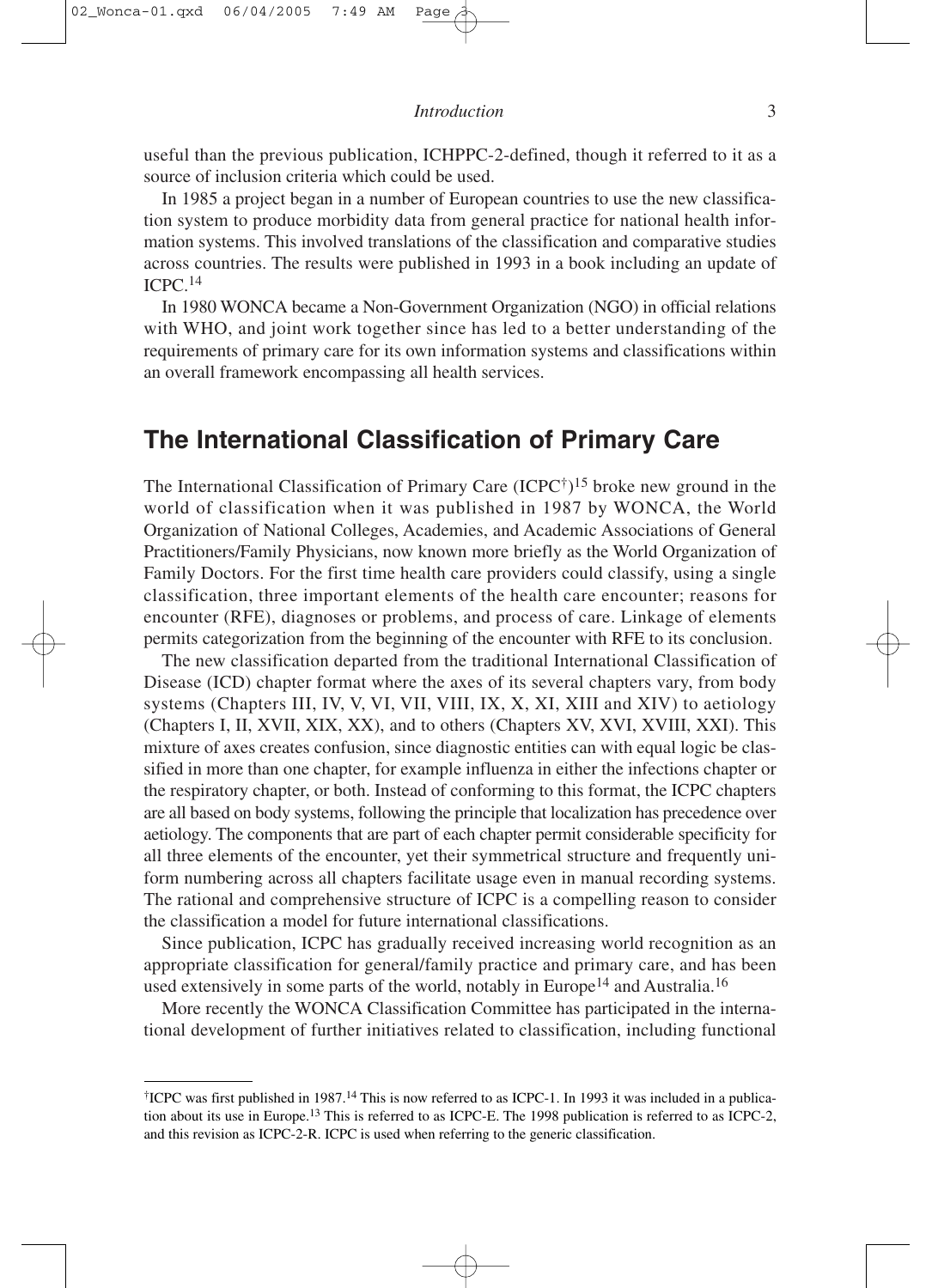status measures, severity of illness indicators, and an international glossary for general/ family practice. Information about these is included in this book.

### **Classification, nomenclature, and thesaurus**

Labelling aspects of general/family practice, such as reasons for encounter and health problems, requires that the available labels reflect the characteristics of the domain: general practice/family medicine. Labels should be derived from a nomenclature or thesaurus. A nomenclature contains all the terms and professional jargon of medicine, and a thesaurus is a storehouse of terms like an encyclopaedia or computer tape with a large index and synonyms.<sup>17</sup>

Classification systems provide a structure to order named objects in classes according to established criteria. They do not necessarily contain all terms, and difficulties arise when they are used as a nomenclature and terms are not found within them. Often many terms are included within one rubric, so that the use of coding based on a classification does not provide adequate specificity.<sup>17</sup>

ICPC is a classification which reflects the characteristic distribution and content of aspects of primary care. It is not a nomenclature. The richness of medicine at the level of the individual patient needs a nomenclature and thesaurus much more extensive than ICPC, particularly for recording the specific detail required in an individual patient record. The use of ICPC together with ICD-10 and other classification systems, such as the Anatomical-Therapeutic-Chemical classification of medications (ATC), can provide the basis of an adequate nomenclature and thesaurus, but if full coding is required these must be supplemented by even more specific coding systems. However, unless such coding systems are based upon a suitable classification, such as ICPC is for general/family practice, it is not possible to extract coherent data about populations rather than just individuals.<sup>17</sup>

Over the years there have been frictions in the relation between the available primary care classifications (ICHPPC and ICPC) and ICD because of conceptual and taxonomical problems. ICD-10, however, now provides a widely recognized nomenclature of diseases and health problems suitable for primary care. Although ICD-10 is not the most appropriate tool for a primary care classification,<sup>18</sup> its use with ICPC as the ordering principle opens a route to good computer-based patient records allowing for the exchange of patient data with other specialists and hospitals.<sup>17</sup>

### **ICPC-2**

This second edition of ICPC has been prepared for two main reasons; to relate it to the tenth edition of ICD, ICD-10, published by WHO in  $1992<sup>2</sup>$  and to add inclusion criteria and cross-referencing for many of the rubrics. The latter are explained in Chapter 6 and detailed in the tabular list in Chapter 10. In the interests of stability and consistency very few changes to the classification have been made, though many have been suggested, and will be the subject of ongoing work by the WONCA Classification Committee. Feedback from users to assist this process is specially requested.

At the same time this second edition includes information about new developments in the conceptual basis of understanding general/family practice which have arisen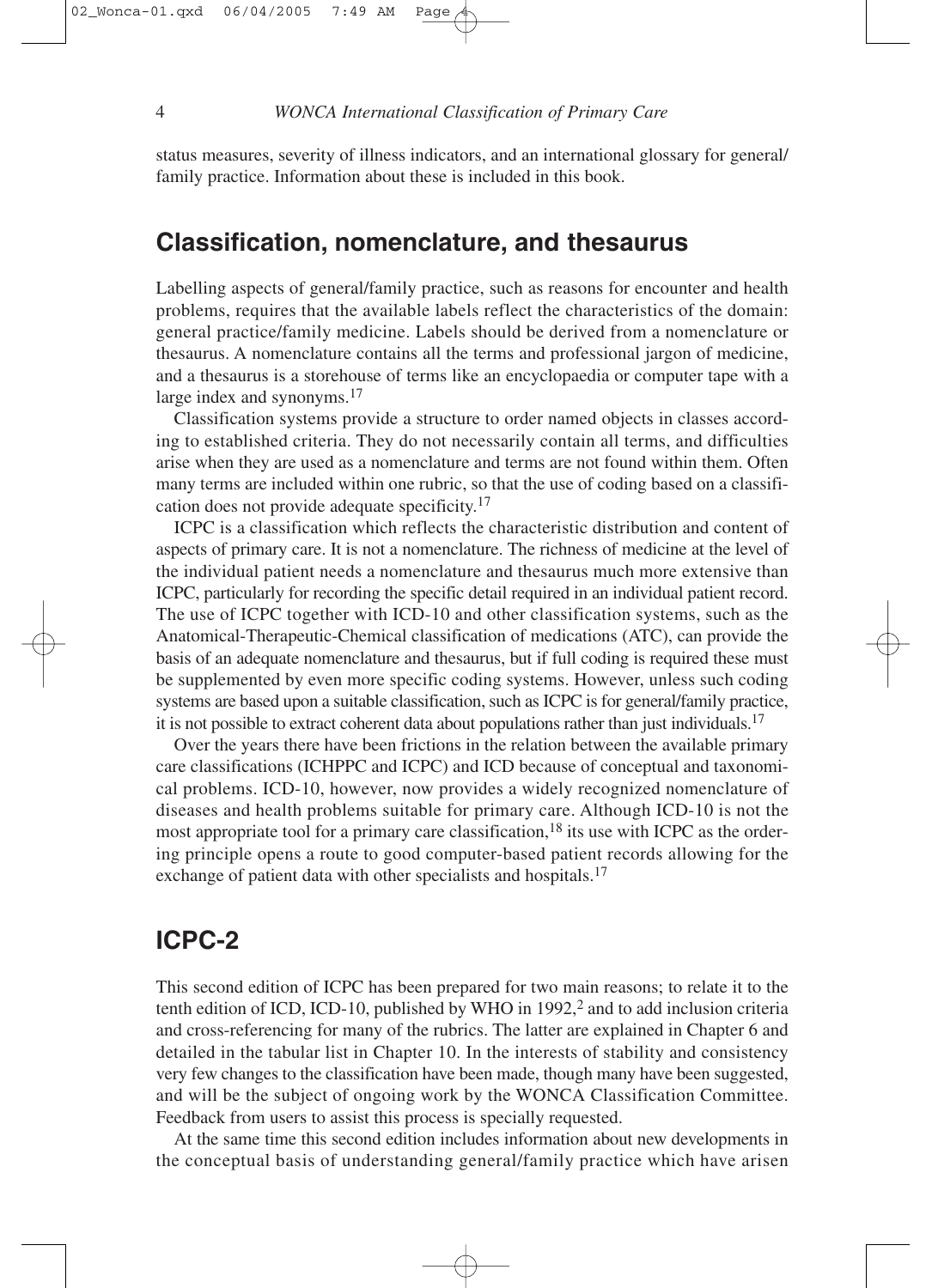#### *Introduction* 5

in large part from the use of a classification appropriate to the discipline. These are outlined in Chapters 2–5. The book is based on the use of standard terminology as defined in the international glossary published by the WONCA Classification Committee in 1995.19

The book also includes information about a number of new initiatives related to classification. The Duke/WONCA Severity of Illness Checklist (DUSOI/WONCA) enables either individual health problems, or the combined health problems of the patient, to be graded in terms of severity (Chapter 7). The COOP/WONCA functional status assessment charts allow assessment of functional status of the patient independent of any particular reason for encounter or health problem (Chapter 8).

The alphabetical index to the tabular list (Chapter 12) is limited to terms from the rubric titles and their inclusion terms. It is not meant to be fully comprehensive (see Chapter 2).

## **ICPC and ICD**

ICPC has always been linked with the widely recognized and used International Classification of Diseases published by the World Health Organization. The first edition contained a list of conversion codes to ICD-9. Since then ICD-10 has been introduced, and ICPC-2 has been carefully mapped to ICD-10 so that conversion systems can be used (Chapter 11). Users who still require a conversion to ICD-9 may obtain a disc from the WONCA Classification Committee. Extensive empirical research has confirmed that ICPC and ICD are complementary rather than in competition.

### **Translations**

WONCA is an international organization and wishes to promote versions of ICPC in languages other than English, which is the working language of the Classification Committee. ICPC has already been translated into 19 languages, and has been published as a book in some of these (Table 1).<sup>13,20,21</sup> There are already several

| different languages " |                         |
|-----------------------|-------------------------|
| Basque                | Hungarian               |
| Danish <sup>+</sup>   | Italian                 |
| $D$ utch <sup>+</sup> | Japanese <sup>+</sup>   |
| $English+$            | Norwegian <sup>+</sup>  |
| Finnish <sup>+</sup>  | Polish                  |
| French <sup>+</sup>   | Portuguese <sup>+</sup> |
| German                | Russian                 |
| Greek <sup>+</sup>    | South African           |
| Hebrew                | Spanish <sup>+</sup>    |
|                       | Swedish                 |

| <b>Table 1.</b> Availability of ICPC in |
|-----------------------------------------|
| different languages <sup>17</sup>       |

+A separate edition exists in these languages.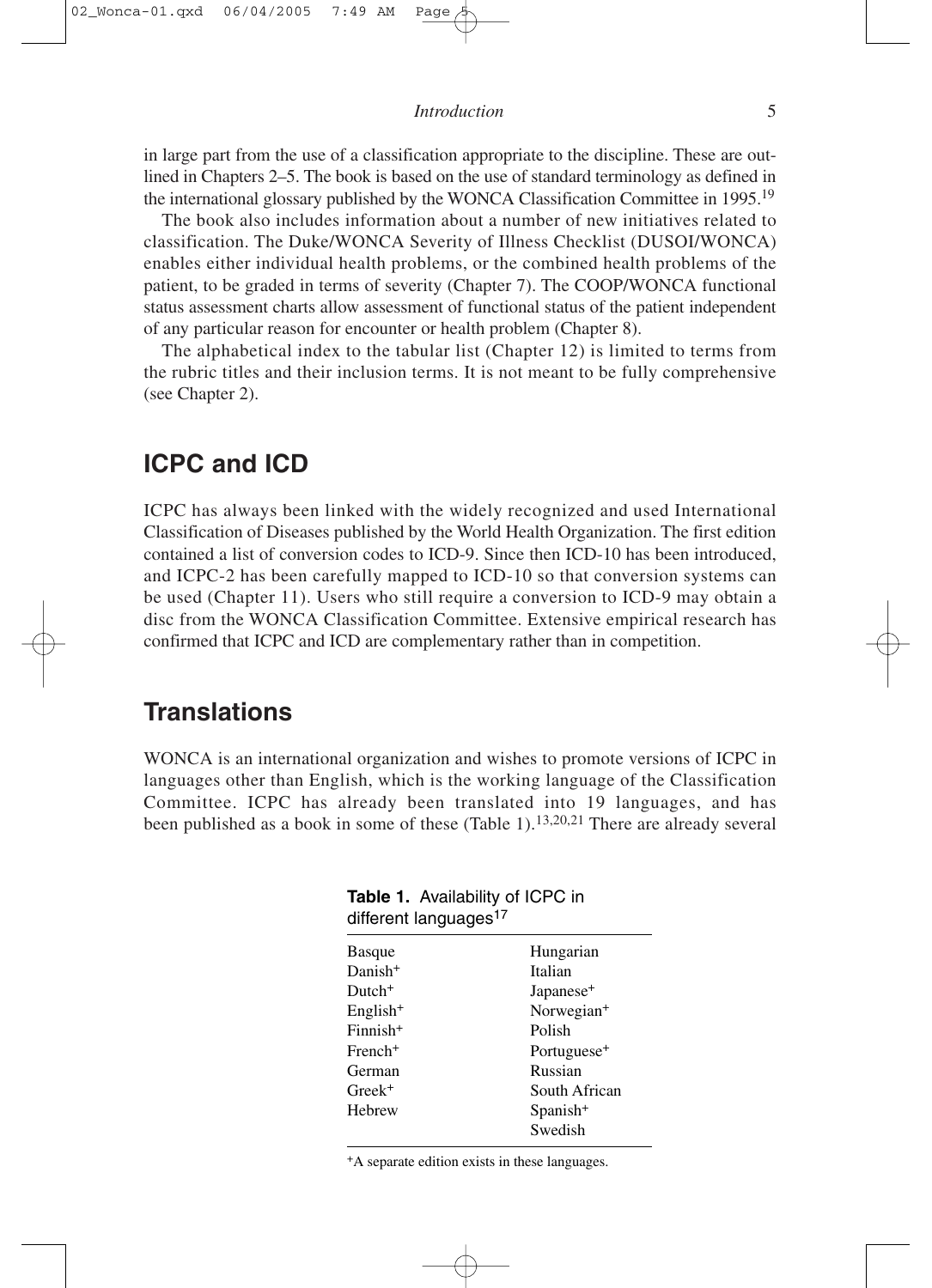translations of ICPC-2 being undertaken. The committee encourages anyone wishing to promote, assist with, or undertake translations of ICPC-2 to contact them to arrange cooperative work.

The WONCA policy on ICPC-2 translations is:

- 1. WONCA encourages versions in languages other than English.
- 2. These must include the whole book, not just the rubrics.
- 3. There must be no changes to the rubrics. Any extensions must be clearly indicated as such, and approved by the WONCA Classification Committee prior to publication.
- 4. Translations must be prepared by named translators working in cooperation with the WONCA Classification Committee and to the standards that it sets, particularly in relation to the extent of back translation for checking which may be required.
- 5. While WONCA will retain the copyright it will usually grant without fee the rights to translating organizations to retain royalties on their versions. This will require a formal agreement between WONCA and the organization or publisher concerned.

## **Policy on copyright and licensing**

The copyright of ICPC, both in hard copy and in electronic form, is owned by WONCA. This policy relates to the electronic version and has the following aims.

#### *Aims*

- 1. To allow the WONCA Classification Committee to promote, distribute, and support ICPC-2, and further develop it as the best classification for primary care.
- 2. To maintain international comparability of versions of ICPC-2.
- 3. To obtain feedback and maintain a clearing-house of international experiences with ICPC-2.
- 4. To achieve recognition of WONCA's initiative and expertise in classification.
- 5. To promote understanding of appropriate links between ICPC-2 and other classification and coding systems, particularly ICD-10.
- 6. To encourage use of ICPC-2 rather than inhibit it with restrictions.
- 7. To obtain financial support to enable achievement of these aims and allow the work of the WONCA Classification Committee to continue and expand.

#### *Policy*

- 1. The electronic version of ICPC-2 should be made available in as many countries as possible.
- 2. Versions involving additions, translations, or alterations should be made with input from and agreement of the WONCA Classification Committee if they are to be regarded as official WONCA versions.
- 3. WONCA should license appropriate organizations to promote and distribute electronic versions of ICPC-2 in countries, regions, and language groups.
- 4. Licence fees may be charged through these organizations to the end users and collected by the distributors for WONCA. The fees will be set by negotiation and may be waived when there are advantages to WONCA by so doing, such as when use is for research or development.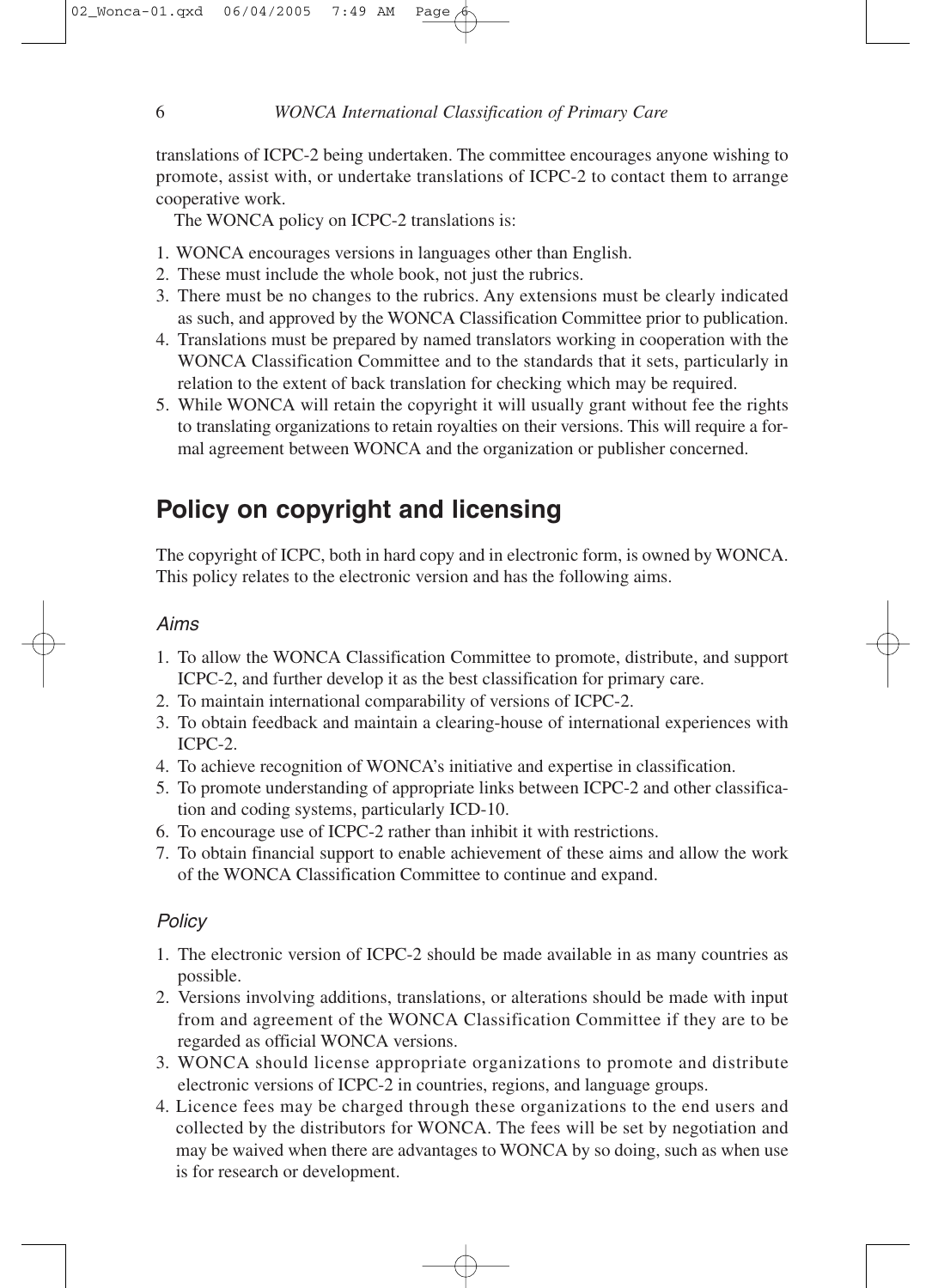#### *Introduction* 7

Readers wishing to obtain this book in electronic form, or incorporate electronic versions of ICPC in computer systems, or develop and use ICPC in other ways should contact a local member of the WONCA Classification Committee (see p. vii) or WONCA (see below).

## **Abbreviations**

As far as possible abbreviations have not been used in this book. In a few places abbreviations which are more commonly used in English than the full expansion, and which are clear in the context, are included in the rubrics. However, some have been needed, and these are as follows:

| abn        | abnormal                |
|------------|-------------------------|
| dis        | disease                 |
| complt     | complaint               |
| excl       | excludes                |
| incl       | includes                |
| <b>NOS</b> | not otherwise specified |
| sympt      | symptom                 |
|            |                         |

## **User feedback**

In order to continue to develop ICPC the WONCA Classification Committee would like to have feedback from as many users as possible with suggestions for clarification, alterations, or extensions. Please contact a local member of the committee (see p. *vii*) or the Chair (see p. *viii*), or WONCA Executive: ceo@wonca.com.sg.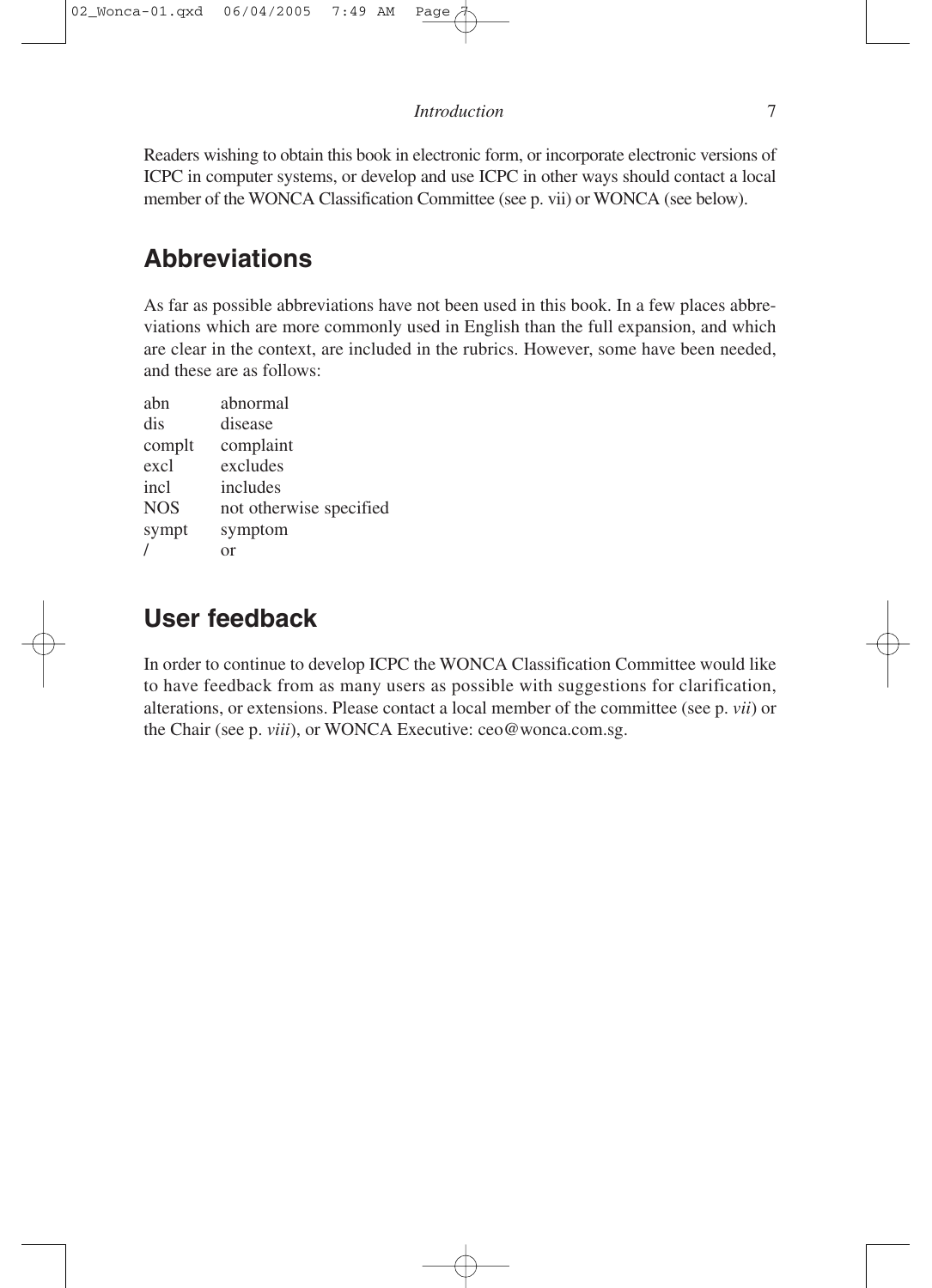#### 03\_Wonca-02.qxd 06/04/2005 7:50 AM Page 8

## **2 The structure of ICPC**

ICPC is based on a simple bi-axial structure: 17 chapters based on body systems on one axis, each with an alpha code, and seven identical components with rubrics bearing a two-digit numeric code as the second axis (Fig. 1 and Table 2).

ICPC has a significant mnemonic quality which facilitates its day-to-day use by physicians, and simplifies the centralized manual coding of data recorded elsewhere.

It is presented as a tabular list (Chapter 10). The rubrics for components 1 and 7 are given in full for each chapter. The rubrics in components 2 to 6 are uniform across all chapters and are set out only once. Each rubric has a three-digit code number, a title of limited length, and the codes of the corresponding ICD-10 rubrics. Most rubrics also have inclusion terms, exclusion terms, and 'consider' terms (see Chapter 6). Abbreviations have been used sparingly, and are listed on p. 6. When the word 'multiple' is used in ICPC this refers to three or more.

The alphabetical index to the tabular list (Chapter 12) contains terms from all the rubric titles and their inclusion terms. It is not meant to be fully comprehensive; the terms included are only those which are common or important in primary care.

|                     | Α | $\,$ B | $\mathbb D$ | $\mathbf F$ | Η | K | $\mathbb{L}$ | $\mathbb N$ | $\, {\bf P}$ | $\mathbb R$ | S | T | U | W | X | Y | Z |
|---------------------|---|--------|-------------|-------------|---|---|--------------|-------------|--------------|-------------|---|---|---|---|---|---|---|
| Components<br>$1$ . |   |        |             |             |   |   |              |             |              |             |   |   |   |   |   |   |   |
|                     |   |        |             |             |   |   |              |             |              |             |   |   |   |   |   |   |   |
| $2$ .               |   |        |             |             |   |   |              |             |              |             |   |   |   |   |   |   |   |
| 3.                  |   |        |             |             |   |   |              |             |              |             |   |   |   |   |   |   |   |
| $4$ .               |   |        |             |             |   |   |              |             |              |             |   |   |   |   |   |   |   |
| 5.                  |   |        |             |             |   |   |              |             |              |             |   |   |   |   |   |   |   |
| 6.                  |   |        |             |             |   |   |              |             |              |             |   |   |   |   |   |   |   |
| 7.                  |   |        |             |             |   |   |              |             |              |             |   |   |   |   |   |   |   |
|                     |   |        |             |             |   |   |              |             |              |             |   |   |   |   |   |   |   |

#### CHAPTERS

**Fig. 1.** The structure of ICPC: 17 chapters and 7 components.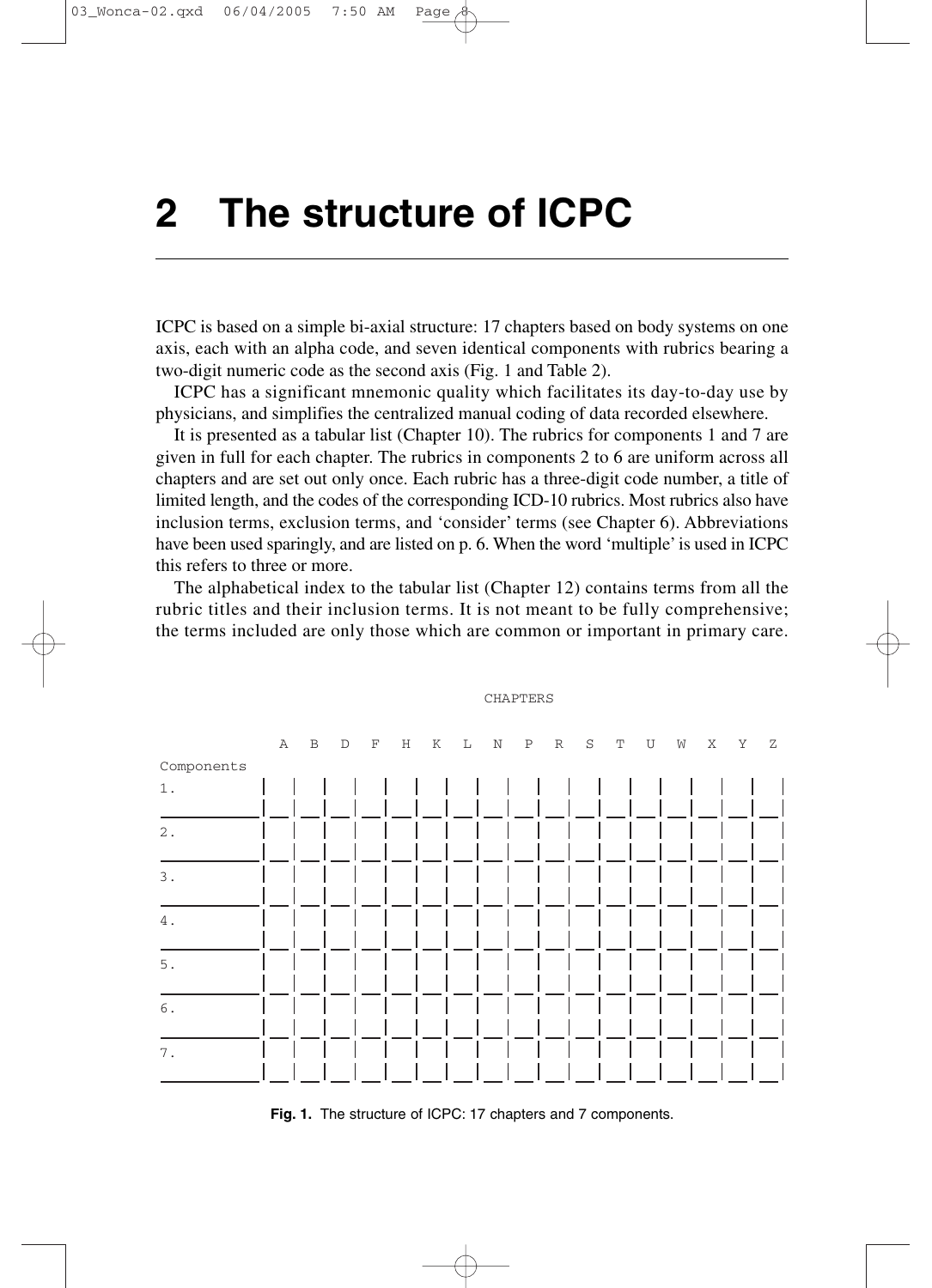#### *The structure of ICPC* 9

| А              | General and unspecified                                                |
|----------------|------------------------------------------------------------------------|
| B              | Blood, blood-forming organs and immune mechanism (spleen, bone marrow) |
| D              | Digestive                                                              |
| F              | Eye                                                                    |
| H              | Ear (Hearing)                                                          |
| K              | Circulatory                                                            |
| L              | Musculoskeletal (Locomotion)                                           |
| N              | Neurological                                                           |
| P              | Psychological                                                          |
| R              | Respiratory                                                            |
| S              | <b>Skin</b>                                                            |
| T              | Endocrine, metabolic and nutritional                                   |
| U              | Urological                                                             |
| W              | Pregnancy, child-bearing, family planning (Women)                      |
| X              | Female genital (X.-chromosome)                                         |
| Y              | Male genital (Y-chromosome)                                            |
| Z              | Social problems                                                        |
|                | Components (standard for each chapter):                                |
| $\mathbf{1}$   | Complaint and symptom component                                        |
| $\overline{c}$ | Diagnostic, screening, and preventive component                        |
| 3              | Medication, treatment, procedures component                            |
| 4              | Test results component                                                 |
| 5              | Administrative component                                               |
| 6              | Referrals and other reasons for encounter                              |
| 7              | Disease component:                                                     |
|                | -infectious diseases                                                   |
|                | -neoplasms                                                             |
|                | <i>injuries</i>                                                        |
|                | -congenital anomalies                                                  |
|                | —other                                                                 |
|                |                                                                        |

#### **Table 2.** ICPC chapters and components

A mnemonic alpha code has been used where possible.

Users seeking terms not included could use the ICD-10 index to find the ICD-10 rubric, and then the conversion tables (Chapter 11) to find the ICPC rubric. A fuller thesaurus in electronic form has been developed by some users, but an approved international version is yet to be developed.

While ICPC is comprehensive enough to allow classification of the main elements of primary care, it still has some limitations. The rubrics in components 2 to 6 covering the process of care are very broad and non-specific. A classification of medications and drugs was developed for and is described in the report of the European study,<sup>14</sup> but is not yet formally included. ICPC does not include objective findings found during physical examination or investigations. These are all matters for further development.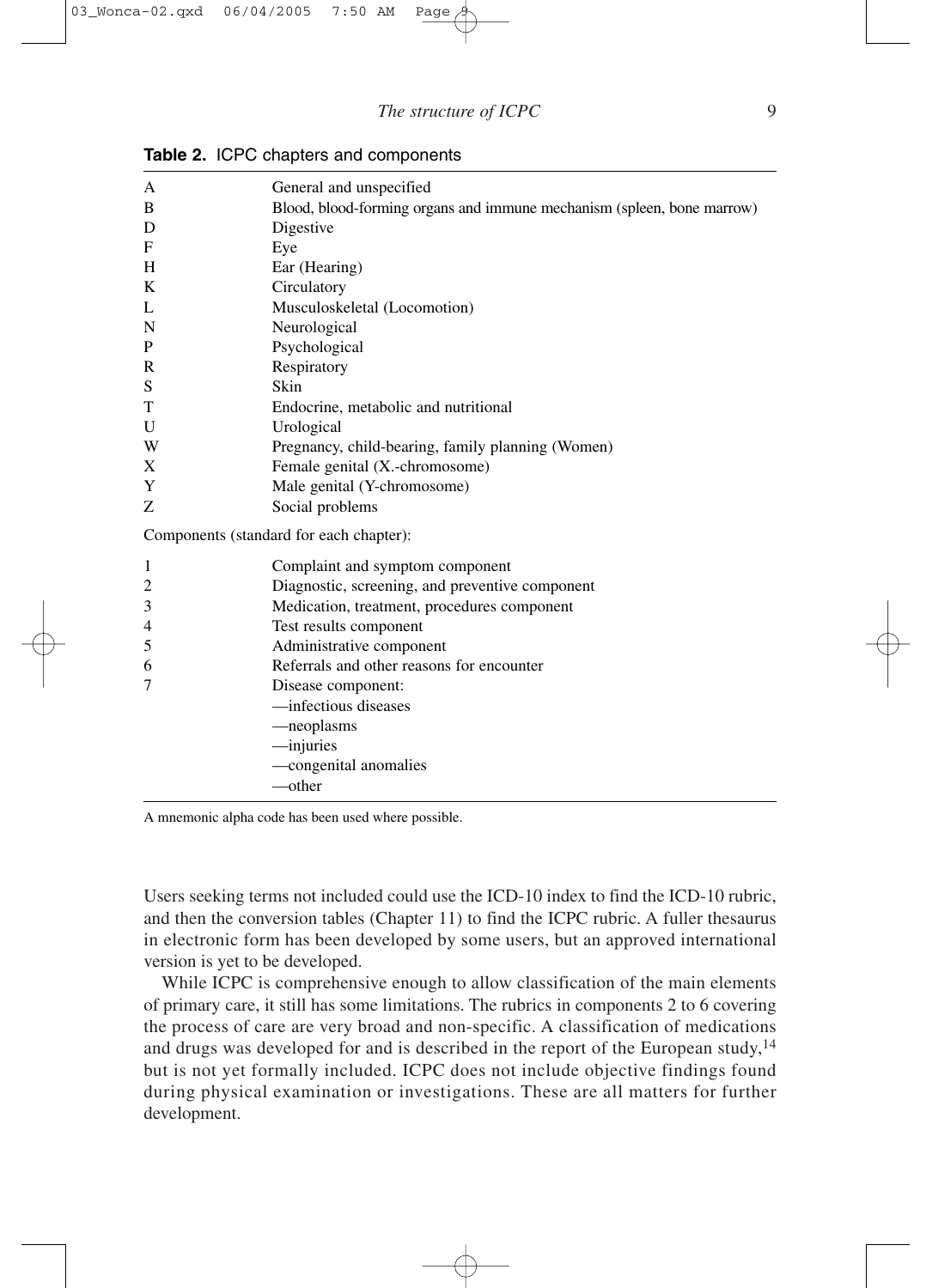## **Residual rubrics**

Residual rubrics ('rag-bags') are found at the end of a section or subsection; their description includes the word 'other'. Clearly, not otherwise specified (NOS) is implied for all of the terms in these rubrics. Knowledge of the boundaries of each section or subsection is required for the best use of the classification. If in doubt, consult the alphabetical index.

## **The practical use of morbidity/diagnostic data**

Until recently classifications were mainly used for the collection of data for health statistics and formulation of policy. The advent of computer-based medical records has led to even more widespread use as a means of organizing and storing data gathered during routine clinical encounters. These data are needed both as part of the patient medical record and for extraction for health statistics. The classification and coding requirements for those two purposes differ; patient medical records require as much specific detail as possible, whereas health statistics require data which are systematically aggregated into categories based on their frequency or their importance for policy. ICPC was developed for the latter purpose, and must be modified for coding clinical data in medical records.

## **Optional hierarchical expansion**

Clearly, no single international classification can fulfil every need for every user; inevitably users will sometimes want to separate certain problems contained in a single rubric. This usually requires expanded codes using the principle of optional hierarchy. A great deal of expansion is usually needed for coding clinical data in medical records.

It is recommended that whenever possible such expansions conform to the usage in ICD-10, or that ICD-10 codes are used as expansion codes, so that maximum comparability between data systems is maintained. Even then provision for including patientspecific text is needed for adequate specificity for patient care records.<sup>17</sup>

## **Severity of illness and functional status**

Information about severity of illness and functional status assessment of the patient may be recorded in association with use of ICPC, and means of classifying these are therefore included in this book. The Duke/WONCA Severity of Illness Checklist (DUSOI/WONCA) can be related to ICPC rubrics and may be applied to individual health problems, as well as being summed to indicate the severity of the patient's combined health problems (Chapter 7). The COOP/WONCA functional status assessment charts apply to the patient independent of his/her health problems, and are explained in Chapter 8.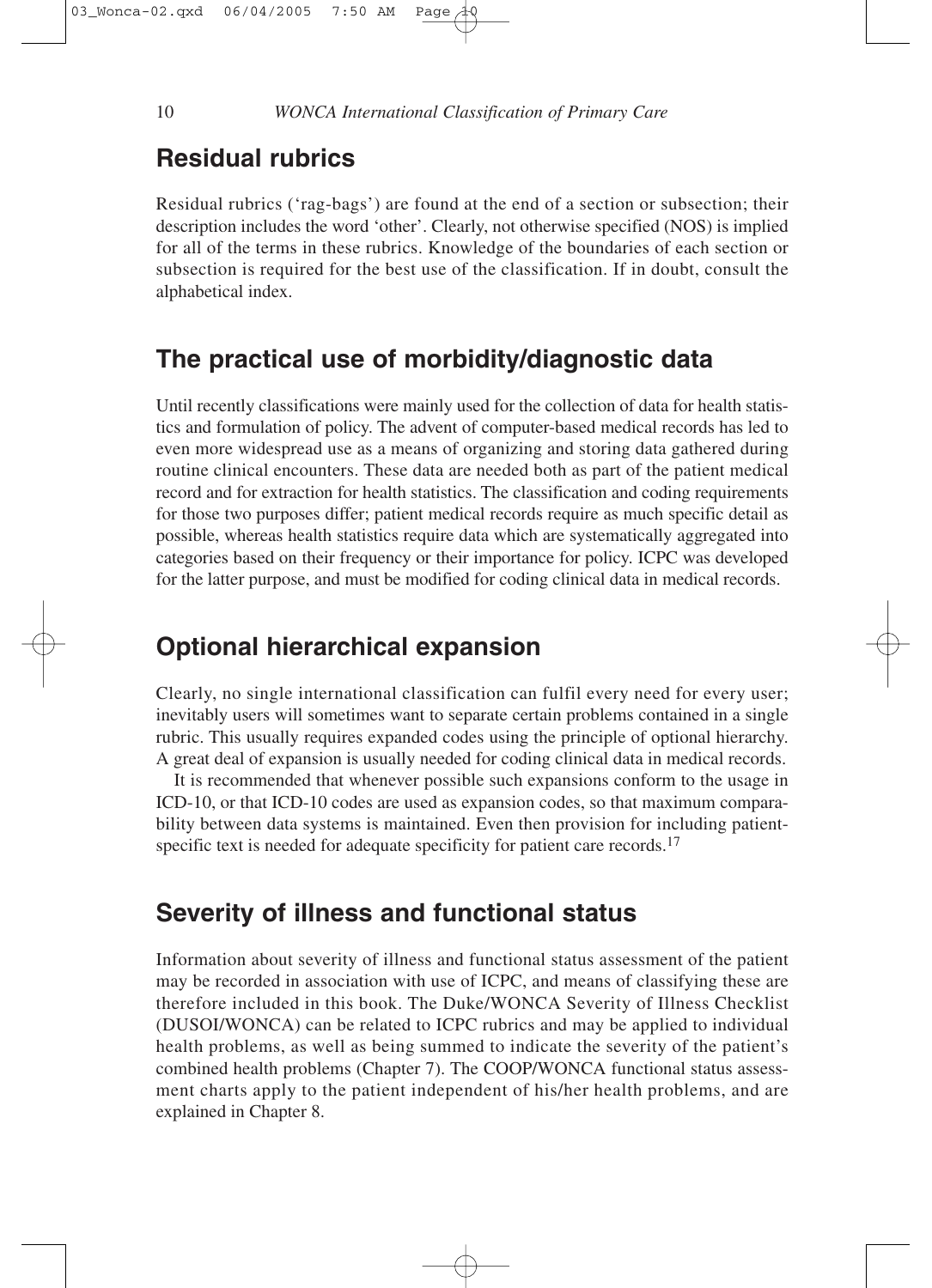## **3 Episode of care: a central concept of general/family practice**

Changes in the need for and use of classifications in primary care have continued since the publication of ICPC in 1987. The main purpose of the classification was then seen to be its use in gathering data for research and policy formulation. However, its use has now widened as research data and practical experiences with ICPC, as well as the emergence of new concepts in general/family medicine, have resulted in new applications.

The most important new applications of the use of ICPC are in describing the construct of episodes of care and in computer patient records. The two are closely related, and depend upon the use of ICPC as the ordering principle of patient data gathered in general/family practice and primary care.

The WONCA definition of general/family practice refers to 'a physician who provides personal, primary, and continuing comprehensive health care to individuals and families'.<sup>19</sup> This is quite similar to that of primary care in the new Institute of Medicine (IOM) definition: 'Primary care is the provision of integrated accessible health care services by clinicians who are accountable for addressing a large majority of personal health care needs, developing a sustained partnership with patients and practising in the context of family and community'.<sup>22</sup>

## **Episode of care**

These definitions have been made operational by choosing the 'episode of care' as the appropriate unit of assessment. Episodes of care are distinguished from episodes of illness or disease in a population. An episode of care is a health problem or disease from its first presentation to a health care provider until the completion of the last encounter for that same health problem or disease (Fig. 2).<sup>17</sup>

Reasons for encounter, health problems/diagnoses, and process of care/interventions form the core of an episode of care consisting of one or more encounters, including changes in their relations over time ('transitions'). An episode of care, consequently, refers to all care provided for a discrete health problem or disease in a particular patient. The 'large majority of personal health care needs', the 'comprehensiveness', the degree of 'integration', of 'accessibility', and of 'accountability' can be assessed when episodes of care are classified with ICPC in a computer-based patient record.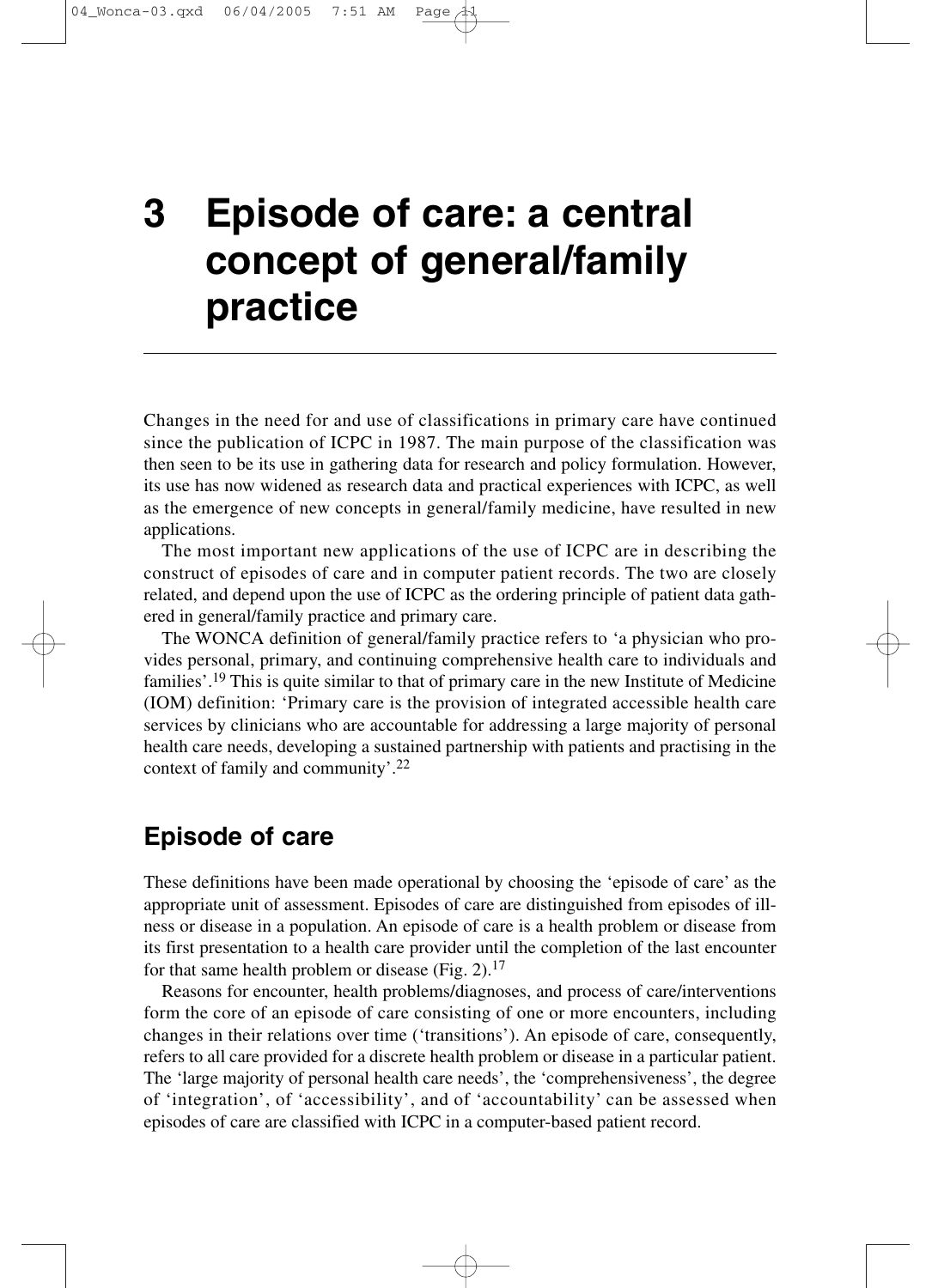

#### Start of episode

Second encounter of same episode



**Fig. 2.** An episode of care.

The use of the concept of episode of care was demonstrated in the European study using ICPC.<sup>14</sup> In this study, characteristic epidemiological and clinical similarities and differences between the various sites were established. Also, the concept of reason for encounter proved to be an innovative and practical operationalization of the patient's perspective and demand for care; the validity of the reason for encounter as it was coded by family doctors when compared with the patient's point of view after the encounter, was consistently very high.<sup>23</sup>

The new International Glossary of Primary Care defines the content of general/family practice and gives rules to structure episodes with ICPC in order to allow epidemiological standard retrievals, and to make them comparable in different countries.<sup>19</sup>

### **Reason for encounter**

The reason for encounter (RFE) has been established to be a practical source of patient information, also useful for research and education. This is illustrated by epidemiological data from the Dutch Transition project in the form of standard output, following the rules of the glossary.17 Beginning with the reason for encounter allows the determination of the probabilities of any given health problem at the start or during follow-up of the episode, per standard sex age group. Thus the top 10 problems related to cough at the start of an episode show clinically important differences between children aged 5–14 and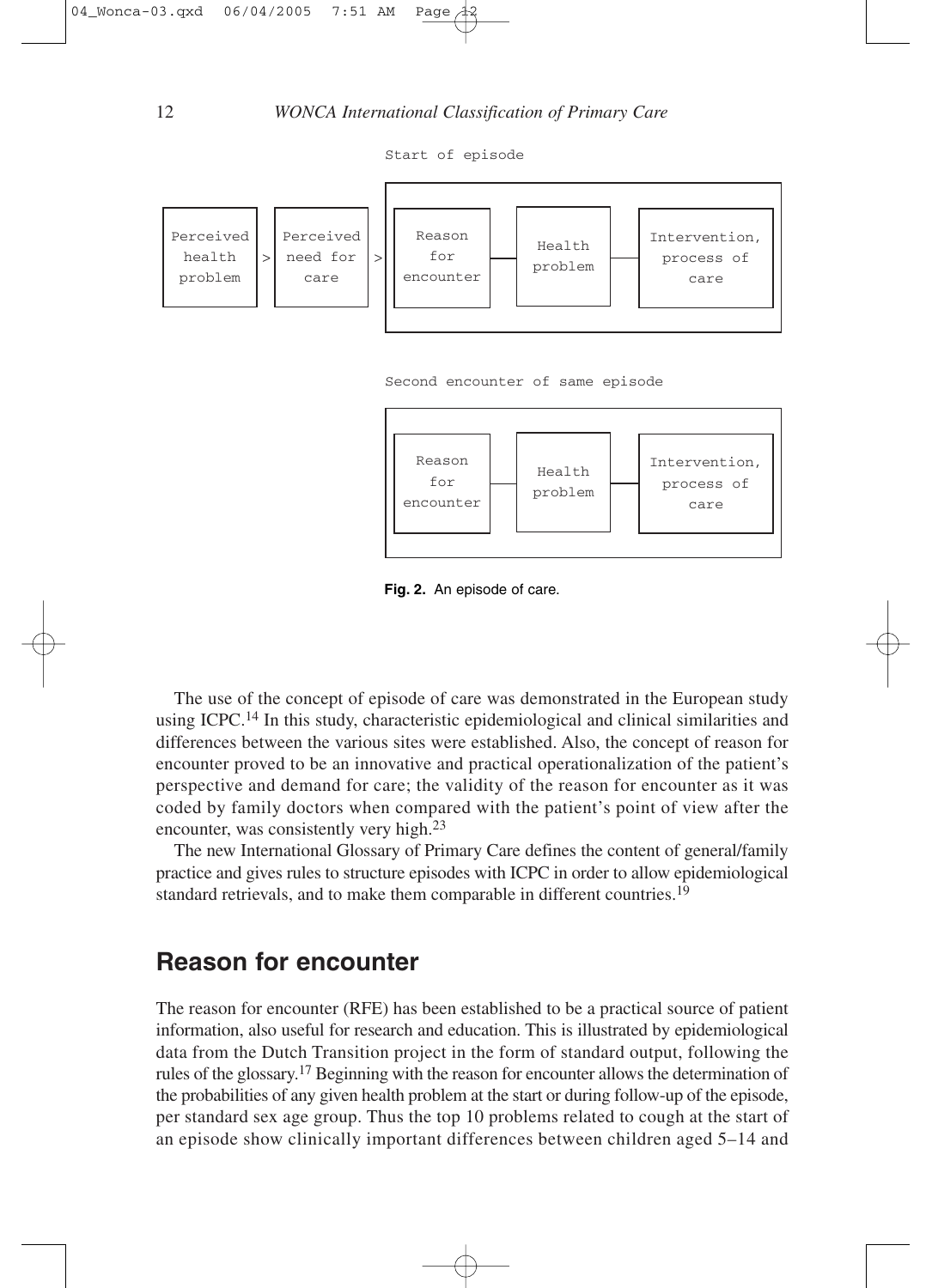#### *Episode of care: a central concept of general/family practice* 13

| RFE R05 Cough $(N = 1267)$            | N    | $\%$  |
|---------------------------------------|------|-------|
| R74 URI (head cold)                   | 456  | 35.6  |
| R78 Acute bronchitis/bronchiolitis    | 261  | 20.4  |
| R <sub>05</sub> Cough                 | 159  | 12.4  |
| R77 Acute laryngitis/tracheitis       | 110  | 8.6   |
| A77 Other viral diseases NOS          | 54   | 4.2   |
| R <sub>96</sub> Asthma                | 40   | 3.1   |
| R81 Pneumonia                         | 33   | 2.6   |
| R75 Sinusitis acute/chronic           | 30   | 2.3   |
| R80 Influenza without pneumonia       | 24   | 1.9   |
| R71 Whooping cough                    | 22   | 1.7   |
| Total top 10                          | 1189 | 92.8  |
| Total                                 | 1281 | 100.0 |
| Men aged $65-74$ ( $N = 646$ )        | N    | $\%$  |
| R78 Acute bronchitis/bronchiolitis    | 256  | 39.1  |
| R74 URI (head cold)                   | 155  | 23.7  |
| R05 Cough                             | 65   | 9.9   |
| R77 Acute laryngitis/tracheitis       | 45   | 6.9   |
| R75 Sinusitis acute/chronic           | 22   | 3.4   |
|                                       |      |       |
| K77 Heart failure                     | 15   | 2.3   |
| R <sub>96</sub> Asthma                | 13   | 2.0   |
| R91 Chronic bronchitis/bronchiectasis | 12   | 1.8   |
| R81 Pneumonia                         | 10   | 1.5   |
| R95 Emphysema/COPD                    | 9    | 1.4   |
| Total top 10                          | 602  | 92.0  |

**Table 3.** Top 10 episode titles starting with cough (R05) as the reason for encounter (prior probabilities)

Source: Transition Project, reported in Hofmans-Okkes and Lamberts.17

men aged 65–74 (Table 3). The reverse procedure is equally relevant from a clinical point of view: what reasons for encounter were presented at the start and during follow-up of a problem in each standard sex age group? This is illustrated for acute bronchitis (Table 4). These tables document the clinical differences in far more detail than has been possible until now.

## **The health problem/diagnosis**

The health problem/diagnosis is central to the episode of care and gives it its name. Many health problems are in fact medical diagnoses, but many in primary care are other conditions such as fear of disease, symptoms, complaints, disabilities, or need for care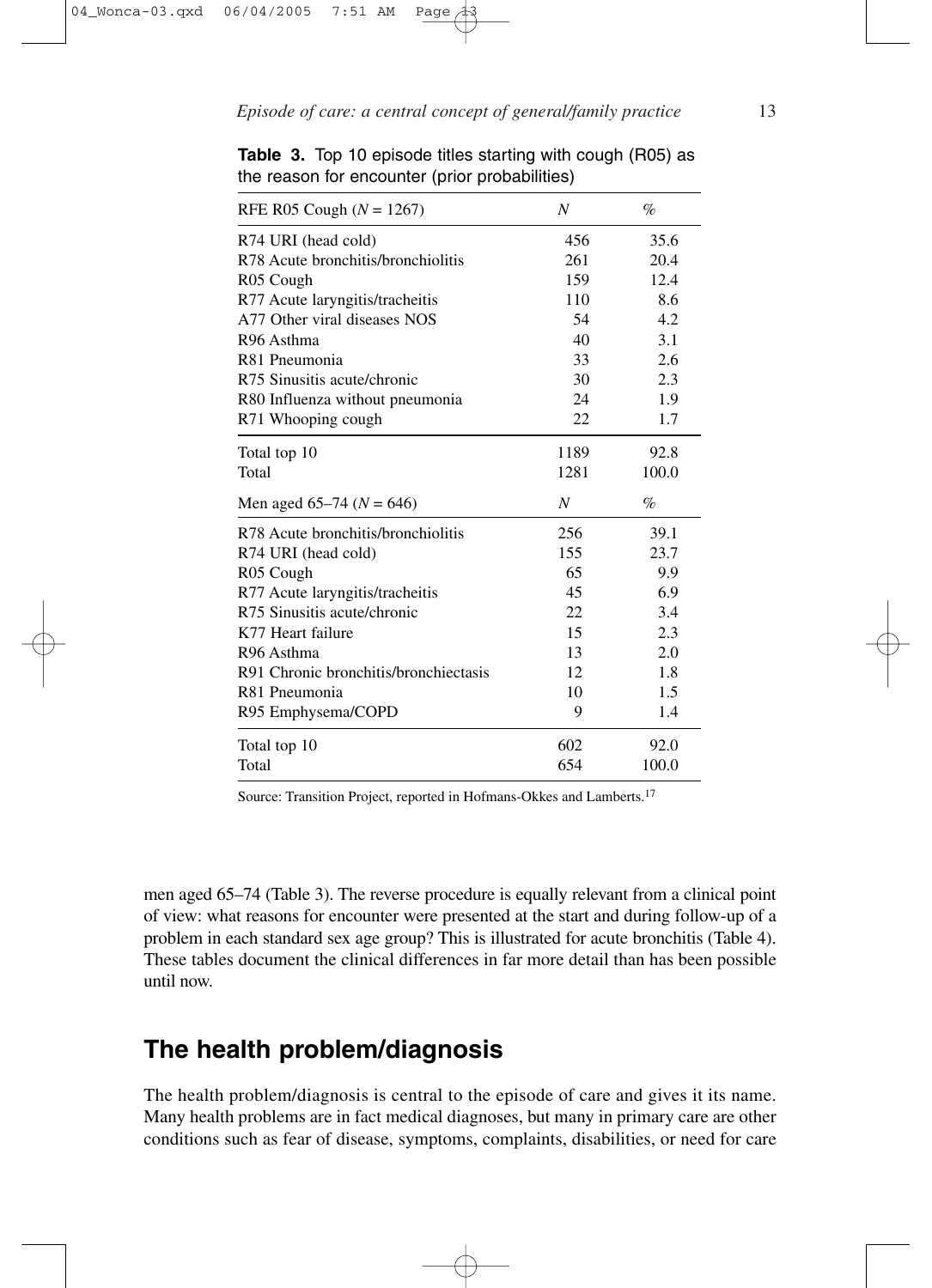| <b>Table 4.</b> Top 10 reasons for encounter in an episode of |
|---------------------------------------------------------------|
| acute bronchitis/bronchiolitis (R78)                          |

| Children aged 5–14 ( $N = 377$ )     | N   | $\%$  |
|--------------------------------------|-----|-------|
| R05 Cough                            | 321 | 46.1  |
| A03 Fever                            | 98  | 14.1  |
| R31 Med exam/health evalua/partial   | 64  | 9.2   |
| R02 Shortness of breath/dyspnoea     | 43  | 6.2   |
| R74 URI (head cold)                  | 24  | 3.4   |
| A04 General weakness/tiredness       | 18  | 2.6   |
| R03 Wheezing                         | 17  | 2.4   |
| R64 Provide init episode new/ongoing | 17  | 2.4   |
| R78 Acute bronchitis/bronchiolitis   | 13  | 1.9   |
| R <sub>21</sub> Sympt/complt throat  | 9   | 1.3   |
| Total top 10                         | 624 | 89.5  |
| Total                                | 697 | 100.0 |
|                                      |     |       |
| Men aged $65-74$ ( $N = 422$ )       | N   | $\%$  |
| R05 Cough                            | 324 | 39.4  |
| R02 Shortness of breath/dyspnoea     | 133 | 16.2  |
| R78 Acute bronchitis/bronchiolitis   | 100 | 12.2  |
| R31 Med exam/health evalua/partial   | 79  | 9.6   |
| A03 Fever                            | 34  | 4.1   |
| R25 Abnormal sputum/phlegm           | 23  | 2.8   |
| R64 Provide init episode new/ongoing | 21  | 2.6   |
| R74 URI (head cold)                  | 14  | 1.7   |
| A04 General weakness/tiredness       | 13  | 1.6   |
| R01 Pain attrib to respir system     | 8   | 1.0   |
| Total top 10                         | 749 | 91.1  |

Source: Transition Project, reported in Hofmans-Okkes and Lamberts.17

such as immunization. ICPC includes all of these. The health problem may be qualified in terms of its status in the encounter, the certainty which the provider assigns to its diagnosis, and its severity.

The status of the episode in an encounter can be specified as new to both doctor and patient, new to doctor but previously treated outside the current provider system, or neither in the case of follow-up encounters (Fig. 3D). A good computer patient record warns the provider when s/he tries to enter a follow-up encounter for an episode that has not yet been established in the database, or whenever a new one is started when an episode with the same title already exists. This is, obviously, vital to ensure the quality of day to day recording.

The extent to which the doctor is certain that his or her diagnosis is correct is another aspect of an episode of care; this can be graded from uncertain to certain, but a standard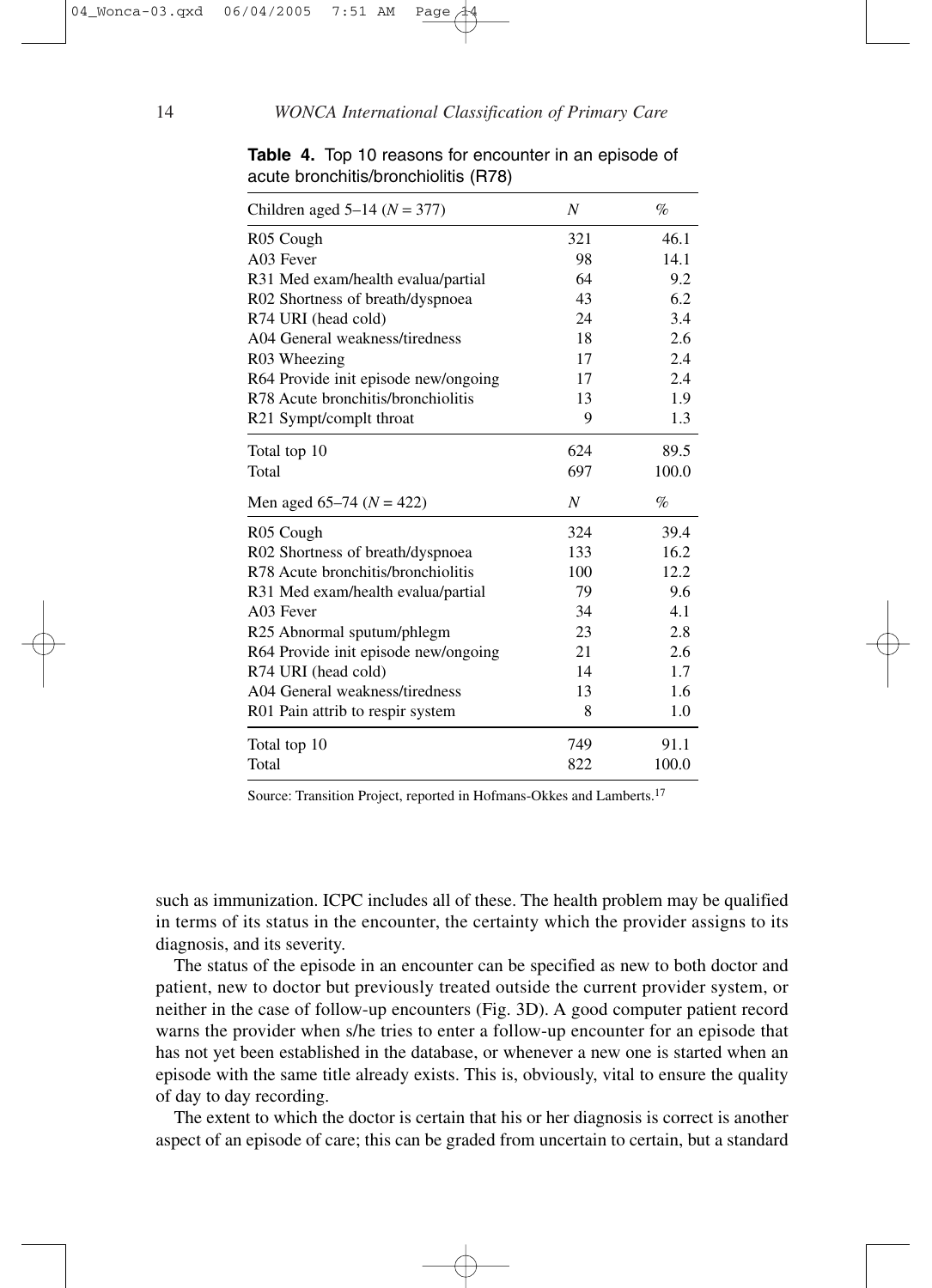#### *Episode of care: a central concept of general/family practice* 15

```
The old structure
```


The new structure



Fig. 3. A new structure for describing encounters.<sup>17</sup>

means of doing this has not yet been adopted. The inclusion criteria for use of rubrics in ICPC-2 will, however, help to ensure that the label chosen for the episode is used consistently by all providers. Pop-up screens can be used to display options at the time of coding in computer-based records.

The third qualification of an episode of care, severity, is discussed in Chapter 7.

Patients with multiple health problems and episodes of care are common in primary care. A good data system will be able to display the interrelationships of these, and provide data on comorbidity (Table 5).

### **Interventions, the process of care**

The specificity of the three-digit ICPC process code to classify immediate interventions is limited, but usually adequate. However, when drugs are prescribed a drug code is needed. Because of the vast number of medications involved, and the idiosyncrasies of national drug availabilities, no internationally suitable code has yet been produced.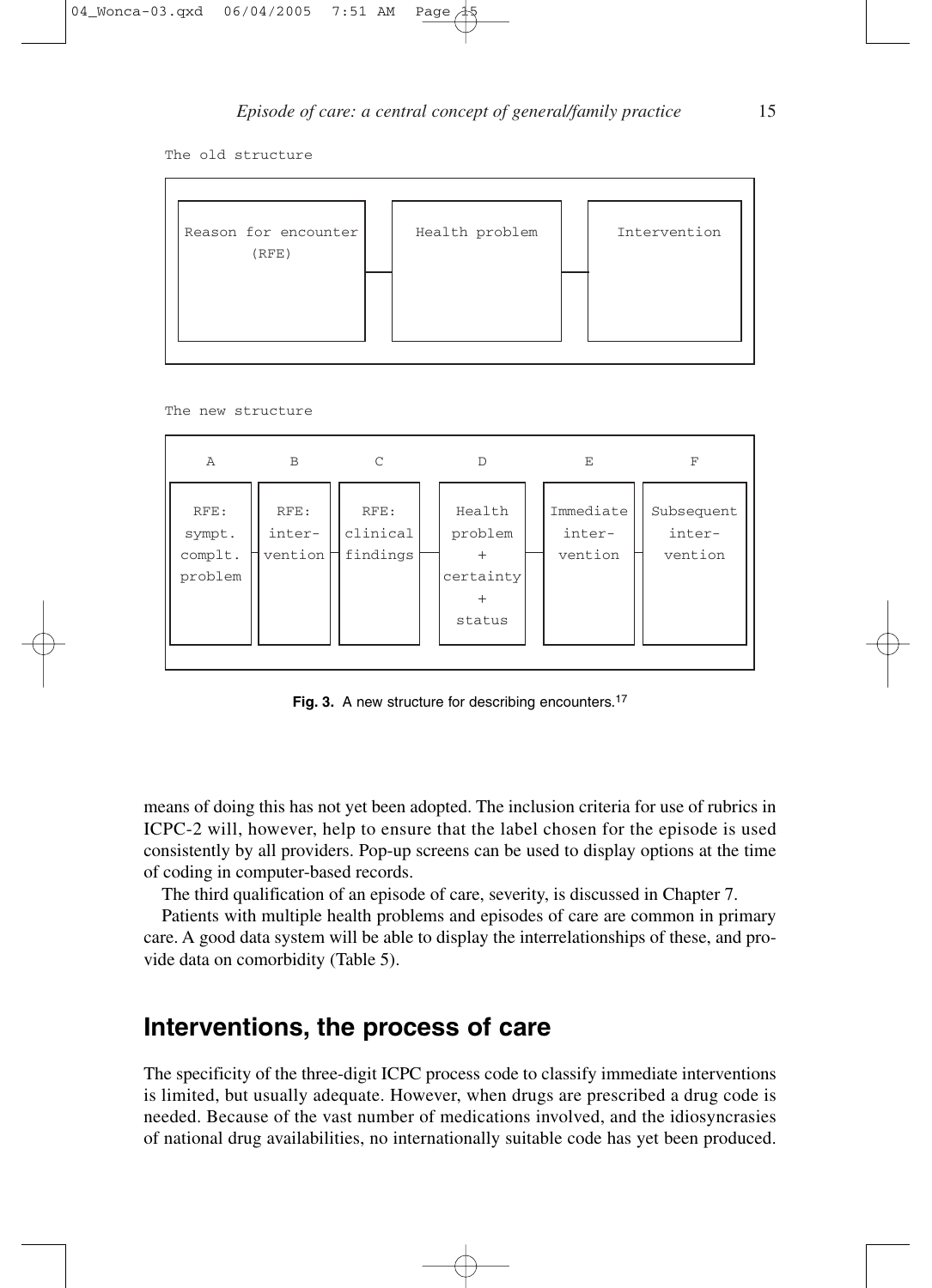| Children aged 5–14 ( $N = 329$ )                              | $\boldsymbol{N}$                         | $\%$  | Prev. |
|---------------------------------------------------------------|------------------------------------------|-------|-------|
| R74 URI (head cold)                                           | 90                                       | 9.6   | 274   |
| R71 Acute otitis media/myringitis                             | 57                                       | 6.1   | 173   |
| R78 Acute bronchitis/bronchiolitis                            | 48                                       | 5.1   | 146   |
| R <sub>96</sub> Asthma                                        | 37                                       | 3.9   | 112   |
| R97 No disease                                                | 32                                       | 3.4   | 97    |
| S <sub>0</sub> 3 Warts                                        | 29                                       | 3.1   | 88    |
| A77 Other viral diseases NOS                                  | 21                                       | 2.2   | 64    |
| R76 Tonsillitis acute                                         | 20                                       | 2.1   | 61    |
| S18 Laceration/cut                                            | 20                                       | 2.1   | 61    |
| D73 Presumed GI infection                                     | 17                                       | 1.8   | 52    |
| Total top 10                                                  | 371                                      | 39.6  | 1128  |
| Total                                                         | 938                                      | 100.0 | 2851  |
|                                                               | Mean number of comorbid episodes $= 2.9$ |       |       |
|                                                               |                                          |       |       |
| Men aged $65-74$ ( $N = 350$ )                                | $\boldsymbol{N}$                         | $\%$  | Prev. |
| R78 Acute bronchitis/bronchiolitis                            | 72                                       | 4.7   | 206   |
| A97 No disease                                                | 56                                       | 3.7   | 160   |
|                                                               | 47                                       | 3.1   | 134   |
| R95 Emphysema/COPD<br>K86 Uncomplicated hypertension          | 46                                       | 3.0   | 131   |
| R74 URI (head cold)                                           | 46                                       | 3.0   | 131   |
| K77 Heart failure                                             | 35                                       | 2.3   | 100   |
|                                                               | 30                                       | 2.0   | 86    |
| A85 Adv effect med agent proper dose<br>H81 Excessive ear wax | 30                                       | 2.0   | 86    |
| K76 Other/chron ischemic heart dis                            | 30                                       | 2.0   | 86    |
| T90 Diabetes mellitus                                         | 25                                       | 1.6   | 71    |
| Total top 10                                                  | 417                                      | 27.4  | 1191  |

#### **Table 5.** Comorbid episodes for patients with R78, acute bronchitis/ bronchiolitis

Prev. = Number of comorbid episodes per 1000 patients with R78.

Source: Transition Project, reported in Hofmans-Okkes and Lamberts.17

In Europe an ICPC drug code which is ATC compatible has been valuable and may be suitable for wider adoption.<sup>13</sup>

## **Patient records**

The core of a computer-based patient record is data coded with ICPC which is language independent: this enhances the use of practice records for a comparison of data from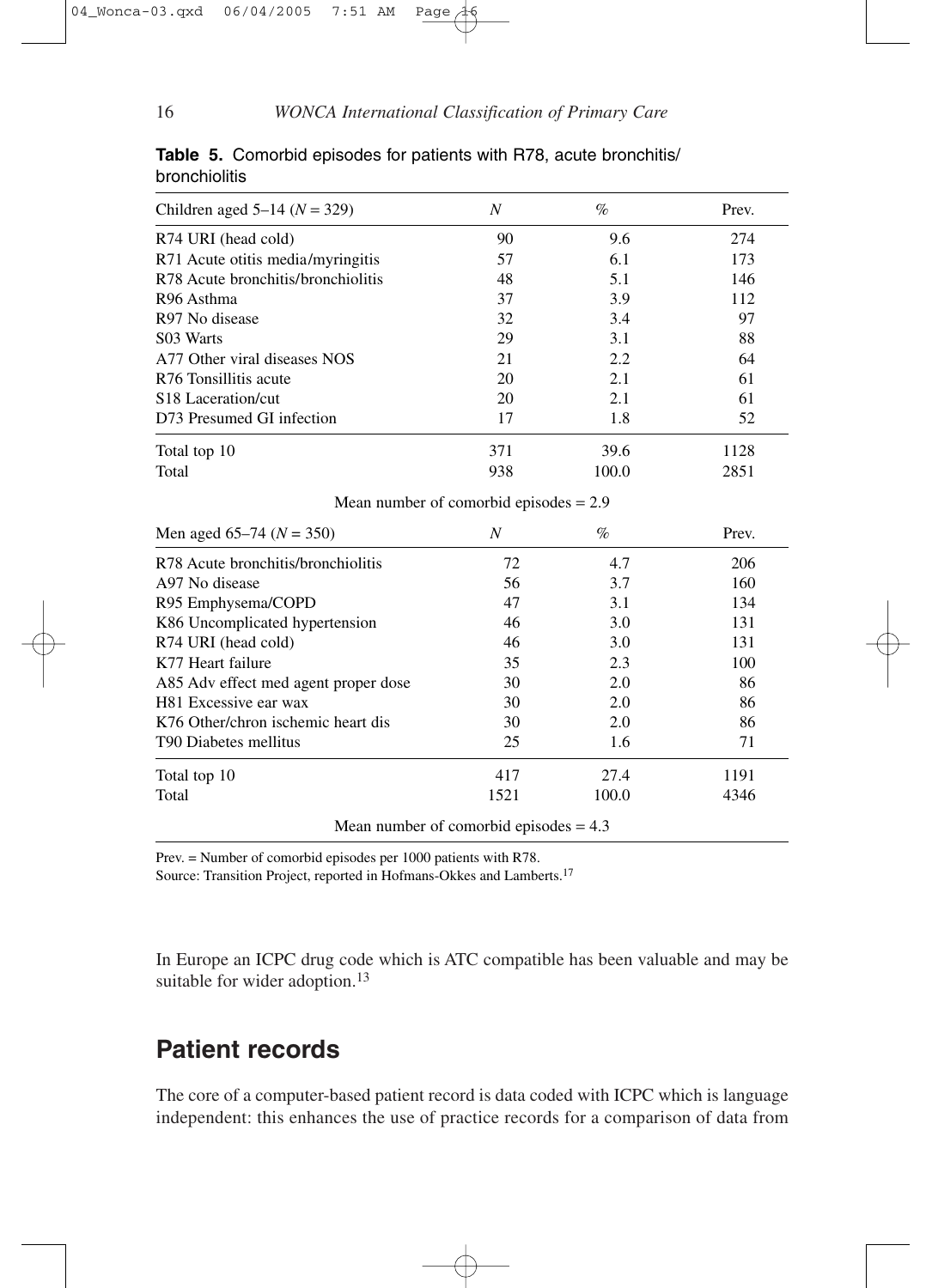*Episode of care: a central concept of general/family practice* 17

different countries, and it supports the development of general/family practice as an internationally well developed profession with a well defined and empirically based frame of reference. The availability of ICPC in 19 languages and the growing number of translations of ICD-10 accompanied by alphabetical indexes will allow family doctors in many countries to incorporate a detailed language-specific thesaurus in their system, at the same time using ICPC to systematically structure their records and the database in a more standardized way.

## **Further developments**

The original three basic elements of encounters to be coded with ICPC (reason for encounter, health problem, and interventions) (Fig. 2) have now been expanded into six data entry options (A–F) for computer-based patient records (Fig. 3).<sup>17</sup> The reason for encounter is recorded in two sections: the patient's symptoms and complaints, and the patient's requests for interventions. The clinical findings elicited by the physician in the form of symptoms and complaints are coded in addition to those presented as reasons for encounter. Interventions or processes of care are recorded as immediate (those occurring during the encounter) or subsequent (those which will be done subsequently). Work with these, particularly in The Netherlands, has confirmed the usefulness of the concept of reason for encounter, and further refined the concepts of reason for encounter, health problem/diagnosis, and process of care.<sup>14</sup>

The use of reasons for encounter to estimate prior probabilities is clearly very useful; it can be even more so if reasons for encounter presented by the patient such as cough, shortness of breath, fever, abnormal sputum, or wheezing (Fig. 3A) are distinguished from clinical findings elicited by the physician during history taking (Fig. 3C). ICPC incorporates over 200 symptoms and complaints serving the classification of reasons for encounter and of clinical findings equally well, though it should be noted that it does not yet include a classification of objective findings. Both applications can be included in the encounter and episode structure of a computer-based patient record (Fig. 3A and C). Together they allow a complete calculation of prior probabilities, while the difference between a symptom expressed by the patient as a reason for encounter or elicited by the physician is retained, and the probabilities can be calculated separately if required.

Reasons for encounter in the form of symptoms, complaints or health problems/ diagnoses should be distinguished explicitly from those in the form of requests for interventions such as a prescription, an X-ray, a referral, or advice (Fig. 3A and B). Requests for a certain intervention are often followed by this intervention being performed: when patients ask for medication or a blood test, they often receive it.<sup>17</sup> Since patients do actively influence the care provided by general practitioners/family doctors it is important to explicitly document this, also to obtain a better understanding of compliance.

Recording systems should be able to distinguish between diagnostic and therapeutic interventions during the encounter ('immediate', Fig. 3E) and those that will follow ('subsequent', Fig. 3F). The difference between what is in fact being done by the family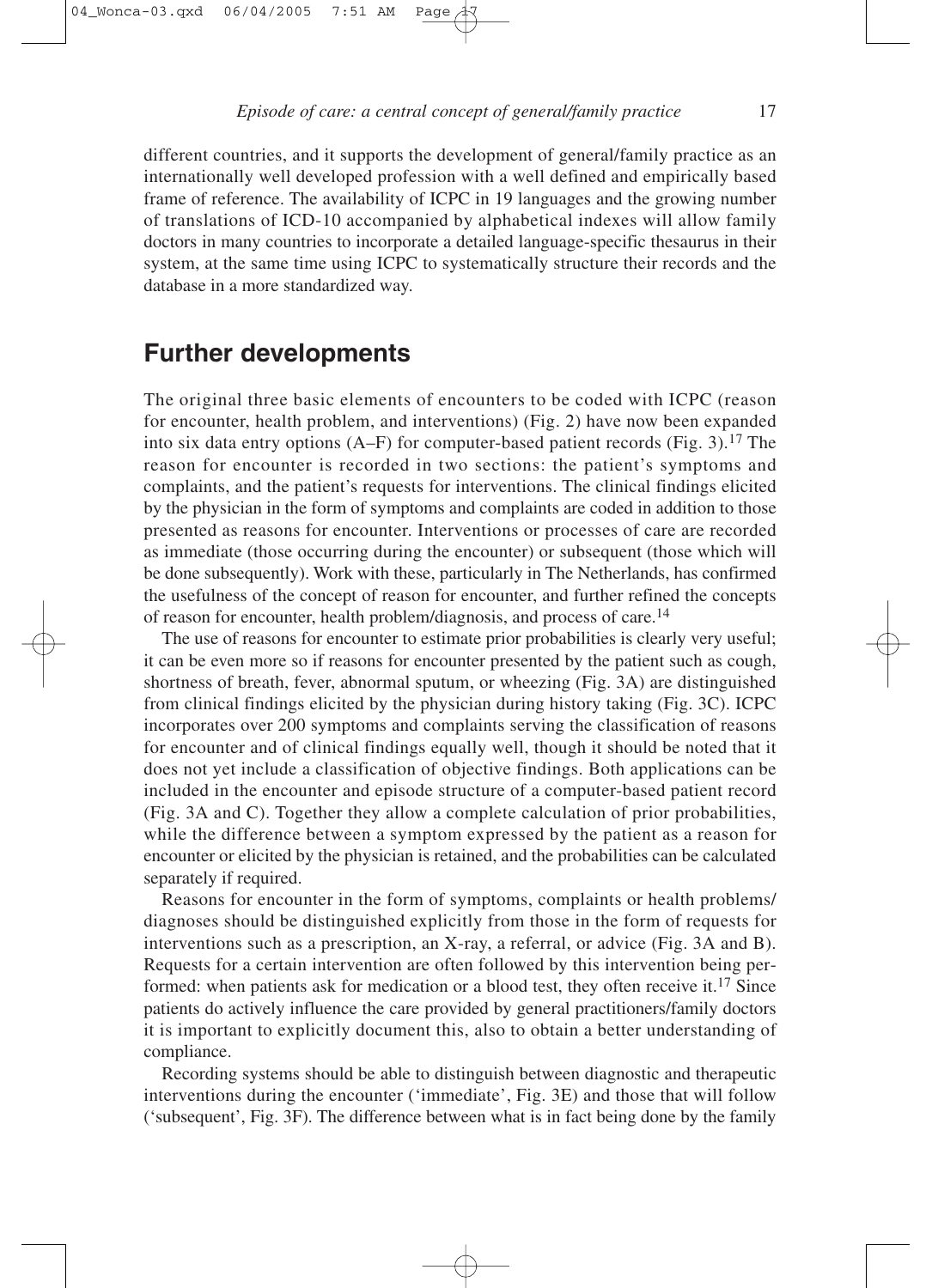doctor at the time of the encounter and what is expected to follow is important for the analysis of utilization data, interdoctor variation, and compliance. It also allows better understanding of the shift from prior probabilities in the first encounter of an episode of care to the posterior probabilities during follow-up.<sup>17</sup>

For recording subsequent interventions a more specific process classification than ICPC provides is needed. Development of this is an ongoing activity of the WONCA Classification Committee.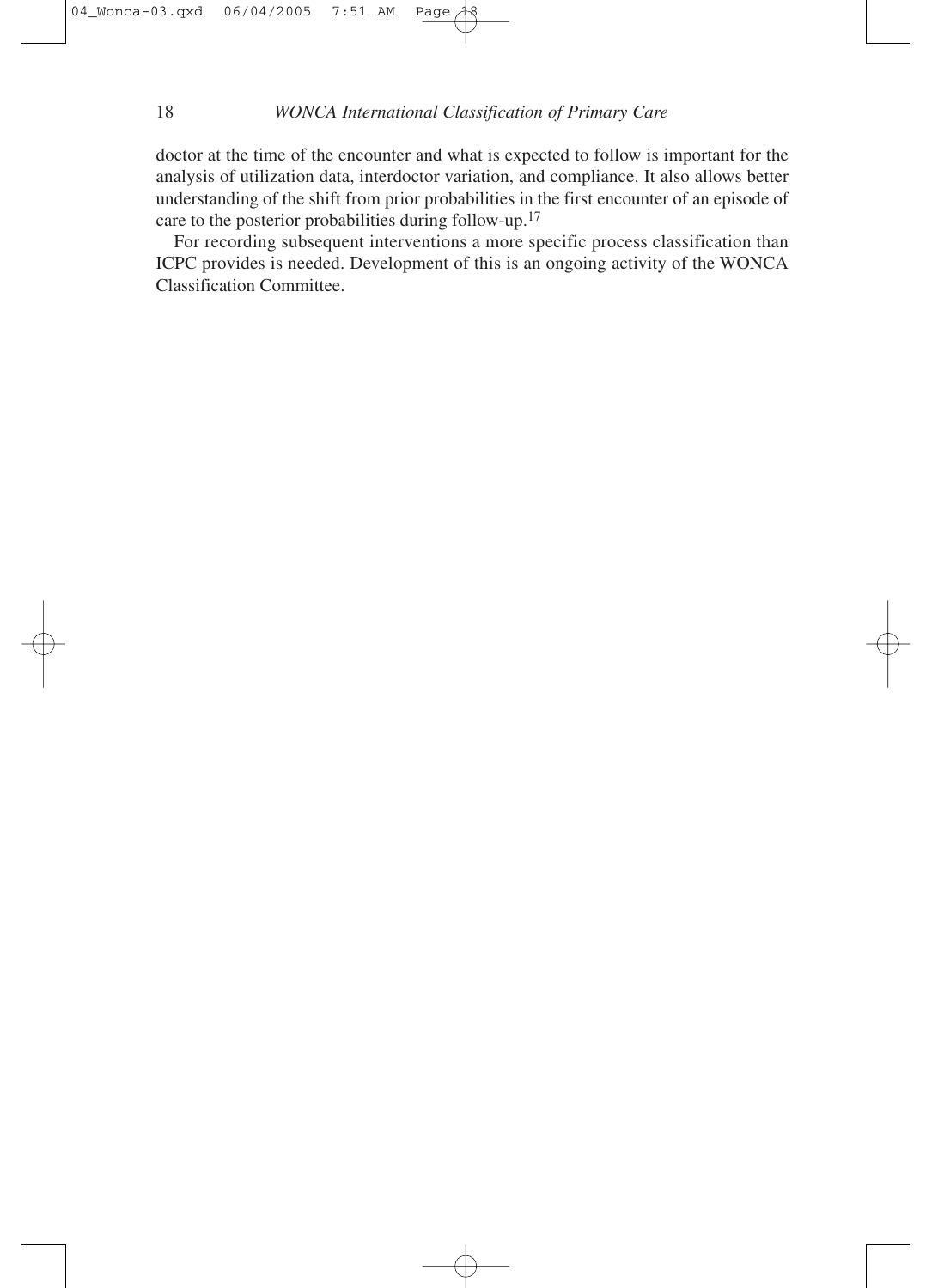## **4 Use of ICPC for recording reason for encounter**

Procedures for coding information using ICPC vary somewhat according to the type of information being recorded, for example reason for encounter, health problem, or intervention. In order to promote consistent recording and therefore better comparability of data between centres, the following standards are suggested.

## **Reason for encounter**

The primary care provider should identify and clarify the reason for the encounter (RFE) as stated by the patient without making any judgments as to the correctness or accuracy of the reason. This use of the classification is guided by three principles:

- 1. The reason for encounter should be understood and agreed upon between the patient and the provider and should be recognized by the patient as an acceptable description.
- 2. The ICPC rubric chosen should be as close as possible to the original statement of the reason given by the patient and must represent a minimal or no transformation by the provider. However, clarification of the patient's reasons for encounter within the framework of ICPC is necessary so that the most appropriate rubric in the classification can be applied.
- 3. The inclusion criteria listed for rubrics for use in recording health problems/diagnoses are NOT to be used, since the reason for encounter is to be documented from the patient's point of view, based entirely on the patient's statement of the reason.

The way in which a patient expresses his/her reason(s) for encounter determines which chapter and which component to use (Fig. 1 and Table 2). The entire classification is applicable as patients can describe their reasons for seeking health care in the form of symptoms or complaints, as requests for services, or as health problems.

## **Choosing the chapter code**

To code the RFE it is necessary to first select the appropriate organ system or chapter, assign the correct alpha code, and then the two-digit numeric code in the relevant component such as a symptom or complaint, a diagnosis, or an intervention. The alphabetical index should be used when there is uncertainty about the chapter or component in which a specific reason for encounter should be placed. Chapter A is used for reasons for encounter which relate to unspecified or multiple body systems.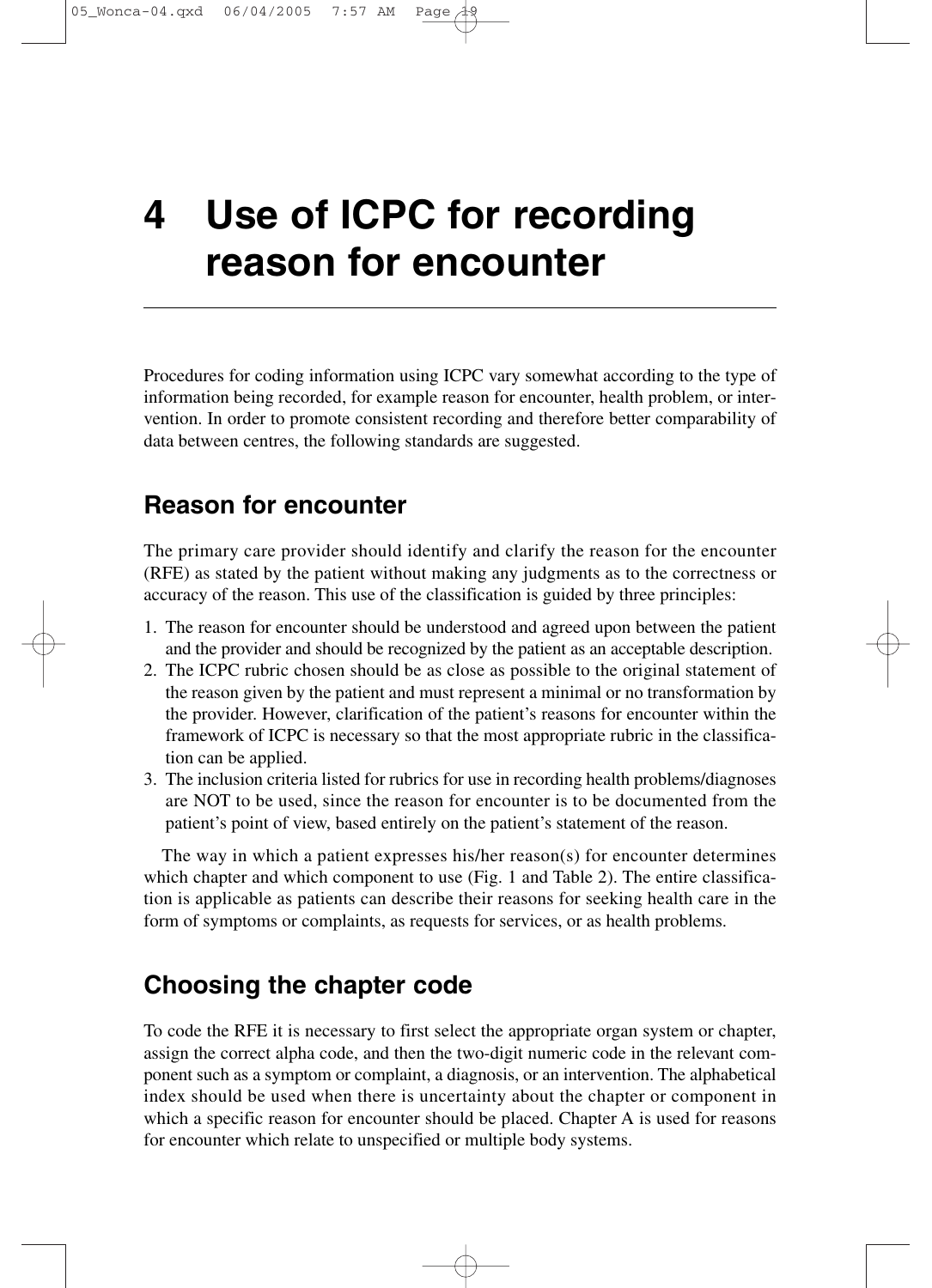When ICPC is used for recording RFE four rules apply to the use of the chapters, and three rules to the use of components. Those rules are listed below with examples of the application of those rules.

#### *Rule 1*

The reason for the encounter should be coded as specifically as possible and may require some clarification by the provider.

#### *Example*

Chest pain can be coded as All (chest pain not otherwise specified (NOS)), or as KOI (pain attributed to heart), or as R01 (pain respiratory), or as L04 (chest symptoms/ complaints). The decision as to the correct selection is not based on the opinion of the provider as to the type of chest pain but, rather, to the manner in which the patient expresses his/her reason for encounter when clarification is sought by the provider.

| 'Its all over my chest'                       | A11             |
|-----------------------------------------------|-----------------|
| 'My chest hurts when I cough'                 | R <sub>01</sub> |
| 'I have chest pain  I think its my heart'     | KO <sub>1</sub> |
| 'I have chest pain after falling down stairs' | L04             |

#### *Rule 2*

Whenever the patient makes a specific statement use his/her terminology.

#### *Example*

Jaundice, in the form of a diagnostic descriptive term can be found in Chapter D (digestive) but the patient may present this symptom as a yellow discoloration of the skin (Chapter S). If the patient expresses the problem as 'jaundice', the ICPC code is D13. If, however, the patient states 'my skin has gone yellow' the correct code would be SOS, regardless of the fact that the health care provider is positive that the diagnosis is some form of hepatitis.

#### *Rule 3*

When the patient is unable to describe his/her complaint, the reason given by the accompanying person is acceptable as that stated by the patient (e.g. a mother bringing in a child or relatives accompanying an unconscious patient).

#### *Rule 4*

Any problem whatsoever presented verbally by the patient should be recorded as a reason for encounter. Multiple coding is required if the patient gives more than one reason. Code every reason presented at whatever stage in the encounter it occurs.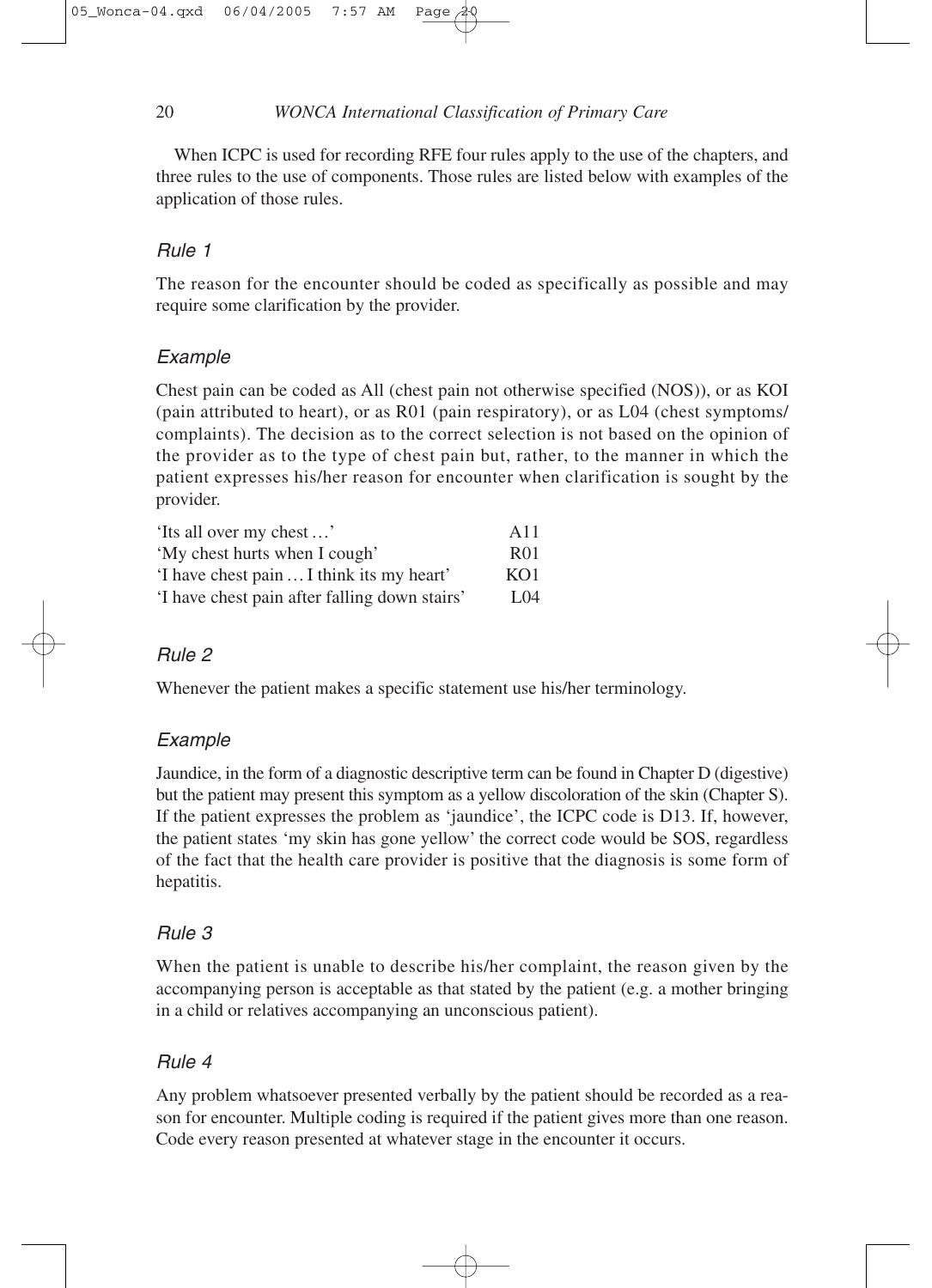*Use of ICPC for recording reason for encounter* 21

#### *Example*

'I need my blood pressure tablets. Also my breasts are tender and sore' —K50, XI8. If later the patients asks 'What is this lump on my skin?' that is also coded as a reason for encounter —S04.

#### **Choosing the component code**

#### 1. Symptoms and complaints

The most common reasons patients give for seeking health care are presented in the form of symptoms and complaints.14,16,23,24 Therefore, it is expected that Component 1 (symptoms and complaints) will be used extensively. These symptoms are specific for each chapter; nausea is found in the Digestive chapter (D09), while sneezing (R07) is located in the Respiratory chapter. While most of the entries in this component are symptoms specific to the chapter in which they are found, some standardization has been introduced for ease of coding.

Throughout most of the chapters, with the exception of psychological and social, the first rubric(s) relate to the symptom pain. Examples of these are earache (HOI) and headache (N01). There are also four standard Component 1 rubrics in each chapter. They are:

- 26 Fear of cancer
- 27 Fear of having a disease or condition
- 28 Limited function/disability
- 29 Other symptoms/complaints

Codes 26 and 27, and sometimes also a few others, are used when the patient expresses concern about or fear of cancer or some other condition or disease. Examples are:

| 'I'm afraid I have TB'                         | A27             |
|------------------------------------------------|-----------------|
| 'I'm worried that I have cancer of the breast' | X <sub>26</sub> |
| 'I'm scared of venereal disease'               | Y25             |

Even though the provider thinks that such an expressed fear is unwarranted or illogical, it constitutes the patient's reason for encounter.

Rubric —28 should be used when the patient's reason for encounter is expressed in terms of a disability which affects activities of daily life and social functions.

#### *Examples*

'I cannot climb stairs because of the cast they have put on my leg for my fractured ankle' —L28 (Component 1) and L76 (Component 7).

'I can't work in the office because I can't sit for any length of time because of my hemorrhoids' —K28 (Component 1) and K96 (Component 7).

In each chapter the component code 29 is the residual or 'rag-bag' rubric for symptoms/ complaints. This contains uncommon and unusual symptoms and complaints which do not have a separate rubric, and is also appropriate for symptoms/complaints which are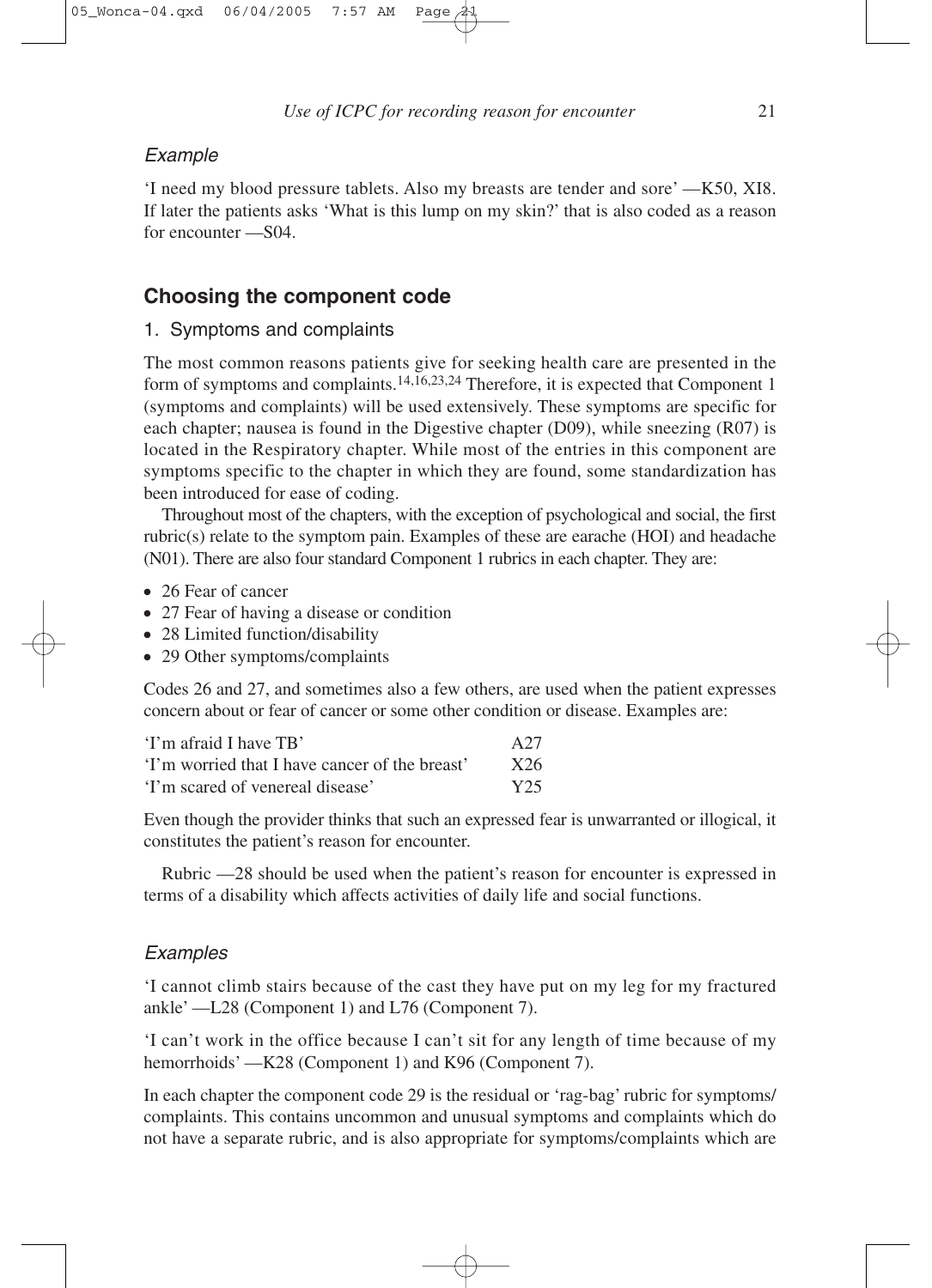not clearly stated. The index should be checked for synonymous terms in other rubrics before using this rubric.

#### 2. Diagnostic, screening and preventive procedures

The reasons included in this concept are those in which the patient seeks some sort of procedure, such as 'I'm here to have a blood test' (—34). The patient may request a particular procedure in connection with an expressed problem or as a single demand, such as

'I want the doctor to examine my heart' K31, or 'I think I need to have my urine tested' (—35), or 'I've come for the result of my X-ray'(—60), or 'I need a vaccination'(—44).

Clarification by the provider is necessary to find out why the patient thinks he or she needs a urine test in order to select the appropriate alpha code. If it is because of a possible bladder infection the code is U35; if because of diabetes T35. If the result of an X-ray which is being requested refers to a barium meal D60. A request for vaccination against rubella A44.

#### 3. Medication, treatment, procedures

These reasons are expressed when the patient requests a treatment or when the patient refers to the physician's instructions to return for specific treatment, procedure, or medication as the reason for encounter. Further clarification by the provider is often necessary in order to identify the most appropriate code.

#### *Examples*

'I need my medication' (—50). If the patient expresses the reason why he is taking the medication or the provider knows the reason, select the appropriate alpha code, e.g. for a sinus infection the code would be R50.

'I'm here to have my cast removed' (—54). If it is evident that, for instance, the patient had a fracture of the left arm the correct alpha code to select would be L.

'I was told to come for removal of the stitches today' (—54). Although at first one might assume that all suture removal would be in the Skin chapter, the patient might have stitches from eyelid surgery F54 or from a phimosis operation Y54.

#### 4. Test results

This component should be used when the patient is specifically requesting the results of tests previously carried out. The fact that the results of the test may be negative does not affect the use of this component. Often the patient will request the test result and its consequences and seek more information on the underlying problem. In that case, also consider using the additional code —45 (health education, advice).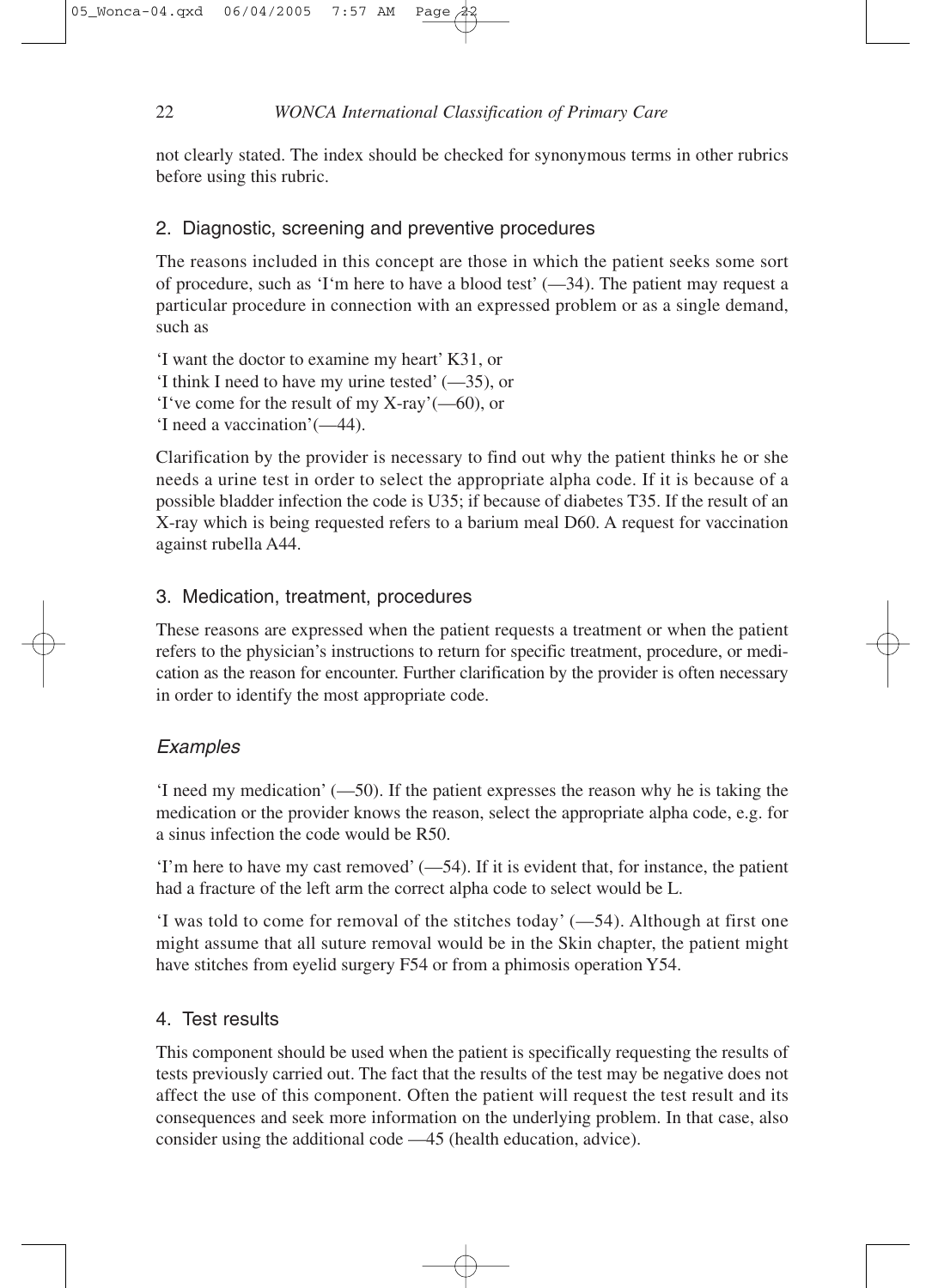*Use of ICPC for recording reason for encounter* 23

#### *Examples*

'I need the results of my blood test'. If the test was for anaemia code B60, if for lipids T60, if the patient cannot specify A60.

'I want to know what they found on the X-rays of my stomach that were taken last week' (D60).

'I am supposed to pick up the result of my urine test and take it to the urologist. I also want to know what he will do and which examinations and treatment I can expect' (U60, U45).

#### 5. Administrative

Administrative reasons for encounter with the health care system include such things as examinations required by a third party (someone other than the patient), insurance forms which require completion, and discussions regarding the transfer of records.

#### *Examples*

'I need this medical insurance form completed' (A62).

'My fracture is healed and I need a certificate to go back to work' (L62).

#### 6. Referrals and other reasons for encounter

If the patient's reason for encounter is to be referred to another provider —66, —67, and —68 can be used for this purpose. If the patient states his/her reason for the encounter is 'being sent by someone else', use —65.

When a provider initiates a new episode or takes the initiative for the follow-up of an already existing episode of a health problem such as hypertension, obesity, alcoholism, or a smoking habit, it will be appropriate to code the reason for encounter as —64.

#### *Example*

A patient presenting with a blocked ear due to earwax, which is removed, has his blood pressure measured and found to be high, and also receives advice about smoking. The patient's reasons for encounter and the related problems and treatment would be recorded as follows:

H13 (blocked feeling in ear), H81 (earwax), H51 (removal of earwax).

K64 (provider initiated), K85 (raised blood pressure), K31 (checking of blood pressure).

P64 (provider initiated), PI7 (tobacco abuse), P45 (advice to stop smoking).

#### 7. Diagnosis/disease

Only when the patient expresses the reason for encounter as a specific diagnosis or disease should it be coded in Component 7. The reason for encounter of a patient who is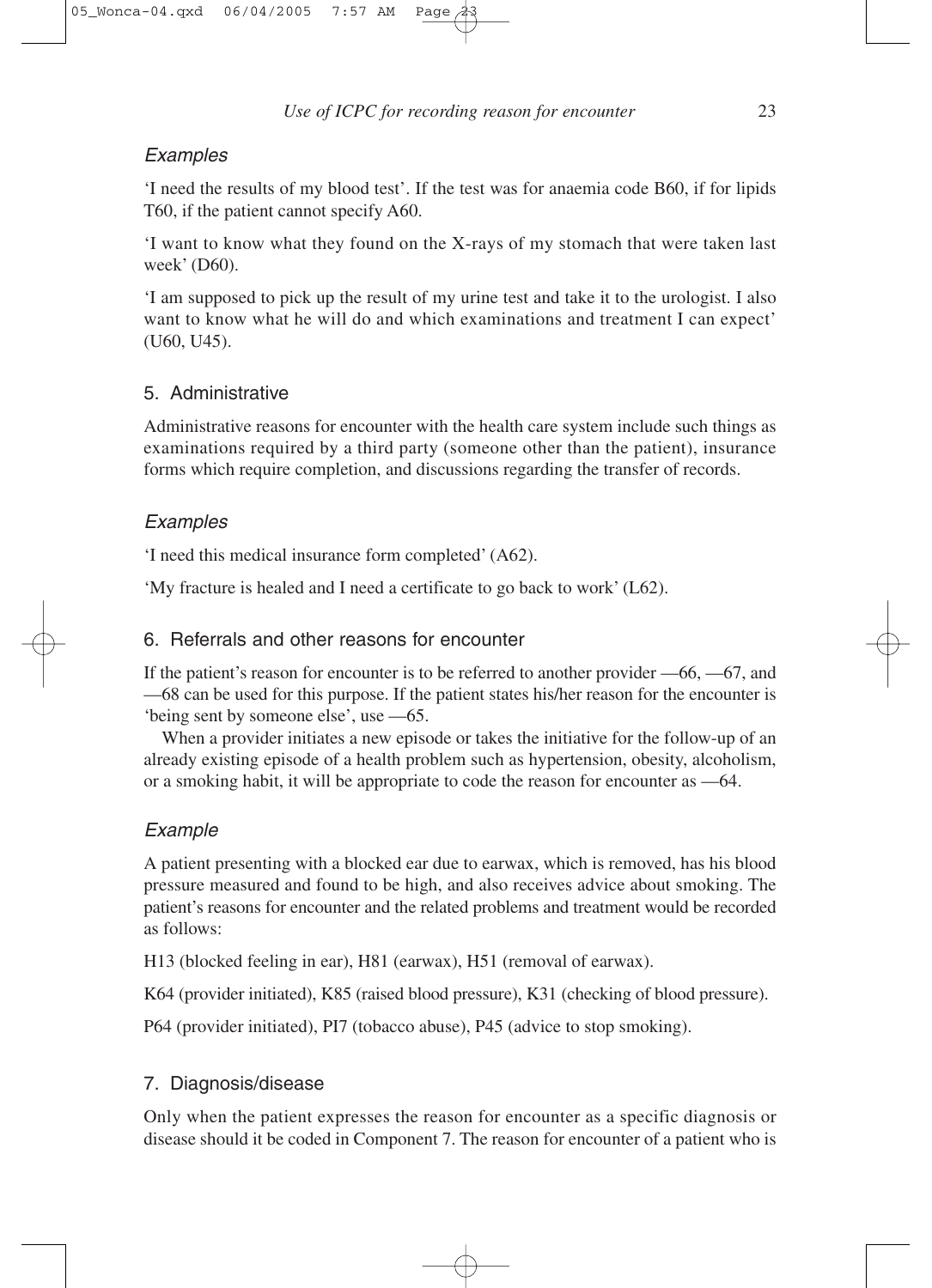known to be a diabetic but comes in complaining of weakness should not be coded to diabetes but to the problem expressed: weakness (A04). However, if the patient states that he has come about his diabetes the diagnosis 'diabetes' should be coded as his reason for encounter (T90).

If the patient names a reason for encounter in the form of a diagnosis which the provider knows is not correct, the 'wrong' RFE of the patient is coded rather than the 'correct' one of the physician; for example a patient presenting with a reason for encounter of 'migraine', when the provider knows it is tension headache, or a patient who is known to have nasal polyps presenting with 'hayfever'.

#### *Examples*

'I am here because of my hypertension' (K86).

'I come every month for the arthritis of my hip' (L89).

#### **Rules for components**

The following rules for the use of each component will reinforce the description of the components.

#### *Rule 1*

Whenever a code is shown preceded by a dash  $(-)$ , select the chapter code (alpha). Use A when no specific chapter can be selected, or when multiple chapters are involved. All codes must begin with an alpha code to be complete.

#### *Example*

Biopsy will be coded —52, for digestive system D52, for skin S52. Medication prescribed will be coded as —50. A patient requesting medication for asthma R50.

#### *Rule 2*

Rubrics from more than one component, or more than one rubric from the same component, can be used for the same encounter if more than one reason is presented by the patient.

#### *Example*

'I've had abdominal pain since last night and I vomited several times' D01, D10.

'I have some abdominal pain and I think that I may have appendicitis' D06, D88.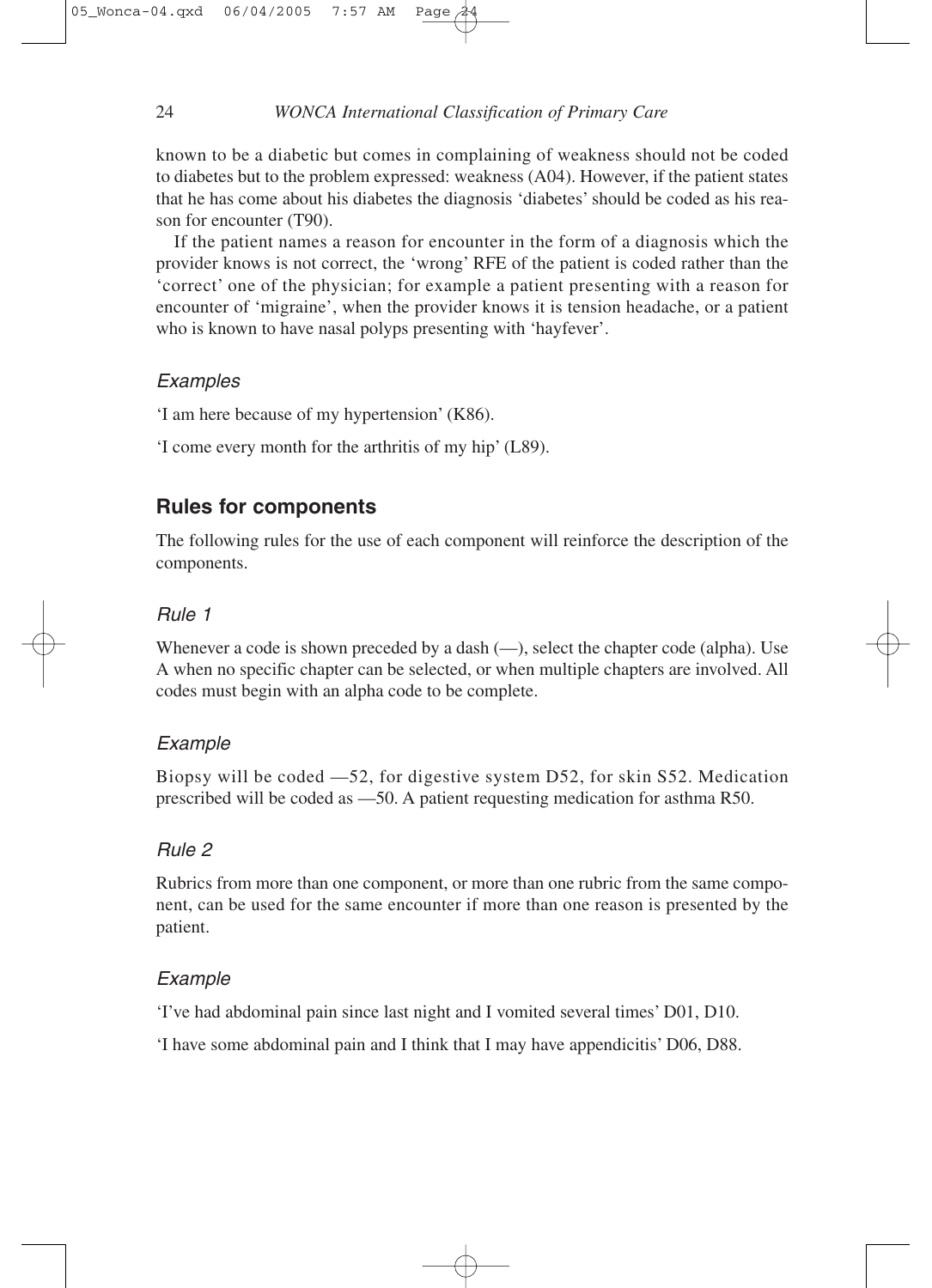## **5 Use of ICPC for recording health problems and process of care (interventions)**

## **Health problems**

ICPC can be used to record the provider's assessment of the patient's health problems. This can be done in terms of symptoms and complaints, or diagnoses, so can be derived from Component 1 or Component 7. The latter is based on the lists of diseases, injuries, and related health problems in the International Classification of Diseases (ICD), but includes as separate rubrics only those that are common or important in primary care.

Many of the health problems which are managed in primary care cannot be designated in terms of disease or injury. They include symptoms and complaints, which are listed in Component 1. Sometimes there is no apparent health problem involved in an episode of care, as when it relates to need for immunization or a Pap smear or advice. These episodes can be labelled using rubrics such as A97 No Disease, or A98 Health Maintenance/Preventive Medicine.

In Components 1 and 7 the corresponding ICD-10 codes are listed for each rubric. Sometimes these are an exact one-to-one match, but more often there are several ICD codes for an ICPC-2 rubric, and sometimes there are several ICPC-2 codes for a single ICD-10 rubric. A full conversion structure is given in Chapter 10.

In order to improve reliability of coding health problems using ICPC-2, many of the rubrics in Component 7 have inclusion criteria specified. These are explained in Chapter 6.

Rubrics in Components 1 and 7 often have additional information as a guide to their use: lists of synonyms and alternative descriptions as inclusion terms; lists of similar conditions which should be coded elsewhere as exclusion terms; and lists of less specific codes which might be considered if the particular patient's condition does not meet the inclusion criteria. There are no such guidelines for rubrics in the process Components 2 to 6.

#### **General rules for coding health problems**

Users are encouraged to record during each encounter, the full spectrum of problems managed, including organic, psychological, and social health problems, in the form of episode(s) of care. Recording should be at the highest level of diagnostic refinement for which the user can be confident, and which meets the inclusion criteria for that rubric.

In any data system it is necessary to have clear and specific criteria for the way in which health problems or episodes of care are recorded. This applies particularly to the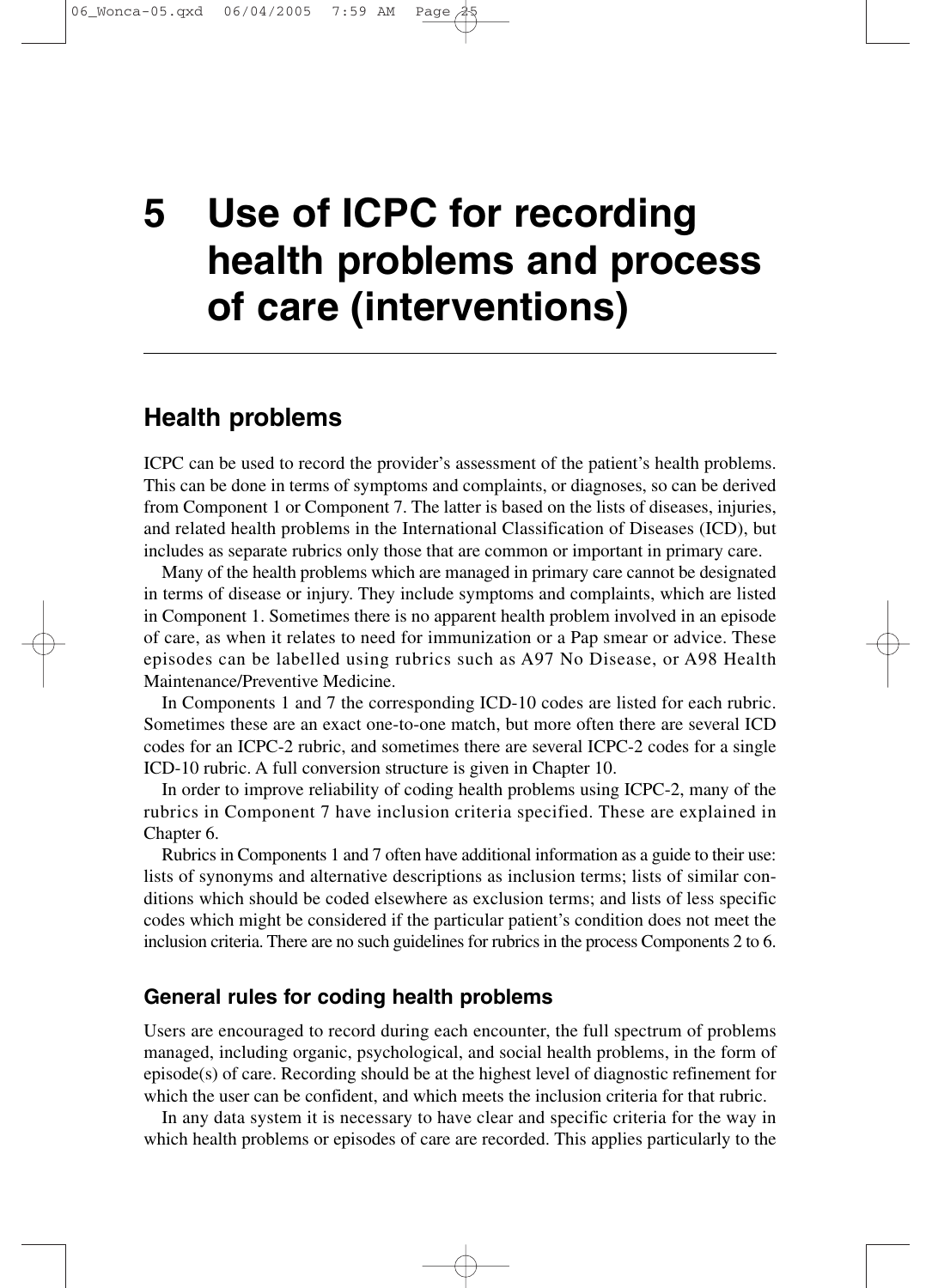relationship between the underlying condition and manifestations when both may be available as rubrics in the classification, and is best illustrated by an example. A patient with ischaemic heart disease may also have atrial fibrillation and resulting anxiety. It should be policy to include as separate episodes of care manifestations which require different management, and in the above example the atrial fibrillation and anxiety would be recorded as additional episodes of care.

Some systems require that problems be coded only from components 1 and 7; others also accept codes from other components, so that if, for example, the patient attends for a tetanus immunization without a current injury, the problem could be coded as N44.

In ICPC localization within a body system takes precedence over aetiology, so that when coding a condition which because of its aetiology can be found in several chapters (for example, trauma) the appropriate chapter should be used. Chapter A (general) should be considered only if the site is not specified or if the disease affects more than two body systems. All chapters provide specific rubrics based on the body system or organ involved in the disease and the aetiology. Conditions accompanying and affecting pregnancy or the puerperium are usually coded to Chapter W, but a condition is not coded to Chapter W merely because the patient is pregnant; it should be coded to the appropriate rubric in the chapter representing the body system involved. All social problems, whether identified as a reason for encounter or as a problem, are listed in the first component of Chapter Z.

### **Specific rules for coding health problems using inclusion criteria (see also Chapter 6)**

- 1. Coding of diagnoses should occur at the highest level of specificity possible for that patient encounter.
- 2. Inclusion criteria contain the minimum number of criteria necessary to permit coding with that rubric.
- 3. Consult the criteria *after* the diagnosis has been formulated. They are NOT guidelines for diagnosis, NOR are they intended to be used as a guide to therapeutic decisions.
- 4. If the criteria cannot be fulfilled, consult other less specific rubrics suggested by the term 'consider'.
- 5. For those rubrics without inclusion criteria, consult the list of inclusion terms in the rubric, and take into account any exclusion terms.

### **Process of care, interventions**

ICPC can be used to classify the interventions used in the process of medical care with Components 2, 3, 5, and part of Component 6; however, Component 4 and some rubrics of Component 6, namely,  $-63$ ,  $-64$ ,  $-65$ , and  $-69$ , cannot be used in this way.

These process rubrics are broad and general, rather than specific. For instance, a blood test (—34), even if relating to only one body system (e.g. cardiovascular, K34), may encompass a great variety of different tests such as enzymes, lipids, or electrolytes.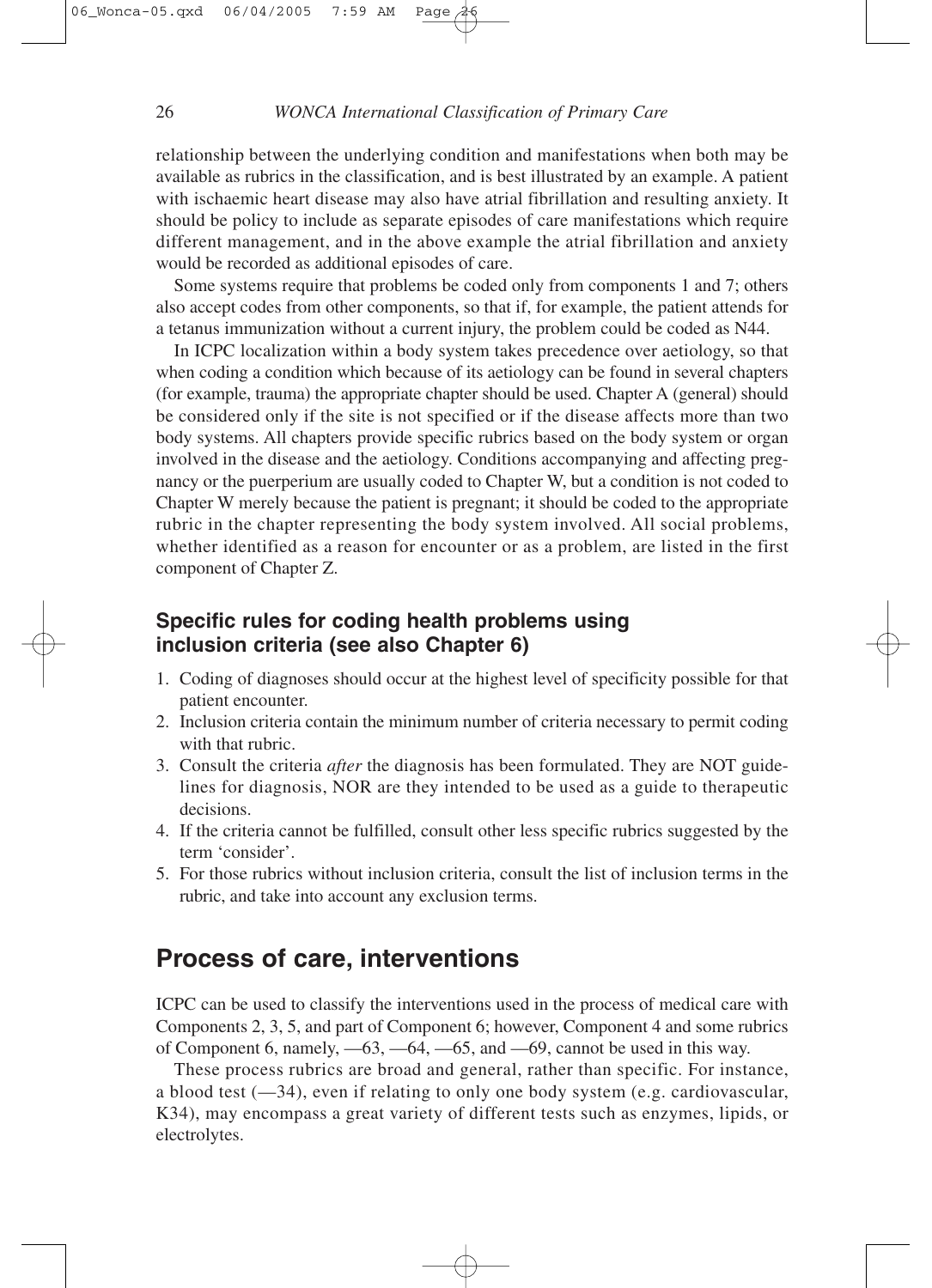#### *Health problems and process of care (interventions)* 27

The process codes in Components 2, 3, and 5 follow the major headings to be found in the far more detailed IC-Process-PC, which was developed by the WONCA Classification Committee.<sup>25</sup> ICPC and IC-Process-PC are, therefore, compatible one with the other. The details found in IC-Process-PC may be applied to the three-digit ICPC codes by expanding to four or five digits.

In Components 2, 3,5, and the part of Component 6 which can be used to classify the process of care, the rubric codes are standard throughout the chapters at the two-digit level. The alpha code of the correct chapter has to be added by the provider who is doing the coding. A limited number of rubrics in the first and seventh components of Chapters W, X, and Y also contain procedures such as delivery, abortion, and family planning.

The most important principle in the coding process is to code all those interventions which take place during that particular encounter and which have a logical relation to the episode of care. A fourth or fifth digit may be necessary for increased specificity, as in the following examples:

#### *Example 1*

—54 Repair/fixation/suture/cast/prosthetic device L54.1 Application of casts L54.2 Removal of casts

#### *Example 2*

—40 Diagnostic endoscopy

—D40 Diagnostic endoscopy of the digestive system

—D40.1 Gastroscopy

More than one process code may be used for each encounter, but it is extremely important to be consistent. For instance, measuring the blood pressure, which is routine for hypertension, can be coded as K31 on every occasion. Routine examinations, complete or partial, both for body systems or for the general chapter must also be coded with consistency. Below are examples of definitions for complete and partial examinations which have been used in one setting. However, it is essential that each country develops a definition of what constitutes a 'complete examination—general' and a 'complete examination—body system' for that culture and that these definitions are used consistently. This will ensure that what is contained in each 'partial examination general' or 'partial examination—body system', in that country will also have consistency.

#### **Complete examination**

The term 'complete examination' refers to an examination which contains those elements of professional assessment which by consensus of a group of local professionals reflects the usual standard of care. This examination will be complete with regard to either the body system (e.g. eye, Chapter F) or as a complete general examination (Chapter A).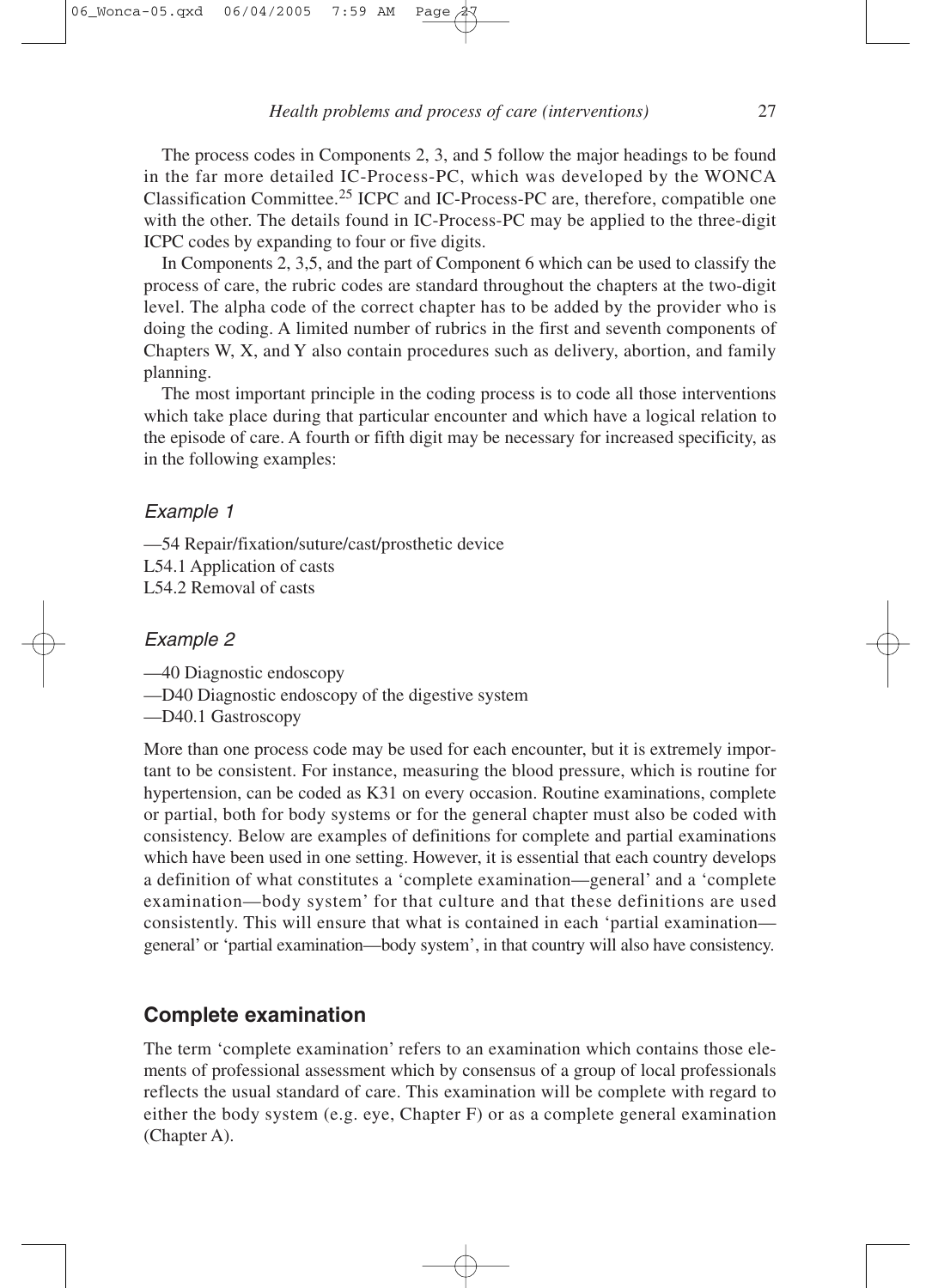### **Partial examination**

The term 'partial examination' in any chapter refers to a partial examination directed to the appropriate specific organ system or function. When more than two systems are involved in a limited or incomplete examination it is designated general (Chapter A). Most encounters will include a partial examination to evaluate acute and simple illnesses or return visits for chronic illnesses. The following are examples:

Complete examination—general, general check-up = A30

Complete neurological examination = N30

Partial examination—general, limited check on several body systems such as respiratory and cardiovascular = A31

Partial examination—body system, measuring blood pressure = K31

The following procedures are regarded by the WONCA Classification Committee as included in routine examinations to be coded in rubrics —30 and —31 rather than coded separately:

- inspection, palpation, percussion, auscultation
- visual acuity and fundoscopy
- otoscopy
- vibration sense (tuning fork examination)
- vestibular function (excluding calormetric tests)
- digital rectal and vaginal examination
- vaginal speculum examination
- blood pressure recording
- indirect laryngoscopy
- height/weight.

All other examinations are to be included in other rubrics.

### **Component 2—diagnostic, screening and preventive procedures**

Diagnostic and preventive procedures cover a wide range of health care activities including immunizations, screening, risk appraisal, education, and counselling.

### **Component 3—medications, treatment, procedures**

This component is designed to classify those procedures done on site by the primary care provider. It is not intended that it be used to document procedures done by providers to whom the patient has been referred, for which a much more extensive list of procedures would be required. Immunizations are coded in Component 2.

### **Component 4—test results**

Component 4 does not relate to process or interventions.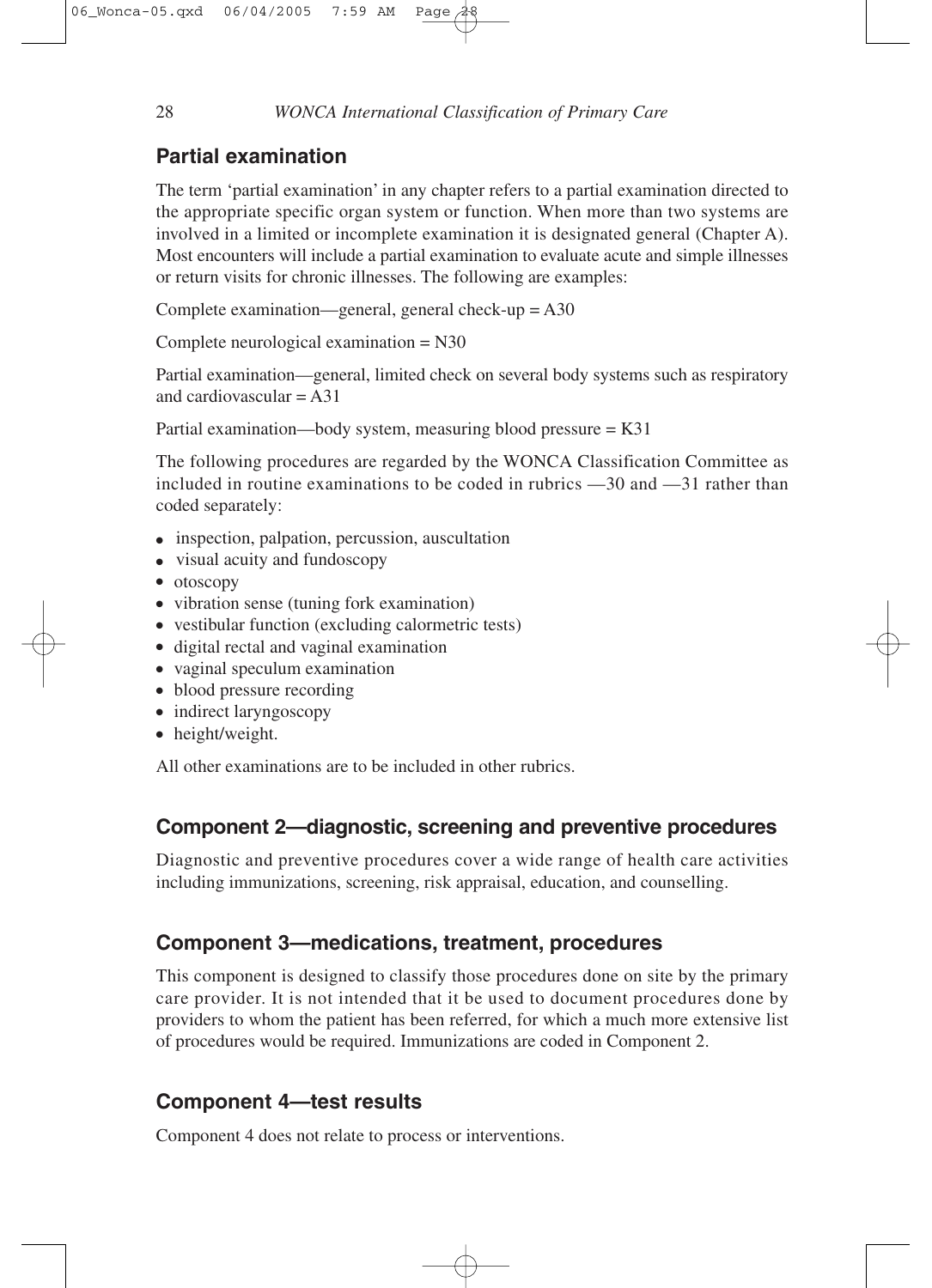*Health problems and process of care (interventions)* 29

#### **Component 5—administrative**

This component is designed to classify those instances where the provision of a written document or form by the provider for the patient or other agency is warranted by existing regulations, laws, or customs. Writing a referral letter is only considered to be an administrative service when it is the sole activity performed during the encounter, otherwise it is included in Component 6.

#### **Component 6—referrals, and other reasons for encounter**

Referrals to other primary care providers, physicians, hospitals, clinics, or agencies for therapeutic or counselling purposes, are to be coded in this component. Referrals for an X-ray or a laboratory investigation should be coded in Component 2.

For more specificity, a fourth digit can be added, for example:

—66 Referral to other provider/nurse/therapist/social worker.

—66.1 Nurse

- —66.2 Physiotherapist
- —66.3 Social worker

—67 Specialist

—67.1 Internist

—67.2 Cardiologist

—67.3 Surgeon.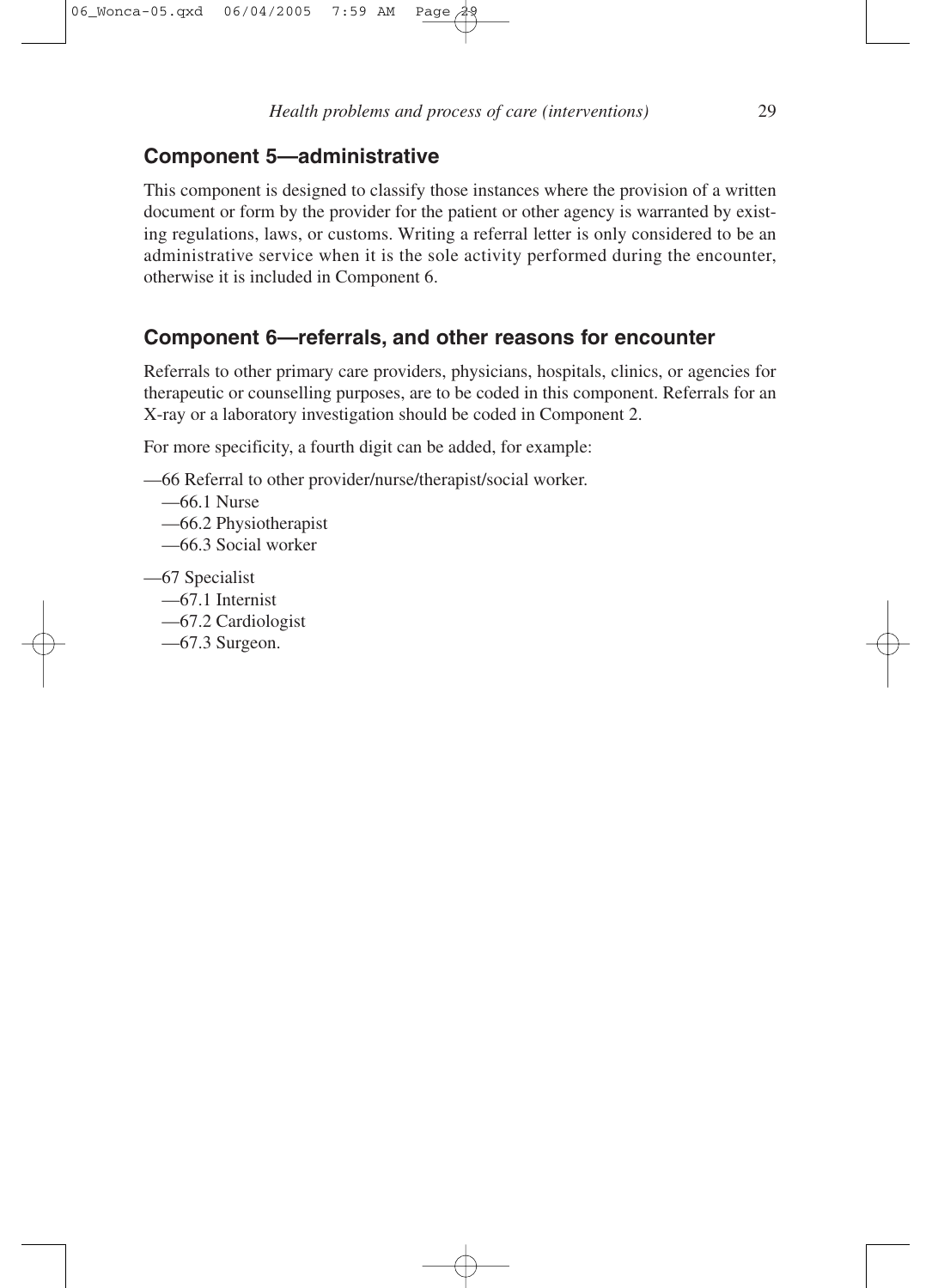# **6 Inclusion criteria in ICPC**

# **Introduction**

It has always been clear to the WONCA Classification Committee that an internationally agreed list of rubrics to classify problems met in primary care would not in itself ensure the highest level of statistical comparability. In the International Classification of Health Problems in Primary Care (ICHPPC-2-Defined) published in 1983 inclusion criteria for the use of each rubric were introduced to improve consistency of coding.<sup>5</sup>

Inclusion criteria are not the same as definitions. They should be considered in relation to their purpose, to improve consistency of coding, rather than as definitions for delineating health problems. We have, however, tried to ensure that they are compatible with accepted definitions, such as those in the International Nomenclature of Diseases (IND).

In this publication many of the inclusion criteria originating in ICHPPC-2-Defined have been updated and are directly related to ICPC rubrics. In some instances, new or extensively modified inclusion criteria have been created based on the theoretical framework described in the next section. Although this publication marks an advance in the taxonomy of general/ family practice, it is not yet ideal. ICPC is a classification very much in evolution, and experience with the inclusion criteria presented in this volume will undoubtedly lead to further refinement in the years to come. We welcome comments from users.

# **Theoretical framework for assignment of inclusion criteria**

The theoretical framework used to assign inclusion criteria in this classification is based on the presence of four general categories of diagnosis in primary care: aetio-logical and pathological disease entities, pathophysiological conditions, nosological diagnoses (syndromes), and symptom diagnoses. It was decided to apply different principles to each category based on its characteristics:

- *Aetiological and pathological*: the diagnosis has proven pathology or aetiology; inclusion criteria are based on standard disease definition, with modification where necessary to allow application to general/family practice. Examples: appendicitis, acute myocardial infarction.
- *Pathophysiological*: the diagnosis has a proven pathophysiological substrate; inclusion criteria include symptoms, complaints, and characteristic objective findings. Examples: presbyacusis, hypertension.
- *Nosological*: the diagnosis depends on a symptom complex based on consensus between physicians, without a proven pathological or pathophysiological base or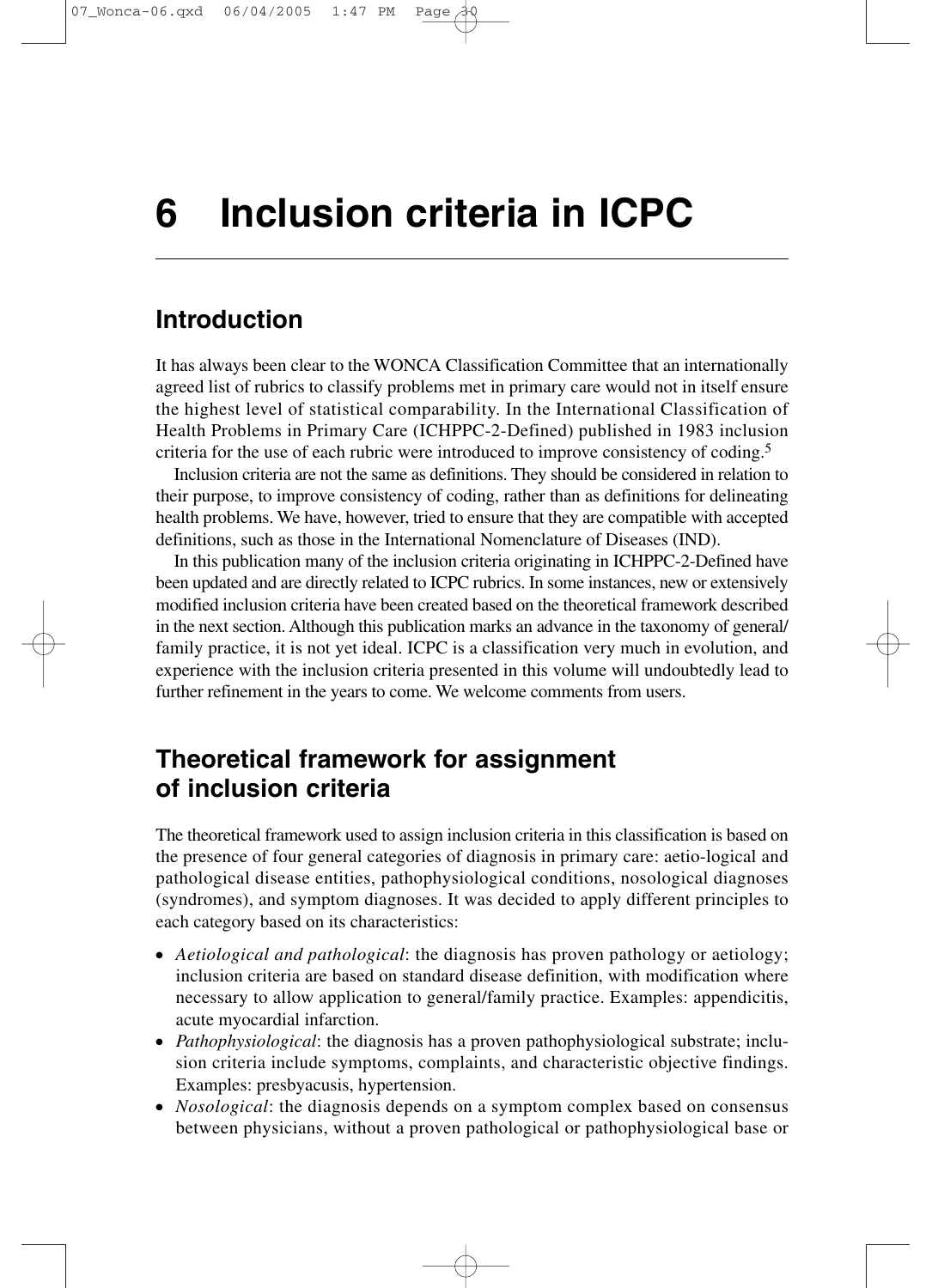aetiology, and is often called a syndrome; inclusion criteria include only symptoms and complaints. Examples: depression, irritable bowel syndrome.

● *Symptom*: a symptom or complaint is the best medical label for the episode. Examples: fatigue, eye pain.

# **The criteria**

The underlying principle used was to provide THE MOST CONCISE INCLUSION CRITERIA POSSIBLE WHICH WOULD MINIMIZE VARIABILITY IN CODING. Adherence to this principle led to the use of *minimal inclusion criteria* for each rubric. This requires further explanation.

For most diagnostic rubrics, the reader will find one or more criteria which must be fulfilled to code a problem under that title. Sometimes there is a choice of criteria; at other times criteria from a list must be met. When 'or' is used in a list it is with its inclusive meaning, which is the same as 'and/or'. 'Multiple' in this book means three or more.

Attempts were made to specify the *minimum criteria* needed in order to reduce the complexity of coding and thus minimize miscoding. In addition, we have only included those criteria which have sufficient *discriminatory value* to distinguish one rubric from another with which it might be confused. In some cases, the available criteria may be too few to exclude *all* other possible conditions which might be coded mistakenly to a particular rubric, but they will exclude the common ones.

The criteria have whenever possible been based on clinical criteria, rather than requiring the results of tests and investigations. They are as far as possible independent of technology, which varies considerably throughout the world, and is rapidly changing. This makes them appropriate for primary care use throughout the world.

This approach is very different from that seen in classic disease-oriented textbooks, which usually list all signs and symptoms, or all potential criteria, associated with a particular diagnostic title. We believe that in order to maximize the utility of criteriabased problem coding in general practice, brevity must supersede exhaustiveness.

Sometimes the rubric title is itself adequately specific. In these cases, no inclusion criteria are given. To avoid errors, each rubric, with inclusion and exclusion terms, and inclusion criteria, should be read in its entirety.

Attempts were not made to provide criteria for every rubric, particularly residual rubrics, which contain too many disparate diagnoses for useful definition. In these cases, the reader should consult the list of diagnoses included in the rubric title and inclusion terms, or refer to the more complete list given for the relevant rubrics in ICD-10.

# **Cross-referencing**

As well as inclusion criteria, each rubric may have the following information:

• includes: a list of synonyms and alternative descriptions which are included in the rubric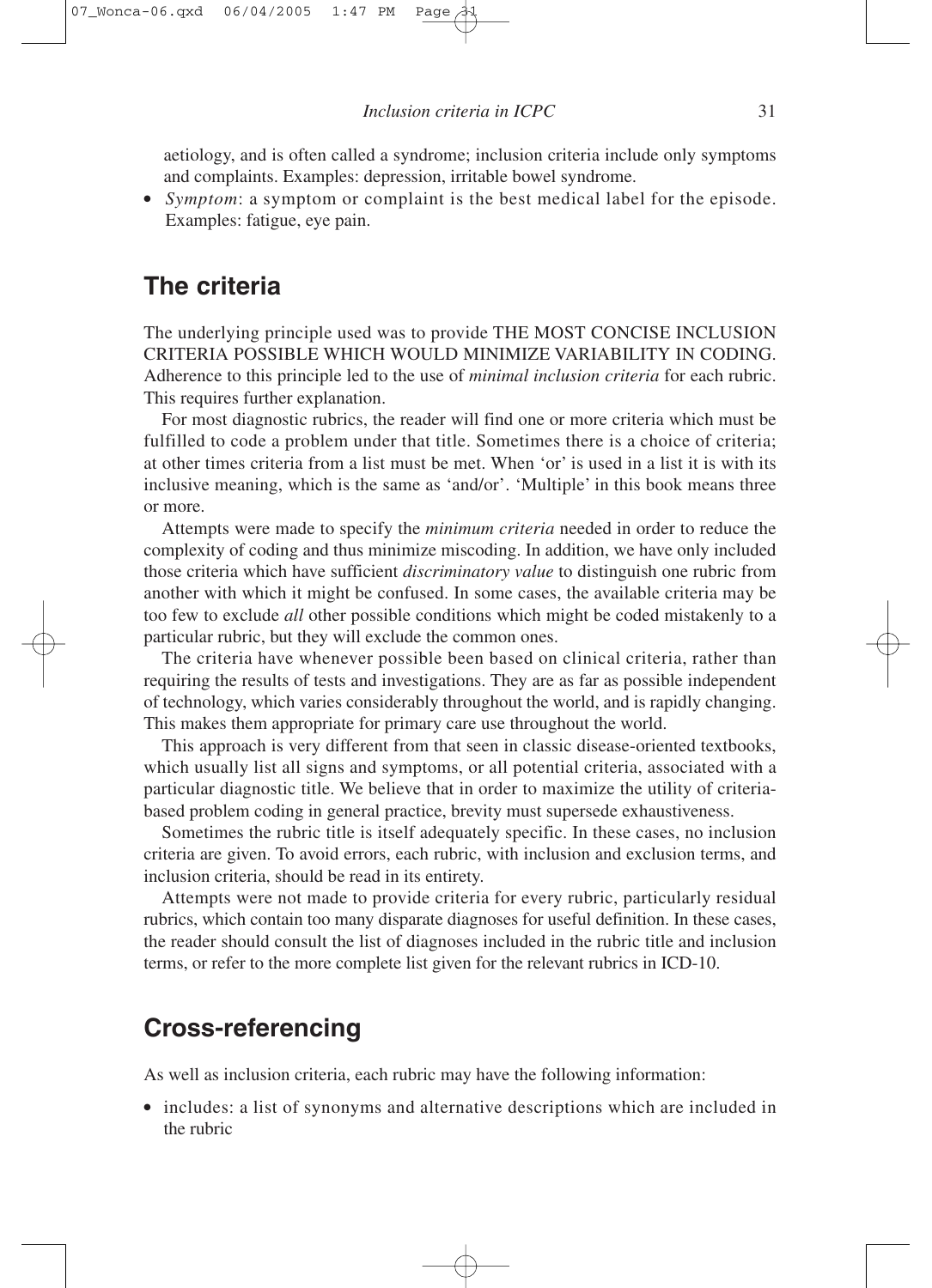- excludes: a list of similar conditions which should be coded elsewhere, with the appropriate code for each
- consider: a list of rubrics with their codes, usually less specific, which might be considered if the particular patient's condition does not meet the inclusion criteria

# **Advantages of this framework**

The use of this framework results in clear and generally accepted inclusion criteria for problems which are common in general/family practice, and which require inclusion criteria if they are to be coded consistently.

Another major advantage of this framework is that employing minimal inclusion criteria results in coding procedures which are easy to learn and apply in the real world of general/family practice. This will reduce the magnitude of the problem of intercoder variation.

# **Using inclusion criteria**

Inclusion criteria SHOULD NOT be used when recording reasons for encounter, since these should be coded in terms of what the doctor understands the patient to say, irrespective of whether or not the patient is 'correct'.

Inclusion criteria SHOULD be used when coding the diagnoses or problems the doctor manages. Even when the problem has to be coded only as a symptom or complaint, some guidance may be needed in order to select the most appropriate code. For example, feeling faint (N17) is not coded in the same rubric as actual fainting (A06); and abdominal pain may be generalized (D01), epigastric (D02), or localized in other regions (D06). The options need to be clear to users so that the most appropriate alternative is used.

# **Applying the criteria at different stages of the problem**

The inclusion criteria are primarily designed to code the early presentation of a problem. If the problem is to be coded during a later encounter (after its modification by time or therapy) the coder should consider the historical information (e.g. blood pressure may well be normal at later consultations in a patient with hypertension receiving therapy but the condition would still be coded as hypertension).

# **Disadvantages of the system**

Clearly, this system of inclusion criteria is not without hazard. In order to improve the accuracy and reliability of statistics from general/family practice, hard edges have been put to diagnostic concepts, many of which seem, in reality, to have blurred borders.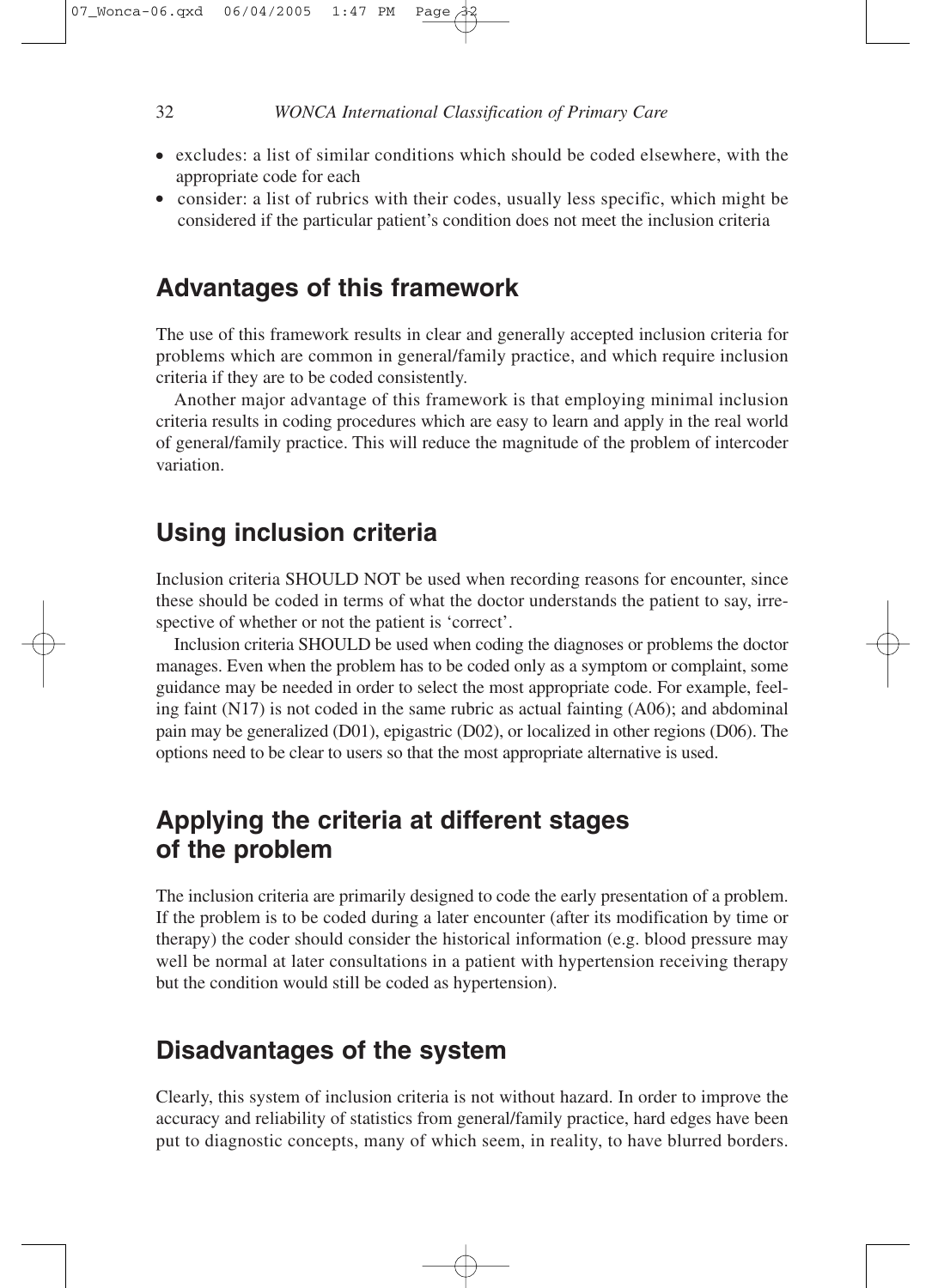#### *Inclusion criteria in ICPC* 33

Although sharp borders may not be needed for therapy or management, accurate data are needed for purposes of research. The use of hard-edged inclusion criteria may increase the content of residual less specific rubrics, but this is preferred to making most rubrics non-specific. For coding problems which do not fully meet the given criteria, less specific alternatives are suggested following 'Consider:'. These suggestions are in addition to those items which are listed as exclusions in the rubric.

# **Some possible misconceptions**

It is important that the reader clearly understand several things which the criteria are NOT intended to do.

- 1. *They do not serve as a guide to diagnosis*. The primary purpose of the classification is to reduce chances of miscoding after a diagnosis has been made, and not to eliminate the possibility of diagnostic error. The assumption is that the user will have considered the differential diagnosis prior to the time of coding. In most cases good practice of medicine requires far more information than is given in the inclusion criteria to make accurate diagnoses.
- 2. *They do not set standards for care*. Although information derived from the use of the classification may change medical concepts and ultimately impact on standards of care, these inclusion criteria are intended solely to improve the quality of data recording.
- 3. *They do not act as a guide for therapy*. The criteria given for inclusion or exclusion for a condition do not necessarily relate to the criteria for use of various therapies. For example, the practitioner may well decide that therapy for migraine is indicated in a patient whose findings were insufficient to fulfil the criteria listed under that diagnostic title, and whose condition is coded as 'headache'.

## **Sources**

The Committee felt no compulsion to devise new definitions and based inclusion criteria on existing ones, if appropriate for the objectives given above. In fact, few existing definitions did meet those requirements because most had been prepared for research projects rather than for clinical practice and so tended to be rather cumbersome. However, the inclusion criteria included here are compatible with most standard definitions of diseases.

If someone else's work has been used inadvertently without acknowledgement, apologies are given: imitation is the sincerest form of flattery.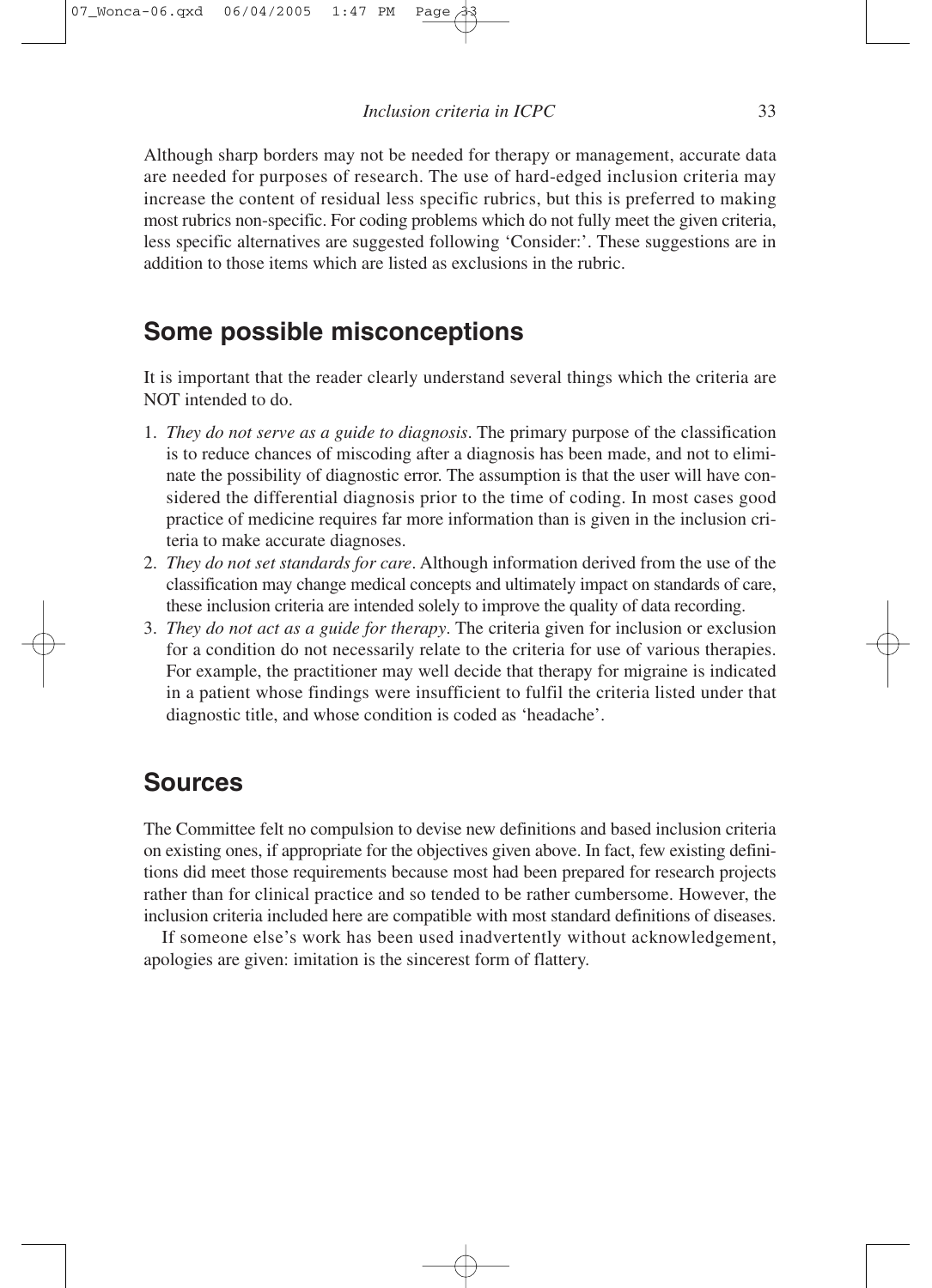# **7 Severity of illness coding**

# **Development of severity of illness coding**

Since 1993 the WONCA Classification Committee has been developing the Duke Severity of Illness Checklist (DUSOI) system<sup>26</sup> for international use. The WONCA Severity of Illness Field Trial (WONCA-SIFT) was conducted to test the system in 16 countries.<sup>27</sup> The committee recognized that a method is needed to enable doctors to code not only the name of each health problem, but also the level of severity of each problem. This is applicable to problems whether in respect of episode of care, or for each encounter (see Fig. 2).

The ICPC is now unique among international classification systems in that it can be used to classify health problems by their level of severity in the individual patient with the health problem. The severity coding system, the Duke/WONCA Severity of Illness Checklist (DUSOI/WONCA), is an extension that enables the physician or other health worker not only to give the problem a standardized title and classification code, but also a standardized severity code that indicates which patients with the same health problem have the more or less severe problem. Since the severity parameters and criteria of the system are generic, not health problem specific, they can be applied to any health problem. This generic quality also allows comparison of the severity of different health problems based upon the same standards for assessment. The system is feasible for use by family/general practitioners in the clinical setting as demonstrated in the WONCA-SIFT field trial.27

# **Coding severity of illness**

The DUSOI/WONCA severity of illness coding system allows ICPC to be used to classify health problems in terms of severity. To code severity, the health care provider identifies each problem at the time of patient encounter and determines how severe each problem is for that particular patient at that particular time. Severity is based upon the following four generic parameters:

- 1. *Symptoms* during the past week.
- 2. *Complications* during the past week.
- 3. *Prognosis* during the next six months if no treatment were to be given for the health problem.
- 4. *Treatability*, or the need for treatment and the expected response to treatment by this patient.

An example of a completed form is shown in Fig. 4, in which the provider, John Smith, has listed the current health problems which he addressed during the encounter for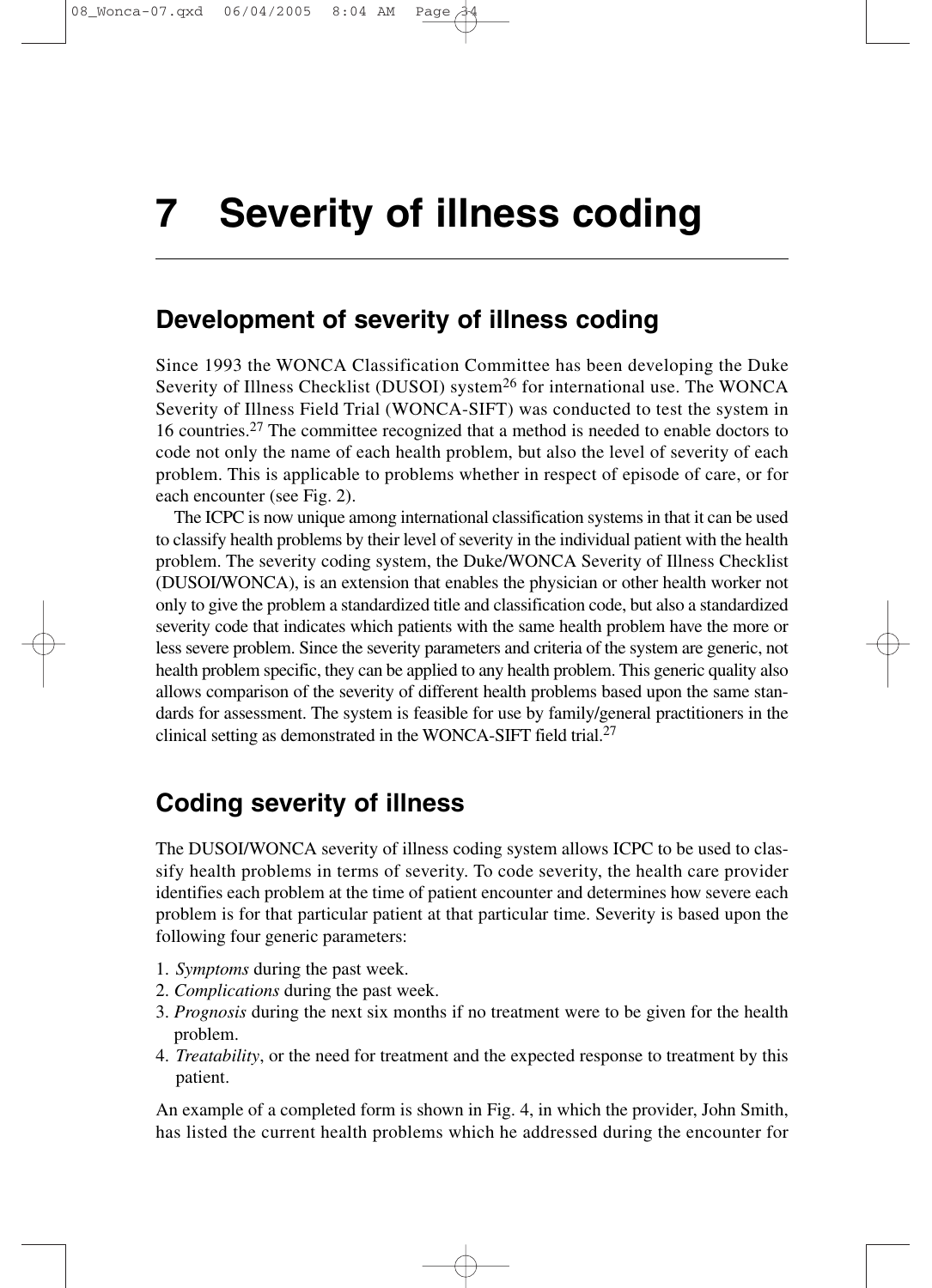| ĺ                                                                                                                                                |  |
|--------------------------------------------------------------------------------------------------------------------------------------------------|--|
| こうしょうしょう トクラミくしこく くくしょ ここしく こしてしこしく くくこくこうしこう<br>$\vdots$<br><b>コロ・コン・コン・コン フロール</b><br> <br> <br> <br> <br> <br>.<br>J<br> <br> <br> <br> <br>Í |  |

| ICPC<br>Code                                                                                            | <b>T92:3</b>                                                                                                                            | K76:2              | $\frac{1}{190}$                                  | R78:2                |                         |     |   |                                                          |                                     |
|---------------------------------------------------------------------------------------------------------|-----------------------------------------------------------------------------------------------------------------------------------------|--------------------|--------------------------------------------------|----------------------|-------------------------|-----|---|----------------------------------------------------------|-------------------------------------|
| Code***<br>Severity<br>$(0-4)$                                                                          | ო                                                                                                                                       | N                  |                                                  | $\sim$               |                         |     |   |                                                          | Total                               |
| Raw Score<br>$(0-16)$<br>Total                                                                          | σ                                                                                                                                       | $\infty$           |                                                  |                      |                         |     |   |                                                          |                                     |
|                                                                                                         | Ν                                                                                                                                       | Z                  | ¢                                                |                      |                         |     |   |                                                          | Major                               |
|                                                                                                         | ო                                                                                                                                       |                    |                                                  | $\mathbf{c}$         |                         |     |   |                                                          | Moderate                            |
|                                                                                                         |                                                                                                                                         |                    |                                                  |                      |                         |     |   |                                                          | Mild                                |
|                                                                                                         | ო                                                                                                                                       |                    |                                                  | ო                    |                         |     |   |                                                          | Questionable                        |
|                                                                                                         |                                                                                                                                         |                    |                                                  |                      |                         |     |   |                                                          | None                                |
|                                                                                                         |                                                                                                                                         |                    |                                                  |                      |                         |     |   |                                                          |                                     |
|                                                                                                         |                                                                                                                                         | $\overline{\cdot}$ |                                                  | .<br>ෆ               | ť                       | ιó. | Ġ |                                                          |                                     |
| Date of Encounter: Oct. 5, 1995<br>John Smith<br>Provider:<br>Female: v Male:<br>Birthdate:Nov. 6, 1925 | Symptoms Complications Prognosis Treatabilit<br>Raw Scores (Enter 0-4)**<br>(Addressed during this encounter)<br><b>Health Problems</b> | EXAMPLE: Gout      | <b>Ischaemic Heart Disease</b><br>without Angına | 2. Diabetes Mellitus | <b>Acute Bronchitis</b> |     |   | (Use additional pages if more than six health problems.) | *** SEVERITY CODES<br>** RAW SCORES |

 $\bigoplus$ 

| *** SEVERITY CODES<br>Raw<br>Score<br><b>Total</b><br>$\frac{9-18}{13-16}$<br>5-8                                                        |
|------------------------------------------------------------------------------------------------------------------------------------------|
| Threat to Life<br>Maior                                                                                                                  |
| Expected Response to Treatment<br>destionable<br>Major<br>Vloderate                                                                      |
| Moderate<br>Good                                                                                                                         |
| Disability<br>Questionable<br>Questionable IFYES +<br>** RAW SCORES                                                                      |
| <b>Need for Treatment</b><br>None                                                                                                        |
| 3. Prognosis (next 6 months, None<br>2. Complications (past week):<br>1. Symptoms (past week):<br>without treatment):<br>4. Treatability |

Fig. 4. Duke/WONCA severity of illness checklist: DUSOI/WONCA.

**Fig. 4.** Duke/WONCA severity of illness checklist: DUSOI/WONCA.

1996, Department of Community and Family Medicine, Duke University Medical Center, Curham, NC, USA

\*Copyright © 1996, Department of Community and Family Medicine, Duke University Medical Center, Curham, NC, USA

\*Copyright

## *Severity of illness coding* 35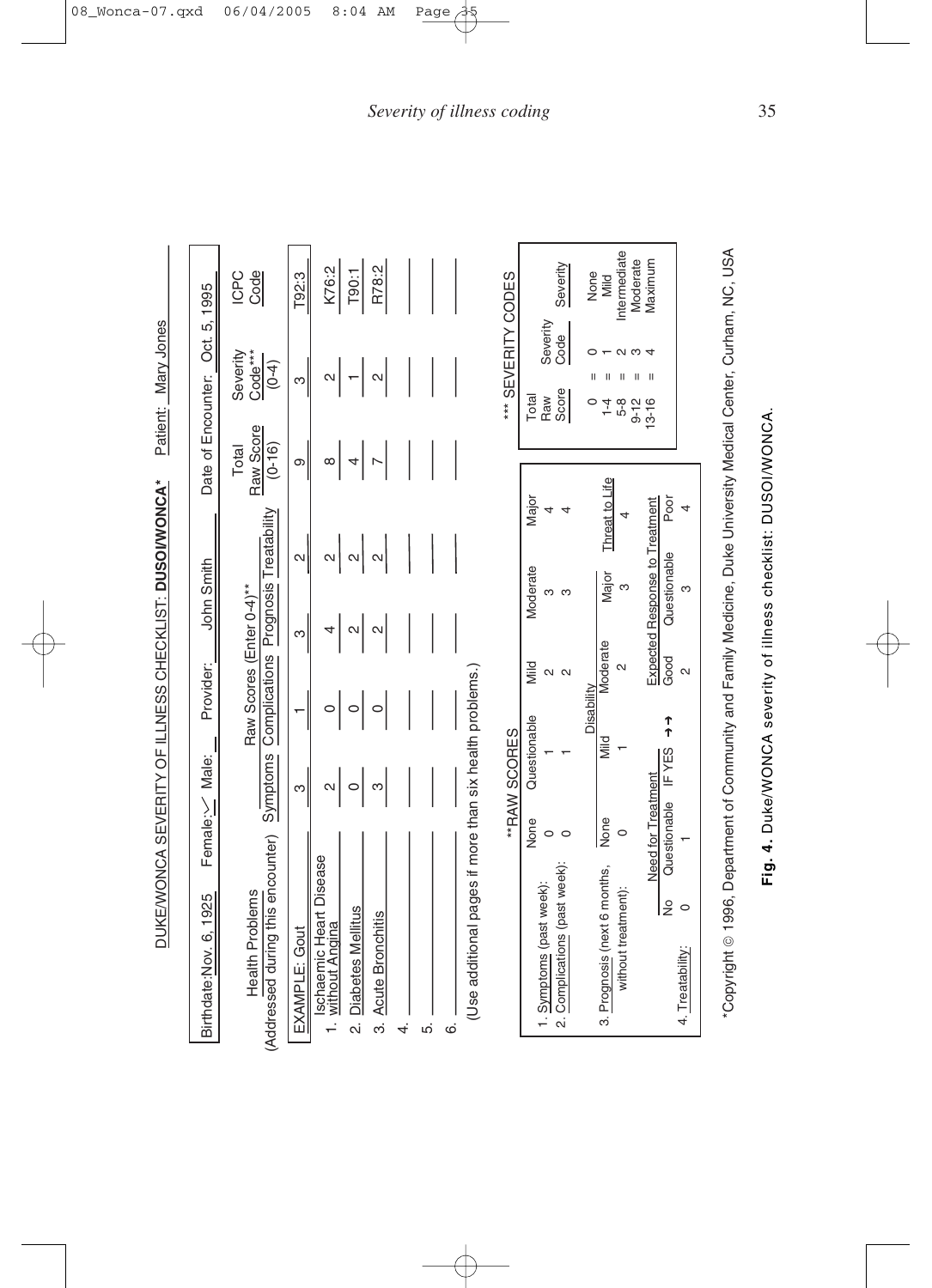patient Mary Jones on 5 October 1995. Gout is printed on all forms as an example; it does not apply to this patient. If patient Jones had had gout, the provider would have listed gout again and scored its severity according to its specific effects on Mary Jones. Actually, at this encounter this patient had ischaemic heart disease without angina, diabetes mellitus, and acute bronchitis.

#### **Raw scores**

The raw severity scores that are possible for each of the four severity parameters are shown in the large box at the bottom of the DUSOI/WONCA form. In the example of ischaemic heart disease without angina (K76) in Fig. 4, the severity of *symptoms* was rated '2' on a scale of 0 to 4, because the patient was considered to have mild symptoms at that time. Severity in terms of complications was rated '0' because no complications for ischaemic heart disease were evident clinically. For DUSOI/WONCA ratings, the definition of a complication is 'a health problem which is secondary to another health problem, but which is not listed and rated as a separate problem'. If a *complication* is recorded on the form as a separate health problem, the effects of this separately recorded complication should not be included in the severity rating of the health problem of origin, in order to avoid assigning double weight to a complication in the scoring. *Prognosis* for ischaemic heart disease with angina in Fig. 4 was scored '4' because the provider made a clinical judgment that this patient would be expected to die during the next six months following the encounter if no treatment were given, thereby allowing the heart disease to have full effect on the untreated patient. If Dr Smith had predicted that Mary Jones would not die without treatment, but rather would experience major disability, then a rating of '3' for prognosis would have been appropriate. Disability is defined as 'any limitation of a person's ability to function in everyday life'. Major disability (raw score 3) is defined as 'much restriction of usual activity and much care needed from others'. Mild disability (raw score 1) is defined as 'little restriction of usual activities', and moderate disability (raw score 2) is defined as 'much restriction of usual activity but little care needed from others'. *Treatability* was rated '2' in the example because the provider decided that this particular patient needed treatment and would be expected to have a good response to that treatment.

#### **Severity codes**

To determine the single-digit DUSOI/WONCA severity code, the raw scores for each health problem are summed, and the total raw score is converted to a severity code using the conversion table in the small box at the bottom of the form. In the example of ischaemic heart disease without angina in Fig. 4, the total raw score =  $8(2 + 0 + 4 + 2)$ , and the severity code = 2. (The conversion table shows that raw scores of 5 to  $8 = a$ ) severity code of 2.) The severity code of 2 indicates that ischaemic heart disease without angina in this particular patient at this particular encounter is of intermediate severity, on a scale of 0 to 4 from 'none' to 'maximum' severity.

The severity code can be added to the problem code as an extension, using ":" as the link, a convention which distinguishes the severity extension from other extensions which may be used. Hence the code for the ischaemic heart disease without angina in Fig. 4 is K76:2.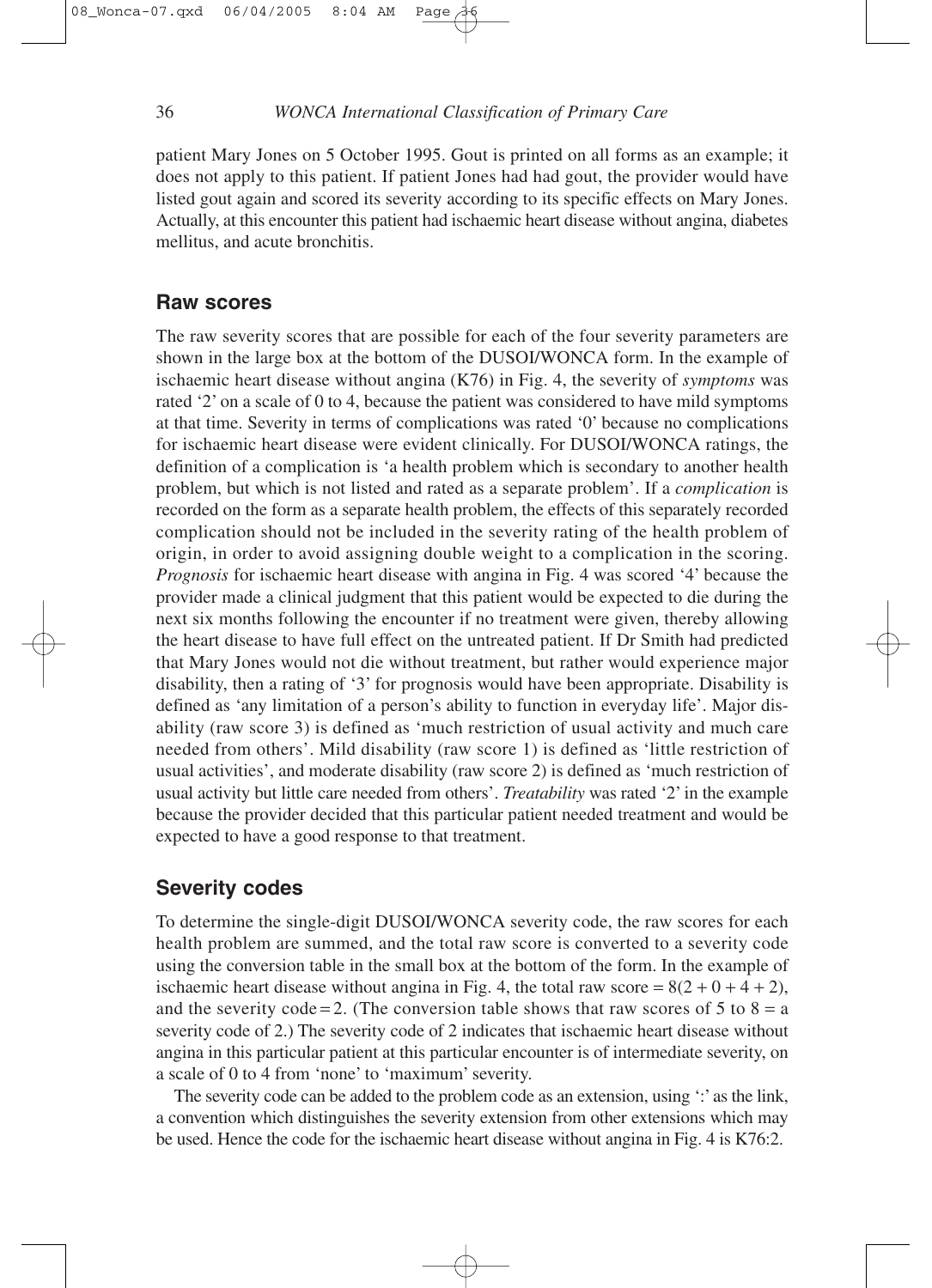*Severity of illness coding* 37

# **Results of the severity of illness field trial (WOIMCA-SIFT)**

The international study was conducted during a two-year period (1993–5) to test the reliability, feasibility, and potential clinical usefulness of the DUSOI/WONCA. Initially 47 general/family practitioners from 16 different countries participated. Of these, 22 practitioners from 9 countries (Belgium, Germany, Hong Kong, Israel, Japan, The Netherlands, Spain, The United Kingdom, and The United States) completed data collection.27

The 22 practitioners performed DUSOI/WONCA ratings on 1191 patients. The study group had a mean age of 59.2 years; 59.6% were females; and they had a total of 2488 health problems. Reliability of the DUSOI/WONCA was estimated from ratings on a series of standardized health problems. The intraclass correlation coefficient  $(ICC)^{28}$  for interrater reliability was 0.45 and the ICC for intrarater reliability ranged from a low of 0.39 for the social problem of partner being ill (ICPC code Z14), to 0.78 for obesity (ICPC code T82) and 0.68 for anxiety (ICPC code P74). Feasibility for use in practice was good, as indicated by an average of only 1.9 minutes required to rate the DUSOI/WONCA on each patient (ranging from less than 1 to 10 minutes). The physicians experienced no difficulty in using the system in 71.1% of patients. They found it quite useful in 14.7% of patients, somewhat useful in 53.6%, and of no use in 31.7%. Usefulness was higher in patients with higher severity of illness scores.

The mean DUSOI/WONCA severity score for all 2488 health problems was 39.1 (scale = 0–100 from lowest to highest severity), and the problems were distributed among the five severity classification codes as follows: Code 0 (no severity) =  $1.6\%$ , Code 1 (mild severity) =  $29.9\%$ , Code 2 (intermediate severity) =  $45.9\%$ , Code 3 (moderate severity) = 19.3%, and Code 4 (maximum severity) = 3.3%. Wide variations in severity were shown, both between different diagnoses and within each diagnosis. For example, mean severity for respiratory health problems varied between 26.4 for upper respiratory infection (URI, ICPC code R74) to 53.2 for chronic obstructive pulmonary disease (COPD, ICPC code R95). For URI, the frequency of severity codes ranged from 61.1% for Code 1 to 0% for Code 4, in contrast to COPD with the range from 8.4% for Code 1 to 10.6% with Code 4.

When surveyed at the end of the field trial concerning their future anticipated personal use of the DUSOI/WONCA, 41.2% of the 22 participants reported they might use it in patient care, 71.2% might use it in research, 43.8% in teaching, and 52.9% in practice management.

It was concluded that the DUSOI/WONCA is feasible and potentially useful clinically in family/general practice.<sup>27</sup> Although the practitioners were not queried about the usefulness of the system for disease severity classification, the empirical findings of the field trial indicate that it is well suited for this purpose.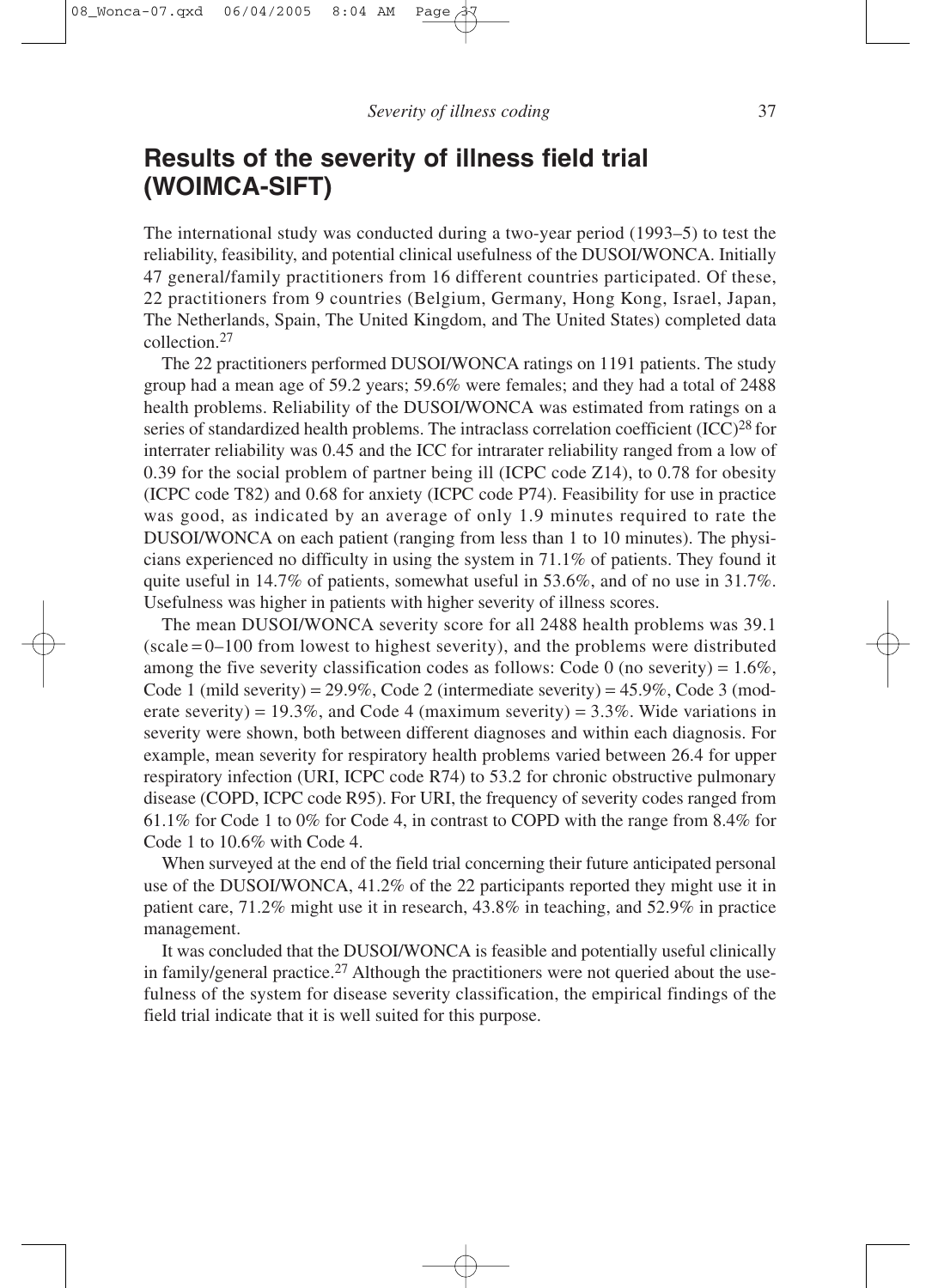# **8 Functional status assessment: the COOP/WONCA charts**

In 1987 the WONCA Classification Committee began to develop a way of classifying and recording the overall functional status of the patient as distinct from the status of severity of their health problem $(s)$ .<sup>29</sup> Over a number of years this work, later conducted in cooperation with the WONCA Research Committee, resulted in production of the COOP/WONCA Functional Status Assessment Charts.30,31

Functional status is a measure of an individual's overall well-being. It is one of the set of global measures of health status, which also include assessments of clinical status and quality of life. The International Glossary for General/Family Practice defines functional status as 'the ability of a person to perform and adapt to his/her environment, measured both objectively and subjectively over a stated period of time'.19 Implicit in any definition of functional status is the importance of factors other than disease in the health of patients. As the complexity and chronicity of medical problems increase, general/ family practitioners will become more reliant on indicators of functioning as well as disease status to monitor their interventions and measure health outcomes.

Functional status relates to the patient, not to the health problem, disease, or episode of care. It thus relates less directly to the ICPC codes than does severity of illness. However, its importance in general/family practice warrants its inclusion in this book.

For some time general practitioners have recognized the integral importance of health promotion and the measurement of functional status in consultations. These measurements are particularly important in dealing with ageing and those with chronic problems. The addition of functional status measures to the recording of reason for encounter, diagnosis, and therapeutic interventions is a logical step for the process of classification in general/family practice.

# **Instruments for measuring functional status**

One of the first instruments to be recognized by WONCA as a reliable and practical measure of functional status in the family practice setting was the Dartmouth COOP Functional Assessment Charts.<sup>32</sup> These charts were modified by the classification committee and promoted for use in conjunction with ICPC. The revised charts are known as the COOP/WONCA charts.

The COOP/WONCA charts, whilst specifically developed for general/family practice, are not the only instruments available for assessing functional status. There are a plethora of indicators currently available. Several have been used in general practice settings.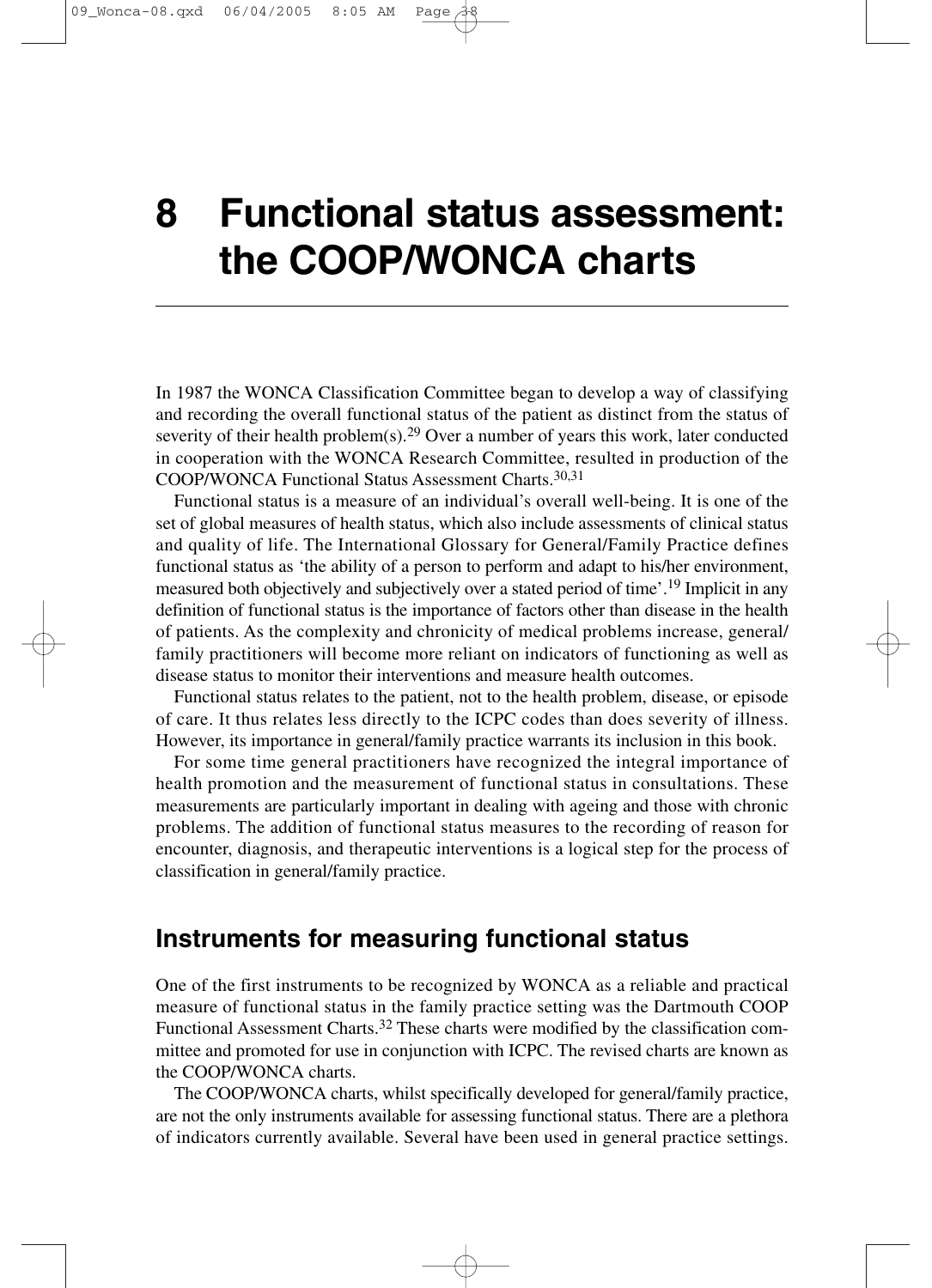#### *Functional status assessment: the COOP/WONCA charts* 39

The Medical Outcomes Trust Short Form 36-item inventory and derivatives of this instrument have been widely used in primary care settings. Similarly, the Duke Health Profile has been used successfully in North American settings.33 In Europe, several other instruments have been used. The Sickness Impact Profile (SIP) and the Nottingham Health Profile (NHP) are the two most widely cited. Some of these instruments were designed for research not clinical purposes, (e.g. the Sickness Impact Profile34).

To date, the COOP/WONCA charts have been tested most extensively in general/ family practice settings.<sup>35</sup> Internationally, they have been found to have good face validity and clinical utility in general practice.<sup>36</sup> General practitioners have found the charts easy to use within the consultation and helpful as measures of overall patient status and as outcomes of care.

With any measure of functional status, cultural and context issues need to be explored. Some studies of the charts have suggested that they do not exhibit cross-cultural stability. As a research instrument the test-retest reliability will always be an issue for indicators that are global and influenced by so many variables. Several studies have looked at these issues. Standardization of test conditions and assessment of intrarater reliability may improve the results for research projects.

# **COOP/WONCA charts**

The current form of the COOP/WONCA charts was determined through extensive testing in general/family practice settings. There are now six charts: physical fitness; feelings; daily activities; social activities; change in health; and overall health. An example of the Daily Activities Chart is shown in Fig. 5. Additional charts for pain and sleep are under development.

Each chart consists of a lead sentence with five options for response. Pictorial depictions of the five possible responses accompany the text. These drawings have enhanced the applicability of these charts in settings where there is variability of literacy amongst the general practice patient population.

To date the charts have been published in the following languages: Chinese, Danish, Dutch, Finnish, French, German, Hebrew, Italian, Japanese, Korean, Norwegian, Portuguese, Spanish (Catalan, Castilian, and Callego), Slovak, Swedish, and Urdu.<sup>31</sup>

# **Use of the charts**

The charts can be used independently or in groups. When more than one chart is used it is recommended that they are administered in the following order: physical fitness, feelings, daily activities, social activities, change in health, overall health. The preferred method of use of these charts is self-administration. However, one study has shown a correlation between self-assessment and provider assessment.<sup>31</sup> The average time for completion of the six charts is less than five minutes.

When the charts are used in new cultural settings, it is important to establish that the concepts measured are appropriate and specific to that environment. Appropriate translation is the first step.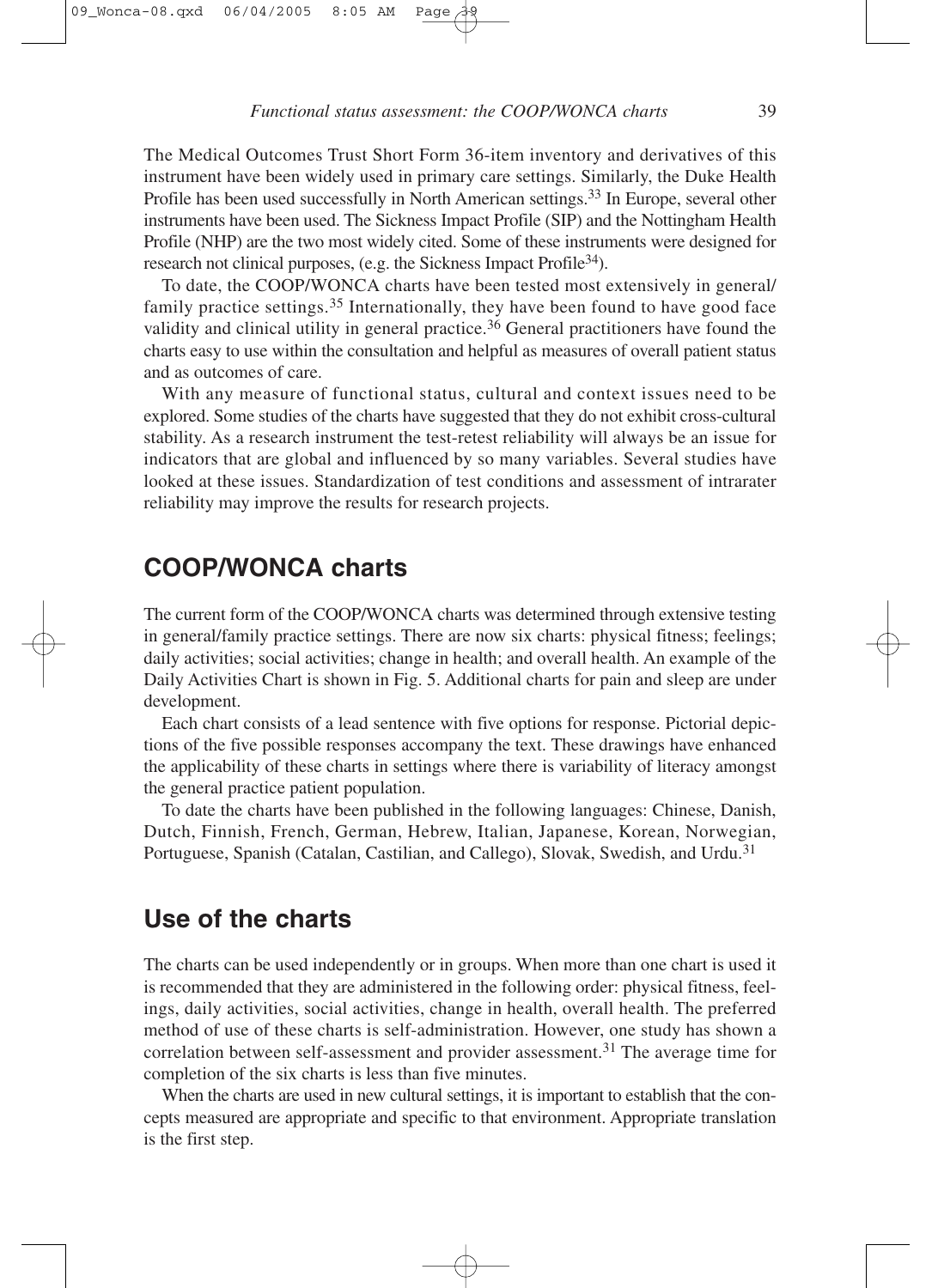#### Daily activities

During the past 2 weeks...

How much difficulty have you had doing our usual activities or tasks, both inside and outside the house, because of your physical and emotional health?



**Fig. 5.** COOP/WONCA Functional Health Status Chart: daily activities.

Measuring functional health status with the COOP/WONCA Charts: a Manual, 31 provides further information about the development and use of the charts, how to translate the charts, and a contact list for further assistance, including authors of the various translations.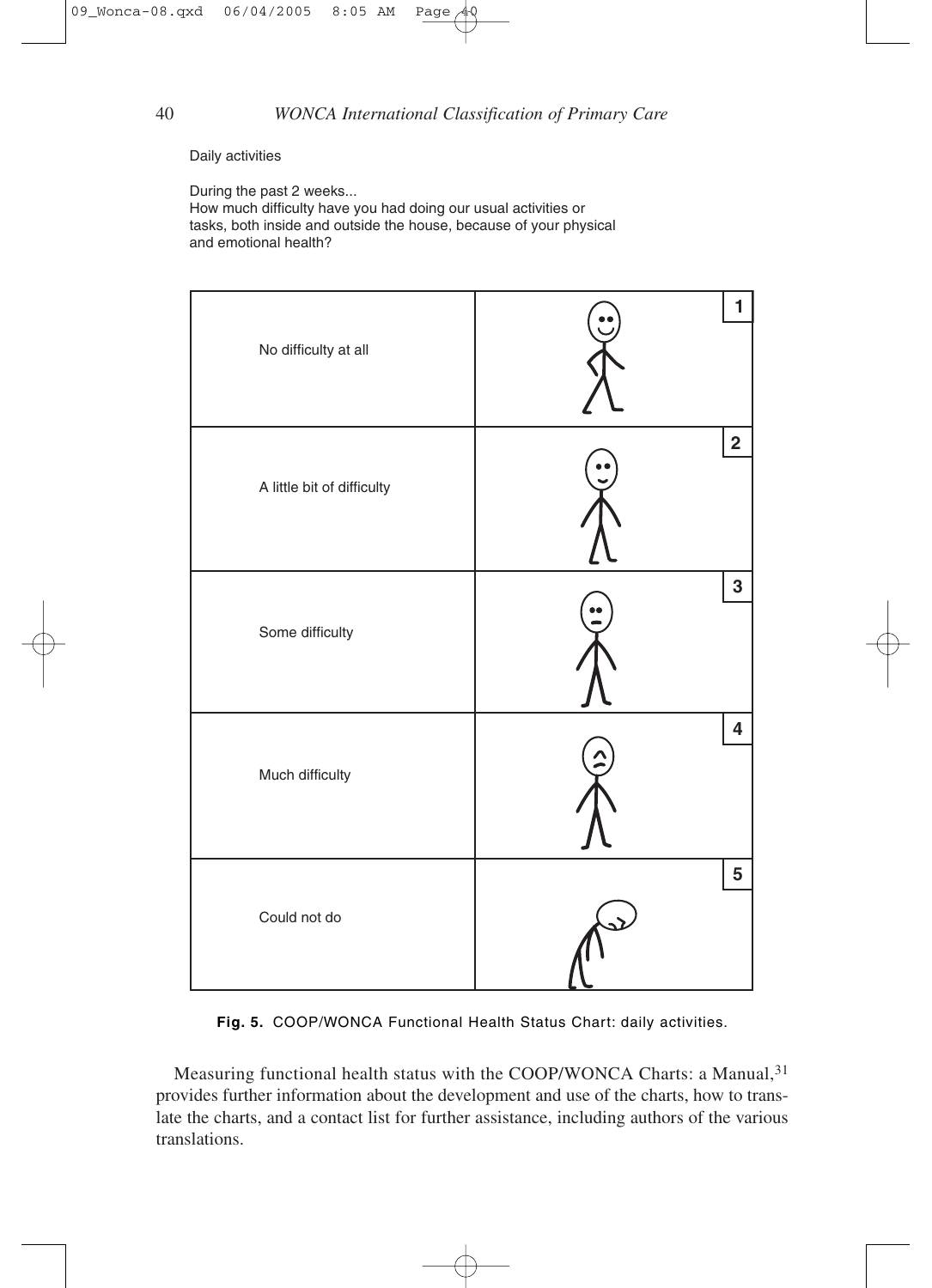# **Relationship between ICPC and the COOP/WONCA charts**

Together with ICPC the COOP/WONCA charts can be used to explore the relationship between functionality and health problems. For example, Rubric 28 of Component 1 (symptoms and complaints) of all chapters of ICPC refers to limited function and disabilities. Functional status could be coded in this component with the addition of an extra digit. However, since functional status relates to the patient as a whole and not to the health problem, the relationship becomes difficult to interpret when there is more than one active problem, because comorbidity complicates the interpretation. For example, hypertension and diabetes in one patient can both impact on functional status, but their relative importance and effects cannot be determined from routine recording. Even with only one problem, functional status measures go beyond assessing problem status and therefore their relationship to a particular ICPC code may not be straightforward.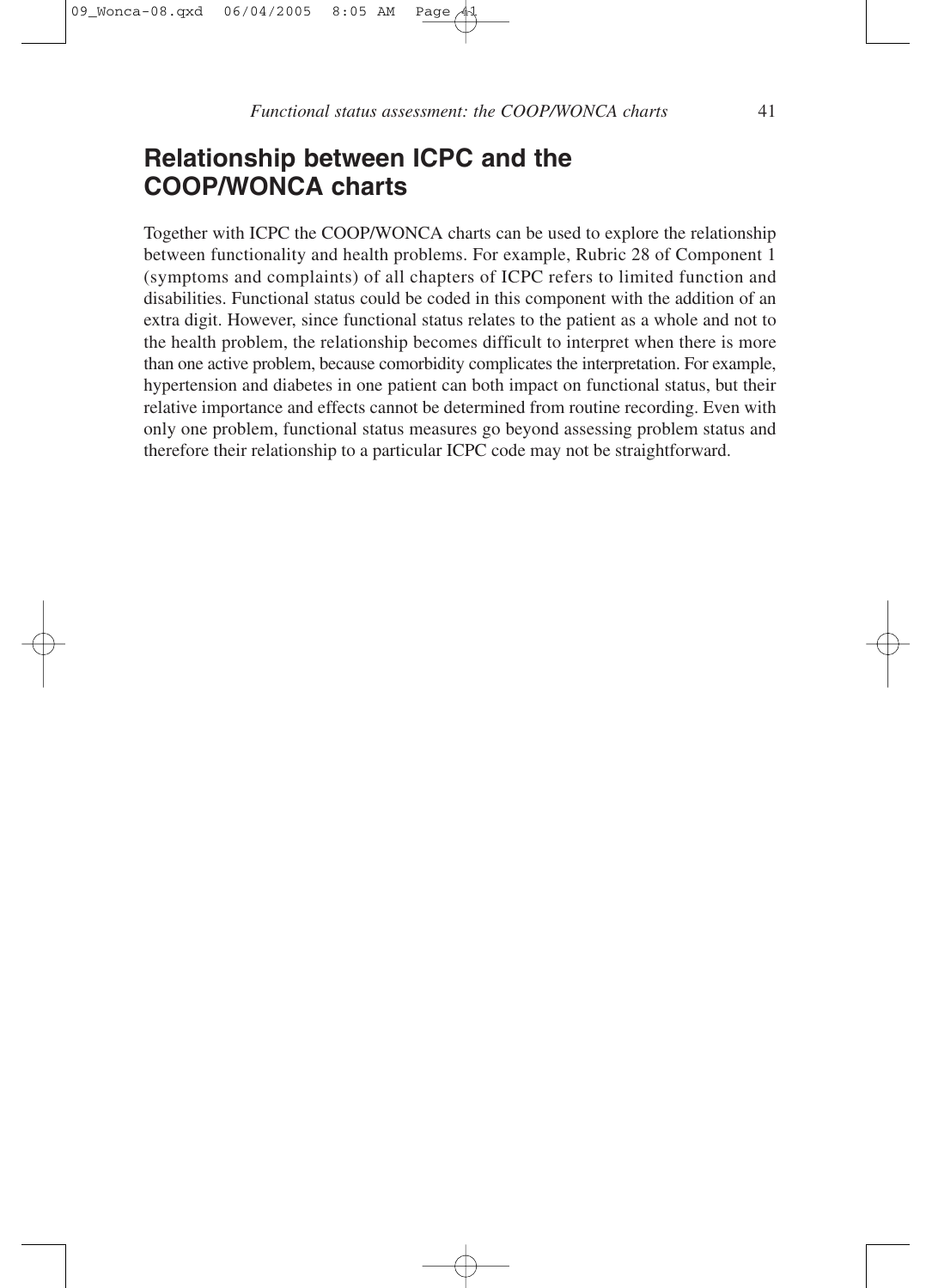#### 10\_Wonca-09.qxd 06/04/2005 1:46 PM

# **9 References**

- 1. International classification of diseases (9th revision). Geneva, World Health Organization, 1977.
- 2. International Statistical Classification of Diseases and Related Health Problems (10th revision). Geneva, World Health Organization, 1992.
- 3. International Classification of Health Problems in Primary Care (ICHPPC). Chicago, World Organization National Colleges, Academies and Academic Associations of General Practitioners/Family Physicians (WONCA)/American Hospital Association (AHA), 1975.
- 4. ICHPPC-2 (International Classification of Health Problems in Primary Care). Oxford, Oxford University Press, 1979.
- 5. ICHPPC-2-Defined: International Classification of Health Problems in Primary Care, 3rd edition. Oxford, Oxford University Press, 1983.
- 6. Report of the International Conference on Primary Care, Alma Ata, USSR, 6–12 September 1978; WHO/Alma Ata/78.10.
- 7. Meads S. The WHO Reason for Encounter classification. *WHO Chronicle* 1983; **37**(5): 159–162.
- 8. Lamberts H, Meads S, and Wood M. Classification of reasons why persons seek primary care: pilot study of a new system. *Public Health Rep.* 1984; **99**: 597–605.
- 9. Lamberts H, Meads S, and Wood M. Results of the international field trial with the Reason for Encounter Classification (RFEC). *Med. Sociale Preventive* 1985; **30**: 80–87.
- 10. Working party to develop a classification of the 'Reasons for Contact with Primary Health Care Services'. Report to the World Health Organization, Geneva, Switzerland, 1981.
- 11. Wood M. Family medicine classification systems in evolution. *J. Fam. Pract.* 1981; **12**: 199–200.
- 12. Lamberts H, Meads S, and Wood M. Results of the field trial with the Reason for Encounter Classification (RFEC). In: Cote R A, Protti A J, and Schemer J R (ed.) Role of Informatics in Health Data Coding and Classification Systems. Amsterdam, Elsevier/JFIP-JMIA, 1985.
- 13. Bentsen B G. International Classification of Primary Care. *Scand. J. Prim. Health Care* 1986; **4**: 43–56.
- 14. Lamberts H, Wood M, Hofmans-Okkes I (ed.). The International Classification of Primary Care in the European Community: with Multi-Language Layer. Oxford, Oxford University Press, 1993.
- 15. Lamberts H and Wood M (ed.). ICPC: International Classification of Primary Care. Oxford, Oxford University Press, 1987.
- 16. Bridges-Webb C, Britt H, Miles D A, Neary S, Charles J, and Traynor V. Morbidity and treatment in general practice in Australia 1990–1991. *Med. J. Aust.* 1992; **157**, Suppl. 19 Oct: S1–S56.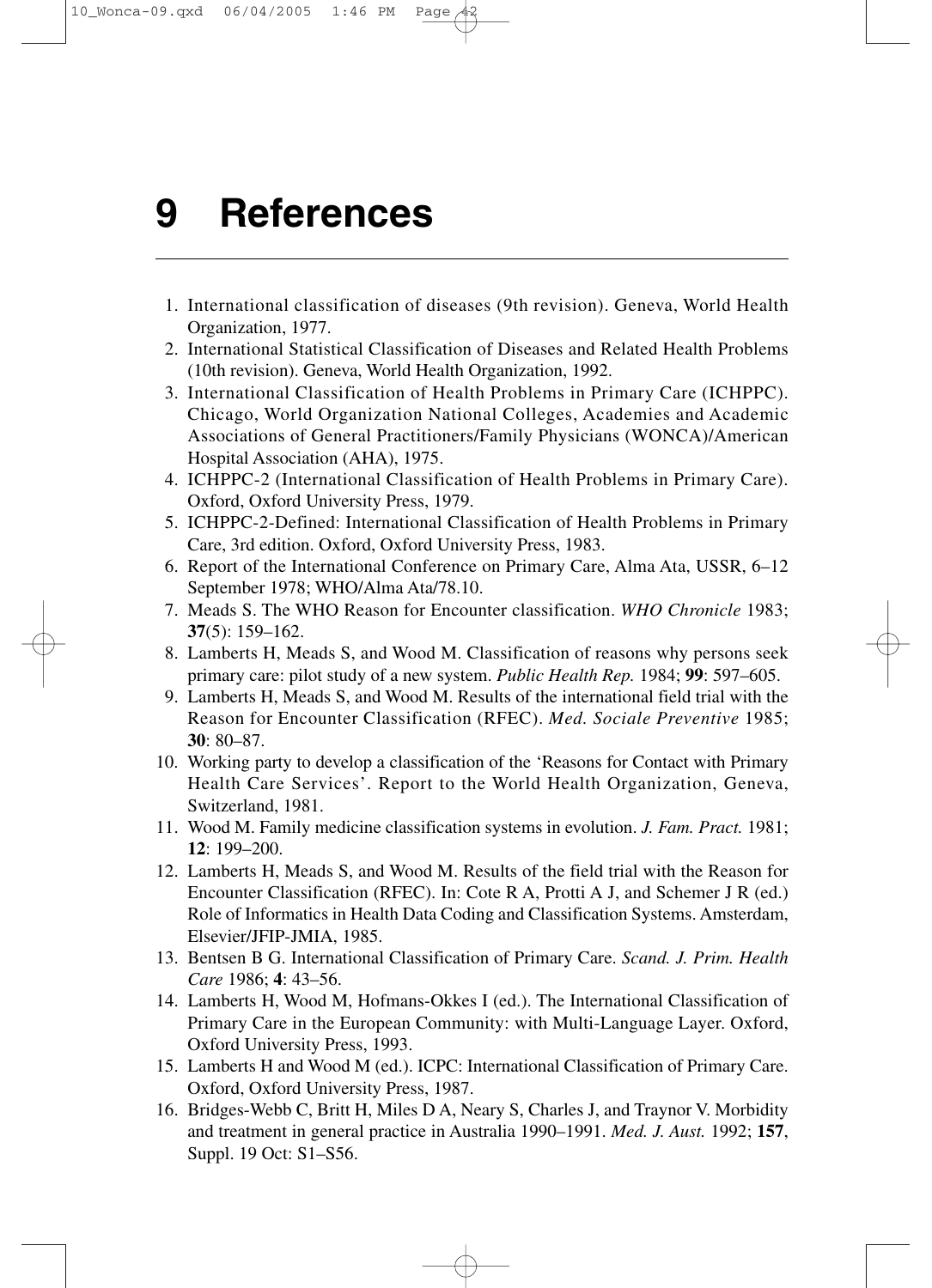#### *References* 43

- 17. Hofmans-Okkes I M and Lamberts H. The International Classification of Primary Care (ICPC): new applications in research and computer based patient records in family practice. *Fam. Pract.* 1996; **13**: 294–302.
- 18. Wood M, Lamberts H, Meijer J S, and Hofmans-Okkes I M. The conversion between ICPC and ICD-10: requirements for a family of classification systems in the next decade. In: Lamberts H, Wood M, and Hofman-Okkes I (ed.) The International Classification of Primary Care in the European Community: with Multi-Language Layer. Oxford, Oxford University Press, 1993: 18–24.
- 19. Bentzen N (ed.). An international glossary for general/family practice. *Fam. Pract.* 1995; **12**: 341–369.
- 20. Jamoulle M and Roland M. Classification Internationale des Soins Primaires (traduction francaise de 1'ICPC). Edition Alexandre Lacassagne, Lyon, 1992.
- 21. Jamoulle M and Roland M. Approches taxonomiques en medicine de famille, assorties d'une terminologie medicale normalisee et classifiee a usage informatique en soins de sante primaires. CARE Editions, Brussels, 2 vol., 1996.
- 22. Donaldson M S, Yordy K D, Lohr K N, and Vanselow N A (ed.). Primary care: America's health in a new era. Washington DC, National Academy Press, 1996.
- 23. Hofmans-Okkes I M. An international study into the concept and validity of the 'reason for encounter'. In: Lamberts H, Wood M, and Hofmans-Okkes I M (ed.) The International Classification of Primary Care in the European Community. Oxford, Oxford University Press, 1993: 34–44.
- 24. Nylenna, M. Why do our patients see us? A study of reasons for encounter in general practice. *Scand. J. Prim. Health Care* 1985; **3**: 155–162.
- 25. International Classification of Process in Primary Care (IC-Process-PC). Oxford, Oxford University Press, 1986.
- 26. Parkerson G R Jr, Broadhead W E, and Tse C-K J. The Duke Severity of Illness Checklist (DUSOI) for measurement of severity and comorbidity*. J. Clin. Epidemiol.* 1993; **46**: 379–393.
- 27. Parkerson G R Jr, Bridges-Webb C, Gervas J, Hofmans-Okkes I, Lamberts H, Froom J, Fischer G, Meyboom-de Jong B, Klinkman M, and Maeseneer J. Classification of severity of health problems in family/general practice: an international field trial. *Fam. Pract.* 1996; **13**: 303–309.
- 28. Shrout P E and Fleiss J L. Intraclass correlations: uses in assessing rater reliability. *Psychol. Bull.* 1979; **86**: 420–428.
- 29. WONCA Classification Committee. Functional status in primary care. New York, Springer, 1990.
- 30. Scholten J H G and van Weel C. Functional Status Assessment in Family Practice. MEDITekst CIP-Gegevens Koninklikje Bibliotheek, The Hague, 1992.
- 31. van Weel C, Konig-Zahn C, Touw-Otten F W M M, van Duijn N P, and Meyboom-de Jong B. Measuring functional health status with the COOPAVONCA Charts: a manual. CIP-Gegevens Koninklijke Bibiliotheek, The Hague, 1995.
- 32. Nelson E C, Wasson J, Kirk J, *et al*. Assessment of function in routine clinical practice. Description of the COOP chart method and preliminary findings. *J. Chron. Dis.* 1987; **40** (Suppl. 1): 55s–64s.
- 33. Parkerson G R Jr, Broadhead W E, and Tse C-K J. The Duke Health Profile, a 17-item measure of health and dysfunction. *Med. Care* 1990; **28**: 1056–1072.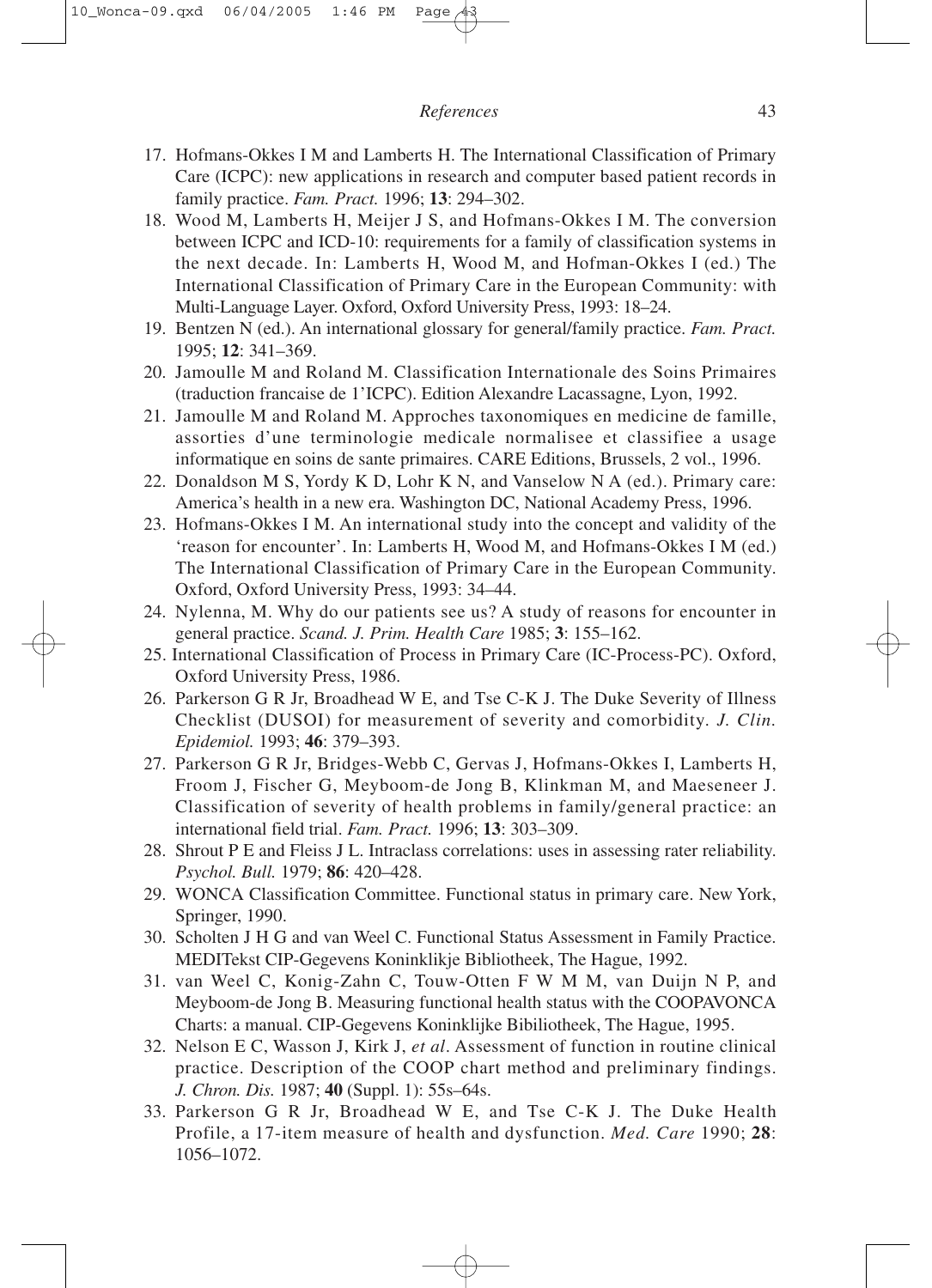- 34. Bergner M, Bobbin R A, Carter W B, *et al*. The Sickness Impact Profile. Conceptual formulation and methodology for the development of a health status measure. *Int. J. Health Serv.* 1976; **6**: 393.
- 35. Hutchinson A, Bentzen N, Konig-Zahn C (eds.). Cross cultural health outcome assessment: a user's guide. *European Research Group on Health Outcomes* (ERGHO), 1997; 1–184.
- 36. Bentsen B, Natvig B, Winnem M. Assessment of own functional capacity. COOP-WONCA charts in clinical work and research (in Norwegian, English summary). *Tiddsk. Nor. Laegeforen.* 1997; **117**: 1790–93.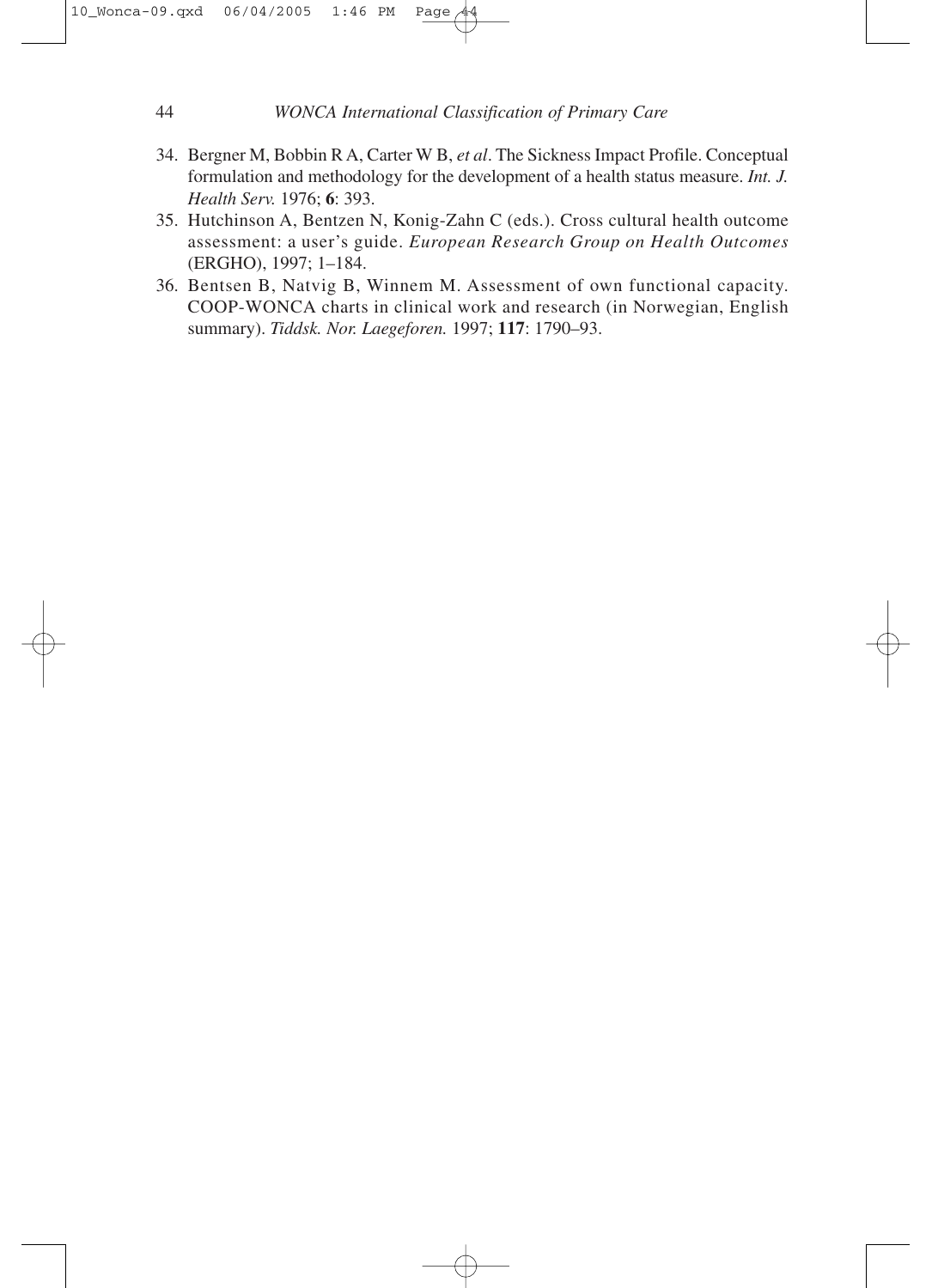# **10 International Classification of Primary Care-2-Revised: tabular list**

This tabular list consists of details of all the rubrics in ICPC-2-Revised and is a major revision of the tabular list of the ICPC-2, published in  $1998<sup>1</sup>$  It includes the revisions of ICPC-2 in 2000<sup>2</sup> and 20023 and more recent unpublished revisions decided upon in WICC meetings in 2003 and 2004. The editors of this revision are Inge Okkes, Henk Becker, Sibo Oskam, and Henk Lamberts of the Department of Family Practice, University of Amsterdam, The Netherlands.

Chapter 11 includes the revised conversion with ICD-10.

The process components 2–6, which are standard in all chapters, are set out first, followed by components 1 and 7 in which each rubric is specific in each chapter.

- 1. WONCA International Classification Committee. International Classification for Primary Care, 2nd edn. (ICPC-2). Oxford, Oxford University Press, 1998.
- 2. Okkes I M, Jamoulle M, Lamberts H, Bentzen N. ICPC-2-E. The electronic version of ICPC-2. Differences with the printed version and the consequences. *Fam. Pract.* 2000; **17**: 101–106.
- 3. Okkes I M, Becker H W, Bernstein R M, Lamberts H. The March 2002 update of the electronic version of ICPC-2. A step forward to the use of ICD-10 as a nomenclature and a terminology for ICPC-2. *Fam. Pract.* 2002; **19**: 543–546.

# **Standard process components of ICPC: components 2–6**

The dash (—) shown in first position must be replaced with the appropriate alpha code for each chapter.

#### **Component 2—Diagnostic and preventive procedures**

- —30 Medical examination/health evaluation—complete
- —31 Medical examination/health evaluation—partial
- —32 Sensitivity test
- —33 Microbiological/immunological test
- —34 Blood test
- —35 Urine test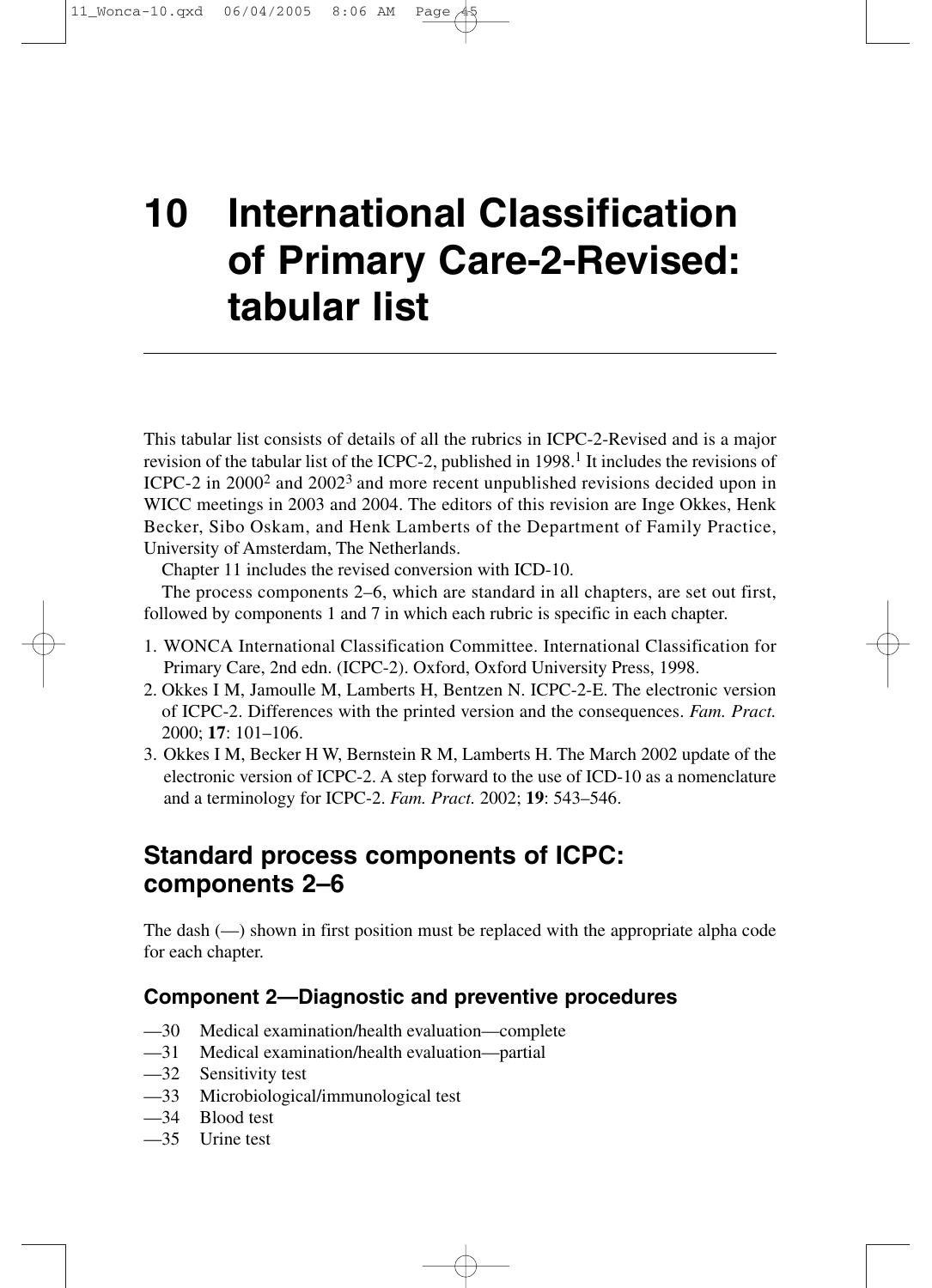- —36 Faeces test
- —37 Histological/exfoliative cytology
- —38 Other laboratory test NEC
- —39 Physical function test
- —40 Diagnostic endoscopy
- —41 Diagnostic radiology/imaging
- —42 Electrical tracings
- —43 Other diagnostic procedures
- —44 Preventive immunizations/medications
- —45 Observation/health education/advice/diet
- —46 Consultation with primary care provider
- —47 Consultation with specialist
- —48 Clarification/discussion of patient's RFE/demand
- —49 Other preventive procedures

## **Component 3—Medication, treatment, therapeutic procedures**

- —50 Medication-prescription/request/renewal/injection
- —51 Incision/drainage/flushing/aspiration/removal body fluid (*excl*. catheterization—53)
- —52 Excision/removal tissue/biopsy/destruction/debridement/cauterization
- —53 Instrumentation/catheterization/intubation/dilation
- —54 Repair/fixation–suture/cast/prosthetic device (apply/remove)
- —55 Local injection/infiltration
- —56 Dressing/pressure/compression/tamponade
- —57 Physical medicine/rehabilitation
- —58 Therapeutic counselling/listening
- —59 Other therapeutic procedures/minor surgery, NEC

#### **Component 4—Results**

- —60 Results tests/procedures
- —61 Results examination/test/record/letter from other provider

### **Component 5—Administrative**

—62 Administrative procedure

#### **Component 6—Referrals and other reasons for encounter**

- —63 Follow-up encounter unspecified
- —64 Encounter/problem initiated by provider
- —65 Encounter/problem initiated by other than patient/provider
- —66 Referral to other provider/nurse/therapist/social worker (*excl*. medical)
- —67 Referral to physician/specialist/clinic/hospital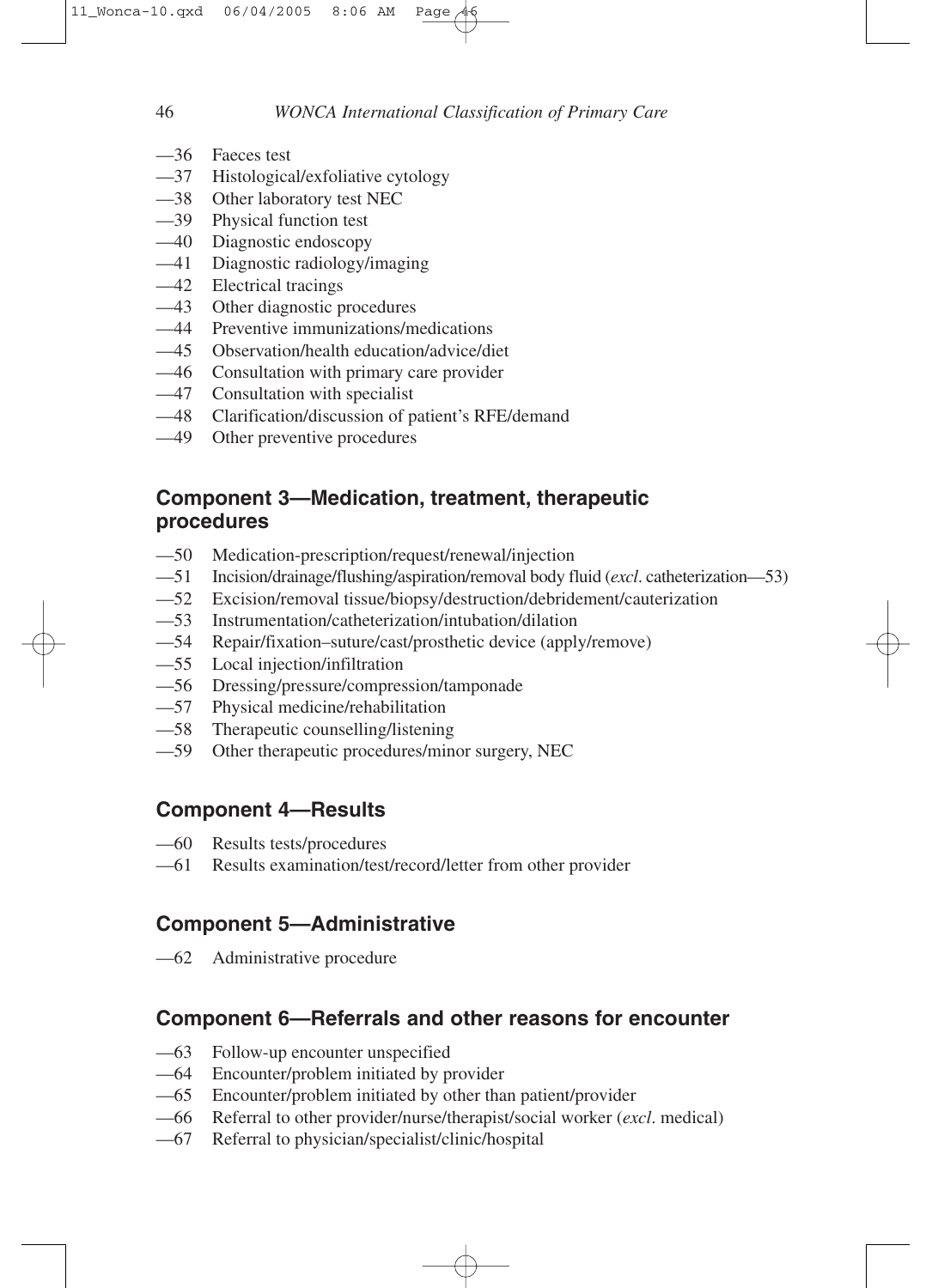*International Classification of Primary Care-2-Revised* 47

—68 Other referrals NEC

—69 Other reason for encounter NEC

#### *Layout of rubrics in components 1 and 7*

Rubrics are set out in the following format:

| Code                                                          | Title                                                                                                                                                    | $ICD-10 code(s)$ |
|---------------------------------------------------------------|----------------------------------------------------------------------------------------------------------------------------------------------------------|------------------|
| <i>incl:</i><br>excl:<br><i>criteria:</i><br><i>consider:</i> | terms included<br>terms excluded, with their ICPC codes<br>criteria for inclusion in this rubric<br>rubrics to be considered if the criteria are not met |                  |

#### *Example:*

| A73 Malaria | <b>B50</b> to B54 |
|-------------|-------------------|
|             |                   |

| <i>incl:</i>     | complications of malaria                                                      |
|------------------|-------------------------------------------------------------------------------|
| <i>criteria:</i> | intermittent fever with chills and rigors in a resident of, or recent visitor |
|                  | to, a malarial region; or demonstration of malarial parasite forms in the     |
|                  | peripheral blood                                                              |
| <i>consider:</i> | fever A03                                                                     |

# **Summary of main changes to Components 1 and 7 from ICPC-1 to ICPC-2**

Only major changes are listed here: additions, change in meaning of the rubric, or transfer or deletion of a rubric. There are many other changes of detail to the titles of the rubrics that do not change the meaning, and are not listed here.

| <b>CODE</b>     | <b>TITLE ICPC-1</b><br>(some abbreviated) | TITLE ICPC-2                      |
|-----------------|-------------------------------------------|-----------------------------------|
| A <sub>05</sub> | <b>GENERAL DETERIORATION</b>              | <b>FEELING ILL</b>                |
| A11             | (omitted by mistake from ICPC)            | <b>CHEST PAIN NOS</b>             |
| A12             | ALLERGY/ALLERGIC                          | (transferred to A92)              |
|                 | <b>REACTION</b>                           |                                   |
| A <sub>13</sub> | <b>CONCERN ABOUT DRUG</b>                 | <b>CONCERN/FEAR</b>               |
|                 | <b>REACTION</b>                           | <b>ABOUT TREATMENT</b>            |
| A14             | <b>INFANTILE COLIC</b>                    | (deleted, included in D01)        |
| A <sub>15</sub> | <b>EXCESSIVE CRYING INFANT</b>            | (deleted, included in A16)        |
| A17             | OTHER GEN SYMPT INFANT                    | (deleted, included in A16)        |
| A18             | (new rubric in ICPC-2)                    | <b>CONCERN ABOUT</b>              |
|                 |                                           | APPEARANCE                        |
| A21             | (new rubric in ICPC-2)                    | <b>RISK FACTOR FOR MALIGNANCY</b> |
|                 |                                           |                                   |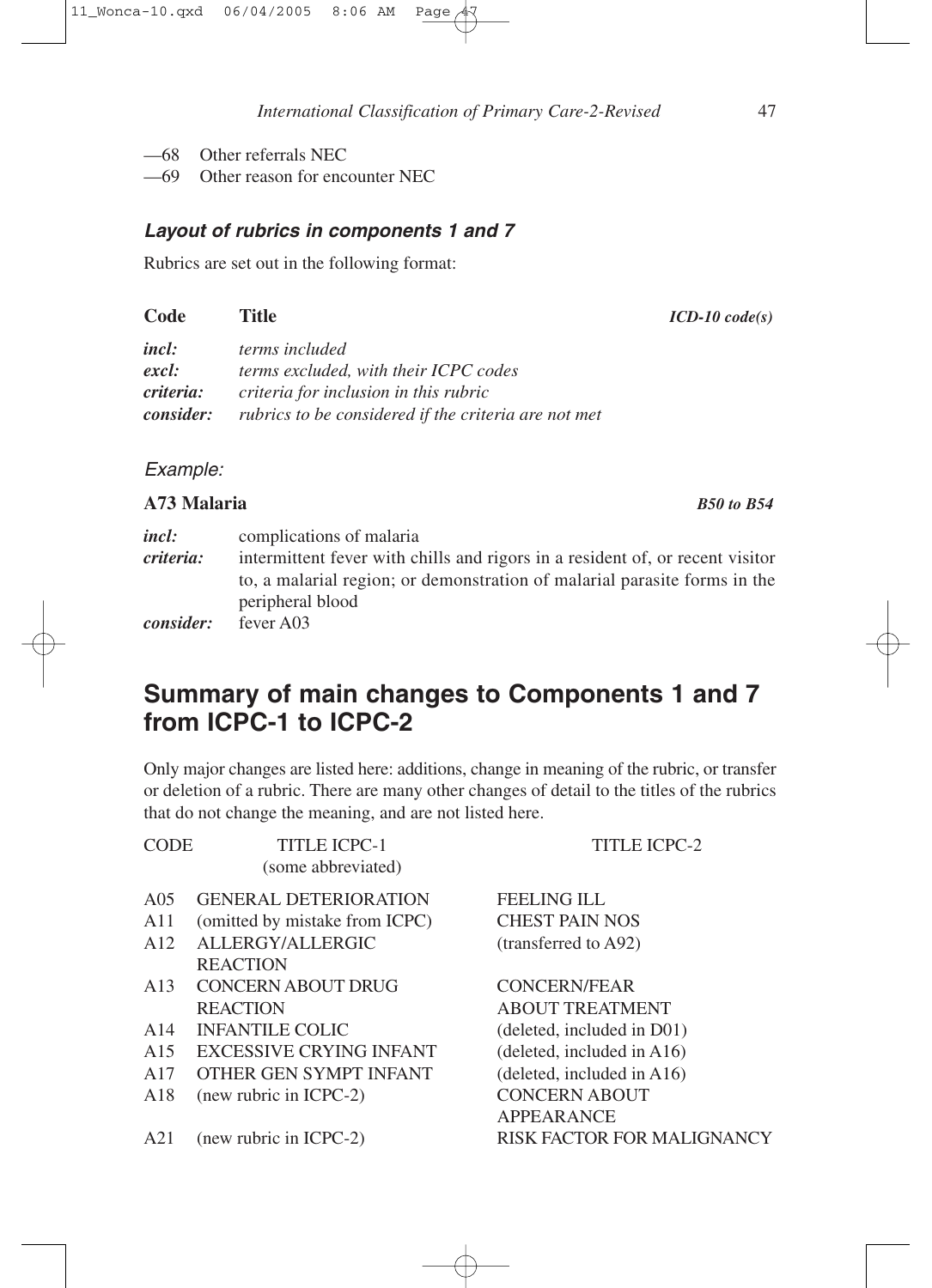| 48                | <b>WONCA International Classification of Primary Care</b> |                                                 |
|-------------------|-----------------------------------------------------------|-------------------------------------------------|
| A23               | (new rubric in ICPC-2)                                    | <b>RISK FACTOR NOS</b>                          |
| A92               | <b>TOXOPLASMOSIS</b>                                      | ALLERGY/ALLERGIC                                |
|                   | (deleted, included with A78)                              | <b>REACTION NOS</b>                             |
|                   |                                                           | (transferred from A12)                          |
| A98               | (new rubric in ICPC-2)                                    | <b>HEALTH MAINTENANCE/</b>                      |
|                   |                                                           | PREVENTIVE MEDICINE                             |
| B <sub>03</sub>   | <b>OTHER SYMPT</b>                                        | (deleted, included in B02)                      |
|                   | <b>LYMPH GLANDS</b>                                       |                                                 |
| <b>B85</b>        | UNEXPLAINED ABNORMAL                                      | (deleted, included in A91)                      |
|                   | <b>BLOOD TEST</b>                                         |                                                 |
| <b>B86</b>        | OTHER HAEMATOLOGICAL                                      | (deleted, included in B99)                      |
|                   | <b>ABNORMALITY</b>                                        |                                                 |
| D <sub>07</sub>   | (new rubric in ICPC-2)                                    | DYSPEPSIA/INDIGESTION                           |
| D22               | WORMS/PINWORMS/OTHER                                      | (transferred to D96)                            |
|                   | <b>PARASITES</b>                                          |                                                 |
| D23               | (transferred from D96)                                    | <b>HEPATOMEGALY</b>                             |
| D96               | <b>HEPATOMEGALY</b>                                       | (transferred to D23)                            |
| D96               | (changed rubric in ICPC-2)                                | <b>WORMS/OTHER PARASITES</b>                    |
| K22               | (new rubric in ICPC-2)                                    | RISK FACTOR FOR CAR-                            |
|                   |                                                           | DIOVASCULAR DISEASE                             |
| K74               | <b>ANGINA PECTORIS</b>                                    | <b>ISCHAEMIC HEART</b>                          |
|                   |                                                           | DISEASE WITH ANGINA                             |
| K76               | OTHER AND CHRONIC                                         | <b>ISCHAEMIC HEART</b>                          |
|                   | <b>ISCHAEMIC HEART</b>                                    | DISEASE, NO ANGINA                              |
| <b>K80</b><br>K81 | ECTOPIC BEATS, ALL TYPES<br>HEART MURMER, NOS             | <b>CARDIAC ARRHYTHMIA NOS</b><br>HEART/ARTERIAL |
|                   |                                                           | <b>MURMER, NOS</b>                              |
| K91               | <b>ATHEROSCLEROSIS</b>                                    | (included with K92 in ICPC-2)                   |
|                   | (EXCL. HEART/BRAIN)                                       |                                                 |
| K91               | (altered rubric in ICPC-2)                                | CEREBROVASCULAR DISEASE                         |
| K92               | <b>OTHER ARTERIAL</b>                                     | ATHEROSCLEROSIS/                                |
|                   | <b>OBSTRUCTION/PER</b>                                    | PERIPH VASC DIS                                 |
| L <sub>05</sub>   | FLANK SYMPTOMS/                                           | <b>FLANK/AXILLA</b>                             |
|                   | <b>COMPLAINTS</b>                                         | SYMPTOMS/COMPLAINTS                             |
| L <sub>06</sub>   | <b>AXILLA SYMPTOMS/</b>                                   | (deleted, included in L05)                      |
|                   | <b>COMPLAINTS</b>                                         |                                                 |
| L71               | <b>NEOPLASMS</b>                                          | <b>MALIGNANT NEOPLASM</b>                       |
| L83               | <b>SYNDROMES RELATED</b>                                  | <b>NECK SYNDROME</b>                            |
|                   | TO CERVICAL SPINE                                         |                                                 |
| L84               | <b>OSTEOARTHRITIS OF</b>                                  | <b>BACK SYNDROME</b>                            |
|                   | SPINE (ANY R)                                             | WITHOUT RADIATION                               |
| L86               | LUMBAR DISC LESION,                                       | <b>DISC LESION/BACK PAIN</b>                    |
|                   | <b>BACK PAIN</b>                                          | <b>WITH RADIATION</b>                           |
| L87               | <b>GANGLION JOINT/</b>                                    | BURSITIS/TENDONITIS/                            |
|                   | <b>TENDON</b>                                             | <b>SYNOVITIS NOS</b>                            |

 $\overline{\bigoplus}$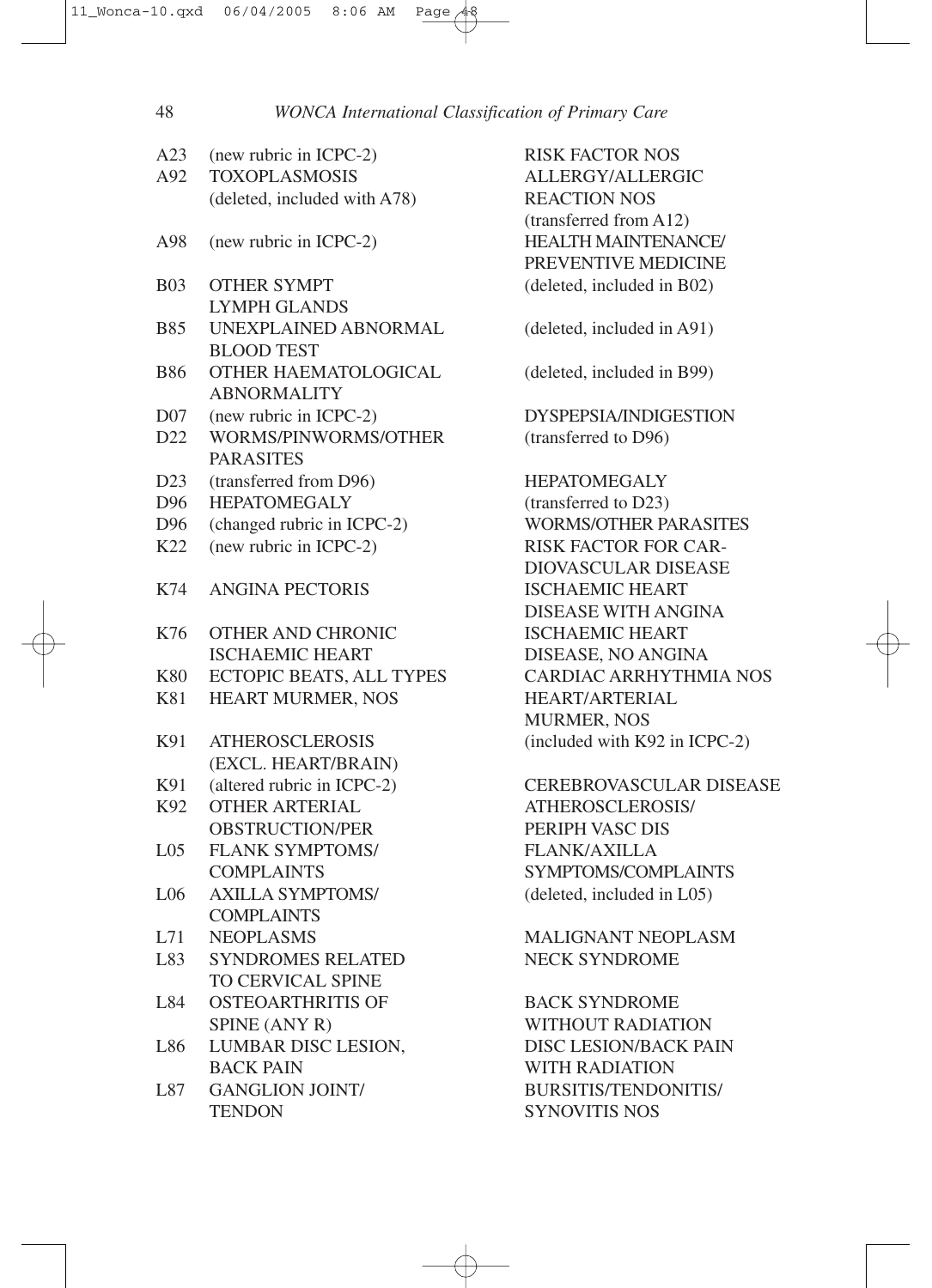*International Classification of Primary Care-2-Revised* 49

| L97          | <b>CHRONIC INTERNAL KNEE</b>  |
|--------------|-------------------------------|
|              | <b>DERANGEM</b>               |
|              | (included with L99 IN ICPC-2) |
| $\mathbf{r}$ | $\overline{m}$ $\overline{n}$ |

- 
- N80 OTHER HEAD INJURY WITHOUT HEAD INJURY, OTHER SKULL FRACTURE
- N95 (new rubric in ICPC-2) TENSION HEADACHE
- P21 OVERACTIVE CHILD, (transferred to P81) HYPERKINETIC
- HYPOCHONDRIACAL DIS
- 
- 
- P86 (new rubric in ICPC-2) ANOREXIA NERVOSA,
- R22 SYMPTOM/COMPLAINT TONSILS (deleted, included in R21)
- 
- R72 STREP-THROAT/SCARLET STREP THROAT
- R79 (new rubric in ICPC-2) CHRONIC BRONCHITIS
- R80 INFLUENZA WITHOUT INFLUENZA PNEUMONIA
- 

#### R91 CHRONIC BRONCHITIS (transferred to R79)

- 
- R93 PLEURAL EFFUSION (deleted, included in R82)
- SKIN INFECTION POST-TRAUMATIC
- S79 OTHER BENIGN NEOPLASMS NEOPLASM SKIN, OF SKIN BENIGN/UNCERTAIN
- NEOPLASM SKIN
- T06 ANOREXIA NERVOSA (transferred to P82) W/WO BULIMIA
- T15 THYROID LUMP/MASS (deleted, included in T81)
- T88 RENAL GLYCOSURIA (deleted, included in T99)

NEOPLASM, BENIGN/ **UNCERTAIN**  $(split from L71 in ICPC-2)$ N02 TENSION HEADACHE (transferred to N95) N08 (new rubric in ICPC-2) ABNORMAL INVOLUNTARY MOVEMENTS (split from N06)

(transferred from N02)

#### P75 HYSTERICAL/ SOMATIZATION DISORDER

P81 (new rubric in ICPC-2) HYPERKINETIC DISORDER (transferred from P21) P82 (new rubric in ICPC-2) POST-TRAUMATIC STRESS DISORDER (split from P02) BULIMIA (transferred from T06) R70 TUBERCULOSIS (deleted, included in A70) FEVER (scarlet fever included in A78) (transferred from R91)

R82 PLEURISY PLEURISY/PLEURAL EFFUSION (includes pleural effusion from R93) R92 (new rubric in ICPC-2) NEOPLASM RESPIRATORY, UNCERTAIN NATURE S11 OTHER LOCALIZED WOUNDINFECTION, S80 OTHER UNSPECIFIED SOLAR KERATOSIS/SUNBURN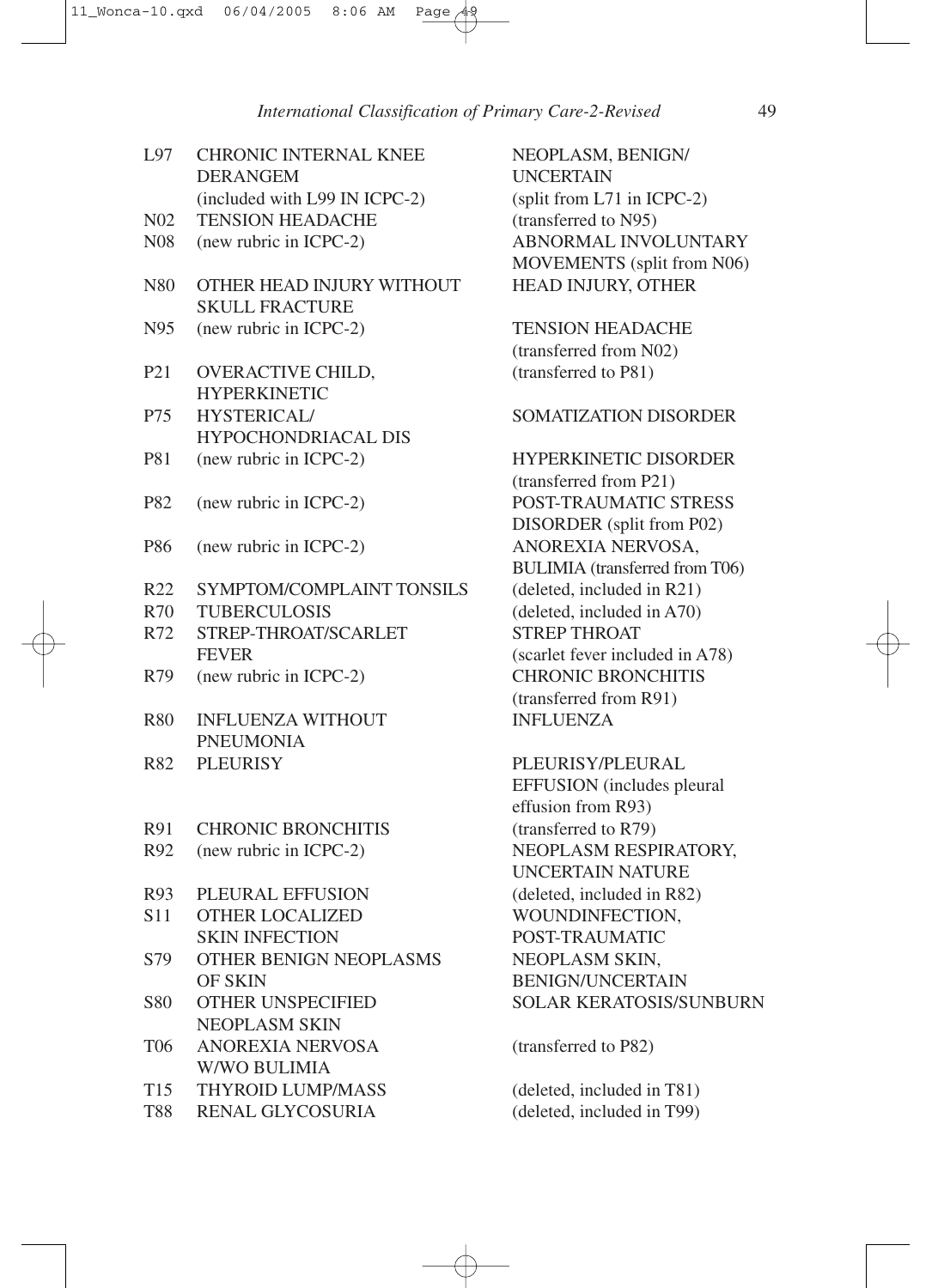| 50              | <b>WONCA International Classification of Primary Care</b> |                                                               |
|-----------------|-----------------------------------------------------------|---------------------------------------------------------------|
| T89             | (new rubric in ICPC-2)                                    | <b>DIABETES, INSULIN</b>                                      |
| T <sub>90</sub> | <b>DIABETES MELLITUS</b>                                  | <b>DEPENDENT</b><br>DIABETES, NON-INSULIN<br><b>DEPENDENT</b> |
| U <sub>08</sub> | (new rubric in ICPC-2)                                    | URINARY RETENTION                                             |
| W <sub>20</sub> | <b>OTHER SYMPTOMS/COMPLAINTS</b><br><b>OF BREAST</b>      | (deleted, included in W19)                                    |
| W <sub>21</sub> | (new rubric in ICPC-2)                                    | <b>CONCERN ABOUT BODY</b><br><b>IMAGE IN PREGNANCY</b>        |
| W77             | <b>OTHER NON-OBSTETRICAL</b><br><b>CONDITION</b>          | (deleted)                                                     |
| W85             | (new rubric in ICPC-2)                                    | <b>GESTATIONAL DIABETES</b>                                   |
| X22             | (new rubric in ICPC-2)                                    | <b>CONCERN ABOUT</b>                                          |
|                 |                                                           | <b>BREAST APPEARANCE</b>                                      |
| X92             | (new rubric in ICPC-2)                                    | CHLAMYDIA INFECTION,                                          |

# **A General and unspecified**

# **Component 1—Symptoms and complaints**

*Note*: In this classification general or multiple refers to three or more body sites or systems. Conditions affecting one or two sites should be coded to the appropriate sites.

**GENITAL** 

|                       | A01 Pain, general/multiple sites                                                         | R52        |
|-----------------------|------------------------------------------------------------------------------------------|------------|
| <i>incl:</i>          | chronic general pain, multiple aches                                                     |            |
| A02 Chills            |                                                                                          | R68.8      |
| <i>incl:</i><br>excl: | rigors, shivers<br>fever A03                                                             |            |
| A03 Fever             |                                                                                          | <i>R50</i> |
| <i>incl:</i><br>excl: | pyrexia<br>fever with rash A76; heat exhaustion/stroke A88                               |            |
|                       | A04 Weakness/tiredness, general                                                          | G93.3, R53 |
| <i>incl:</i>          | chronic fatigue syndrome, exhaustion, fatigue, lassitude, lethargy, postviral<br>fatigue |            |
| excl:                 | malaise/feeling ill A05; drowsy A29; heat exhaustion A88; jetlag A88;<br>somnolence P06  |            |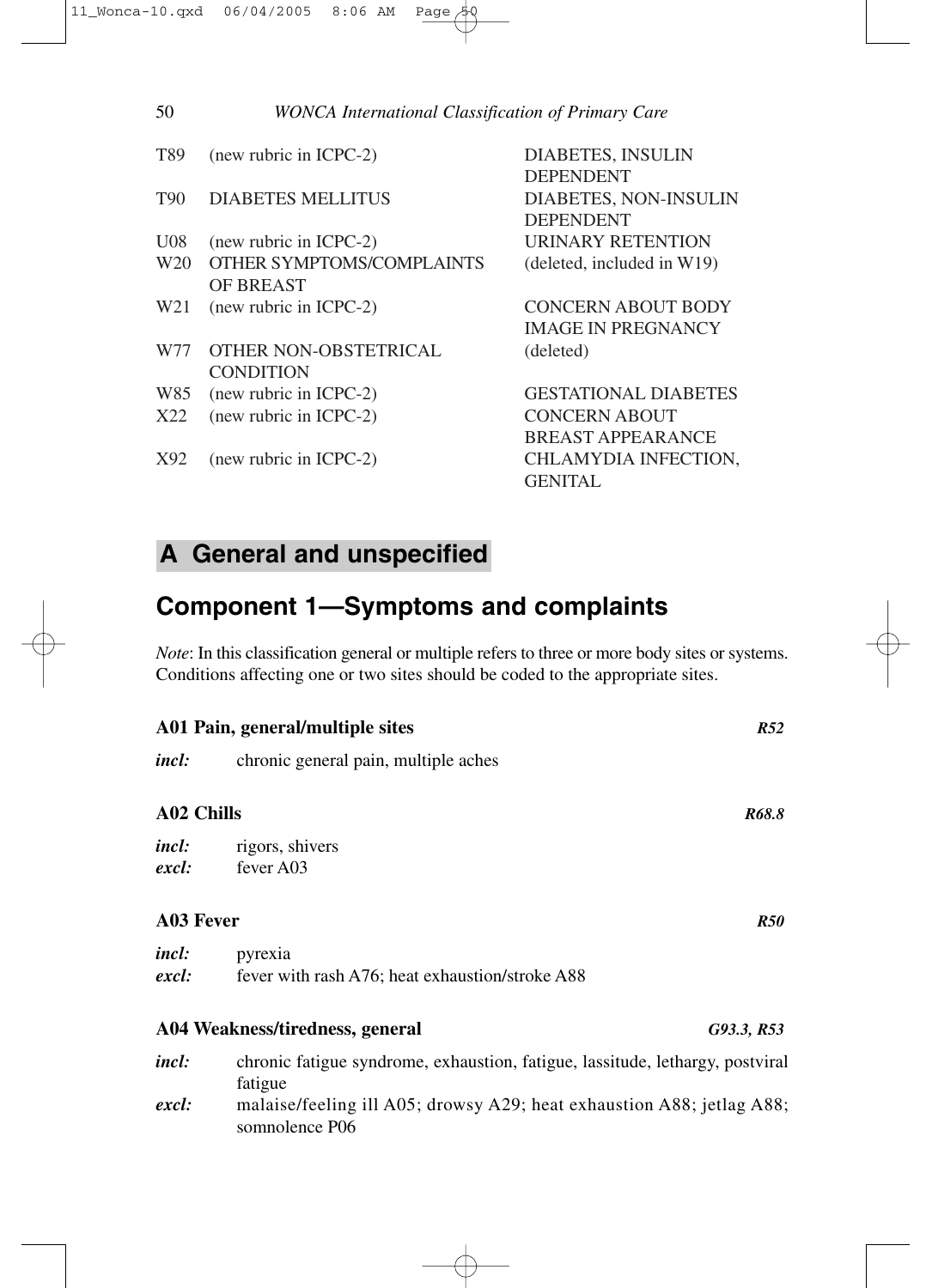|                        | International Classification of Primary Care-2-Revised                                                                                         | 51         |  |
|------------------------|------------------------------------------------------------------------------------------------------------------------------------------------|------------|--|
| <b>A05 Feeling ill</b> |                                                                                                                                                | R53        |  |
| <i>incl:</i><br>excl:  | malaise<br>senescence/senility P05; cachexia T08; malnutrition T91                                                                             |            |  |
|                        | <b>A06 Fainting/syncope</b>                                                                                                                    | R55        |  |
| <i>incl:</i><br>excl:  | blackout, collapse, vasovagal attack<br>coma A07; feeling faint/giddiness/dizziness N17                                                        |            |  |
| A07 Coma               |                                                                                                                                                | <b>R40</b> |  |
| <i>incl:</i><br>excl:  | stupor<br>syncope A06                                                                                                                          |            |  |
| <b>A08 Swelling</b>    |                                                                                                                                                | R68.8      |  |
| <i>incl:</i><br>excl:  | lump, mass NOS<br>enlarged lymph gland B02; oedema K07; swelling joint L20; swelling breast<br>X19, Y16                                        |            |  |
|                        | <b>A09 Sweating problem</b>                                                                                                                    | R61        |  |
| <i>incl:</i><br>excl:  | hyperhidrosis, night sweats, perspiration problem<br>sweat gland disease S92                                                                   |            |  |
|                        | A10 Bleeding/haemorrhage NOS                                                                                                                   | <i>R58</i> |  |
|                        | <b>A11 Chest pain NOS</b>                                                                                                                      | R07.4      |  |
| excl:                  | pain attributed to heart K01; pain attributed to chest wall L04; pain attributed<br>to respiratory system R01                                  |            |  |
|                        | A13 Concern about/fear of medical treatment                                                                                                    | Z71.1      |  |
| <i>incl:</i><br>excl:  | concern about/fear of the consequences of drug/medical treatment<br>adverse effect of drug A85; complication of medical/surgical treatment A87 |            |  |
|                        | A16 Irritable infant                                                                                                                           | R68.1      |  |
| <i>incl:</i><br>excl:  | excessively crying/restless infant<br>infantile colic D01; restless child/adult P04                                                            |            |  |
|                        | A18 Concern about appearance                                                                                                                   | R46.8      |  |
| excl:                  | concern about appearance of ears H15; concern about appearance in<br>pregnancy W21; concern about appearance of breasts X22                    |            |  |

 $\color{red} \Phi$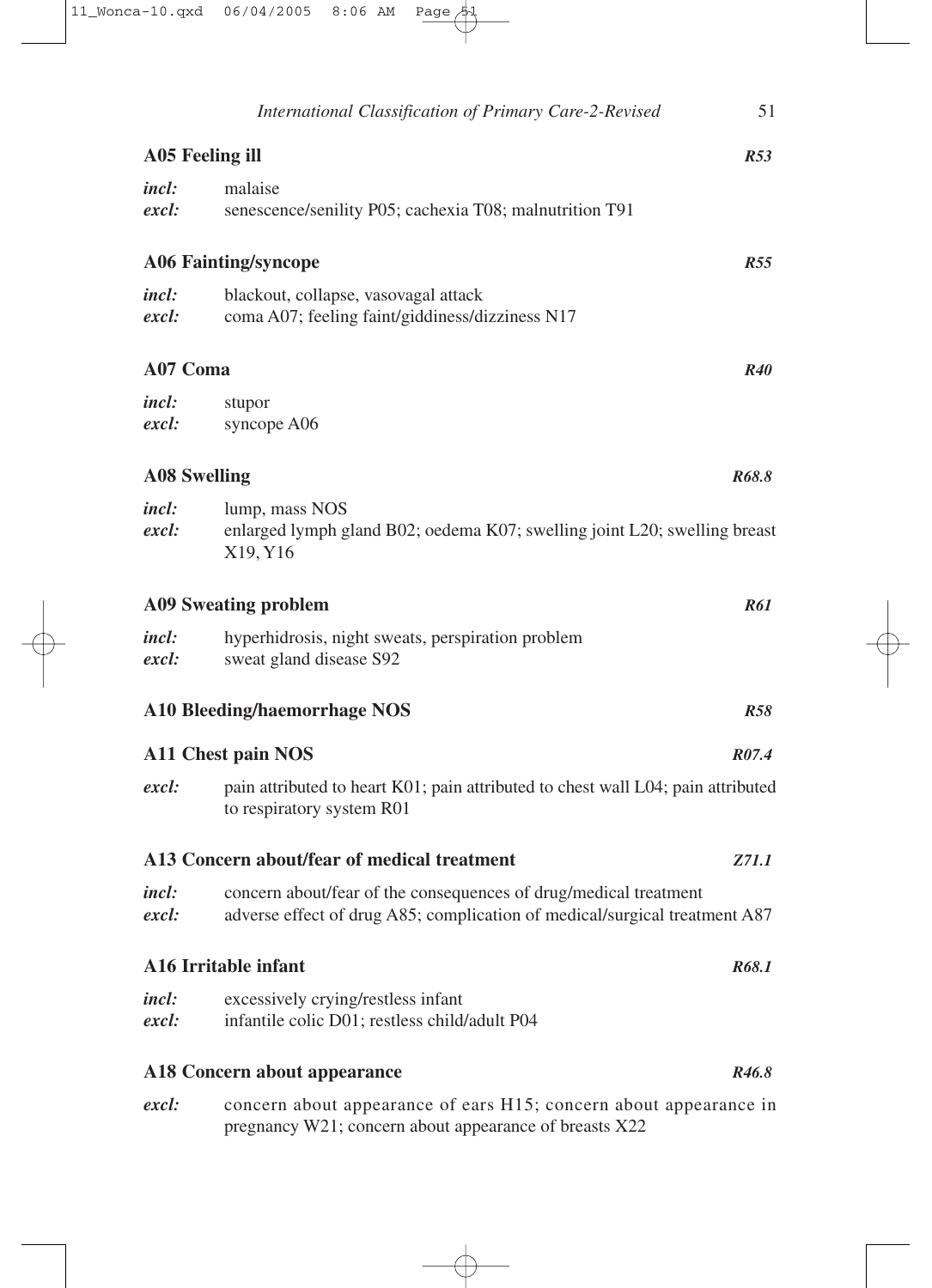| 52                 | <b>WONCA International Classification of Primary Care</b>                                                                                                                                                              |          |
|--------------------|------------------------------------------------------------------------------------------------------------------------------------------------------------------------------------------------------------------------|----------|
|                    | A20 Euthanasia request/discussion                                                                                                                                                                                      | Z71.8    |
|                    | A21 Risk factor for malignancy                                                                                                                                                                                         | Z80, Z85 |
| <i>incl:</i>       | personal/family history of malignancy, past treatment, other risk factor for<br>malignancy                                                                                                                             |          |
|                    | <b>A23 Risk factor NOS</b>                                                                                                                                                                                             |          |
|                    | Z20, Z28, Z72.0 to Z72.5, Z73.2, Z81, Z82.0 to Z82.2, Z82.5 to Z82.8,<br>Z83, Z84, Z86.0 to Z86.6, Z87, Z88, Z91, Z92                                                                                                  |          |
| <i>incl:</i>       | contact with infectious disease, personal/family history, previous episode,<br>other risk factor for other disease                                                                                                     |          |
| excl:              | risk factor for malignancy A21; risk factor for cardiovascular disease K22                                                                                                                                             |          |
|                    | A25 Fear of death/dying                                                                                                                                                                                                | Z71.1    |
|                    | A <sub>26</sub> Fear of cancer NOS                                                                                                                                                                                     | Z71.1    |
| excl:<br>criteria: | if the patient has cancer, code the disease<br>concern about/fear of cancer not related to a specific chapter in a patient<br>without the disease/until the diagnosis is proven                                        |          |
|                    | A27 Fear of other disease NOS                                                                                                                                                                                          | Z71.1    |
| excl:<br>criteria: | fear of cancer NOS A26; if the patient has the disease, code the disease<br>concern about/fear of an other disease not related to a specific chapter in a<br>patient without the disease/until the diagnosis is proven |          |
|                    | <b>A28 Limited function/disability NOS</b>                                                                                                                                                                             |          |

*Z73.6, Z74, Z99.0, Z99.3, Z99.8, Z99.9*

*excl:* falls A29

*criteria:* limitation of function/disability not related to a problem in any other chapter *Note*: The COOP/WONCA Charts are suitable for documenting the patient's functional status (see Chapter 8).

#### **A29 General symptom/complaint, other** *R26.8, R68.0, R68.8*

*incl:* clumsiness, drowsy, falls

# **Component 7—diagnoses/diseases**

**A70 Tuberculosis** *A15 to A19, B90, N74.0, N74.1*

*incl:* tuberculosis infection of any body site, late effect of tuberculosis *criteria:* conversion to a positive tuberculin skin test; or demonstration of *Mycobacterium tuberculosis* on microscopy or culture; or characteristic *(cont.)*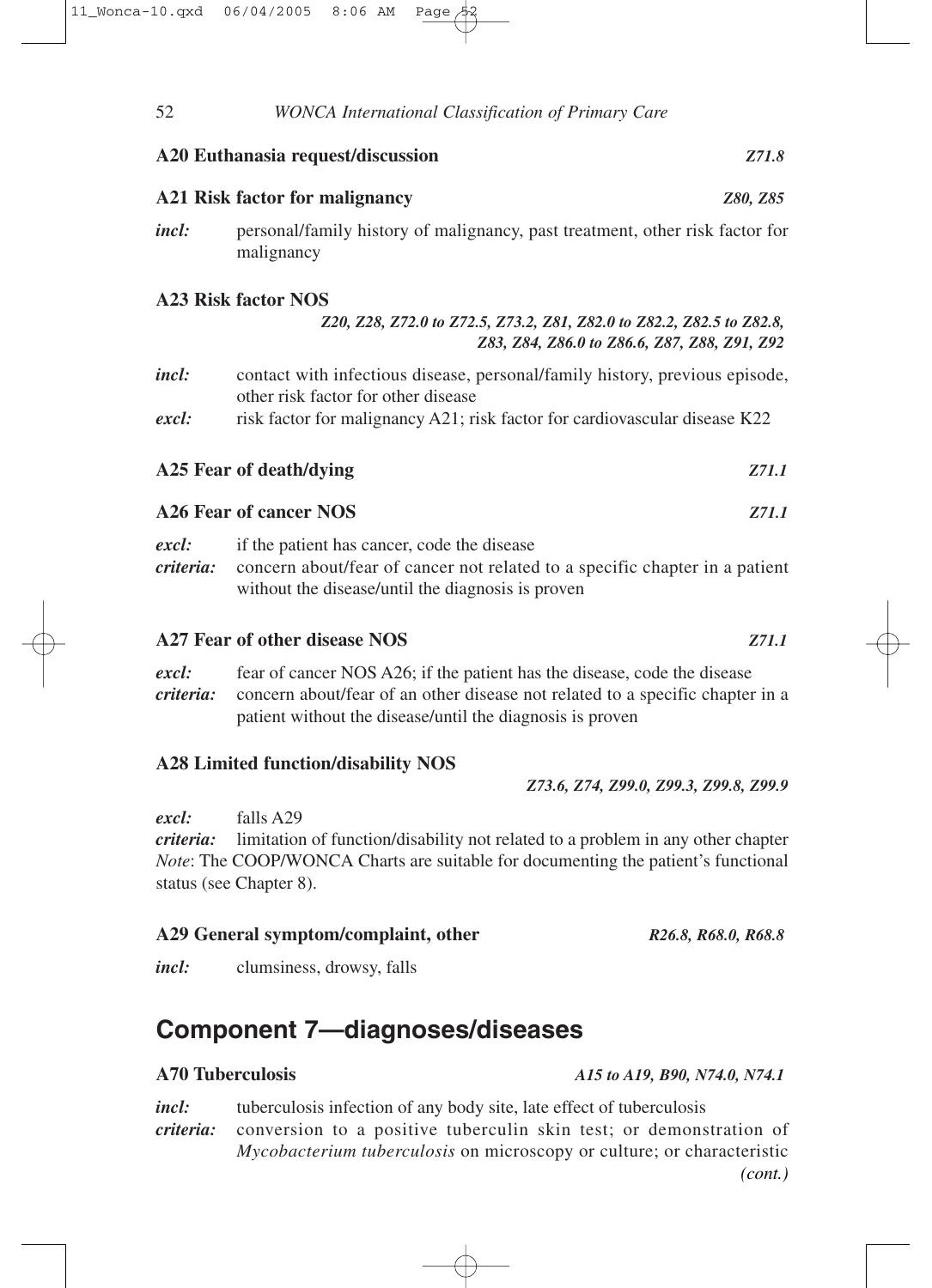*International Classification of Primary Care-2-Revised* 53

chest X-ray appearance; or characteristic histological appearance on biopsy

*consider:* fever A03; cough R05

#### **A71 Measles** *B05*

*incl:* complications of measles *criteria:* prodrome with injected conjunctivae, fever, and cough; plus white specks on a red base in the mucous membranes of the cheek (Koplik's spots), or confluent maculopapular eruption spreading over the face and body, or an atypical exanthem in a partially immune person during an epidemic of measles; or serological evidence of acute measles

*consider:* fever A03; other viral exanthem A76; generalized rash S07

#### **A72 Chickenpox** *B01*

| incl:     | complications of chickenpox                                                   |
|-----------|-------------------------------------------------------------------------------|
| excl:     | herpes zoster S70                                                             |
| criteria: | a vesicular exanthem that appears in successive crops, with the lesions       |
|           | evolving rapidly from superficial papules to vesicles and eventually to scabs |
|           | <i>consider:</i> fever A03; other viral exanthem A76; generalized rash S07    |

#### **A73 Malaria** *B50 to B54*

*incl:* complications of malaria

*criteria:* intermittent fever with chills and rigors in resident of/recent visitor to a malarial region; or demonstration of malarial parasite forms in the peripheral blood

*consider:* fever A03

#### **A74 Rubella** *B06*

| incl:     | complications of rubella                                                     |  |  |
|-----------|------------------------------------------------------------------------------|--|--|
| excl:     | congenital rubella A94; roseola infantum A76                                 |  |  |
| criteria: | an acute example with enlarged lymph nodes, most often suboccipital and      |  |  |
|           | post-auricular, with a macular rash on the face, spreading to the trunk and  |  |  |
|           | proximal portions of the limbs; or serological evidence of rubella infection |  |  |
|           | <i>consider:</i> fever A03; other viral exanthem A76; generalized rash S07   |  |  |

#### **A75 Infectious mononucleosis** *B27*

*incl:* glandular fever, M. Pfeiffer

*criteria:* inflammation of the tonsils/pharynx with lymphadenopathy not confined to the anterior cervical nodes, and either atypical lymphocytes on blood smear or splenomegaly; or abnormal heterophile antibody titre or Epstein–Barr virus titre

*consider:* fever A03; enlarged lymph nodes B02; acute upper respiratory tract infection R74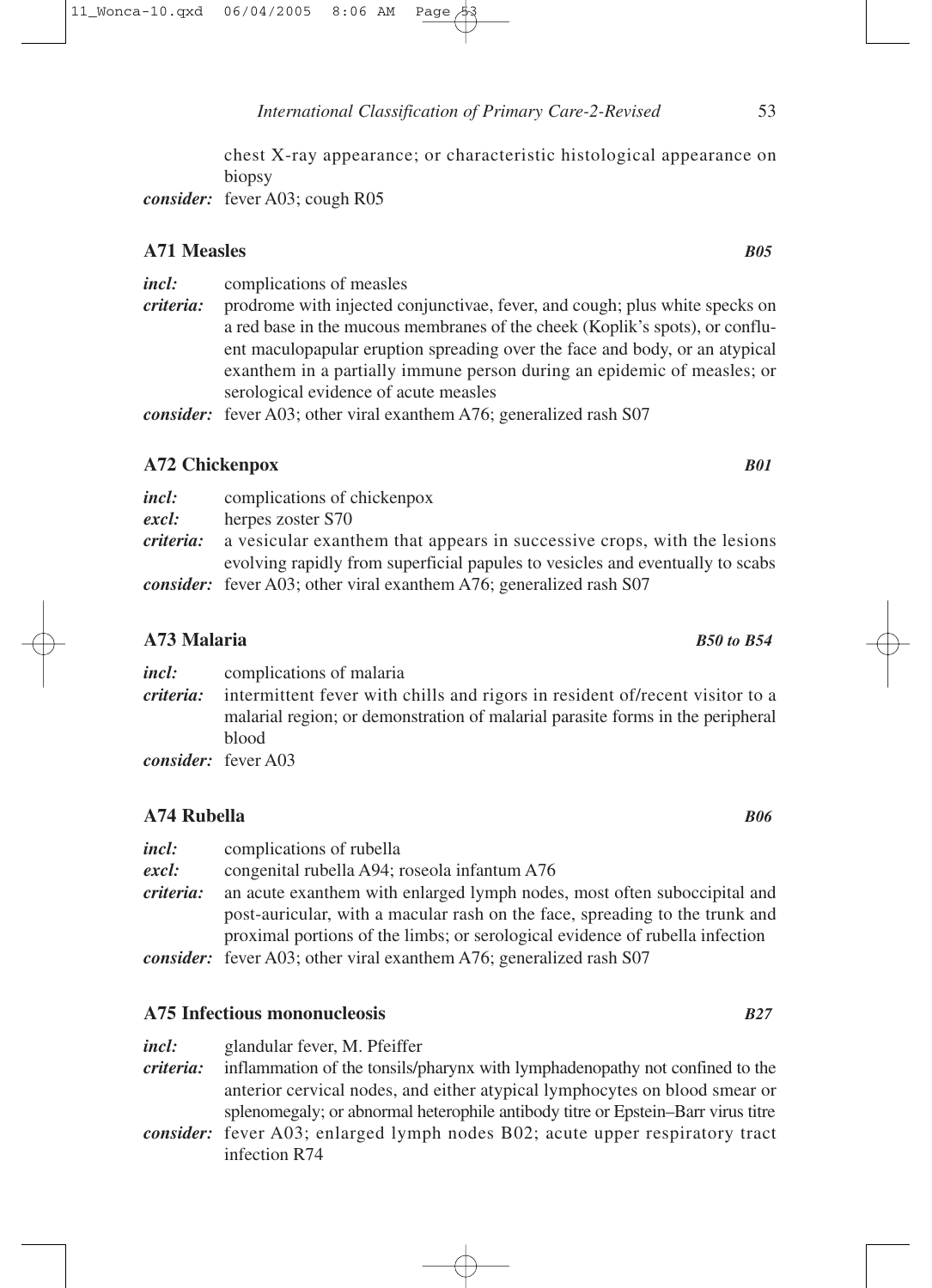#### **A76 Viral exanthem, other**

*A88.0, B03, B04, B08.0, B08.2 to B08.4, B08.8, B09*

- *incl:* cowpox, hand foot and mouth disease, fever with rash, fifth disease, roseola infantum
- *excl:* measles A71; chickenpox A72; rubella A74; infectious mononucleosis A75

#### **A77 Viral disease, other/NOS**

*A82, A90 to A96, A98, A99, B00.7, B25, B33.0, B33.1, B33.3, B33.8, B34, B97*

- *incl:* adenovirus, Coxsackie diseases, dengue fever, Ross River fever
- *excl:* other viral exanthem A76; influenza R80

#### **A78 Infectious disease, other/NOS**

*A20 to A28, A30, A31, A32, A38, A39.1 to A39.9, A40 to A44, A48.0, A48.2 to A48.4, A48.8, A49, A59.8, A59.9, A64, A68, A69.2, A69.8, A69.9, A70, A74.8, A74.9, A75, A77 to A79, B37.7 to B37.9, B38 to B43, B45 to B49, B55 to B57, B58.8, B58.9, B59, B60, B64, B89, B92, B94.8, B94.9, B95, B96, B99*

- *incl:* brucellosis, infection unspecified site, Lyme disease, mycoplasma, Q fever, rickettsial disease, scarlet fever, sexually transmitted disease NOS, thrush NOS, toxoplasmosis
- *excl:* meningococcal meningitis N71

#### **A79 Malignancy NOS**

#### *C38.1 to C38.3, C38.8, C45.7, C45.9, C46.7 to C46.9, C76, C78 to C80, C97, D09.7, D09.9*

- *incl:* secondary/metastatic neoplasm where primary site is unknown, carcinomatosis (unknown primary)
- *criteria:* histological evidence of malignancy
- *consider:* disease/condition of unspecified nature/site A99

#### **A80 Trauma/injury NOS**

*S11, S15, S21, S25, S26, S27, S35, S37.9, S38.1, S38.3, S39.0, S39.8, S39.9, S45, S55, S65, S75, S85, S95, T11.4, T13.4, T14.5, T14.7 to T14.9, T28.4, T28.9*

- *incl:* road traffic accident
- *excl:* multiple trauma A81; late effect of trauma A82

#### **A81 Multiple trauma/injuries**

#### *S17.8, S17.9, S18, S19, S28, S29, S31.7, S36.7, S37.7, S37.8, S39, T00 to T05, T06.5, T06.8, T07, T29*

*incl:* multiple internal injuries NOS

*Note*: In this classification 'general' or 'multiple' refers to three or more body sites or systems. Conditions affecting one or two sites should be coded to these sites.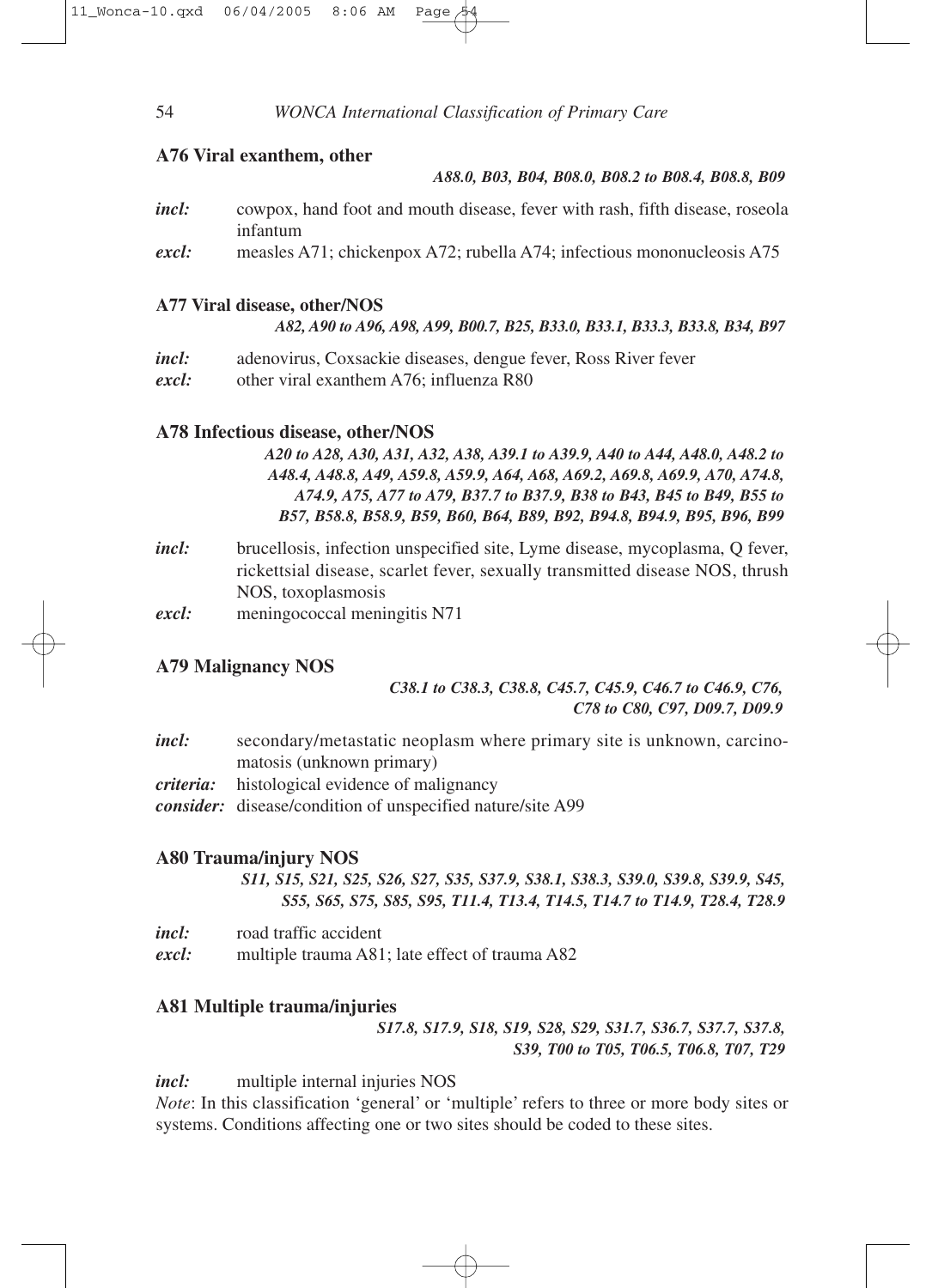*International Classification of Primary Care-2-Revised* 55

#### **A82 Secondary effect of trauma**

#### *T79.0 to T79.2, T79.4, T79.5, T79.7 to T79.9, T90 to T98*

- *incl:* deformity/scarring resulting from previous injury, old amputation
- *excl:* effects related to specific body systems: code to system chapter; psychological effects of trauma/acute stress reaction P02; post-traumatic stress disorder P82; wound infection S11; scar of skin S99

#### **A84 Poisoning by medical agent** *T36 to T50*

*incl:* toxic effect of overdose medical agent *excl:* medication abuse P18; suicide attempt P77; insulin coma T87 *criteria:* toxicity/impairment produced by accidental/deliberate overdose of an agent that has remedial properties in its usual dosage

#### **A85 Adverse effect medical agent**

*D61.1, D64.2, G44.4, I95.2, L27.0, L27.1, T88.6, T88.7*

- *incl:* side effects/allergy/anaphylaxis due to medication in proper dose
- *excl:* poisoning by medical agent A84; reaction to immunization/transfusion A87; parkinsonism N87; medication abuse P18; contact dermatitis S88; insulin coma T87; analgesic nephropathy U88
- *criteria:* symptom/complaint attributed to the proper use of medication, rather than due to disease or injury
- *Note*: May also code the nature of the adverse effect.

#### **A86 Toxic effect non-medicinal substance** *D61.2, D64.2, T51 to T65*

- *incl:* general/local toxic effect carbon monoxide, industrial materials, lead, poisonous animals/insects/plants/snakes
- *excl:* poisoning/adverse effect medical agent A84, A85; chronic/acute alcohol abuse P15, P16; tobacco abuse P17; medication abuse P18; drug abuse P19; respiratory toxic effects R99; non-toxic bites S12, S13; external chemical burns S14; contact dermatitis S88

#### **A87 Complication of medical treatment**

*E89, G97, H59, H95, I97, J95, K91.0, K91.3, M96, N99, O29, O74, O86.0, O89, O90.0 to O90.2, T80, T81, T86, T87, T88.0 to T88.5, T88.8, T88.9*

- *incl:* anaesthetic shock, immunization/transfusion reaction, postoperative infection/ haemorrhage/wound disruption, problems due to radiation for diagnosis/ treatment
- *excl:* poisoning by medical agent A84; adverse effects of medication A85; other hernia abdominalis D91; hypoglycaemia T87
- *criteria:* an unexpected disorder resulting from surgical/medical/X-ray treatment/ other medical management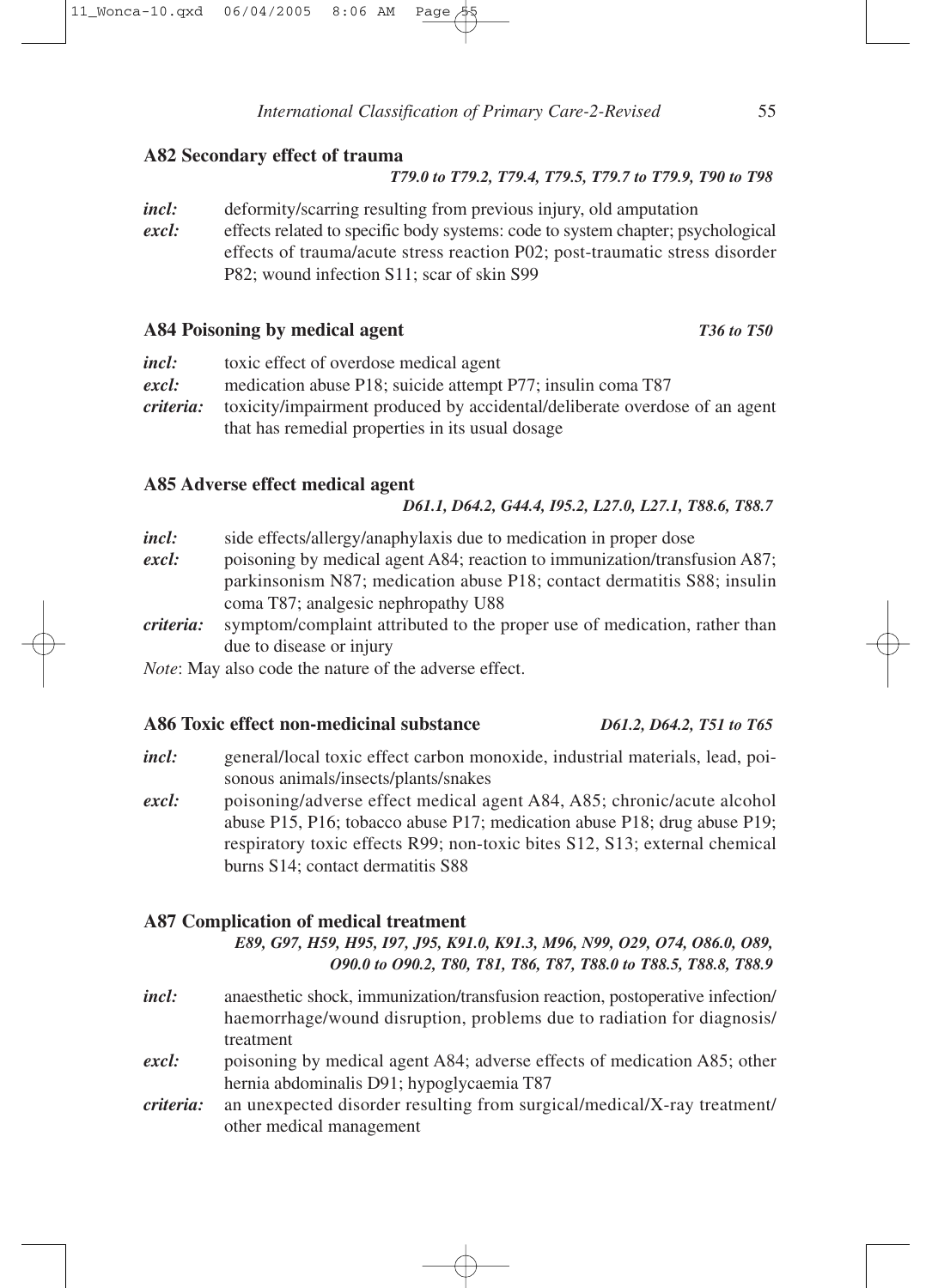#### **A88 Adverse effect of physical factor**

*T33 to T35, T66 to T69, T70.2 to T70.4, T70.8, T70.9, T71, T73, T75, T78.8, T78.9*

- *incl:* adverse effect cold/heat/lightning/motion/pressure/radiation, chilblains, drowning, jetlag
- *excl:* effect of medical radiation A87; snow blindness F79; effect of alcohol P15, P16; effect of tobacco P17; burn due to radiation S14; sunburn S80

#### **A89 Effect of prosthetic device**

#### *K91.4, T82 to T85, Z43 to Z45, Z46.1 to Z46.9, Z93 to Z97*

- *incl:* discomfort/handicap/pain/limitation of function resulting from the fitting/ wearing of a device for supplying/amending deficiencies: catheter, colostomy, gastrostomy, heart valve, joint replacement, organ transplant, pacemaker *excl:* effect denture/false teeth D19
- 

#### **A90 Congenital anomaly NOS/multiple**

*Q85 to Q87, Q89.3, Q89.4, Q89.7, Q89.9, Q90 to Q93, Q95 to Q99*

- *incl:* Down's syndrome, Marfan's syndrome, other chromosome abnormality, neurofibromatosis
- *excl:* anomaly related to a specific body system to be coded to system chapter; congenital rubella A74

#### **A91 Abnormal result investigation NOS**

#### *R73, R74, R76 to R79, R83 to R94*

- *incl:* abnormal unexplained pathology/imaging test, electrolyte disorder, hyperglycaemia
- *excl:* unexplained abnormal white cells B84; other haematological abnormality B99; vitamin/nutritional deficiency T91; abnormal urine test U98; abnormal cervix smear X86
- *criteria:* abnormal result not attributed to known disease

#### **A92 Allergy/allergic reaction NOS** *T78.0 to T78.4*

*incl:* allergic oedema, anaphylactic shock, angioneurotic oedema, food allergy *excl:* allergy resulting from medication A85; allergic rhinitis R97; urticaria S98

#### **A93 Premature newborn** *P07*

*criteria:* live birth under 37 weeks' gestation

#### **A94 Perinatal morbidity, other**

#### *P00 to P05, P08, P10 to P15, P20 to P29, P35 to P39, P50 to P61, P70 to P72, P74 to P78, P80, P81, P83, P90 to P94, P96*

*excl:* congenital condition NOS A90; premature newborn A93; failure to thrive T10 *criteria:* morbidity originating in utero or within 7 days of birth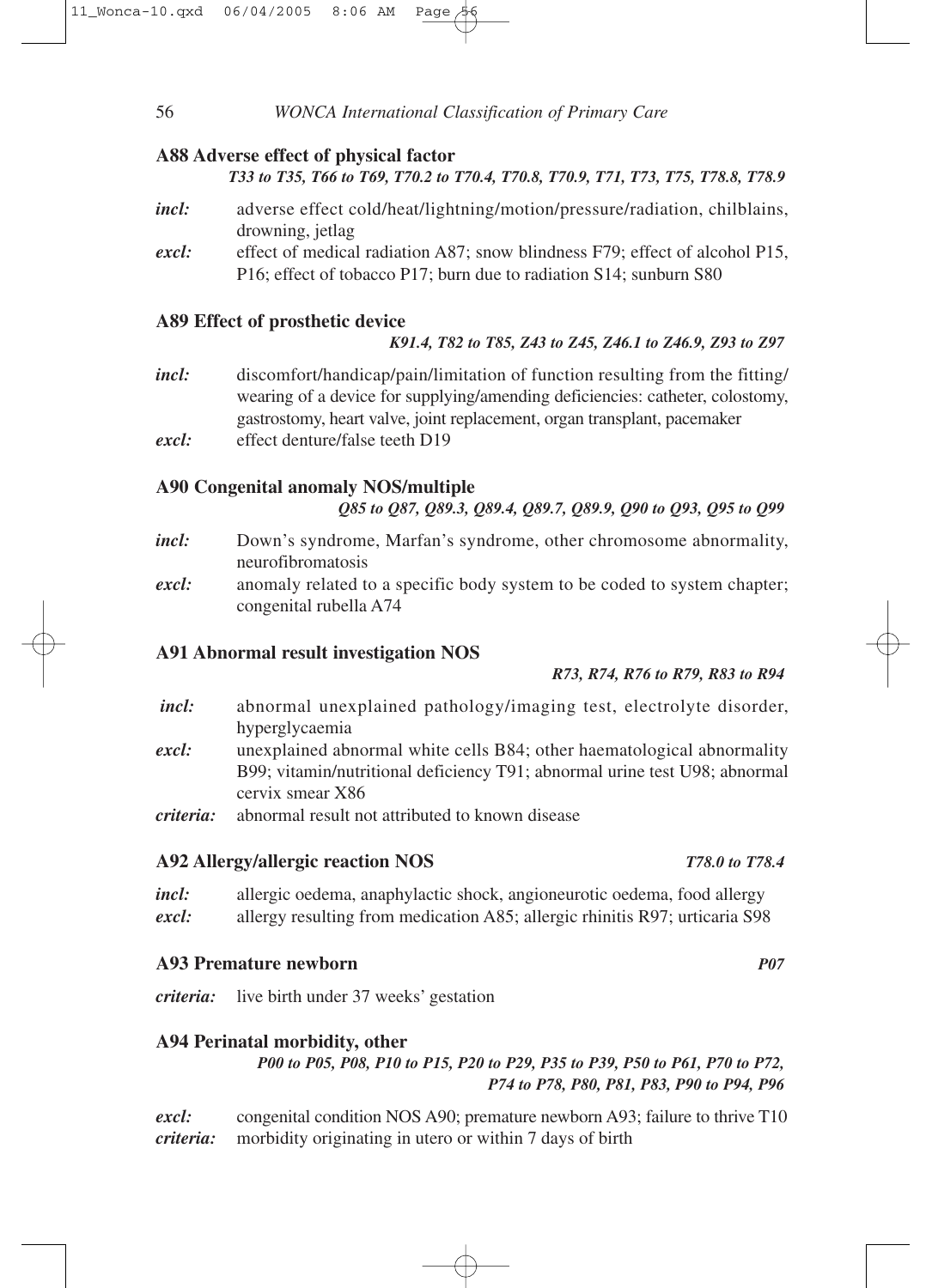|  | International Classification of Primary Care-2-Revised | 57 |
|--|--------------------------------------------------------|----|
|  |                                                        |    |

#### **A95 Perinatal mortality** *P95, R95*

*criteria:* death in utero or within 7 days of birth

*excl:* perinatal death A95

### **A97 No disease** *Z00, Z02*

*incl:* no illness/disease dealt with at encounter

*excl:* health maintenance/preventive medicine A98

*Note*: Sometimes a patient has a reason for encounter that the family doctor cannot interpret as a diagnosis within the domain of family practice. In these cases the FP/GP will use the code A97, indicating that the patient's reason for encounter refers to something the FP/GP cannot professionally respond to, except by explaining that this is the case.

## **A98 Health maintenance/preventive medicine**

*Z01, Z10 to Z13, Z23 to Z27, Z29, Z31.5, Z40, Z70*

*incl:* medical procedure/counselling with a preventive purpose, including genetic counselling *excl:* no disease A97

### **A99 Disease/condition of unspecified nature/site**

*D15.7, D15.9, D36.7, D36.9, D48.9, R69, Z03, Z04, Z08, Z09, Z22, Z41, Z42, Z47 to Z54, Z71.0, Z71.2 to Z71.9, Z76.0 to Z76.4, Z76.8, Z76.9, Z90.0, Z90.8, Z98.8*

*incl:* disease carrier NOS, surveillance of ongoing problem NOS

# **B Blood, blood-forming organs, and immune mechanism**

# **Component 1—Symptoms and complaints**

### **B02 Lymph gland(s) enlarged/painful** *R59*

- *incl:* lymphadenopathy with/without pain/tenderness, other symptom/complaint lymph gland(s)
- *excl:* acute lymphadenitis B70; chronic/non-specific lymphadenitis B71

### **B04 Blood symptom/complaint** *R68.8*

*excl:* anaemia B82; pallor S08

**A96 Death** *R95, R96, R98, R99*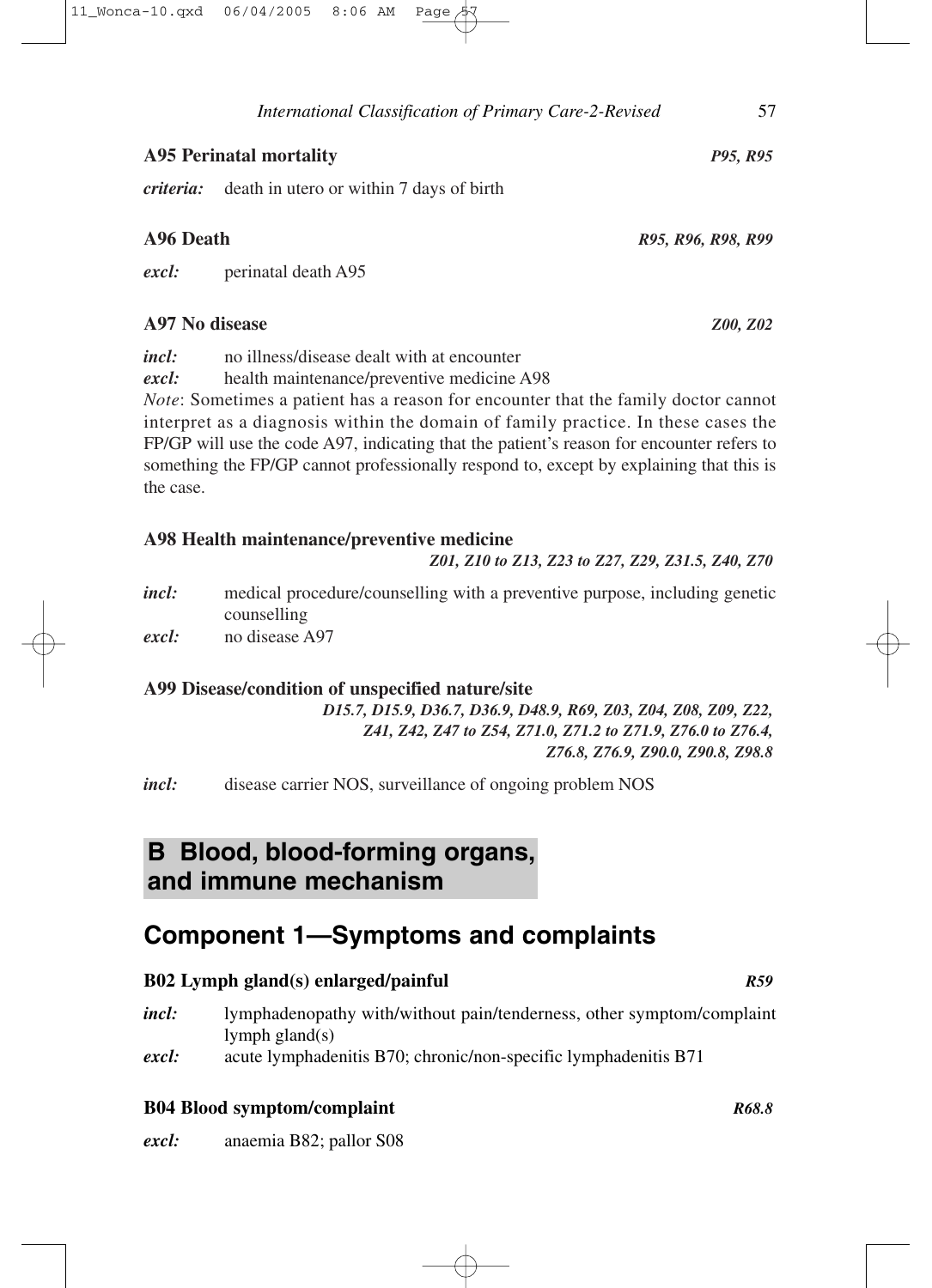#### **B25 Fear of AIDS/HIV** *Z71.1*

*excl:* if the patient has the disease, code the disease *criteria:* concern about/fear of AIDS/HIV in a patient without the disease/until the diagnosis is proven

#### **B26 Fear of cancer blood/lymph** *Z71.1*

- *excl:* if the patient has the disease, code the disease
- *criteria:* concern about/fear of blood/lymph cancer in a patient without the disease/until the diagnosis is proven

#### **B27 Fear of blood/lymph disease, other** *Z71.1*

*excl:* fear of cancer blood/lymph B26; if the patient has the disease, code the disease *criteria:* concern about/fear of other blood/lymph disease in a patient without the disease/until the diagnosis is proven

#### **B28 Limited function/disability (B)** *Z73.6*

- *incl:* disability due to bleeding disorders
- *criteria:* limitation of function/disability due to a problem of blood/blood-forming organs/immune mechanism

*Note*: The COOP/WONCA Charts are suitable for documenting the patient's functional status (see Chapter 8).

#### **B29 Lymph/immune mechanism symptom/complaint, other** *R68.8*

*excl:* splenomegaly B87

# **Component 7—Diagnoses/diseases**

#### **B70 Lymphadenitis, acute** *L04*

*incl:* abscess of lymph node *excl:* chronic/non-specific/mesentric lymphadenitis B71; acute lymphangitis S76 *criteria:* one/more inflamed/enlarged and tender/painful lymph nodes in the same anatomical location, of recent onset (less than 6 weeks) and with unknown primary source of infection *consider:* enlarged lymph node B02

#### **B71 Lymphadenitis, chronic/non-specific** *I88*

| <i>incl:</i> | mesenteric lymphadenitis                        |         |
|--------------|-------------------------------------------------|---------|
| excl:        | acute lymphadenitis B70; acute lymphangitis S76 | (cont.) |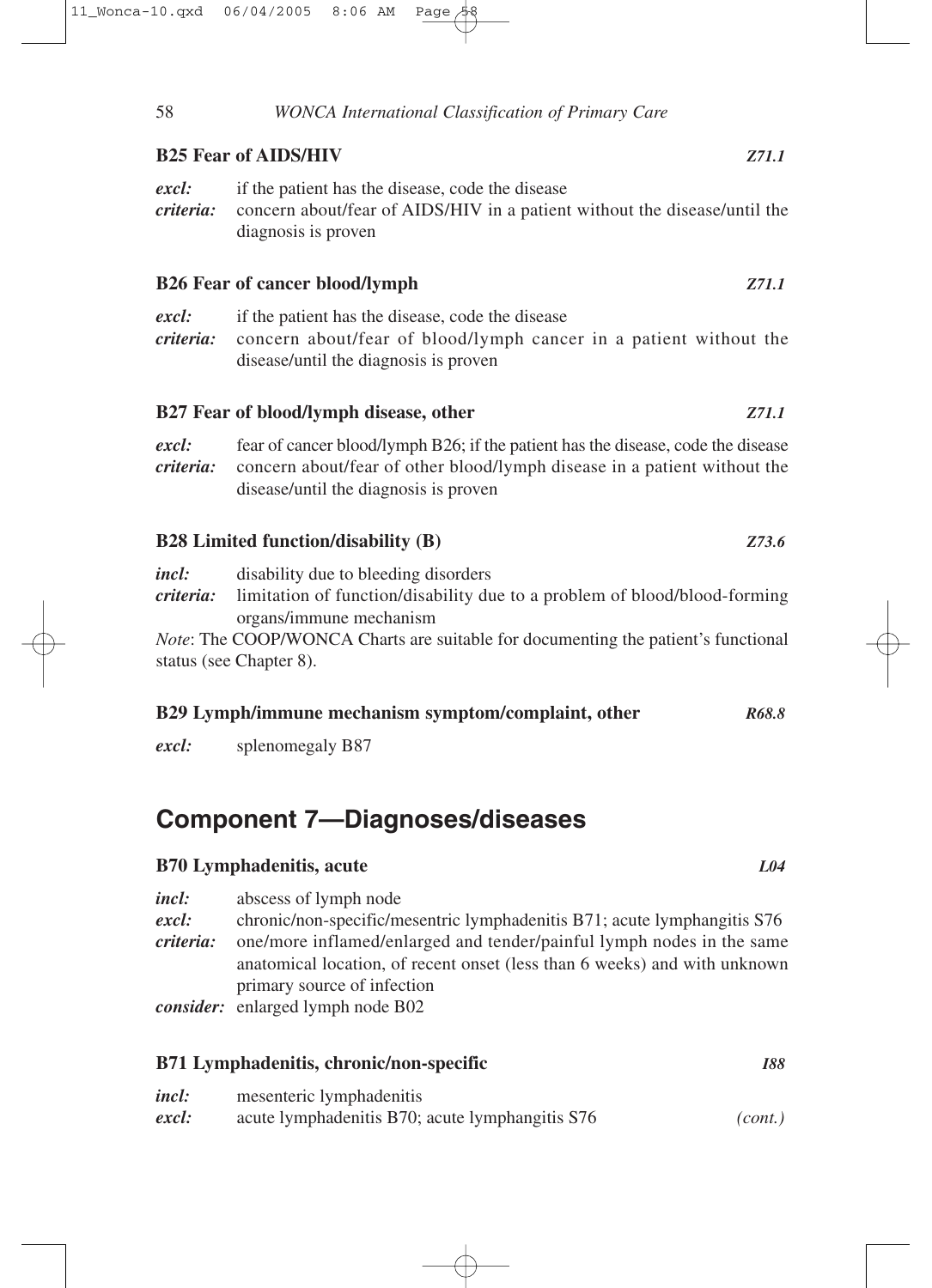| criteria:                        | enlarged tender lymph nodes present for more than 6 weeks; or demonstration<br>of enlarged inflamed mesenteric lymph nodes by surgery/sonography/<br>lymphography/otherwise                                                                                   |                                   |
|----------------------------------|---------------------------------------------------------------------------------------------------------------------------------------------------------------------------------------------------------------------------------------------------------------|-----------------------------------|
|                                  | consider: enlarged lymph node B02                                                                                                                                                                                                                             |                                   |
|                                  | B72 Hodgkin's disease/lymphoma                                                                                                                                                                                                                                | C81 to C85                        |
| criteria:                        | characteristic histological appearance<br>consider: other malignant neoplasm blood/lymph B74; benign/unspecified neoplasm<br>blood/lymph B75                                                                                                                  |                                   |
| <b>B73 Leukaemia</b>             |                                                                                                                                                                                                                                                               | $C91$ to $C95$                    |
| <i>incl:</i><br>criteria:        | all types of leukaemia<br>characteristic histological appearance<br>consider: benign/unspecified neoplasm blood/lymph B75                                                                                                                                     |                                   |
|                                  | B74 Malignant neoplasm blood, other                                                                                                                                                                                                                           | C37, C46.3, C77, C88, C90, C96    |
| <i>incl:</i><br>excl:            | myeloproliferative disease, multiple myeloma<br>Hodgkin's disease/lymphoma B72                                                                                                                                                                                |                                   |
|                                  | B75 Neoplasm blood, benign/unspecified                                                                                                                                                                                                                        | D15.0, D36.0, D45, D47            |
|                                  |                                                                                                                                                                                                                                                               |                                   |
| <i>incl:</i>                     | benign neoplasm blood, neoplasm blood not specified as benign or malignant/<br>when test is not available, polycythaemia rubra vera                                                                                                                           |                                   |
|                                  | <b>B76 Ruptured spleen traumatic</b>                                                                                                                                                                                                                          | S36.0                             |
|                                  | B77 Injury blood/lymph/spleen, other                                                                                                                                                                                                                          | T14.9                             |
| excl:                            | ruptured spleen traumatic B76                                                                                                                                                                                                                                 |                                   |
|                                  | <b>B78 Hereditary haemolytic anaemia</b>                                                                                                                                                                                                                      | <b>D56</b> to D58                 |
| <i>incl:</i><br><i>criteria:</i> | sickle cell anaemia, sickle cell trait, spherocytosis, thalassaemia<br>characteristic findings by test such as haemoglobin electrophoresis, blood<br>smear, or increased osmotic fragility of red cells<br>consider: other congenital anomaly blood/lymph B79 |                                   |
|                                  | B79 Congenital anomaly blood/lymph, other                                                                                                                                                                                                                     | D61.0, D64.0, D64.4, Q89.0, Q89.8 |

*incl:* congenital anaemia *excl:* hereditary haemolytic anaemia B78; haemophilia B83; haemangioma/ lymphangioma S81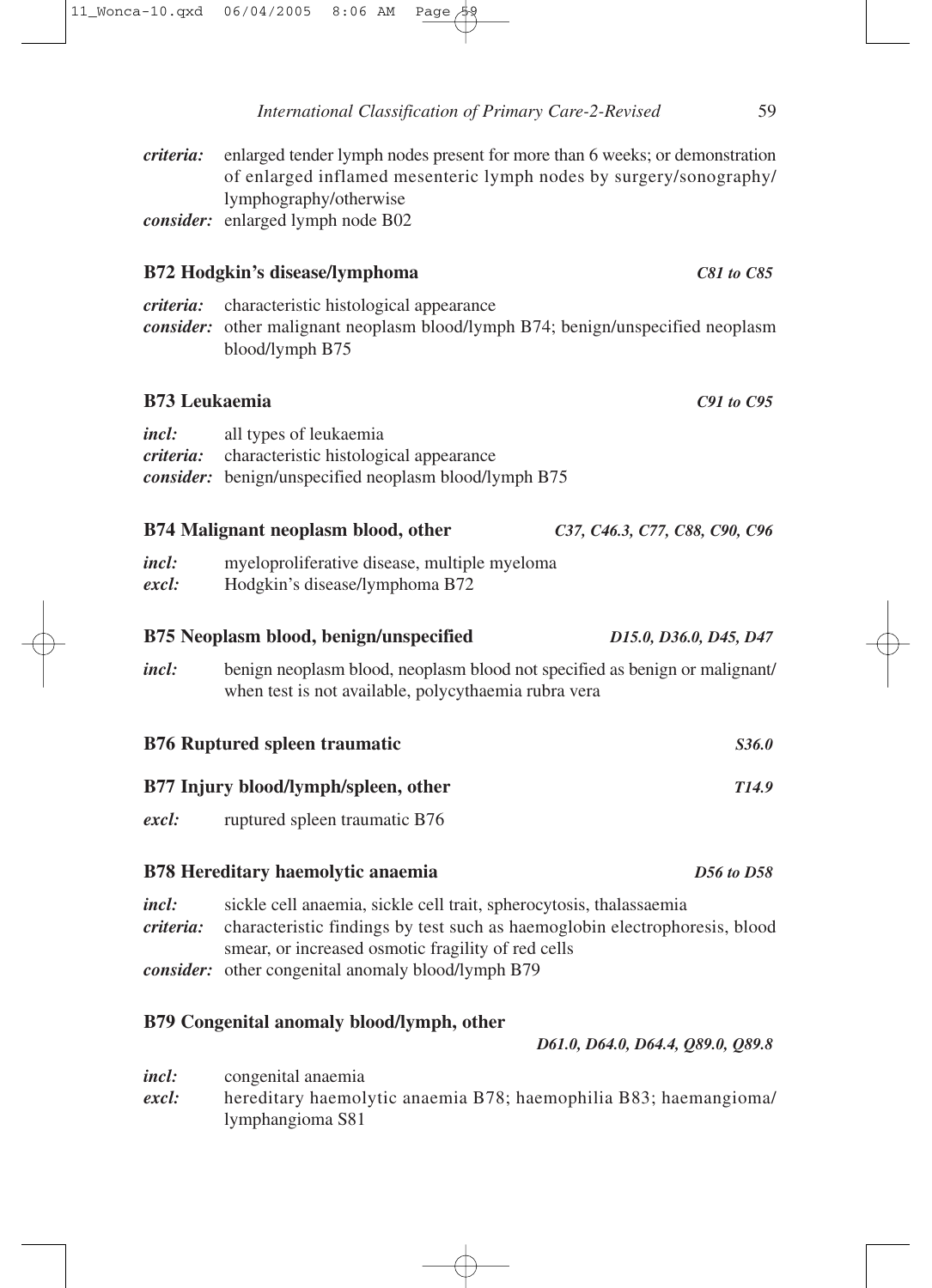#### **B80 Iron deficiency anaemia** *D50*

- *incl:* anaemia due to blood loss
- *excl:* iron deficiency without anaemia T91
- *criteria:* decrease in haemoglobin or haematocrit below levels appropriate for age and sex; plus evidence of blood loss, or microcytic hypochromic red cells by appearance or indices in the absence of thalassaemia, or decreased serum iron and increased iron-binding capacity, or decreased serum ferritin, or reduced haemosiderin in bone marrow, or good response to iron administration
- *consider:* other/unspecified anaemia B82

#### **B81 Anaemia, vitamin B12/folate deficiency** *D51, D52*

| incl:     | macrocytic anaemia, pernicious anaemia                            |
|-----------|-------------------------------------------------------------------|
| excl:     | vit B12 deficiency without anaemia T91                            |
| criteria: | macrocytic anaemia by smear/indices plus decreased vit B12/folate |
|           | level/positive Schilling test                                     |

#### **B82 Anaemia other/unspecified**

#### *D46, D53, D55, D59, D60, D61.3, D61.8, D61.9, D62, D63, D64.1, D64.3, D64.8, D64.9*

*incl:* acquired haemolytic anaemia, aplastic anaemia, blood autoimmune disease, megaloblastic anaemia NOS, protein deficiency anaemia *excl:* iron deficiency anaemia B80; vit B12/folate deficiency anaemia B81; anaemia of pregnancy W84

#### **B83 Purpura/coagulation defect** *D65 to D69*

*incl:* abnormal platelets, haemophilia, thrombocytopenia

#### **B84 Unexplained abnormal white cells** *D70 to D72, R72*

*incl:* unexplained agranulocytosis, unexplained eosinophilia, unexplained leukocytosis, unexplained lymphocytosis, unexplained neutropenia *excl:* leukaemia B73

#### **B87 Splenomegaly** *R16.1, R16.2*

*excl:* hypersplenism B99

#### **B90 HIV infection/AIDS** *B20 to B24, R75, Z21*

*criteria:* HIV infection proven in serological test in a patient with/without symptoms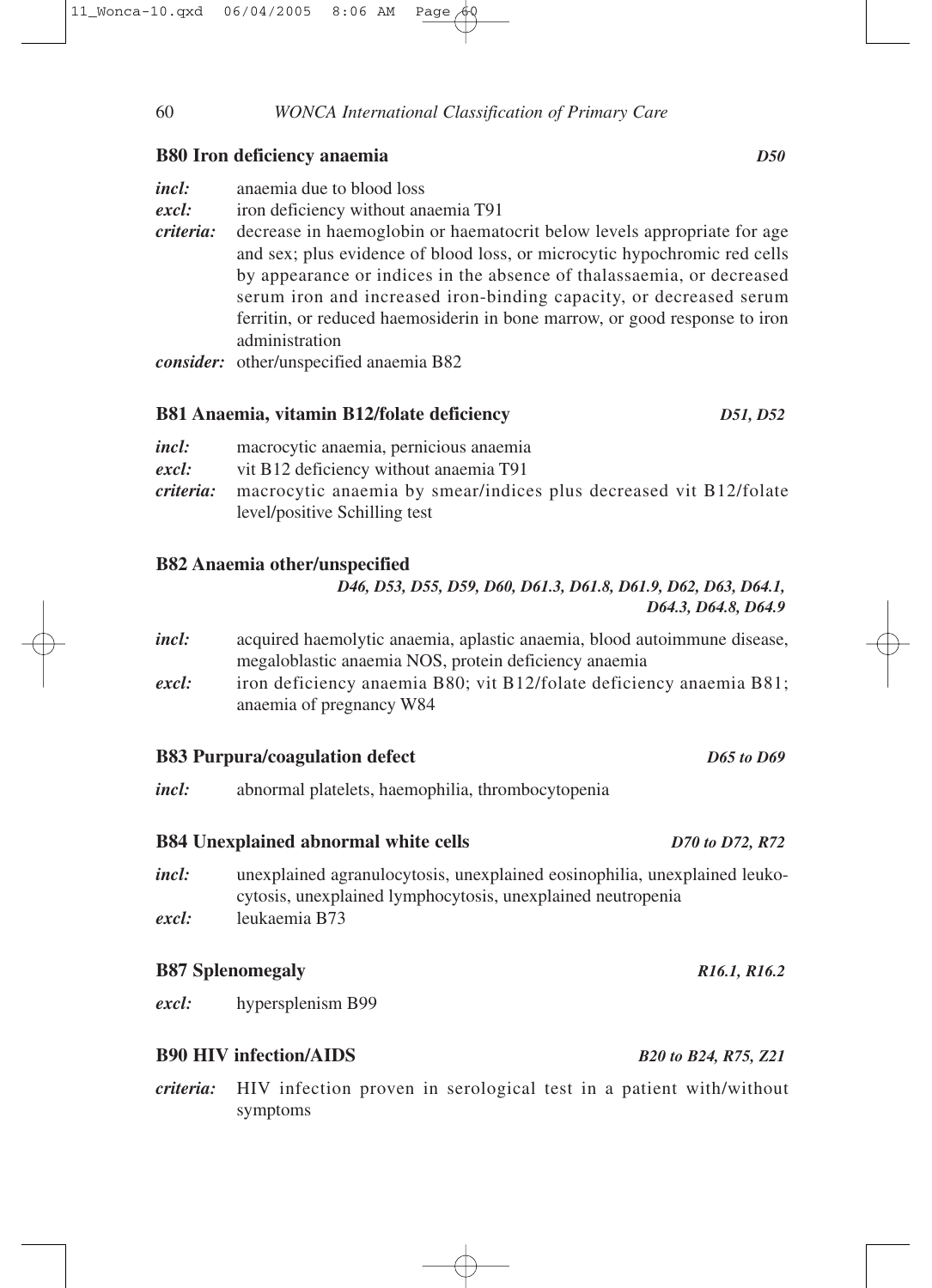*International Classification of Primary Care-2-Revised* 61

#### **B99 Blood/lymph/spleen disease, other**

#### *D73 to D77, D80 to D84, D86, D89, I89.1 to I89.9, R70, R71*

- *incl:* complement defect, hypersplenism, immunodeficiency disorder, other/ unspecified haematological abnormality, raised ESR, red cell abnormality, sarcoidosis, secondary polycythaemia
- *excl:* lymphadenitis B70, B71; primary polycythemia B75; HIV/AIDS B90; lymphoedema K99

## **D—Digestive**

# **Component 1—Symptoms and complaints**

#### **D01 Abdominal pain/cramps, general** *R10.0, R10.4*

*incl:* abdominal colic, abdominal cramps/discomfort/pain NOS, infant colic *excl:* epigastric ache D02; heartburn D03; other localized abdominal pain D06; dyspepsia/indigestion D07; flatulence/gas/belching D08; biliary colic D98; renal colic U14; dysmenorrhoea X02

# **D02 Abdominal pain, epigastric** *R10.1 incl:* epigastric discomfort, fullness, stomach ache/pain *excl:* dyspepsia/indigestion D07; flatulence/gas/belching D08

#### **D03 Heartburn** *R12*

*incl:* acidity, waterbrash *excl:* epigastric pain D02; dyspepsia/indigestion D07; oesophagitis/reflux D84

#### **D04 Rectal/anal pain** *K59.4, K62.8, R10.2, R10.3*

### *incl:* anal spasm, proctalgia fugax *excl:* impacted faeces D12

#### **D05 Perianal itching** *L29.0, L29.3*

- *incl:* perianal pruritus
- *excl:* pruritus vulvae X16

#### **D06 Abdominal pain, localized, other** *R10.1 to R10.3*

- *incl:* colonic pain
- *excl:* generalized abdominal pain D01; epigastric pain D02; heartburn D03; dyspepsia/ indigestion D07; flatulence/gas/belching D08; irritable bowel syndrome D93; biliary colic D98; renal colic U14; dysmenorrhoea X02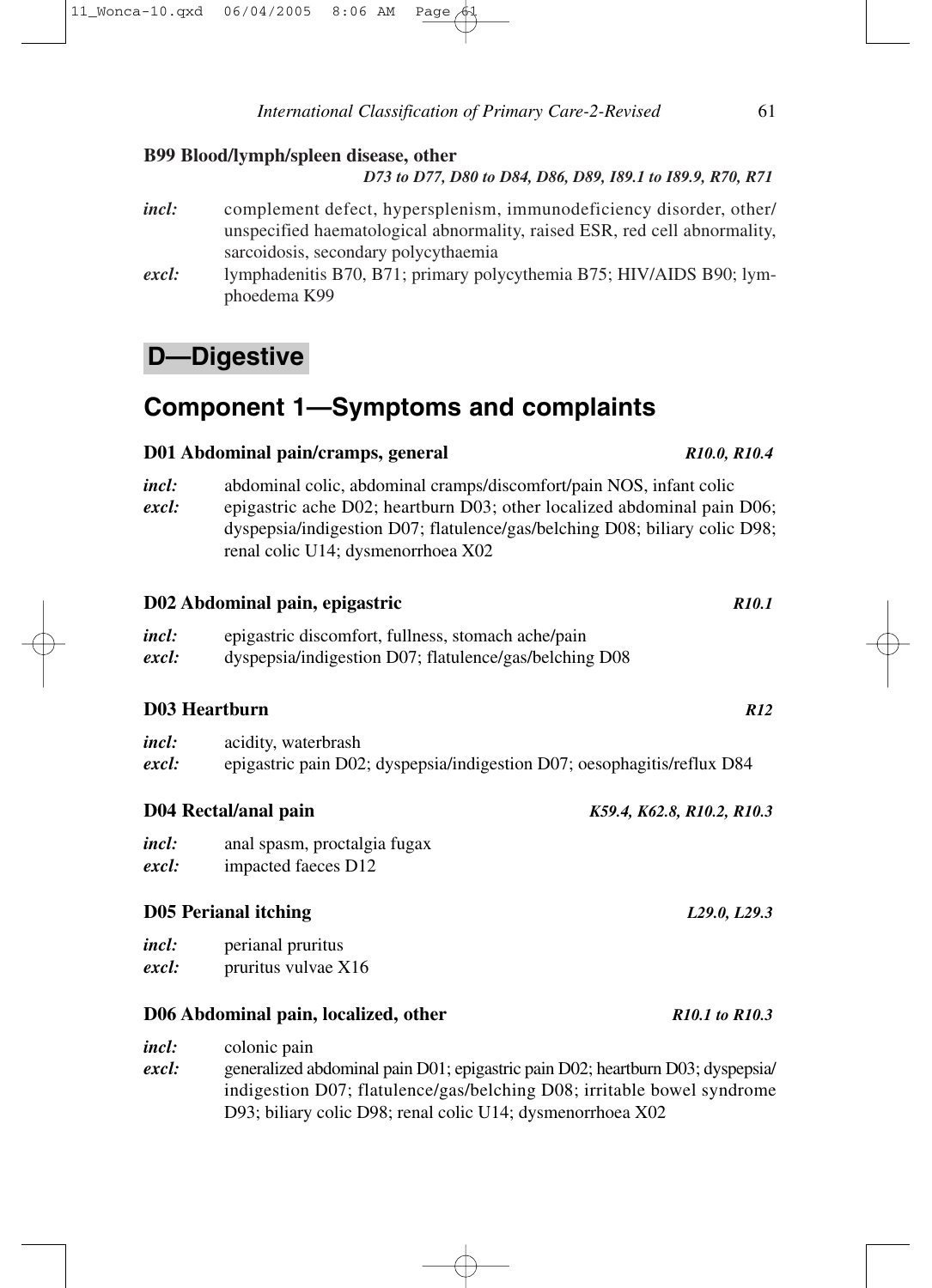| 62                    | <b>WONCA International Classification of Primary Care</b>                                                                                                                         |              |  |
|-----------------------|-----------------------------------------------------------------------------------------------------------------------------------------------------------------------------------|--------------|--|
|                       | D07 Dyspepsia/indigestion                                                                                                                                                         | <b>K30</b>   |  |
| excl:                 | epigastric pain D02; heartburn D03; flatulence/gas/belching D08                                                                                                                   |              |  |
|                       | D08 Flatulence/gas/belching                                                                                                                                                       | <i>R14</i>   |  |
| <i>incl:</i><br>excl: | bloating, eructation, gas pains, gaseous distension, passing wind<br>dyspepsia/indigestion D07; change in abdominal size D25                                                      |              |  |
| <b>D09 Nausea</b>     |                                                                                                                                                                                   | <i>R11</i>   |  |
| excl:                 | feelings of over-eating D02; vomiting D10; alcohol-induced nausea P16;<br>loss of appetite T03; nausea in pregnancy W05<br>Note: Code for nausea and vomiting as a diagnosis: D10 |              |  |
| <b>D10 Vomiting</b>   |                                                                                                                                                                                   | F50.5, R11   |  |
| <i>incl:</i><br>excl: | emesis, hyperemesis, retching<br>haematemesis D14; vomiting in pregnancy W05<br>Note: Code for diarrhoea and vomiting as a diagnosis: D11                                         |              |  |
|                       | D11 Diarrhoea                                                                                                                                                                     | K52.9, K59.1 |  |
| <i>incl:</i><br>excl: | frequent/loose bowel movements, watery stools<br>melaena D15; change in faeces/bowel movements D18                                                                                |              |  |
|                       | <b>D12 Constipation</b>                                                                                                                                                           | K56.4, K59.0 |  |
| <i>incl:</i><br>excl: | faecal impaction<br>ileus D99                                                                                                                                                     |              |  |
| D13 Jaundice          |                                                                                                                                                                                   | <i>R17</i>   |  |
| <i>incl:</i>          | icterus                                                                                                                                                                           |              |  |
|                       | D14 Haematemesis/vomiting blood                                                                                                                                                   | K92.0        |  |
| excl:                 | haemoptysis R24                                                                                                                                                                   |              |  |
| D15 Melaena           |                                                                                                                                                                                   | K92.1        |  |
| <i>incl:</i><br>excl: | black/tarry stools<br>fresh blood in stool D16                                                                                                                                    |              |  |
|                       | <b>D16 Rectal bleeding</b>                                                                                                                                                        | K62.5        |  |
| <i>incl:</i><br>excl: | fresh blood in stool<br>melaena D15                                                                                                                                               |              |  |

 $\bigoplus$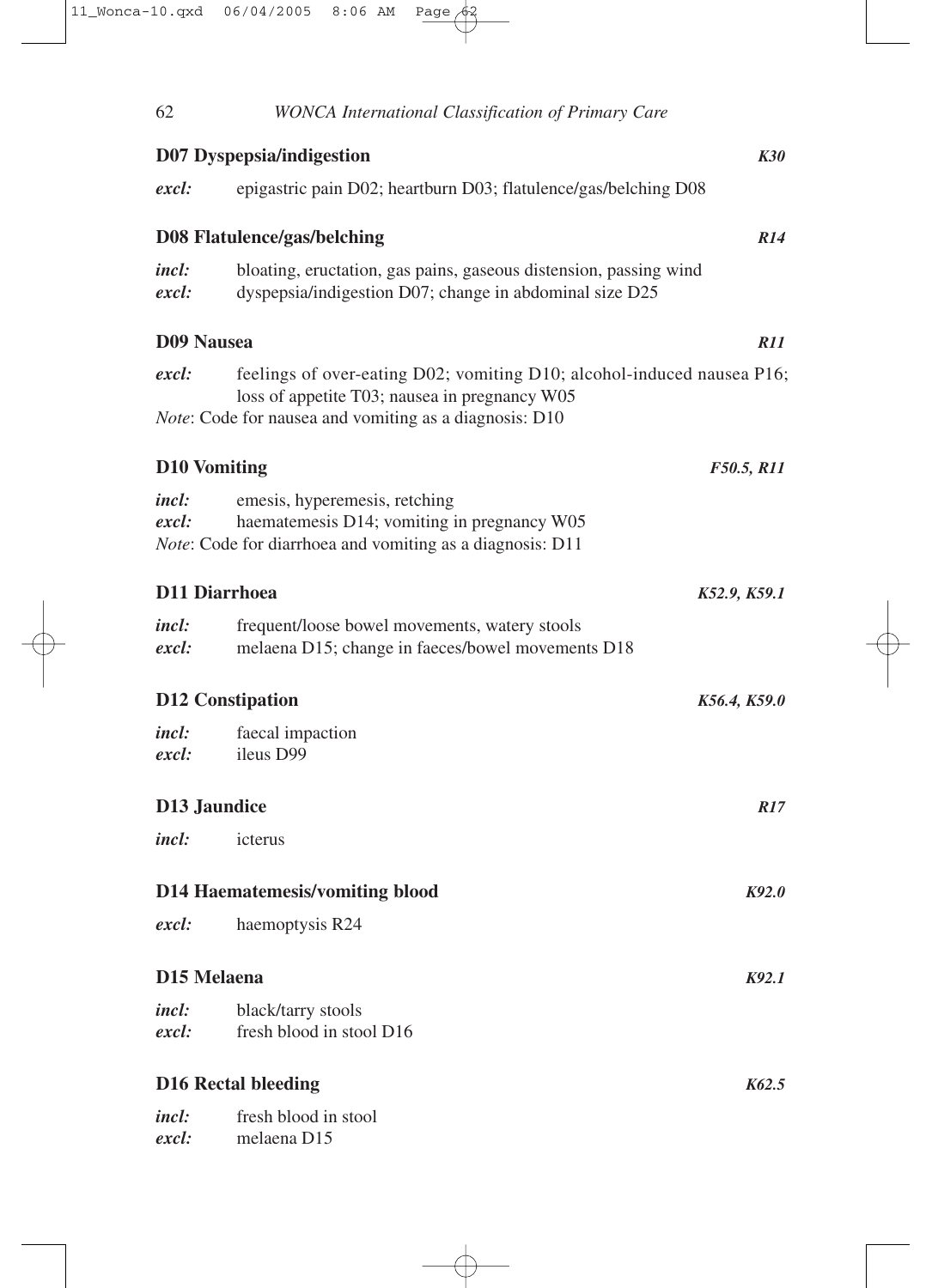|                       | International Classification of Primary Care-2-Revised                                                                                                                 | 63                                    |
|-----------------------|------------------------------------------------------------------------------------------------------------------------------------------------------------------------|---------------------------------------|
|                       | D17 Incontinence of bowel                                                                                                                                              | R15                                   |
| <i>incl:</i><br>excl: | faecal incontinence<br>encopresis P13                                                                                                                                  |                                       |
|                       | D18 Change in faeces/bowel movements                                                                                                                                   | R19.4, R19.5                          |
| excl:                 | diarrhoea D11; constipation D12; incontinence of bowel D17                                                                                                             |                                       |
|                       | D19 Teeth/gum symptom/complaint                                                                                                                                        | K00.7, K08.8                          |
| <i>incl:</i><br>excl: | denture problem, gingival inflammation/bleeding, teething, toothache<br>caries D82                                                                                     |                                       |
|                       | D20 Mouth/tongue/lip symptom/complaint<br>K13.1, K13.7, K14.5 to K14.9, R19.6, R68.2                                                                                   |                                       |
| <i>incl:</i>          | bad breath, coated tongue, cracked lips, dribbling, dry mouth, halitosis, sore                                                                                         |                                       |
| excl:                 | mouth, swollen lips<br>dental/gum problem D19; cheilosis D83; disturbance of taste N16; dehydra-<br>tion $T11$                                                         |                                       |
|                       | <b>D21 Swallowing problem</b>                                                                                                                                          | R13                                   |
| <i>incl:</i>          | choking feeling, dysphagia                                                                                                                                             |                                       |
|                       | D23 Hepatomegaly                                                                                                                                                       | R <sub>16.0</sub> , R <sub>16.2</sub> |
|                       | <b>D24 Abdominal mass NOS</b>                                                                                                                                          | R <sub>19.0</sub>                     |
| <i>incl:</i><br>excl: | lump abdomen<br>splenomegaly B87; hepatomegaly D23; renal mass U14                                                                                                     |                                       |
|                       | <b>D25</b> Abdominal distension                                                                                                                                        | R <sub>19.0</sub>                     |
| <i>incl:</i><br>excl: | abdominal swelling without mass<br>flatulence/gas/belching D08; abdominal mass D24; ascites D29                                                                        |                                       |
|                       | D26 Fear of cancer of digestive system                                                                                                                                 | Z71.1                                 |
| excl:<br>criteria:    | if the patient has the disease, code the disease<br>concern about/fear of cancer of digestive system in a patient without the<br>disease/until the diagnosis is proven |                                       |
|                       | D27 Fear of digestive disease, other                                                                                                                                   | Z71.1                                 |
| excl:                 | fear of cancer of digestive system D26; if the patient has the disease, code<br>the disease                                                                            | (cont.)                               |

 $\overline{\bigoplus}$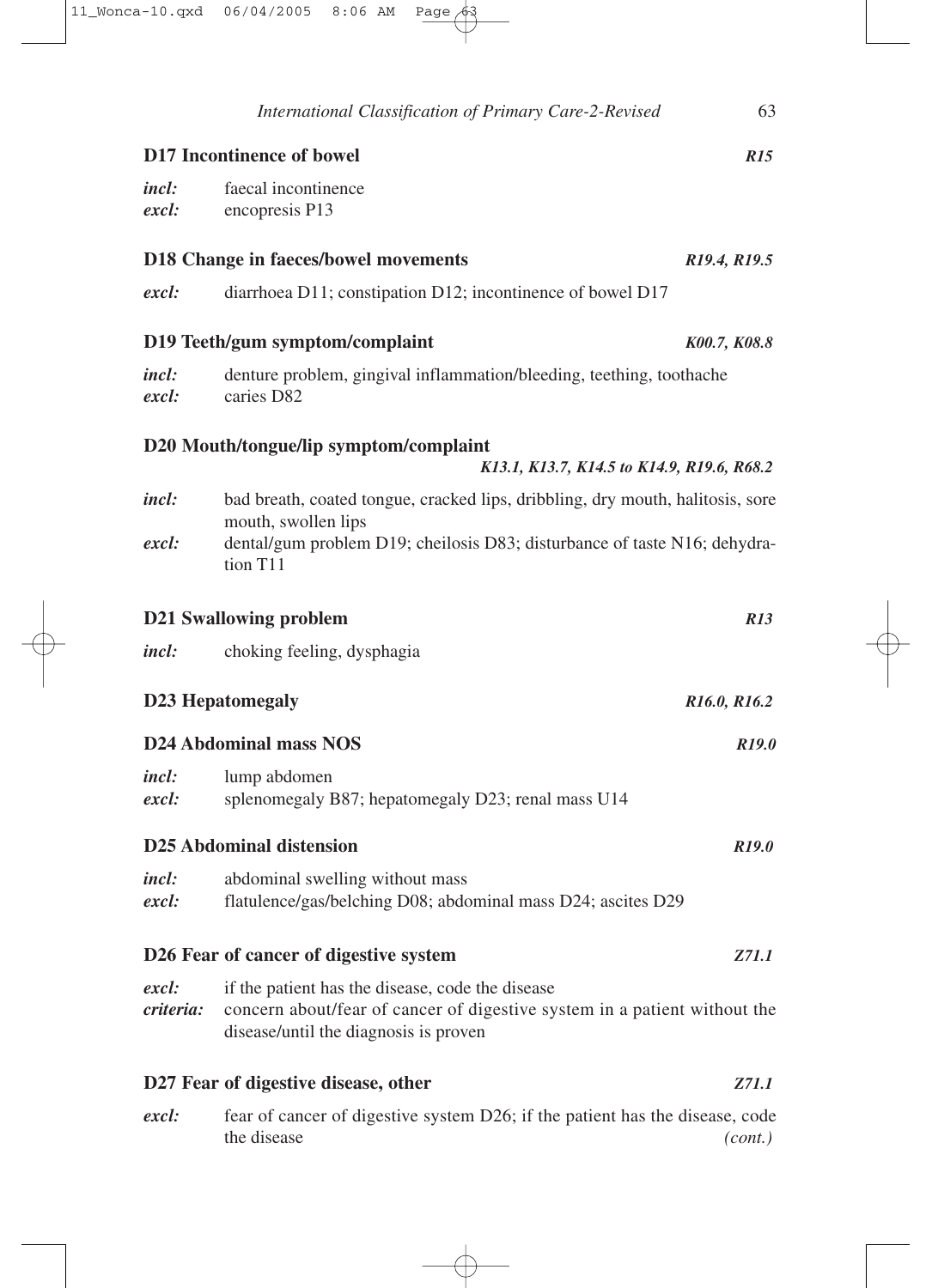*criteria:* concern about/fear of other digestive disease in a patient without the disease/until the diagnosis is proven

#### **D28 Limited function/disability (D)** *Z73.6*

*excl:* colostomy/gastrostomy A89; post-surgery disorder D99; dumping syndrome D99

*criteria:* limitation of function/disability due to a digestive problem

*Note*: The COOP/WONCA Charts are suitable for documenting the patient's functional status (see Chapter 8).

#### **D29 Digestive symptom/complaint, other**

*K03.8, R11, R18, R19.1 to R19.3, R19.8*

*incl:* ascites, teeth grinding

# **Component 7—Diagnosis/diseases**

# **D70 Gastrointestinal infection** *A00 to A08*

*incl:* gastrointestinal infection/dysentery with specified organisms including campylobacter, giardia, salmonella, shigella, typhoid, cholera *excl:* contact with/carrier of infective/parasitic disease A99; gastroenteritis presumed infection D73 *criteria:* a symptomatic patient with isolation or serological evidence of pathogenic bacterium, virus, or protozoan from either the stool or from food

ingested

*consider:* gastroenteritis presumed infection D73

### **D71 Mumps** *B26*

- *incl:* mumps meningitis/orchitis/pancreatitis
- *criteria:* acute non-suppurative, non-erythematous, diffuse tender inflammation of one or more salivary glands; or acute mumps infection demonstrated by culture or serology; or orchitis in a person exposed to mumps following appropriate incubation period

*consider:* swelling A08

### **D72 Viral hepatitis** *B15 to B19*

| <i>incl:</i> | all hepatitis presumed viral, chronic active hepatitis                        |
|--------------|-------------------------------------------------------------------------------|
| excl:        | hepatitis NOS D97                                                             |
| criteria:    | evidence of viral infection with inflammation of the liver with/without jaun- |
|              | dice; or serological evidence of an infection with a hepatitis virus          |
|              | <i>consider:</i> jaundice D13; hepatomegaly D23                               |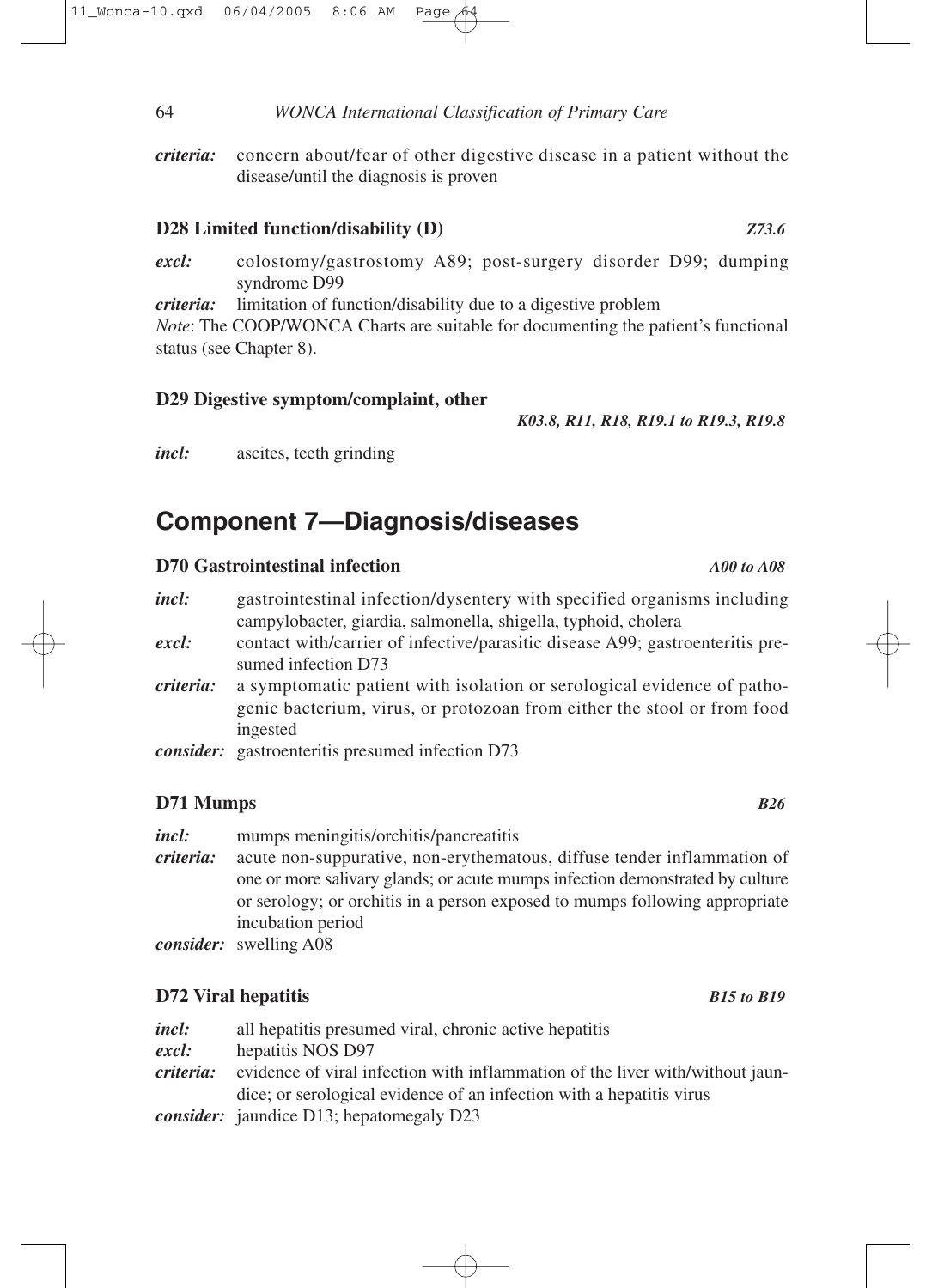|       | International Classification of Primary Care-2-Revised                                       | 65  |
|-------|----------------------------------------------------------------------------------------------|-----|
|       | D73 Gastroenteritis, presumed infection                                                      | A09 |
| incl: | diarrhoea/vomiting presumed to be infective, dysentery NOS, food poison-<br>ing, gastric flu |     |

*excl:* irritable bowel syndrome D93; non-infective enteritis and gastroenteritis D94, D99

# **D74 Malignant neoplasm stomach** *C16*

- *incl:* carcinoma stomach
- *criteria:* characteristic histological appearance
- *consider:* other malignant digestive neoplasm (when primary site is unknown) D77; benign/unspecified digestive neoplasm D78

### **D75 Malignant neoplasm colon/rectum** *C18 to C21*

*criteria:* characteristic histological appearance

*consider:* other digestive malignant neoplasm (when primary site is unknown) D77; benign/unspecified digestive neoplasm D78

### **D76 Malignant neoplasm pancreas** *C25*

*incl:* carcinoma pancreas

*criteria:* characteristic histological appearance

*consider:* other malignant digestive neoplasm (when primary site is unknown) D77; benign/unspecified digestive neoplasm D78

### **D77 Malignant digestive neoplasm, other/NOS** *C00 to C08, C14.8, C15, C17, C22 to C24, C26, C45.1, C46.2, C48*

*incl:* all other primary malignancies of digestive system, gallbladder cancer, liver cancer

*excl:* malignancy of stomach, colon/rectum, pancreas D74–D76; secondary malignancy of known site (code to site); secondary malignancy of unknown site A79 *consider:* benign/unspecified digestive neoplasm D78

# **D78 Neoplasm digestive system, benign/unspecified** *D00, D01, D10 to D13, D20, D37, D48.3, D48.4, K31.7, K62.0, K62.1*

*incl:* benign digestive neoplasm, digestive neoplasm not specified as benign or malignant/when histology is not available, polyp of stomach, duodenum, colon, rectum

# **D79 Foreign body digestive system** *T18*

*incl:* foreign body swallowed/in digestive tract, including mouth, oesophagus, rectum *excl:* foreign body in throat/inhaled R87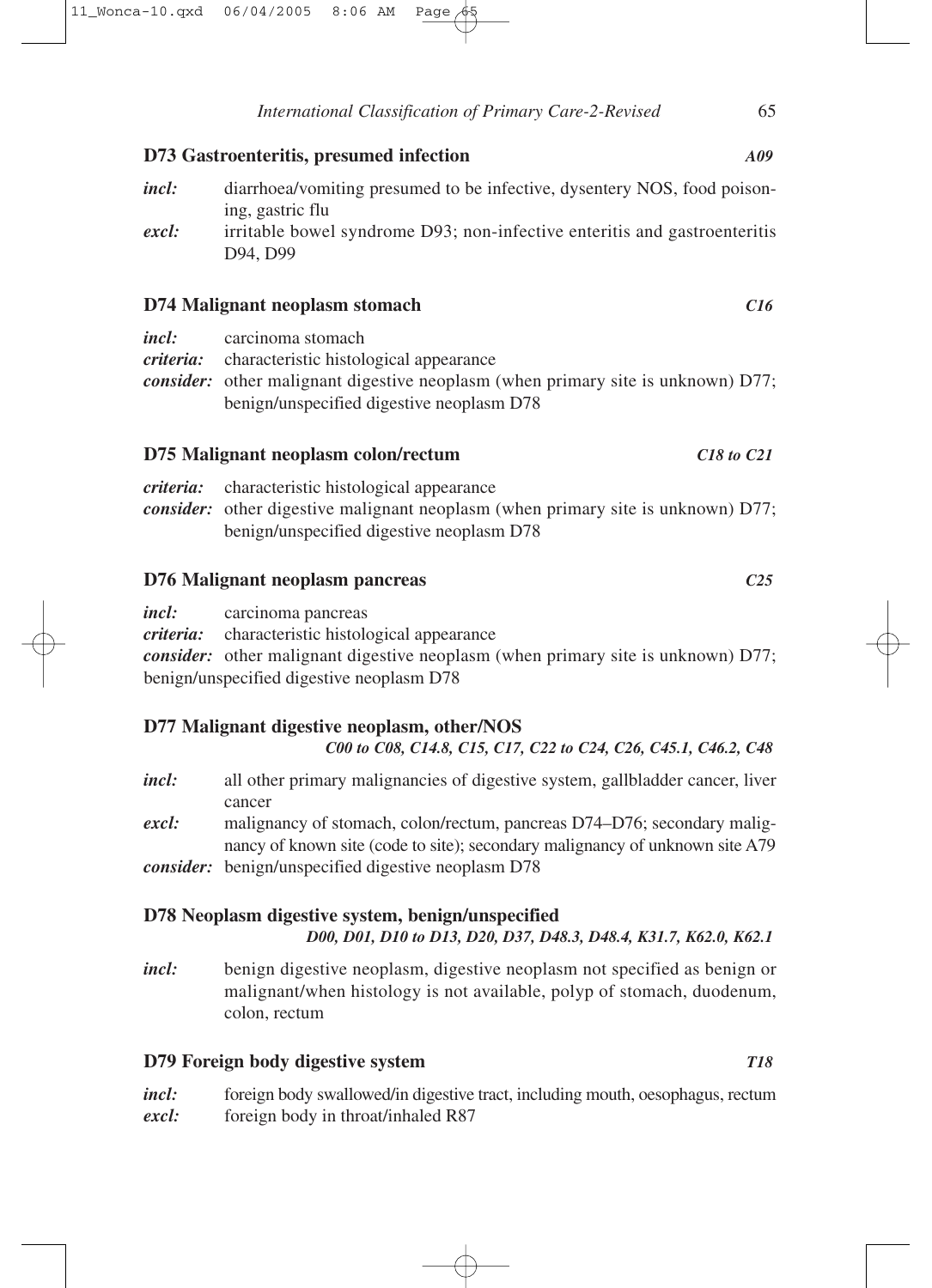### **D80 Injury digestive system, other**

*S00.5, S01.5, S02.5, S03.2, S09.9, S10.0, S36.1 to S36.6, S36.8, S36.9, T28.0 to T28.2, T28.5 to T28.7*

- *incl:* injury to abdominal organ, teeth, tongue
- *excl:* multiple organ injuries A81; injury pelvic organs X82, Y80

## **D81 Congenital anomaly digestive system** *Q18, Q35 to Q45*

- *incl:* biliary anomaly, cleft lip/palate, Meckel's diverticulum, megacolon, Hirschsprung's disease, oesophageal atresia, pyloric stenosis, tongue-tie
- *excl:* haemangioma/lymphangioma S81; congenital metabolic disorder T80

#### **D82 Teeth/gum disease** *K00.0 to K00.6, K00.8, K00.9, K01 to K10*

- *incl:* caries, dental abscess, gingivitis, malocclusion, temporomandibular joint disorder
- *excl:* teething/denture problem D19; injury to teeth/gum D80; Vincent's angina D83

#### **D83 Mouth/tongue/lip disease**

#### *A69.0, A69.1, B37.0, K11, K12, K13.0, K13.2 to K13.7, K14.0 to K14.4, K14.8, K14.9*

- *incl:* aphthous ulcer, cheilosis, glossitis, mucocoele, oral thrush, parotitis, salivary calculus, stomatitis, Vincent's angina
- *excl:* mumps D71; other injury digestive system D80; herpes simplex S71

#### **D84 Oesophagus disease** *K20 to K23*

- *incl:* achalasia, oesophagial diverticulum, Mallory–Weiss syndrome, oesophagitis, oesophagus ulceration, reflux
- *excl:* cancer of oesophagus D77; hiatus hernia D90; oesophageal varices K99

## **D85 Duodenal ulcer** *K26*

- *incl:* bleeding/obstructing/perforated ulcer *criteria:* characteristic imaging findings; or characteristic endoscopy findings; or exacerbation of symptoms in a patient with a previously proven duodenal ulcer
- *consider:* heartburn D03; dyspepsia/indigestion D07

#### **D86 Peptic ulcer, other** *E16.4, K25, K27, K28*

- *incl:* gastric/gastrojejunal/marginal ulcer, acute erosion, Zollinger–Ellison syndrome *excl:* oesophageal ulcer D84; duodenal ulcer D85
- *criteria:* characteristic imaging/endoscopy findings; or exacerbation of symptoms in a patient with a previously proven ulcer
- *consider:* heartburn D03; dyspepsia/indigestion D07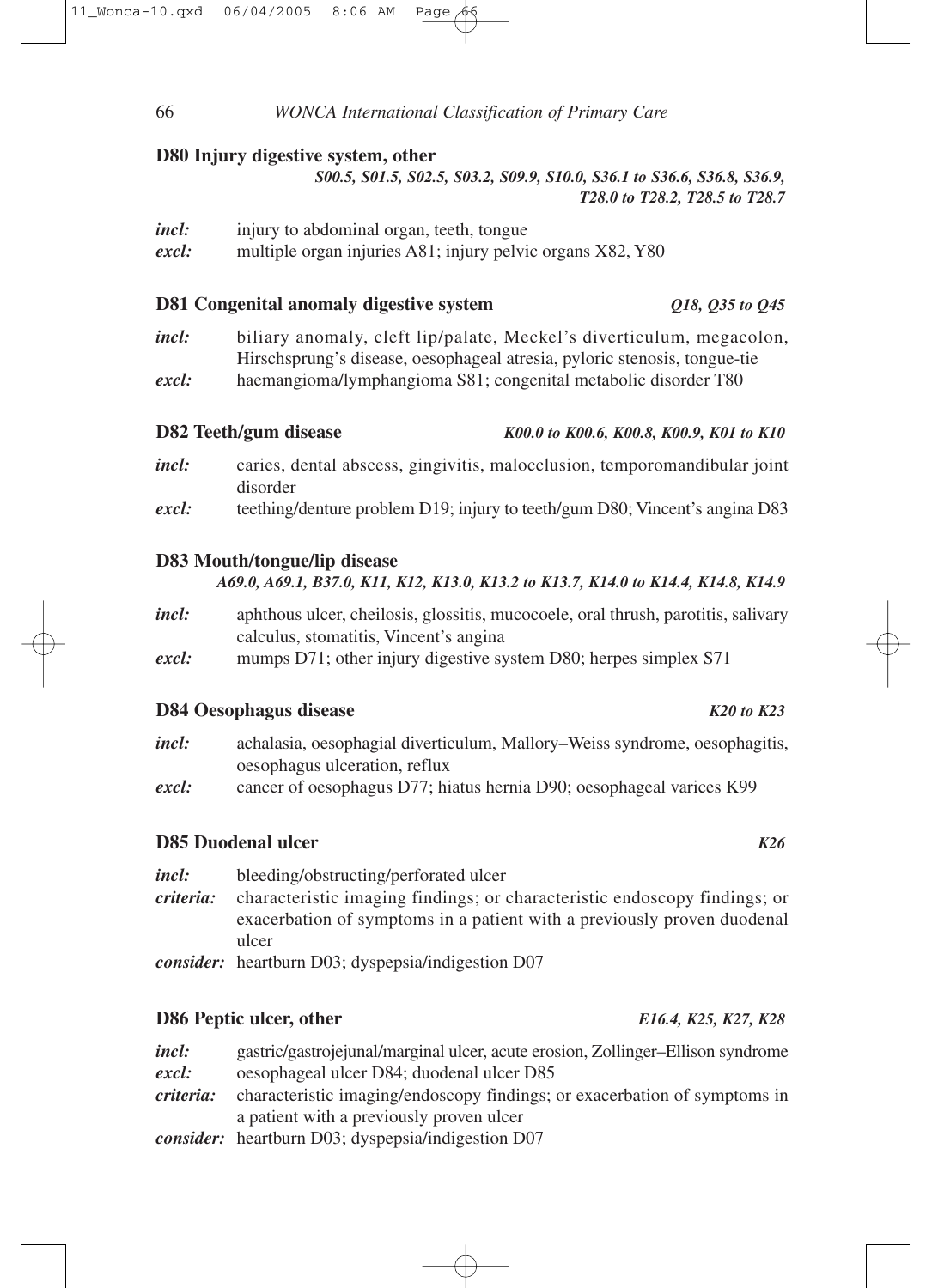## **D87 Stomach function disorder** *K29, K31.0 to K31.6, K31.8, K31.9*

| <i>incl:</i>     | acute dilatation stomach, duodenitis, gastritis                                     |
|------------------|-------------------------------------------------------------------------------------|
| excl:            | gastrointestinal infection D70; gastroenteritis presumed infection D73              |
| <i>criteria:</i> | disorder of stomach function proven by investigation                                |
|                  | consider: abdominal pain D01, D06; epigastric pain D02; heartburn D03; indigestion/ |
|                  | dyspepsia D07; gas problems (wind) D08; nausea D09; vomiting D10;                   |
|                  | oesophagitis D84                                                                    |

# **D88 Appendicitis** *K35 to K37*

| incl:            | appendix abscess/perforation                                                |
|------------------|-----------------------------------------------------------------------------|
| <i>criteria:</i> | objective evidence of inflammation of the appendix, such as demonstrated at |
|                  | operation or pathological examination                                       |
|                  | <i>consider</i> : abdominal pain D01, D06; vomiting D10                     |

# **D89 Inguinal hernia** *K40*

| excl:             | femoral hernia D91                                                          |
|-------------------|-----------------------------------------------------------------------------|
| <i>criteria</i> : | swelling in the inguinal region and transmitted impulse with cough, or      |
|                   | enlargement on straining, or swelling reducible into the abdomen, or intes- |
|                   | tinal obstruction                                                           |
|                   |                                                                             |

*consider:* abdominal mass D24

## **D90 Hiatus hernia** *K44*

|  | incl: | diaphragmatic hernia |
|--|-------|----------------------|
|--|-------|----------------------|

- *excl:* oesophagitis/reflux D84
- *criteria:* characteristic findings on imaging/endoscopy/intraluminal pressure studies/ surgery
- *consider:* epigastric pain D02; heartburn D03; dyspepsia/indigestion D07

# **D91 Abdominal hernia, other** *K41 to K43, K45, K46*

| incl:     | femoral/umbilical/ventral hernia                                            |
|-----------|-----------------------------------------------------------------------------|
| excl:     | post-surgical hernia A87; hiatus inguinalis D89; hiatus hernia D90          |
| criteria: | demonstration at surgery; or swelling in the specified area and transmitted |
|           | impulse with cough, or enlargement on straining, or reducible into the      |
|           | abdomen, or intestinal obstruction                                          |
|           | <i>consider</i> : abdominal mass D24                                        |

# **D92 Diverticular disease** *K57*

| <i>incl:</i>     | diverticulitis/diverticulosis of intestine                                        |
|------------------|-----------------------------------------------------------------------------------|
| excl:            | Meckel's diverticulum D81; oesophageal diverticulum D84                           |
| <i>criteria:</i> | imaging demonstration of diverticula; or demonstration of diverticula at surgery; |
|                  | or acute abdominal pain with fever and palpable tender descending/sigmoid colon   |
|                  | <i>consider:</i> abdominal pain D01, D06                                          |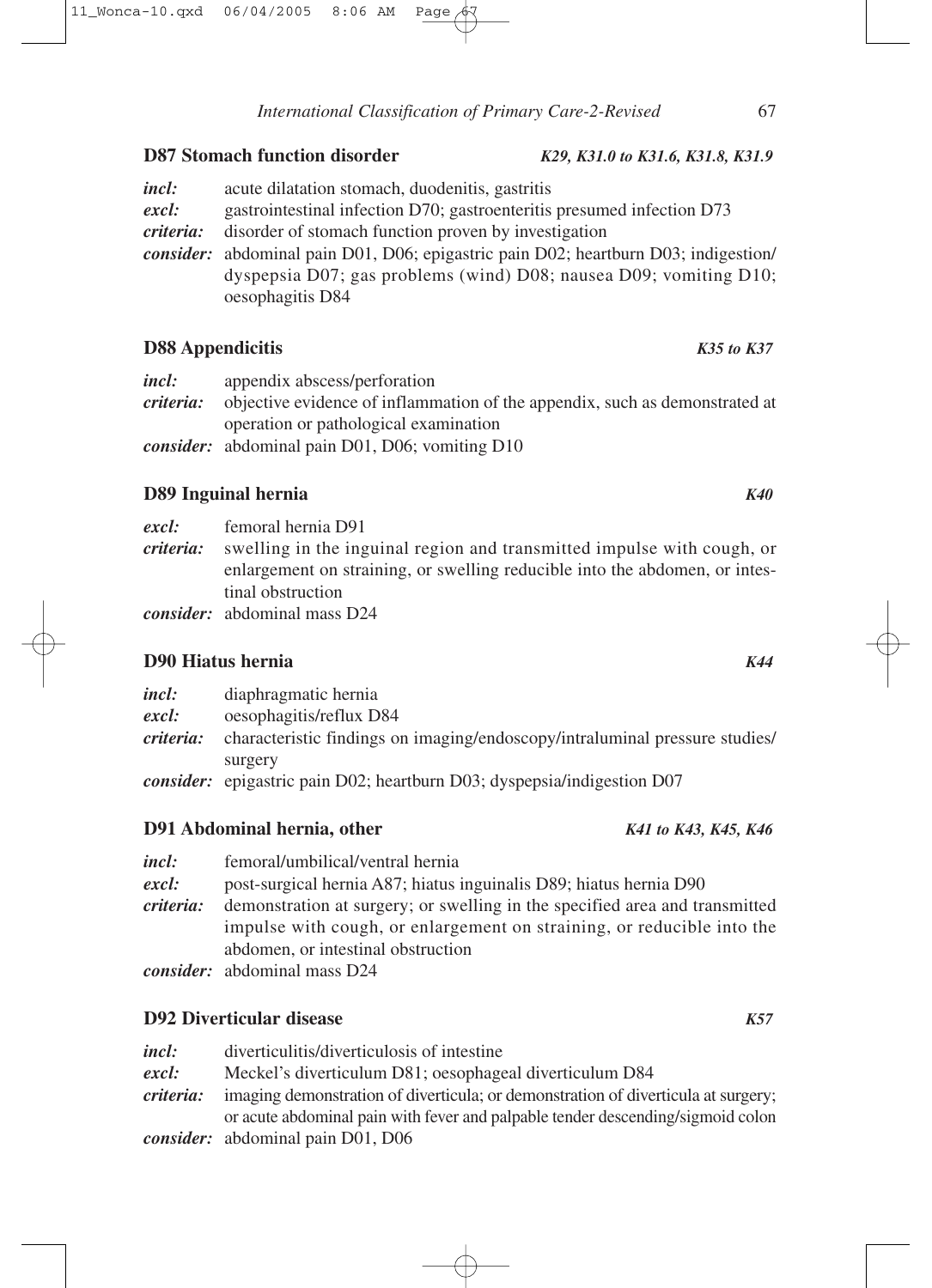# **D93 Irritable bowel syndrome** *K58*

- *incl:* mucous colitis, spastic colon *excl:* gastrointestinal infection D70; gastroenteritis presumed infection D73; regional enteritis D94; vascular insufficiency of gut, allergic/dietetic/toxic gastroenteritis/colitis D99; psychogenic diarrhoea P75 *criteria:* continuous/intermittent abdominal pain and variable bowel pattern over a period of time; and increased gas, or tender and palpable colon, or history of mucous without blood in stool
- *consider:* abdominal pain D01, D06; flatulence D08; diarrhoea D11; constipation D12

# **D94 Chronic enteritis/ulcerative colitis** *K50, K51, K52.0*

| <i>incl:</i> | Crohn's disease, regional enteritis, ulcerative colitis                     |
|--------------|-----------------------------------------------------------------------------|
|              | <i>criteria:</i> characteristic endoscopic/imaging/histological findings    |
|              | <i>consider:</i> abdominal pain D01, D06; diarrhoea D11; mucous colitis D93 |

# **D95 Anal fissure/perianal abscess** *K60, K61*

*incl:* anal fistula, ischiorectal abscess *excl:* pilonidal abscess S85

# **D96 Worms/other parasites** *B65 to B83*

- *incl:* cestodes, creeping eruption, intestinal parasites unspecified, trichiniasis, hydatid disease
- *criteria:* either demonstration of helminth in adult form, larvae, or ova; or positive skin tests; or positive serology

# **D97 Liver disease NOS** *B58.1, B94.2, K70 to K77*

- *incl:* alcohol hepatitis, cirrhosis, fatty liver, hepatitis NOS, liver failure, portal hypertension
- *excl:* viral hepatitis D72; hydatid disease D96

# **D98 Cholecystitis/cholelithiasis** *K80 to K83, K87.0*

- *incl:* biliary colic, cholangitis, gallstones
- *criteria: cholecystitis*: demonstration of typical pathology by ultrasonography or surgery; or localized right upper quadrant tenderness and jaundice or fever or history of gallstones;

*cholelithiasis*: imaging or surgical demonstration of gallstones; *acute biliary colic*: acute colicky right upper quadrant abdominal pain without fever; and jaundice or right upper quadrant abdominal tenderness, or history of gallstones

*consider:* localized abdominal pain D06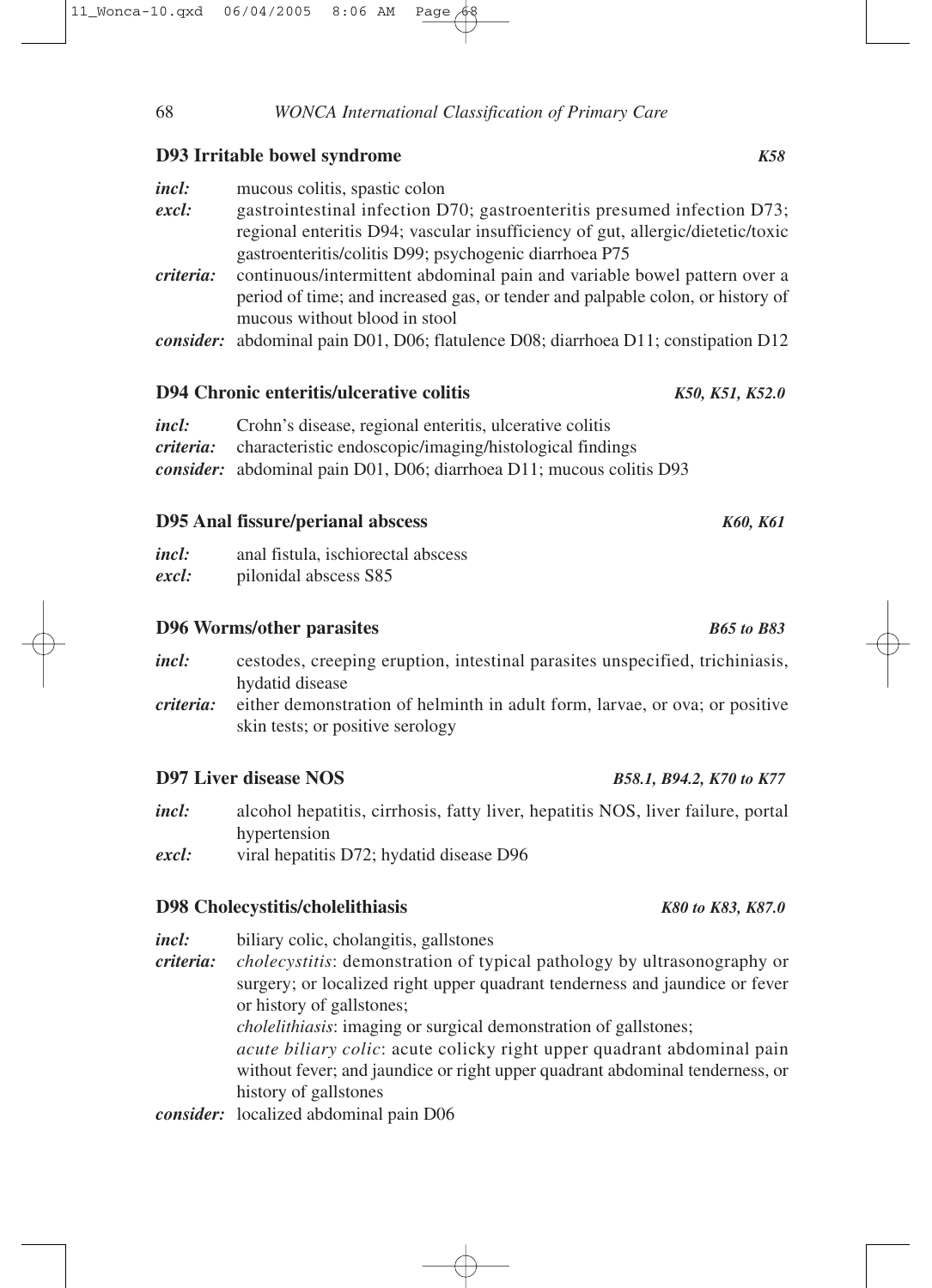#### **D99 Disease digestive system, other**

*K38, K52.1, K52.2, K52.8, K52.9, K55, K56.0 to K56.3, K56.5 to K56.7, K59.2, K59.3, K59.8, K59.9, K62.2 to K62.4, K62.6 to K62.9, K63, K65 to K67, K85, K86, K87.1, K90, K91.1, K91.2, K91.5 to K91.9, K92.2, K92.8, K92.9, K93, Z90.3, Z90.4, Z98.0*

*incl:* abdominal adhesions, coeliac disease, dumping syndrome, food intolerance, allergic/toxic/dietetic gastroenteropathy, ileus, intestinal obstruction, intussusception, lactose intolerance, malabsorption syndrome, mesenteric vascular disease, pancreatic disease, peritonitis, secondary megacolon, sprue

*excl:* antibiotic-associated colitis A85; malignancy digestive system D74–D77

# **F Eye**

# **Component 1—Symptoms and complaints**

| F01 Eye pain   |                                                                                                                                                                                 | H57.1                               |
|----------------|---------------------------------------------------------------------------------------------------------------------------------------------------------------------------------|-------------------------------------|
| excl:          | abnormal eye sensations F13                                                                                                                                                     |                                     |
| F02 Red eye    |                                                                                                                                                                                 | H <sub>57.8</sub>                   |
| <i>incl:</i>   | bloodshot/inflamed eye                                                                                                                                                          |                                     |
|                | F03 Eye discharge                                                                                                                                                               | H <sub>04.2</sub>                   |
| <i>incl:</i>   | lacrimation, purulent discharge, watery eye                                                                                                                                     |                                     |
|                | <b>F04 Visual floaters/spots</b>                                                                                                                                                | H53.1                               |
| incl:<br>excl: | fixed/floating spots in the visual field<br>other visual disturbance F05                                                                                                        |                                     |
|                | F05 Visual disturbance, other                                                                                                                                                   | H53.1 to H53.3, H53.8, H53.9, H54.7 |
| <i>incl:</i>   | blurred vision, difficulty reading, diplopia, eye strain, photophobia, scotoma<br>and dazzle when symptoms confined to eyes, temporary blindness NOS,<br>visual loss, weak eyes |                                     |
| excl:          | blindness one eye F28; snow blindness F79; refractive errors F91; permanent<br>blindness F94; colour/night blindness F99                                                        |                                     |
|                | F13 Eye sensation abnormal                                                                                                                                                      | H57.8                               |
| incl:          | burning/dry/itchy eye                                                                                                                                                           |                                     |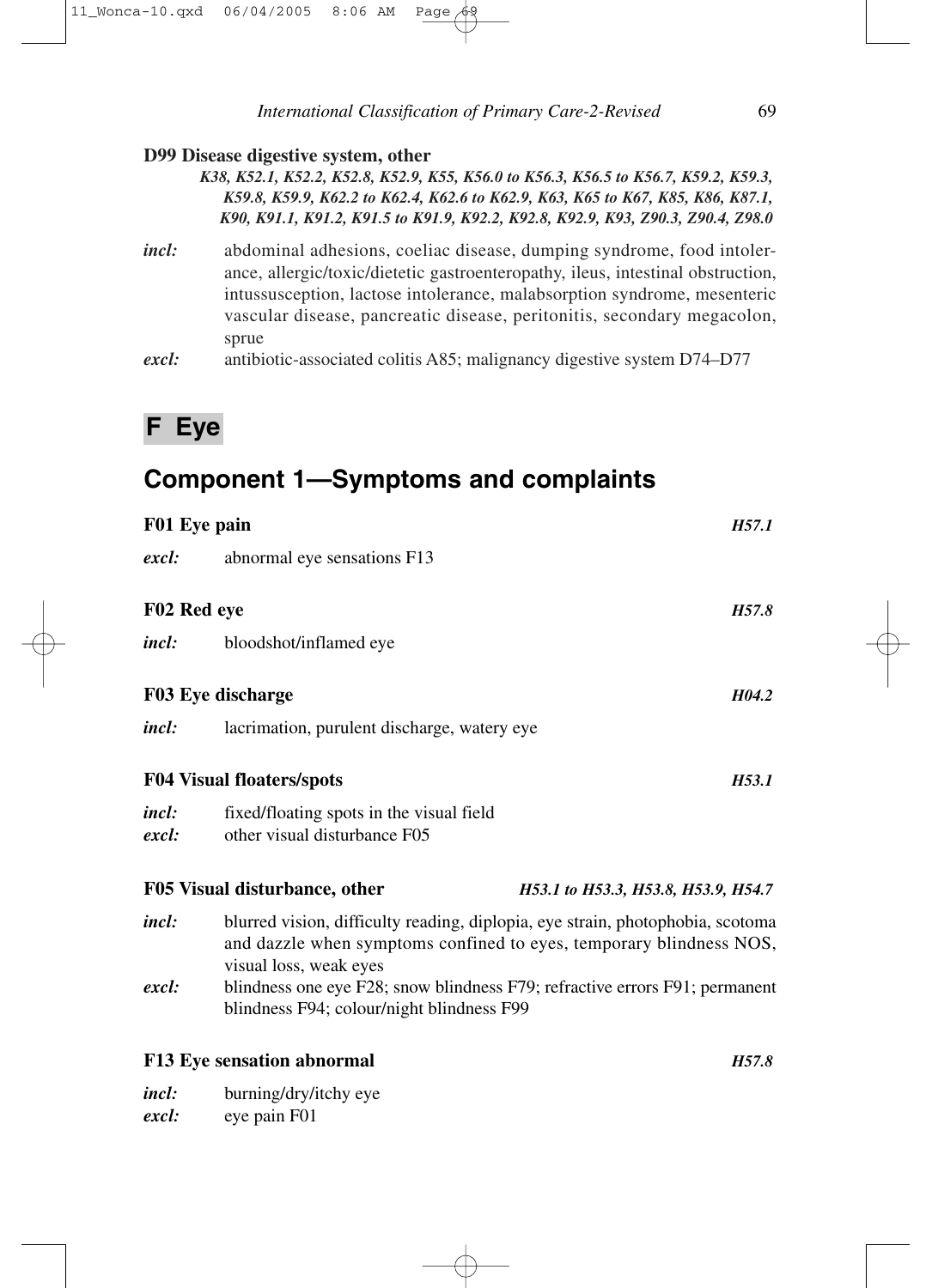| F14 Eye movements abnormal<br>H <sub>55</sub><br><i>incl:</i><br>abnormal blinking, lazy eye, nystagmus<br>squint F95; twitching N08; tic of eye P10<br>excl:<br>F15 Eye appearance abnormal<br>H <sub>57.8</sub><br><i>incl:</i><br>change eye colour, swollen eye<br>excl:<br>red eye F02<br>F16 Eyelid symptom/complaint<br>H02.2 to H02.9<br><i>incl:</i><br>ptosis eyelid<br>inflamed eyelid F72<br>excl:<br><b>F17 Glasses symptom/complaint</b><br>Z46.0<br><i>incl:</i><br>problems due to spectacles affecting structure, function, or sensations of<br>eye(s)<br>contact lens symptom/complaint F18<br>excl: |
|------------------------------------------------------------------------------------------------------------------------------------------------------------------------------------------------------------------------------------------------------------------------------------------------------------------------------------------------------------------------------------------------------------------------------------------------------------------------------------------------------------------------------------------------------------------------------------------------------------------------|
|                                                                                                                                                                                                                                                                                                                                                                                                                                                                                                                                                                                                                        |
|                                                                                                                                                                                                                                                                                                                                                                                                                                                                                                                                                                                                                        |
|                                                                                                                                                                                                                                                                                                                                                                                                                                                                                                                                                                                                                        |
|                                                                                                                                                                                                                                                                                                                                                                                                                                                                                                                                                                                                                        |
|                                                                                                                                                                                                                                                                                                                                                                                                                                                                                                                                                                                                                        |
|                                                                                                                                                                                                                                                                                                                                                                                                                                                                                                                                                                                                                        |
|                                                                                                                                                                                                                                                                                                                                                                                                                                                                                                                                                                                                                        |
|                                                                                                                                                                                                                                                                                                                                                                                                                                                                                                                                                                                                                        |
|                                                                                                                                                                                                                                                                                                                                                                                                                                                                                                                                                                                                                        |
| <b>F18 Contact lens symptom/complaint</b><br>Z46.0                                                                                                                                                                                                                                                                                                                                                                                                                                                                                                                                                                     |
| <i>incl:</i><br>problems due to contact lens affecting structure, function, or sensations of<br>eye(s)                                                                                                                                                                                                                                                                                                                                                                                                                                                                                                                 |
| F27 Fear of eye disease<br>Z71.1                                                                                                                                                                                                                                                                                                                                                                                                                                                                                                                                                                                       |
| <i>incl:</i><br>fear of blindness<br>excl:<br>if the patient has the disease, code the disease<br><i>criteria:</i><br>concern about/fear of eye disease in a patient without the disease/until the<br>diagnosis is proven                                                                                                                                                                                                                                                                                                                                                                                              |
| $F28$ Limited function/disability $(F)$<br>H54.4 to H54.6, Z73.6                                                                                                                                                                                                                                                                                                                                                                                                                                                                                                                                                       |
| <i>incl:</i><br>blindness one eye<br>blindness F94<br>excl:<br>criteria:<br>limitation of function/disability due to a problem with vision/eye(s)<br>Note: The COOP/WONCA Charts are suitable for documenting the patient's functional<br>status (see Chapter 8).                                                                                                                                                                                                                                                                                                                                                      |
| F29 Eye symptom/complaint, other<br>H <sub>57.9</sub>                                                                                                                                                                                                                                                                                                                                                                                                                                                                                                                                                                  |

# **Component 7—Diagnosis/diseases**

# **F70 Conjunctivitis, infectious**

*A74.0, B30, H10.0, H10.2 to H10.5, H10.8, H10.9, H13*

*incl:* bacterial/viral conjunctivitis, conjunctivitis NOS *(cont.)*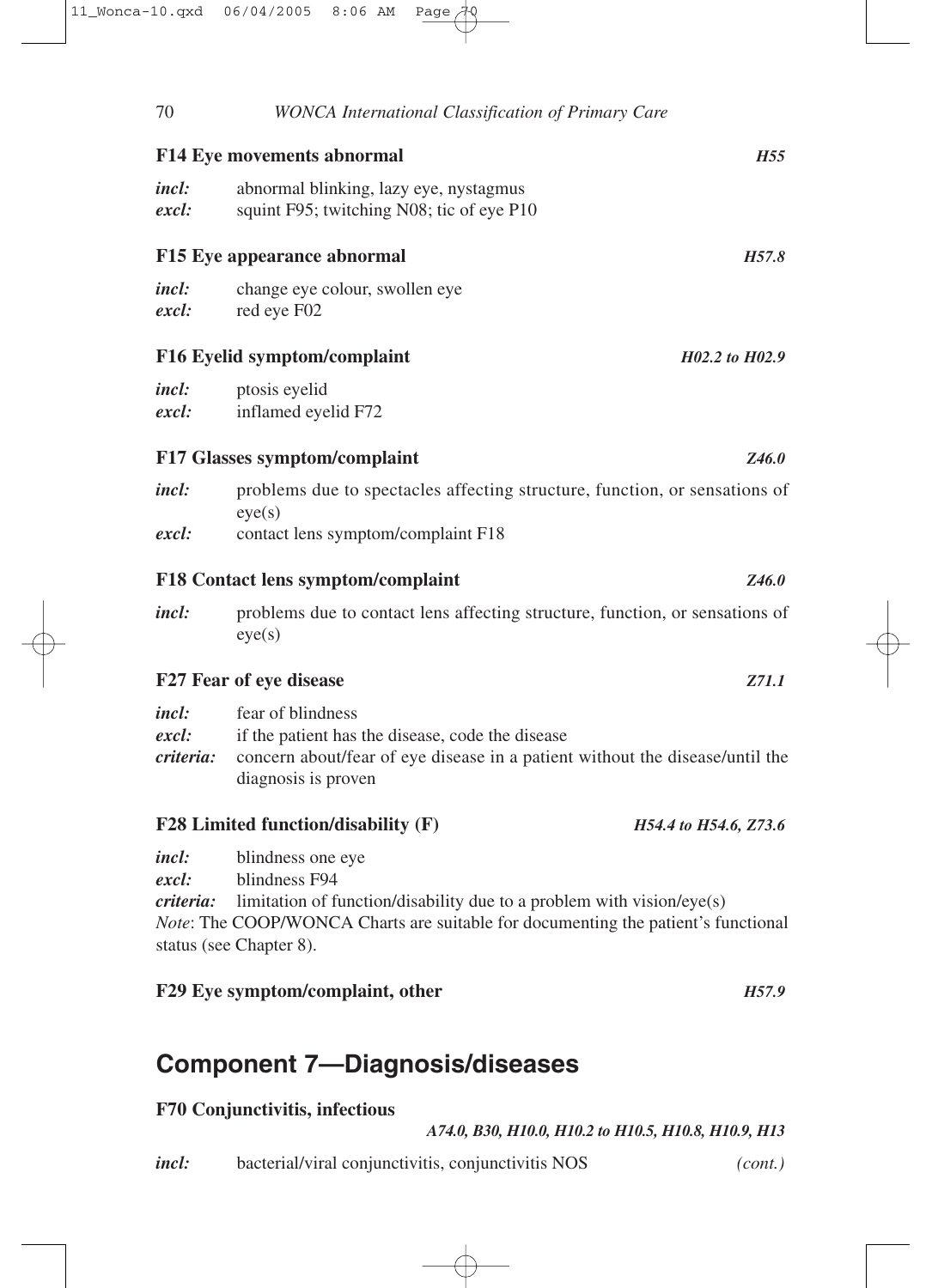| excl: | allergic conjunctivitis with/without rhinorrhoea F71; flash burn F79;      |
|-------|----------------------------------------------------------------------------|
|       | trachoma F86                                                               |
|       | <i>criteria:</i> presumed or proven infectious inflammation of conjunctiva |

### **F71 Conjunctivitis, allergic** *H10.1*

| <i>incl:</i>     | allergic conjunctivitis with/without rhinorrhoea                       |  |  |
|------------------|------------------------------------------------------------------------|--|--|
| excl:            | bacterial/viral conjunctivitis F70; flashburn F79; trachoma F86        |  |  |
| <i>criteria:</i> | presumed or proven hyperaemia of conjunctiva, excess watering of eyes, |  |  |
|                  | itching/oedema of conjunctiva                                          |  |  |

#### **F72 Blepharitis/stye/chalazion** *H00, H01*

| <i>incl:</i>     | dermatitis/dermatosis of eyelids, eyelid infection, hordeolum, meibomian |
|------------------|--------------------------------------------------------------------------|
|                  | cyst, tarsal cyst                                                        |
| excl:            | dacryocystitis F73                                                       |
| <i>criteria:</i> | generalized/localized inflammation/swelling of eyelid/tarsal gland       |

#### **F73 Eye infection/inflammation, other**

## *B00.5, B58.0, H03, H04.3, H04.4, H05.0, H05.1, H16.1 to H16.4, H16.8, H16.9, H20 to H22, H30, H32*

- *incl:* dacryocystitis, herpes simplex of eye without corneal ulcer, inflammation of the orbit, iritis, iridocyclitis, keratitis
- *excl:* measles keratitis A71; corneal ulcer (herpes) F85; trachoma F86; herpes zoster S70

#### **F74 Neoplasm of eye/adnexa** *C69, D09.2, D31, D48.7*

*incl:* benign/malignant neoplasm of eye/adnexa

#### **F75 Contusion/haemorrhage, eye** *H11.3, H57.8, S00.1, S05.1*

*incl:* black eye, hyphaema, subconjunctival haemorrhage *excl:* corneal ulcer F85

#### **F76 Foreign body in eye** *T15*

*excl:* corneal abrasion F79

**F79 Injury eye, other** *H16.1, H44.6, H44.7, S00.2, S01.1, S05.0,*

*S05.2 to S05.9, S09.9, T26*

*incl:* corneal abrasion, flash burn, snow blindness *excl:* contusion/haemorrhage eye F75; foreign body in eye F76

## **F80 Blocked lacrimal duct of infant** *Q10.5*

*excl:* dacryocystitis F73; blocked lacrimal duct in older person F99 *criteria:* overflow of tears without crying, beginning before the age of 3 months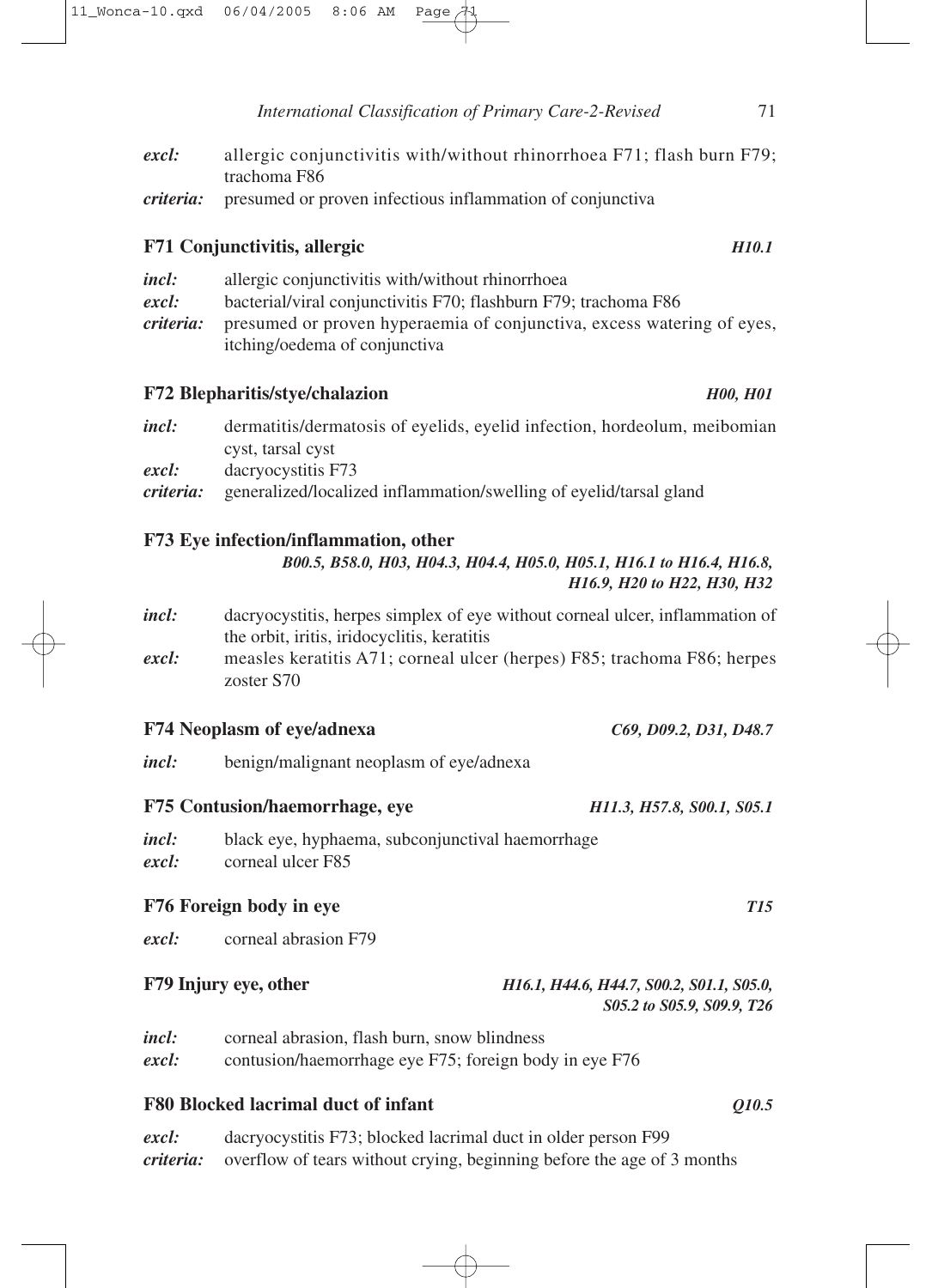|                                    | F81 Congenital anomaly eye, other                                                                    | Q10.0 to Q10.4, Q10.6, Q10.7, Q11 to Q15                                                                                                                             |
|------------------------------------|------------------------------------------------------------------------------------------------------|----------------------------------------------------------------------------------------------------------------------------------------------------------------------|
|                                    | <b>F82 Detached retina</b>                                                                           | H33                                                                                                                                                                  |
|                                    | <b>F83 Retinopathy</b>                                                                               | H35.0 to H35.2, H35.4, H36                                                                                                                                           |
| <i>incl:</i>                       | diabetic/hypertensive retinopathy                                                                    | <i>Note:</i> Double code known causative disease, e.g. diabetes T89, T90 or hypertension K87.                                                                        |
|                                    | <b>F84 Macular degeneration</b>                                                                      | H35.3                                                                                                                                                                |
| excl:                              | retinopathy F83                                                                                      |                                                                                                                                                                      |
|                                    | <b>F85 Corneal ulcer</b>                                                                             | H16.0, H19                                                                                                                                                           |
| <i>incl:</i><br>excl:              | dendritic ulcer, viral keratitis<br>corneal abrasion/other eye injury F79                            |                                                                                                                                                                      |
| <b>F86 Trachoma</b>                |                                                                                                      | A71, B94.0                                                                                                                                                           |
| <i>criteria:</i>                   | with formation of yellowish/greyish granules<br>consider: red eye F02; discharge from eye F03        | either proven infection with Chlamydia trachomatis, or typical clinical fea-<br>tures including chronic inflammation and hypertrophy of the conjunctiva              |
|                                    |                                                                                                      |                                                                                                                                                                      |
|                                    | <b>F91 Refractive error</b>                                                                          |                                                                                                                                                                      |
| <i>incl:</i><br>excl:<br>criteria: | sightedness<br>partial/complete blindness F94<br>visual deficit correctible with an appropriate lens |                                                                                                                                                                      |
| <b>F92 Cataract</b>                |                                                                                                      |                                                                                                                                                                      |
| excl:<br>criteria:                 | congenital cataract F81<br>opacity of part/all of the optic lens that reduces/impairs vision         |                                                                                                                                                                      |
| <b>F93 Glaucoma</b>                |                                                                                                      |                                                                                                                                                                      |
| <i>incl:</i><br>excl:              | raised intraocular pressure<br>congenital glaucoma F81                                               |                                                                                                                                                                      |
| <b>F94 Blindness</b>               |                                                                                                      | H52<br>astigmatism, hypermetropia, long-sightedness, myopia, presbyopia, short-<br>H <sub>25</sub> , H <sub>26</sub> , H <sub>28</sub><br>H40, H42<br>H54.0 to H54.3 |

 $\overline{\bigoplus}$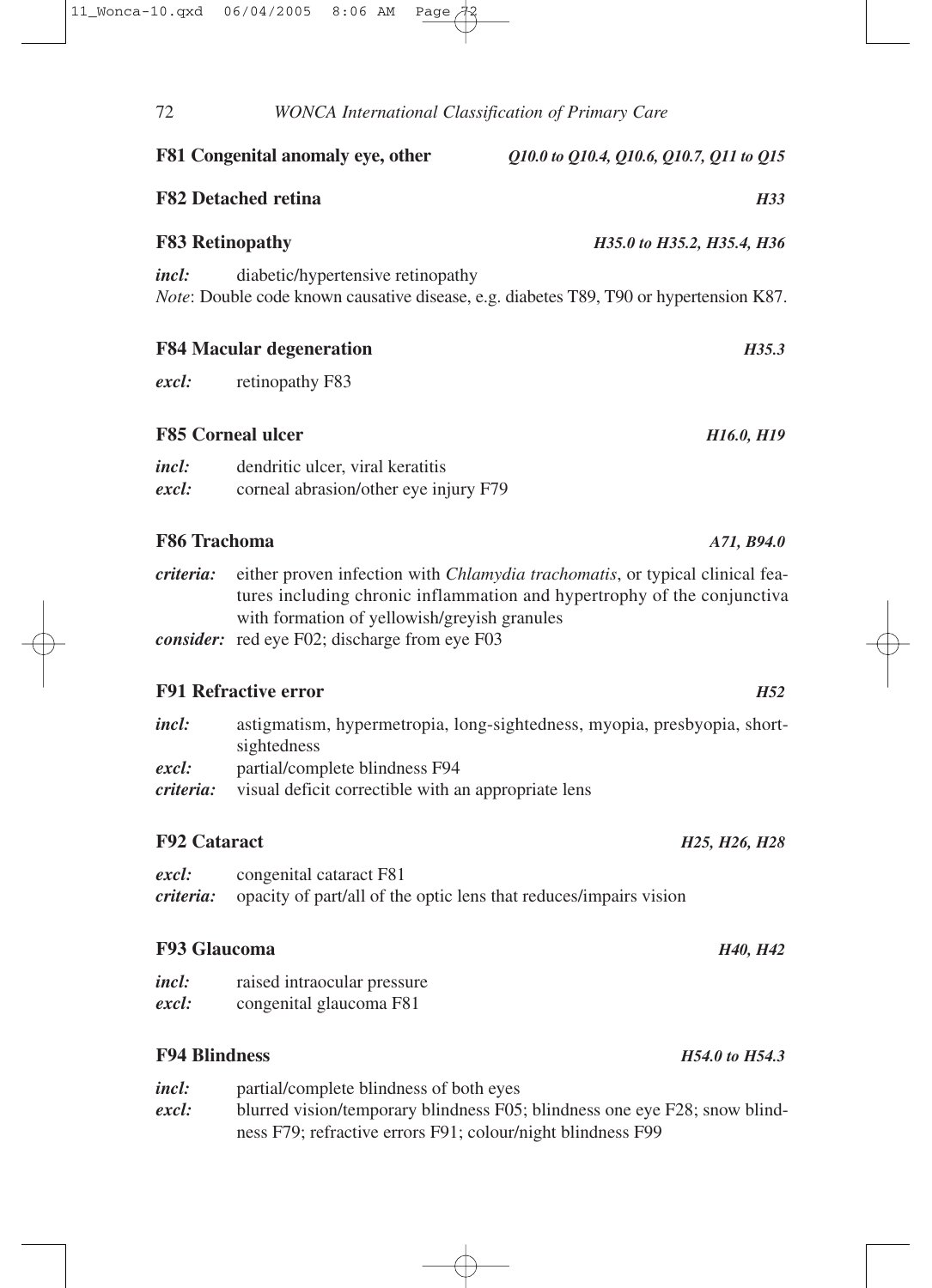#### **F95 Strabismus** *H49 to H51*

| <i>incl:</i> cross-eye, squint                                                          |
|-----------------------------------------------------------------------------------------|
| <i>criteria:</i> lack of parallelism of visual axis of the eyes demonstrated at medical |
| examination                                                                             |
| <i>consider:</i> abnormal eye movement F14                                              |

#### **F99 Eye/adnexa disease, other**

*H02.0, H02.1, H02.8, H02.9, H04.0, H04.1, H04.5 to H04.9, H05.2 to H05.5, H05.8, H05.9, H06, H11.0 to H11.2, H11.4, H11.8, H11.9, H15, H17, H18, H27, H31, H34, H35.5 to H35.9, H43, H44.0 to H44.5, H44.8, H44.9, H45 to H48, H53.0, H53.4 to H53.6, H53.8, H57.0, H57.8, H58*

*incl:* amblyopia, arcus senilis, colour blindness, corneal opacity, disorder of orbit, ectropion, entropion, episcleritis, ingrowing eyelash, night blindness, papilloedema, pterygium, scleritis

# **H Ear**

# **Component 1—Symptoms and complaints**

|       | H01 Ear pain/earache                                   | H92.0 |
|-------|--------------------------------------------------------|-------|
|       | <b>H02 Hearing complaint</b>                           | H93.2 |
| excl: | deafness one ear H86; deafness both ears H86           |       |
|       | H03 Tinnitus, ringing/buzzing ear                      | H93.1 |
| excl: | <i>incl:</i> echo in ear<br>ears crackling/popping H29 |       |
|       | H04 Ear discharge                                      | H92.1 |
| excl: | blood in/from ear H05                                  |       |
|       | H05 Bleeding ear                                       | H92.2 |
| incl: | blood in/from ear                                      |       |
|       | H13 Plugged feeling ear                                | H93.8 |
| excl: | <i>incl:</i> blocked ear<br>excessive ear wax H81      |       |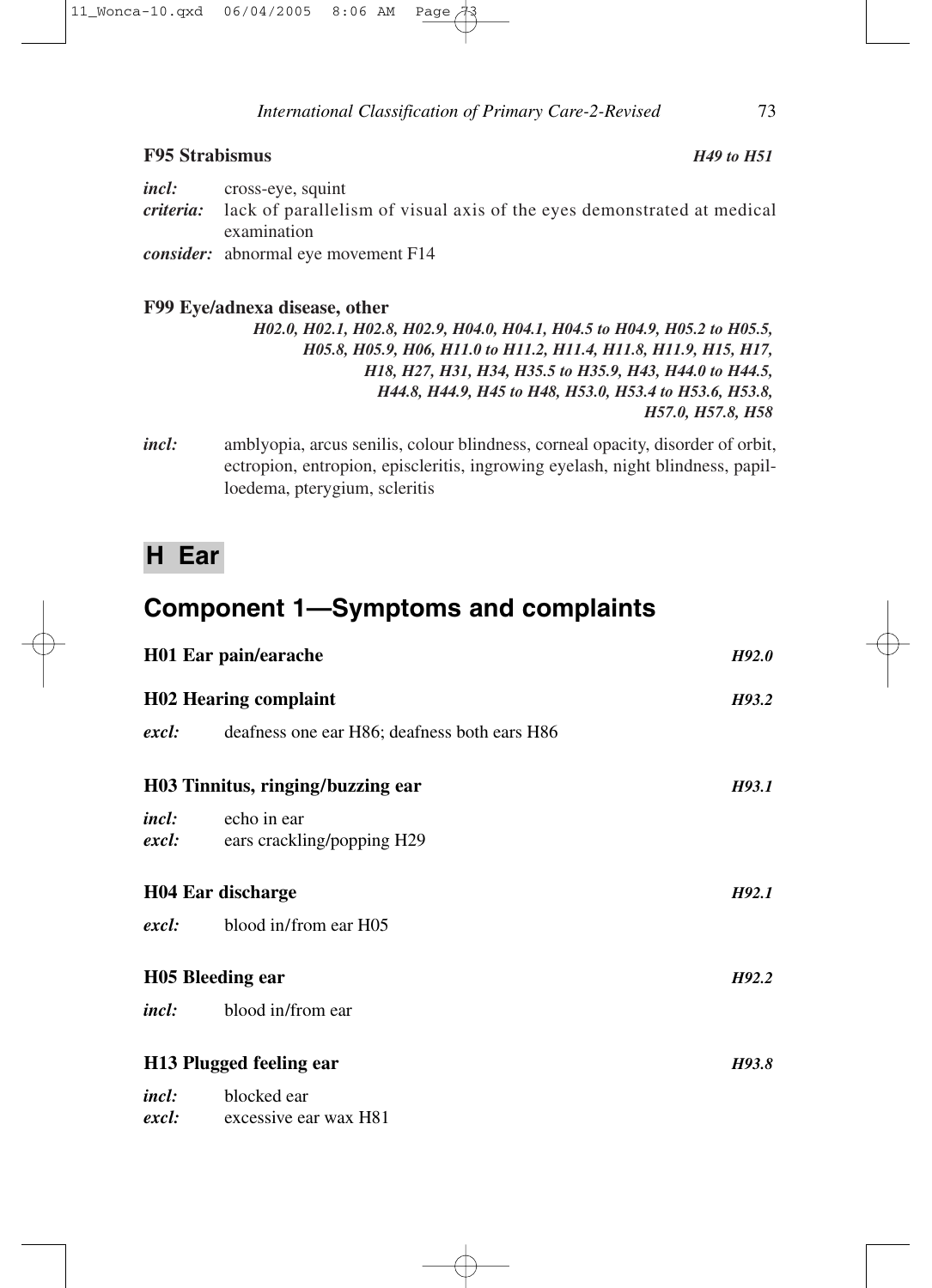| THE CONCELLED WILL appeal ance of ears |                                                                                                                                                                                     | K40.0 |
|----------------------------------------|-------------------------------------------------------------------------------------------------------------------------------------------------------------------------------------|-------|
| excl:                                  | bat ears/congenital anomaly ear H80                                                                                                                                                 |       |
|                                        | H <sub>27</sub> Fear of ear disease                                                                                                                                                 | Z71.1 |
| <i>incl:</i><br>excl:<br>criteria:     | fear of deafness<br>in a patient with the disease, code the disease<br>concern about/fear of ear disease/deafness in a patient without the<br>disease/until the diagnosis is proven |       |

**H15 Concern with appearance of ears** *R46.8*

74 *WONCA International Classification of Primary Care*

# **H28 Limited function/disability (H)** *Z73.6*

*incl:* temporary deafness *excl:* presbyacusis H84; acoustic trauma H85; deafness H86; dizziness/vertigo N17 *criteria:* limitation of function/disability due to a problem with ear/hearing *Note*: The COOP/WONCA Charts are suitable for documenting the patient's functional status (see Chapter 8).

#### **H29 Ear symptom/complaint, other** *H93.9*

*incl:* ears crackling/popping, itchy ears, pulling at ears *excl:* dizziness/loss of balance/vertigo N17

# **Component 7—Diagnosis/diseases**

### **H70 Otitis externa** *H60, H62*

*incl:* abscess/eczema/furuncle external auditory meatus, swimmer's ear *criteria:* inflammation/desquamation of the external auditory canal

### **H71 Acute otitis media/myringitis**

#### *H66.0, H66.4, H66.9, H67, H70.0, H73.0*

- *incl:* acute suppurative otitis media, otitis media NOS, acute mastoiditis, acute tympanitis
- *excl:* serous otitis media H72; chronic otitis media H74
- *criteria:* recent perforation of the tympanic membrane discharging pus; or inflamed and bulging tympanic membrane; or one ear drum more red than the other; or red tympanic membrane, with ear pain; or bullae on the tympanic membrane *consider:* ear pain H01; ear discharge H04

| H72 Serous otitis media |                                            | H65     |
|-------------------------|--------------------------------------------|---------|
| <i>incl:</i>            | glue ear, otitis media with effusion (OME) | (cont.) |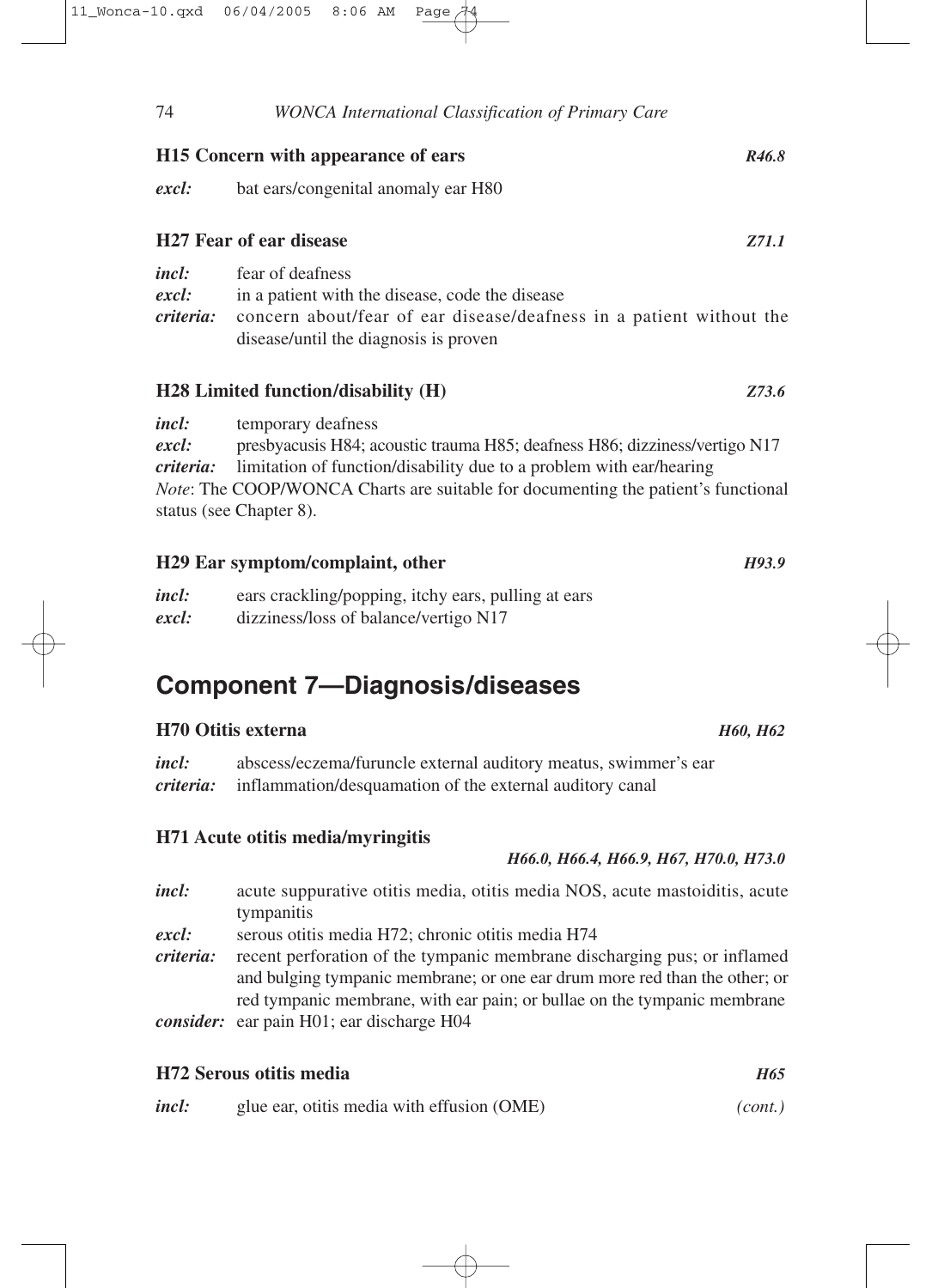| excl:     | acute otitis media H71; chronic otitis media H74                               |  |  |  |
|-----------|--------------------------------------------------------------------------------|--|--|--|
| criteria: | visible fluid behind the tympanic membrane, without inflammation; or dull-     |  |  |  |
|           | ness of the tympanic membrane with either retracting, bulging, or with related |  |  |  |
|           | impairment of hearing                                                          |  |  |  |
|           | <i>consider</i> : plugged feeling ear H13; eustachian salpingitis/block H73    |  |  |  |

## **H73 Eustachian salpingitis** *H68, H69*

| incl: | eustachian block/catarrh/dysfunction      |
|-------|-------------------------------------------|
| excl: | serous otitis media H72                   |
|       | <i>consider</i> : plugged feeling ear H13 |

# **H74 Chronic otitis media** *H66.1 to H66.3, H70.1 to H70.9, H71, H73.1, H75*

| incl: | cholesteatoma, chronic suppurative otitis media, chronic mastoiditis |
|-------|----------------------------------------------------------------------|
| excl: | serous otitis media H72                                              |

**H75 Neoplasm of ear** *C30.1, D14.0, D38.5, D48.1, D48.5 incl:* benign/malignant neoplasm of ear *excl:* polyp ear H99; acoustic neuroma N75

# **H76 Foreign body in ear** *T16*

# **H77 Perforation, ear drum** *H72*

*excl:* perforation ear drum with infection H71, H74; traumatic/pressure rupture ear drum H79

### **H78 Superficial injury of ear** *S00.4*

- *incl:* external meatus/pinna injury
- *excl:* injury of tympanic membrane H79

# **H79 Ear injury, other** *S01.3, S07.0, S08.1, S09.2, S09.8, S09.9, T70.0*

*incl:* traumatic/pressure rupture of ear drum

# **H80 Congenital anomaly of ear** *Q16, Q17*

*incl:* accessory auricle, bat ears *excl:* congenital deafness H86

**H81 Excessive ear wax** *H61.2*

*criteria:* symptom/complaint due to wax in ear canal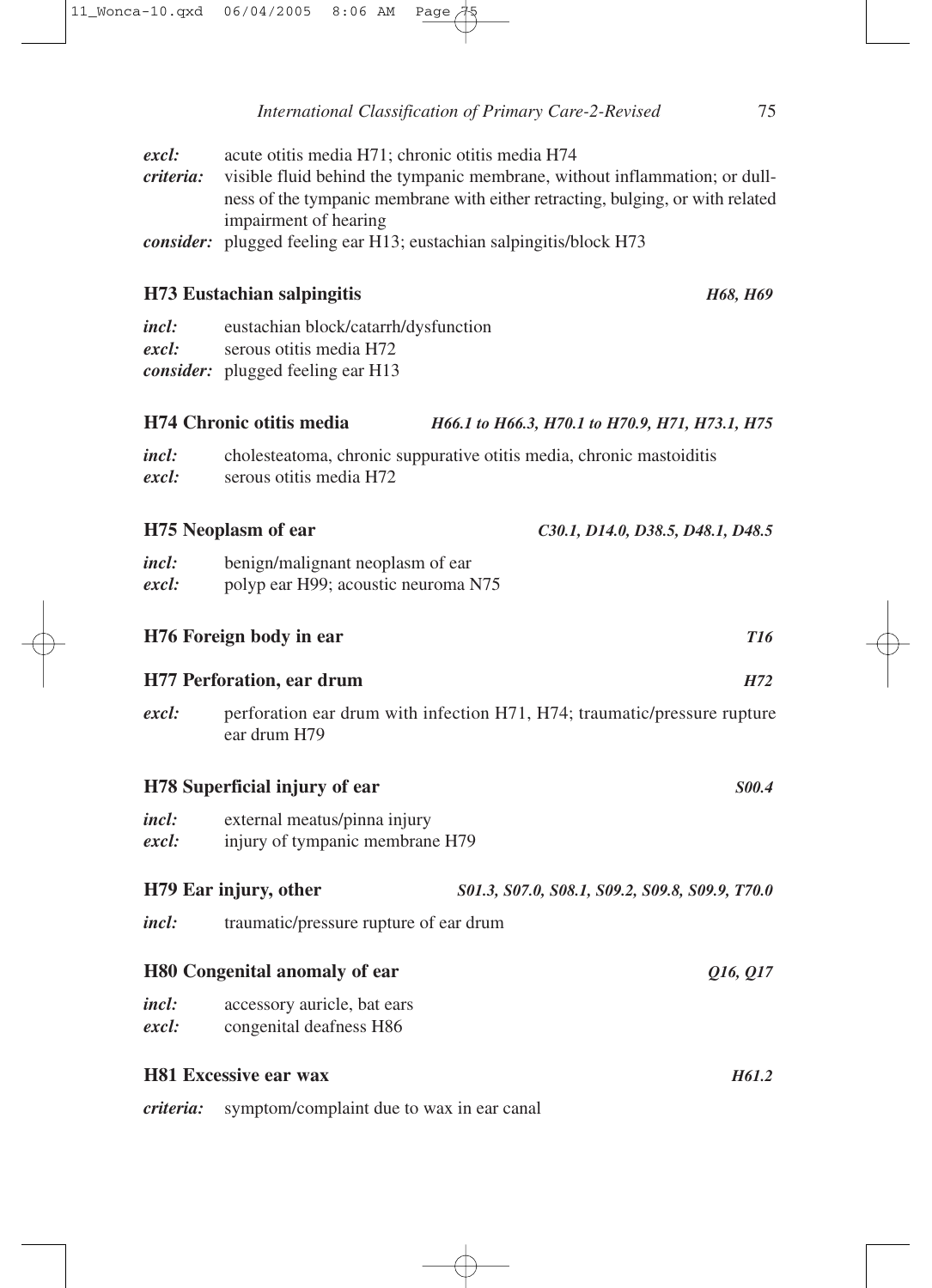| <b>H82 Vertiginous syndrome</b> |                                                                                                  | A88.1, H81, H82, H83.0 |
|---------------------------------|--------------------------------------------------------------------------------------------------|------------------------|
| <i>incl:</i>                    | benign paroxysmal/positional vertigo, labyrinthitis, Ménière's disease,<br>vestibular neuronitis |                        |
|                                 | <i>criteria:</i> true rotational vertigo<br><i>consider:</i> vertigo/giddiness/dizziness N17     |                        |

# **H83 Otosclerosis** *H80*

#### **H84 Presbyacusis** *H91.1*

| excl:     | deafness H86                                                               |
|-----------|----------------------------------------------------------------------------|
| criteria: | gradual onset with ageing of symmetrical, bilateral deafness, particularly |
|           | involving high-frequency sounds                                            |
|           | <i>consider:</i> hearing impairment H28                                    |

## **H85 Acoustic trauma** *H83.3*

| <i>incl:</i> | noise deafness                                                              |
|--------------|-----------------------------------------------------------------------------|
| excl:        | perforation of ear drum H77                                                 |
| criteria:    | deafness in the high-frequency range with a definite history of exposure to |
|              | loud noise                                                                  |
|              | <i>consider:</i> hearing impairment H28; deafness H86                       |

**H86 Deafness** *H90, H91.0, H91.2 to H91.9*

*incl:* congenital deafness, deafness one ear, partial/complete deafness both ears *excl:* temporary deafness H28; otosclerosis H83; presbyacusis H84; noise deafness H85

# **H99 Ear/mastoid disease, other**

*H61.0, H61.1, H61.3 to H61.9, H73.8, H73.9, H74, H83.1, H83.2, H83.8, H83.9, H93.0, H93.3, H93.8, H94*

| <i>incl:</i> | polyp of middle ear |
|--------------|---------------------|
| excl:        | mastoiditis H74     |

# **K Circulatory**

# **Component 1—Symptoms and complaints**

# **K01 Heart pain** *R07.2*

*incl:* pain attributed to the heart *excl:* chest pain NOS A11; fear of heart attack K24; angina pectoris K74; chest tightness R29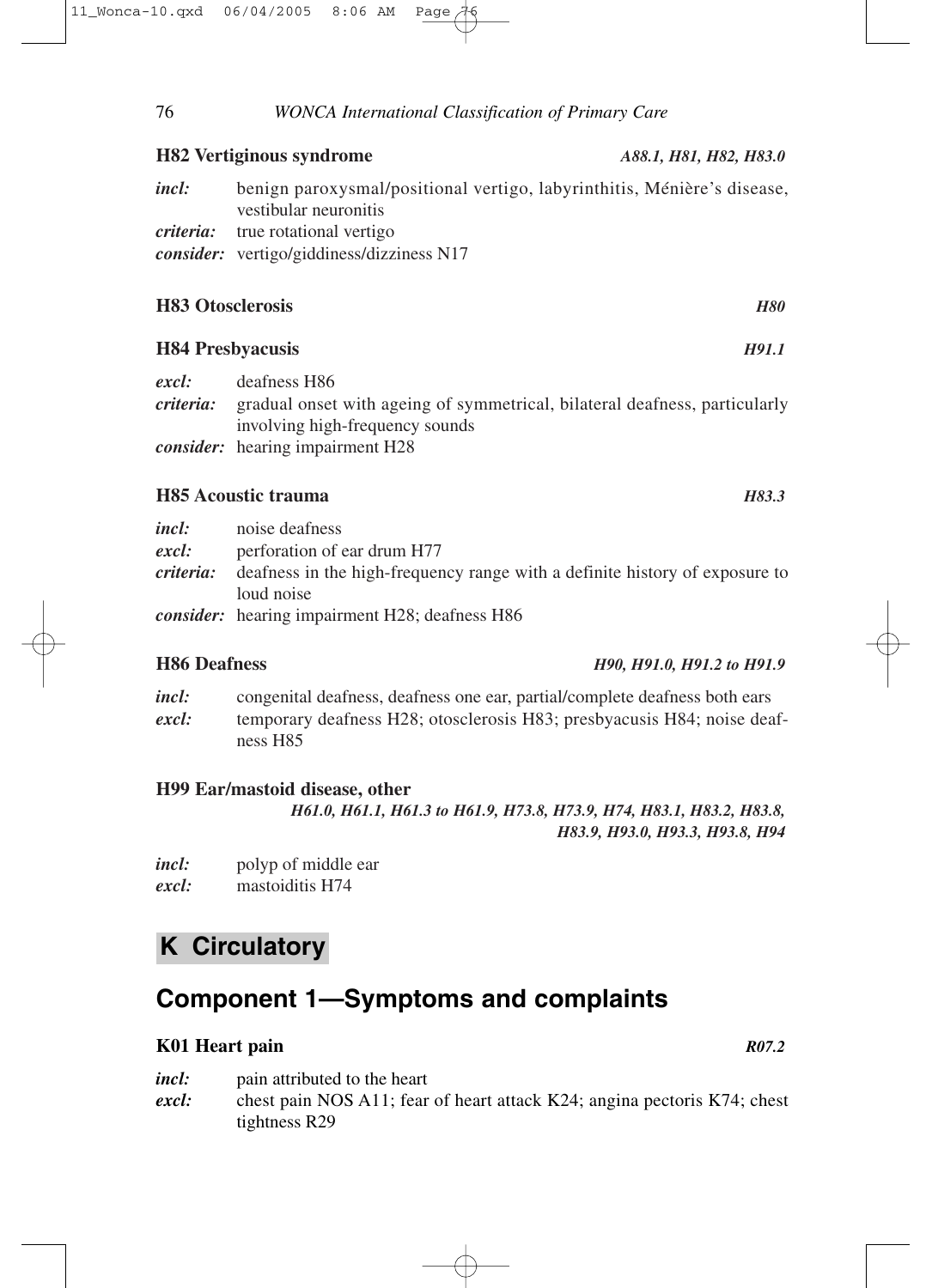|                                    | International Classification of Primary Care-2-Revised                                                                                                                                    | 77                  |  |
|------------------------------------|-------------------------------------------------------------------------------------------------------------------------------------------------------------------------------------------|---------------------|--|
|                                    | K02 Pressure/tightness of heart                                                                                                                                                           | R07.2               |  |
| <i>incl:</i><br>excl:              | heaviness of heart<br>chest pain NOS A11; fear of heart attack K24; angina pectoris K74; shortness<br>of breath/dyspnoea R02                                                              |                     |  |
|                                    | K03 Cardiovascular pain NOS                                                                                                                                                               | R09.8               |  |
| excl:                              | pain attributed to the heart K01; claudication K92; migraine N89                                                                                                                          |                     |  |
|                                    | K04 Palpitations/awareness of heart                                                                                                                                                       | R00.0 to R00.2      |  |
| <i>incl:</i><br>excl:              | tachycardia<br>paroxysmal tachycardia K79                                                                                                                                                 |                     |  |
|                                    | K05 Irregular heartbeat, other                                                                                                                                                            | R <sub>00.8</sub>   |  |
| excl:                              | palpitations K04                                                                                                                                                                          |                     |  |
|                                    | <b>K06 Prominent veins</b>                                                                                                                                                                | 178.1, 187.8        |  |
| <i>incl:</i><br>excl:              | unusually prominent veins, spider naevus<br>varicose veins K95; haemangioma S81                                                                                                           |                     |  |
|                                    | K07 Swollen ankles/oedema                                                                                                                                                                 | <b>R60</b>          |  |
| <i>incl:</i><br>excl:              | dropsy, fluid retention, swollen feet/legs<br>ankle symptom L16; localized swelling S04                                                                                                   |                     |  |
|                                    | K22 Risk factor for cardiovascular disease                                                                                                                                                | Z82.3, Z82.4, Z86.7 |  |
| <i>incl:</i>                       | personal/family history, previous episode, other risk factor for cardiovascular<br>disease                                                                                                |                     |  |
|                                    | K24 Fear of heart disease                                                                                                                                                                 | Z71.1               |  |
| <i>incl:</i><br>excl:<br>criteria: | fear of heart attack<br>if the patient has the disease, code the disease<br>concern about/fear of heart attack/disease in a patient without the disease/<br>until the diagnosis is proven |                     |  |
|                                    | K25 Fear of hypertension                                                                                                                                                                  | Z71.1               |  |
| excl:<br>criteria:                 | if the patient has the disease, code the disease<br>concern about/fear of hypertension in a patient without the disease/until the                                                         |                     |  |

diagnosis is proven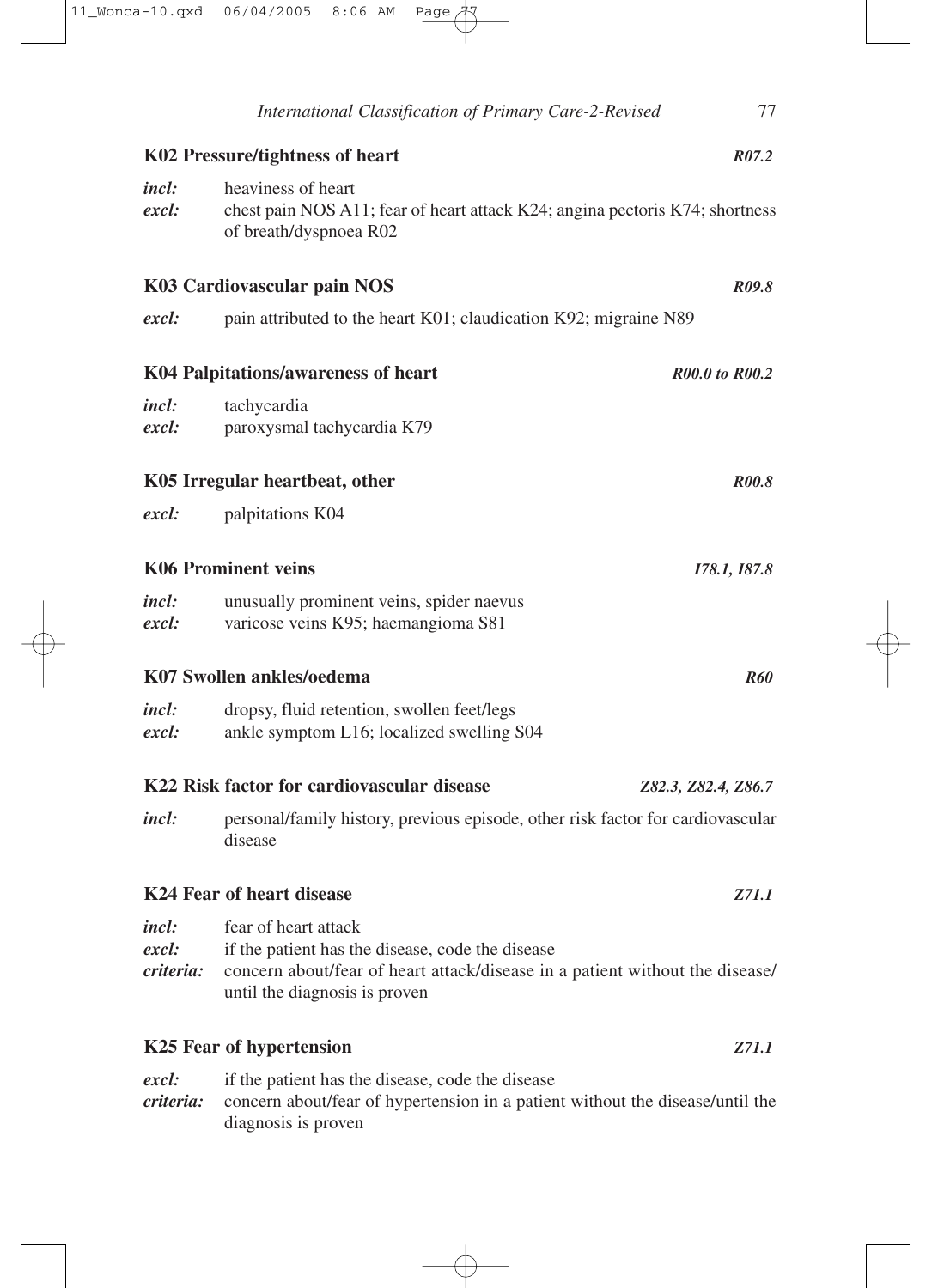# **K27 Fear of cardiovascular disease, other** *Z71.1 excl:* fear of cardiovascular diseases K24, K25; if the patient has the disease, code the disease *criteria:* concern about/fear of other disease of the circulatory system in a patient without the disease/until the diagnosis is proven

#### **K28 Limited function/disability (K)** *Z73.6*

*criteria:* limitation of function/disability due to a cardiovascular problem *Note*: The COOP/WONCA Charts are suitable for documenting the patient's functional status (see Chapter 8).

#### **K29 Cardiovascular symptom/complaint, other** *R03.1, R09.8*

*incl:* heart trouble, low blood pressure, weak heart *excl:* fluid in chest R82; cyanosis S08

# **Component 7—Diagnosis/diseases**

|              | K70 Infection of circulatory system | A39.5, B33.2, B37.6, I30, I32, I33, I38 to I41                                 |
|--------------|-------------------------------------|--------------------------------------------------------------------------------|
| <i>incl:</i> |                                     | acute/subacute endocarditis, bacterial endocarditis, myocarditis, pericarditis |
| excl:        | (other than rheumatic)              | rheumatic heart disease K71; phlebitis/thrombophlebitis K94; arteritis K99     |

# **K71 Rheumatic fever/heart disease** *I00 to I02, I05 to I09*

*incl:* chorea, mitral stenosis

*criteria: Acute rheumatic fever*: two major, or one major, and two minor manifestations, plus evidence of preceding streptococcal infection;

> Major manifestations: migratory polyarthritis; carditis; chorea; erythema marginatum; subcutaneous nodules of recent onset;

> Minor manifestations: fever; arthralgia; raised ESR or positive C-reactive protein; prolonged P-R interval on ECG;

> *Chronic rheumatic heart disease*: either physical findings consistent with a valve lesion of the heart in a patient with a history of rheumatic fever; or physical findings consistent with mitral stenosis, even in the absence of a history of rheumatic fever, but without any other demonstrable cause

*consider:* heart valve disease K83; other heart disease K84

#### **K72 Neoplasm cardiovascular** *C38.0, C45.2, D15.1, D15.2, D48.7*

*incl:* benign/malignant cardiovascular neoplasm *excl:* haemangioma S81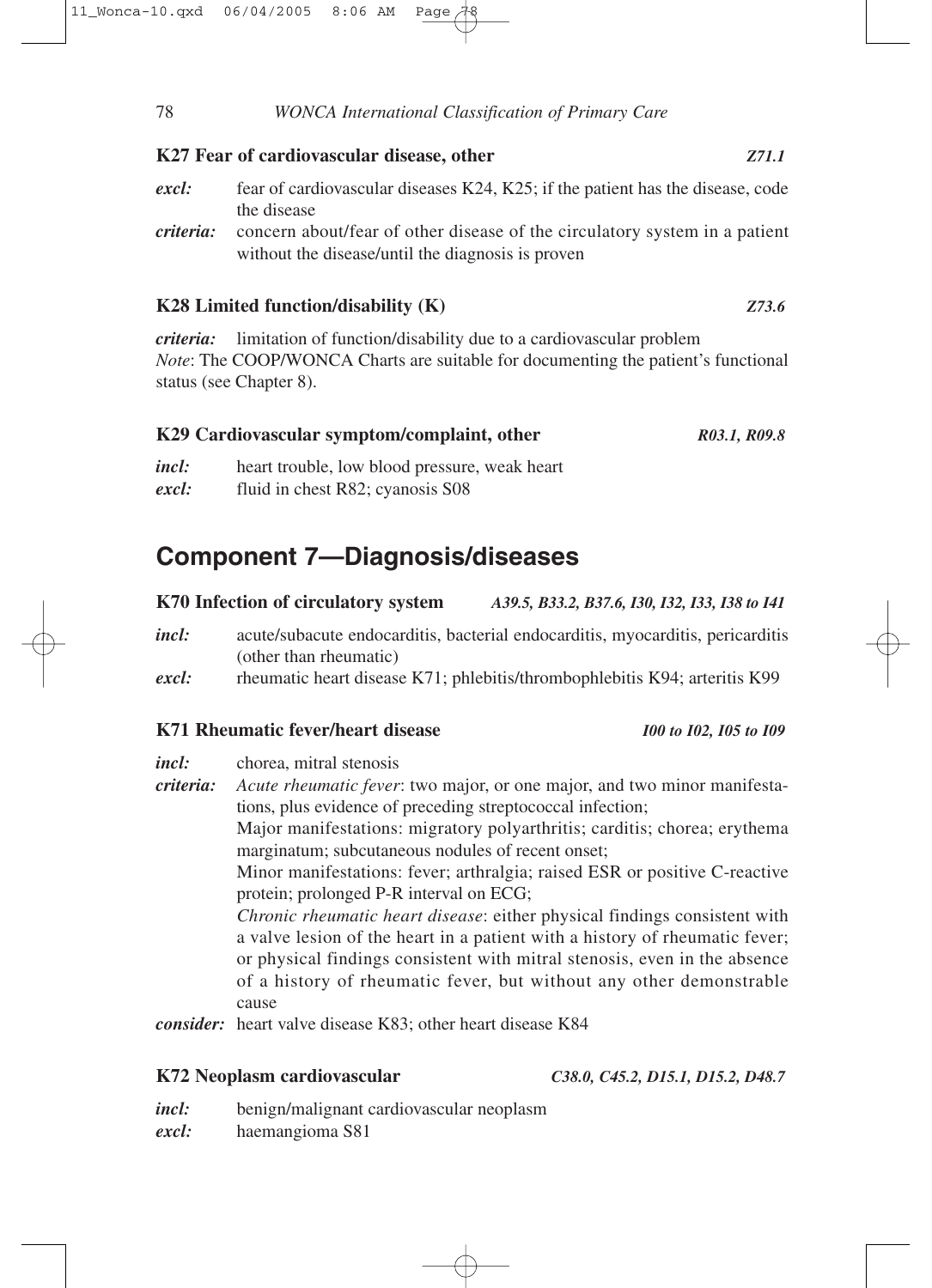#### **K73 Congenital anomaly cardiovascular** *I42.4, Q20 to Q28*

*incl:* atrial/ventricular septal defect, Fallot's tetralogy, patent ductus arteriosus *excl:* haemangioma S81

#### **K74 Ischaemic heart disease with angina** *I20, I24.0, I24.8, I24.9*

*incl:* angina of effort, angina pectoris, angina with spasm, ischaemic chest pain, unstable angina *excl:* ischaemic heart disease without angina K76 *criteria:* history plus ECG or imaging evidence of old myocardial infarction; or demonstration of myocardial ischaemia by resting or exercise ECG; or investigatory evidence of coronary artery narrowing or ventricular aneurysm *consider:* heart pain K01

#### **K75 Acute myocardial infarction** *I21 to I23, I24.1*

*incl:* myocardial infarction specified as acute or within 4 weeks (28 days) of onset *excl:* old/healed myocardial infarction K74, K76 *criteria:* chest pain characteristic of myocardial ischaemia, lasting more than 15 min, and/or abnormal ST-T changes or new Q waves in electrocardiogram or raised blood cardiac enzymes

*consider:* heart pain K01; angina pectoris K74; chronic ischaemic heart disease K76 *Note*: Double code K74 or K76 as well.

### **K76 Ischaemic heart disease without angina** *I25*

- *incl:* aneurysm of heart, arteriosclerotic/atherosclerotic heart disease, coronary artery disease, ischaemic cardiomyopathy, old myocardial infarction, silent myocardial ischaemia
- *excl:* ischaemic heart disease with angina K74
- *criteria:* history plus ECG, or imaging evidence of old myocardial infarction; or demonstration of myocardial ischaemia by resting or exercise ECG; or investigation evidence of coronary artery narrowing; or ventricular aneurysm

## **K77 Heart failure** *I50*

- *incl:* cardiac asthma, congestive heart failure, heart failure NOS, left ventricular failure, pulmonary oedema, right ventricular failure
- *excl:* cor pulmonale K82
- *criteria:* multiple signs including dependent oedema, raised jugular venous pressure, hepatomegaly in the absence of liver disease, pulmonary congestion, pleural effusion, enlarged heart

## **K78 Atrial fibrillation/flutter** *I48*

*excl:* paroxysmal tachycardia K79 *(cont.)*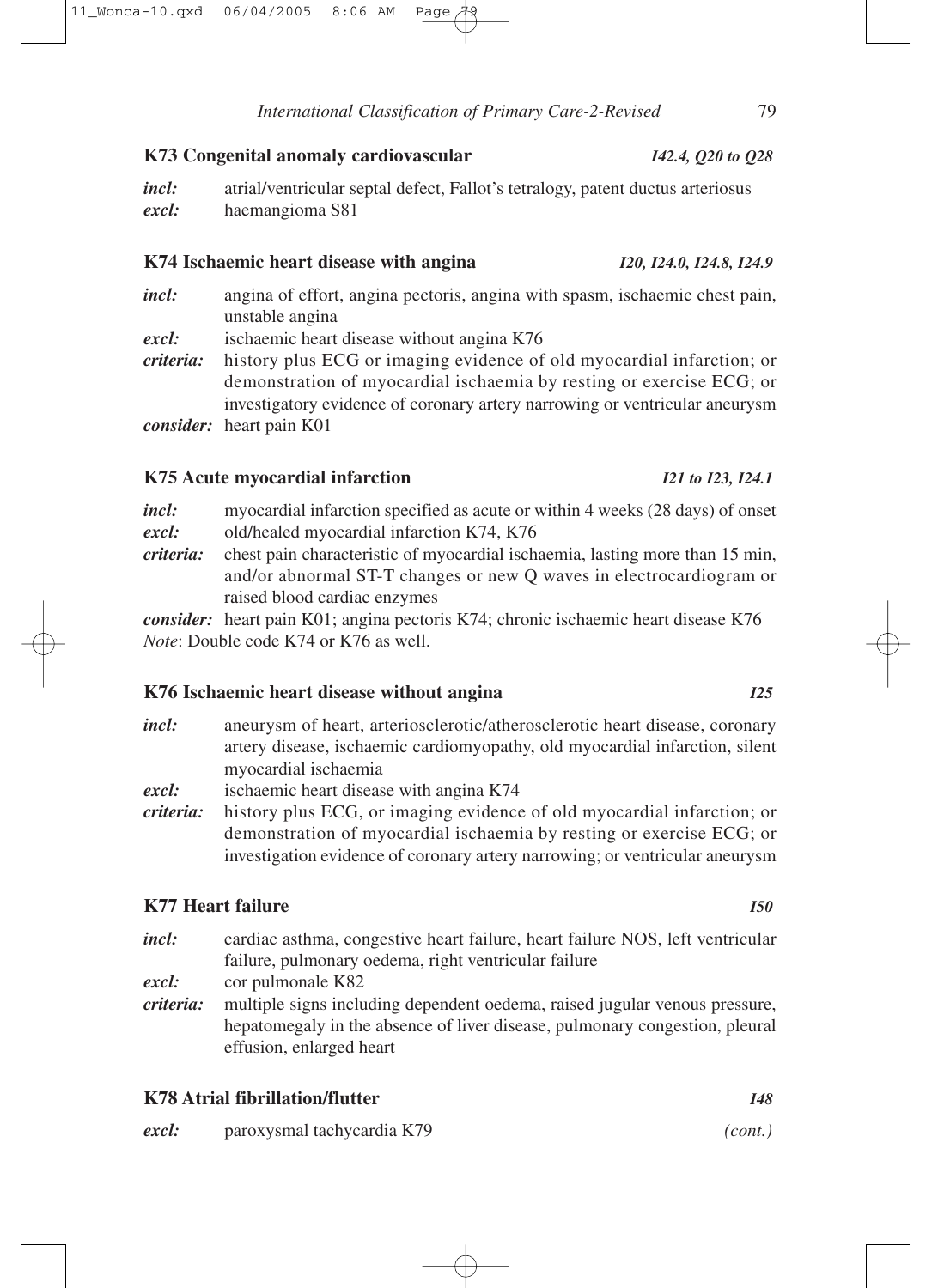- *criteria:* characteristic findings on electrocardiogram; or totally irregular heart rate with a pulse deficit *consider:* palpitations K04; abnormal irregular heartbeat K05
- 

# **K79 Paroxysmal tachycardia** *I47*

| <i>incl:</i>     | supraventricular/ventricular tachycardia                                   |
|------------------|----------------------------------------------------------------------------|
| excl:            | tachycardia NOS K04; atrial fibrillation K78                               |
| <i>criteria:</i> | history of recurrent episodes of rapid heart rate (over 140/min) with both |
|                  | abrupt onset and termination                                               |
|                  | <i>consider:</i> palpitations K04; abnormal irregular heartbeat K05        |

#### **K80 Cardiac arrhythmia NOS** *I49*

| <i>incl:</i> | atrial/junctional/ventricular premature beats, bradycardia, bigeminy, ectopic   |  |
|--------------|---------------------------------------------------------------------------------|--|
|              | beats, extrasystoles, premature beats, sick sinus syndrome, ventricular         |  |
|              | fibrillation/flutter                                                            |  |
| excl:        | paroxysmal tachycardia K79                                                      |  |
| criteria:    | one or more heart beats that occur at times other than the regular beats of the |  |
|              | underlying rhythm                                                               |  |
|              | <i>consider:</i> palpitations K04, abnormal irregular heartbeat K05             |  |

# **K81 Heart/arterial murmur NOS** *R01, R09.8*

| <i>incl:</i> | cardiac/carotid/renal artery bruit, innocent murmur of childhood            |
|--------------|-----------------------------------------------------------------------------|
| excl:        | rheumatic heart disease K71; valve disease K83; cerebrovascular disease K90 |

#### **K82 Pulmonary heart disease** *I27, I28*

| chronic cor pulmonale, disease of pulmonary vessels, primary pulmonary         |
|--------------------------------------------------------------------------------|
| hypertension                                                                   |
| pulmonary embolism K93                                                         |
| presence of a chronic disease of the lungs, pulmonary vasculature, or respira- |
| tory gas exchange; plus presence of right ventricular enlargement or right     |
| heart failure                                                                  |
|                                                                                |

*consider:* right heart failure K77

## **K83 Heart valve disease NOS** *I34 to I37*

*incl:* chronic endocarditis, mitral valve prolapse, non-rheumatic aortic/mitral/pulmonary/tricuspid valve disorder

*excl:* rheumatic valve disease K71

- *criteria:* absence of criteria for chronic rheumatic heart disease K71; plus evidence of valvular dysfunction by either characteristic heart murmur, or by imaging/echocardiographic evidence of abnormal valve
- *consider:* hypertensive heart disease K87; cardiac murmur NOS K81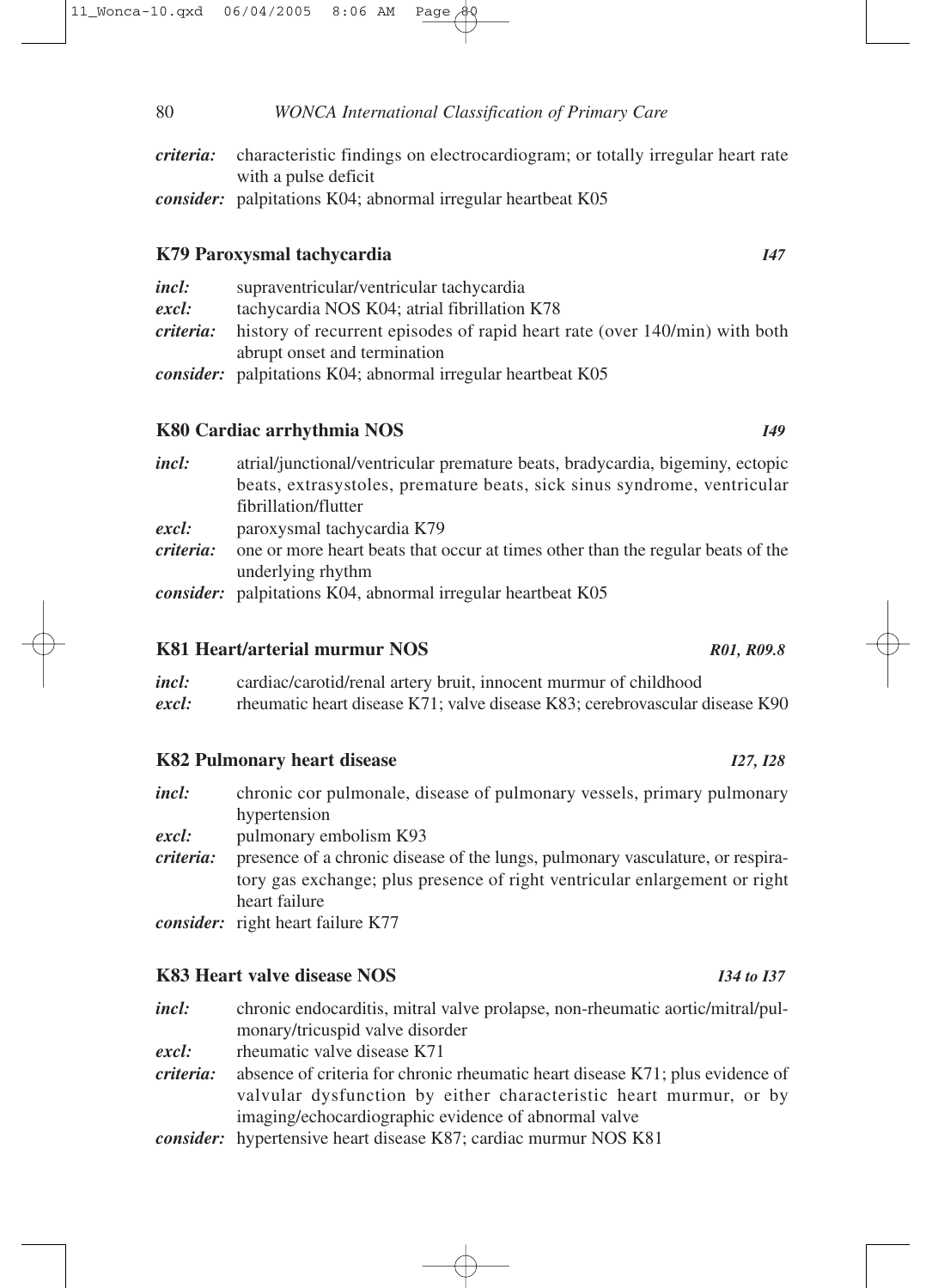### **K84 Heart disease, other** *I31, I42.0 to I42.3, I42.5 to I42.9, I43 to I46, I51, I52, O90.3*

- *incl:* bundle branch block, cardiac arrest, cardiomegaly, disease of pericardium, cardiomyopathy, heart block, left bundle-branch block, other conduction disorders
- *excl:* cardiac arrhythmia K80

#### **K85 Elevated blood pressure** *R03.0*

*incl:* elevated blood pressure not meeting criteria for K86 and K87, transient/ labile hypertension

#### **K86 Hypertension, uncomplicated** *I10*

- *incl:* essential hypertension, hypertension NOS, idiopathic hypertension
- *excl:* hypertension with complications K87; hypertension in pregnancy W81
- *criteria:* either two or more readings per encounter, taken at two or more encounters, with blood pressures that average over 95 mmHg diastolic or over 160 mmHg systolic in adult patients; or two or more readings at a single encounter with an average diastolic blood pressure of 120 mmHg or more; plus absence of evidence of secondary involvement of heart, kidney, eye, or brain

*consider:* elevated blood pressure K85

*Notes*: (1) For children, consult appropriate paediatric blood pressure tables. (2) If secondary hypertension, code also the underlying cause.

#### **K87 Hypertension, complicated** *I11 to I13, I15, I67.4*

*incl:* malignant hypertension

*excl:* uncomplicated hypertension K86

*criteria:* either two or more readings per encounter, taken at two or more encounters, with blood pressures that average over 95 mmHg diastolic or over 160 mmHg systolic in adult patients; or two or more readings at a single encounter with an average diastolic blood pressure of 120 mmHg or more; plus evidence of abnormalities of the heart (enlargement, failure), kidney (albuminuria, azotaemia), eye, or brain attributed to hypertension

*Note*: (1) For children, consult appropriate paediatric blood pressure tables. (2) If secondary hypertension, code also the underlying cause.

#### **K88 Postural hypotension** *I95.0, I95.1, I95.8, I95.9*

- *incl:* idiopathic/orthostatic hypotension
- *excl:* hypotension due to drugs A85
- *criteria:* signs or symptoms of cerebrovascular insufficiency (dizziness, syncope) on changing from the supine to the upright position; and a fall in mean blood pressure of 15 mmHg on two or more occasions when changing from the supine to the upright position

*consider:* low blood pressure K29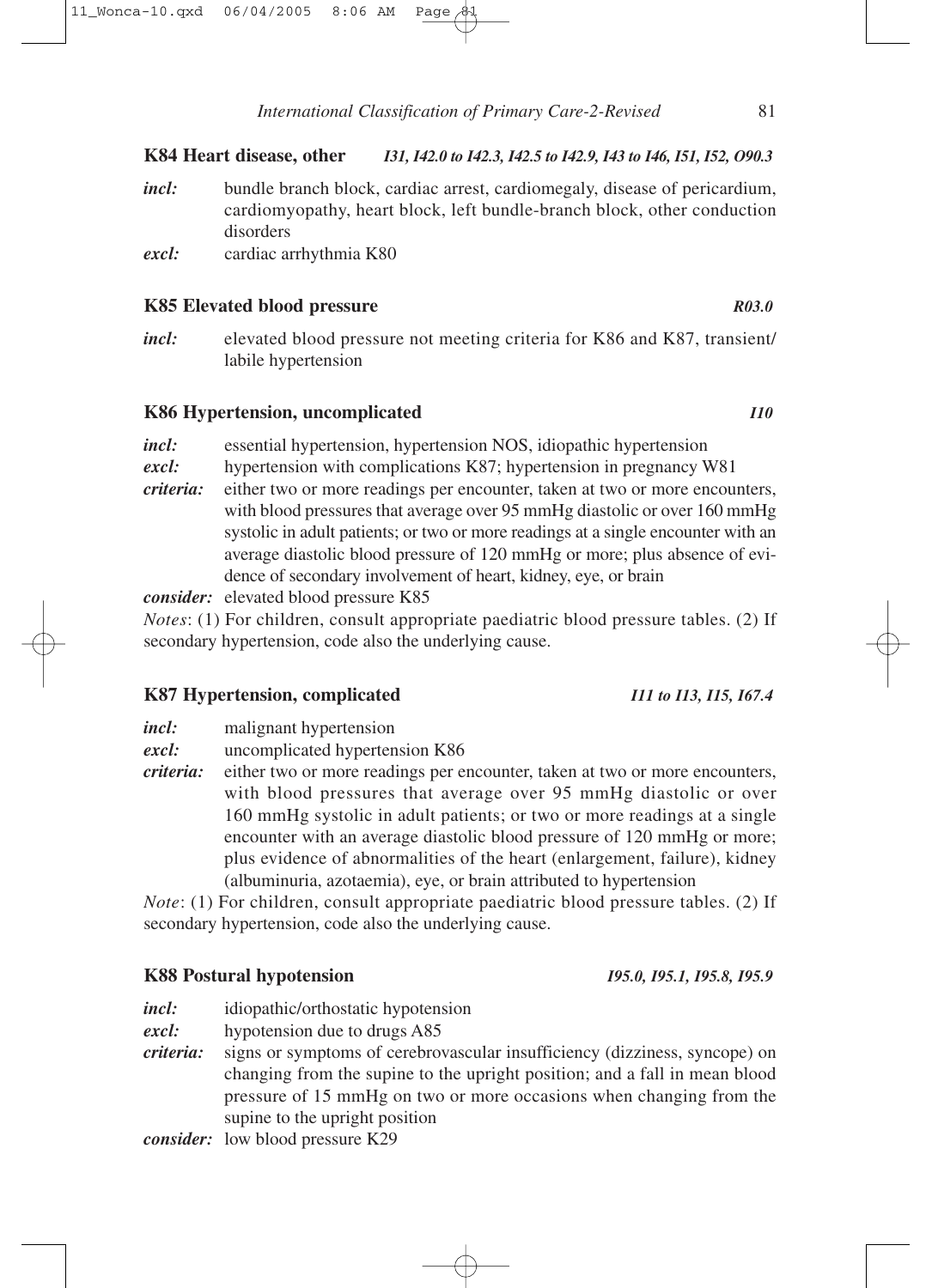## **K89 Transient cerebral ischaemia** *G45*

- *incl:* basilar insufficiency, drop attacks, transient ischaemic attack (TIA), transient global amnesia
- *excl:* carotid bruit K81; cerebrovascular accident K90; migraine N89

*criteria:* symptoms of transient (less than 24 h) hypofunction of the brain, with sudden onset, presumed of vascular origin, without sequelae, and with exclusion of migraine/migraine equivalent/epilepsy

*consider:* fainting/syncope A06

*Note*: Double code with K91.

### **K90 Stroke/cerebrovascular accident** *G46, I60 to I64*

# *incl:* apoplexy, cerebral embolism/infarction/thrombosis/occlusion/stenosis/ haemorrhage, cerebrovascular accident (CVA), subarachnoid haemorrhage *excl:* transient cerebral ischaemia K89; traumatic intracranial haemorrhage N80

*criteria:* signs and symptoms of a disturbance of cerebral function, presumed of vascular origin, lasting more than 24 h or causing death, and within 4 weeks (28 days) of onset

*Note*: Double code with K91.

### **K91 Cerebrovascular disease** *I65, I66, I67.0 to I67.3, I67.5 to I67.9, I68, I69*

- *incl:* cerebral aneurysm, sequelae of stroke
- *criteria:* previous transient cerebral ischaemia/stroke; or investigation evidence of cerebrovascular disease

# **K92 Atherosclerosis/peripheral vascular disease** *I70, I73, I74, R02*

- *incl:* arteriosclerosis, arterial embolism/thrombosis/stenosis, atheroma, endarteritis, gangrene, intermittent claudication, limb ischaemia, Raynaud's syndrome, vasospasm
- *excl:* mesenteric atherosclerosis D99; ophthalmic/retinal atherosclerosis F99; coronary atherosclerosis K74 to K76; pulmonary atherosclerosis K82; cerebral atherosclerosis K89, K90; aneurysm K99; renal atherosclerosis U99

### **K93 Pulmonary embolism** *I26*

*incl:* pulmonary (artery/vein) infarction, thromboembolism, thrombosis *criteria:* sudden onset of dyspnoea/tachypnoea and either clinical or imaging evidence of pulmonary infarction, or ECG evidence of acute right ventricular strain *consider:* dyspnoea R02

# **K94 Phlebitis/thrombophlebitis** *I80 to I82, I87.0, I87.8*

*incl:* superficial/deep vein thrombosis, phlebothrombosis, portal thrombosis *excl:* cerebral thrombosis K89, K90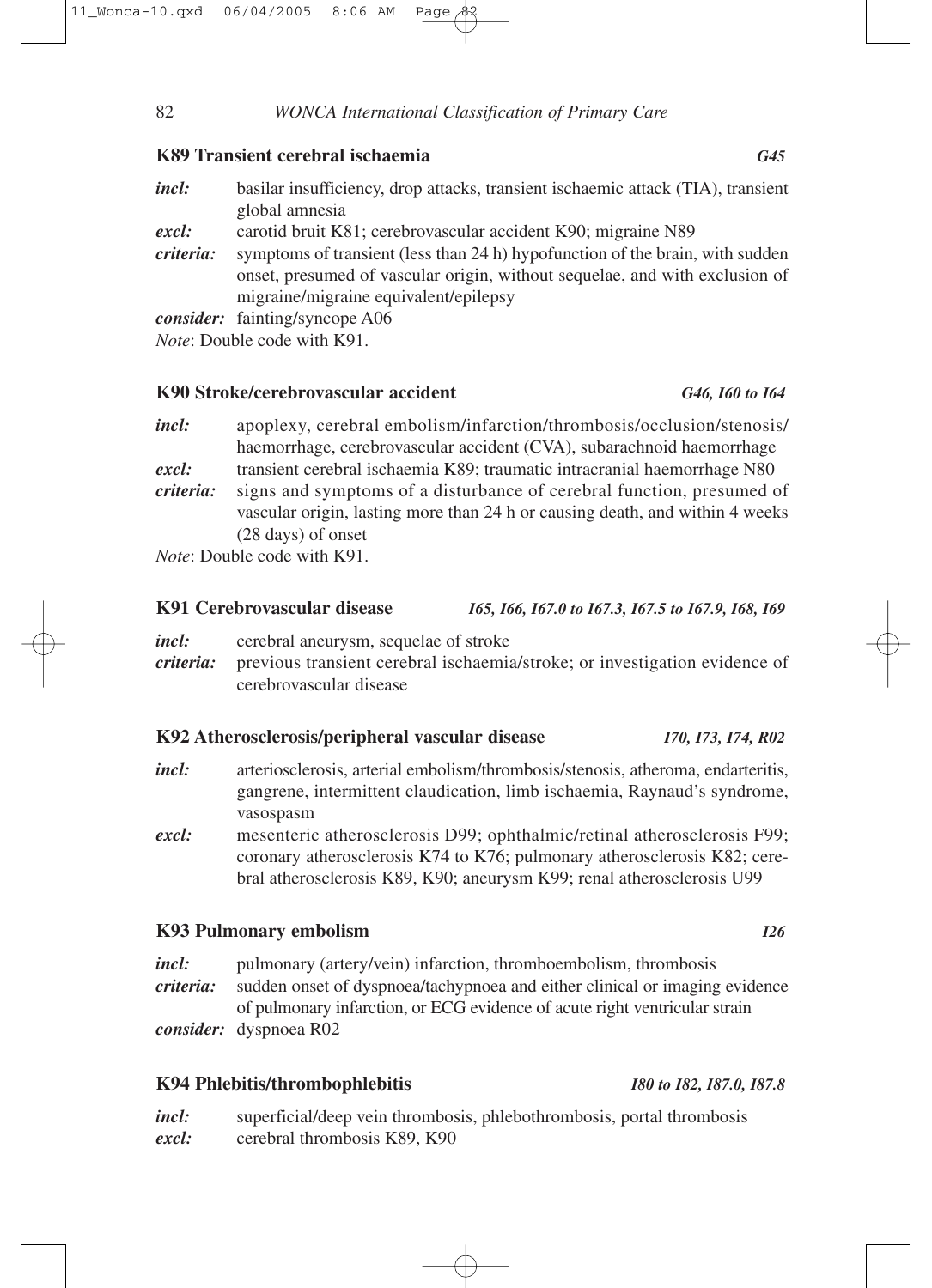#### **K95 Varicose veins of leg** *I83.1, I83.9, I87.2*

| <i>incl:</i> | varicose eczema, venous insufficiency, venous stasis                                          |
|--------------|-----------------------------------------------------------------------------------------------|
| excl:        | varicose ulcer S97                                                                            |
|              | <i>criteria:</i> presence of dilated superficial veins in lower extremities; or demonstration |
|              | of valve incompetence of veins                                                                |
|              | <i>consider:</i> prominent veins K06                                                          |

#### **K96 Haemorrhoids** *I84*

- *incl:* internal haemorrhoids with/without complications, perianal haematoma, piles, residual haemorrhoidal skin tag, thrombosed external haemorrhoids, varicose veins of anus/rectum
- *criteria:* visualization of varicosities of the venous plexus of the anus or canal; or tender, painful, blue-coloured localized swelling of acute onset, in the perianal area; or skin tags in the perianal area
- *consider:* anal pain D04; rectal bleeding D16; anal lump D29

## **K99 Cardiovascular disease, other**

#### *I71, I72, I77, I78.0, I78.8, I78.9, I79, I85, I86, I87.1, I87.9, I89.0, I98, I99, M30, M31, R57, T06.3*

*incl:* aortic aneurysm, arteriovenous fistula, arteritis, lymphoedema, oesophageal varices, other aneurysm, polyarteritis nodosa, vasculitis, varicose veins of sites other than lower extremities

*excl:* chronic/non-specific lymphadenitis B71; cerebral aneurysm K91; gangrene K92

# **L Musculoskeletal**

# **Component 1—Symptoms and complaints**

#### **L01 Neck symptom/complaint** *M54.0, M54.2*

*incl:* pain attributed to cervical spine/musculoskeletal system *excl:* headache N01; pain in face N03

#### **L02 Back symptom/complaint** *M54.0, M54.6, M54.8, M54.9*

*incl:* backache NOS, thoracic back pain *excl:* low back pain L03

### **L03 Low back symptom/complaint** *M53.3, M54.0, M54.5*

- *incl:* back pain (lumbar/sacroiliac), coccydynia, lumbago, lumbalgia
- *excl:* thoracic back pain L02; sciatica L86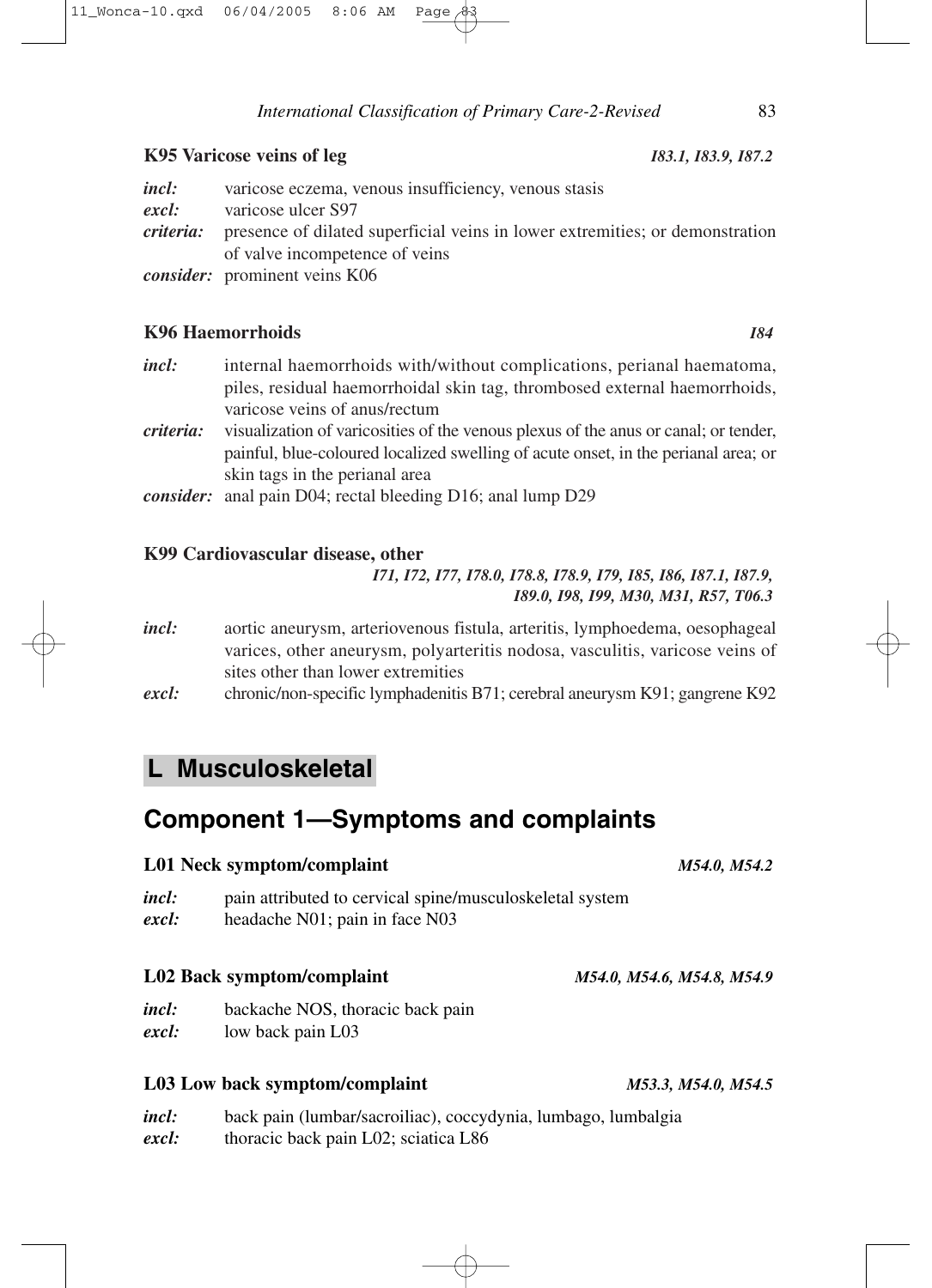| 84                                                                               | <b>WONCA International Classification of Primary Care</b>                                                                                                       |                                                   |  |
|----------------------------------------------------------------------------------|-----------------------------------------------------------------------------------------------------------------------------------------------------------------|---------------------------------------------------|--|
|                                                                                  | <b>L04 Chest symptom/complaint</b><br>R07.3, R29.8                                                                                                              |                                                   |  |
| <i>incl:</i><br>excl:                                                            | chest pain attributed to musculoskeletal system<br>chest pain NOS A11; pain attributed to the heart K01; painful respiration/<br>pleuritic pain/pleurodynia R01 |                                                   |  |
|                                                                                  | L05 Flank/axilla symptom/complaint                                                                                                                              | R <sub>29.8</sub>                                 |  |
| <i>incl:</i><br>excl:                                                            | loin pain<br>kidney symptom U14                                                                                                                                 |                                                   |  |
|                                                                                  | L07 Jaw symptom/complaint                                                                                                                                       | K07.6, R25.2, R29.8                               |  |
| <i>incl:</i><br>excl:                                                            | temporomandibular joint symptom<br>teeth/gum symptom/complaint D19                                                                                              |                                                   |  |
|                                                                                  | L08 Shoulder symptom/complaint                                                                                                                                  | M25.4 to M25.6                                    |  |
|                                                                                  | L09 Arm symptom/complaint                                                                                                                                       | M79.6, R25.2, R29.8                               |  |
| excl:                                                                            | muscle pain/myalgia L18                                                                                                                                         |                                                   |  |
|                                                                                  | L10 Elbow symptom/complaint                                                                                                                                     | M25.4 to M25.6                                    |  |
|                                                                                  | L11 Wrist symptom/complaint                                                                                                                                     | M25.4 to M25.6                                    |  |
| L12 Hand/finger symptom/complaint<br>M25.4 to M25.6, M79.6, R25.2, R29.8         |                                                                                                                                                                 |                                                   |  |
|                                                                                  | L13 Hip symptom/complaint                                                                                                                                       | M25.4 to M25.6, R29.4                             |  |
|                                                                                  | L14 Leg/thigh symptom/complaint<br>M79.6, R25.2, R29.8                                                                                                          |                                                   |  |
| incl:<br>excl:                                                                   | leg cramps<br>muscle pain/myalgia L18; restless legs N04                                                                                                        |                                                   |  |
|                                                                                  | L15 Knee symptom/complaint                                                                                                                                      | M25.4 to M25.6                                    |  |
|                                                                                  | L16 Ankle symptom/complaint<br>M25.4 to M25.6                                                                                                                   |                                                   |  |
| L17 Foot/toe symptom/complaint                                                   |                                                                                                                                                                 |                                                   |  |
| <i>incl:</i>                                                                     | metatarsalgia                                                                                                                                                   | M25.4 to M25.6, M77.4, M77.5, M79.6, R25.2, R29.8 |  |
|                                                                                  |                                                                                                                                                                 |                                                   |  |
| L18 Muscle pain<br>M60.1, M60.2, M60.8, M60.9, M79.0, M79.1, M79.3, M79.6, R25.2 |                                                                                                                                                                 |                                                   |  |
| <i>incl:</i><br>excl:                                                            | fibromyalgia, fibrositis, myalgia, panniculitis, rheumatism<br>pain in spine L01, L02, L03; leg cramps L14                                                      |                                                   |  |

€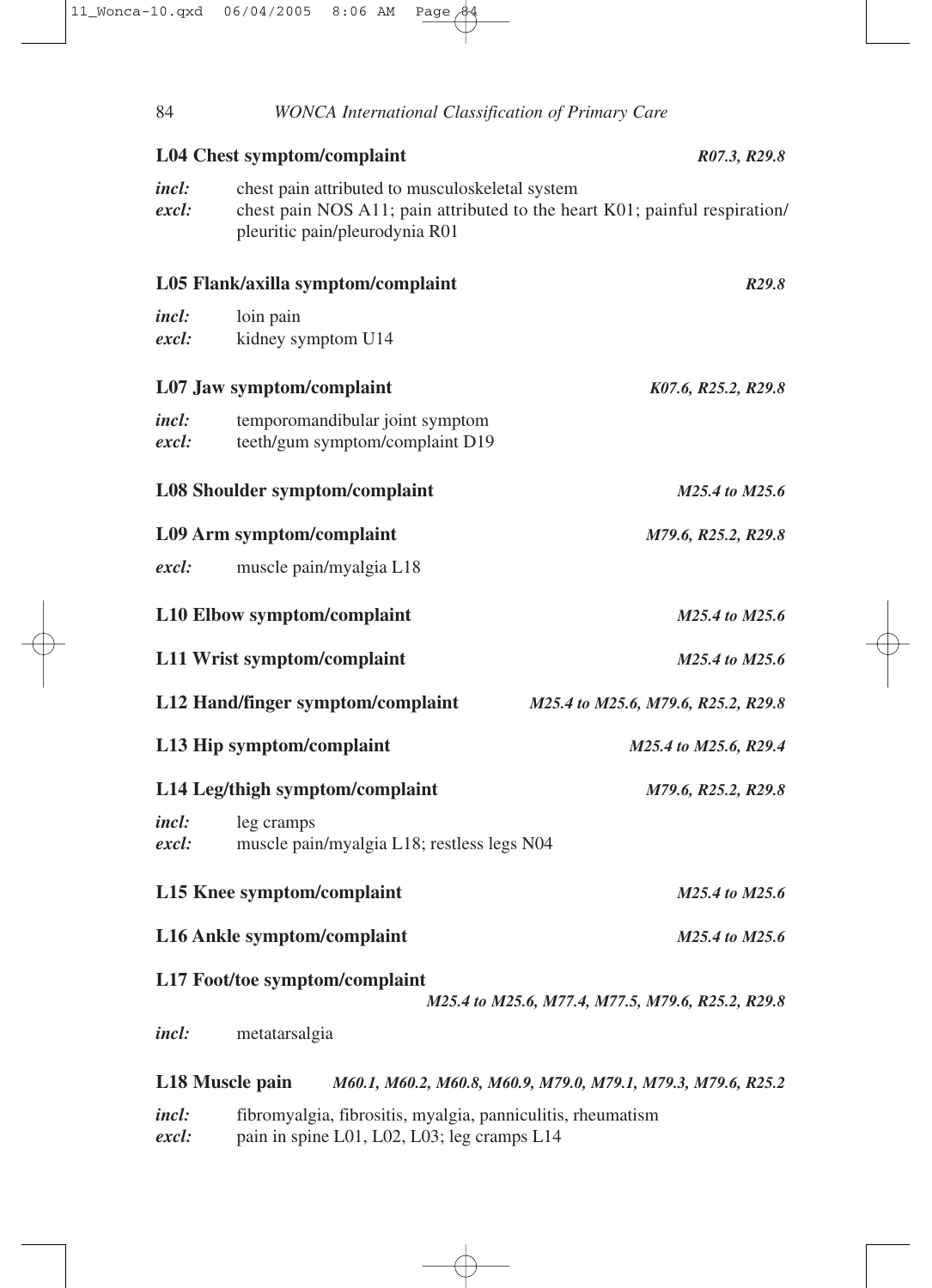## **L19 Muscle symptom/complaint NOS** *M62.5, M62.6, M79.9*

*incl:* atrophy/wasting/weakness of muscle, muscle stiffness/strain *excl:* pain in spine L01, L02, L03; leg cramps L14; 'growing pains' in child L29; restless legs N04

## **L20 Joint symptom/complaint NOS** *M25.4 to M25.6, M25.8, M25.9*

*incl:* arthralgia, effusion/swelling of joint, pain/stiffness/weakness in joint *excl:* symptoms/complaints specified in L07, L08, L10–13, L15–17

# **L26 Fear of cancer, musculoskeletal** *Z71.1*

- *excl:* if the patient has the disease, code the disease
- *criteria:* concern about/fear of cancer of musculoskeletal system in a patient without cancer/until the diagnosis is proven

# **L27 Fear of musculoskeletal disease, other** *Z71.1*

- *excl:* fear of musculoskeletal cancer L26; if the patient has the disease, code the disease
- *criteria:* concern about/fear of a musculoskeletal disease in a patient without the disease/until the diagnosis is proven

# **L28 Limited function/disability (L)** *Z73.6*

*excl:* falls A29; limping/walking difficulties/gait problems N29 *criteria:* limitation of function/disability due to a musculoskeletal problem *Note*: The COOP/WONCA Charts are suitable for documenting the patient's functional status (see Chapter 8).

# **L29 Musculoskeletal symptom/complaint, other** *R26.8, R29.3, R29.8*

- *incl:* 'growing pains' in a child
- *excl:* clubbing of fingernails S22

# **Component 7—Diagnosis/disease**

# **L70 Infection of musculoskeletal system**

*M00, M01, M46.2 to M46.5, M60.0, M65.0, M65.1, M71.0, M71.1, M86*

- *incl:* infective tenosynovitis, osteomyelitis, pyogenic arthritis
- *excl:* Reiter's disease L99; late effect of polio N70

*criteria:* infection localized in musculoskeletal system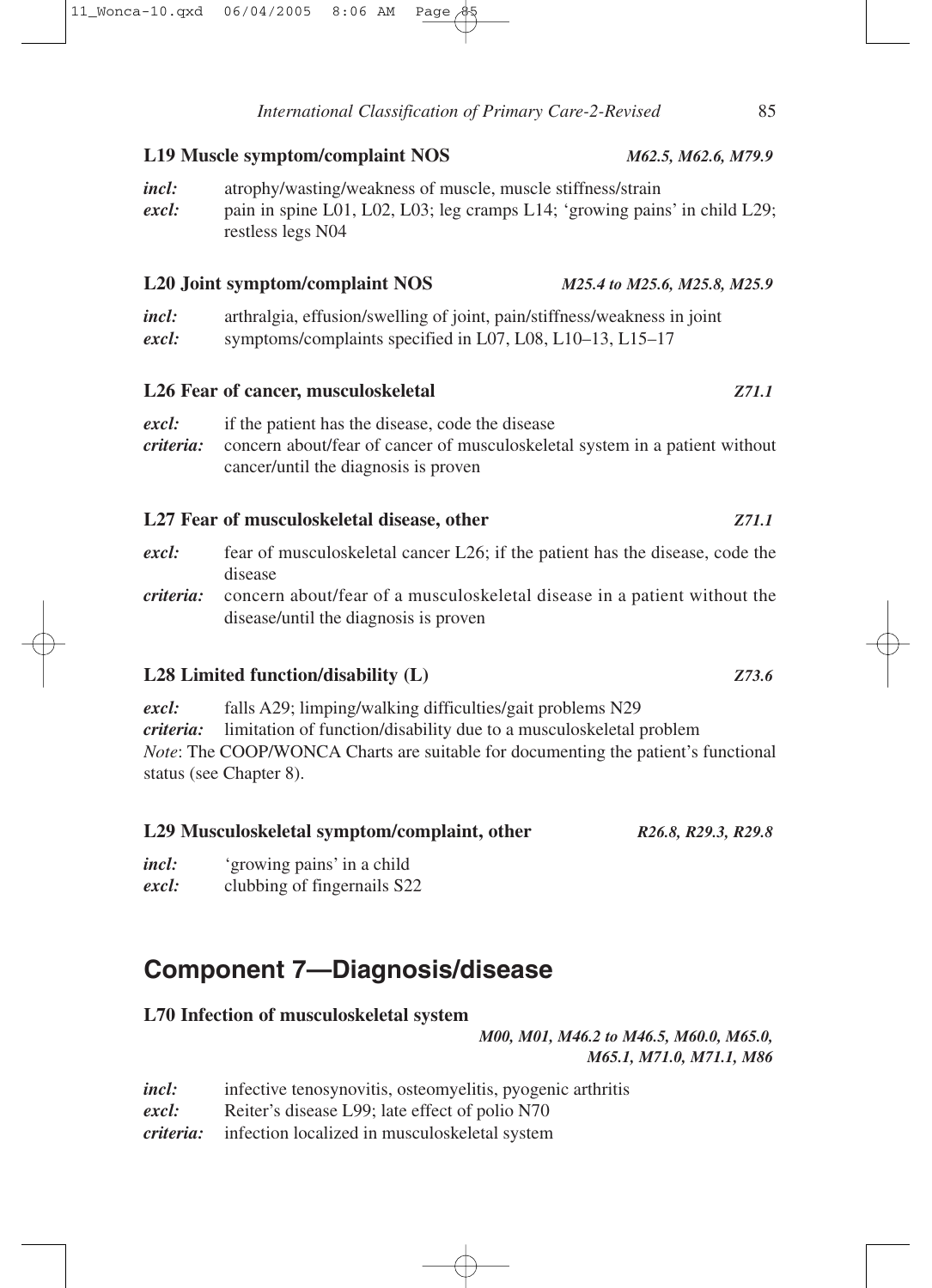### **L71 Malignant neoplasm musculoskeletal** *C40, C41, C46.1, C49*

| <i>incl:</i>      | fibrosarcoma, osteosarcoma                                               |
|-------------------|--------------------------------------------------------------------------|
| excl:             | secondary neoplasms (code to original site), benign/unspecified musculo- |
|                   | skeletal neoplasm L97                                                    |
| <i>criteria</i> : | characteristic histological appearance                                   |
|                   |                                                                          |

# **L72 Fracture: radius/ulna** *S52*

| <i>incl:</i>      | Colles' fracture                                                             |
|-------------------|------------------------------------------------------------------------------|
| excl:             | pathological fracture L95, L99; non-union L99                                |
| <i>criteria</i> : | imaging evidence of a fracture; or trauma plus visible/palpable deformity or |
|                   | crepitus involving the bone                                                  |
|                   | <i>consider:</i> arm symptom L09; musculoskeletal injury NOS L81             |

# **L73 Fracture: tibia/fibula** *S82.1 to S82.9*

| <i>incl:</i>     | Pott's fracture                                                              |
|------------------|------------------------------------------------------------------------------|
| excl:            | fracture patella L76; pathological fracture L95, L99; non-union L99          |
| <i>criteria:</i> | imaging evidence of a fracture; or trauma plus visible/palpable deformity or |
|                  | crepitus involving the bone                                                  |
|                  | consider: leg symptom L14; ankle symptom L16; musculoskeletal injury NOS L81 |

### **L74 Fracture: hand/foot bone** *S62, S92*

- *incl:* fracture carpal/metacarpal bone, fracture phalange hand/foot, fracture tarsal/metatarsal bone
- *excl:* pathological fracture L95, L99; non-union L99
- *criteria:* imaging evidence of a fracture; or trauma plus visible/palpable deformity or crepitus involving the bone
- *consider:* arm symptom L09; leg symptom L14; musculoskeletal injury NOS L81

### **L75 Fracture: femur** *S72*

*incl:* fracture neck of femur *excl:* pathological fracture L95, L99; non-union L99 *criteria:* imaging evidence of a fracture; or trauma plus visible/palpable deformity or crepitus involving the bone *consider:* leg symptom L14; musculoskeletal injury NOS L81

### **L76 Fracture: other**

#### *S02.2 to S02.4, S02.6 to S02.9, S12, S22, S32, S42, S82.0, T08, T10, T12, T14.2*

- *excl:* fractures specified in L72, L73, L74, and L75; pathological fracture L95, L99; non-union L99; skull fracture N80
- *criteria:* imaging evidence of a fracture; or trauma plus visible/palpable displacement of the bone surface
- *consider:* symptoms in Component 1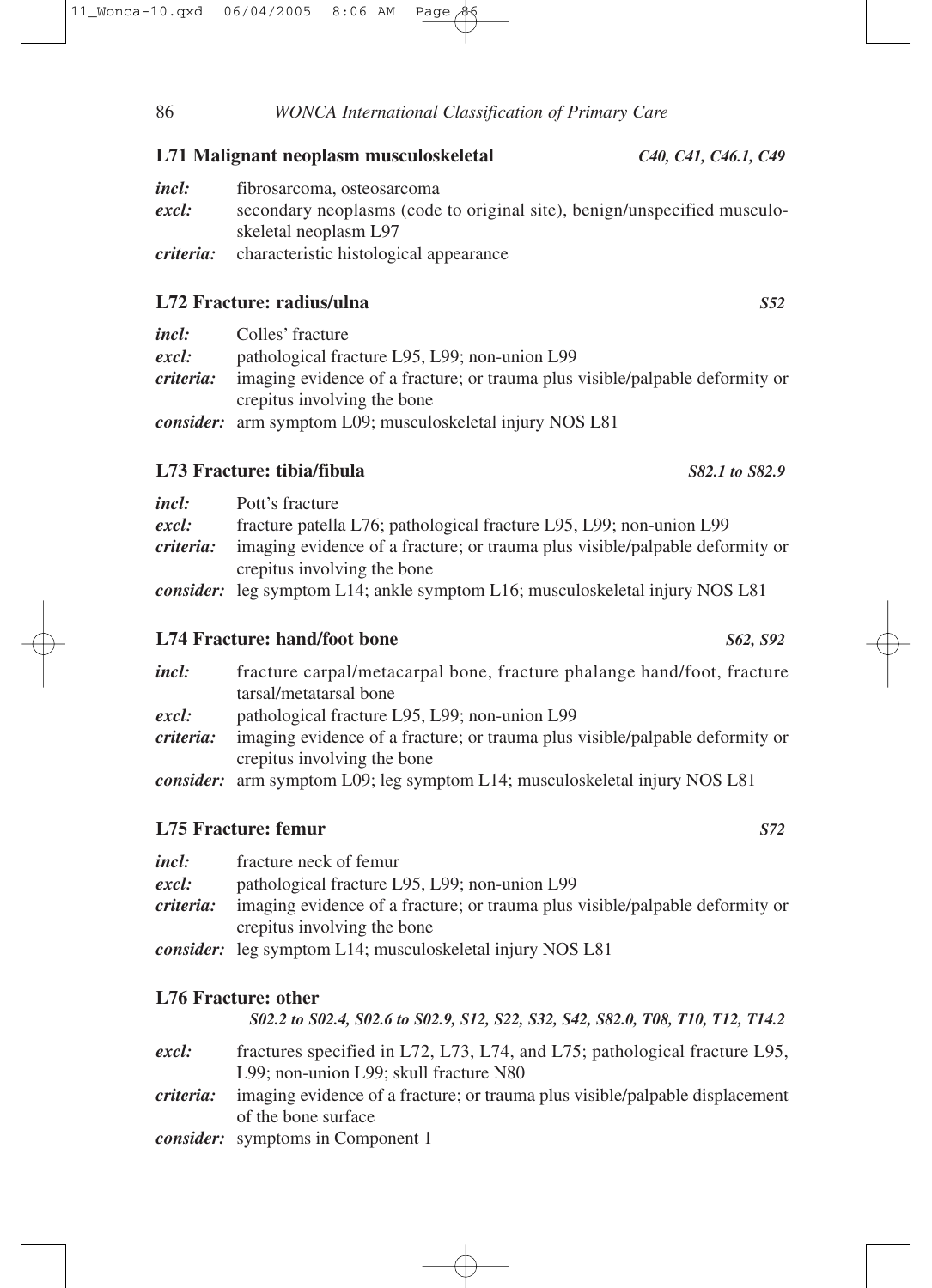|  | International Classification of Primary Care-2-Revised | 87 |
|--|--------------------------------------------------------|----|
|  |                                                        |    |

#### **L77 Sprain/strain of ankle** *S93.4*

*criteria:* stretch injury of the affected part plus pain aggravated by stretching or tensing the affected structure *consider:* ankle symptom L16

#### **L78 Sprain/strain of knee** *S83.4, S83.6*

*excl:* acute damage of meniscus/internal ligament of knee L96 *criteria:* stretch injury of the affected part plus pain aggravated by stretching or tensing the affected structure

#### **L79 Sprain/strain of joint NOS**

## *S03.4, S03.5, S13.4 to S13.6, S23.3 to S23.5, S33.6, S43.4 to S43.7, S53.2 to S53.4, S63.3 to S63.7, S73.1, S93.2, S93.5, S93.6, T09.2, T11.2, T13.2, T14.3*

| <i>incl:</i> | sprain/strain of other joint/ligament, whiplash                                 |
|--------------|---------------------------------------------------------------------------------|
| excl:        | sprain/strain ankle L77; sprain/strain knee L78; back strain L84                |
| criteria:    | stretch injury of the affected part plus pain aggravated by stretching or tens- |
|              | ing the affected structure                                                      |
|              | <i>consider:</i> symptoms in Component 1                                        |

#### **L80 Dislocation/subluxation**

## *M22.0, M22.1, S03.0, S03.3, S13.0 to S13.3, S23.0 to S23.2, S33.0 to S33.3, S43.0 to S43.3, S53.0, S53.1, S63.0 to S63.2, S73.0, S83.0, S83.1, S93.0, S93.1, S93.3, T09.2, T11.2, T13.2, T14.3*

*incl:* dislocation/subluxation any site, including spine *criteria:* trauma to the joint plus either imaging evidence of a dislocation/subluxation, or palpable/visible dislocation deformity *consider:* symptoms in Component 1 *Note*: Code fracture dislocations to the fracture.

#### **L81 Injury musculoskeletal NOS**

*M79.5, S09.1, S09.9, S16, S20.2, S30.0, S30.1, S33.4, S39.0, S39.8, S39.9, S40.0, S46 to S49, S50.0, S50.1, S56 to S59, S60.0 to S60.2, S66 to S69, S70.0, S70.1, S76 to S79, S80.0, S80.1, S86 to S89, S90.0 to S90.3, S96 to S99, T06.4, T09.0, T09.5 to T09.9, T11.0, T11.5 to T11.9, T13.0, T13.5 to T13.9, T14.6, T14.7*

*incl:* deep foreign body, haemarthrosis, traumatic amputation

*excl:* internal injury of chest/abdomen/pelvis, multiple trauma A81; late effect trauma/deformity/disability/scarring A82; injury teeth D80; injury eardrum H77; traumatic arthropathy L91; non/mal-union of fracture L99; head injury/concussion/intracranial injury/skull fracture N80; laceration/other injury to nerve N81; insect bite/sting S12; animal bite S13; bruise/contusion S16; laceration/open wound S18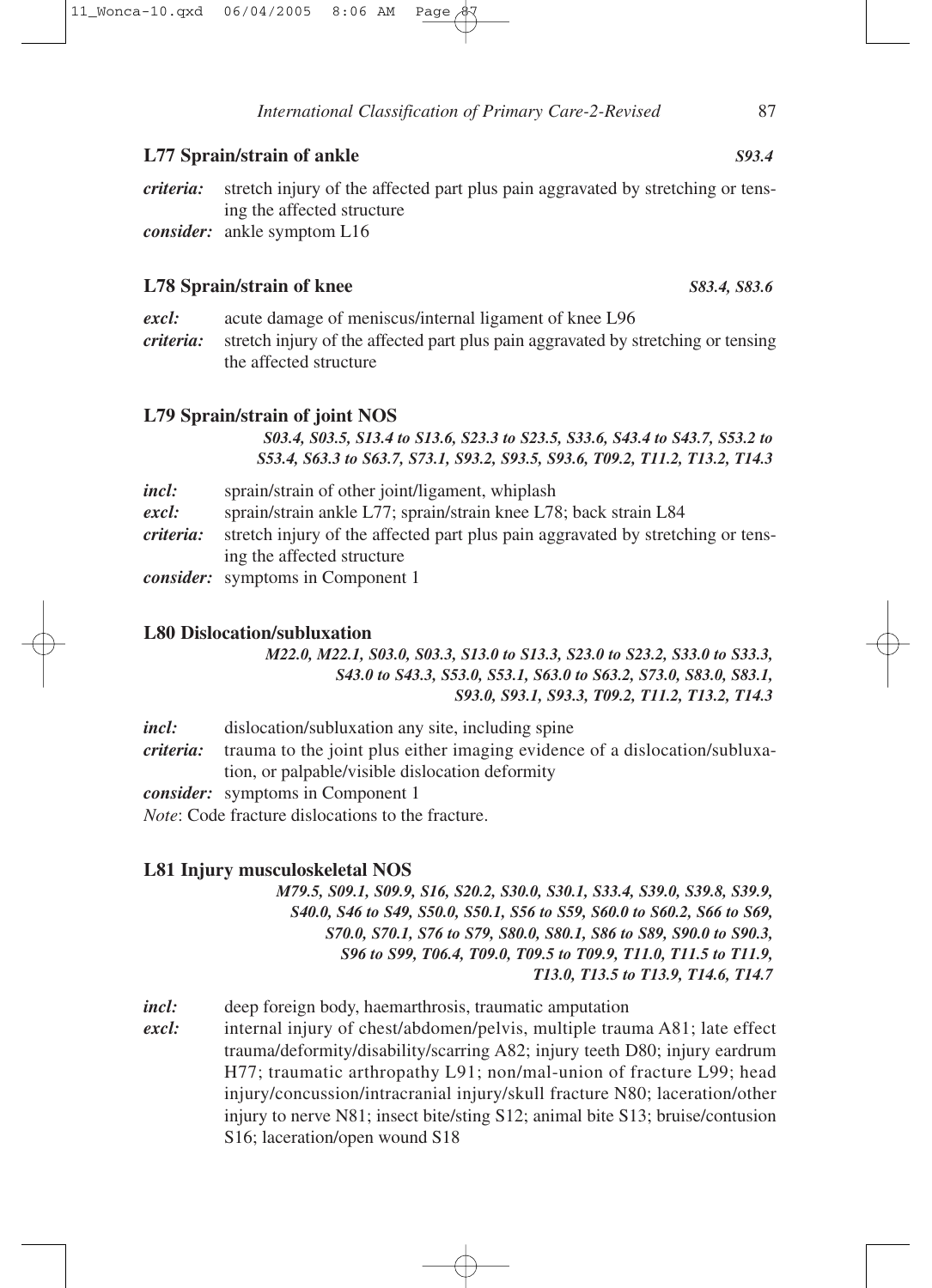### **L82 Congenital anomaly musculoskeletal** *Q65 to Q79*

- 
- *incl:* bow leg, clubfoot (talipes), congenital dislocation of hip, genu recurvatum, congenital malformation of skull and face, other congenital deformity of the foot *excl:* scoliosis L85; pes planus (acquired) L98; spina bifida N85

### **L83 Neck syndrome**

# *M43.0, M43.1, M43.3 to M43.6, M46.0, M47.1, M47.2, M47.8, M47.9, M48, M50, M53.0, M53.1, M53.8, M53.9*

incl: syndromes with/without radiation of pain: cervical disc lesion, cervicobrachial syndrome, cervicogenic headache, osteoarthritis of neck, radicular syndrome of upper limbs, spondylosis, torticollis

### **L84 Back syndrome without radiating pain**

*M43.0, M43.1, M43.5, M46.0, M46.1, M46.8, M46.9, M47.0, M47.8, M47.9, M48, M51.2 to M51.9, M53.2 to M53.9, S33.5, S33.7*

- *incl:* back strain, collapsed vertebra NOS, facet joint degeneration, osteoarthrosis/ osteoarthritis of spine, spondylolisthesis, spondylosis
- *excl:* coccydynia L03; syndrome related to the neck L83; back pain with radiation/ sciatica L86; psychogenic backache P75
- *criteria:* back pain without radiation plus limitation of movement confirmed at medical examination
- *consider:* symptom/complaint back L02; symptom/complaint low back L03

### **L85 Acquired deformity of spine** *M40, M41, M43.8, M43.9*

- *incl:* kyphoscoliosis, kyphosis, lordosis, scoliosis
- *excl:* congenital deformity L82; ankylosing spondylitis L88; spondylolisthesis L84

### **L86 Back syndrome with radiating pain** *M47.1, M47.2, M51, M54.3, M54.4*

- *incl:* disc prolapse/degeneration, sciatica
- *excl:* cervical disc lesion L83; spondylolisthesis L84; recent back strain L84
- *criteria:* pain in the lumbar/thoracic region of the spine, accompanied by pain radiating to, or a neurological deficit of an appropriate area; or sciatica, pain radiating down the back of the leg, aggravated by coughing, movement, or posture; or demonstration of a prolapsed lumbar or thoracic disc by appropriate imaging technique, or at surgery

*consider:* back pain L02; low back pain L03

*Note*: Exclude referred pain that is diffuse.

#### **L87 Bursitis/tendinitis/synovitis NOS**

### *M65.2 to M65.4, M65.8, M65.9, M67.3, M67.4, M70, M71.2 to M71.9, M72, M76, M77.0, M77.2, M77.3, M77.8, M77.9*

*incl:* bone spurs, calcified tendon, Dupuytren's contracture, fasciitis, ganglion, synovial cysts, tenosynovitis, trigger finger *(cont.)*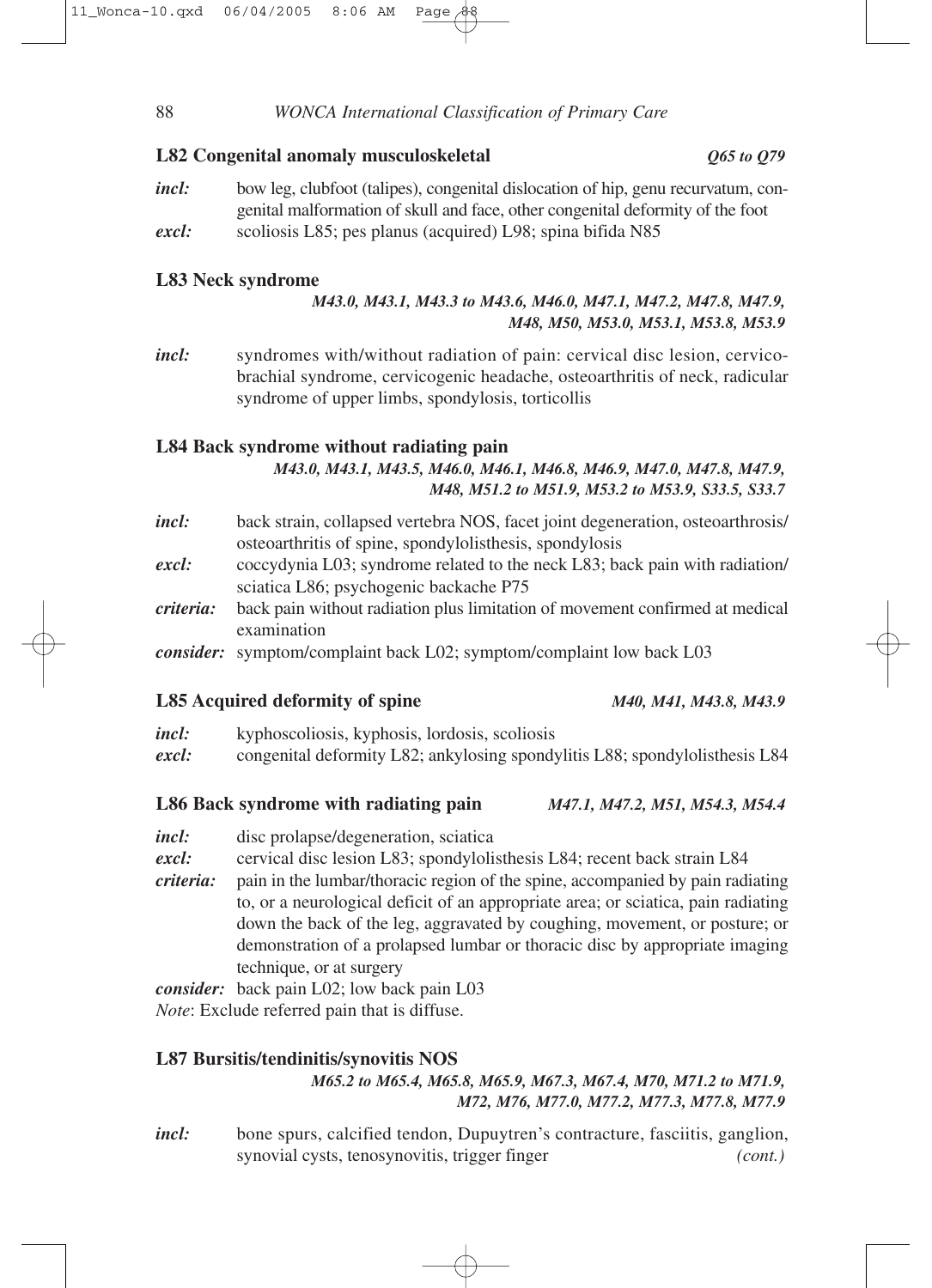*excl:* bursitis/tenditis/synovitis of shoulder L92; tennis elbow/lateral epicondylitis L93

#### **L88 Rheumatoid/seropositive arthritis** *M05, M06, M08, M45*

*incl:* allied conditions: ankylosing spondylitis, juvenile arthritis *excl:* psoriatic arthropathy L99

#### **L89 Osteoarthrosis of hip** *M16*

- *incl:* osteoarthritis of hip secondary to dysplasia/trauma
- *criteria:* either characteristic imaging appearance; or joint disorder of at least 3 months' duration, with no constitutional symptoms and three or more of the following: intermittent swelling; crepitation; stiffness/limitation of movement; normal ESR, rheumatoid tests, and uric acid; over 40 years of age *consider:* joint symptom L20; arthritis NOS L91
- **L90 Osteoarthrosis of knee** *M17*
- *incl:* osteoarthritis of knee secondary to dysplasia/trauma *criteria:* either characteristic imaging appearance; or joint disorder of at least 3 months' duration, with no constitutional symptoms and three or more of the following: intermittent swelling; crepitation; stiffness/limitation of movement; normal ESR, rheumatoid tests, and uric acid; over 40 years of age *consider:* joint symptom L20; arthritis NOS L91

#### **L91 Osteoarthrosis, other** *M13, M15, M18, M19*

- *incl:* arthritis NOS, osteoarthritis, traumatic arthropathy
- *excl:* osteoarthrosis of neck L83; osteoarthrosis of spine L84; osteoarthrosis of hip L89; osteoarthrosis of knee L90; osteoarthrosis of shoulder L92
- *criteria:* characteristic imaging appearance; or Heberden's nodes or joint disorder of at least 3 months' duration, with no constitutional symptoms and three or more of the following: intermittent swelling; crepitation; stiffness/limitation of movement; normal ESR, rheumatoid tests, and uric acid; over 40 years of age

*consider:* joint symptom L20

### **L92 Shoulder syndrome** *M19, M75*

- *incl:* bursitis of shoulder, frozen shoulder, osteoarthrosis/synovitis of shoulder, rotator cuff syndrome, tendinitis around shoulder
- *criteria:* shoulder pain with limitation of movement/local tenderness/crepitus; or periarticular calcification on imaging

# **L93 Tennis elbow** *M77.1*

| incl: | lateral epicondylitis |
|-------|-----------------------|
| excl: | other tendinitis L87  |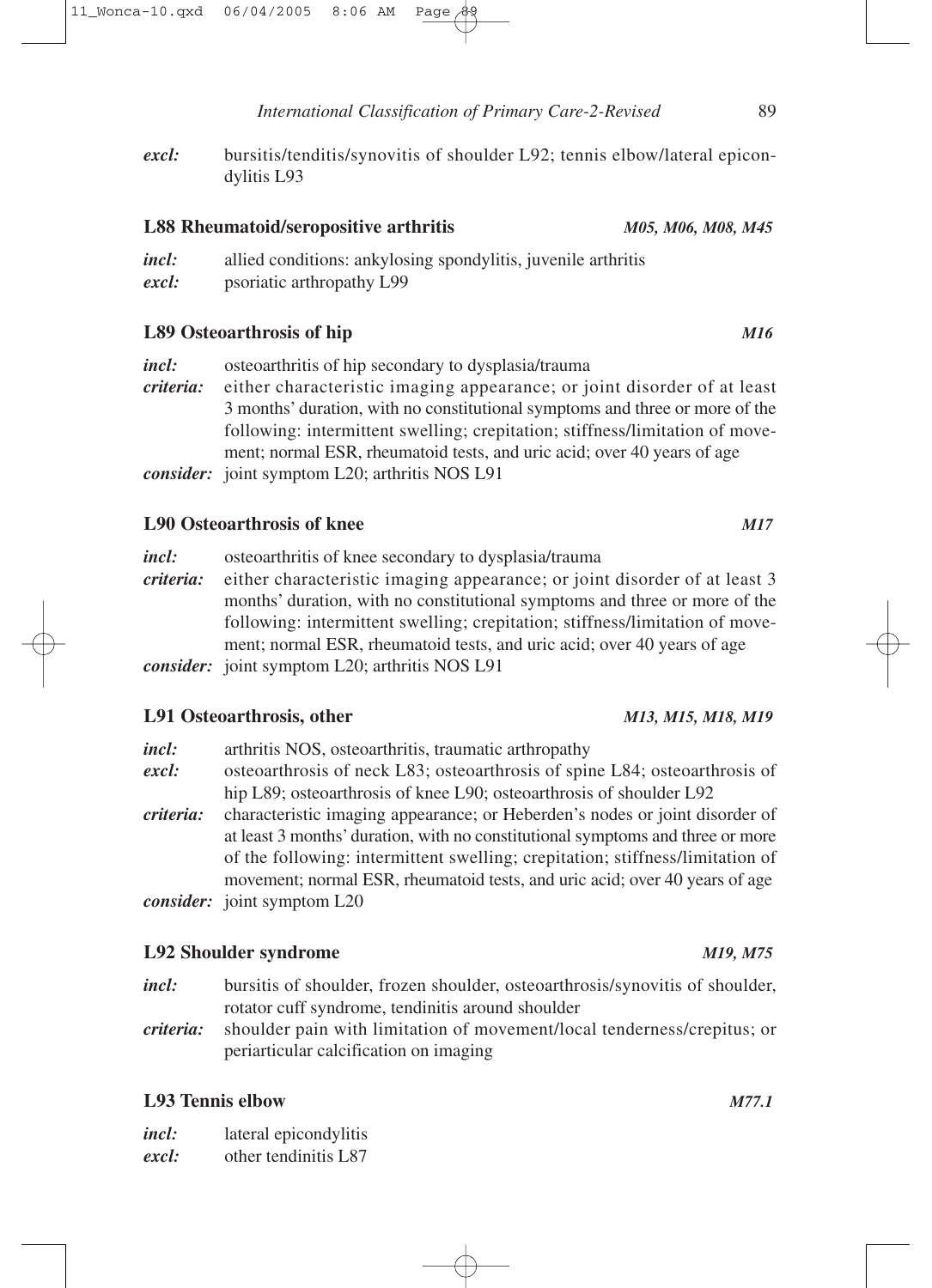## **L94 Osteochondrosis** *M42, M91 to M93*

*incl:* Legg–Calvé–Perthes disease, Osgood–Schlatter disease, osteochondritis dissecans, Scheuermann's disease, slipped femoral epiphysis

## **L95 Osteoporosis** *M80 to M82*

*incl:* pathological fracture due to osteoporosis *criteria:* characteristic imaging appearance

### **L96 Acute internal damage knee** *S83.2, S83.3, S83.5, S83.7*

- *incl:* acute damage to meniscus/cruciate ligaments
- *excl:* acute damage to collateral ligaments L78; dislocation of patella L80; chronic internal damage to knee L99
- *criteria:* an initial injury that occurred no longer than 1 month previously and demonstration of ligament/meniscus tear by surgery/arthroscopy/imaging, or by locking/giving way, pain, and swelling of knee
- *consider:* knee symptom L15; sprain of knee L78

#### **L97 Neoplasm musculoskeletal benign/unspecified** *D16, D21, D48.0, D48.1*

*incl:* benign musculoskeletal neoplasm, musculoskeletal neoplasm not specified as benign or malignant/when histology is not available *excl:* malignant musculoskeletal neoplasm L71

#### **L98 Acquired deformity of limb** *M20, M21*

- *incl:* bunion, genu valgum-varum, hallux valgus/varus, mallet finger, pes planus (flatfoot)
- *excl:* general congenital deformity/anomaly A90; musculoskeletal genital deformity/ anomaly L82

#### **L99 Musculoskeletal disease, other**

*M02, M03, M07, M09, M12, M14, M22.2 to M22.9, M23, M24, M25.0 to M25.3, M25.7 to M25.9, M32 to M36, M43.2, M49, M54.1, M61, M62.0 to M62.4, M62.8, M62.9, M63, M66, M67.0 to M67.2, M67.8, M67.9, M68, M73, M79.4, M79.8, M84, M85, M87 to M90, M94, M95, M99, T79.6, Z89, Z98.1*

- *incl:* arthrodesis, chronic internal derangement of knee, contractures, costochondritis, dermatomyositis, disorder of patella, mal-union/non-union of fracture, myositis, Paget's disease of bone, pathological fracture N0S, polymyalgia rheumatica, psoriatic arthritis (code also S91), Reiter's disease, scleroderma, Sjögren's syndrome, spontaneous rupture tendon, systemic lupus erythematosus
- *excl:* hyperuricaemia A91; pathological fracture due to osteoporosis L95; postpolio paralysis N70; post-stroke paralysis N81; gout T92; pseudogout/crystal arthropathy, osteomalacia T99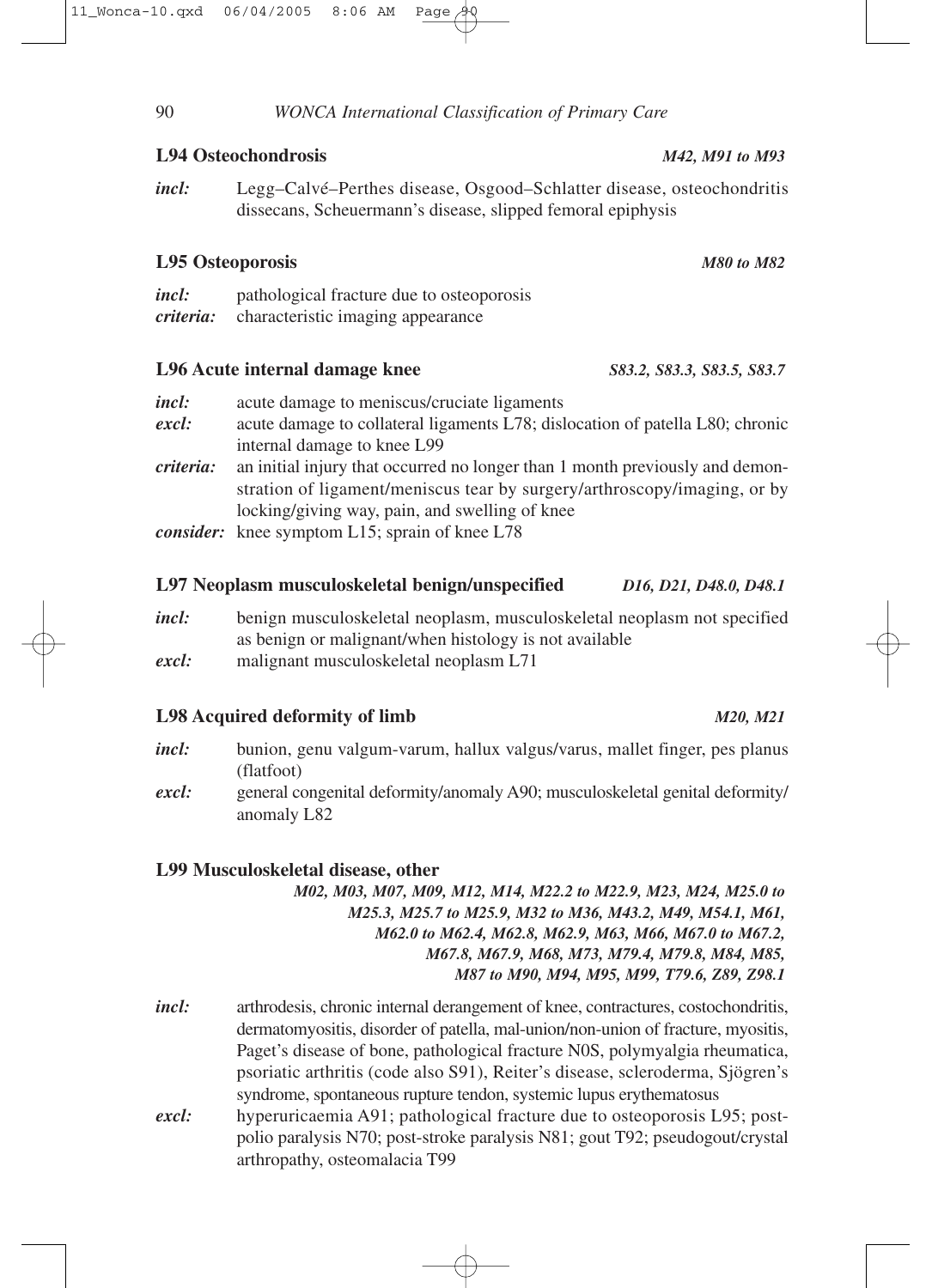# **N Neurological**

# **Component 1—Symptoms and complaints**

# **N01 Headache** *G44.3, G44.8, R51 incl:* post-traumatic headache *excl:* cervicogenic headache L83; face pain N03; migraine N89; cluster headache N90; tension headache N95; atypical facial neuralgia N99; sinus pain R09; post-herpetic pain S70 **N03 Pain, face** *G50.1, R51 excl:* toothache D19; headache N01; migraine N89; trigeminal neuralgia N92; sinus pain R09; post-herpetic pain S70 **N04 Restless legs** *G25.8 excl:* leg cramps L14; intermittent claudication K92 **N05 Tingling fingers/feet/toes** *R20.2 incl:* burning sensation, prickly feeling fingers/feet/toes, paraesthesia *excl:* pain/tenderness of skin S01 **N06 Sensation disturbance, other** *R20.0, R20.1, R20.3, R20.8 incl:* anaesthesia, numbness *excl:* tingling fingers/feet/toes N05; pain/tenderness of skin S01 **N07 Convulsion/seizure** *R56 incl:* febrile convulsion, fit *excl:* fainting A06; transient ischaemic attack K89 **N08 Abnormal involuntary movements** *G25, R25.0, R25.1, R25.3, R25.8, R29.0 incl:* dystonic movements, jerking, myoclonus, shaking, tetany, tremor, twitching *excl:* chorea K71; cramps/spasm L07, L09, L12, L14, L17, L18; restless legs N04; convulsion N07; tic douloureux N92; dystonia/organic tic N99; psychogenic tic P10

# **N16 Disturbance of smell/taste** *R43*

| incl: | anosmia       |
|-------|---------------|
| excl: | halitosis D20 |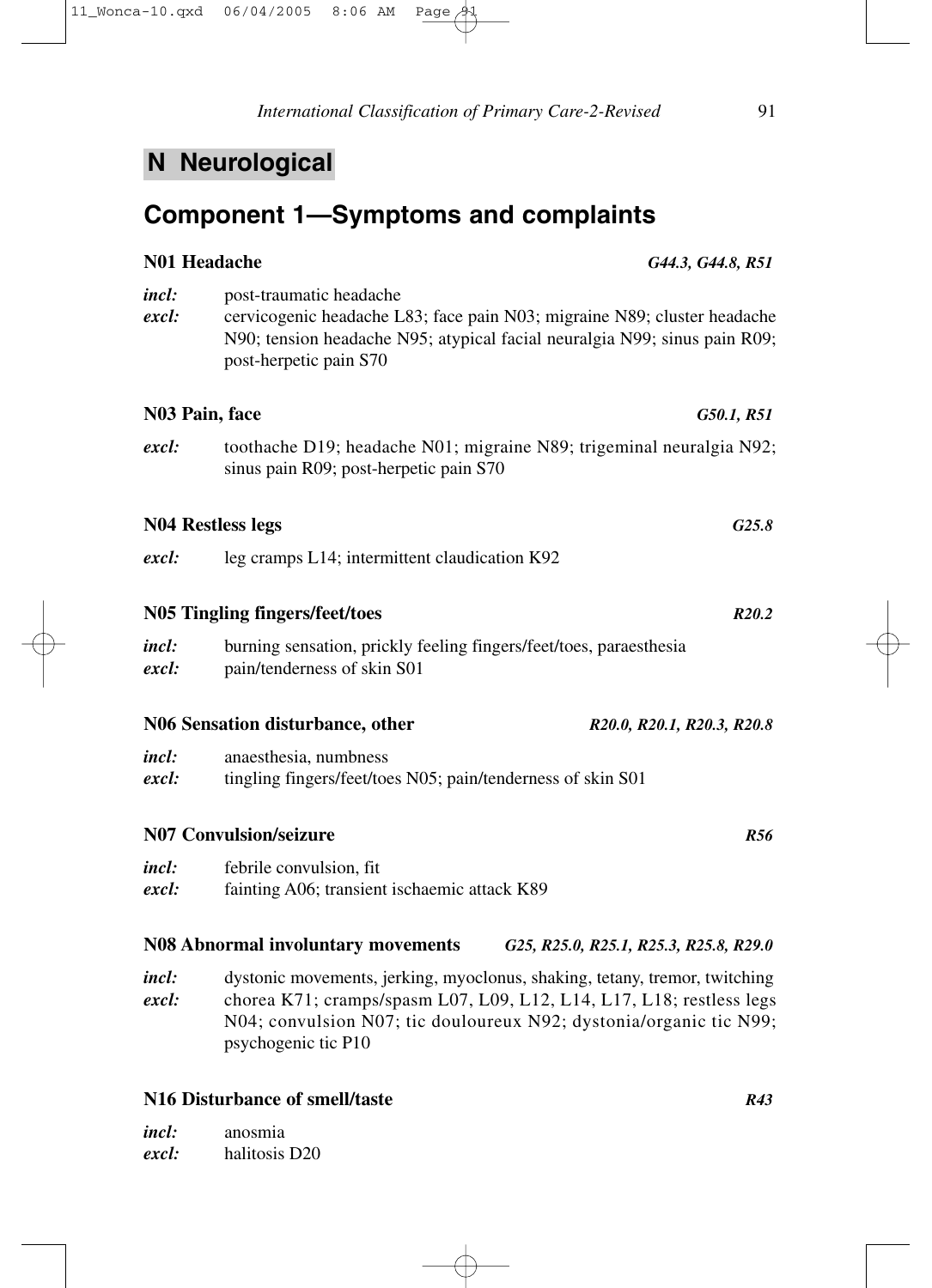|                           | N17 Vertigo/dizziness                                                                                                                                                                                                                    | R42             |
|---------------------------|------------------------------------------------------------------------------------------------------------------------------------------------------------------------------------------------------------------------------------------|-----------------|
| incl:<br>excl:            | giddiness, feeling faint/lightheaded, loss of balance, woozy<br>syncope/blackout A06; motion sickness A88; specific vertiginous syndrome H82                                                                                             |                 |
|                           | N18 Paralysis/weakness                                                                                                                                                                                                                   | G98             |
| <i>incl:</i><br>excl:     | paresis<br>general weakness A04                                                                                                                                                                                                          |                 |
|                           | N19 Speech disorder                                                                                                                                                                                                                      | R47             |
| <i>incl:</i><br>excl:     | aphasia, dysphasia, dysarthria, slurred speech<br>stammering/stuttering P10; speech delay P22; hoarseness R23                                                                                                                            |                 |
|                           | N26 Fear of cancer of neurological system                                                                                                                                                                                                | Z71.1           |
| excl:<br>criteria:        | if the patient has the disease, code the disease<br>concern about/fear of neurological cancer in a patient without the disease/<br>until the diagnosis is proven                                                                         |                 |
|                           | N27 Fear of neurological disease, other                                                                                                                                                                                                  | Z71.1           |
| excl:<br><i>criteria:</i> | fear of neurological cancer N26; if the patient has the disease, code the disease<br>concern about/fear of other neurological disease in a patient without the<br>disease/until the diagnosis is proven                                  |                 |
|                           | N28 Limited function/disability (N)                                                                                                                                                                                                      | Z73.6           |
| <i>incl:</i><br>criteria: | disability due to neurological diseases and disorders<br>limitation of function/disability due to a neurological problem<br>Note: The COOP/WONCA Charts are suitable for documenting the patient's functional<br>status (see Chapter 8). |                 |
|                           | N29 Neurological symptom/complaint, other<br>M79.2, R26, R27, R29.0 to R29.2, R29.8                                                                                                                                                      |                 |
| incl:                     | ataxia, gait abnormality, limping, meningism                                                                                                                                                                                             |                 |
|                           | <b>Component 7-Diagnosis/diseases</b>                                                                                                                                                                                                    |                 |
|                           | N70 Poliomyelitis                                                                                                                                                                                                                        | A80, A85.0, B91 |
|                           |                                                                                                                                                                                                                                          |                 |

*incl:* late effect of poliomyelitis, post-polio syndrome, other neurological enterovirus infection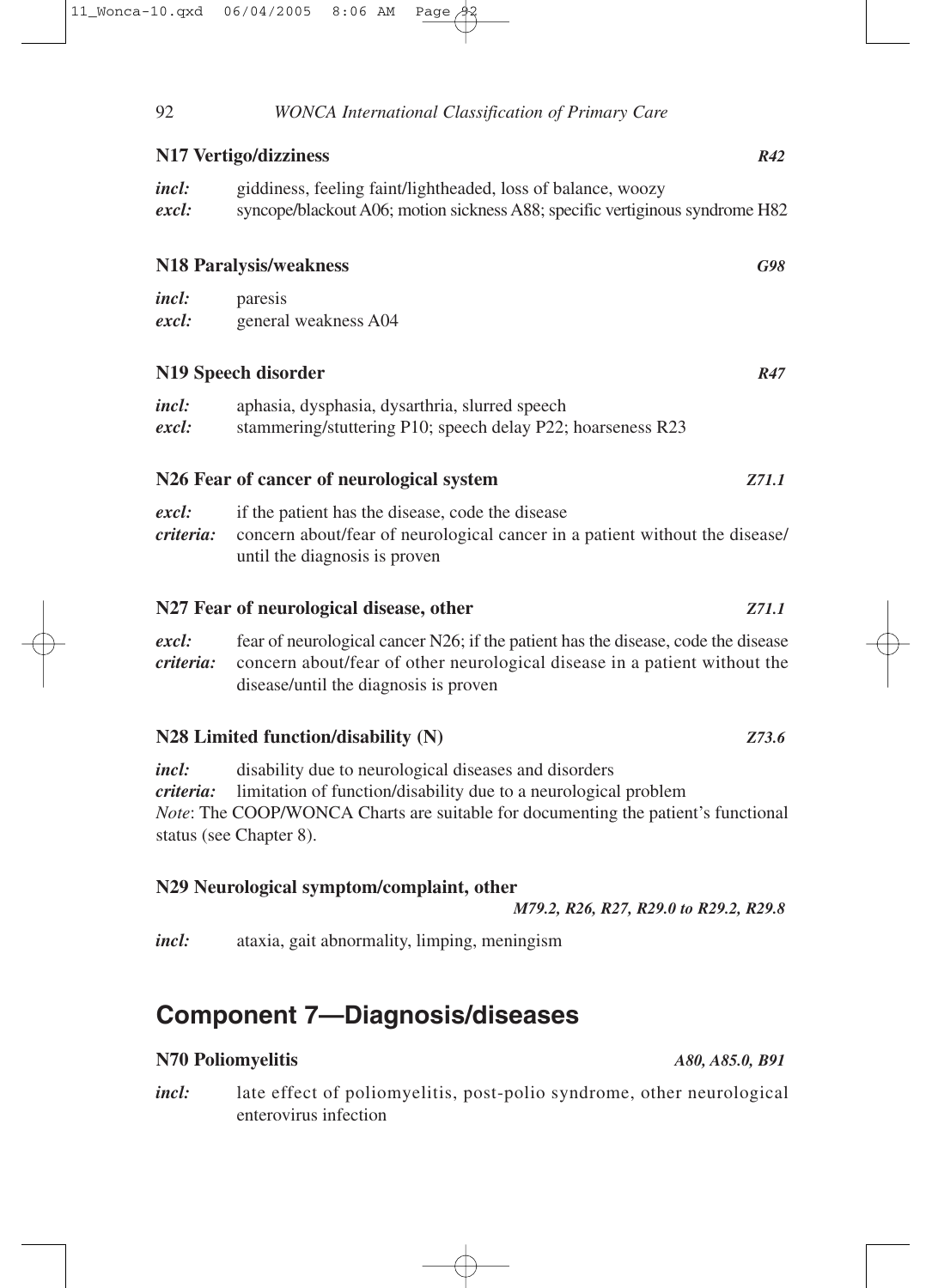|  | International Classification of Primary Care-2-Revised | 93 |
|--|--------------------------------------------------------|----|
|  |                                                        |    |

**N71 Meningitis/encephalitis** *A32.1, A39.0, A83, A84, A85.1, A85.2, A85.8, A86, A87, B00.3, B00.4, B37.5, B58.2, B94.1, G00 to G05*

*criteria:* an acute febrile illness with abnormal findings in the cerebrospinal fluid *consider:* fever A03; meningism N29

### **N72 Tetanus** *A33 to A35*

excl: tetany N08 *criteria:* rigidity, hypertonic contractions or tetanic spasticity and a history of preceding injury

| N73 Neurological infection, other |                                                                                                                  | A81, A88.8, A89, G06 to G09 |
|-----------------------------------|------------------------------------------------------------------------------------------------------------------|-----------------------------|
| <i>incl:</i><br>excl:             | cerebral abscess, slow virus infection<br>poliomyelitis N70; meningitis/encephalitis N71; acute polyneuritis N94 |                             |

- **N74 Malignant neoplasm nervous system** *C47, C70 to C72 criteria:* characteristic histological appearance
	- *consider:* unspecified neoplasm nervous system N76
	- **N75 Benign neoplasm nervous system** *D32, D33, D36.1*
	- *incl:* acoustic neuroma, meningioma

# **N76 Neoplasm nervous system, unspecified** *D42, D43, D48.2*

*incl:* neoplasm nervous system not specified as benign or malignant/when histology is not available *excl:* neurofibromatosis A90

# **N79 Concussion** *S06.0*

*incl:* late effect of concussion *excl:* psychological effect of concussion P02 *criteria:* trauma to the head with a temporary loss of consciousness and/or neurological sequela *consider:* other head injury N80

# **N80 Head injury, other**

*S02.0, S02.1, S02.9, S06.1 to S06.9, S07, S08.0, S08.8, S08.9, S09.0, S09.7 to S09.9*

*incl:* cerebral contusion, cerebral injury with/without skull fracture, extradural haematoma, subdural haematoma, traumatic intracranial haemorrhage *(cont.)*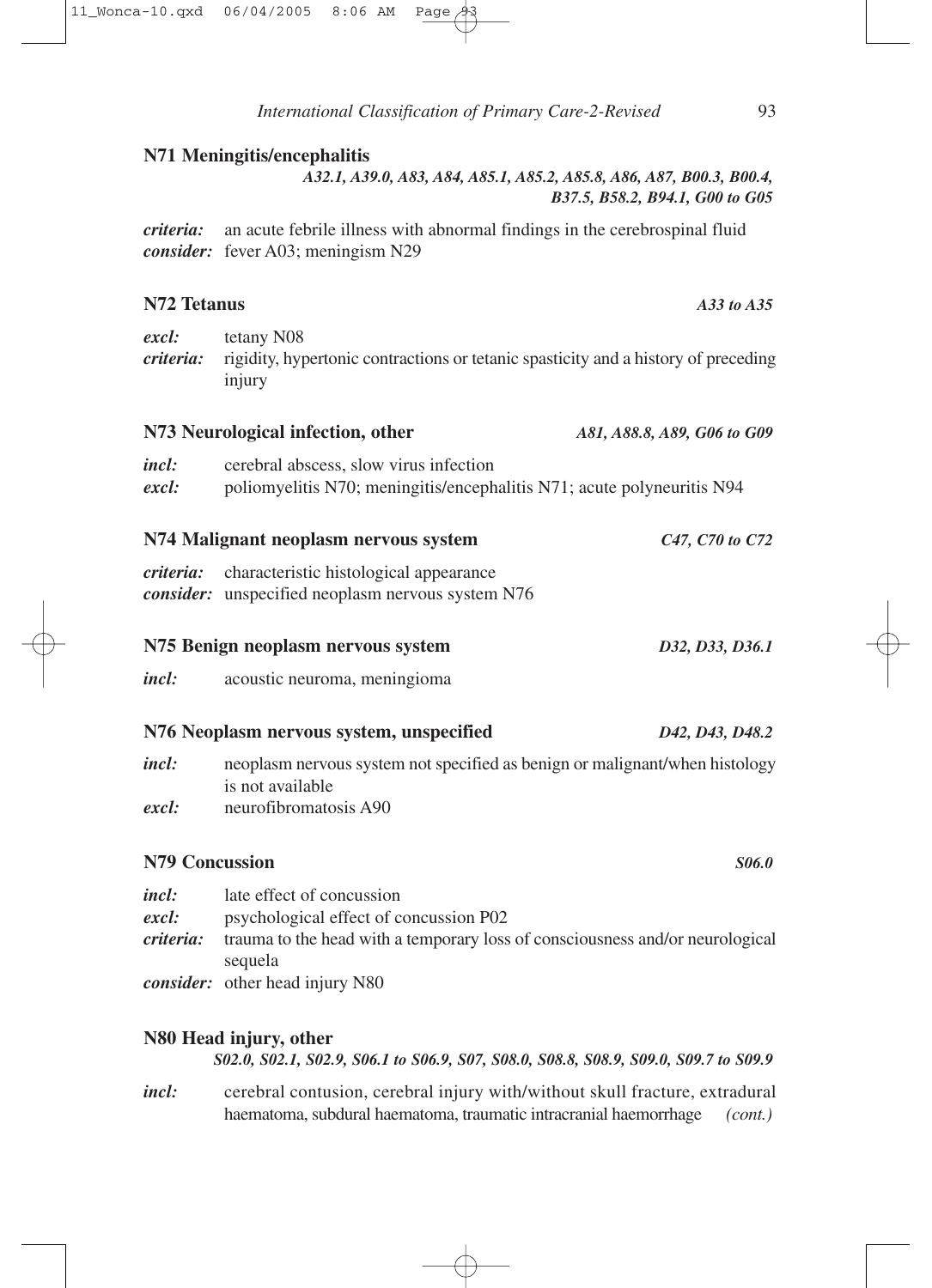*excl:* concussion N79 *criteria:* trauma to the head, complicated by cerebral damage

#### **N81 Injury nervous system, other**

*S04, S09.9, S14, S24, S34, S44, S54, S64, S74, S84, S94, T06.0 to T06.2, T09.3, T09.4, T11.3, T13.3, T14.4*

*incl:* nerve injury, spinal cord injury

#### **N85 Congenital anomaly neurological** *Q00 to Q07*

*incl:* hydrocephalus, spina bifida

#### **N86 Multiple sclerosis** *G35*

*incl:* disseminated sclerosis

*criteria:* exacerbations/remissions of multiple neurological manifestation with deficits/derangements disseminated in both time and site (any combination of neurological signs and symptoms is possible)

*consider:* other neurological symptom N29

#### **N87 Parkinsonism** *G20 to G22*

*incl:* drug-induced parkinsonism, paralysis agitans, Parkinson's disease *criteria:* poverty and slowness of voluntary movements, resting tremor improving with active purposeful movement, and muscular rigidity *consider:* abnormal involuntary movements N08; disorder of speech N19

#### **N88 Epilepsy** *G40, G41*

- *incl:* all types of epilepsy: focal seizures, generalized seizures, grand mal, petit mal, status epilepticus
- *criteria:* recurrent episodes of sudden altered consciousness, with/without tonic/clonic movements/seizure, plus either eyewitness account of the attack, or characteristic abnormality of electroencephalogram (EEG)

*consider:* convulsion N07; other neurological symptom N29

#### **N89 Migraine** *G43, G44.1*

*incl:* vascular headache with/without aura

*excl:* cervicogenic headache L83; cluster headache N90; tension headache N95

*criteria:* recurrent episodes of headache with three or more of the following: unilateral headache; nausea/vomiting; aura; other neurological symptoms; family history of migraine

*consider:* headache N01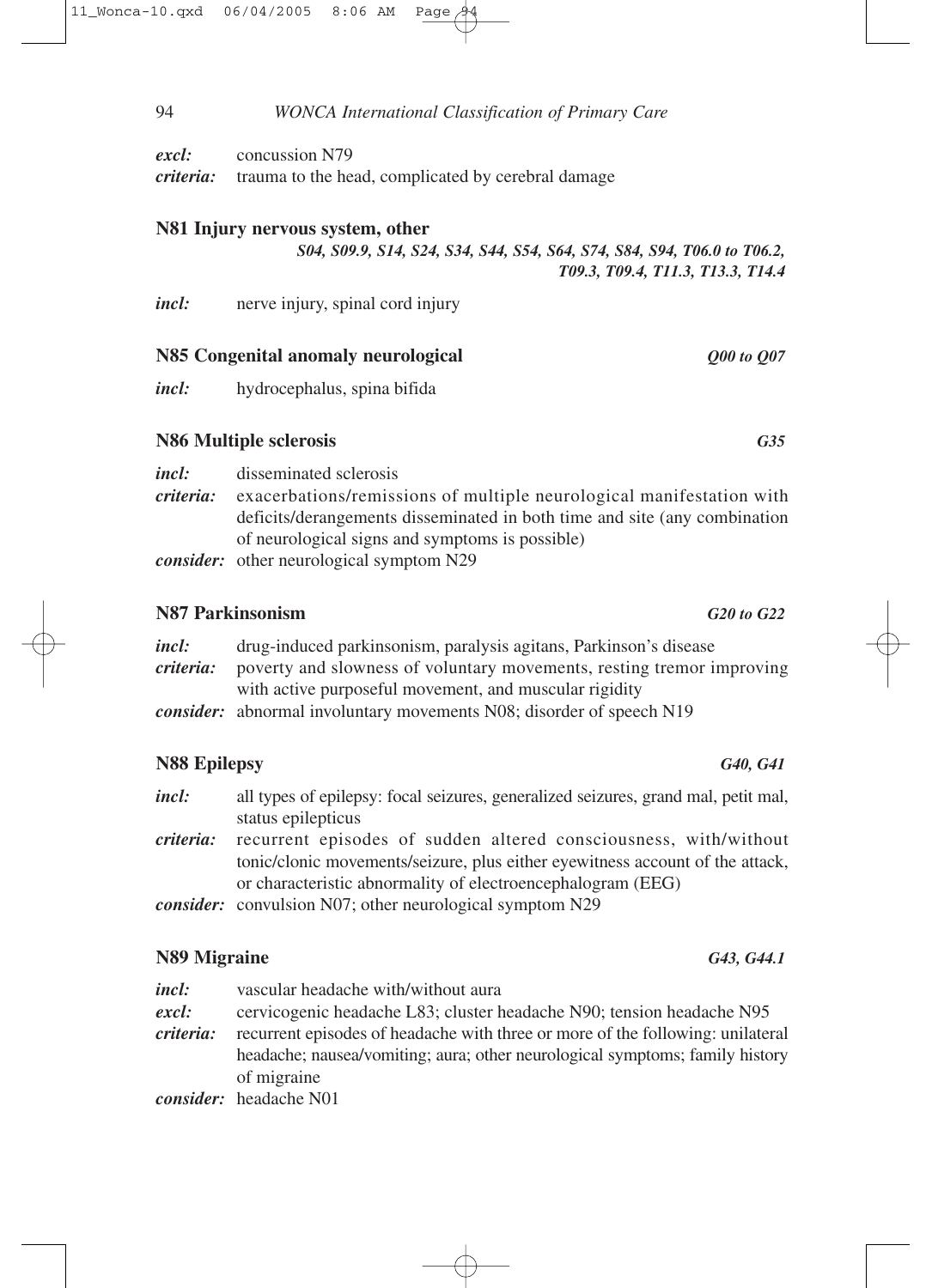#### **N90 Cluster headache** *G44.0*

*excl:* migraine N89

*criteria:* attacks of severe, often excruciating unilateral pain peri-orbitally and/or temporally, occurring up to eight times a day, sometimes associated with conjunctival injection, lacrimation, nasal congestion, rhinorrhoea, sweating, miosis, ptosis, or eyelid oedema. Attacks occur in cluster periods lasting weeks/months separated by remissions lasting months/years

#### **N91 Facial paralysis/Bell's palsy** *G51, G53*

*criteria:* acute onset of unilateral paralysis of muscles of facial expression without sensory loss *consider:* paralysis/weakness N18

#### **N92 Trigeminal neuralgia** *G50.0, G50.8, G50.9*

*incl:* tic douloureux *excl:* post-herpetic neuralgia S70 *criteria:* unilateral paroxysms of burning facial pain aggravated by touching triggerpoints, blowing nose or yawning, without sensory or motor paralysis *consider:* neuralgia NOS N99

# **N93 Carpal tunnel syndrome** *G56.0*

- *criteria:* loss/impairment of superficial sensation affecting the thumb, index and middle finger, that may or may not split the ring finger. Dysaesthesia and pain worsen usually during the night, and may radiate to the forearm
- *consider:* sensation disturbance N06

#### **N94 Peripheral neuritis/neuropathy**

#### *G54, G55, G56.1 to G56.4, G56.8, G56.9, G57 to G64, M79.2*

*incl:* acute infective polyneuropathy, diabetic neuropathy (double code with T89, T90), Guillain–Barré syndrome, nerve lesion, neuropathy, phantom limb *excl:* post-herpetic neuropathy S70

*criteria:* sensory, reflex and motor changes confined to the territory of individual nerves, sometimes without apparent cause, sometimes secondary to a specific disease, e.g. diabetes

# **N95 Tension headache** *G44.2*

*excl:* migraine N89; cluster headache N90 *criteria:* pressing, generalized headache associated with stress and muscle tension with/without increased tenderness of pericranial muscles *consider:* headache N01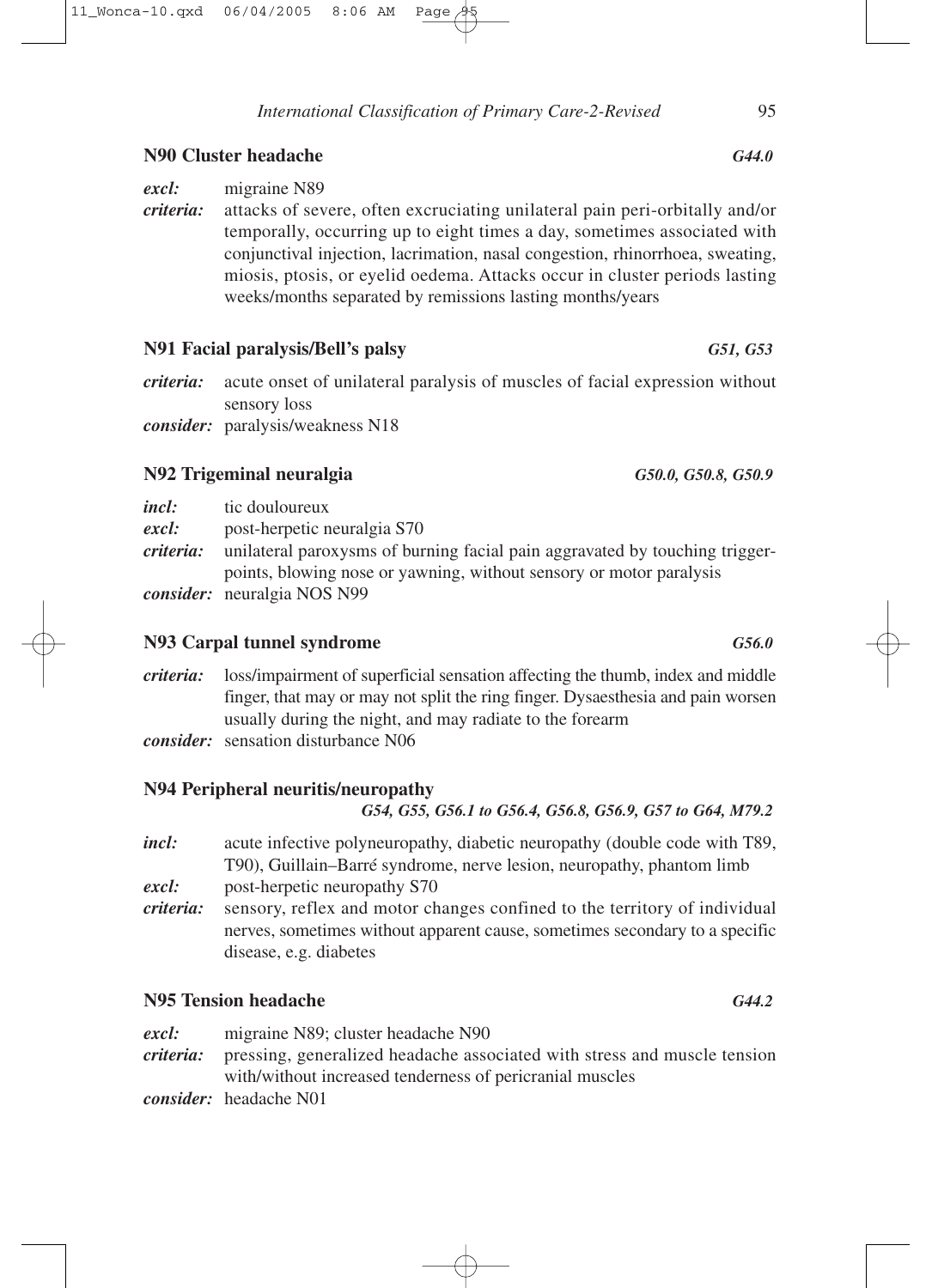### **N99 Neurological disease, other**

*E51.2, G10 to G13, G23, G24, G26, G31.0, G31.1, G31.8, G31.9, G32, G36, G37, G52, G70 to G73, G80 to G83, G90 to G92, G93.0 to G93.2, G93.4 to G93.9, G94 to G96, G98, G99, M79.2, Z98.2*

*incl:* cerebral palsy, dystonia, motor neuron disease, myasthenia gravis, neuralgia NOS

*excl:* sleep apnoea P06

# **P Psychological**

# **Component 1—Symptoms and complaints**

#### **P01 Feeling anxious/nervous/tense** *R45.0*

*incl:* anxiety NOS, feeling frightened

*excl:* anxiety disorder P74

*criteria:* feelings reported by the patient as an emotional or psychological experience not attributed to the presence of a mental disorder. A gradual transition exists from feelings that are unwelcome, but quite normal, and feelings that are so troublesome to the patient that professional help is sought

#### **P02 Acute stress reaction** *F43.0, F43.2, F43.8, F43.9*

- *incl:* adjustment disorder, culture shock, feeling stressed/grief/homesick, immediate post-traumatic stress, shock (psychic)
- *excl:* feeling depressed P03; depressive disorder P76; post-traumatic stress disorder P82
- *criteria:* a reaction to a stressful life event or significant life change requiring a major adjustment, either as an expected response to the event or as a maladaptive response interfering with daily coping and resulting in impaired social functioning, with recovery within a limited period of time

# **P03 Feeling depressed** *R45.2, R45.3*

- incl: feeling inadequate, unhappy, worried
- *excl:* low self-esteem P28; depressive disorder P76
- *criteria:* feelings reported by the patient as an emotional or psychological experience not attributed to the presence of a mental disorder. A gradual transition exists from feelings that are unwelcome, but quite normal, and feelings that are so troublesome to the patient that professional help is sought

# **P04 Feeling/behaving irritable/angry** *R45.1, R45.4 to R45.6*

- *incl:* agitation NOS, restlessness NOS
- *excl:* overactive child P22; irritability in partner Z13 *(cont.)*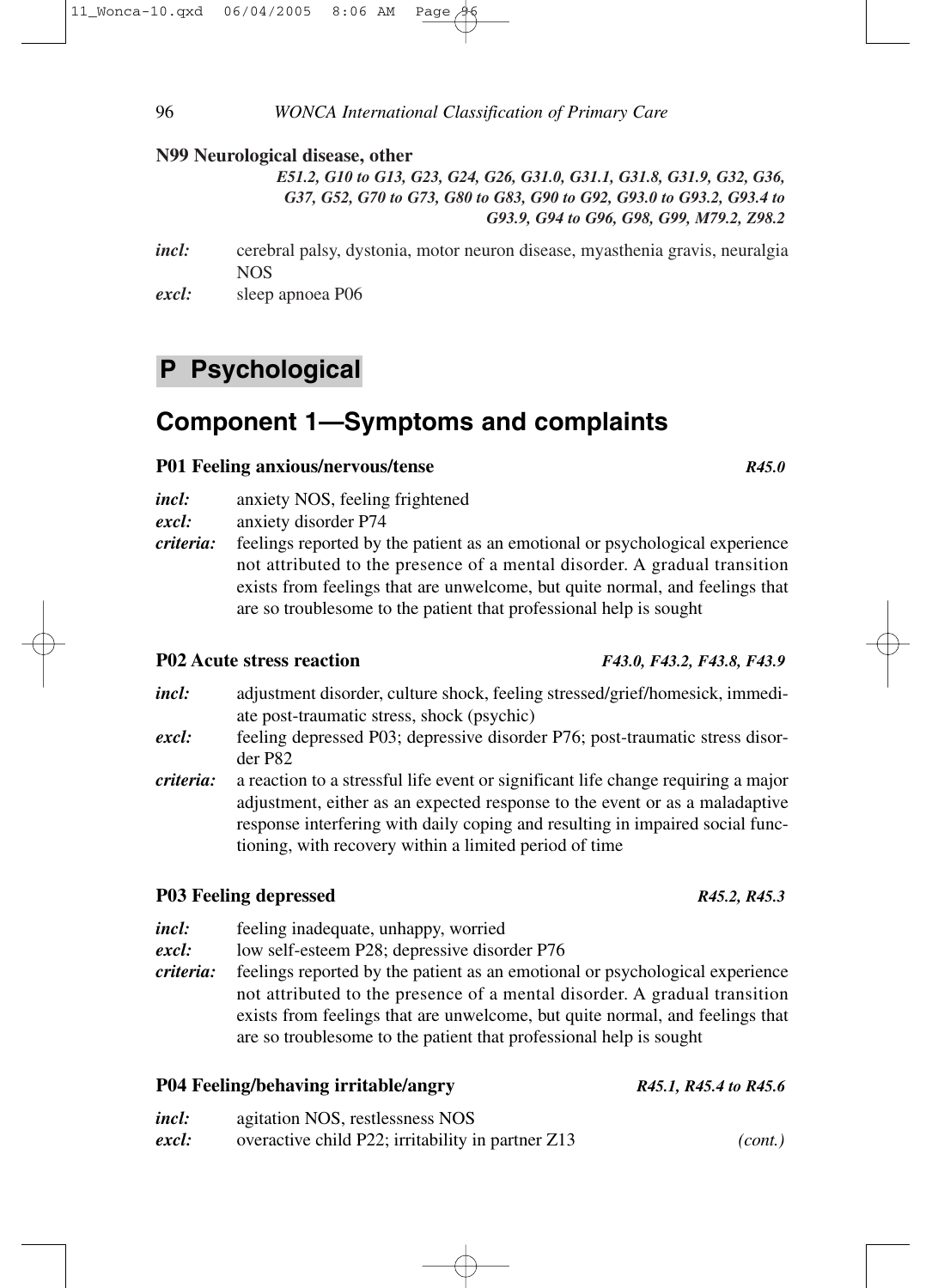*criteria:* feelings reported by the patient as an emotional or psychological experience not attributed to the presence of a mental disorder, or behaviour indicating irritability or anger. A gradual transition exists from feelings or behaviour that are unwelcome, but quite normal, to those that are so troublesome that professional help is sought

## **P05 Senility, feeling/behaving old** *R54*

*incl:* concern with aging, senescence

*excl:* dementia P70

*criteria:* feelings reported by the patient as an emotional or psychological experience not attributed to the presence of a mental disorder. A gradual transition exists from feelings that are unwelcome, but quite normal, to feelings that are so troublesome to the patient that professional help is sought

#### **P06 Sleep disturbance** *F51, G47*

*incl:* insomnia, nightmares, sleep apnoea, sleepwalking, somnolence

*excl:* jetlag A88

*criteria:* sleep disturbance as a diagnosis requires that the sleeping problem forms a major complaint that, according to both patient and doctor, is not caused by another disorder but is a condition in its own right. Insomnia requires a quantitative or qualitative deficiency of sleep that is unsatisfactory, in the patient's opinion, over a considerable period of time. In hypersomnia excessive daytime sleepiness and sleep attacks exist that limit the patient's performance

## **P07 Sexual desire reduced** *F52.0*

*incl:* frigidity, loss of libido

- *excl:* non-organic impotence/loss of sexual fulfilment P08; concern with sexual preference P09
- *criteria:* sexual problems with regard to desire not caused by any organic disorder or disease, but a reflection of the inability of a patient to participate in the sexual relationship s/he wants because of lack of desire, failure of genital response or function

### **P08 Sexual fulfilment reduced** *F52.1 to F52.9*

- *incl:* non-organic impotence or dyspareunia, premature ejaculation, vaginismus of psychogenic origin
- *excl:* sexual problems with desire P07; concern with sexual preference P09; vaginismus NOS X04; organic impotence/sexual problems Y07
- *criteria:* sexual problems with regard to fulfilment not caused by any organic disorder or disease, but a reflection of the inability of a patient to participate in the sexual relationship s/he wants because of failure of genital response or function, or problems with sexual development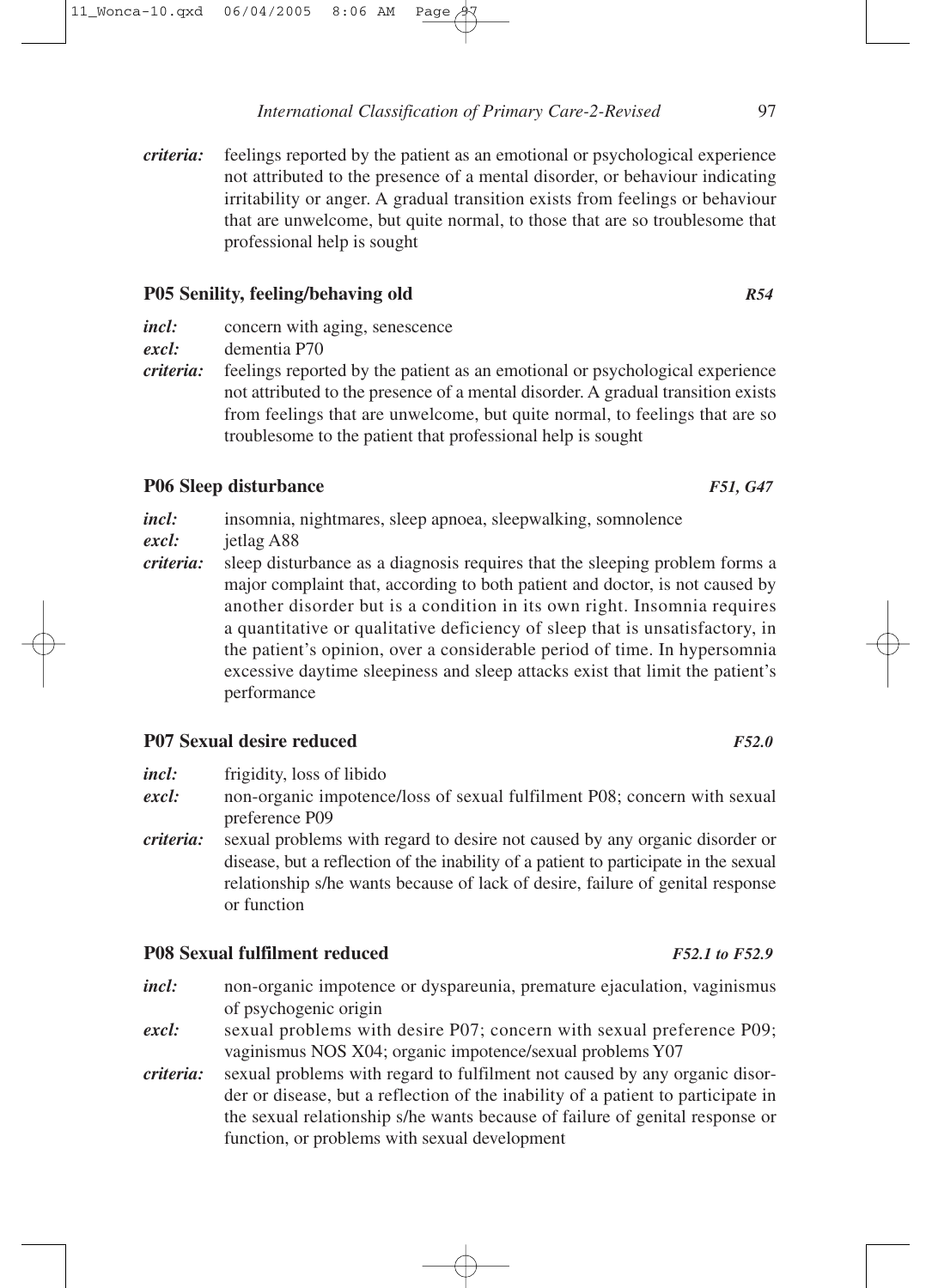### **P09 Sexual preference concern** *F64 to F66*

*excl:* reduced sexual desire P07; reduced sexual fulfilment P08

*criteria:* sexual problems with regard to preference not caused by any organic disorder or disease, but a reflection of the inability of a patient to participate in the sexual relationship s/he wants because of problems with sexual identity, preference or orientation

#### **P10 Stammering/stuttering/tic** *F95, F98.4 to F98.6*

*excl:* tic douloureux N92

*criteria:* stammering and stuttering: disorder of speech characterized by frequent repetitions/prolongations of sounds, or by frequent hesitations/pauses disrupting speech

#### **P11 Eating problem in child** *F98.2, F98.3*

*incl:* feeding problem, problem with eating behaviour of child

*excl:* anorexia nervosa P86; eating problem in adult T05

*Note*: Behavioural problems in children are particularly difficult to classify, as illustrated by the fact that they are distributed over four chapters of ICPC. Whether or not parents present these problems to a GP will reflect their ideas about the gradual differences between normal (though perhaps annoying) behaviour and behaviour that is considered worrying or 'pathological'.

#### **P12 Bedwetting/enuresis** *F98.0*

- *excl:* bedwetting due to organic disorder U04
- *criteria:* involuntary voiding of urine by day/night not determined to be related to any organic disorder

*Note*: Behavioural problems in children are particularly difficult to classify, as illustrated by the fact that they are distributed over four chapters of ICPC. Whether or not parents present these problems to a GP will reflect their ideas about the gradual differences between normal (though perhaps annoying) behaviour and behaviour that is considered worrying or 'pathological'.

#### **P13 Encopresis/bowel training problem** *F98.1*

*criteria:* encopresis requires repeated passage of usually well formed faeces in inappropriate places, considered abnormal in relation to age, and not caused by constipation/sphincter control disorder/another disease

# **P15 Chronic alcohol abuse** *F10.1 to F10.9, G31.2*

*incl:* alcohol brain syndrome, alcohol psychosis, alcoholism, delirium tremens *criteria:* a disorder due to the use of alcohol resulting in one or more of the following: harmful use with clinically important damage to health; dependence syndrome; withdrawal state; psychotic disorder *(cont.)*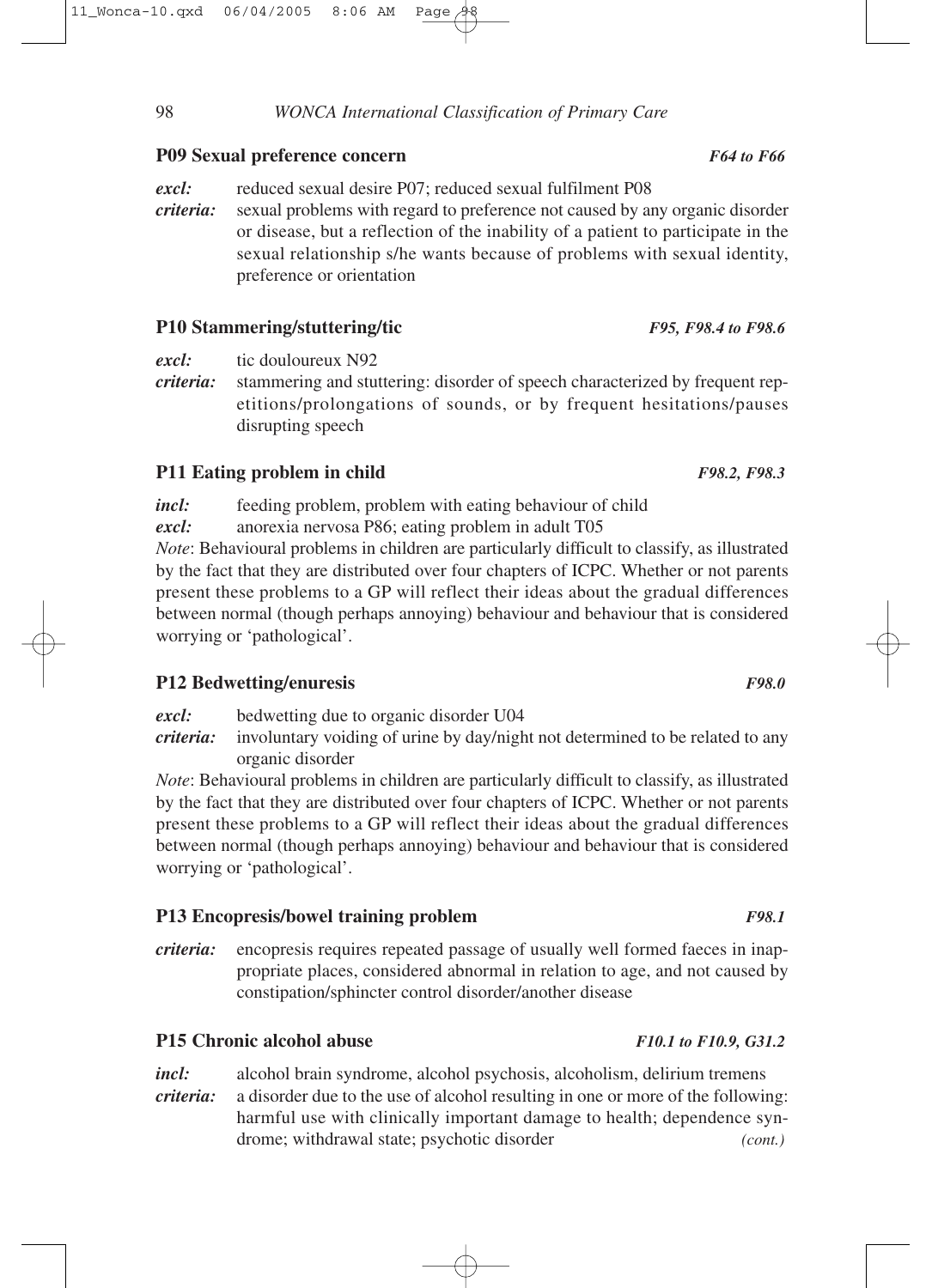*Note*: Substance abuse problem definitions should take into account the considerable differences between countries and cultures. A doctor can decide to label an episode as 'chronic alcohol abuse' without the patient's agreement, and consequently also without the patient's willingness to agree to any medical intervention.

#### **P16 Acute alcohol abuse** *F10.0*

*incl:* drunk

*criteria:* a disorder due to the use of alcohol resulting in acute intoxication, with/without a background of chronic abuse

*Note*: A doctor can decide to label an episode as 'acute alcohol abuse' without the patient's agreement, and consequently also without the patient's willingness to agree to any medical intervention.

#### **P17 Tobacco abuse** *F17*

*incl:* smoking problem

*criteria:* a disorder due to the use of tobacco resulting in one or more of the following: acute intoxication; harmful use with clinically important damage to health; dependence syndrome; withdrawal state

*consider:* risk factor NOS A23

*Note*: Substance abuse problem definitions should take into account the considerable differences between countries and cultures. An alcohol-dependent or heroin-addicted patient needs medical attention, but the definitions of 'tobacco abuse' are controversial. A physician can decide to label an episode as 'tobacco abuse' without the patient's agreement, and consequently also without the patient's willingness to agree to any medical intervention.

#### **P18 Medication abuse** *F13, F19, F55*

*incl:* abuse of any prescribed drug

*Note*: Substance abuse problem definitions should take into account the considerable differences between countries and cultures. Some patients request and use tranquillizers, sleeping tablets, anorectics, or laxatives inappropriately and for too long. In these cases physicians can decide to label the episode as 'medicine abuse' without the patient's agreement, and consequently also without the patient's willingness to agree to any medical intervention.

#### **P19 Drug abuse** *F11 to F16, F18, F19*

*incl:* addiction to drug, drug withdrawal *criteria:* a disorder due to the use of a dependence-producing psychoactive substance, resulting in one or more of the following conditions: *acute intoxication; harmful use with clinically important damage to health; dependence syndrome;*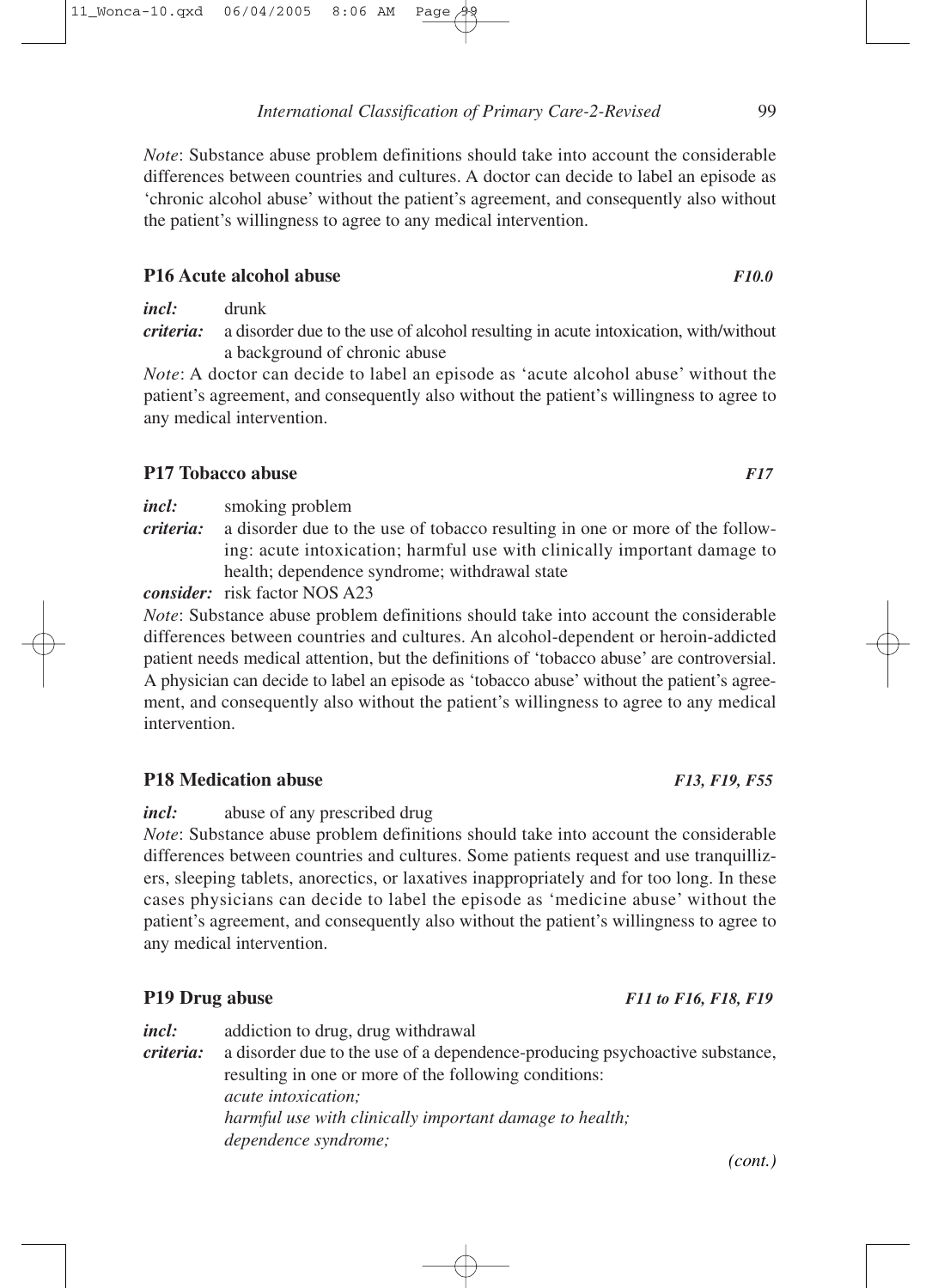#### *withdrawal state; psychotic disorder;*

*Note*: Substance abuse problem definitions should take into account the considerable differences between countries and cultures. An alcohol-dependent or heroin-addicted patient needs medical attention, but the definitions of 'use of hashish' are controversial. Doctors can decide to label an episode as 'drug abuse' without the patient's agreement, and consequently also without the patient's willingness to agree to any medical intervention.

#### **P20 Memory disturbance** *R41*

*incl:* amnesia, disorientation, disturbance of concentration

#### **P22 Child behaviour symptom/complaint**

*F91 to F94, F98.8, F98.9, R62.0*

*incl:* delayed milestones, jealousy, overactive child, speech delay, temper tantrum *excl:* behaviour symptom/complaint adolescent, adult P23, P80; concern about physical development/growth delay T10

#### **P23 Adolescent behaviour symptom/complaint** *F91, F92, F94, F98.8, F98.9*

| <i>incl:</i> | delinquency                                            |
|--------------|--------------------------------------------------------|
| excl:        | behaviour symptom/complaint child, adult P22, P80, P81 |

#### **P24 Specific learning problem** *F80 to F83, R48*

| <i>incl:</i> | dyslexia                                                                     |
|--------------|------------------------------------------------------------------------------|
| excl:        | attention deficit disorder P81; mental retardation P85                       |
| criteria:    | specific speech, language and learning problems with onset in childhood,     |
|              | together with an impairment of functions related to biological maturation of |
|              | the central nervous system, and a steady course over time without sponta-    |
|              | neous remissions or relapses, although the deficit may diminish as the child |
|              | grows older                                                                  |

#### **P25 Phase of life problem, adult** *Z60.0*

*incl:* empty nest syndrome, mid-life crisis, retirement problem *excl:* senility, feeling/behaving old P05; menopause X11

#### **P27 Fear of mental disorder** *Z71.1*

*incl:* concern about mental disease, fear of attempting suicide *excl:* if the patient has the disease, code the disease *criteria:* concern about/fear of mental disease in a patient without the disease/until the diagnosis is proven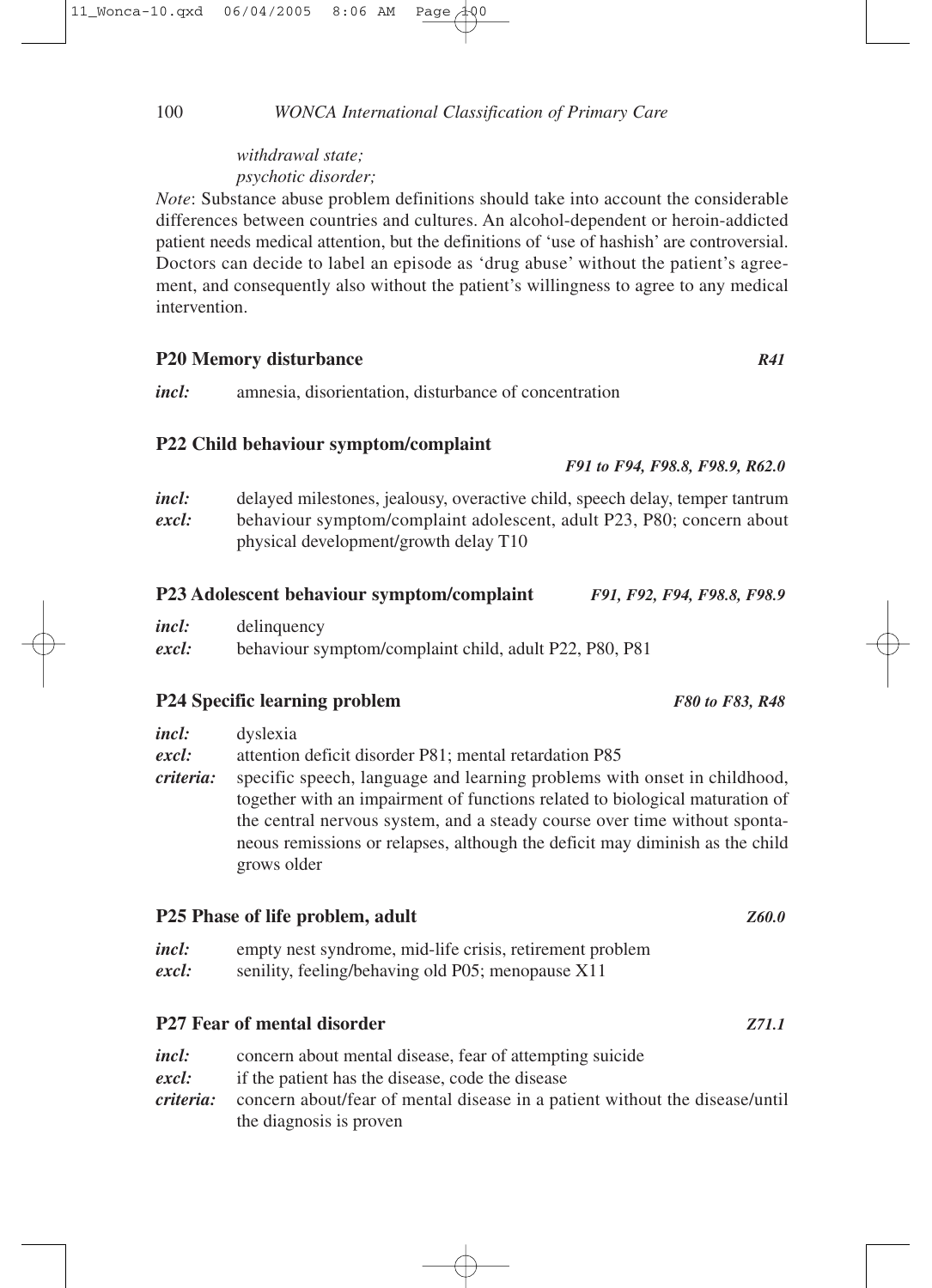#### **P28 Limited function/disability (P)** *Z73.6*

*incl:* low self-esteem *criteria:* limitation of function/disability due to a psychological problem *Note*: The COOP/WONCA Charts are suitable for documenting the patient's functional status (see Chapter 8).

#### **P29 Psychological symptom/complaint, other**

*F50.8, F50.9, F63.3, F98.8, F98.9, R44, R45.7, R45.8, R46 Z64.2, Z64.3, Z73.0, Z73.1, Z73.3*

*incl:* delusions, eating disorders NOS, hallucinations, multiple psychological symptoms/complaints, poor hygiene, strange behaviour, suspiciousness *excl:* tension headache N95

## **Component 7—Diagnosis/diseases**

*Note*: A mental disorder is a clinically significant psychological syndrome or pattern, with or without an association with stressors (such as disability, increased risk, or an important loss), that cannot be considered an expected response to a particular event, but rather a manifestation of a behavioural, psychological, or biological dysfunction.

### **P70 Dementia** *F00 to F03, G30*

*incl:* Alzheimer's disease, senile dementia

*criteria:* a syndrome due to a disease of the brain, usually of a chronic and/or progressive nature, with clinically significant disturbance of multiple higher cortical functions (memory, thinking, orientation, comprehension), together with intact consciousness

*consider:* senility P05; other psychological symptoms P29

#### **P71 Organic psychosis, other** *F04 to F07, F09*

| <i>incl:</i>     | delirium                                                                      |
|------------------|-------------------------------------------------------------------------------|
| excl:            | psychosis caused by alcohol P15; psychosis NOS P98                            |
| <i>criteria:</i> | organic psychiatric disorders as a diagnosis require psychological syndromes, |
|                  | patterns or behaviour due to organic disease                                  |

#### **P72 Schizophrenia** *F20 to F22, F24, F25, F28*

| <i>incl:</i>     | all types of schizophrenia, paranoia                                           |
|------------------|--------------------------------------------------------------------------------|
| excl:            | acute/transient psychosis P98                                                  |
| <i>criteria:</i> | fundamental and characteristic distortions of thinking, perception, and affect |
|                  | that are inappropriate or blunted (e.g. thought-echo, -insertion, -withdrawal, |
|                  |                                                                                |

*(cont.)*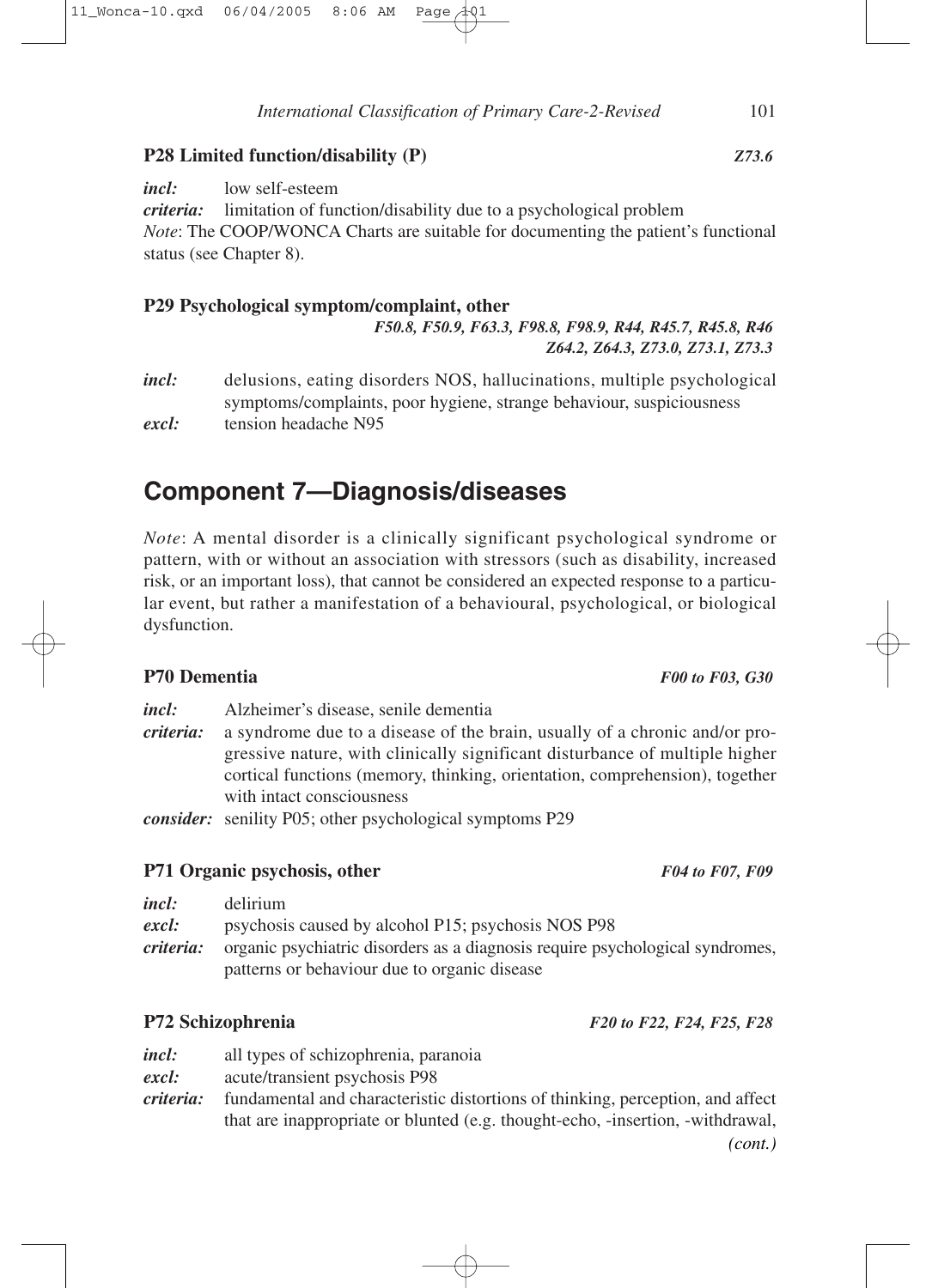delusional perceptions, hallucinatory voices, delusions of control), together with a clear consciousness and unaffected intellectual capacity *consider:* psychosis NOS P98

#### **P73 Affective psychosis** *F30, F31, F34.0*

| incl:     | bipolar disorder, hypomania, mania, manic depression                               |
|-----------|------------------------------------------------------------------------------------|
| excl:     | depression P76                                                                     |
| criteria: | a fundamental disturbance in affect and mood, alternately being elated and         |
|           | depressed (with/without associated anxiety). In manic disorder mood, energy,       |
|           | and activity are simultaneously elevated. In bipolar disease, at least two periods |
|           | of disturbed mood, shifting from elevated to lowered, are observed                 |
|           | considere perchasis NOS DOS                                                        |

*consider:* psychosis NOS P98

#### **P74 Anxiety disorder/anxiety state** *F41.0, F41.1, F41.3 to F41.9*

*incl:* anxiety neurosis, panic disorder

*excl:* anxiety with depression P76; anxiety NOS P01

*criteria:* clinically significant anxiety that is not restricted to any particular environmental situation. It manifests as a panic disorder (recurrent attacks of severe anxiety not restricted to any particular situation, with/without physical symptoms) or as a disorder in which generalized and persistent anxiety, not related to any particular situation, occurs with variable physical symptoms *consider:* feeling anxious/nervous/tense P01

#### **P75 Somatization disorder** *F44, F45.0 to F45.2*

*incl:* conversion disorder, hypochondriacal disorder, hysteria, pseudocyesis *criteria:* somatization disorder is characterized by a preoccupation with and repeated presentations of physical symptoms and complaints together with persistent requests for medical investigations in spite of repeated negative findings and reassurances by doctors. For this diagnosis, the presentation of multiple, recurrent, and frequently changing physical symptoms presented to the family physician over a period of at least 1 year is required. Hypochondriacal disorder requires a persistent preoccupation with either the physical appearance or with the possibility of having a serious disease, together with persistent somatic complaints over a period of at least 1 year, in spite of repeated negative findings and reassurances by doctors

*Note*: Somatization is the repeated presentation of physical symptoms and complaints suggesting physical disorders for which no demonstrable organic findings or physiological mechanisms are responsible, and for which there is positive evidence that they are linked to psychological factors, while the patient does not experience a sense of controlling the production of these symptoms in dealing with the psychological factors. Physical symptoms and complaints including pain that are presented as if they were due to a physical disorder of a system/organ under autonomic nervous control, or that consist of persistent, severe/distressing pain that cannot be explained by a physiological *(cont.)*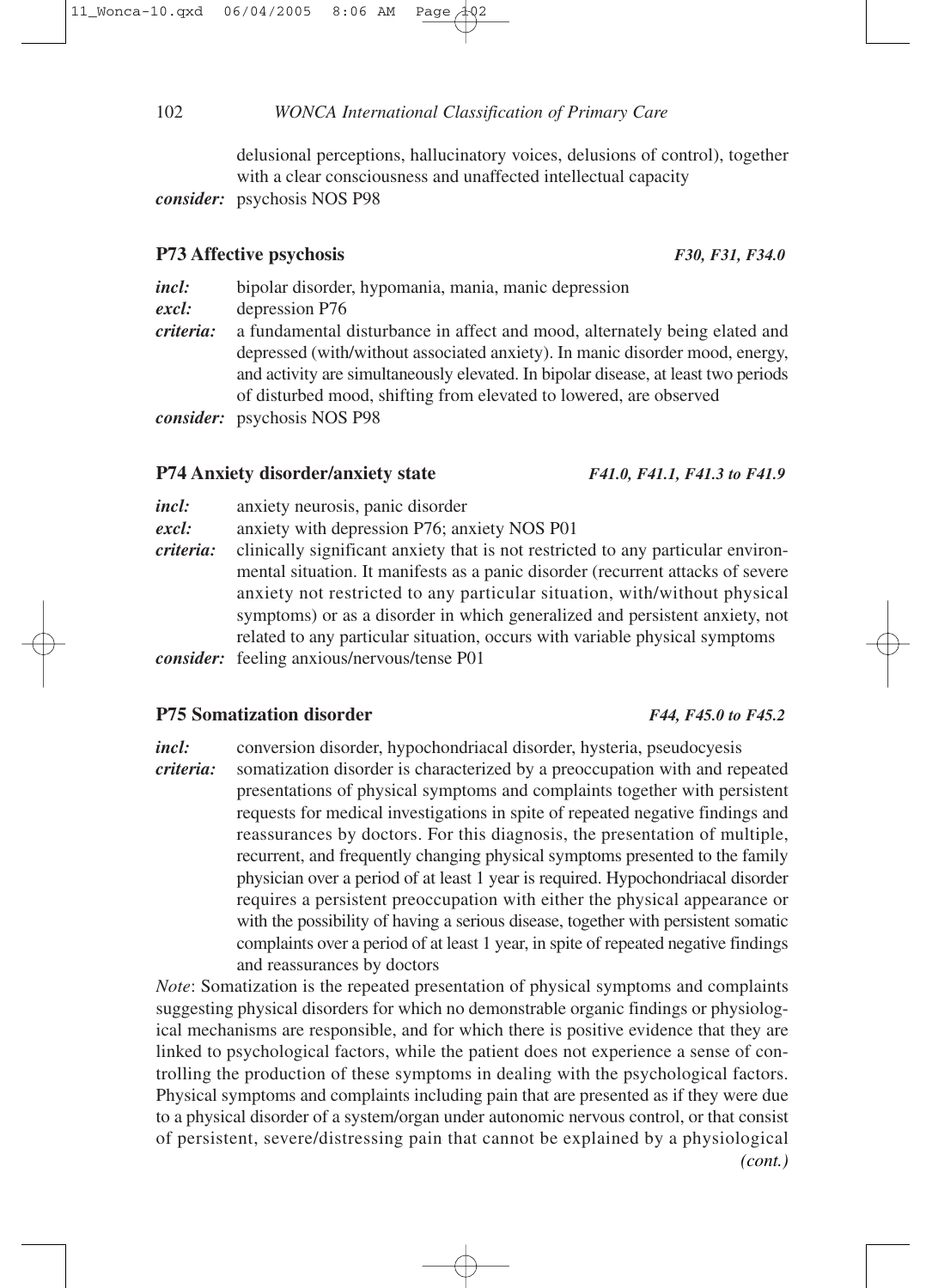process/disorder, are coded with a symptom/complaint diagnosis representing the physical aspect, and—if possible—with a code representing the emotional or psychosocial problem with which it is associated.

The definition of somatization disorder in ICD-10 (a minimum of 2 years) is too stringent for use in general practice.

#### **P76 Depressive disorder** *F32, F33, F34.1, F34.8, F34.9, F38, F39, F41.2, F53.0*

*incl:* depressive neurosis/psychosis, mixed anxiety and depression, reactive depression, puerperal/postnatal depression

*excl:* acute stress reaction P02

*criteria:* fundamental disturbance in affect and mood towards depression. Mood, energy and activity are simultaneously lowered, together with an impaired capacity for enjoyment, interest, and concentration. Sleep and appetite are usually disturbed, and self-esteem and confidence are decreased

*consider:* feeling depressed P03

#### **P77 Suicide/suicide attempt** *Z91.5*

*incl:* suicide gesture, successful attempt (double code with A96) *excl:* fear of committing suicide P27

- **P78 Neuraesthenia, surmenage** *F48.0*
- *criteria:* increased fatiguability with unpleasant associations, difficulties in concentration, and a persistent decrease in performance and coping efficiency; the feeling of physical weakness and exhaustion after mental effort or after a minimal physical effort is often accompanied by muscular pain and an inability to relax
- *consider:* fatigue/postviral fatigue/chronic fatigue syndrome A04

#### **P79 Phobia/compulsive disorder** *F40, F42*

*criteria:* phobic anxiety disorder requires outspoken anxiety, evoked only in well defined situations that are not generally considered dangerous; the patient tries to avoid these situations, or endures them with dread. Obsessive compulsive disorder requires distressing and recurrent obsessional thoughts/acts recognized by the patient as his/her own; compulsive stereotyped behaviours are repeated again and again, intended to prevent some objective, unlikely event and recognized by the patient as pointless and ineffective

### **P80 Personality disorder** *F60 to F62, F63.0 to F63.2, F63.8, F63.9, F68, F69*

- *incl:* psychopathy, compensation neurosis, Munchausen's syndrome, adult behaviour disorder
- *criteria:* persistent and clinically important conditions and behaviour patterns in an individual's lifestyle and mode of relating to him/herself and others, reflecting *(cont.)*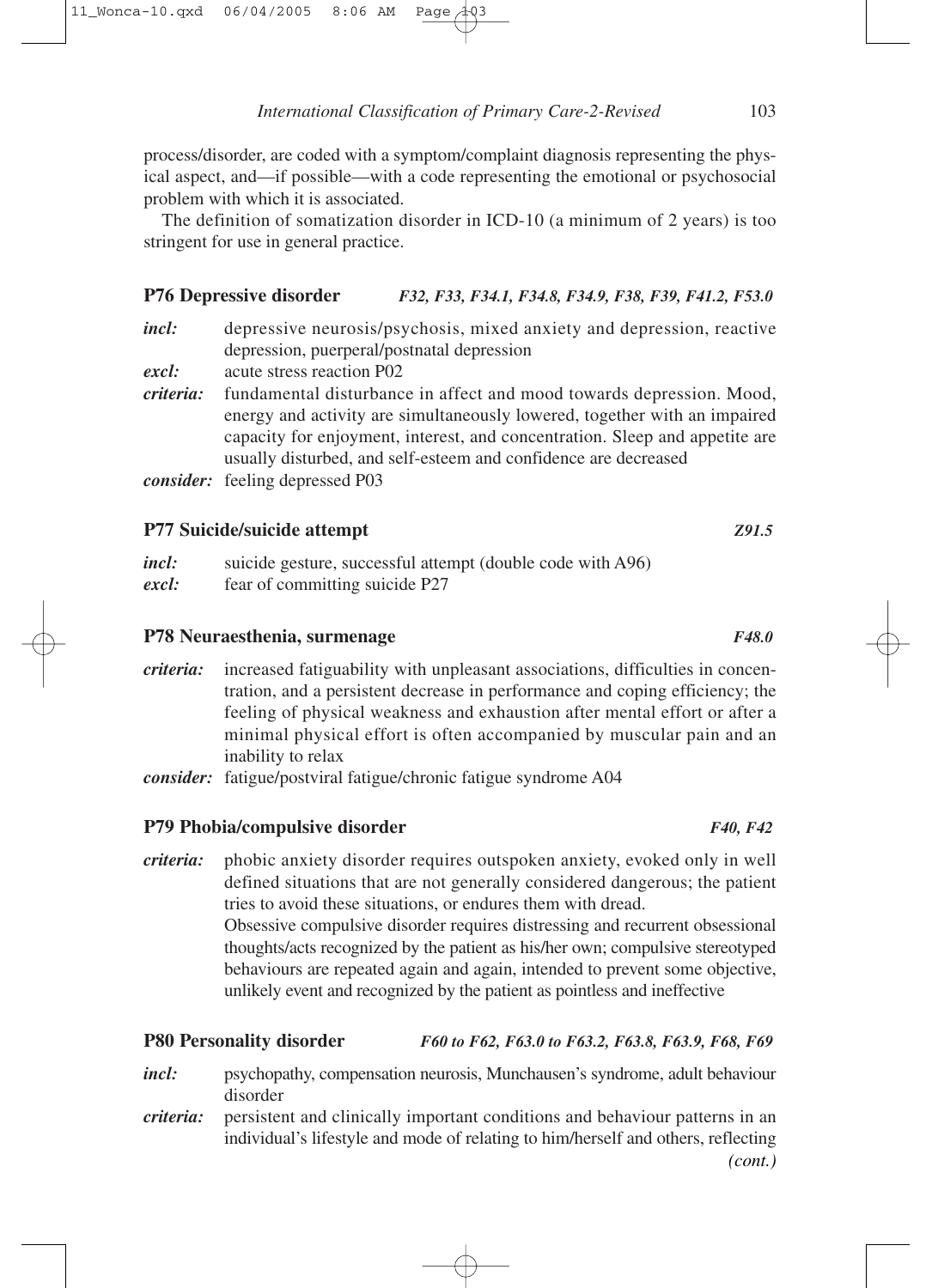significant/extreme deviations from the way an average individual in a given culture perceives, feels, and behaves. This pattern is deeply ingrained and longlasting

#### **P81 Hyperkinetic disorder** *F90*

*incl:* attention deficit disorder (ADD), hyperactivity *excl:* hyperkinetic disorder with adolescent onset P23; learning disorder P24 *criteria:* early onset of a lack of persistence in activities requiring cognitive involvement, with a tendency to move from one activity to another without completing any one, with disorganized and ill regulated behaviour, and excessive activity *consider:* overactive child P22

#### **P82 Post-traumatic stress disorder** *F43.1*

*incl:* persistent adjustment disorder

*criteria:* a stressful event followed by a major state of distress and disturbance, with a delayed or protracted reaction, flashbacks, nightmares, emotional blunting, and anhedonia interfering with social functioning and performance, and including depressed mood, anxiety, worry, and feeling unable to cope, persistent over time *consider:* feeling anxious P01; acute stress reaction P02; feeling depressed P03

#### **P85 Mental retardation** *F70 to F73, F78, F79*

*excl:* mental retardation due to congenital anomaly A90 *criteria:* arrested/incomplete development of the mind with impairment of skills during the developmental period, and a low overall level of intelligence, with/without

#### **P86 Anorexia nervosa/bulimia** *F50.0 to F50.4*

impairment of behaviour

*criteria: Anorexia nervosa*: deliberate weight loss induced and sustained by the patient, associated with an intensive and overvalued dread of fatness and flabbiness of body contours;

> *Bulimia*: repeated bouts of overeating and an excessive preoccupation with bodyweight, leading to a pattern of overeating followed by induced vomiting or use of purgatives

*consider:* eating disorder, food refusal P11, P29; feeding problem T04, T05

#### **P98 Psychosis NOS, other** *F23, F29, F53.1*

*incl:* acute/transient/reactive/puerperal psychosis

#### **P99 Psychological disorders, other**

*F48.1, F48.8, F48.9, F53.8, F53.9, F54, F59, F84, F88, F89, F99*

*incl:* autism, neurosis NOS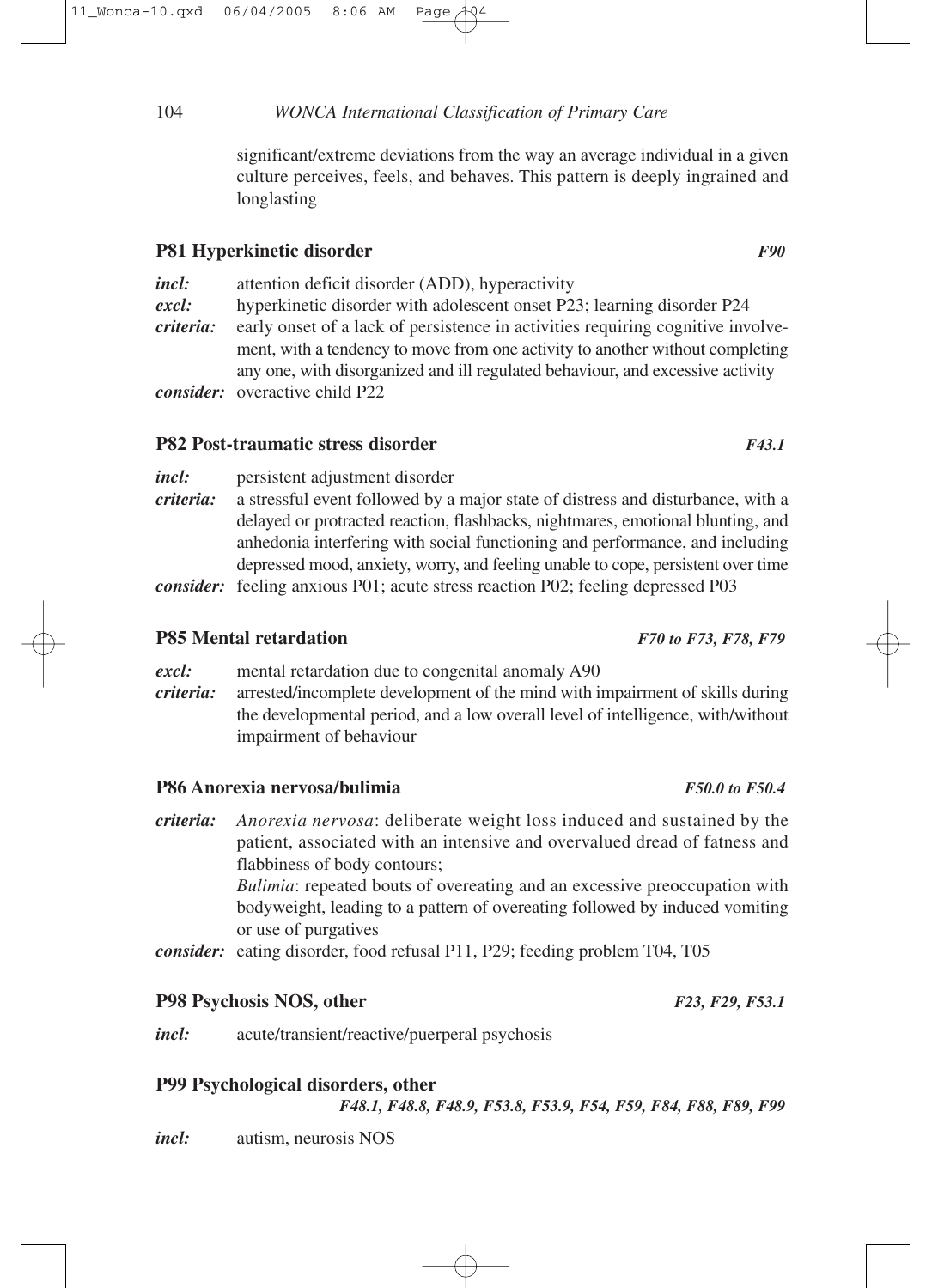# **R Respiratory**

# **Component 1—Symptoms and complaints**

|                  | R01 Pain, respiratory system                                                                                                                                                             | R07.1                      |
|------------------|------------------------------------------------------------------------------------------------------------------------------------------------------------------------------------------|----------------------------|
| incl:<br>excl:   | painful respiration, pleuritic pain, pleurodynia<br>chest pain A11; musculoskeletal chest pain L04; nose pain R08; sinus pain<br>R09; sore throat R21; chest tightness R29; pleurisy R82 |                            |
|                  | R02 Shortness of breath/dyspnoea                                                                                                                                                         | R06.0                      |
| incl:<br>excl:   | orthopnoea<br>wheezing R03; stridor R04; hyperventilation R98                                                                                                                            |                            |
|                  | <b>R03 Wheezing</b>                                                                                                                                                                      | R06.2                      |
| incl:<br>excl:   | inspiratory wheeze, rhonchi<br>dyspnoea R02; stridor R04; hyperventilation R98                                                                                                           |                            |
|                  | R04 Breathing problem, other                                                                                                                                                             | R06.1, R06.3, R06.5, R06.8 |
| incl:            | abnormal breathing, apnoea, holding breath, respiratory distress, snoring,                                                                                                               |                            |
| excl:            | stridor, tachypnoea<br>sleep apnoea P06; respiratory pain R01; dyspnoea R02; wheezing R03;<br>cough R05; hyperventilation R98                                                            |                            |
| <b>R05 Cough</b> |                                                                                                                                                                                          | <b>R05</b>                 |
| incl:<br>excl:   | cough (dry or moist)<br>abnormal sputum/phlegm R25                                                                                                                                       |                            |
|                  | R06 Nose bleed/epistaxis                                                                                                                                                                 | R04.0                      |
|                  | R07 Sneezing/nasal congestion                                                                                                                                                            | <b>J34.8, R06.7</b>        |
| incl:            | blocked nose, rhinorrhoea, running nose                                                                                                                                                  |                            |
|                  | R08 Nose symptom/complaint, other                                                                                                                                                        | .J34.8                     |
| incl:<br>excl:   | pain in nose, postnasal drip, prominent nose, red nose<br>anosmia N16; epistaxis R06; blocked nose/sneezing R07; complaints of<br>sinuses R09; rhinophyma S99                            |                            |
|                  | R09 Sinus symptom/complaint                                                                                                                                                              | .J34.8                     |
| incl:            | blocked sinus, congested sinus, pain/pressure in sinus                                                                                                                                   |                            |

*excl:* headache N01; face pain N03; nasal congestion R07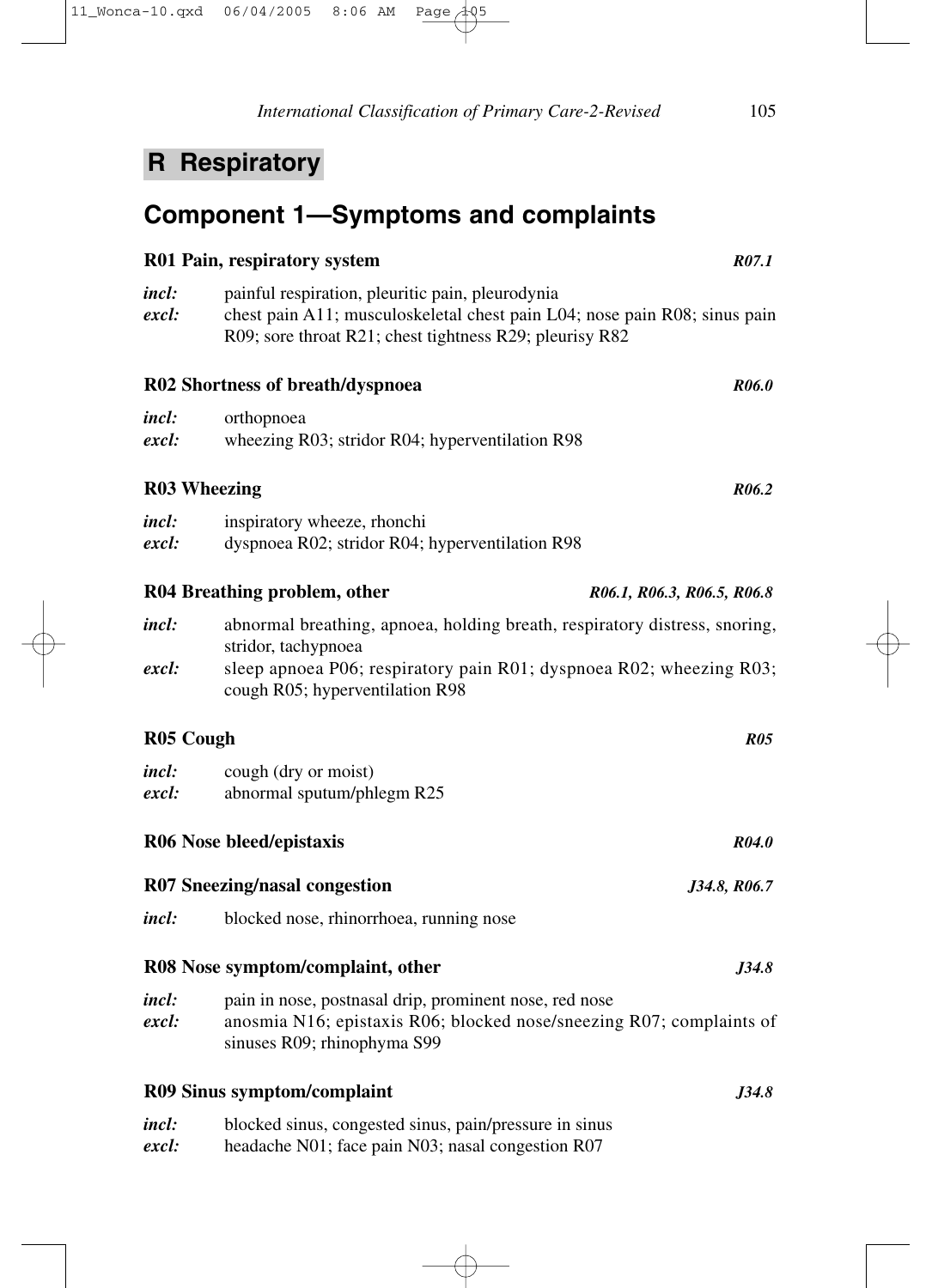|                       | R21 Throat symptom/complaint                                                                                                                                                                                                                                       | R07.0, R09.8      |
|-----------------------|--------------------------------------------------------------------------------------------------------------------------------------------------------------------------------------------------------------------------------------------------------------------|-------------------|
| <i>incl:</i><br>excl: | dry/inflamed/red/sore throat, large tonsils, lump in throat, tonsillar pain<br>voice symptom R23; tonsillar hypertrophy R90                                                                                                                                        |                   |
|                       | R23 Voice symptom/complaint                                                                                                                                                                                                                                        | R49               |
| <i>incl:</i><br>excl: | absence of voice, aphonia, hoarseness<br>neurological disorder of speech N19; stammering/stuttering/tic P10; sore<br>throat R21                                                                                                                                    |                   |
|                       | <b>R24 Haemoptysis</b>                                                                                                                                                                                                                                             | R <sub>04.2</sub> |
| <i>incl:</i>          | coughing blood                                                                                                                                                                                                                                                     |                   |
|                       | R25 Sputum/phlegm abnormal                                                                                                                                                                                                                                         | R09.3             |
| excl:                 | cough with sputum R05; haemoptysis R24                                                                                                                                                                                                                             |                   |
|                       | R26 Fear of cancer of respiratory system                                                                                                                                                                                                                           | Z71.1             |
| excl:<br>criteria:    | if the patient has the disease, code the disease<br>concern about/fear of cancer of respiratory system in a patient without the<br>disease/until the diagnosis is proven                                                                                           |                   |
|                       | R27 Fear of respiratory disease, other                                                                                                                                                                                                                             | Z71.1             |
| excl:<br>criteria:    | fear of respiratory cancer R26; if the patient has the disease, code the disease<br>concern about/fear of other respiratory disease in a patient without the disease/<br>until the diagnosis is proven                                                             |                   |
|                       | R28 Limited function/disability (R)                                                                                                                                                                                                                                | Z73.6, Z99.1      |
| incl:<br>excl:        | disability due to hypoxia, hypercapnia, reduced lung function, respiratory<br>disease, disease of nose/larynx/throat<br>dyspnoea R02; wheezing R03<br>Note: The COOP/WONCA Charts are suitable for documenting the patient's functional<br>status (see Chapter 8). |                   |

*R04.1, R04.8, R04.9, R06.6, R09.0, R09.2, R09.8*

*incl:* chest tightness, fluid on lung, hiccough, lung congestion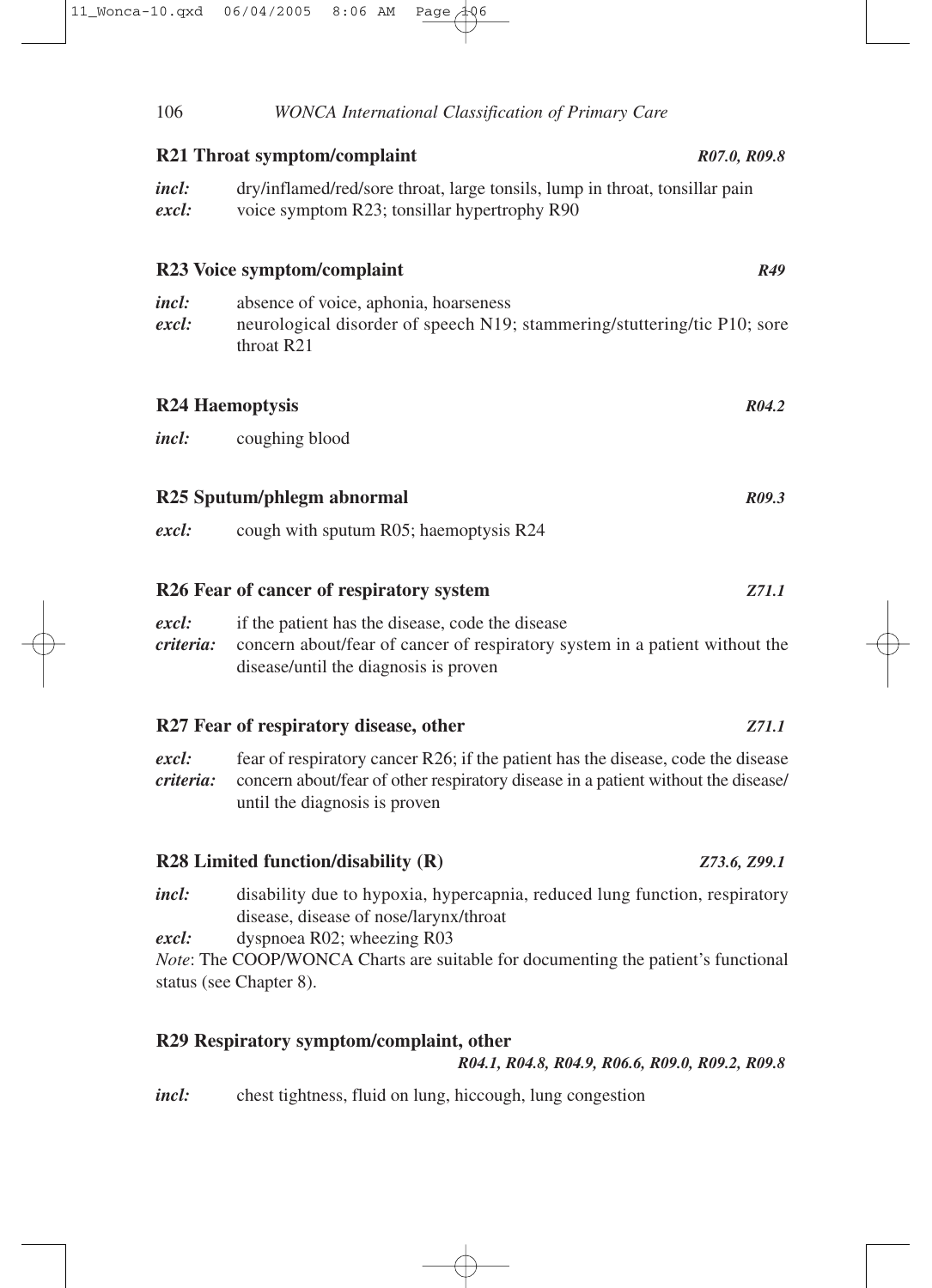## **Component 7—Diagnosis/diseases**

### **R71 Whooping cough** *A37*

*incl:* parapertussis, pertussis *excl:* croup R77 *criteria:* respiratory infection with a characteristic staccato paroxysmal cough ending with a high-pitched inspiratory whoop; or respiratory infection with cough of at least 3 weeks' duration in contact with known pertussis; or demonstration of *Bordetella pertussis* or *parapertussis*

*consider:* cough R05; upper respiratory infection R74

### **R72 Strep throat** *J02.0, J03.0*

| <i>incl:</i>      | proven streptococcal pharyngitis/tonsillitis                            |
|-------------------|-------------------------------------------------------------------------|
| excl:             | scarlet fever A78; erysipelas/strep skin infection S76                  |
| <i>criteria</i> : | acute inflammation of the throat, plus demonstration of beta-haemolytic |
|                   | streptococci                                                            |
|                   | <i>consider:</i> tonsillitis R76                                        |

#### **R73 Boil/abscess nose** *J34.0*

*incl:* localized nose infection *excl:* acute sinusitis R75

#### **R74 Upper respiratory infection, acute** *B00.2, B08.5, J00, J02.8, J02.9, J06*

*incl:* acute rhinitis, coryza, head cold, nasopharyngitis, pharyngitis, URTI/URI

*excl:* measles A71; infectious mononucleosis A75; viral pharyngoconjunctivitis F70; sinusitis R75; tonsillitis/quinsy R76; laryngitis/croup R77; influenza R80; chronic pharyngitis R83; allergic rhinitis R97

*criteria:* evidence of acute inflammation of nasal or pharyngeal mucosa with absence of criteria for more specifically defined acute respiratory infection classified in this section

### **R75 Sinusitis acute/chronic** *J01, J32*

*incl:* sinusitis affecting any paranasal sinus

*criteria:* purulent nasal/postnasal discharge, or previous medically treated episodes of sinusitis, plus tenderness over one/more sinuses, or deep-seated aching facial pain aggravated by dependency of head, or opacity on transillumination; or imaging evidence of sinusitis; or pus obtained from the sinus

*consider:* headache N01; face pain N03; upper respiratory tract infection R74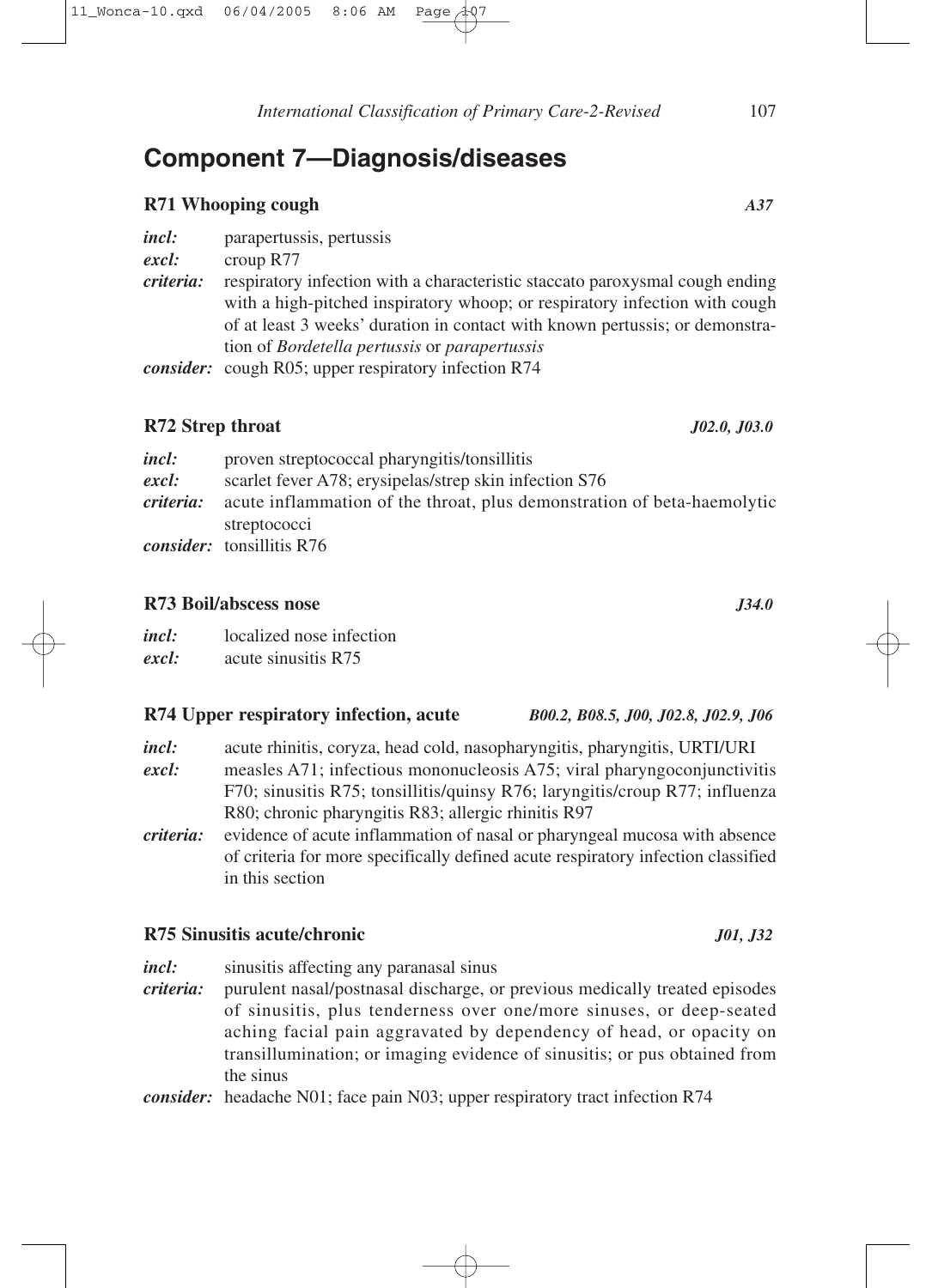#### **R76 Tonsillitis, acute** *J03.8, J03.9, J36*

*incl:* peritonsillar abscess, quinsy

- *excl:* infectious mononucleosis A75; strep throat R72; diphtheria R83; hypertrophy/ chronic infection of tonsils R90
- *criteria:* sore throat or fever with reddening of tonsil(s) more than the posterior pharyngeal wall, and either pus on swollen tonsil(s) or enlarged tender regional lymph nodes
- *consider:* acute upper respiratory tract infection R74

### **R77 Laryngitis/tracheitis, acute** *J04, J05.0*

| incl:     | croup                                                                     |
|-----------|---------------------------------------------------------------------------|
| excl:     | laryngotracheobronchitis R78; epiglottitis R83                            |
| criteria: | hoarseness/stridor with/without respiratory distress, or deep dry painful |
|           | cough (barking in children), and normal chest signs                       |
|           | <i>consider:</i> upper respiratory tract infection R74                    |

#### **R78 Acute bronchitis/bronchiolitis** *J20 to J22, J40*

- *incl:* acute lower respiratory infection NOS, bronchitis NOS, chest infection NOS, laryngotracheobronchitis, tracheobronchitis
- *excl:* influenza R80; chronic bronchitis R79; allergic bronchitis R96
- *criteria:* in children and adults: cough and fever with scattered or generalized abnormal chest signs: wheeze, coarse rales, rhonchi or moist sounds; in infants (bronchiolitis): dyspnoea and hyperinflation
- *consider:* wheezing R03; cough R05; upper respiratory tract infection R74

#### **R79 Chronic bronchitis** *J41, J42*

- *excl:* emphysema/chronic obstructive pulmonary (lung, airways) disease R95; bronchiectasis R99
- *criteria:* cough with sputum on most days for at least 3 months in each of at least 2 years; and scattered rales/rhonchi on auscultation of the chest during these episodes
- *consider:* cough R05; abnormal sputum/phlegm R25; bronchitis NOS R78

- *incl:* influenza-like illness, para-influenza
- *excl:* gastric flu D70; influenza pneumonia R81
- *criteria:* myalgia and cough without abnormal respiratory physical signs other than inflammation of nasal mucous membrane and throat, plus three or more of the following: sudden onset (within 12 h); rigors/chills/fever; prostration and weakness; influenza in close contacts; influenza epidemic; or viral culture/serological evidence of influenza virus infection
- *consider:* fever A03; virus infection NOS A77; upper respiratory tract infection R74

### **R80 Influenza** *J10.1, J10.8, J11.1, J11.8*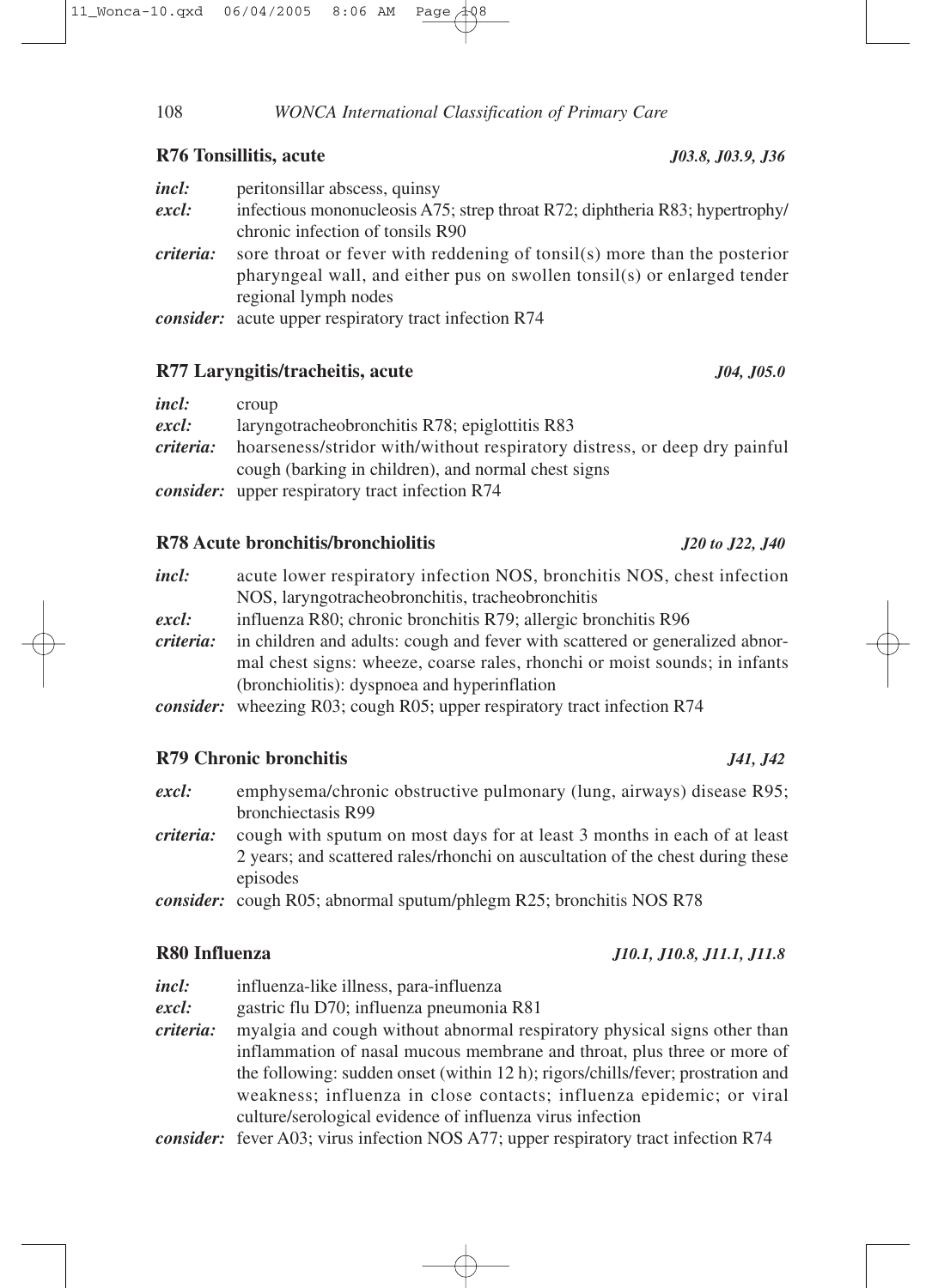#### **R81 Pneumonia** *A48.1, J10.0, J11.0, J12 to J18*

*incl:* bacterial/viral pneumonia, bronchopneumonia, influenzal pneumonia, Legionnaire's disease, pneumonitis *excl:* aspiration pneumonia R99 *criteria:* evidence of pulmonary consolidation *consider:* cough R05; acute bronchitis R78

#### **R82 Pleurisy/pleural effusion** *J90, J91, J94, R09.1*

*incl:* pleural inflammatory exudate, pleuritis *excl:* tuberculosis R70; pneumonia R81; malignant effusion to be coded to origin of malignancy *criteria:* clinical evidence of pleural exudate; or pleuritic pain accompanied by pleural friction rub; or investigative evidence of inflammatory pleural exudate *consider:* pleuritic pain R01

#### **R83 Respiratory infection, other**

#### *A36, B37.1, B44, B58.3, J05.1, J31, J37, J85, J86*

*incl:* chronic nasopharyngitis, chronic pharyngitis, chronic rhinitis NOS, diphtheria, empyema, epiglottitis, fungal respiratory infection, lung abscess, protozoal infection (without pneumonia)

*excl:* cystic fibrosis T99

#### **R84 Malignant neoplasm bronchus/lung** *C33, C34*

*incl:* malignancy of trachea/bronchus/lung *excl:* malignancy of unknown site A79; a secondary malignancy from known site to be coded to site *criteria:* characteristic histological appearance *consider:* unspecified respiratory neoplasm R92

#### **R85 Malignant neoplasm respiratory, other**

*C09 to C13, C14.0, C14.2, C30.0, C31, C32, C38.4, C39, C45.0*

- *incl:* malignancy of larynx/mediastinum/nose/pharynx/pleura/sinus, mesothelioma
- *excl:* Hodgkin's disease B72; malignancy of trachea/bronchus/lung R84
- *criteria:* characteristic histological appearance

*consider:* unspecified respiratory neoplasm R92

#### **R86 Benign neoplasm respiratory** *D14, D19*

*excl:* unspecified respiratory neoplasm R92; nasal polyp R99 *criteria:* characteristic clinical or histological appearance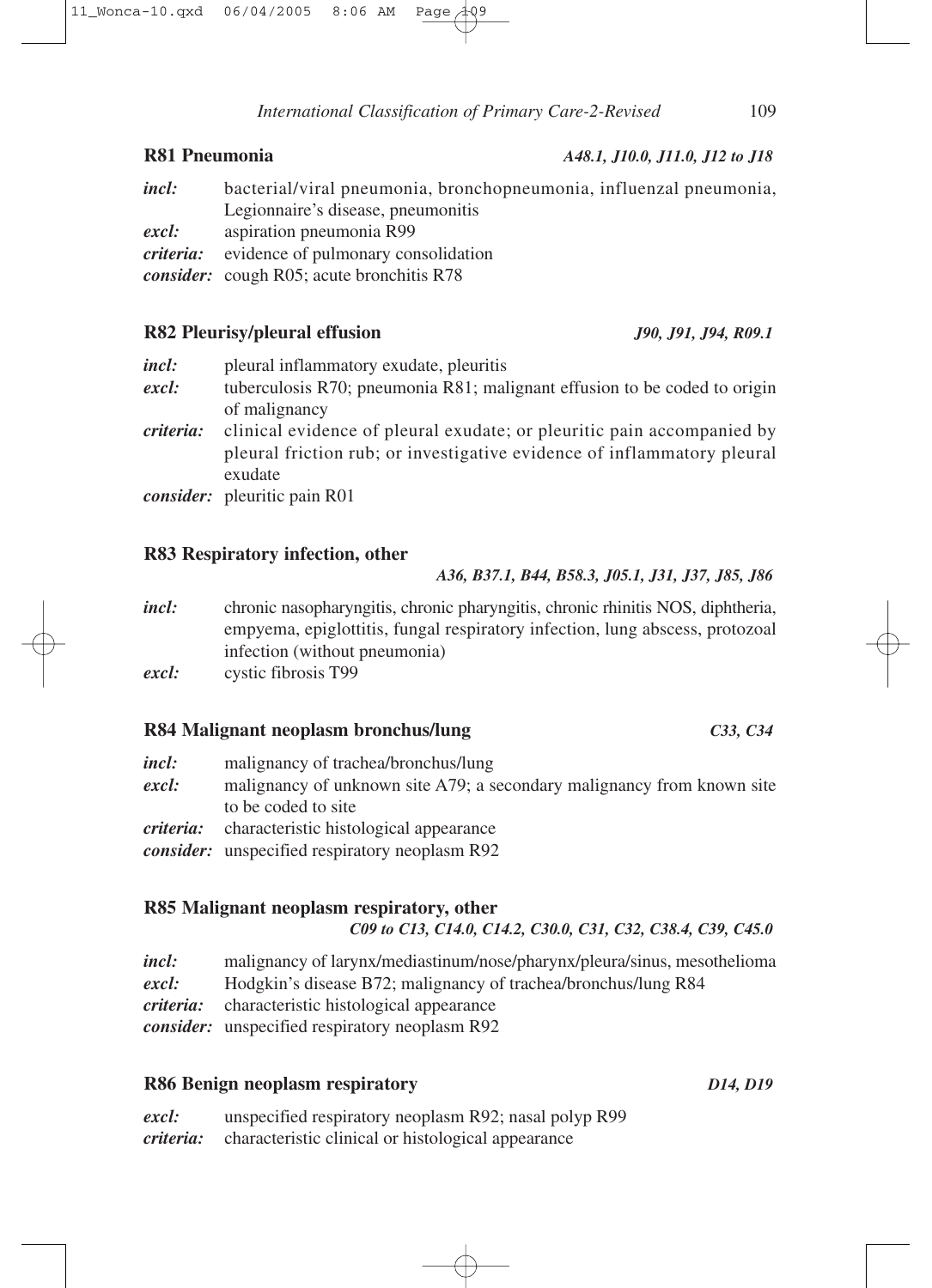| R87 Foreign body nose/larynx/bronchus<br>T17 |                                                                          |  |
|----------------------------------------------|--------------------------------------------------------------------------|--|
| <i>incl:</i>                                 | foreign body in lung                                                     |  |
| excl:                                        | drowning A88; foreign body lodged in oesophagus D79; foreign body in ear |  |
|                                              | H76; aspiration pneumonia R99                                            |  |
| <i>criteria</i> :                            | visualization of foreign body directly/endoscopically/using imaging      |  |
|                                              | <i>consider:</i> other complaint of respiratory system R29               |  |

## **R88 Injury respiratory, other**

|                | S00.3, S01.2, S03.1, S09.9, S10.0, S17.0, S19.8, S27, T27, T70.1                                                          |                 |
|----------------|---------------------------------------------------------------------------------------------------------------------------|-----------------|
| incl:<br>excl: | injury/trauma to nose/respiratory system<br>drowning A88; fractured nose L76; foreign body in respiratory system R87      |                 |
|                | <b>R89 Congenital anomaly respiratory</b>                                                                                 | 030 to 034      |
| incl:<br>excl: | congenital abnormality of nose/pharynx/trachea/larynx/bronchi/lungs/pleura<br>cleft lip/palate D81; cystic fibrosis T99   |                 |
|                | R90 Hypertrophy tonsils/adenoids                                                                                          | J34.8, J35      |
| incl:<br>excl: | chronic tonsillitis<br>acute tonsillitis R76; allergic rhinitis R97                                                       |                 |
|                | R92 Neoplasm respiratory, unspecified                                                                                     | <b>D02, D38</b> |
| incl:          | respiratory neoplasm unspecified as benign or malignant/when histology is<br>not available                                |                 |
| excl:          | secondary neoplasm unknown site A79; malignant respiratory neoplasm<br>R84, R85; benign respiratory neoplasm R86          |                 |
|                | R95 Chronic obstructive pulmonary disease                                                                                 | J43, J44        |
| incl:          | chronic obstructive airways (COAD), lung (COLD), pulmonary (COPD)<br>disease, chronic airways limitation (CAL), emphysema |                 |
| excl:          | chronic bronchitis R79; asthma R96; bronchiectasis R99; cystic fibrosis T99                                               |                 |
| criteria:      | objective evidence of airway obstruction, not/only partially relieved by<br>bronchodilators                               |                 |
|                | consider: other breathing problem R04                                                                                     |                 |
| R96 Asthma     |                                                                                                                           | J45, J46        |

| <i>incl:</i>     | reactive airways disease, wheezy bronchitis                                  |
|------------------|------------------------------------------------------------------------------|
| excl:            | bronchiolitis R78; chronic bronchitis R79; emphysema R95                     |
| <i>criteria:</i> | recurrent episodes of reversible acute bronchial obstruction with wheeze/dry |
|                  | cough; or diagnostic test meeting currently accepted criteria for asthma     |
|                  | <i>consider:</i> wheezing R03; cough R05                                     |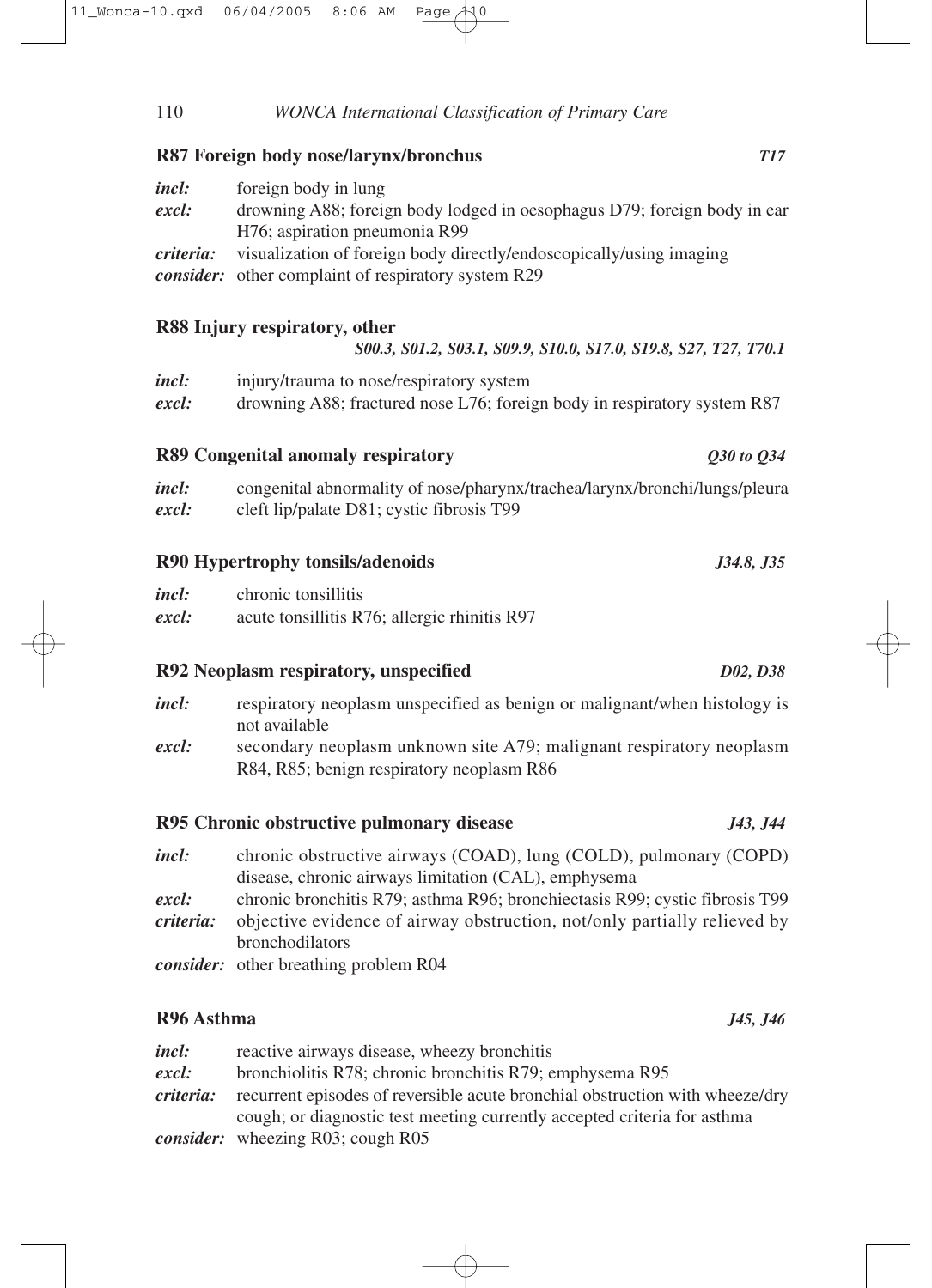| International Classification of Primary Care-2-Revised |  |  |  |  | 111 |
|--------------------------------------------------------|--|--|--|--|-----|
|--------------------------------------------------------|--|--|--|--|-----|

#### **R97 Allergic rhinitis** *J30*

incl: hay fever, nasal allergy, vasomotor rhinitis *excl:* upper respiratory tract infection R74; chronic rhinitis NOS R83

### **R98 Hyperventilation syndrome** *R06.4*

*criteria:* symptoms related to hyperventilation and relieved by rebreathing expired air *consider:* other breathing problem R04

- **R99 Respiratory disease, other** *J33, J34.1 to J34.3, J34.8, J38, J39, J47, J60 to J70, J80 to J82, J84, J92, J93, J96, J98, J99, Z90.2*
- *incl:* aspiration pneumonia, bronchiectasis, deviated nasal septum, lung complication of other disease, mediastinal disease, nasal polyp, other disease of larynx; pneumoconiosis, pneumothorax, pneumonitis due to allergy/chemicals/ dust/fumes/mould, pulmonary collapse, respiratory failure

## **S Skin**

## **Component 1—Symptoms and complaints**

|                       | S01 Pain/tenderness of skin                                                                                            | R20.8                                 |
|-----------------------|------------------------------------------------------------------------------------------------------------------------|---------------------------------------|
| <i>incl:</i><br>excl: | burning sensation, painful lesion or rash, soreness<br>tingling fingers/feet/toes N05; other sensation disturbance N06 |                                       |
| <b>S02 Pruritus</b>   |                                                                                                                        | L <sub>29.8</sub> , L <sub>29.9</sub> |
| <i>incl:</i><br>excl: | skin irritation<br>anogenital pruritus D05; dermatitis artefacta S99; vulval pruritus X16; nipple<br>pruritus X20      |                                       |
| <b>S03 Warts</b>      |                                                                                                                        | <b>B07</b>                            |
| <i>incl:</i><br>excl: | verrucae<br>molluscum contagiosum S95; genital warts X91, Y76                                                          |                                       |
|                       | S04 Lump/swelling, localized                                                                                           | R22.0 to R22.4, R22.9, R23.8          |
| <i>incl:</i><br>excl: | papule<br>insect bite S12; breast lump X19, Y16                                                                        |                                       |
|                       | S05 Lumps/swellings, generalized                                                                                       | R <sub>22.7</sub> , R <sub>23.8</sub> |
| <i>incl:</i><br>excl: | papules/lumps/swellings in multiple sites<br>swollen ankles/oedema K07                                                 |                                       |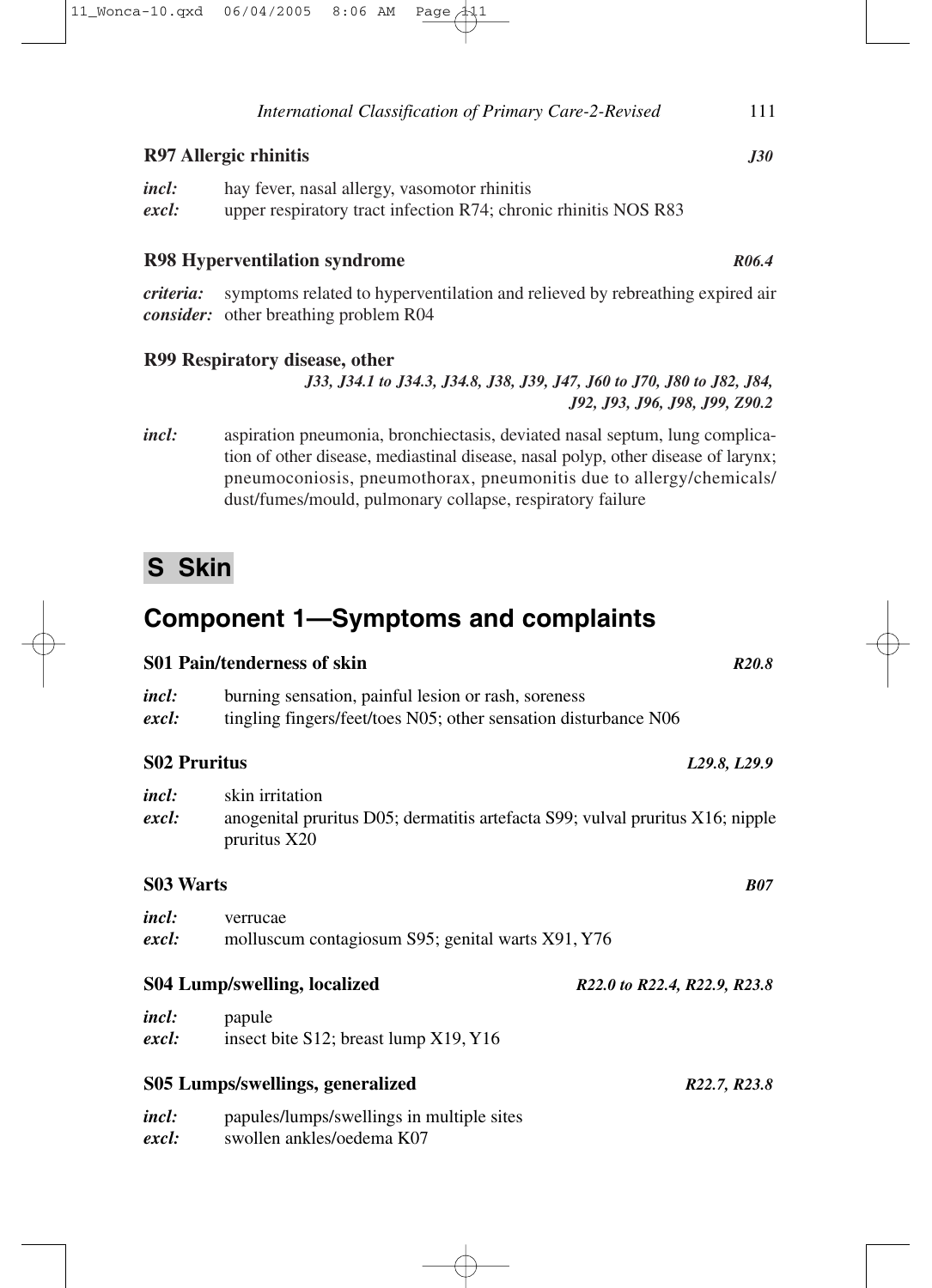| L53.9, R21                                                                                                                                                                                         | <b>S06 Rash localized</b>                                                                                               |                       |
|----------------------------------------------------------------------------------------------------------------------------------------------------------------------------------------------------|-------------------------------------------------------------------------------------------------------------------------|-----------------------|
|                                                                                                                                                                                                    |                                                                                                                         |                       |
|                                                                                                                                                                                                    | blotch, erythema, redness<br>localized lump/swelling S05                                                                | <i>incl:</i><br>excl: |
| L53.9, R21                                                                                                                                                                                         | <b>S07 Rash generalized</b>                                                                                             |                       |
|                                                                                                                                                                                                    | blotches/erythema/redness occurring in multiple sites<br>other viral exanthem A76; generalized lumps/swellings skin S05 | incl:<br>excl:        |
| L81.0 to L81.3, R23.0 to R23.2, R23.8                                                                                                                                                              | S08 Skin colour change                                                                                                  |                       |
|                                                                                                                                                                                                    | 'circles under eyes', cyanosis, flushing, freckles, pallor<br>bruise S16; vitiligo S99                                  | <i>incl:</i><br>excl: |
| L03.0                                                                                                                                                                                              | S09 Infected finger/toe                                                                                                 |                       |
|                                                                                                                                                                                                    | paronychia                                                                                                              | <i>incl:</i>          |
| post-traumatic infection finger/toe S11; tinea S74; monilia/candida S75                                                                                                                            |                                                                                                                         | excl:                 |
| L02                                                                                                                                                                                                | S10 Boil/carbuncle                                                                                                      |                       |
| lymphadenitis B70; perianal boil D95; external auditory meatus H70; boil of                                                                                                                        |                                                                                                                         | excl:                 |
| nose R73; infected finger/toe, S09; wound infection S11; erysipelas S76;<br>pilonidal abscess S85; hydradenitis S92; boil female external genitalia X99;                                           | boil male external genitalia Y99                                                                                        |                       |
| T79.3                                                                                                                                                                                              | S11 Skin infection, post-traumatic                                                                                      |                       |
| surgical wound infection A87; erysipelas pyoderma S76; impetigo S84                                                                                                                                | infected post-traumatic wound/bite                                                                                      | <i>incl:</i><br>excl: |
| S00.0, S00.2 to S00.9, S10.1 to S10.9, S20.1, S20.3 to S20.8, S30.7 to S30.9,<br>S40.7, S40.8, S50.7, S50.8, S60.7, S60.8, S70.7, S70.8, S80.7, S80.8,<br>S90.7, S90.8, T09.0, T11.0, T13.0, T14.0 | S12 Insect bite/sting                                                                                                   |                       |
| toxic effects non-medical substance A86; infected bite S11; scabies S72;                                                                                                                           | pediculosis S73                                                                                                         | excl:                 |
| T14.1                                                                                                                                                                                              | S13 Animal/human bite                                                                                                   |                       |
|                                                                                                                                                                                                    | toxic effects non-medical substance A86; infected bite S11                                                              | excl:                 |
| T20 to T25, T30 to T32                                                                                                                                                                             | S14 Burn/scald                                                                                                          |                       |

 $\overline{\bigoplus}$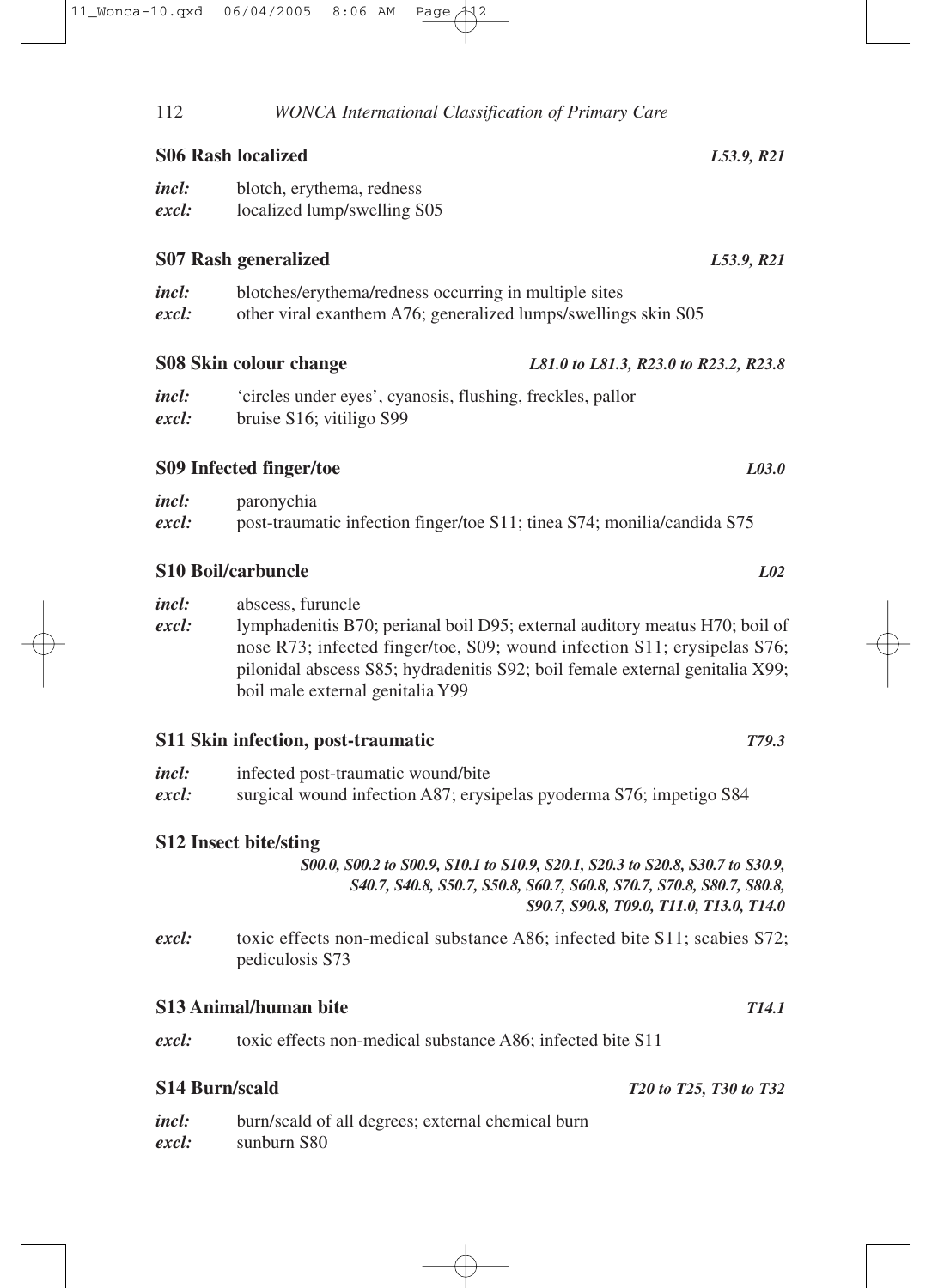#### **S15 Foreign body in skin**

*S00.0, S00.2 to S00.9, S10.1 to S10.9, S20.1, S20.3 to S20.8, S30.7 to S30.9, S40.7, S40.8, S50.7, S50.8, S60.7, S60.8, S70.7, S70.8, S80.7, S80.8, S90.7, S90.8, T09.0, T11.0, T13.0, T14.0, T14.1*

*incl:* foreign body under nail

#### **S16 Bruise/contusion**

*S00.0, S00.8, S00.9, S10.0, S10.8, S10.9, S20.0, S20.2, S30.0, S30.1, S40.0, S50.0, S50.1, S60.0 to S60.2, S70.0, S70.1, S80.0, S80.1, S90.0 to S90.3, T09.0, T11.0, T13.0, T14.0*

*incl:* ecchymosis, haematoma *excl:* bruise/contusion with broken skin S17 *criteria:* bruise/contusion with intact skin surface

#### **S17 Abrasion/scratch/blister**

*S00.0, S00.7 to S00.9, S10.1 to S10.9, S20.1, S20.3 to S20.8, S30.7 to S30.9, S40.7, S40.8, S50.7, S50.8, S60.7, S60.8, S70.7, S70.8, S80.7, S80.8, S90.7, S90.8, T09.0, T11.0, T13.0, T14.0*

*incl:* bruise with broken skin, graze

#### **S18 Laceration/cut**

*S01.0, S01.2, S01.4, S01.7 to S01.9, S11, S21, S31.0, S31.1, S31.8, S41, S51, S61, S71, S81, S91, T09.1, T11.1, T13.1, T14.1*

*incl:* laceration/cut of skin/subcutaneous tissues

*excl:* bite S13; bruise with broken skin S17

#### **S19 Skin injury, other**

*S00.0, S00.7 to S00.9, S10.1 to S10.9, S20.1, S20.3 to S20.8, S30.7 to S30.9, S40.7 to S40.9, S50.7 to S50.9, S60.7 to S60.9, S70.7 to S70.9, S80.7 to S80.9, S90.7 to S90.9, T09.0, T11.0, T13.0, T14.0, T14.1*

*incl:* avulsion nail, needle stick, puncture *excl:* bite S13

#### **S20 Corn/callosity** *L84*

*excl:* hyperkeratosis S80

#### **S21 Skin texture symptom/complaint** *R23.4*

*incl:* dry skin, peeling, scaling, wrinkles *excl:* sweating problem A09; scalp symptom/complaint S24; ichthyosis S83; sweat gland disease S92; vulval symptom/complaint X16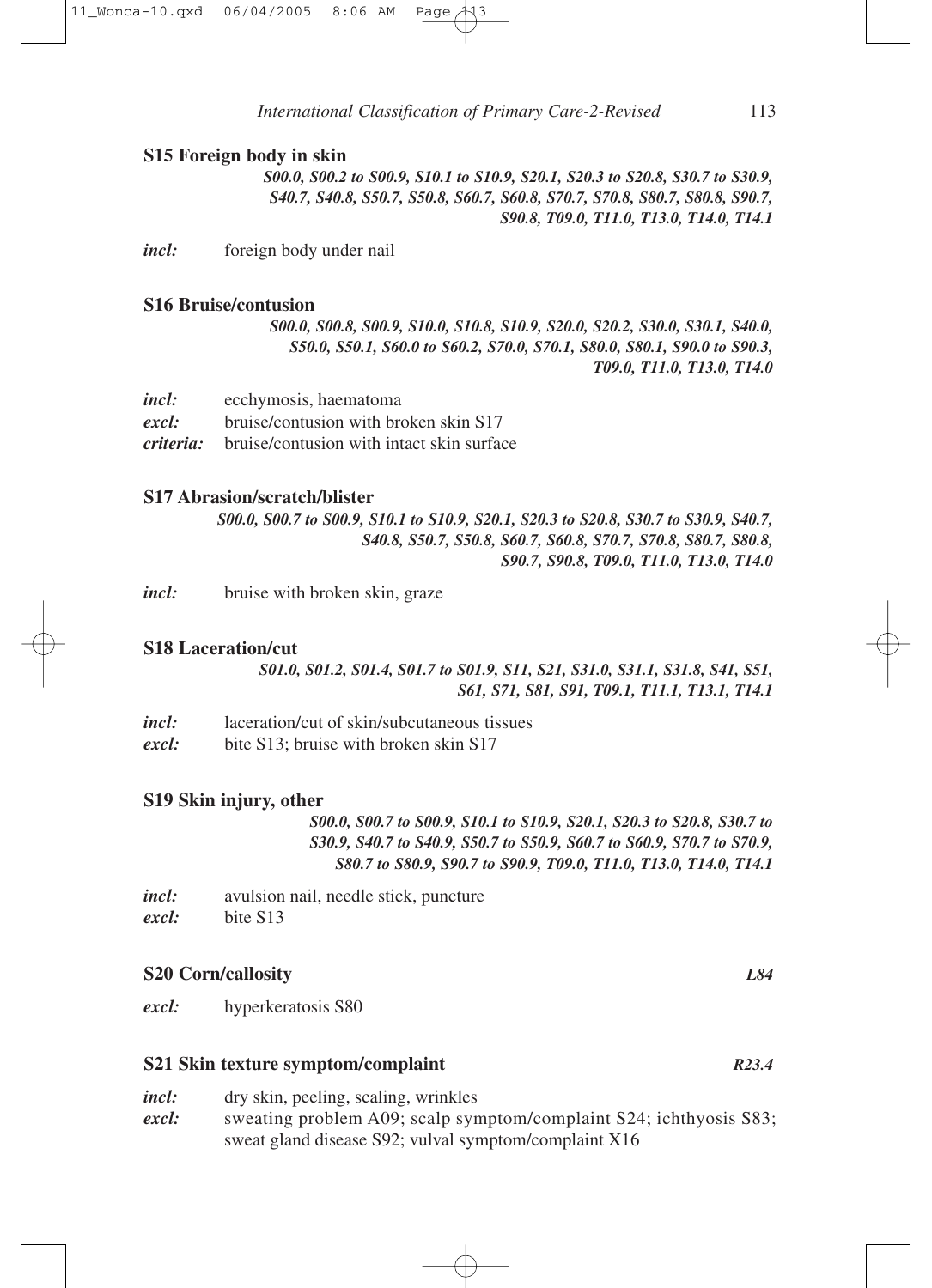| L60.1, L60.4, L60.5, L60.9, L62, R68.3 | S22 Nail symptom/complaint                                                                                                                                                                        |                    |
|----------------------------------------|---------------------------------------------------------------------------------------------------------------------------------------------------------------------------------------------------|--------------------|
|                                        | clubbing<br>paronychia S09; ingrowing nail S94                                                                                                                                                    | incl:<br>excl:     |
| $L63$ to $L66$                         | <b>S23 Hair loss/baldness</b>                                                                                                                                                                     |                    |
|                                        | alopecia                                                                                                                                                                                          | incl:              |
| L67, L68                               | S24 Hair/scalp symptom/complaint, other                                                                                                                                                           |                    |
|                                        | dry scalp, hirsutism<br>tricotillomania P29; folliculitis S10; hair loss/baldness S23; dandruff S86                                                                                               | incl:<br>excl:     |
| Z71.1                                  | S <sub>26</sub> Fear of cancer of skin                                                                                                                                                            |                    |
|                                        | if the patient has the disease, code the disease<br>concern about/fear of cancer of skin in a patient without the disease/until the<br>diagnosis is proven                                        | excl:<br>criteria: |
| Z71.1                                  | S27 Fear of skin disease, other                                                                                                                                                                   |                    |
|                                        | fear of cancer of skin S26; if the patient has the disease, code the disease<br>concern about/fear of having other skin disease in a patient without the<br>disease/until the diagnosis is proven | excl:<br>criteria: |
| Z73.6                                  | S28 Limited function/disability (S)                                                                                                                                                               |                    |
|                                        | limitation of function/disability due to a skin problem<br>Note: The COOP/WONCA Charts are suitable for documenting the patient's functional<br>status (see Chapter 8).                           | criteria:          |
| R23.3, R23.8                           | S29 Skin symptom/complaint, other                                                                                                                                                                 |                    |
|                                        | cellulite, petechiae, problems with umbilicus, sore(s)<br>scar S99                                                                                                                                | incl:<br>excl:     |

# **S70 Herpes zoster** *B02 incl:* post-herpetic neuralgia, shingles, herpes zoster ophthalmicus *criteria*: grouped vescicular eruptions, unilateral distribution, over a

*criteria:* grouped vescicular eruptions, unilateral distribution, over area of a single dermatome

*consider:* skin pain S01; localized rash S06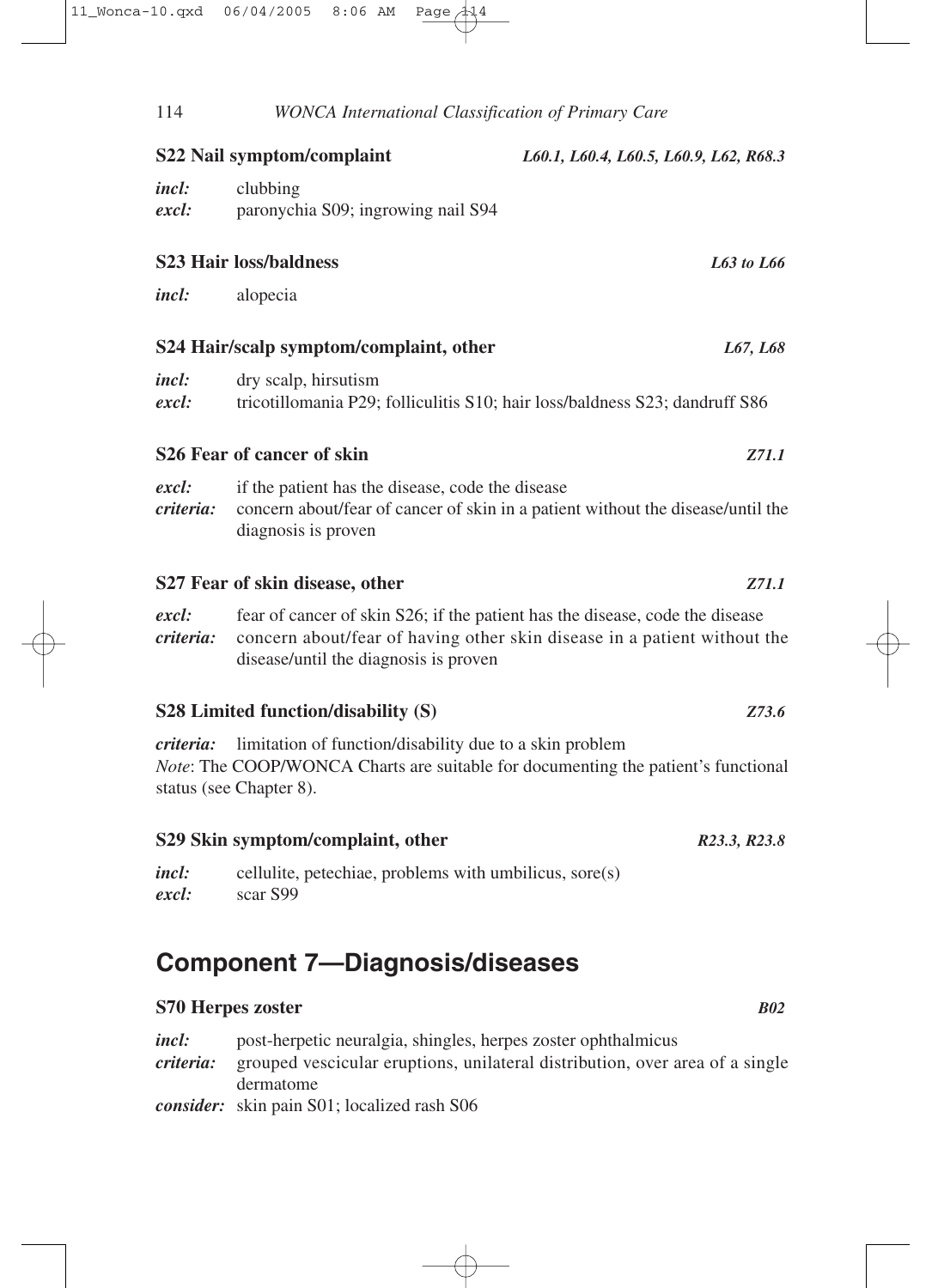**S71 Herpes simplex** *B00.0, B00.1, B00.2, B00.8, B00.9*

| incl:     | cold sore, fever blister                                                   |
|-----------|----------------------------------------------------------------------------|
| excl:     | herpes simplex of eye without corneal ulcer F73; genital herpes X90, Y72   |
| criteria: | vesicles with erythematous base in localized area(s); plus past history of |
|           | similar lesions, or virological or serological evidence                    |
|           | <i>consider:</i> localized rash S06                                        |
|           |                                                                            |

#### **S72 Scabies/other acariasis** *B86, B88.0, B88.2*

*criteria:* intensely pruritic skin lesions plus arrays of burrows on sides of palms, fingers, penis, or skin folds; or demonstration of parasites or ova in lesions *consider:* pruritus S02

#### **S73 Pediculosis/skin infestation, other**

*B85, B87, B88.1, B88.3, B88.8, B88.9*

| incl: | fleas, lice, mites, ticks                                                        |
|-------|----------------------------------------------------------------------------------|
| excl: | infected insect bites S11; insect bites S12                                      |
|       | <i>criteria:</i> demonstration of nits on hair shafts or insects on skin/clothes |
|       | <i>consider:</i> pruritus S02; localized rash S06                                |

### **S74 Dermatophytosis** *B35, B36*

| <i>incl:</i>      | fungal skin infection, onychomycosis, pityriasis versicolor, ringworm, tinea  |
|-------------------|-------------------------------------------------------------------------------|
| excl:             | monilia/candida S75                                                           |
| <i>criteria</i> : | pruritic scaly lesions with central clearing and small vesicles at border; or |
|                   | demonstration of fungus                                                       |

### **S75 Moniliasis/candidiasis skin** *B37.2*

| incl: | monilial intertrigo, thrush involving nails/perianal region/skin |
|-------|------------------------------------------------------------------|
| excl: | oral thrush D83; genital candidiasis X72, Y75                    |

#### **S76 Skin infection, other**

#### *A46, A66, A67, L03.1 to L03.3, L03.8, L03.9, L08, L98.0*

*incl:* cellulitis, erysipelas, pyoderma, strep skin infection *excl:* boil/carbuncle S10; other localized skin infection S11; impetigo S84; molluscum contagiosum S95; acne S96

#### **S77 Malignant neoplasm of skin** *C43, C44, C46.0*

- *incl:* basal cell carcinoma, malignant melanoma, rodent ulcer, squamous cell carcinoma of skin
- *excl:* premalignant lesion of skin S79 *(cont.)*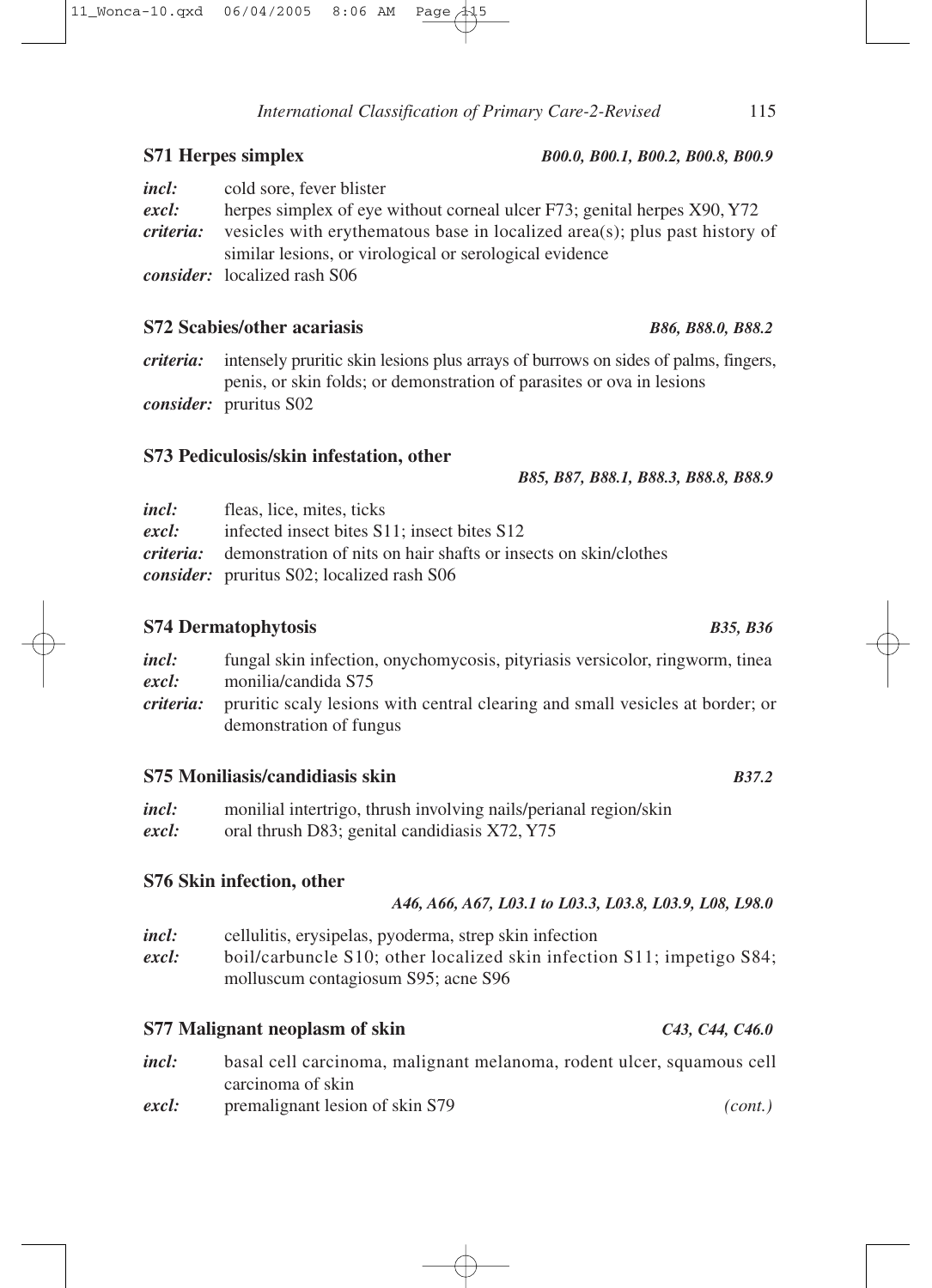*criteria:* characteristic histological appearance

*consider:* other malignant neoplasm (when primary site is uncertain) A79; neoplasm of skin unspecified as benign or malignant/when histology is not available S79

#### **S78 Lipoma** *D17*

### **S79 Neoplasm skin, benign/unspecified** *D03, D04, D23, D48.5*

- *incl:* benign skin neoplasm, skin neoplasm not specified as benign or malignant/ when histology is not available, dermoid cyst, premalignant lesion
- *excl:* residual haemorrhoidal skin tag K96; solar keratosis S80; haemangioma S81; mole/pigmented naevus S82; keloid, hyperkeratosis, seborrhoeic/senile warts S99

#### **S80 Solar keratosis/sunburn** *L55 to L59*

- *incl:* photosensitivity, radiation skin damage, senile keratosis, solar hyperkeratosis, polymorphous light eruption
- *excl:* skin damage due to human-made radiation A87, A88

#### **S81 Haemangioma/lymphangioma** *D18*

*incl:* angiomatous birthmark, portwine stain *criteria:* vascular or lymphatic tumour, elevated above skin and emptying on pressure *consider:* localized swelling S04

#### **S82 Naevus/mole** *D22*

#### **S83 Congenital skin anomaly, other** *Q80 to Q82, Q84*

*incl:* birthmark, ichthyosis *excl:* haemangioma/lymphangioma S81

#### **S84 Impetigo** *L00, L01*

## *incl:* impetigo secondary to other dermatosis *criteria:* spreading skin lesion consisting of macules, vesicles, pustules, or crust with underlying raw area *consider:* other localized skin infection S11

**S85 Pilonidal cyst/fistula** *L05 incl:* pilonidal abscess *excl:* dermoid cyst S79

### **S86 Dermatitis, seborrhoeic** *L21*

*incl:* cradle cap, dandruff *(cont.)*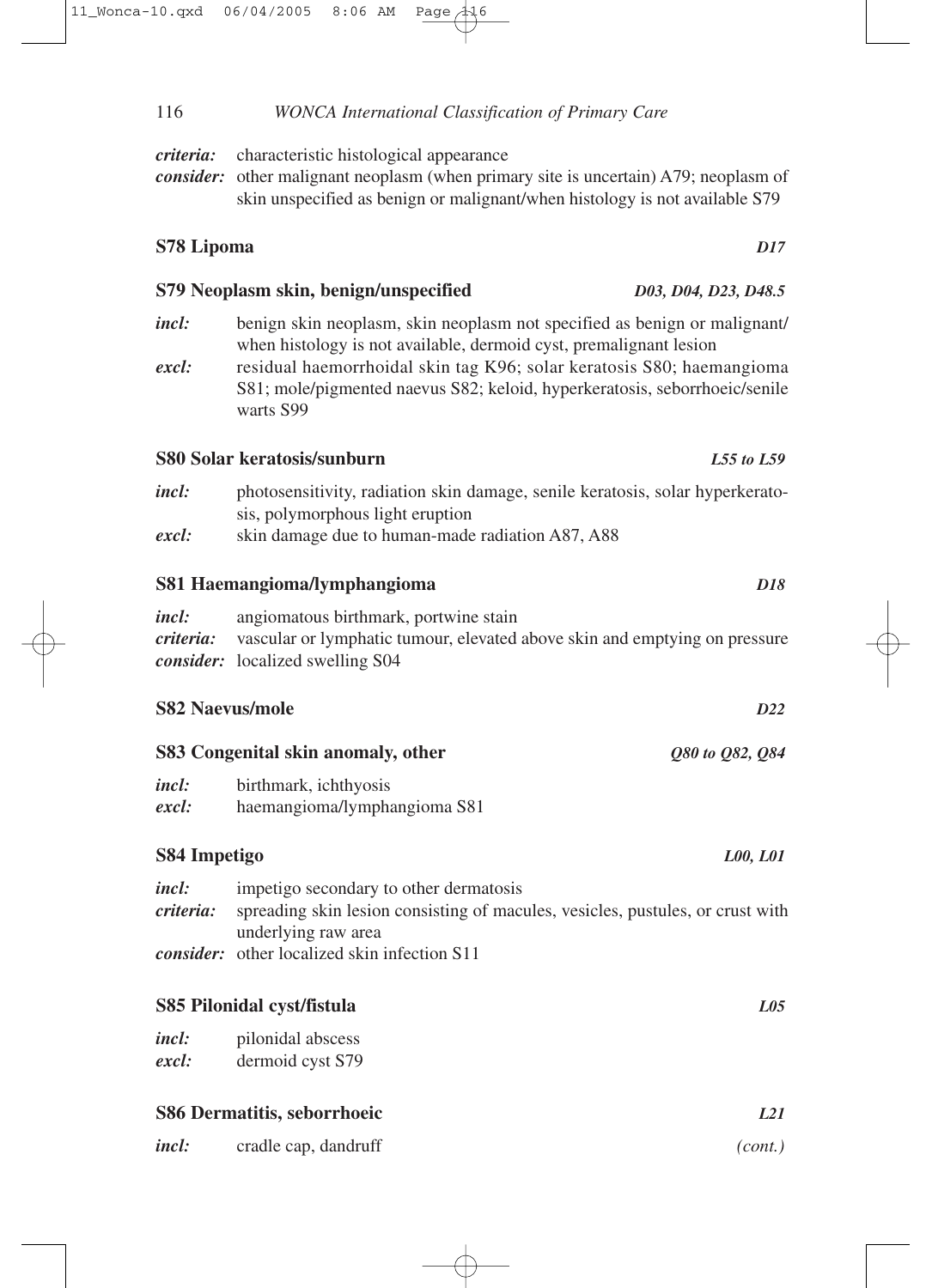- *excl:* seborrhoeic warts S99 *criteria:* greasy, scaly lesions with underlying erythema on one or more areas of scalp, face, sternum, interscapular areas, around umbilicus and in body folds, not attributable to other skin disease
- *consider:* localized rash S06; generalized rash S07

#### **S87 Dermatitis, atopic eczema** *L20*

| <i>incl:</i> | flexural dermatitis, infantile eczema                                       |
|--------------|-----------------------------------------------------------------------------|
| excl:        | dermatitis/atopic eczema affecting external auditory meatus only H70;       |
|              | allergic dermatitis S88; diaper rash S89                                    |
| criteria:    | pruritic exudative lesions with/without lichenification over face and neck, |
|              | wrists and hands, chest, back of knees, and front of elbow                  |
|              | <i>consider:</i> pruritus S02; localized rash S06; generalized rash S07     |

#### **S88 Dermatitis, contact/allergic**

#### *L23 to L25, L27.2, L27.8, L27.9, L30.0, L30.3, L30.4, L30.8, L30.9*

*incl:* allergic dermatitis, chemical dermatitis, dermatitis NOS, eczema NOS, intertrigo, plant sting, skin allergy *excl:* allergy/allergic reaction unspecified A92; contact/other dermatitis of eyelid F72; contact/other dermatitis of external auditory meatus H70; atopic eczema S87; diaper rash S89; urticaria S98; dermatitis artefacta/ neurodermatitis S99 *criteria:* pruritic erythematous lesions related to exposure to chemical substance *consider:* pruritus S02; localized rash S06; generalized rash S07

#### **S89 Diaper rash** *L22*

*criteria:* dermatitis, primarily of the diaper area and sparing creases

#### **S90 Pityriasis rosea** *L42*

*criteria:* oval, scaly eruptions along skin tension lines of trunk, with a history of a solitary lesion preceeding presenting rash *consider:* localized rash S06; generalized rash S07

#### **S91 Psoriasis** *L40*

*criteria:* plaques with silvery scales on knees, elbows, or scalp and/or stippled/pitted nails *Note*: Double code psoriatic arthritis L99.

#### **S92 Sweat gland disease** *L30.1, L73.2, L74, L75*

*incl:* dyshidrosis, heat rash, hydradenitis, miliaria, pompholyx, prickly heat, sweat rash *excl:* hyperhidrosis A09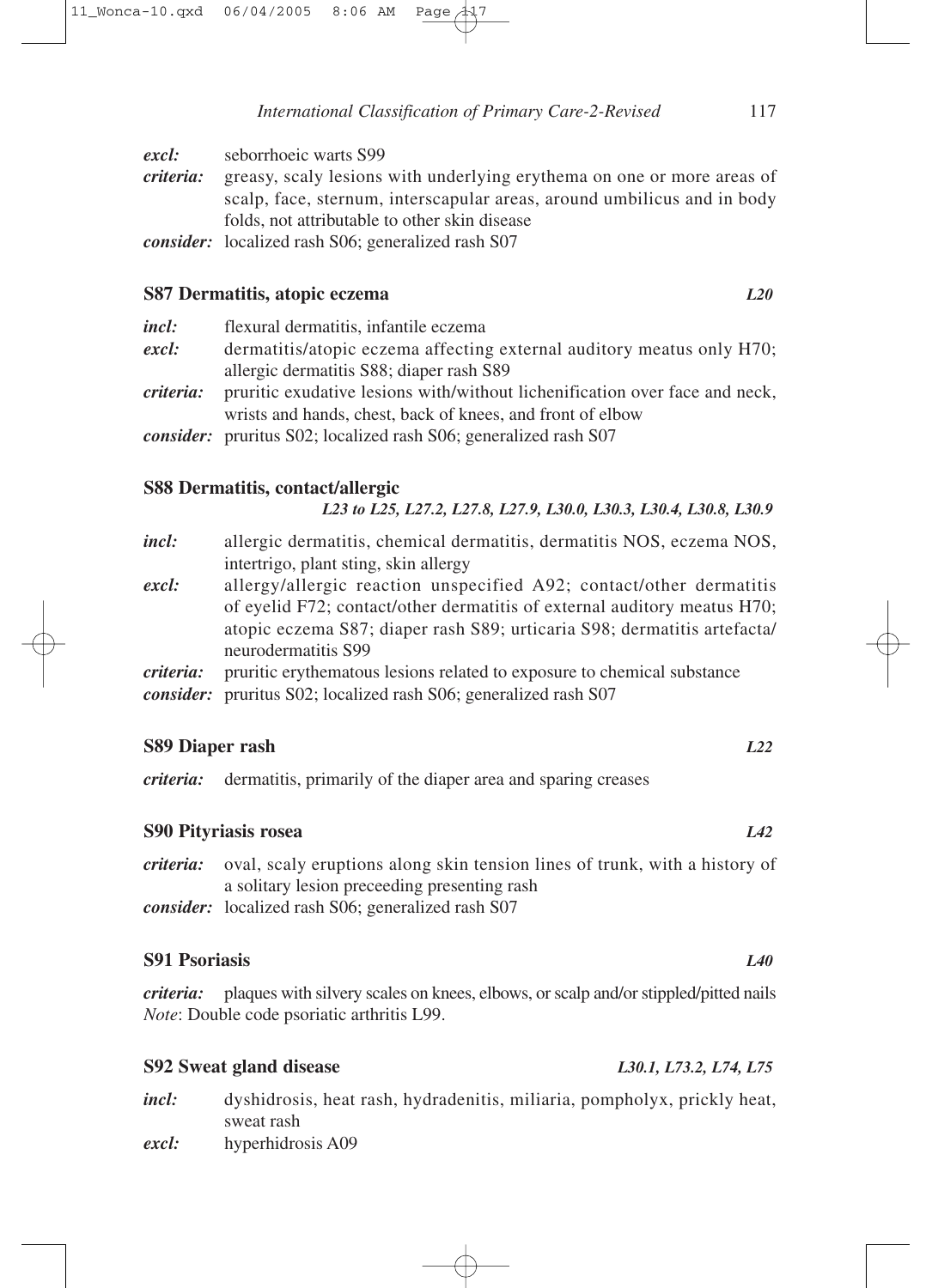| 118                   | <b>WONCA International Classification of Primary Care</b>               |                                                                                                                                                                                                                                                                                  |
|-----------------------|-------------------------------------------------------------------------|----------------------------------------------------------------------------------------------------------------------------------------------------------------------------------------------------------------------------------------------------------------------------------|
|                       | S93 Sebaceous cyst                                                      | L72.1                                                                                                                                                                                                                                                                            |
| <i>incl:</i>          | wen                                                                     |                                                                                                                                                                                                                                                                                  |
|                       | <b>S94 Ingrowing nail</b>                                               | L60.0                                                                                                                                                                                                                                                                            |
| excl:                 | paronychia S09                                                          |                                                                                                                                                                                                                                                                                  |
|                       | S95 Molluscum contagiosum                                               | <b>B08.1</b>                                                                                                                                                                                                                                                                     |
| S <sub>96</sub> Acne  |                                                                         | L70                                                                                                                                                                                                                                                                              |
| <i>incl:</i><br>excl: | blackheads, comedones, pimples<br>acne due to medication A85            |                                                                                                                                                                                                                                                                                  |
|                       | <b>S97 Chronic ulcer skin</b>                                           | 183.0, 183.2, L89, L97, L98.4                                                                                                                                                                                                                                                    |
| <i>incl:</i><br>excl: | bedsore, decubitus ulcer, pressure sore, varicose ulcer<br>gangrene K92 |                                                                                                                                                                                                                                                                                  |
| <b>S98 Urticaria</b>  |                                                                         | L50                                                                                                                                                                                                                                                                              |
| incl:<br>excl:        | hives, weals<br>drug allergy A85; angioedema/allergic oedema A92        |                                                                                                                                                                                                                                                                                  |
|                       | S99 Skin disease, other                                                 | L10 to L14, L26, L28, L30.2, L30.5, L41, L43 to L45, L51, L52, L53.0 to<br>L53.3, L53.8, L54, L60.2, L60.3, L60.8, L71, L72.0, L72.2, L72.8, L72.9,<br>L73.0, L73.1, L73.8, L73.9, L80, L81.4 to L81.9, L82, L83, L85 to L88,<br>L90 to L95, L98.1 to L98.3, L98.5 to L98.9, L99 |
| <i>incl:</i>          |                                                                         | dermatitis artefacta, discoid lupus erythematosus, erythema multiforme,                                                                                                                                                                                                          |

erythema nodosum, folliculitis, granuloma, granuloma annulare, hyperkeratosis NOS, keloid, keratoacanthoma, lichen planus, neurodermatitis, onychogryphosis, rosacea, pigmentation, rhinophyma, scar, seborrhoeic or senile warts, striae atrophicae, vitiligo

# **T Endocrine, metabolic and nutritional**

## **Component—Symptoms and complaints**

**T01 Excessive thirst** *R63.1*

*incl:* polydipsia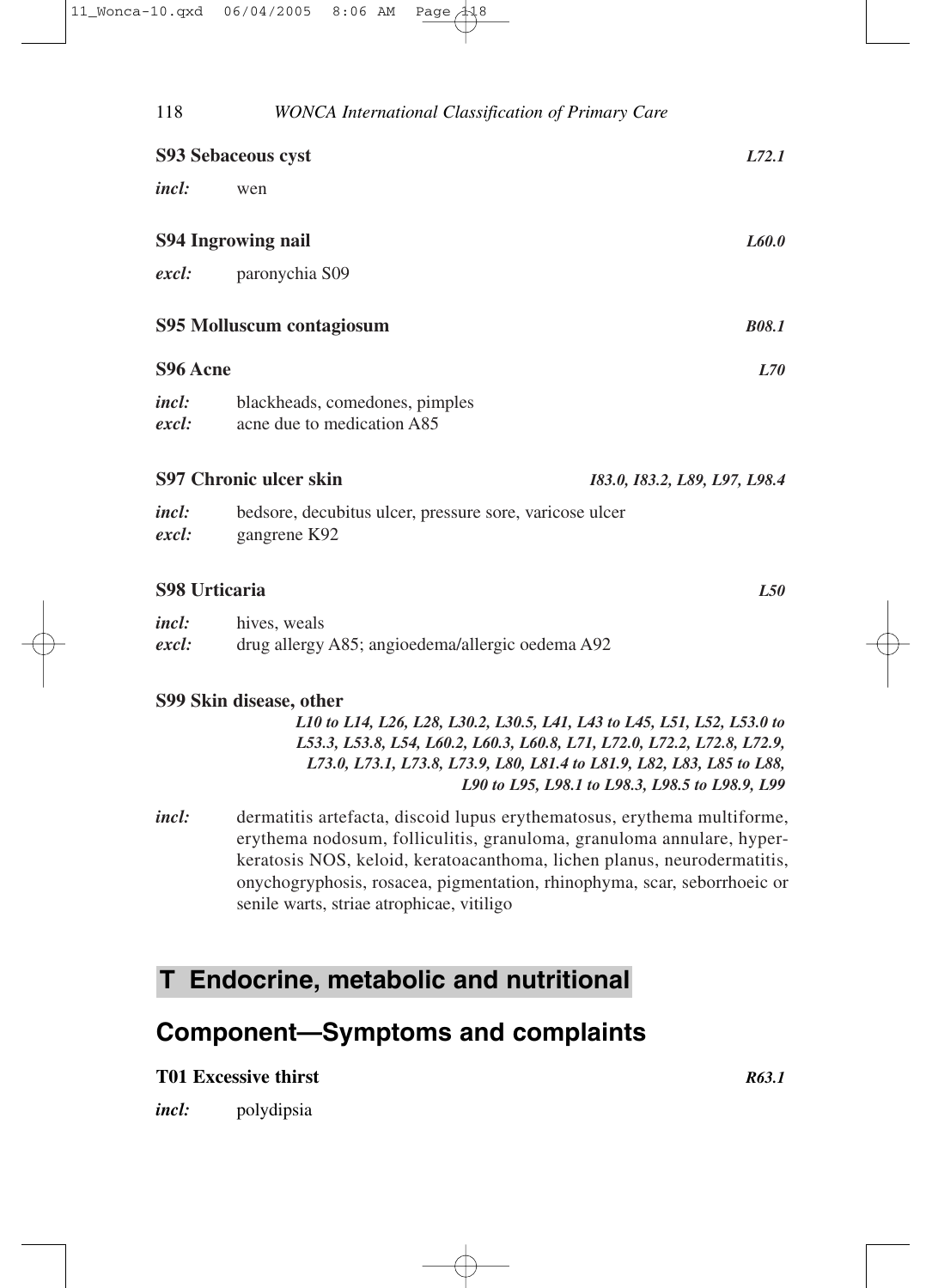|                        | International Classification of Primary Care-2-Revised                                                                                                                                                     | 119                 |  |
|------------------------|------------------------------------------------------------------------------------------------------------------------------------------------------------------------------------------------------------|---------------------|--|
|                        | <b>T02 Excessive appetite</b>                                                                                                                                                                              | R63.2               |  |
| <i>incl:</i><br>excl:  | overeating, polyphagia<br>bulimia P86                                                                                                                                                                      |                     |  |
|                        | <b>T03 Loss of appetite</b>                                                                                                                                                                                | R63.0               |  |
| <i>incl:</i><br>excl:  | anorexia<br>anorexia nervosa P86                                                                                                                                                                           |                     |  |
|                        | T04 Feeding problem of infant/child                                                                                                                                                                        | R63.3               |  |
| <i>incl:</i><br>excl:  | problem of what and how to eat/feed infant/child<br>food allergy A92; food intolerance D99; feeding problem/eating disorders<br>with psychological cause P11                                               |                     |  |
|                        | T05 Feeding problem of adult                                                                                                                                                                               | R63.3               |  |
| <i>incl:</i><br>excl:  | problem of what and how to eat/feed adult<br>food allergy A92; dysphagia D21; food intolerance D99; psychological eating<br>disorders/food refusal P29; anorexia/bulimia nervosa P86; loss of appetite T03 |                     |  |
| T07 Weight gain        |                                                                                                                                                                                                            | R63.5               |  |
| excl:                  | obesity T82; overweight T83                                                                                                                                                                                |                     |  |
| <b>T08 Weight loss</b> |                                                                                                                                                                                                            | R63.4, R64          |  |
| <i>incl:</i><br>excl:  | cachexia<br>anorexia nervosa P86                                                                                                                                                                           |                     |  |
|                        | T10 Growth delay                                                                                                                                                                                           | E34.3, R62.8, R62.9 |  |
| <i>incl:</i><br>excl:  | failure to thrive, physiological delay growth<br>delayed milestones P22; learning disorder P24; mental retardation P85;<br>delayed puberty T99                                                             |                     |  |
| <b>T11 Dehydration</b> |                                                                                                                                                                                                            | E86                 |  |
| <i>incl:</i><br>excl:  | water depletion<br>salt depletion/electrolyte disturbance T99                                                                                                                                              |                     |  |
|                        | T26 Fear of cancer of endocrine system                                                                                                                                                                     | Z71.1               |  |
| excl:<br>criteria:     | if the patient has the disease, code the disease<br>concern about/fear of cancer of endocrine system in a patient without the<br>disease/until the diagnosis is proven                                     |                     |  |

 $\overline{\oplus}$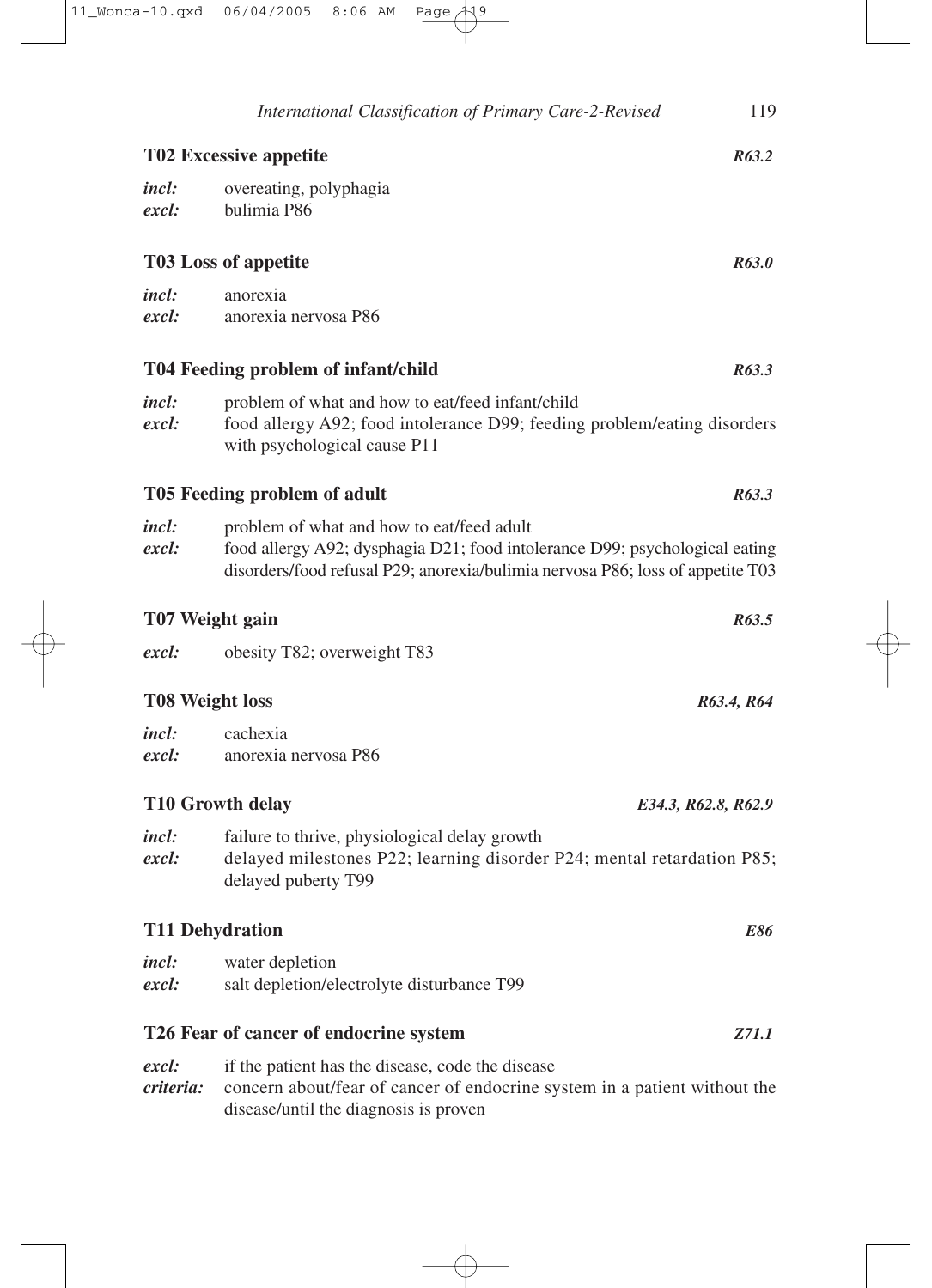|                  | T27 Fear of endocrine/metabolic disease, other                                                                                        | Z71.1 |
|------------------|---------------------------------------------------------------------------------------------------------------------------------------|-------|
| <i>incl:</i>     | fear of diabetes                                                                                                                      |       |
| excl:            | fear of cancer of endocrine system T26; if the patient has the disease, code<br>the disease                                           |       |
| criteria:        | concern about/fear of other endocrine/metabolic/nutritional disease in a<br>patient without the disease/until the diagnosis is proven |       |
|                  | T28 Limited function/disability (T)                                                                                                   | Z73.6 |
| <i>criteria:</i> | limited function/disability due to a problem of the endocrine/metabolic/<br>nutritional system                                        |       |

*Note*: The COOP/WONCA Charts are suitable for documenting the patient's functional status (see Chapter 8).

| T29 Endocrine/metabolic/nutritional symptom/complaint, other | R63.8 |
|--------------------------------------------------------------|-------|
|--------------------------------------------------------------|-------|

| <i>incl:</i> | specific food craving, underweight      |
|--------------|-----------------------------------------|
| excl:        | hyperglycaemia A91; fluid retention K07 |

| <b>T70 Endocrine infection</b><br>E06.0 |                                                                                                                 |                                  |
|-----------------------------------------|-----------------------------------------------------------------------------------------------------------------|----------------------------------|
|                                         | excl: thyroiditis T99                                                                                           |                                  |
|                                         |                                                                                                                 |                                  |
|                                         | T71 Malignant neoplasm thyroid                                                                                  | C <sub>73</sub>                  |
| criteria:                               | characteristic histological appearance<br><i>consider:</i> other/unspecified endocrine neoplasm T73; goitre T81 |                                  |
|                                         |                                                                                                                 |                                  |
|                                         | T72 Benign neoplasm thyroid                                                                                     | D <sub>34</sub>                  |
| excl:                                   | other/unspecified endocrine neoplasm T73; goitre T81                                                            |                                  |
|                                         | T73 Neoplasm endocrine, other/unspecified                                                                       | C74, C75, D09.3, D35, D44        |
|                                         | T78 Thyroglossal duct/cyst                                                                                      | 089.2                            |
| excl:                                   | goitre T81                                                                                                      |                                  |
|                                         | T80 Congenital anomaly endocrine/metabolic                                                                      | E00, <i>O89.1</i> , <i>O89.2</i> |
| <i>incl:</i><br>excl:                   | cretinism, dwarfism<br>thyroglossal duct (cyst) T78                                                             |                                  |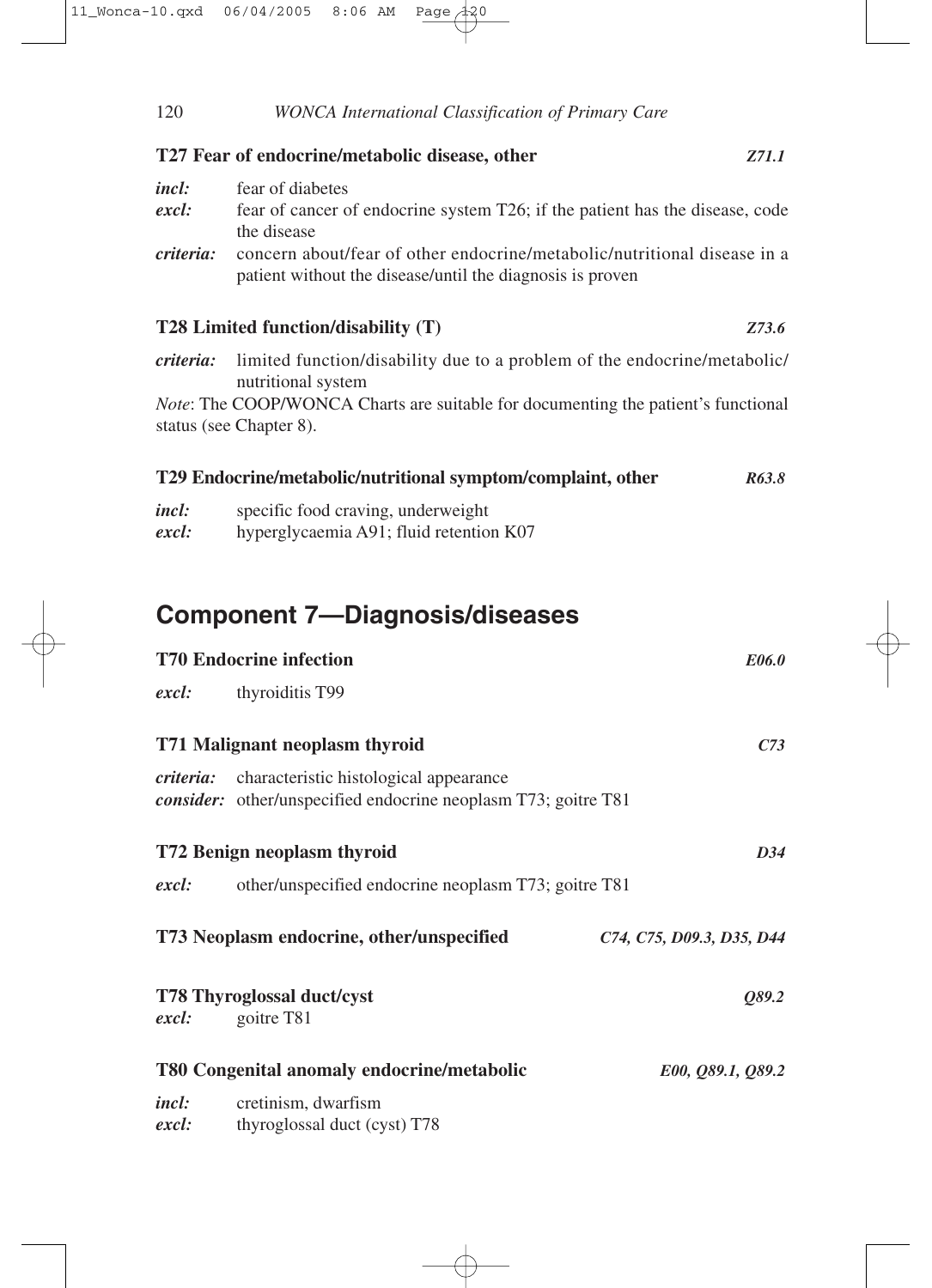|  |  | International Classification of Primary Care-2-Revised | 121 |
|--|--|--------------------------------------------------------|-----|
|  |  |                                                        |     |

| T81 Goitre            |                                                                                                                                       | E04 |
|-----------------------|---------------------------------------------------------------------------------------------------------------------------------------|-----|
| <i>incl:</i><br>excl: | non-toxic goitre, thyroid nodule<br>neoplasm of thyroid gland T71–T73; thyroglossal cyst T78; toxic goitre<br>T85; hypothyroidism T86 |     |

#### **T82 Obesity** *E66*

| excl: | overweight T83                                      |
|-------|-----------------------------------------------------|
|       | <i>criteria</i> : a body mass index greater than 30 |

### **T83 Overweight** *E66*

| excl: | obesity T82                                                         |
|-------|---------------------------------------------------------------------|
|       | <i>criteria:</i> a body mass index greater than 25 but less than 30 |

#### **T85 Hyperthyroidism/thyrotoxicosis** *E05*

- *incl:* Graves' disease, toxic goitre
- *excl:* non-toxic goitre T81
- *criteria:* laboratory evidence of excessive thyroid hormone; or thyroid nodule or goitre plus tremor, weight loss, and rapid pulse (over 100/min at rest) or eye signs (exophthalmos, lid lag, or ophthamoplegia)

#### **T86 Hypothyroidism/myxoedema** *E01 to E03*

*excl:* cretinism T80 *criteria:* laboratory evidence of diminished thyroid hormone activity and excessive thyroid stimulating hormone; or four or more of the following: weakness/ tiredness; mental changes: apathy, poor memory, slowing; voice changes: coarser, deeper slower speech; undue sensitivity to cold; constipation; coarse puffy facial features; cool dry, sallow skin, decreased sweating; peripheral oedema

*consider:* other complaint of metabolism T29

### **T87 Hypoglycaemia** *E15, E16.0 to E16.3, E16.9*

- *incl:* hyperinsulism, insulin coma
- *criteria:* hypoglycaemia demonstrated by biochemical testing, or characteristic symptoms in a diabetic patient relieved by ingestion or injection of sugar

### **T89 Diabetes, insulin dependent** *E10*

*incl:* juvenile-onset diabetes, type 1 diabetes *excl:* drug-induced hyperglycaemia A85; hyperglycaemia as isolated finding A91; non-insulin dependent diabetes T90; gestational diabetes W85

*(cont.)*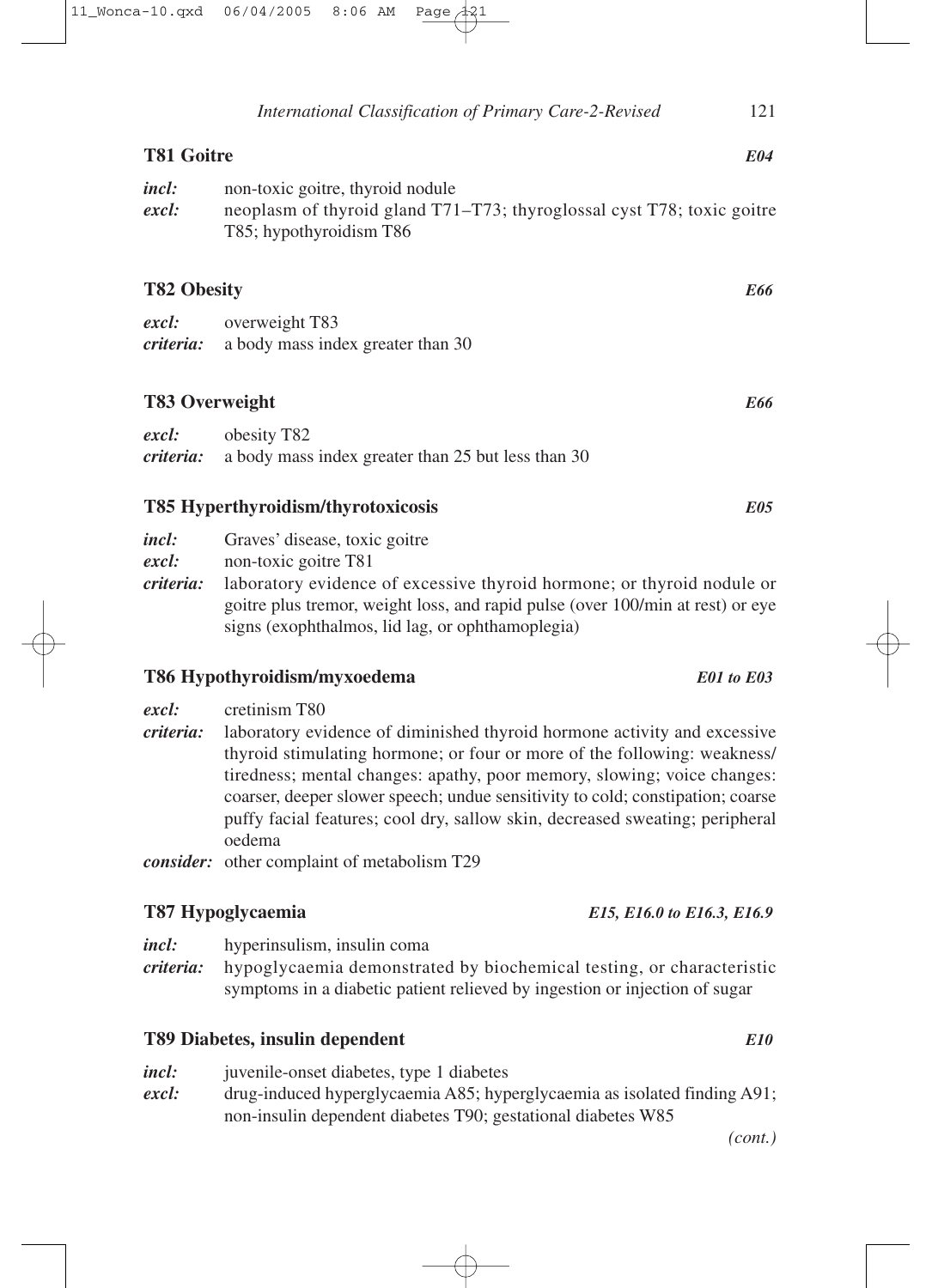- *criteria:* patient requiring regular ongoing treatment with insulin after diagnosis confirmed by one of the following:
	- (a) the classic symptoms of diabetes, such as polyuria, polydipsia, and rapid weight loss, together with unequivocal elevation of plasma glucose
	- (b) fasting blood glucose levels of 8 mmol/L (140 mg/dL) or more on two or more occasions
	- (c) random blood glucose levels of 11 mmol/L (200 mg/dL) or more on two or more occasions
	- (d) an oral glucose tolerance test (75 g glucose) with one value of plasma glucose concentration at between 1 and 2 h of 11 mmol/L (200 mg/dL) or more, and plasma glucose level at 2 h of 11 mol/L (200 mg/dL) or more; these WHO criteria may change over time; also, criteria differences may exist between national health care systems

*Note*: (1) Double code complications such as retinopathy F83, nephropathy U88; (2) in pregnancy, double code with W84.

#### **T90 Diabetes, non-insulin dependent** *E11 to E14*

*incl:* diabetes NOS, late-onset diabetes, type 2 diabetes

- *excl:* drug-induced hyperglycaemia A85; hyperglycaemia as isolated finding A91; insulin-dependent diabetes T89; gestational diabetes W85
- *criteria:* patient not requiring regular ongoing treatment with insulin after diagnosis confirmed by one of the following:
	- (a) the classical symptoms of diabetes, such as polyuria, polydipsia, and rapid weight loss, together with unequivocal increase in plasma glucose concentration
	- (b) fasting blood glucose level of 8 mmol/L (140 mg/dL) or more on two or more occasions
	- (c) random blood glucose level of 11 mmol/L (200 mg/dL) or more on two or more occasions
	- (d) an oral glucose tolerance test (75 g glucose) one value of plasma glucose concentration at between 1 and 2 h of 11 mmol/L (200 mg/dL) or more and plasma glucose level at 2 h of 11 mol/L (200 mg/dL) or more; these WHO criteria may change over time; also, criteria differences may exist between national health care systems

*Note*: (1) Double code complications such as retinopathy F83, nephropathy U88; (2) in pregnancy, double code with W84.

#### **T91 Vitamin/nutritional deficiency**

*E40 to E46, E50, E51.1, E51.8, E51.9, E52 to E56, E58 to E61, E63, E64*

*incl:* beri-beri, dietary mineral deficiency, iron deficiency without anaemia, malnutrition, marasmus, scurvy *(cont.)*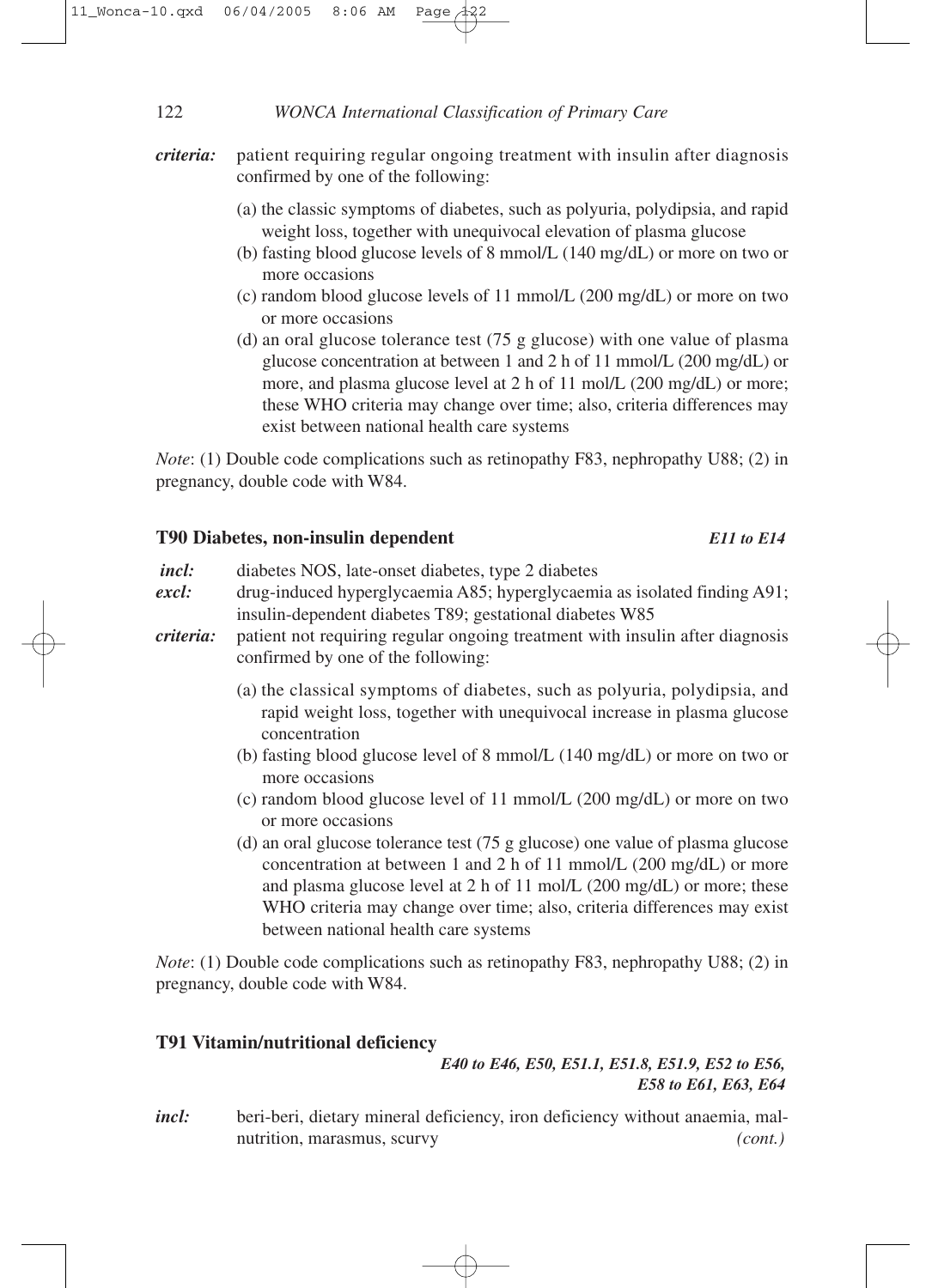*excl:* iron deficiency anaemia B80; pernicious anaemia B81; malabsorption syndrome/sprue D99

#### **T92 Gout** *M10*

*excl:* drug-induced gout A85; raised uric acid A91; pseudo-gout/other crystal arthropathy T99

#### **T93 Lipid disorder** *E78*

*incl:* abnormality of lipoprotein level, hyperlipidaemia, raised level of cholesterol/triglycerides, xanthoma

#### **T99 Endocrine/metabolic/nutritional disease, other**

*E06.1 to E06.5, E06.9, E07, E16.8, E20 to E32, E34.0 to E34.2, E34.4 to E34.9, E35, E65, E67, E68, E70 to E77, E79, E80, E83 to E85, E87, E88, E90, M11, M83*

*incl:* acromegaly, adrenal/ovarian/pituitary/parathyroid/testicular/other endocrine dysfunction, amyloidosis, crystal arthropathy, Cushing's syndrome, cystic fibrosis, diabetes insipidus, Gilbert's syndrome, hyperaldosteronism, osteomalacia, porphyria, precocious/delayed puberty, pseudo-gout, renal glycosuria, thyroiditis

*excl:* food allergy A92; food intolerance D99; osteoporosis L95

## **U Urinary system**

## **Component 1—Symptoms and complaints**

|                       | UVI DYSUH <i>a</i> /pannul urmation                                                                                    | NJV.              |
|-----------------------|------------------------------------------------------------------------------------------------------------------------|-------------------|
| <i>incl:</i><br>excl: | burning urination<br>frequent/urgent urination U02; urethritis U72                                                     |                   |
|                       | U02 Urinary frequency/urgency                                                                                          | R35               |
| <i>incl:</i>          | nocturia, polyuria                                                                                                     |                   |
|                       | <b>U04</b> Incontinence urine                                                                                          | N39.3, N39.4, R32 |
| <i>incl:</i><br>excl: | enuresis of organic origin, involuntary urination, stress incontinence<br>urine incontinence of psychogenic origin P12 |                   |
|                       | U05 Urination problems, other                                                                                          | R34, R39.1        |
| <i>incl:</i><br>excl: | anuria, dribbling urine, oliguria<br>urinary retention U08                                                             |                   |

**U01 Dysuria/painful urination** *R30*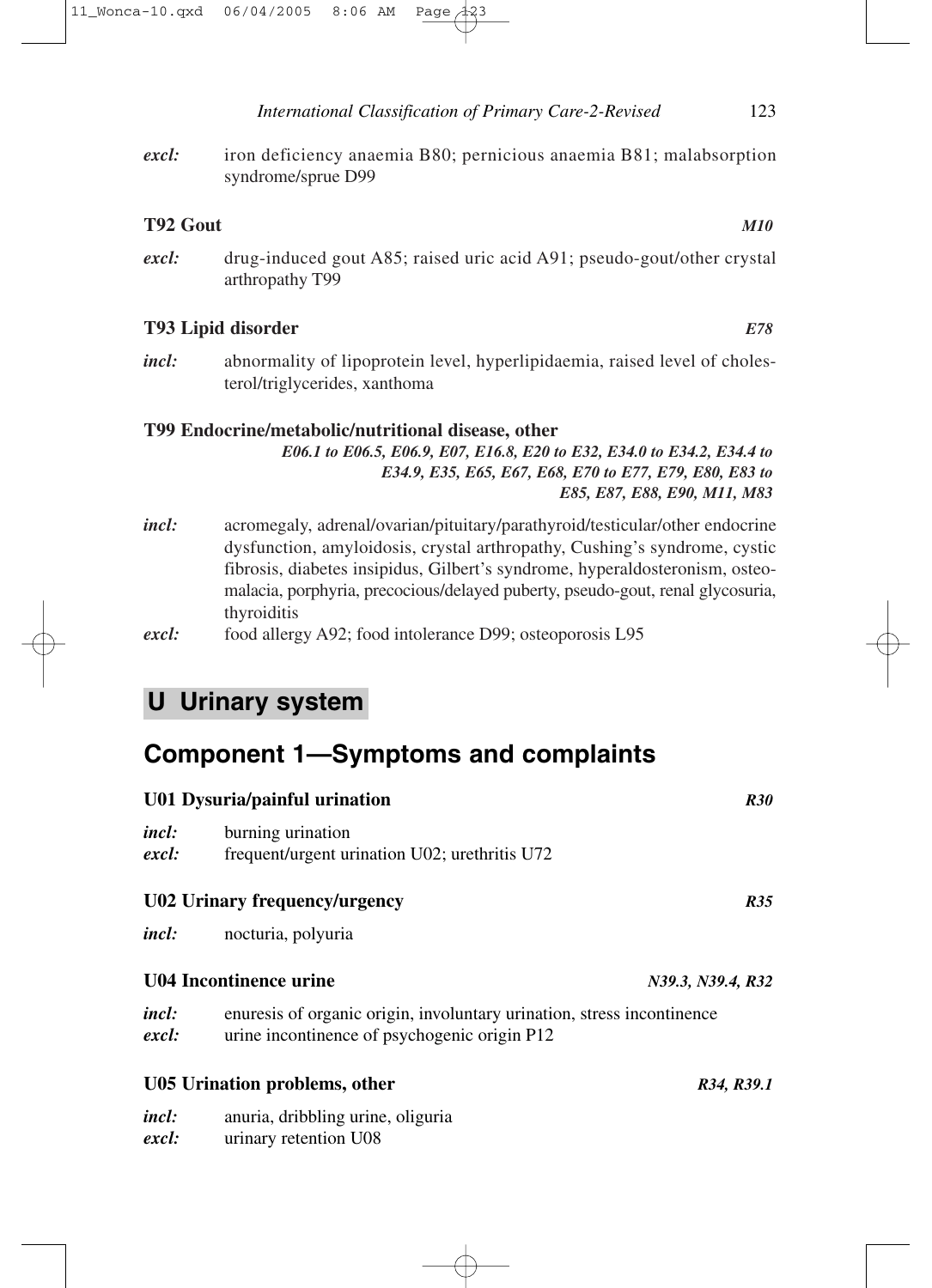| 124                                | <b>WONCA International Classification of Primary Care</b>                                                                                                                                                                               |              |
|------------------------------------|-----------------------------------------------------------------------------------------------------------------------------------------------------------------------------------------------------------------------------------------|--------------|
| <b>U06 Haematuria</b>              |                                                                                                                                                                                                                                         | N02, R31     |
| incl:<br><i>criteria:</i>          | blood in urine<br>blood in urine proven by macroscopic/microscopic/chemical test                                                                                                                                                        |              |
|                                    | U07 Urine symptom/complaint, other                                                                                                                                                                                                      | R39.8        |
| <i>incl:</i><br>excl:              | bad odour of urine, dark urine<br>abnormal urine test U98                                                                                                                                                                               |              |
|                                    | <b>U08 Urinary retention</b>                                                                                                                                                                                                            | R33          |
|                                    | U13 Bladder symptom/complaint, other                                                                                                                                                                                                    | R39.0, R39.8 |
| <i>incl:</i>                       | bladder pain, irritable bladder                                                                                                                                                                                                         |              |
|                                    | U14 Kidney symptom/complaint                                                                                                                                                                                                            | N23          |
| <i>incl:</i><br>excl:              | kidney pain, kidney trouble, renal colic<br>loin/flank pain L05                                                                                                                                                                         |              |
|                                    | U26 Fear of cancer of urinary system                                                                                                                                                                                                    | Z71.1        |
| excl:<br>criteria:                 | if the patient has the disease, code the disease<br>concern about/fear of urinary cancer in a patient without the disease/until<br>the diagnosis is proven                                                                              |              |
|                                    | U27 Fear of urinary disease, other                                                                                                                                                                                                      | Z71.1        |
| excl:                              | fear of cancer of urinary system U26; if the patient has the disease, code the                                                                                                                                                          |              |
| criteria:                          | disease<br>concern about/fear of other urinary disease in a patient without the disease/<br>until the diagnosis is proven                                                                                                               |              |
|                                    | U28 Limited function/disability (U)                                                                                                                                                                                                     | Z73.6, Z99.2 |
| <i>incl:</i><br>excl:<br>criteria: | renal transplant, slow stream<br>urinary incontinence U04<br>limitation of function/disability due to a urinary problem<br>Note: The COOP/WONCA Charts are suitable for documenting the patient's functional<br>status (see Chapter 8). |              |
|                                    | U29 Urinary symptom/complaint, other                                                                                                                                                                                                    | R39.8        |
| excl:                              | irritable bladder/bladder pain U13; kidney symptom/complaint U14                                                                                                                                                                        |              |

 $\overline{\bigoplus}$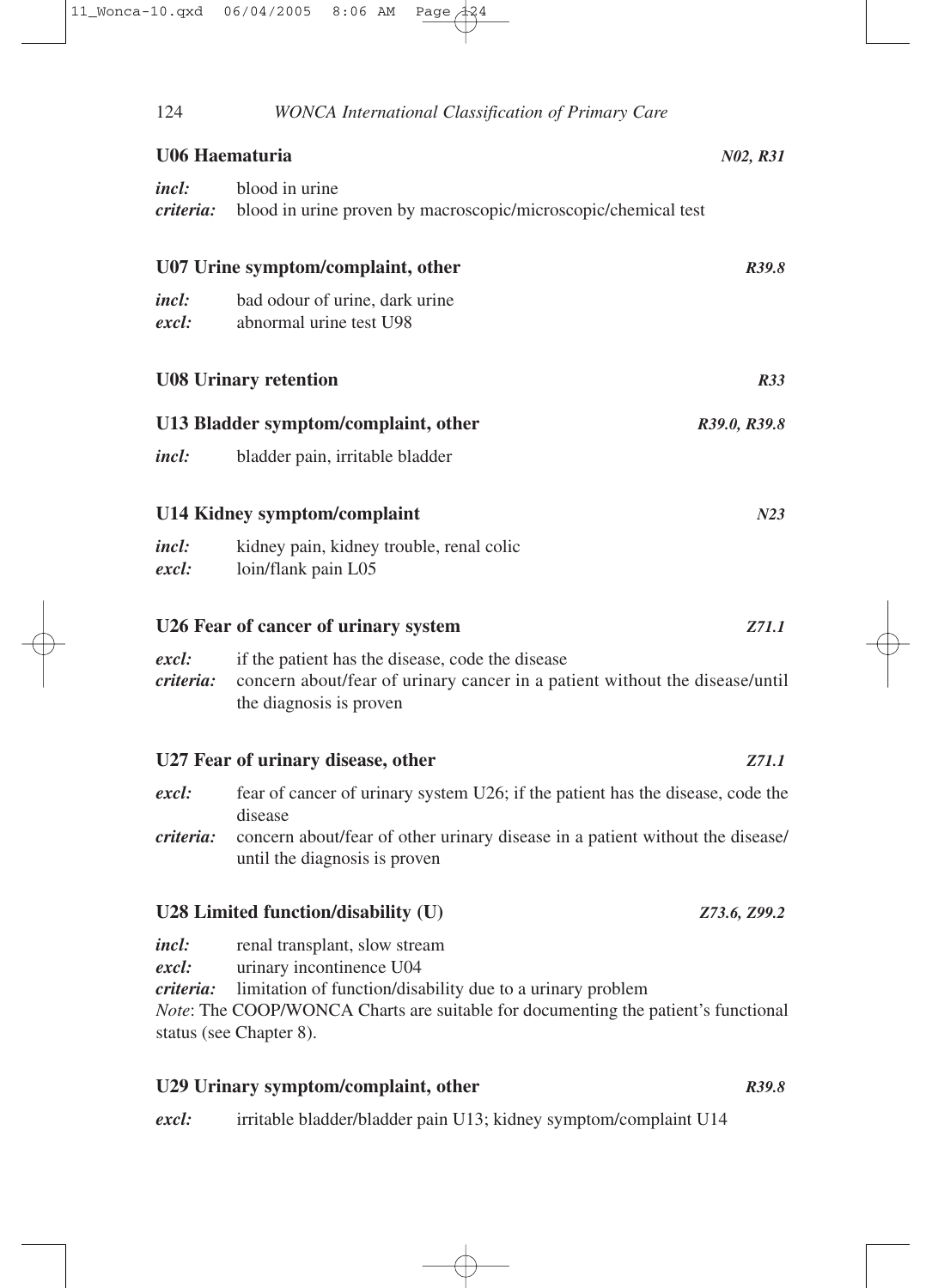## **Component 7—Diagnosis/diseases**

### **U70 Pyelonephritis/pyelitis** *N10 to N12, N15.1, N15.9*

- *incl:* infection of kidney, renal/perinephric abscess
- *criteria:* two or more of the following: flank pain, renal tenderness, investigation evidence of chronic renal damage; plus clinical or laboratory evidence of urinary tract infection
- *consider:* cystitis/other urinary infection U71

#### **U71 Cystitis/urinary infection, other** *N30, N39.0*

- *incl:* acute/chronic cystitis (non-venereal), asymptomatic bacteriuria, lower urinary tract infection, urinary tract infection NOS
- *excl:* pyelonephritis U70; urethritis U72; vaginitis X84; balanitis Y75

*Note*: In pregnancy, also code W84.

### **U72 Urethritis** *A56.0, A56.2, A59.0, B37.4, N34*

- *incl:* chlamydial urethritis in man, non-specific urethritis, urethral syndrome, meatitis
- *excl:* gonococcal urethritis female X71; urethritis chlamydial female X92; urethritis trichomonal female X73; gonococcal urethritis male Y71
- *criteria:* urethral discharge with frequency, burning, pain or urgency on urination without bacteruria by microscopy or culture; or inflammation of external urinary meatus
- *consider:* painful urination U01; frequent/urgent urination U02; irritable bladder U13; urethral discharge X29, Y03

|                                           | U75 Malignant neoplasm kidney                                                                                                                                                         | C64. C65                          |
|-------------------------------------------|---------------------------------------------------------------------------------------------------------------------------------------------------------------------------------------|-----------------------------------|
| <i>criteria:</i>                          | characteristic histological appearance<br>consider: neoplasm urinary tract NOS U79                                                                                                    |                                   |
|                                           | U76 Malignant neoplasm bladder                                                                                                                                                        | C67                               |
| <i>criteria:</i>                          | characteristic histological appearance<br><i>consider:</i> neoplasm urinary tract NOS U79                                                                                             |                                   |
|                                           | U77 Malignant neoplasm urinary, other                                                                                                                                                 | C <sub>66</sub> , C <sub>68</sub> |
| <i>incl:</i><br>excl:<br><i>criteria:</i> | malignant neoplasm ureter, malignant neoplasm urethra<br>malignant neoplasm prostate Y77<br>characteristic histological appearance<br><i>consider:</i> neoplasm urinary tract NOS U79 |                                   |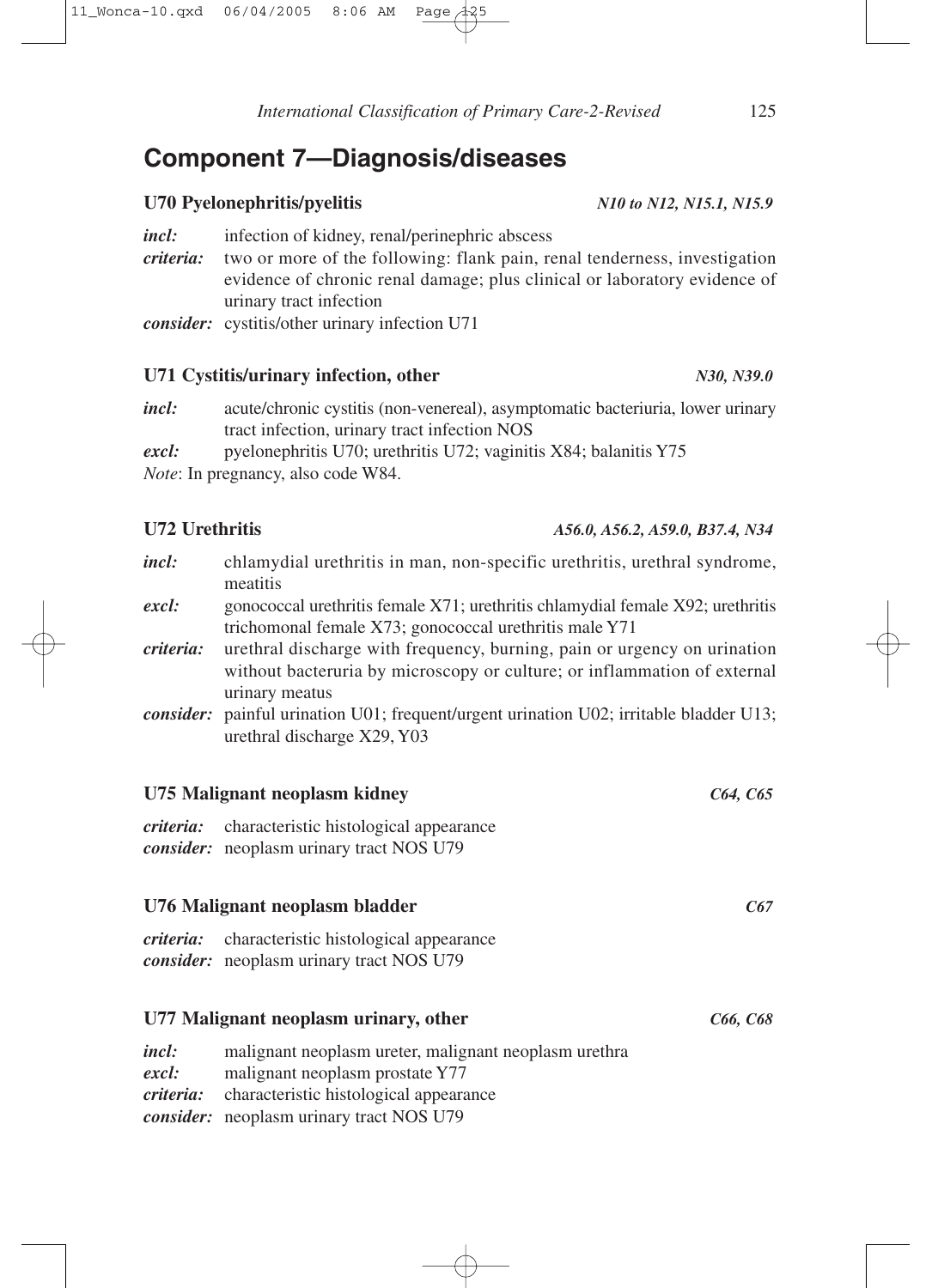#### **U78 Benign neoplasm urinary tract** *D30*

| incl:     | bladder papilloma, polyp of urinary tract       |
|-----------|-------------------------------------------------|
| excl:     | prostatic hypertrophy Y85                       |
| criteria: | characteristic histological appearance          |
|           | <i>consider:</i> neoplasm urinary tract NOS U79 |

#### **U79 Neoplasm urinary tract, unspecified** *D09.0, D09.1, D41*

- *incl:* neoplasm of bladder/kidney/ureter/urethra not specified as benign or malignant/ when histology is not available
- *excl:* malignant neoplasm kidney U75; malignant neoplasm bladder U76; other malignant urinary neoplasm U77; benign urinary neoplasm U78

#### **U80 Injury urinary tract** *S37.0 to S37.3, T19.0, T19.1, T28.3, T28.8*

*incl:* contusion kidney, foreign body in urinary tract

#### **U85 Congenital anomaly urinary tract** *Q60 to Q64*

*incl:* duplex kidney/ureter, congenital polycystic kidney

#### **U88 Glomerulonephritis/nephrosis**

#### *N00, N01, N03 to N05, N07, N08, N14, N15.0, N15.8, N16*

| <i>incl:</i>     | acute glomerulonephritis, analgesic nephropathy, chronic glomerulonephritis,                                                                                                                                                                                                                     |
|------------------|--------------------------------------------------------------------------------------------------------------------------------------------------------------------------------------------------------------------------------------------------------------------------------------------------|
|                  | nephritis, nephropathy, nephrosclerosis, nephrotic syndrome                                                                                                                                                                                                                                      |
| excl:            | renal failure U99                                                                                                                                                                                                                                                                                |
| <i>criteria:</i> | three or more of the following: haematuria, proteinuria, renal salt and water                                                                                                                                                                                                                    |
|                  | retention, decreased renal function, persistent urinary sediment abnormalities;                                                                                                                                                                                                                  |
|                  | or renal biopsy evidence                                                                                                                                                                                                                                                                         |
|                  | $\mathbf{1}$ and $\mathbf{1}$ and $\mathbf{1}$ and $\mathbf{1}$ and $\mathbf{1}$ and $\mathbf{1}$ and $\mathbf{1}$ and $\mathbf{1}$ and $\mathbf{1}$ and $\mathbf{1}$ and $\mathbf{1}$ and $\mathbf{1}$ and $\mathbf{1}$ and $\mathbf{1}$ and $\mathbf{1}$ and $\mathbf{1}$ and $\mathbf{1}$ and |

*consider:* abnormal urine test result U98; kidney symptom/complaint U14

#### **U90 Orthostatic albuminuria/proteinuria** *N39.2*

*incl:* postural proteinuria *criteria:* albuminuria following ambulation, no albuminuria following overnight recumbency and no evidence of renal disease *consider:* proteinuria NOS U98

#### **U95 Urinary calculus** *N20 to N22*

| incl:     | calculus/stone in bladder/kidney/ureter, urolithiasis                                     |
|-----------|-------------------------------------------------------------------------------------------|
| criteria: | colicky pain and either haematuria or history of urinary stone in the past; or            |
|           | passage of calculus; or imaging evidence of calculus                                      |
|           | <i>consider:</i> blood in urine U06; renal colic U14; other urinary symptom U29; abnormal |
|           | urine test U98                                                                            |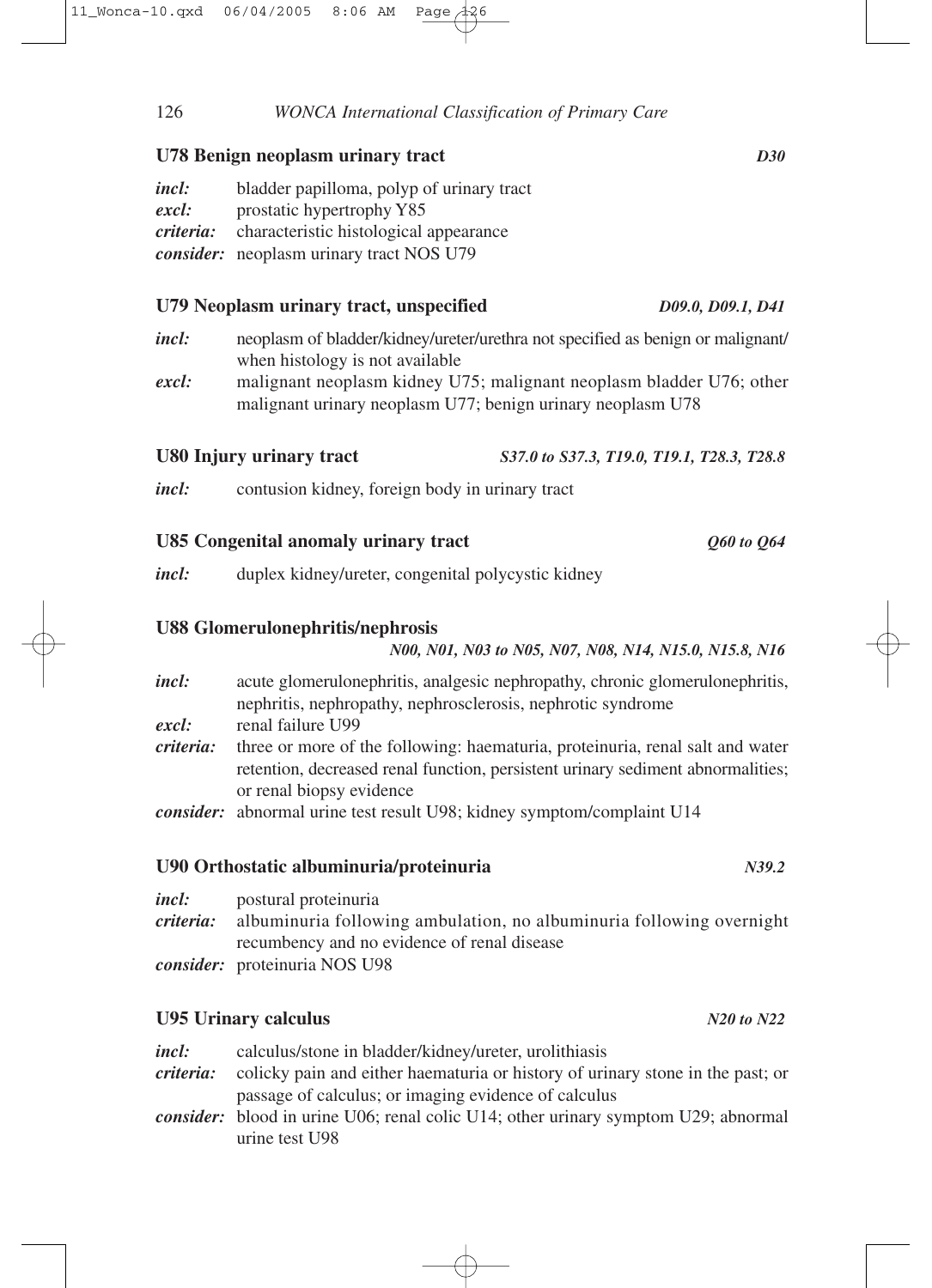### **U98 Abnormal urine test NOS** *N39.1, R80 to R82*

*incl:* glycosuria, proteinuria, pus in urine, pyuria

*excl:* haematuria/blood in urine U06; orthostatic albuminuria/proteinuria U90

#### **U99 Urinary disease, other**

*N06, N13, N17 to N19, N25 to N29, N31 to N33, N35 to N37, N39.8, N39.9, R39.2, T19.8, T19.9, Z90.5, Z90.6*

*incl:* bladder diverticulum, hydronephrosis, hypertrophic kidney, obstruction bladder neck, renal failure, urethral caruncle, urethral stricture, ureteric reflux, uraemia

## **W Pregnancy, childbearing, family planning**

## **Component 1—Symptoms and complaints**

|                       | <b>W01 Question of pregnancy</b>                                                                              | Z32.0        |
|-----------------------|---------------------------------------------------------------------------------------------------------------|--------------|
| <i>incl:</i><br>excl: | delayed menstruation, symptoms suggestive of pregnancy<br>fear of pregnancy W02; pregnancy confirmed W78, W79 |              |
|                       | <b>W02 Fear of pregnancy</b>                                                                                  | Z71.1        |
| incl:<br>excl:        | concern about possibility of unwanted pregnancy<br>concern/fear if unwanted pregnancy confirmed W79           |              |
|                       | <b>W03 Antepartum bleeding</b>                                                                                | 020, 046     |
|                       | <b>W05 Pregnancy vomiting/nausea</b>                                                                          | 021          |
| incl:                 | hyperemesis, morning sickness in confirmed pregnancy                                                          |              |
|                       | W10 Contraception, post-coital                                                                                | Z30.3        |
| incl:                 | morning after pill                                                                                            |              |
|                       | W11 Contraception, oral                                                                                       | Z30.4        |
| incl:                 | family planning in woman using oral hormonal therapy                                                          |              |
|                       | W12 Contraception, intrauterine                                                                               | Z30.1, Z30.5 |
| <i>incl:</i>          | family planning using IUD                                                                                     |              |
|                       | <b>W13 Sterilization female</b>                                                                               | Z30.2        |
| incl:                 | family planning involving female sterilization                                                                |              |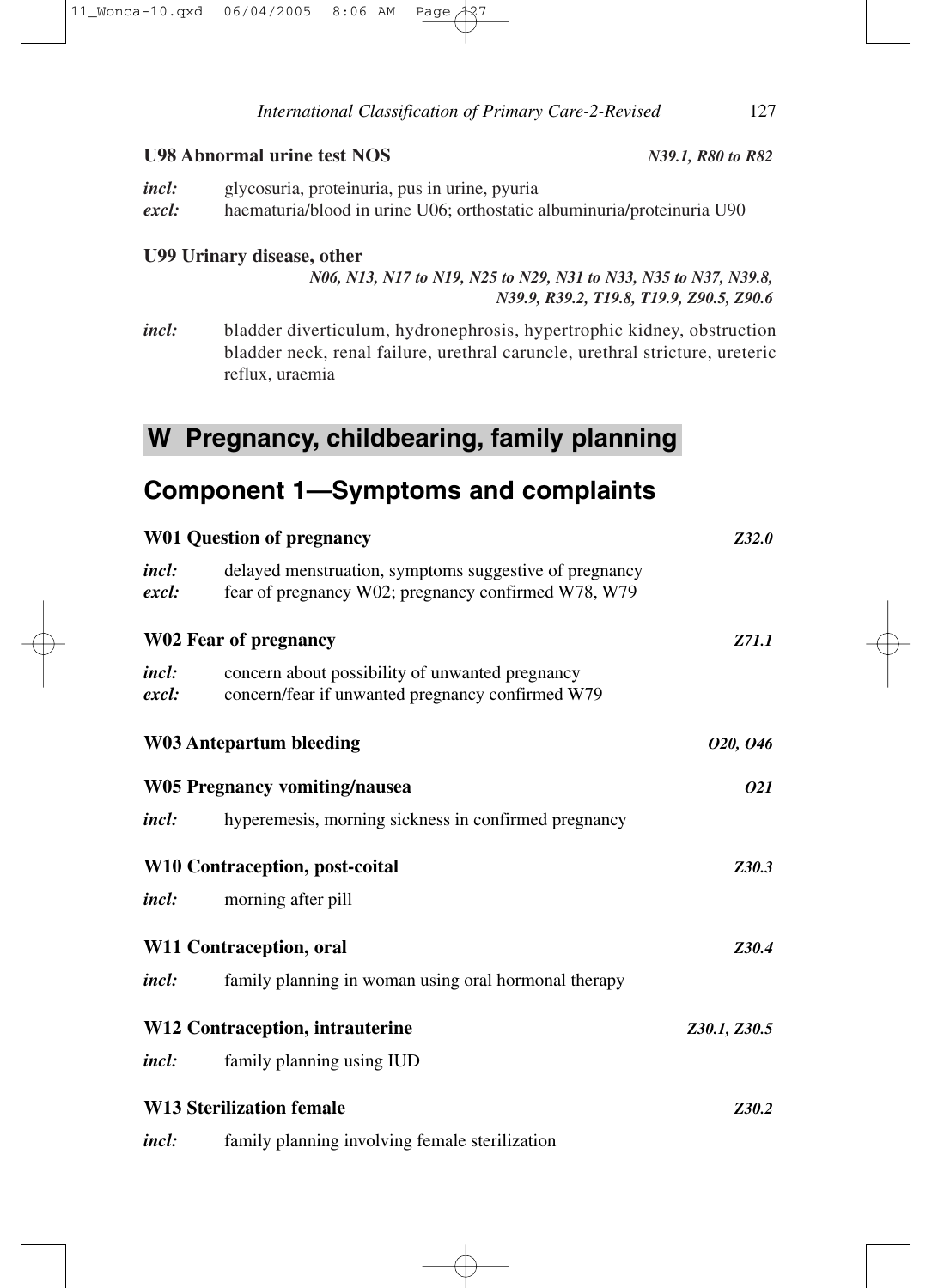| 128                                | WONCA International Classification of Primary Care                                                                                                                                                     |                                     |
|------------------------------------|--------------------------------------------------------------------------------------------------------------------------------------------------------------------------------------------------------|-------------------------------------|
|                                    | W14 Contraception female, other                                                                                                                                                                        | Z30.0, Z30.8, Z30.9                 |
| <i>incl:</i><br>excl:              | contraception NOS, family planning NOS<br>genetic counselling A98; oral contraception W11; IUD W12; family planning<br>by female sterilization W13                                                     |                                     |
|                                    | W15 Infertility/subfertility female                                                                                                                                                                    | N97, Z31.0 to Z31.4, Z31.6 to Z31.9 |
| <i>incl:</i><br>criteria:          | sterility, primary and secondary<br>failure to conceive after 2 years of trying<br>consider: other symptom/complaint about pregnancy W29                                                               |                                     |
|                                    | <b>W17 Post-partum bleeding</b>                                                                                                                                                                        | 072                                 |
| criteria:                          | heavy bleeding at or within 6 weeks of parturition<br>consider: other post-partum complaints W18                                                                                                       |                                     |
|                                    | W18 Post-partum symptom/complaint, other                                                                                                                                                               | 090.9                               |
| excl:<br><i>criteria:</i>          | puerperal depression P76; post-partum bleeding W17; lactation complaints<br>W19; complications of puerperium W96<br>complaints related to and within 6 weeks of parturition                            |                                     |
|                                    | W19 Breast/lactation symptom/complaint                                                                                                                                                                 | 092.5 to 092.7                      |
| <i>incl:</i><br>excl:              | galactorrhoea, suppression of lactation, weaning<br>puerperal mastitis W94; cracked nipples W95                                                                                                        |                                     |
|                                    | W21 Concern about body image related to pregnancy                                                                                                                                                      | R46.8                               |
|                                    | W27 Fear of complications of pregnancy                                                                                                                                                                 | Z71.1                               |
| <i>incl:</i><br>excl:<br>criteria: | fear of congenital anomaly in baby<br>if the patient has the complication, code the complication<br>concern about/fear of complications in a patient without them/until they are<br>proven             |                                     |
|                                    | W28 Limited function/disability (W)                                                                                                                                                                    | Z73.6                               |
| <i>incl:</i><br>criteria:          | pelvic instability<br>limitation of function/disability due to or related to pregnancy<br>Note: The COOP/WONCA Charts are suitable for documenting the patient's functional<br>status (see Chapter 8). |                                     |
|                                    | W29 Pregnancy symptom/complaint, other                                                                                                                                                                 | 026                                 |

*incl:* family planning symptom/complaint, other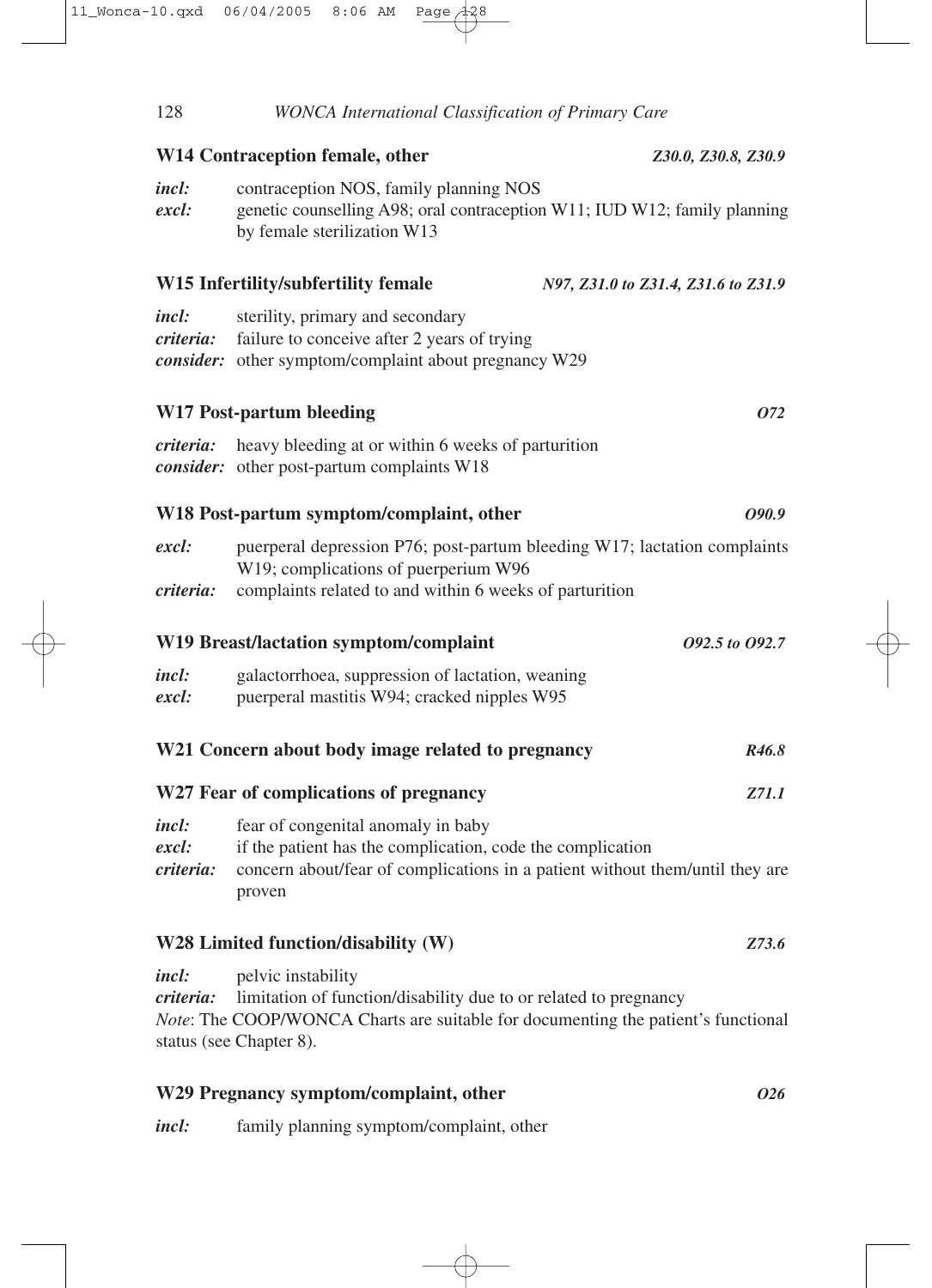|                       | International Classification of Primary Care-2-Revised                                                                                                              | 129                  |
|-----------------------|---------------------------------------------------------------------------------------------------------------------------------------------------------------------|----------------------|
|                       | <b>Component 7-Diagnoses</b>                                                                                                                                        |                      |
|                       | <b>W70 Puerperal infection/sepsis</b>                                                                                                                               | 085, 086.1, 086.3    |
| excl:<br>criteria:    | obstetric tetanus N72<br>infection of birth canal or reproductive organs within 6 weeks of parturition                                                              |                      |
|                       | W71 Other infection complicating pregnancy/puerperium<br>023, 041.1, 075.2, 075.3, 086.2, 086.4, 086.8, 098                                                         |                      |
| excl:                 | puerperal infection W70; puerperal mastitis W94                                                                                                                     |                      |
|                       | W72 Malignant neoplasm related to pregnancy                                                                                                                         | C58                  |
| <i>incl:</i>          | chorioepithelioma, choriocarcinoma                                                                                                                                  |                      |
|                       | W73 Benign/unspecified neoplasm related to pregnancy                                                                                                                | 001                  |
| <i>incl:</i>          | benign neoplasm related to pregnancy, neoplasm related to pregnancy<br>not specified as benign or malignant/when histology is not available, hydati-<br>diform mole |                      |
|                       | W75 Injury complicating pregnancy                                                                                                                                   | T14.9                |
| incl:<br>excl:        | results of injury interfering with pregnancy<br>new injury caused by childbirth W92, W93                                                                            |                      |
|                       | W76 Congenital anomaly complicating pregnancy                                                                                                                       | 099.8                |
| <i>incl:</i>          | maternal anomaly that could affect pregnancy/childbirth                                                                                                             |                      |
| <b>W78 Pregnancy</b>  |                                                                                                                                                                     | Z32.1, Z33, Z34, Z36 |
| <i>incl:</i><br>excl: | pregnancy confirmed<br>unwanted pregnancy W79; ectopic pregnancy W80; high risk pregnancy W84                                                                       |                      |
|                       | <b>W79 Unwanted pregnancy</b>                                                                                                                                       | Z32.1, Z64.0         |
|                       | <b>W80 Ectopic pregnancy</b>                                                                                                                                        | 000                  |
| criteria:             | confirmation by ultrasonography, laparoscopy, culdoscopy or surgery<br>consider: antepartum bleeding W03, other symptom/complaint in pregnancy W29                  |                      |
|                       | <b>W81 Toxaemia of pregnancy</b>                                                                                                                                    | 010 to 016           |
| incl:                 | eclampsia, hypertension, oedema and proteinuria in pregnancy, pre-eclampsia<br>consider: other symptom/complaint in pregnancy W29                                   |                      |

 $\bigoplus$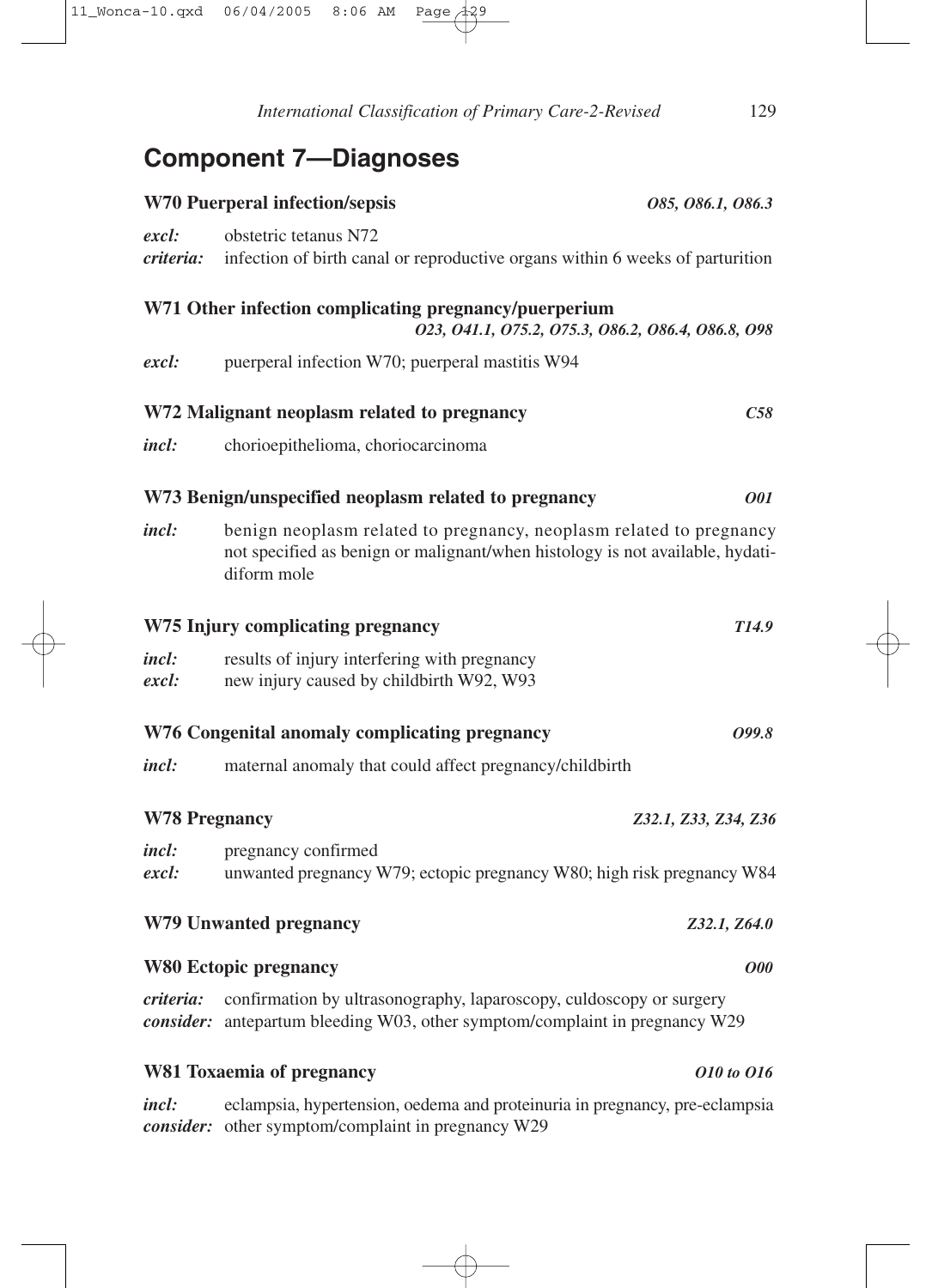#### **W82 Abortion, spontaneous** *O02, O03, O05, O06*

*incl:* abortion threatened/complete/incomplete/missed/habitual, miscarriage *excl:* ante-partum bleeding W03; induced abortion W83; premature contractions after the 28th week of pregnancy W92; fetal death/stillbirth after the 28th week of pregnancy W93

#### **W83 Abortion, induced** *O04, Z30.3*

*incl:* termination of pregnancy, all complications

#### **W84 Pregnancy high risk**

#### *O24.0 to O24.3, O24.9, O25, O30 to O36, O40, O43, O44, O99.0 to O99.7, Z35*

- *incl:* aged primipara, anaemia of pregnancy, diabetes/other pre-existing chronic disease affecting pregnancy, disproportion, hydramnios, malpresentation, multiple pregnancy, placenta praevia, previous caesarian section, premature labour, small fetus for age
- *excl:* infections complicating pregnancy W71; ectopic pregnancy W80; toxaemia of pregnancy W81; gestational diabetes W85

#### **W85 Gestational diabetes** *O24.4*

- *incl:* diabetes manifested during pregnancy
- *excl:* pre-existing diabetes T89, T90

*criteria:* fasting plasma glucose level over 5.5 mmol/L and/or plasma glucose level greater than 8.0 mmol/L 2 h after a 75-g oral glucose tolerance test *consider:* hyperglycaemia A91

- 
- **W90 Uncomplicated labour/delivery, livebirth** *O80, Z37.0, Z37.9, Z38, Z39*
- **W91 Uncomplicated labour/delivery, stillbirth** *Z37.1, Z37.9*

#### **W92 Complicated labour/delivery, livebirth**

*O42, O45, O60 to O71, O73, O75.0, O75.1, O75.4 to O75.9, O81 to O84, Z37.2, Z37.5, Z37.9, Z38, Z39*

- *incl:* livebirth after complicated delivery: assisted extraction, breech delivery, caesarian section, dystocia, induction of labour, injuries caused by childbirth, placenta praevia in delivery, version
- *excl:* post-partum haemorrhage W17; eclampsia W81

#### **W93 Complicated labour/delivery, stillbirth**

*O42, O45, O60 to O71, O73, O75.0, O75.1, O75.4 to O75.9, O81 to O84, Z37.1, Z37.3, Z37.4, Z37.6, Z37.7, Z37.9*

- *incl:* stillbirth after complicated delivery: assisted extraction, breech delivery, caesarian section, dystocia, induction of labour, injuries caused by childbirth, placenta praevia in delivery, version
- *excl:* post-partum haemorrhage W17; eclampsia W81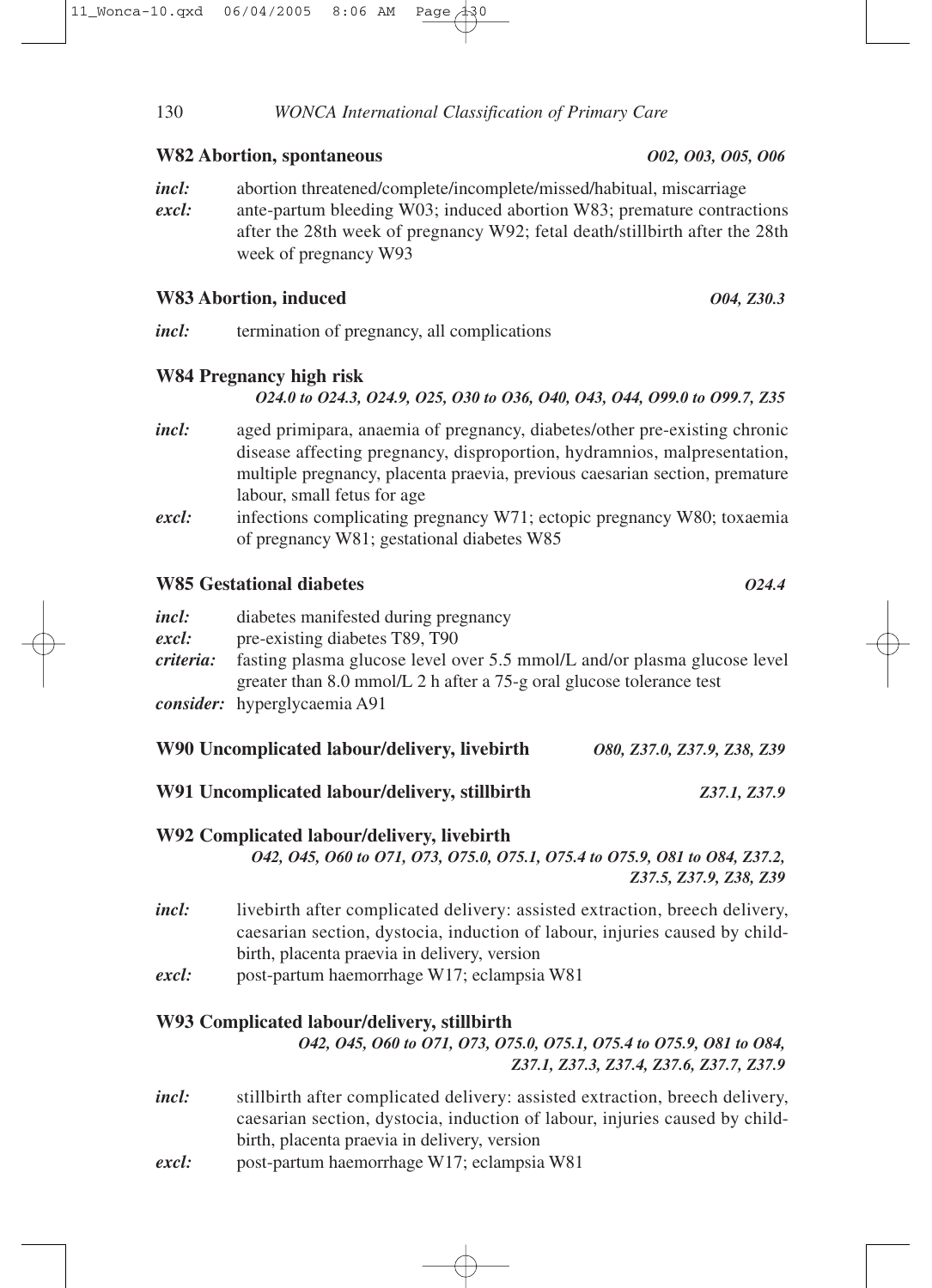|                       | W94 Puerperal mastitis                                                                                                                              | 091                      |
|-----------------------|-----------------------------------------------------------------------------------------------------------------------------------------------------|--------------------------|
| incl:<br>criteria:    | breast abscess<br>pain, inflammation of breast within 6 weeks of parturition or while lactating<br><i>consider:</i> disorders of lactation W19      |                          |
|                       | W95 Breast disorder in pregnancy/puerperium, other                                                                                                  | 092.0 to 092.4           |
| <i>incl:</i><br>excl: | breast disorder in puerperium, cracked nipple<br>disorders of lactation W19; mastitis W94; breast problem not related to<br>pregnancy/lactation X21 |                          |
|                       | W96 Complications of puerperium, other                                                                                                              | 087, 090.4, 090.8, 090.9 |
| excl:                 | puerperal depression P76; puerperal psychosis P98; puerperal infection<br>W70; toxaemia of pregnancy W81; breast disorder in pregnancy W95          |                          |
|                       | W99 Disorder of pregnancy/delivery, other<br>007, 008, 022, 026, 028, 041.0, 041.8, 041.9, 047, 048,                                                | 088, 090.5, 095 to 097   |

*excl:* pseudocyesis P75

# **X Female genital system (including breast)**

# **Component 1—Symptoms and complaints**

|                       | X01 Genital pain female                                                                               | N94.8          |
|-----------------------|-------------------------------------------------------------------------------------------------------|----------------|
| <i>incl:</i><br>excl: | pelvic pain, vulval pain<br>menstrual pain X02; dyspareunia female X04; breast pain female X18        |                |
|                       | X02 Menstrual pain                                                                                    | N94.4 to N94.6 |
| <i>incl:</i>          | dysmenorrhoea                                                                                         |                |
|                       | X03 Intermenstrual pain                                                                               | N94.0          |
| <i>incl:</i>          | Mittelschmerz, ovulation pain                                                                         |                |
|                       | X04 Painful intercourse female                                                                        | N94.1, N94.2   |
| <i>incl:</i>          | female dyspareunia, vaginismus NOS                                                                    |                |
| excl:                 | psychogenic sexual problems P07, P08                                                                  |                |
|                       | X05 Menstruation absent/scanty                                                                        | N91            |
| <i>incl:</i><br>excl: | amenorrhoea, delayed/late menses, oligomenorrhoea<br>question of pregnancy W01; fear of pregnancy W02 |                |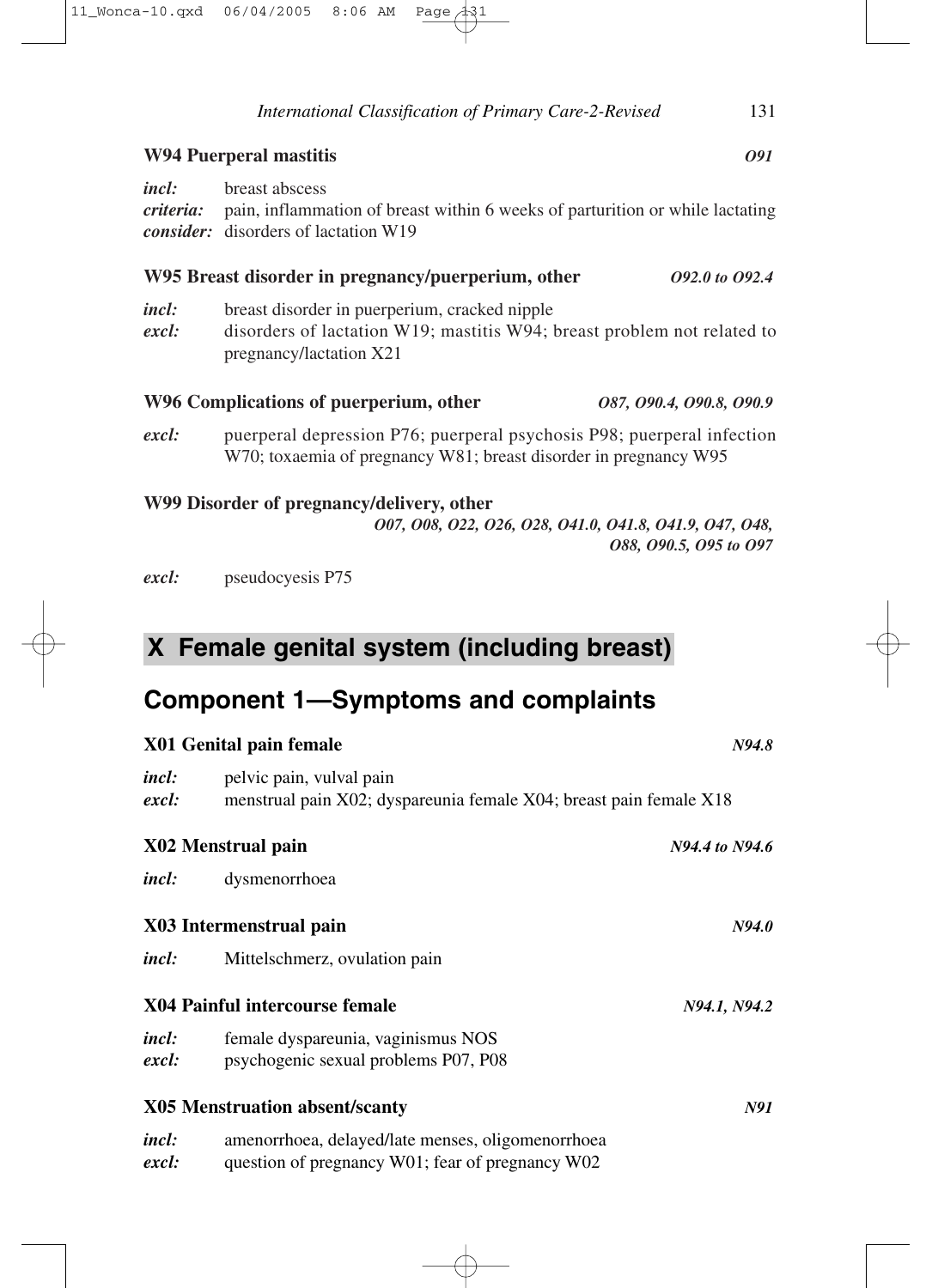| 132                   | <b>WONCA International Classification of Primary Care</b>                                                                                                                                                                  |                              |  |
|-----------------------|----------------------------------------------------------------------------------------------------------------------------------------------------------------------------------------------------------------------------|------------------------------|--|
|                       | X06 Menstruation excessive                                                                                                                                                                                                 | N92.0, N92.2, N92.4          |  |
| <i>incl:</i>          | menorrhagia, pubertal bleeding                                                                                                                                                                                             |                              |  |
|                       | X07 Menstruation irregular/frequent                                                                                                                                                                                        | N92.0, N92.1, N92.5, N92.6   |  |
| <i>incl:</i><br>excl: | polymenorrhoea<br>menorrhagia/pubertal bleeding X06                                                                                                                                                                        |                              |  |
|                       | X08 Intermenstrual bleeding                                                                                                                                                                                                | N92.3, N93.8, N93.9          |  |
| <i>incl:</i>          | breakthrough bleeding, dysfunctional uterine bleeding, metrorrhagia, ovula-<br>tion bleeding, spotting                                                                                                                     |                              |  |
| excl:                 | post-menopausal bleeding X12; post-coital bleeding X13                                                                                                                                                                     |                              |  |
|                       | X09 Premenstrual symptom/complaint                                                                                                                                                                                         | N94.8, N94.9                 |  |
| excl:                 | premenstrual tension syndrome X89                                                                                                                                                                                          |                              |  |
|                       | X10 Postponement of menstruation                                                                                                                                                                                           | Z30.9                        |  |
| criteria:             | postponement of the expected regular menstruation by hormonal treatment                                                                                                                                                    |                              |  |
|                       | X11 Menopausal symptom/complaint                                                                                                                                                                                           | N95.1 to N95.3, N95.8, N95.9 |  |
| incl:<br>excl:        | atrophic vaginitis, menopause syndrome, symptom/complaint related to<br>menopause, senile vaginitis<br>post-menopausal bleeding X12                                                                                        |                              |  |
|                       | X12 Post-menopausal bleeding                                                                                                                                                                                               | N95.0                        |  |
| criteria:             | vaginal bleeding following either at least 6 months' amenorrhoea or demon-<br>stration of menopause by appropriate laboratory test<br>consider: irregular menstruation X07                                                 |                              |  |
|                       | X13 Post-coital bleeding                                                                                                                                                                                                   | N93.0                        |  |
| incl:                 | contact bleeding                                                                                                                                                                                                           |                              |  |
|                       | X14 Vaginal discharge                                                                                                                                                                                                      | N89.8                        |  |
| <i>incl:</i><br>excl: | fluor vaginalis, leukorrhoea<br>vaginal bleeding X06, X07, X08; atrophic vaginitis X11; gonorrhoea female<br>X71; urogenital candidiasis female X72; urogenital trichomoniasis female<br>X73; chlamydia genital female X92 |                              |  |

€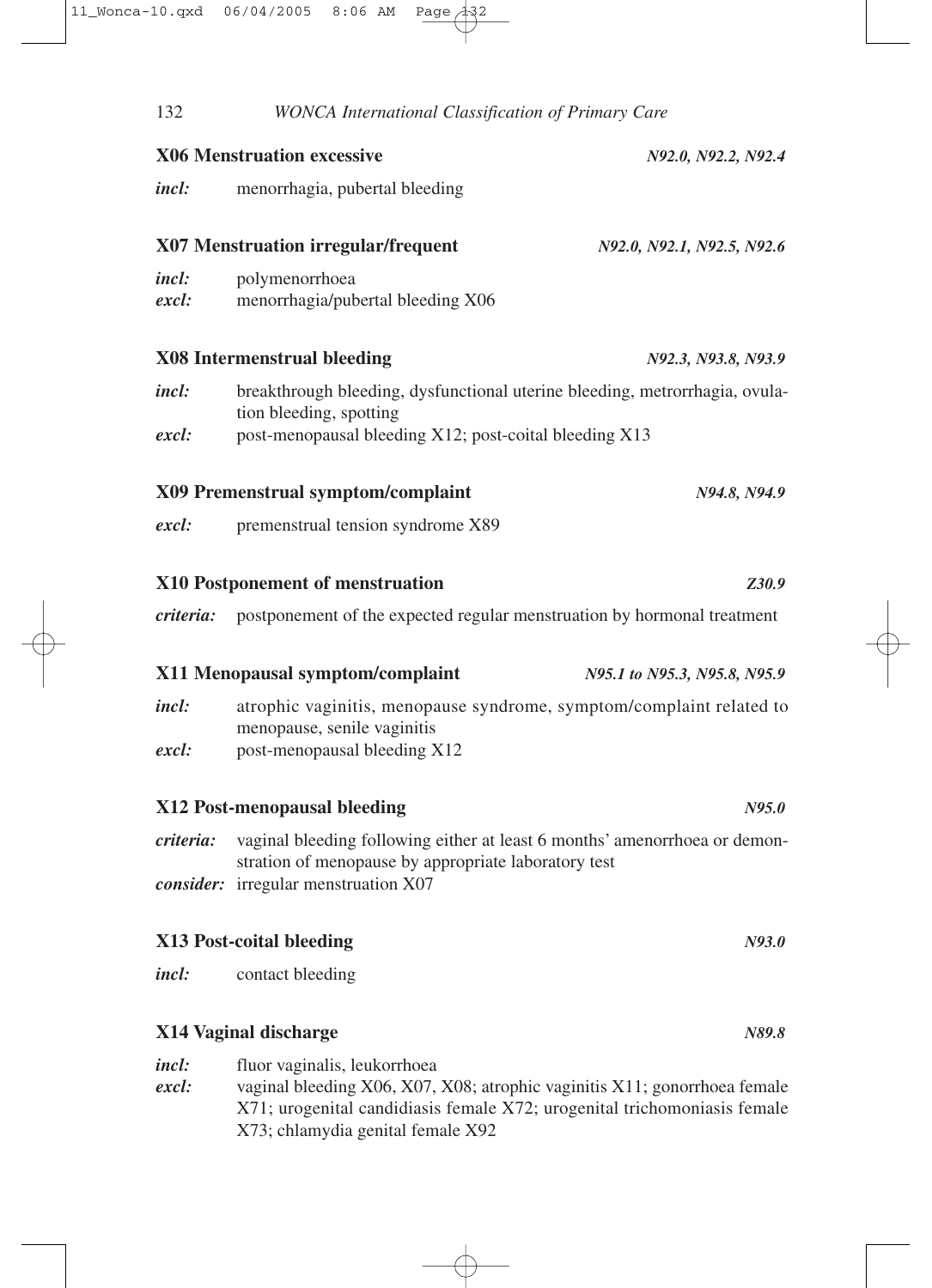|                       | International Classification of Primary Care-2-Revised                                                                                                                                         | 133                                   |
|-----------------------|------------------------------------------------------------------------------------------------------------------------------------------------------------------------------------------------|---------------------------------------|
|                       | X15 Vaginal symptom/complaint, other                                                                                                                                                           | N89.8, N89.9                          |
| incl:<br>excl:        | vaginal dryness<br>female genital pain X01; organic vaginismus X04; atrophic vaginitis X11                                                                                                     |                                       |
|                       | X16 Vulval symptom/complaint                                                                                                                                                                   | L <sub>29.2</sub> , N <sub>90.9</sub> |
| <i>incl:</i><br>excl: | vulval pruritus, vulval dryness<br>vulval pain X01; abscess vulva X99                                                                                                                          |                                       |
|                       | X17 Pelvis symptom/complaint female                                                                                                                                                            | N94.8, N94.9                          |
| excl:                 | genital pain female X01                                                                                                                                                                        |                                       |
|                       | X18 Breast pain female                                                                                                                                                                         | N64.4                                 |
| <i>incl:</i><br>excl: | mastodynia<br>breast pain in pregnancy/lactation W19                                                                                                                                           |                                       |
|                       | X19 Breast lump/mass female                                                                                                                                                                    | N63                                   |
| <i>incl:</i>          | lumpy breasts                                                                                                                                                                                  |                                       |
|                       | X20 Nipple symptom/complaint female                                                                                                                                                            | N64.0, N64.5                          |
| <i>incl:</i><br>excl: | nipple discharge, nipple fissure, nipple pain/pruritus, nipple retraction<br>nipple symptom/complaint in pregnancy/lactation W19                                                               |                                       |
|                       | X21 Breast symptom/complaint female, other<br>N61, N62, N64.3, N64.5, N64.8, N64.9                                                                                                             |                                       |
| incl:<br>excl:        | mastitis (non-lactating), mastopathy, galactorrhoea<br>mastitis (lactating) W94                                                                                                                |                                       |
|                       | X22 Concern about breast appearance female                                                                                                                                                     | R <sub>46.8</sub>                     |
|                       | X23 Fear of sexually transmitted disease female                                                                                                                                                | Z71.1                                 |
| excl:<br>criteria:    | fear of HIV/AIDS B25; if the patient has the disease, code the disease<br>concern about/fear of sexually transmitted disease in a patient without the<br>disease/until the diagnosis is proven |                                       |
|                       | X24 Fear of sexual dysfunction female                                                                                                                                                          | Z71.1                                 |
| excl:<br>criteria:    | sexual dysfunction P07, P08<br>concern about/fear of sexual dysfunction in a patient without sexual<br>dysfunction                                                                             |                                       |

 $\overline{\bigoplus}$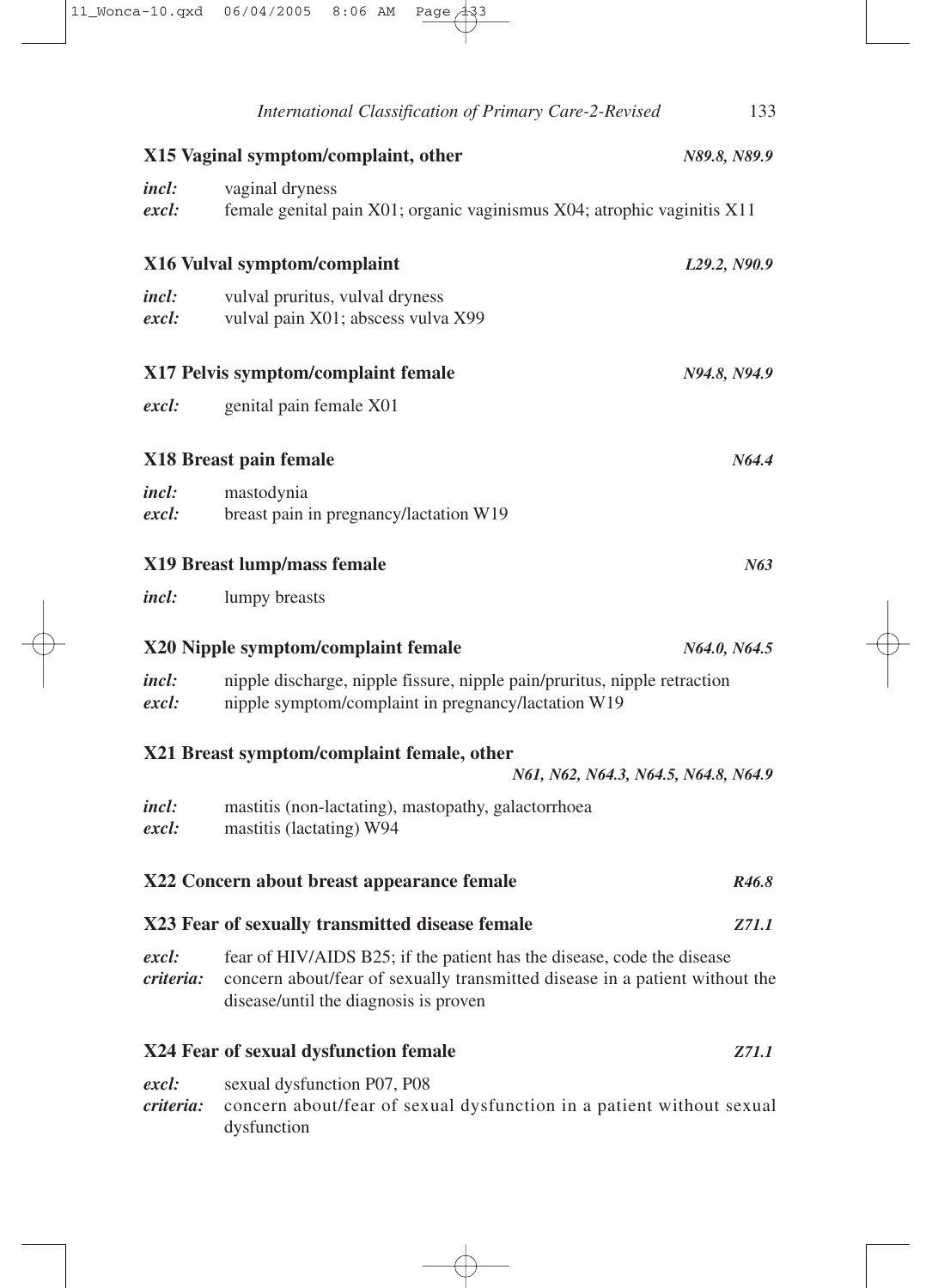#### **X25 Fear of genital cancer female** *Z71.1*

*excl:* if the patient has the disease, code the disease *criteria:* concern about/fear of female genital cancer in a patient without the disease/ until the diagnosis is proven

### **X26 Fear of breast cancer female** *Z71.1*

- *excl:* if the patient has the disease, code the disease
- *criteria:* concern about/fear of female breast cancer in a patient without the disease/until the diagnosis is proven

### **X27 Fear genital/breast disease female, other** *Z71.1*

- *excl:* fear of female genital cancer X25; fear of female breast cancer X26; if the patient has the disease, code the disease
- *criteria:* concern about/fear of other female genital/breast disease in a patient without the disease/until the diagnosis is proven
- **X28 Limited function/disability (X)** *Z73.6, Z90.7*
- *excl:* sexual dysfunction P07, P08; painful intercourse female/vaginismus X04 *criteria:* limitation of function/disability due to a problem of the female genital system (including breast)

*Note*: The COOP/WONCA Charts are suitable for documenting the patient's functional status (see Chapter 8).

#### **X29 Genital symptom/complaint female, other** *N94.8, N94.9, R36*

*incl:* urethral discharge in female

## **Component 7—Diagnosis/diseases**

- *incl:* syphilis any site
- *criteria:* demonstration of *Treponema pallidum* on microscopy, or positive serological test for syphilis

#### **X71 Gonorrhoea female** *A54, N74.3*

- *incl:* gonorrhoea any site
- *criteria:* purulent vaginal discharge in a patient after a contact with a proven case; or Gram-negative intracellular diplococci demonstrated in discharge; or culture of *Neisseria gonorrhoea*
- *consider:* urethritis U72; urethral discharge female X29

**X70 Syphilis female** *A50 to A53, A65, N74.2*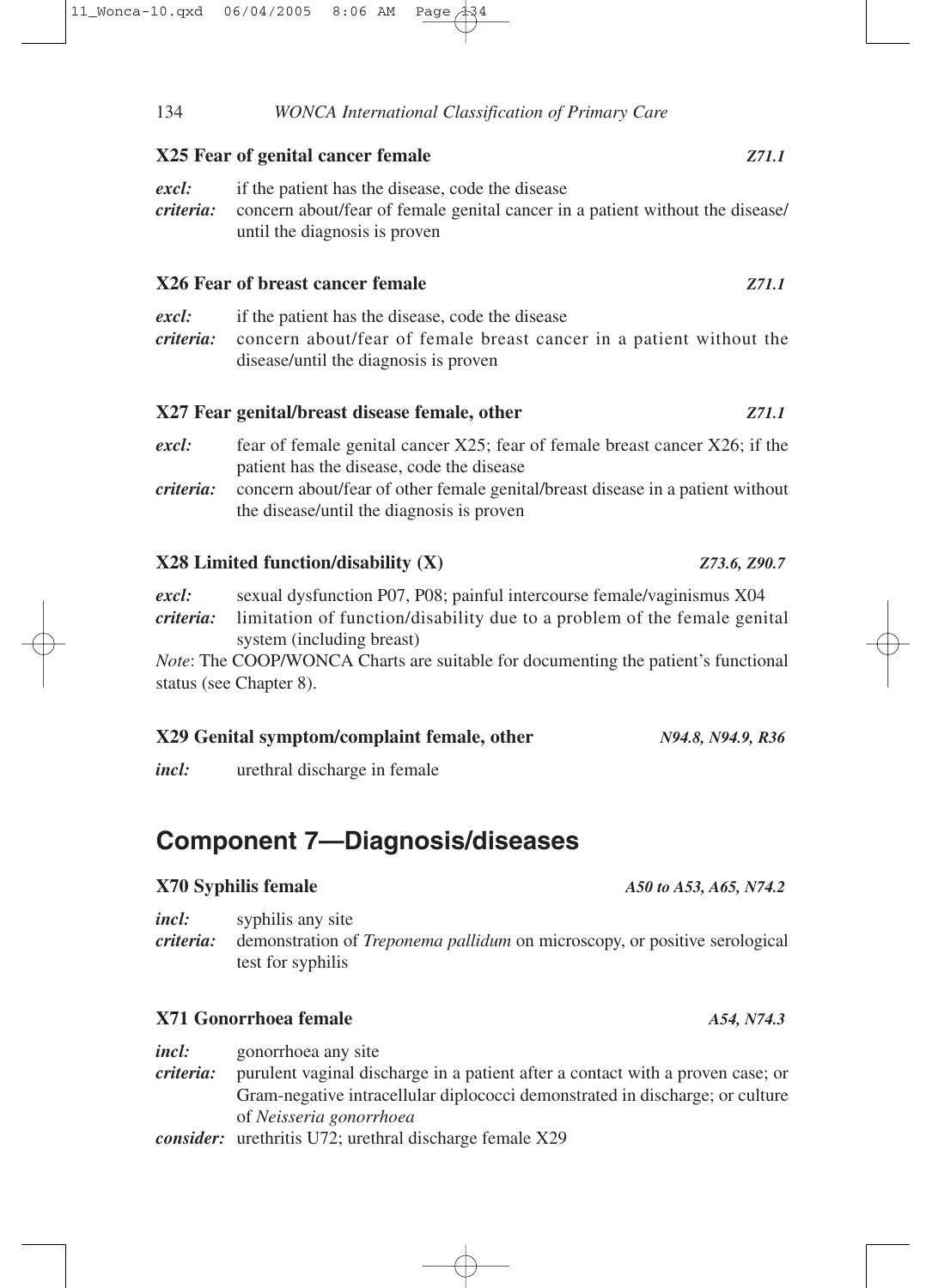*International Classification of Primary Care-2-Revised* 135

#### **X72 Genital candidiasis female** *B37.3, B37.4*

incl: monilial infection of vagina/cervix, thrush *criteria:* inflamed urogenital mucosa or skin with characteristic white adherent exudate; or demonstration of candida *consider:* vaginal discharge X14; vaginitis X84

#### **X73 Genital trichomoniasis female** *A59.0*

- *criteria:* characteristic foul-smelling discharge; or demonstration of trichomonads on microscopy
- *consider:* vaginal discharge X14; vaginitis X84

#### **X74 Pelvic inflammatory disease** *N70, N71, N73, N74.8*

*incl:* endometritis, oophoritis, salpingitis *excl:* sexually transmitted diseases female X70–X73; chlamydia infection female X92 *criteria:* lower abdominal pain with marked tenderness of uterus or adnexa by palpation, plus other evidence of inflammation *consider:* pelvic congestion syndrome X99

#### **X75 Malignant neoplasm cervix** *C53*

*excl:* carcinoma-in-situ cervix X81; cervical intraepithelial neoplasia (CIN) grade 3 X81; abnormal cervix smear (CIN) grades 1 and 2 X86 *criteria:* characteristic histological appearance

#### **X76 Malignant neoplasm breast female** *C50*

*incl:* intraductal carcinoma *excl:* carcinoma-in-situ X81 *criteria:* characteristic histological appearance *consider:* breast lump X19

#### **X77 Malignant neoplasm genital female, other** *C51, C52, C54 to C57*

*incl:* malignancy of adnexae, ovaries, uterus, vagina, vulva *excl:* carcinoma in-situ X81 *criteria:* characteristic histological appearance *consider:* other/unspecified female genital neoplasm X81

#### **X78 Fibromyoma uterus** *D25*

| <i>incl:</i> | fibroid uterus, fibromyoma of cervix, myoma                                                   |
|--------------|-----------------------------------------------------------------------------------------------|
|              | <i>criteria:</i> enlargement of the uterus not due to pregnancy or malignancy, with single or |
|              | multiple firm tumours of the uterus                                                           |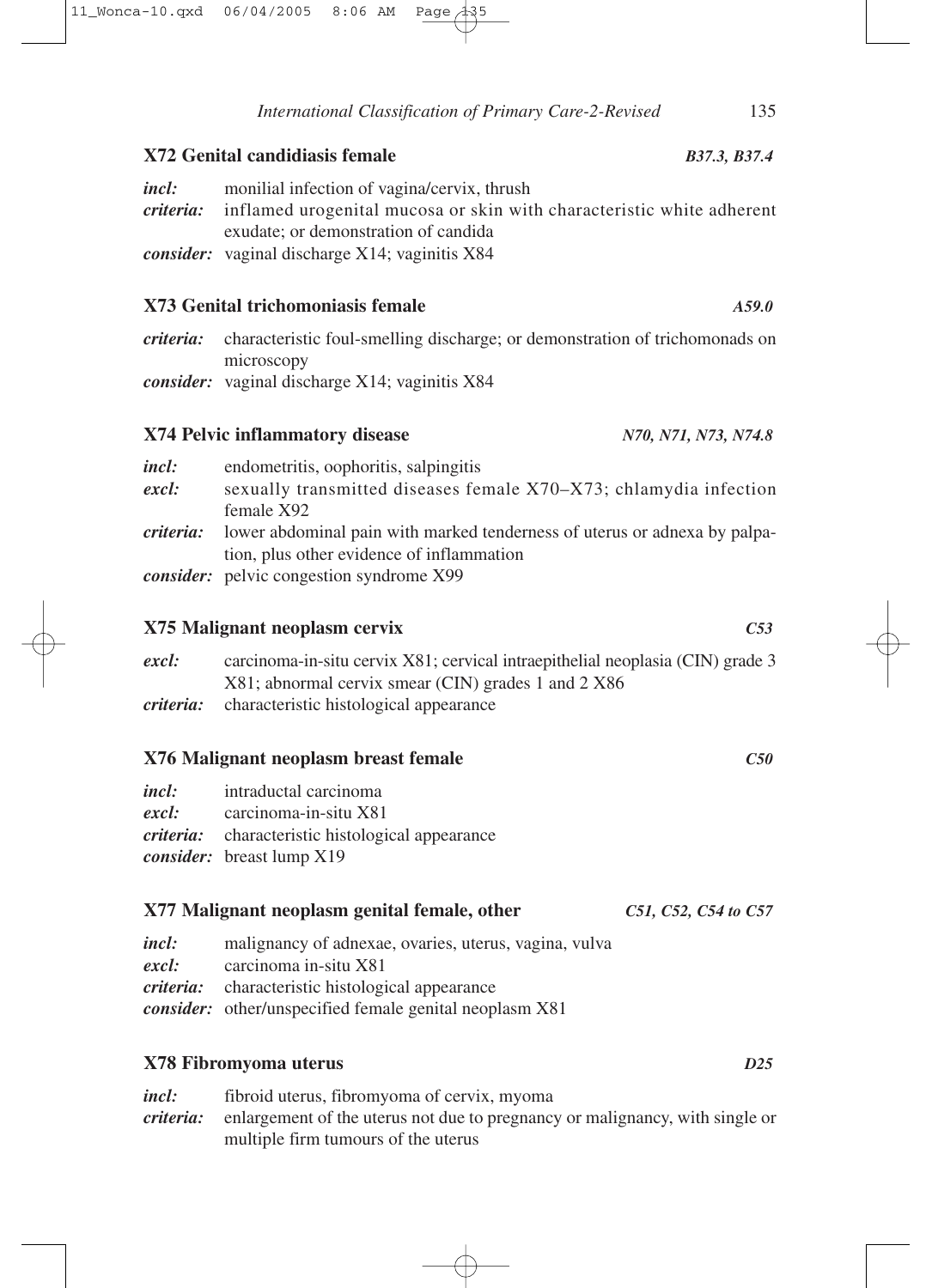#### **X79 Benign neoplasm breast female** *D24*

| <i>incl:</i> | fibroadenoma                                            |
|--------------|---------------------------------------------------------|
| excl:        | cystic disease of breast X88                            |
|              | <i>criteria:</i> characteristic histological appearance |
|              | <i>consider</i> : lump in female breast X19             |

#### **X80 Benign neoplasm female, genital** *D26 to D28*

*excl:* polyp of cervix X85; physiological cyst of ovary X99

#### **X81 Genital neoplasm female, other/unspecified**

*D05, D06, D07.0 to D07.3, D39, D48.6*

- *incl:* carcinoma-in-situ, biopsy-proven cervical intraepithelial neoplasia (CIN) grade 3, female genital neoplasm not specified as benign or malignant/when histology is not available
- *excl:* endometrial polyp X99

#### **X82 Injury genital female**

*S30.2, S31.4, S31.5, S37.4 to S37.6, S38.0, S38.2, S39.8, S39.9, T19.2, T19.3, T28.3, T28.8*

- *incl:* foreign body in vagina, female circumcision
- *excl:* genital injury due to childbirth W92, W93

| X83 Congenital anomaly genital female |  |  |  | $Q50$ to $Q52$ , $Q56$ , $Q83$ |
|---------------------------------------|--|--|--|--------------------------------|
|                                       |  |  |  |                                |

- *incl:* hermaphroditism, imperforate hymen
- *excl:* other genetic syndrome A90

#### **X84 Vaginitis/vulvitis NOS** *N76, N77*

*incl:* vaginosis, gardnerella *excl:* atrophic vaginitis X11; genital candidiasis female X72; genital trichomoniasis female X73

#### **X85 Cervical disease NOS** *N72, N84.1, N86, N88*

- *incl:* cervical erosion, cervical leukoplakia, cervicitis, mucous cervical polyp, old laceration of cervix
- *excl:* abnormality of cervix in pregnancy/childbirth/puerperium W76; abnormal cervix smear X86

### **X86 Abnormal cervix smear** *N87, R87*

*incl:* cervical intraepithelial neoplasia (CIN) grades 1 and 2, cervical dysplasia *excl:* cervical intraepithelial neoplasia (CIN) grade 3 X81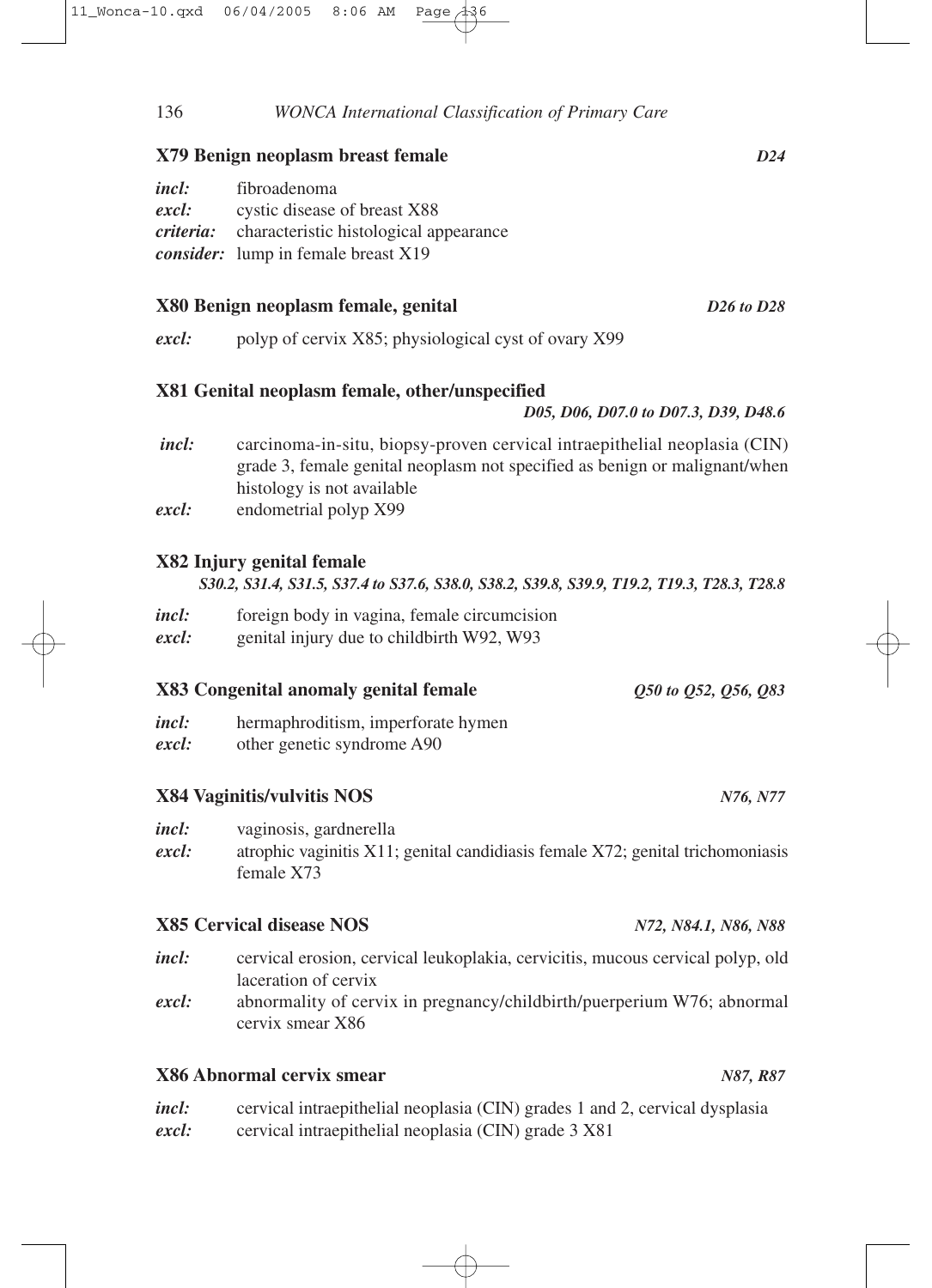|                           | International Classification of Primary Care-2-Revised                                                                                                                                                                             | 137 |
|---------------------------|------------------------------------------------------------------------------------------------------------------------------------------------------------------------------------------------------------------------------------|-----|
|                           | X87 Uterovaginal prolapse<br>N81                                                                                                                                                                                                   |     |
| <i>incl:</i><br>excl:     | cystocoele, procidentia, rectocoele<br>stress incontinence U04                                                                                                                                                                     |     |
|                           | X88 Fibrocystic disease breast<br>N60, N64.8, N64.9                                                                                                                                                                                |     |
| <i>incl:</i>              | chronic cystic disease of breast, cystic fibroadenosis of breast, dysplasia of<br>breast, solitary cyst of breast                                                                                                                  |     |
|                           | X89 Premenstrual tension syndrome<br>N94.3                                                                                                                                                                                         |     |
| <i>criteria:</i>          | cyclic occurrence in the menstrual cycle of two or more of the following:<br>oedema; breast tenderness/swelling; headache; irritability; mood changes<br>consider: premenstrual symptom X09                                        |     |
|                           | X90 Genital herpes female<br>A60                                                                                                                                                                                                   |     |
| incl:<br>criteria:        | anogenital herpes simplex<br>small vesicles with characteristic appearance and location that evolve to<br>painful ulcers and scabs                                                                                                 |     |
|                           | X91 Condylomata acuminata female<br>A63.0                                                                                                                                                                                          |     |
| <i>incl:</i><br>criteria: | venereal warts, human papilloma virus infection<br>characteristic appearance of lesions, or characteristic histological appearance                                                                                                 |     |
|                           | X92 Chlamydia infection, genital female<br>A56.0 to A56.4, A56.8, N74.4                                                                                                                                                            |     |
| criteria:                 | proven chlamydial infection                                                                                                                                                                                                        |     |
|                           | X99 Genital disease female, other<br>A55, A57, A58, A63.8, N61, N64.1, N64.2, N64.8, N64.9, N75, N80, N82,<br>N83, N84.0, N84.2, N84.3, N84.8, N84.9, N85, N89.0 to N89.7, N90.0 to<br>N90.8, N94.8, N94.9, N96, N98, Z90.1, Z90.7 |     |
| incl:<br>excl:            | Bartholin cyst/abscess, endometriosis, genital tract fistula female, pelvic<br>congestion syndrome, physiological ovarian cyst<br>sexually transmitted disease NOS A78                                                             |     |

# **Y Male genital system**

# **Component 1—Symptoms and complaints**

### **Y01 Pain in penis** *N48.8*

*excl:* priapism/painful erection Y08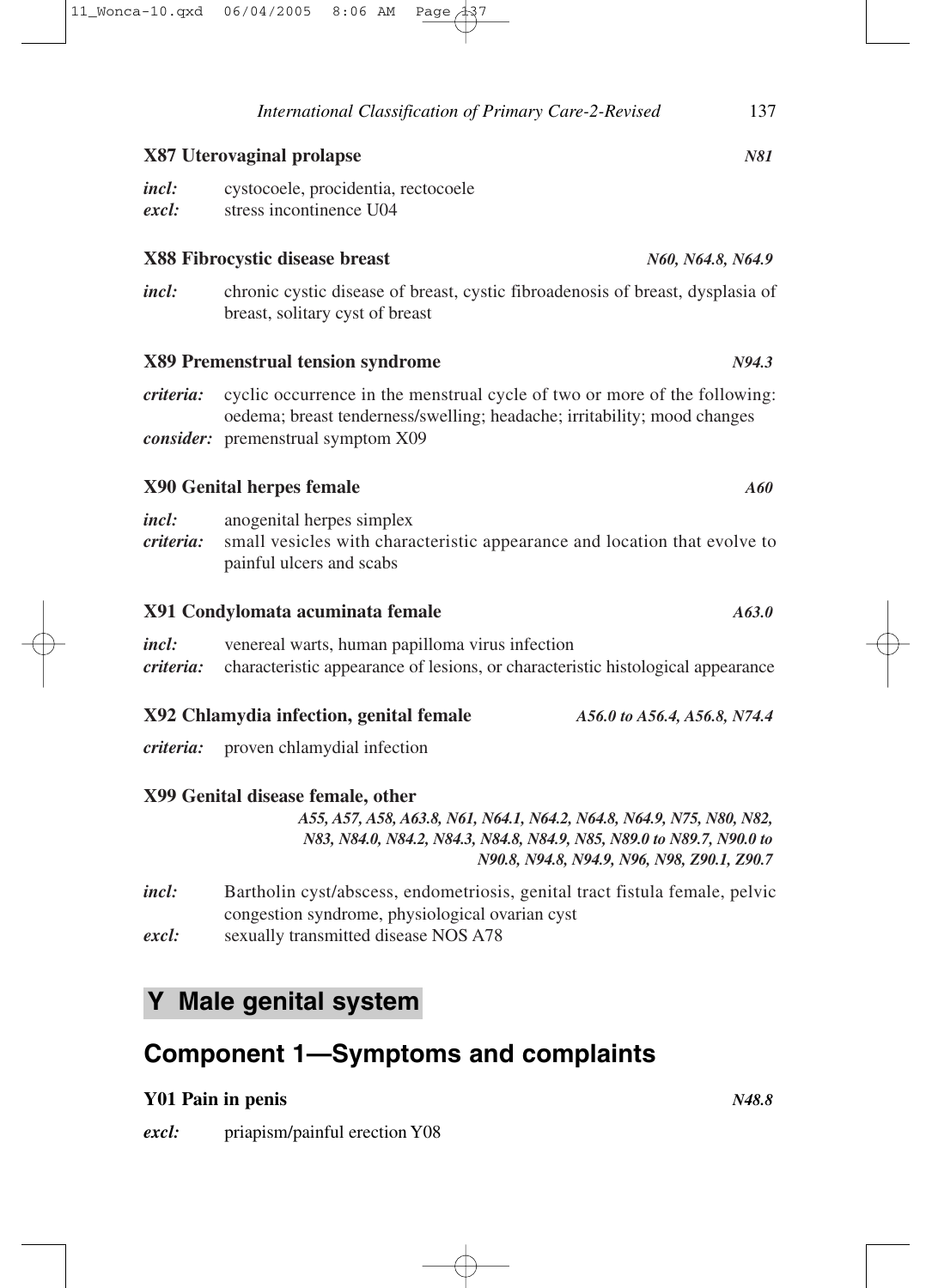| 138                   | <b>WONCA International Classification of Primary Care</b>                                                                                          |                                                           |  |
|-----------------------|----------------------------------------------------------------------------------------------------------------------------------------------------|-----------------------------------------------------------|--|
|                       | Y02 Pain in testis/scrotum                                                                                                                         | R <sub>10.2</sub> , N <sub>50.8</sub>                     |  |
| <i>incl:</i>          | pain perineum, pain pelvis                                                                                                                         |                                                           |  |
|                       | Y03 Urethral discharge male                                                                                                                        | R36                                                       |  |
|                       | Y04 Penis symptom/complaint, other                                                                                                                 | N48.8, N48.9                                              |  |
| <i>incl:</i><br>excl: | foreskin symptom/complaint<br>pain in penis Y01; painful erection/priapism Y08                                                                     |                                                           |  |
|                       | Y05 Scrotum/testis symptom/complaint, other                                                                                                        | L <sub>29.1</sub> , N <sub>50.8</sub> , N <sub>50.9</sub> |  |
| <i>incl:</i><br>excl: | lump in testis<br>pain in testis/scrotum Y02                                                                                                       |                                                           |  |
|                       | Y06 Prostate symptom/complaint                                                                                                                     | N42.8, N42.9                                              |  |
| <i>incl:</i><br>excl: | prostatism<br>urinary frequency/urgency U02; urinary retention U08                                                                                 |                                                           |  |
|                       | <b>Y07 Impotence NOS</b>                                                                                                                           | N48.4                                                     |  |
| <i>incl:</i><br>excl: | impotence of organic origin<br>reduced sexual desire P07; psychogenic impotence/reduced sexual fulfil-<br>ment P08                                 |                                                           |  |
|                       | Y08 Sexual function symptom/complaint male                                                                                                         | N48.3, N48.8                                              |  |
| <i>incl:</i><br>excl: | painful erection, priapism<br>reduced sexual desire P07; psychogenic impotence/reduced sexual fulfil-<br>ment P08; impotence of organic origin Y07 |                                                           |  |
|                       | Y10 Infertility/subfertility male                                                                                                                  | N46, Z31.0, Z31.4 to Z31.9                                |  |
| criteria:             | failure of conception after 2 years of trying                                                                                                      |                                                           |  |
|                       | <b>Y13 Sterilization male</b>                                                                                                                      | Z30.2                                                     |  |
| <i>incl:</i>          | family planning involving male sterilization                                                                                                       |                                                           |  |
|                       | Y14 Family planning male, other                                                                                                                    | Z30.0, Z30.8, Z30.9                                       |  |
| <i>incl:</i><br>excl: | contraception NOS, family planning NOS<br>genetic counselling A98                                                                                  |                                                           |  |
|                       | Y16 Breast symptom/complaint male                                                                                                                  | N62, N63, N64.5                                           |  |
| <i>incl:</i><br>excl: | gynaecomastia, lump breast<br>disease of male breast Y99                                                                                           |                                                           |  |

 $\overline{\bigoplus}$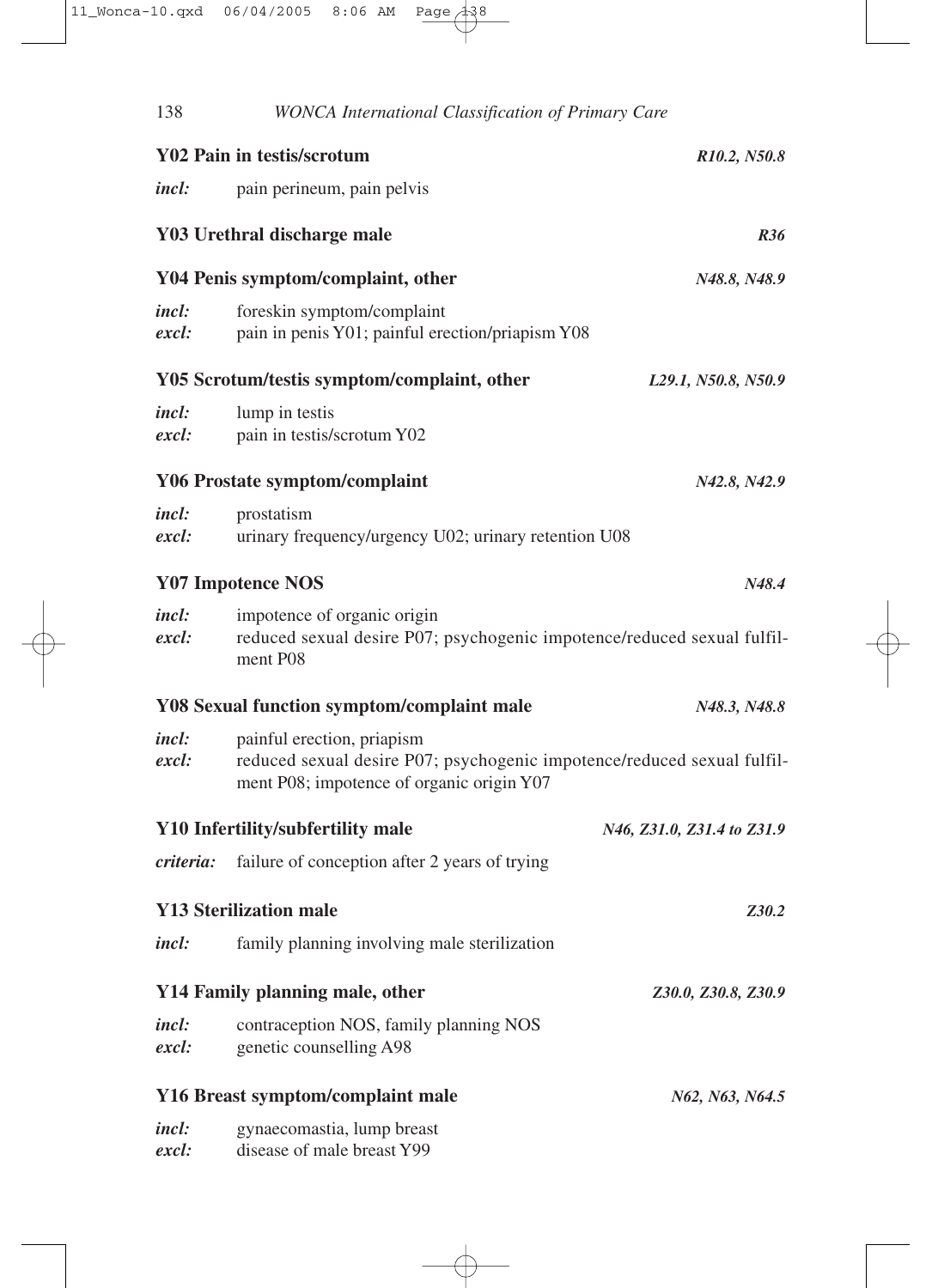|                           | Y24 Fear of sexual dysfunction male                                                                                                                                                                                                            | Z71.1        |
|---------------------------|------------------------------------------------------------------------------------------------------------------------------------------------------------------------------------------------------------------------------------------------|--------------|
| excl:<br>criteria:        | if the patient has sexual dysfunction, code the condition<br>concern about/fear of sexual dysfunction in a patient without the condition                                                                                                       |              |
|                           | Y25 Fear of sexually transmitted disease male                                                                                                                                                                                                  | Z71.1        |
| excl:<br>criteria:        | fear of HIV/AIDS B25; in a patient with the disease, code the disease<br>concern about/fear of venereal disease in a patient without the disease/until<br>the diagnosis is proven                                                              |              |
|                           | Y26 Fear of genital cancer male                                                                                                                                                                                                                | Z71.1        |
| excl:<br>criteria:        | in a patient with the disease, code the disease<br>concern about/fear of cancer in a patient without the disease/until the diag-<br>nosis is proven                                                                                            |              |
|                           | Y27 Fear of genital disease male, other                                                                                                                                                                                                        | Z71.1        |
| excl:<br><i>criteria:</i> | fear of sexually transmitted disease Y25; fear of male genital cancer Y26; in<br>a patient with the disease, code the disease<br>concern about/fear of other genital disease in a patient without the<br>disease/until the diagnosis is proven |              |
|                           | Y28 Limited function/disability (Y)                                                                                                                                                                                                            | Z73.6, Z90.7 |
| excl:<br>criteria:        | sexual dysfunction P07, P08; impotence NOS Y07<br>limitation of function/disability due to a problem of the male genital system<br>(including breast)                                                                                          |              |

*International Classification of Primary Care-2-Revised* 139

*Note*: The COOP/WONCA Charts are suitable for documenting the patient's functional status (see Chapter 8).

### **Y29 Genital symptom/complaint male, other** *N50.8, N50.9*

# **Component 7—Diagnosis/diseases**

|  | Y70 Syphilis male |  |  |  |
|--|-------------------|--|--|--|
|--|-------------------|--|--|--|

*incl:* syphilis any site

*criteria:* demonstration of *Treponema pallidum* on microscopy; or positive serological test for syphilis

**Y70 Syphilis male** *A50 to A53, A65*

|       | Y71 Gonorrhoea male | A54     |
|-------|---------------------|---------|
| incl: | gonorrhoea any site | (cont.) |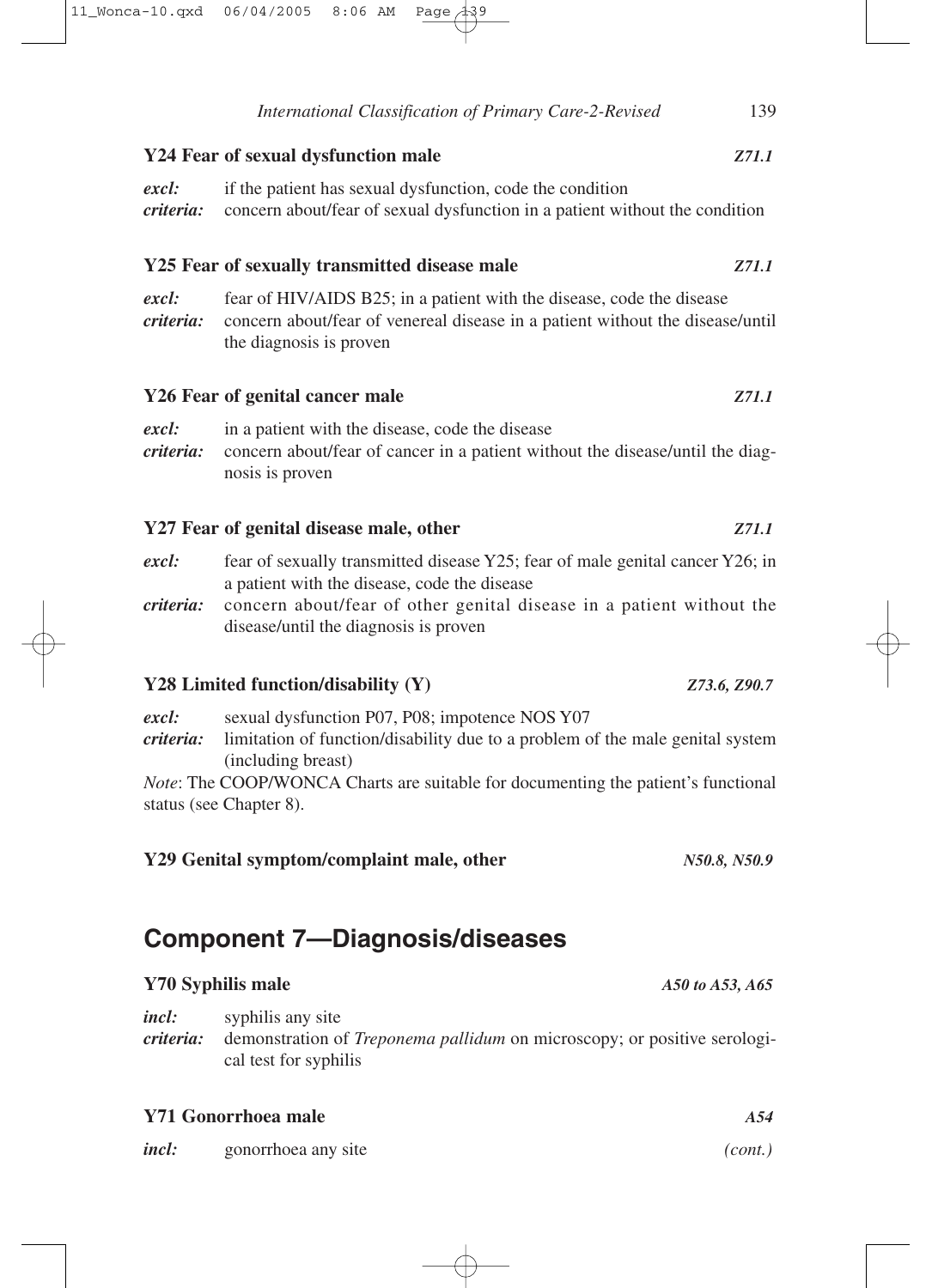- *criteria:* urethral or rectal discharge with Gram-negative intracellular diplococci demonstrated in a patient after a contact with a proven case, or *Neisseria gonorrhoea* cultured
- *consider:* urethritis U72; urethral discharge Y03

#### **Y72 Genital herpes male** *A60*

- *incl:* anogenital herpes
- *criteria:* small vesicles with characteristic appearance and location that evolve to painful ulcers and scabs

#### **Y73 Prostatitis/seminal vesiculitis** *A59.0, N41, N49.0*

*criteria:* tenderness of prostate/seminal vesicles to palpation, and indications of inflammation in urine test

#### **Y74 Orchitis/epididymitis** *A56.1, N45*

*excl:* tuberculosis A70; mumps D71; gonococcal orchitis Y71; torsion of testis Y99 *criteria:* both swelling and tenderness of testes/epididymis, and absence of a specific aetiology (mumps, gonococcal, tuberculosis, trauma, or torsion) *consider:* symptom of testis Y05

**Y75 Balanitis** *A63.8, B37.4, N48.1*

| <i>incl:</i>     | candidiasis glans penis                                           |
|------------------|-------------------------------------------------------------------|
| excl:            | scabies S72; male syphilis Y70; male gonorrhoea Y71; male genital |
|                  | herpes Y72                                                        |
| <i>criteria:</i> | signs of inflammation of the prepuce/glans penis                  |

#### **Y76 Condylomata acuminata male** *A63.0*

*incl:* venereal warts, human papilloma virus infection *criteria:* characteristic appearance of lesions, or characteristic histological appearance

#### **Y77 Malignant neoplasm prostate** *C61*

*criteria:* characteristic histological appearance *consider:* benign/unspecified neoplasm male genital Y79

## **Y78 Malignant neoplasm male genital, other** *C50, C60, C62, C63*

| <i>incl:</i> | carcinoma testis/seminoma, carcinoma breast                    |
|--------------|----------------------------------------------------------------|
| excl:        | carcinoma-in-situ Y79                                          |
|              | <i>criteria:</i> characteristic histological appearance        |
|              | <i>consider</i> : benign/unspecified neoplasm male genital Y79 |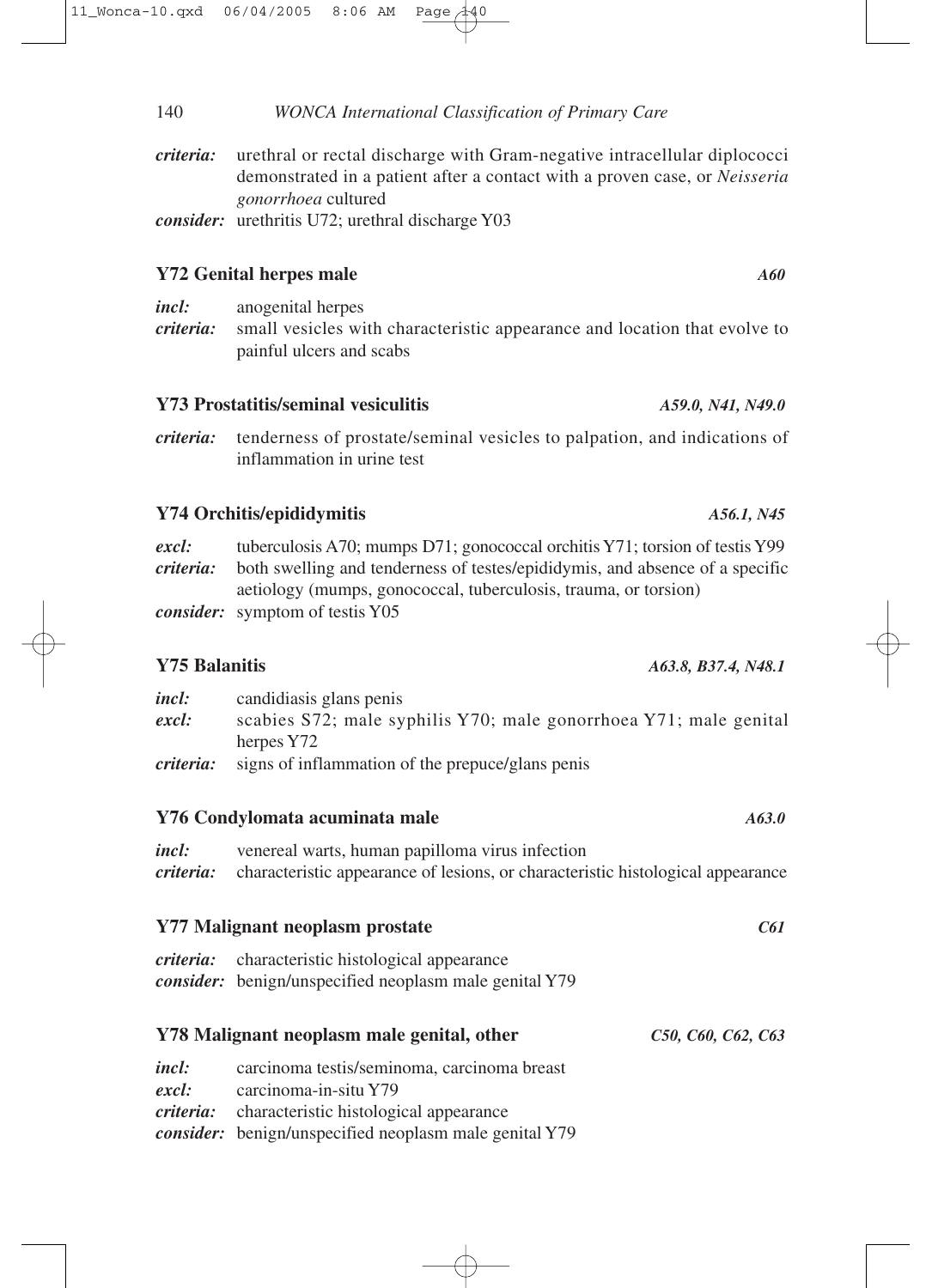*International Classification of Primary Care-2-Revised* 141

#### **Y79 Benign/unspecified neoplasm male genital**

#### *D05, D07.4 to D07.6, D24, D29, D40, D48.6*

*incl:* benign genital neoplasm, genital neoplasm not specified as benign or malignant/when histology is not available, benign neoplasm male breast, carcinoma-in-situ *excl:* prostatic hypertrophy Y85

### **Y80 Injury male genital**

*S30.2, S31.2, S31.3, S31.5, S38.0, S38.2, S39.8, S39.9, T28.3, T28.8*

*incl:* circumcision

#### **Y81 Phimosis/redundant prepuce** *N47*

*incl:* paraphimosis

*criteria:* for redundant prepuce: excessive length of prepuce, with inability to retract over the glans penis; for phimosis: tightness of prepuce which prevents retraction over the glans penis

| Y82 Hypospadias | 054 |
|-----------------|-----|
|-----------------|-----|

- **Y83 Undescended testicle** *Q53*
- *incl:* cryptorchidism
- *excl:* retractile testis Y84
- *criteria:* the testicle has never been observed in the scrotum, and the testicle cannot be manipulated into the scrotum

#### **Y84 Congenital genital anomaly male, other** *Q55, Q56, Q83*

*incl:* hermaphroditism, retractile testis

#### **Y85 Benign prostatic hypertrophy** *N40*

- *incl:* fibroma, hyperplasia, median bar of prostate, prostatic obstruction, prostatomegaly
- *criteria:* enlarged, smooth, firm prostate demonstrated by palpation/cystoscopy/imaging, with no evidence of prostatic carcinoma
- *consider:* symptom/complaint about urination U01, U02, U03, U04, U05; retention of urine U08

#### **Y86 Hydrocoele** *N43.0 to N43.3*

*criteria:* non-tender fluctuant swelling surrounding testis or spermatic cord with transillumination of the swelling or imaging evidence

*consider:* symptom/complaint of scrotum/testis other Y05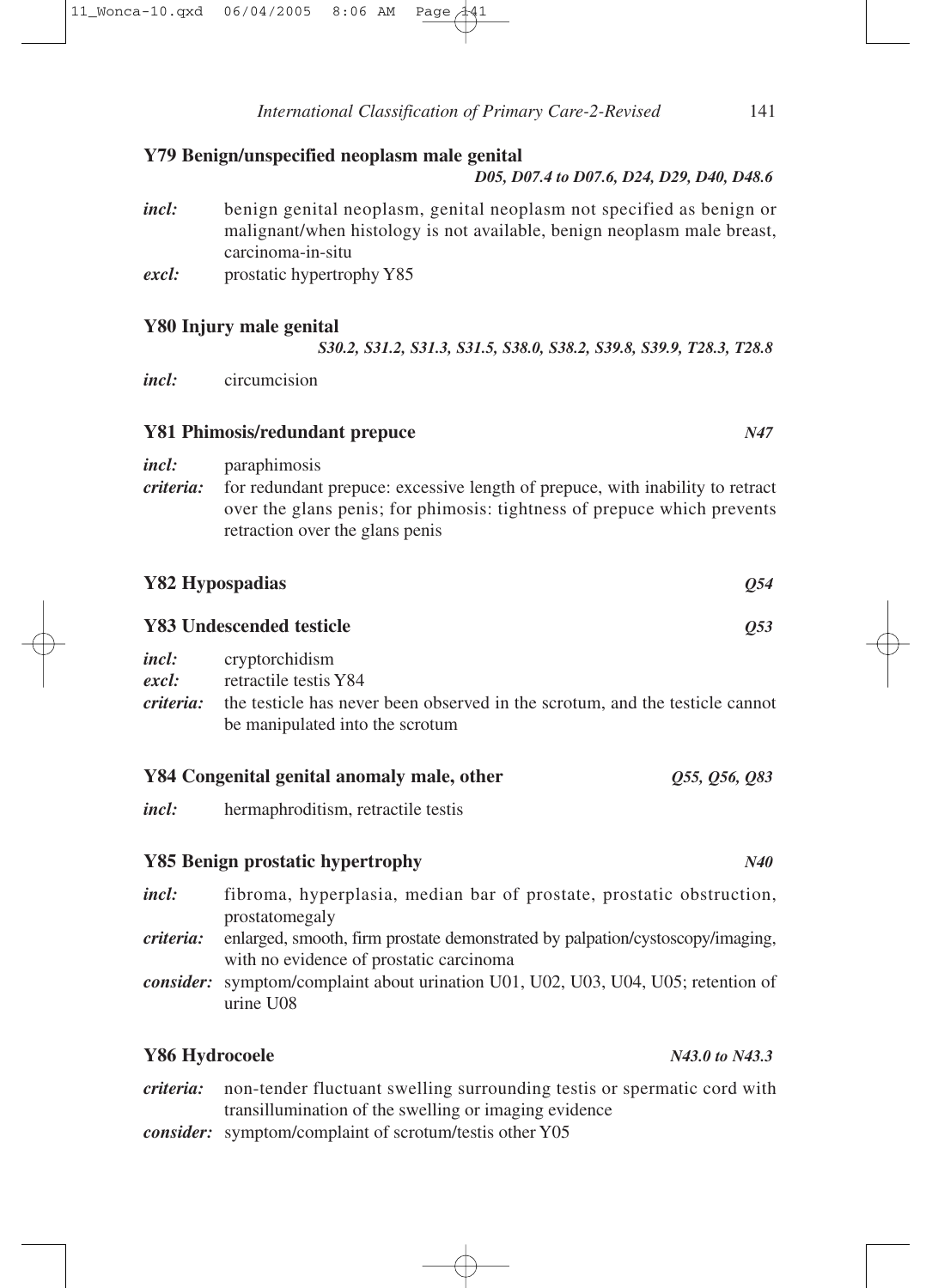#### **Y99 Genital disease male, other**

*A55, A56.1, A56.3 to A56.8, A57, A58, A63.8, N42.0 to N42.2, N42.8, N42.9, N43.4, N44, N48.0, N48.2, N48.5, N48.6, N48.8, N48.9, N49.1, N49.2, N49.8, N49.9, N50.0, N50.1, N50.8, N50.9, N51, N64.8, N64.9, Z90.7*

*incl:* other disease of male breast, epididymal cyst, spermatocele, torsion of the testis *excl:* sexually transmitted disease NOS A78; gynaecomastia Y16; carcinoma male breast Y78

# **Z Social problems**

## **Component 1—Symptoms and complaints**

#### **Z01 Poverty/financial problem** *Z59.5 to Z59.9*

*Note*: Problems with living conditions essentially require the patient's expression of concern about them, with agreement about the existence of the problem and desire for help. Whatever the objective living conditions, patients can consider these as a problem. Labelling these problems requires acknowledgement of absolute differences in living conditions, as well as the individual's perception.

### **Z02 Food/water problem** *Z58.6, Z59.4*

*Note*: Problems with living conditions essentially require the patient's expression of concern about them, with agreement about the existence of the problem and desire for help. Whatever the objective living conditions, patients can consider these as a problem. Labelling these problems requires acknowledgement of absolute differences in living conditions, as well as the individual's perception.

#### **Z03 Housing/neighbourhood problem** *Z59.0 to Z59.3, Z59.8, Z59.9*

*Note*: Problems with living conditions essentially require the patient's expression of concern about them, with agreement about the existence of the problem and desire for help. Whatever the objective living conditions, patients can consider these as a problem. Labelling these problems requires acknowledgement of absolute differences in living conditions, as well as the individual's perception.

#### **Z04 Social cultural problem** *Z60.1 to Z60.9*

*incl:* illegitimate pregnancy

*excl:* unwanted pregnancy W79

*Note*: Problems with living conditions essentially require the patient's expression of concern about them, with agreement about the existence of the problem and desire for help. Whatever the objective living conditions, patients can consider these as a problem. Labelling these problems requires acknowledgement of absolute differences in living conditions, as well as the individual's perception.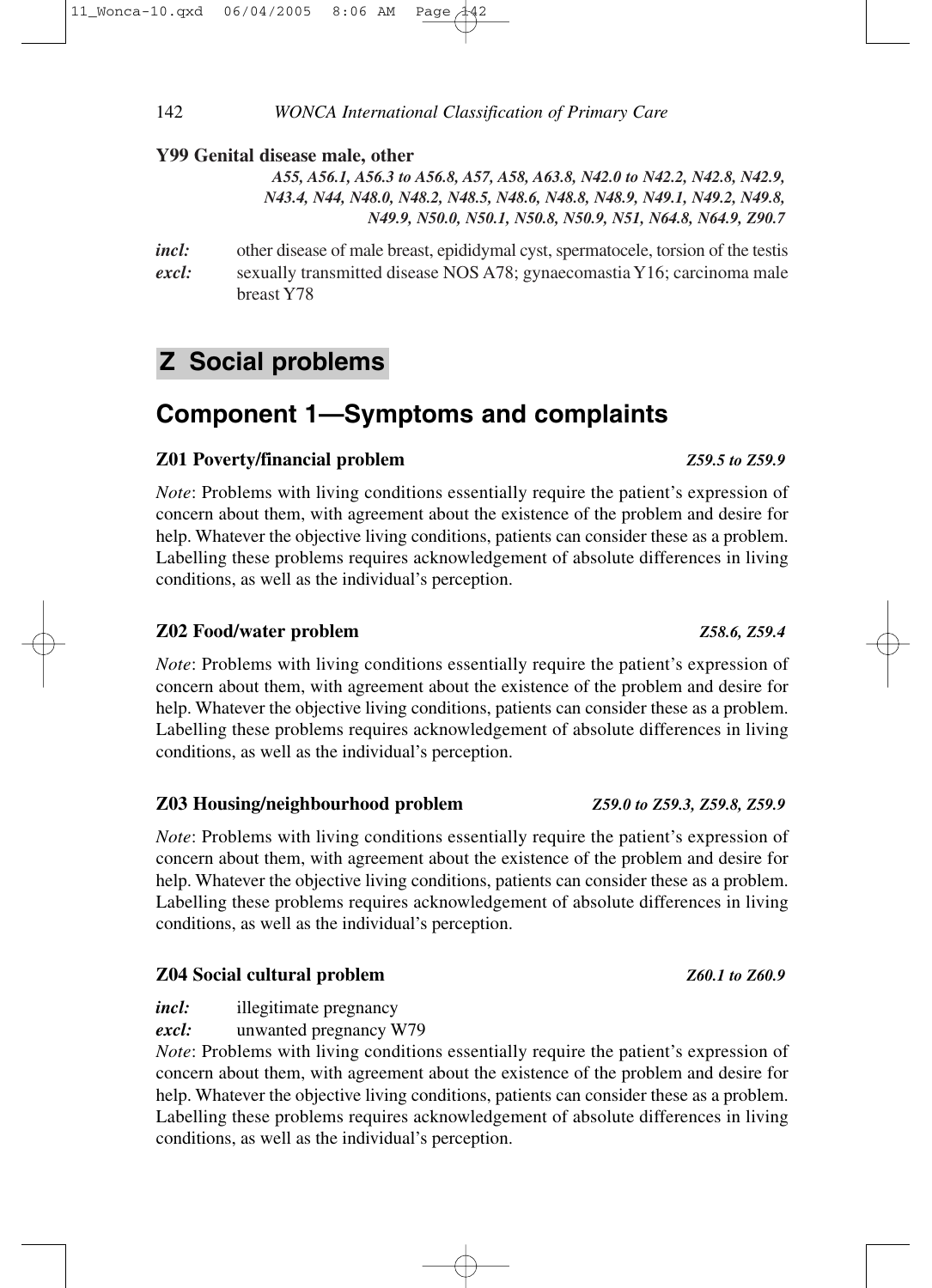#### **Z05 Work problem** *Z56.1 to Z56.7, Z57*

*Note*: Problems with working conditions essentially require the patient's expression of concern about them, with agreement about the existence of the problem and desire for help. Whatever the objective working conditions, patients can consider these as a problem. Labelling these problems requires acknowledgement of absolute differences in working conditions, as well as the individual's perception.

#### **Z06 Unemployment problem** *Z56.0*

*excl:* retirement problem P25 *Note*: Problems with unemployment essentially require the patient's expression of concern about them, with agreement about the existence of the problem and desire for help.

Whatever the objective nature of the unemployment, patients can consider this as a problem. Labelling these problems requires acknowledgement of absolute differences in unemployment, as well as the individual's perception.

#### **Z07 Education problem** *Z55*

*incl:* illiteracy

*Note*: Problems with education essentially require the patient's expression of concern about them, with agreement about the existence of the problem and desire for help. Whatever the objective education status, patients can consider this as a problem. Labelling these problems requires acknowledgement of absolute differences in education, as well as the individual's perception.

#### **Z08 Social welfare problem** *Z59.7*

*Note*: Problems with social welfare essentially require the patient's expression of concern about them, with agreement about the existence of the problem and desire for help. Whatever the objective social welfare situation, patients can consider this as a problem. Labelling these problems requires acknowledgement of absolute differences in social welfare, as well as the individual's perception.

#### **Z09 Legal problem** *Z65.0 to Z65.3*

*Note*: Problems with legal issues essentially require the patient's expression of concern about them, with agreement about the existence of the problem and desire for help. Whatever the objective legal issues, patients can consider these as a problem. Labelling these problems requires acknowledgement of absolute differences in legal issues as well as the individual's perception.

#### **Z10 Health care system problem** *Z64.4, Z75*

*Note*: Problems with the health care system essentially require the patient's expression of concern about them, with agreement about the existence of the problem and desire for help. Whatever the objective health care system, patients can consider this as a problem.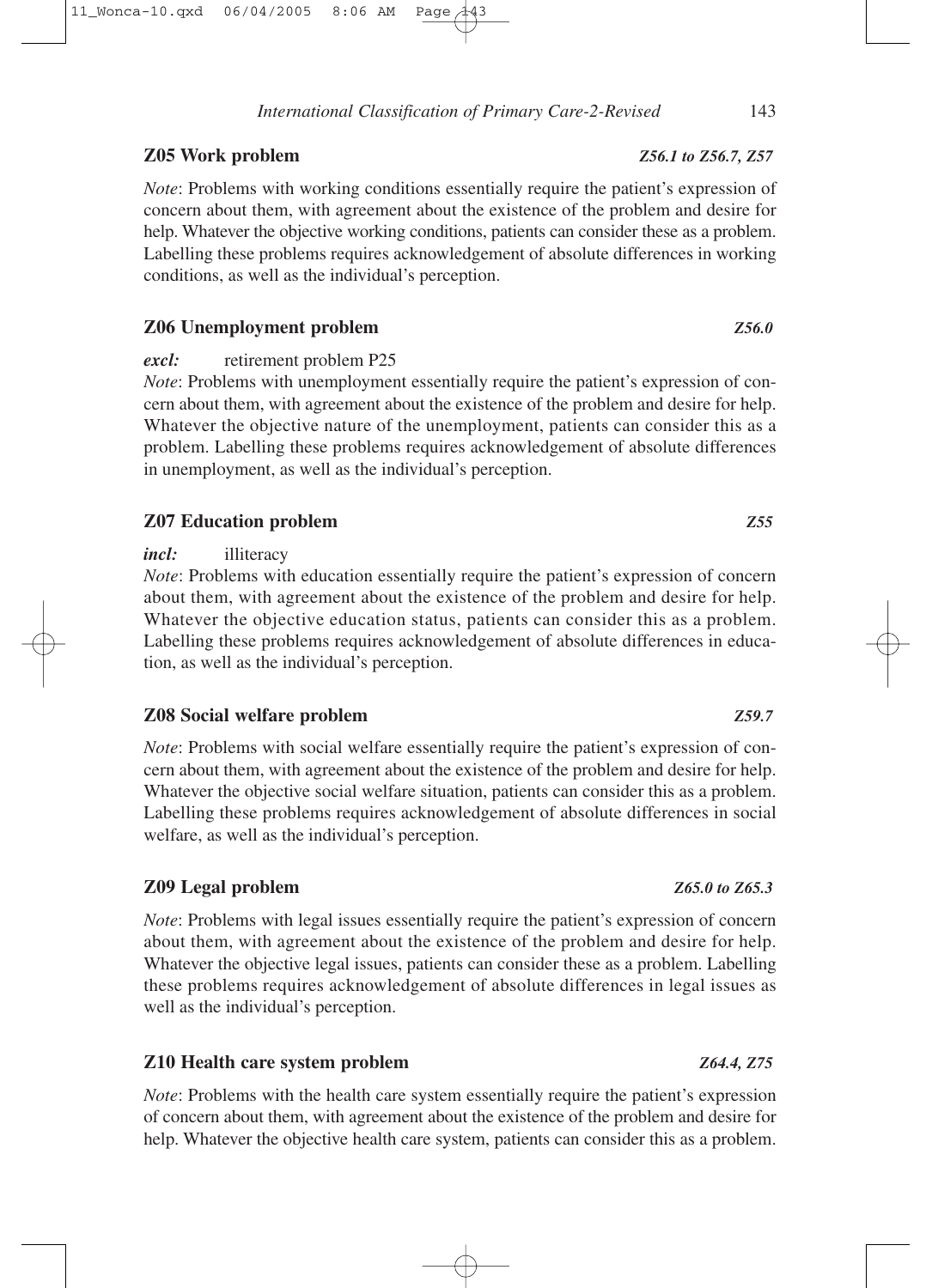Labelling these problems requires acknowledgement of absolute differences in the health care system as well as the individual's perception.

#### **Z11 Compliance/being ill problem** *Z75*

*incl:* poor compliance

*Note*: The diagnosis of social problems arising due to being ill requires the patient's agreement on the existence of the problem and desire for help.

#### **Z12 Relationship problem with partner** *T74.0, T74.3, Z63.0*

*incl:* emotional abuse

*excl:* physical abuse Z25

*Note*: The diagnosis of problems in the relationship between family partners requires the patient's agreement on the existence of the problem and desire for help.

#### **Z13 Partner's behaviour problem** *Z63.0*

*incl:* infidelity, physical abuse

*Note*: The diagnosis of problems arising from the behaviour of a family partner requires the patient's agreement on the existence of the problem and desire for help.

#### **Z14 Partner illness problem** *Z63.6*

*Note*: The diagnosis of problems arising from one or both family partners being ill requires the patient's agreement on the existence of the problem and desire for help.

#### **Z15 Loss/death of partner problem** *Z63.4, Z63.5*

*incl:* bereavement, divorce, separation

*Note*: The diagnosis of problems arising from the loss or death of a family partner requires the patient's agreement on the existence of the problem and desire for help.

#### **Z16 Relationship problem with child** *T74.0, T74.3, Z61, Z62, Z63.8*

*incl:* child abuse (emotional)

*excl:* physical abuse Z25

*Note*: The diagnosis of problems in the relationship with a child requires the patient's agreement on the existence of the problem and desire for help.

#### **Z18 Illness problem with child** *Z63.6*

*Note*: The diagnosis of problems arising due to a child being ill requires the patient's agreement on the existence of the problem and desire for help.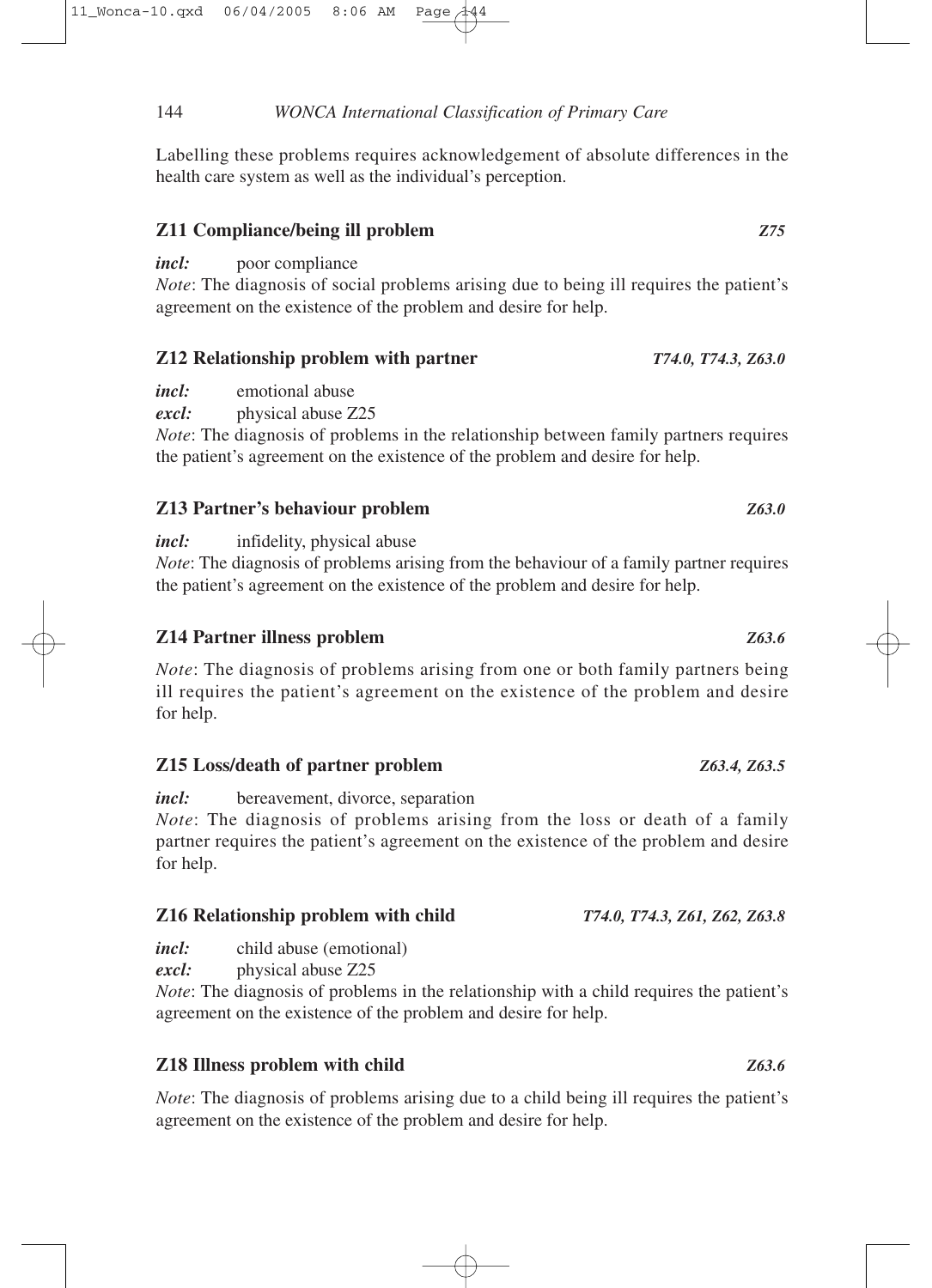#### **Z19 Loss/death of child problem** *Z63.4*

*Note*: The diagnosis of problems arising from the loss or death of a child in the family requires the patient's agreement on the existence of the problem and desire for help.

#### **Z20 Relationship problem, parent/family** *T74.0, Z63.1, Z63.8*

*incl:* relationship problem with parent/adult sibling/other family member

*excl:* relationship problem with partner Z12; relationship problem with child Z16; relationship problem with friend Z24

*Note*: The diagnosis of problems in the relationship between family members requires the patient's agreement on the existence of the problem and desire for help.

#### **Z21 Behaviour problem, parent/family** *Z63.1, Z63.9*

*excl:* symptom/complaint behaviour of child P22; symptom/complaint behaviour adolescent P23; problem with behaviour partner Z13

*Note*: The diagnosis of problems arising from the behaviour of a family member requires the patient's agreement on the existence of the problem and desire for help.

#### **Z22 Illness problem, parent/family** *Z63.6, Z63.7*

*excl:* problem with partner being ill Z14

*Note*: The diagnosis of problems arising from the illness of a family member requires the patient's agreement on the existence of the problem and desire for help.

#### **Z23 Loss/death of parent/family member problem** *Z63.4*

*excl:* loss of partner Z15; loss of child Z19

*Note*: The diagnosis of problems arising from the loss or death of a family member requires the patient's agreement on the existence of the problem and desire for help.

#### **Z24 Relationship problem, friend** *Z63.9*

*excl:* relationship problem with family member Z20

*Note*: The diagnosis of problems in the relationship with friends requires the patient's agreement on the existence of the problem and desire for help.

#### **Z25 Assault/harmful event problem** *T74.1, T74.2, T74.8, T74.9, Z65.4, Z65.5*

*incl:* victim of physical abuse, rape, sexual attack

*excl:* partner emotional abuse Z12; partner physical abuse Z13; child emotional abuse Z16; physical problems to be coded in appropriate rubric(s) in other Chapters; psychological problems to be coded in Chapter P.

*Note*: The diagnosis of social problems arising from assaults and other harmful events requires the patient's agreement on the existence of the problem and desire for help.

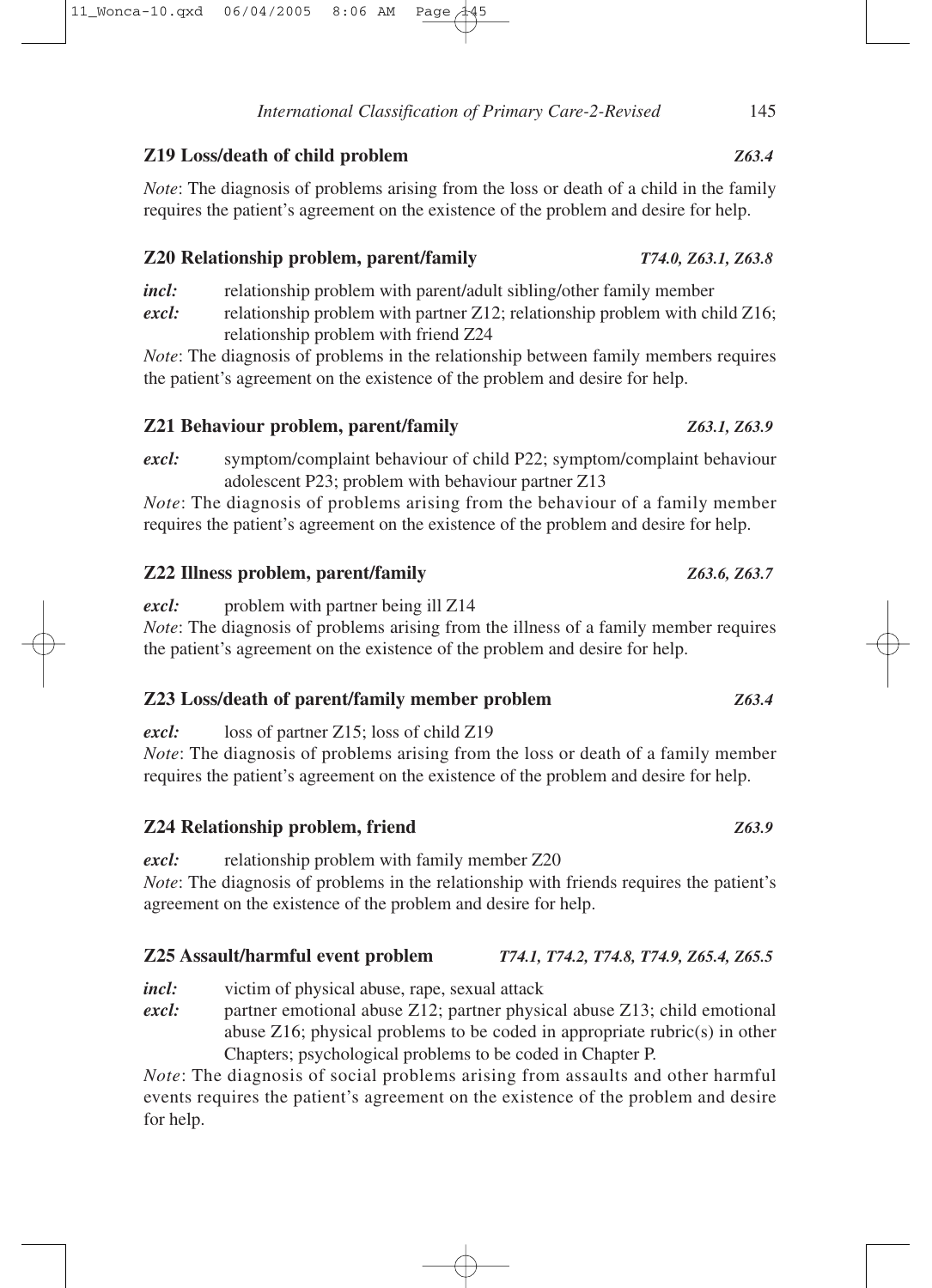### **Z27 fear of a social problem** *Z71.1*

| <i>incl:</i>     | concern about/fear of having a social problem             |
|------------------|-----------------------------------------------------------|
| excl:            | if the patient has a social problem, code the problem     |
| <i>criteria:</i> | fear of a social problem in a patient without the problem |

#### **Z28 Limited function/disability (Z)** *Z73.4, Z73.6*

*criteria:* limitation of function/disability caused by social problems, including isolation/ living alone/loneliness

*Note*: The COOP/WONCA Charts are suitable for documenting the patient's functional status (see Chapter 8).

### **Z29 Social problem NOS**

*Z58.0 to Z58.5, Z58.8, Z58.9, Z63.2, Z63.3, Z63.7, Z63.8, Z63.9, Z64.1, Z65.8, Z65.9, Z72.6, Z72.8, Z72.9, Z73.5, Z73.8, Z73.9, Z76.5*

*incl:* environmental problems, malingering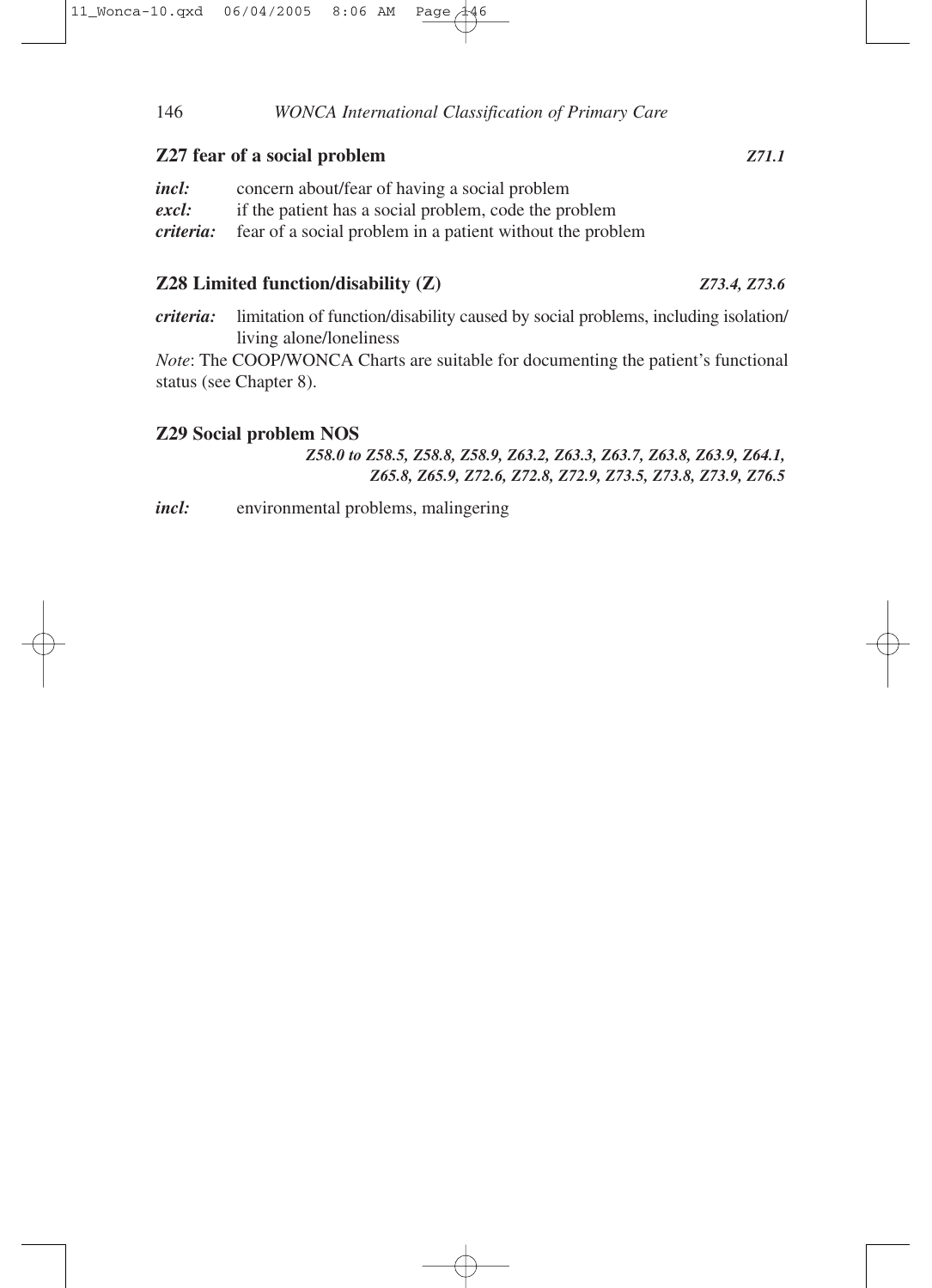The relationship between ICPC and ICD-10 is complex. There are some concepts in both that are not represented exactly in the other.<sup>18</sup> However, for most rubrics in each classification one or more corresponding rubrics in the other can be mapped. This has been done in both directions in this book.

Because of these complexities, the conversion of a code from one classification to the other and then re-conversion back again will not necessarily lead back to the same original code, because in each direction there may be several codes to choose from. Exact choices can be made only if the title of the condition is used with the help of a thesaurus. The point of having the code conversions in this book is simply to indicate where the contents of rubrics in each classification overlap.

# **ICPC-2 to ICD-10**

In the tabular list of ICPC-2 rubrics (Chapter 10) each rubric includes all the ICD-10 rubrics to which it relates. Where it relates to all of the three-digit ICD-10 code, this is given; where it relates to only part of the three-digit ICD-10 code, all the relevant fourdigit ICD-10 codes are given. However, this does not imply that the ICD-10 codes listed relate only to the ICPC-2 rubric, because some ICD-10 rubrics relate to more than one ICPC-2 rubric, as can be seen by perusing the list of conversion codes from ICD-10 to ICPC-2 in this chapter.

# **ICD-10 to ICPC-2**

In this chapter conversion codes are listed for all ICD-10 three-digit codes, and where not all of a three-digit code maps to the same ICPC-2 code, the conversions for all the four-digit ICD-10 codes are given. Not included are rubrics in Chapter XX of ICD-10, External Causes of Morbidity and Mortality, as ICPC is in general not based on aetiology.

|                |                 |           |             | <i>ICD-10</i> ICPC-2 <i>ICD-10</i> ICPC-2 <i>ICD-10</i> ICPC-2 <i>ICD-10</i> ICPC-2 |         |  |
|----------------|-----------------|-----------|-------------|-------------------------------------------------------------------------------------|---------|--|
| <i>A00</i> D70 |                 | A06 D70   | $A17$ $A70$ |                                                                                     | A23 A78 |  |
|                | A01 D70 A07 D70 |           | $A18$ $A70$ |                                                                                     | A24 A78 |  |
| A02 D70        |                 | A08 D70   | $A19$ $A70$ |                                                                                     | A25 A78 |  |
| $A03$ D70      |                 | $A09$ D73 | A20 A78     |                                                                                     | A26 A78 |  |
| $A04$ D70      |                 | A15 A70   | A21 A78     |                                                                                     | A27 A78 |  |
|                | A05 D70 A16 A70 |           | A22 A78     |                                                                                     | A28 A78 |  |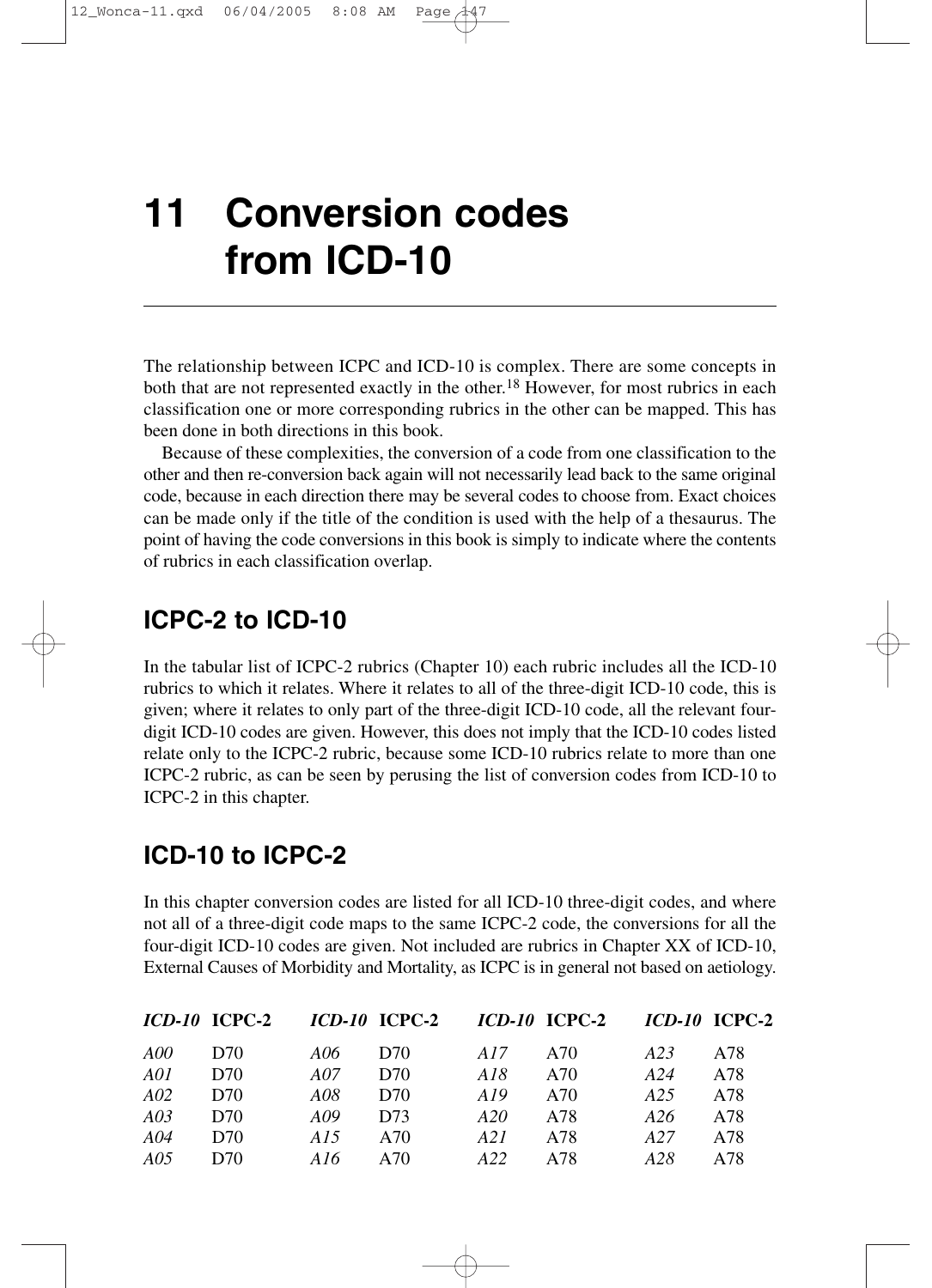| ⊥ ≀∪       |                      | <i><u><b>DIVOIT HUCHRANDRA</b></u></i> CRUSSIFICATION OF |                      |              |                      |               |            |
|------------|----------------------|----------------------------------------------------------|----------------------|--------------|----------------------|---------------|------------|
|            | <b>ICD-10 ICPC-2</b> |                                                          | <b>ICD-10 ICPC-2</b> |              | <b>ICD-10 ICPC-2</b> | ICD-10 ICPC-2 |            |
| A30        | A78                  | A55                                                      | Y99                  | A75          | A78                  | B08.1         | S95        |
| A31        | A78                  | A56.0                                                    | U72                  | A77          | A78                  | B08.2         | A76        |
| A32.0      | A78                  | A56.0                                                    | X92                  | A78          | A78                  | B08.3         | A76        |
| A32.1      | A78                  | A56.1                                                    | X92                  | A79          | A78                  | B08.4         | A76        |
| A32.1      | N71                  | A56.1                                                    | Y74                  | A80          | N70                  | B08.5         | R74        |
| A32.7      | A78                  | A56.1                                                    | Y99                  | A81          | N73                  | <b>B08.8</b>  | A76        |
| A32.8      | A78                  | A56.2                                                    | U72                  | A82          | A77                  | <b>B09</b>    | A76        |
| A32.9      | A78                  | A56.2                                                    | X92                  | A83          | N71                  | B15           | D72        |
| A33        | N72                  | A56.3                                                    | X92                  | A84          | N71                  | B16           | D72        |
| A34        | N72                  | A56.3                                                    | Y99                  | A85.0        | N70                  | B17           | D72        |
| A35        | N72                  | A56.4                                                    | X92                  | A85.1        | N71                  | <b>B18</b>    | D72        |
| A36        | R83                  | A56.4                                                    | Y99                  | A85.2        | N71                  | <b>B19</b>    | D72        |
| A37        | R71                  | A56.8                                                    | X92                  | A85.8        | N71                  | <b>B20</b>    | <b>B90</b> |
| A38        | A78                  | A56.8                                                    | Y99                  | A86          | N71                  | B21           | <b>B90</b> |
| A39.0      | N71                  | A57                                                      | X99                  | A87          | N71                  | <b>B22</b>    | <b>B90</b> |
| A39.1      | A78                  | A57                                                      | Y99                  | A88.0        | A76                  | <b>B23</b>    | <b>B90</b> |
| A39.2      | A78                  | A58                                                      | X99                  | A88.1        | H82                  | <b>B24</b>    | <b>B90</b> |
| A39.3      | A78                  | A58                                                      | Y99                  | A88.8        | N73                  | B25           | A77        |
| A39.4      | A78                  | A59.0                                                    | U72                  | A89          | N73                  | <b>B26</b>    | D71        |
| A39.5      | K70                  | A59.0                                                    | X73                  | A90          | A77                  | <b>B27</b>    | A75        |
| A39.8      | A78                  | A59.0                                                    | Y73                  | A91          | A77                  | <b>B30</b>    | F70        |
| A39.9      | A78                  | A59.8                                                    | A78                  | A92          | A77                  | B33.0         | A77        |
| A40        | A78                  | A59.9                                                    | A78                  | A93          | A77                  | B33.1         | A77        |
| A41        | A78                  | A60                                                      | X90                  | A94          | A77                  | B33.2         | K70        |
| A42        | A78                  | A60                                                      | Y72                  | A95          | A77                  | B33.3         | A77        |
| A43        | A78                  | A63.0                                                    | X91                  | A96          | A77                  | <b>B</b> 33.8 | A77        |
| A44        | A78                  | A63.0                                                    | Y76                  | A98          | A77                  | <b>B34</b>    | A77        |
| A46        | S76                  | A63.8                                                    | X99                  | A99          | A77                  | <b>B35</b>    | S74        |
| A48.0      | A78                  | A63.8                                                    | Y75                  | <b>B00.0</b> | S71                  | <b>B36</b>    | S74        |
| A48.1      | R81                  | A63.8                                                    | Y99                  | <b>B00.1</b> | S71                  | B37.0         | D83        |
| A48.2      | A78                  | A64                                                      | A78                  | B00.2        | R74                  | B37.1         | R83        |
| A48.3      | A78                  | A65                                                      | X70                  | <b>B00.2</b> | S71                  | B37.2         | S75        |
| A48.4      | A78                  | A65                                                      | Y70                  | <i>BOO.3</i> | N71                  | B37.3         | X72        |
| A48.8      | A78                  | A66                                                      | S76                  | <b>B00.4</b> | N71                  | B37.4         | U72        |
| A49        | A78                  | A67                                                      | S76                  | B00.5        | F73                  | B37.4         | X72        |
| A50        | X70                  | A68                                                      | A78                  | <b>B00.7</b> | A77                  | B37.4         | Y75        |
| <i>A50</i> | Y70                  | A69.0                                                    | D83                  | <i>BOO.8</i> | S71                  | <i>B</i> 37.5 | N71        |
| A51        | X70                  | A69.1                                                    | D83                  | B00.9        | S71                  | B37.6         | K70        |
| A51        | Y70                  | A69.2                                                    | A78                  | <b>B01</b>   | A72                  | B37.7         | A78        |
| A52        | X70                  | A69.8                                                    | A78                  | <b>B02</b>   | S70                  | <i>B</i> 37.8 | A78        |
| A52        | Y70                  | A69.9                                                    | A78                  | <b>B03</b>   | A76                  | B37.9         | A78        |
| A53        | X70                  | A70                                                      | A78                  | <b>B04</b>   | A76                  | <b>B</b> 38   | A78        |
| A53        | Y70                  | A71                                                      | F86                  | <b>B05</b>   | A71                  | <b>B39</b>    | A78        |
| A54        | X71                  | A74.0                                                    | F70                  | <b>B06</b>   | A74                  | <b>B40</b>    | A78        |
| A54        | Y71                  | A74.8                                                    | A78                  | ${\it B07}$  | <b>S03</b>           | <b>B41</b>    | A78        |
| A55        | X99                  | A74.9                                                    | A78                  | B08.0        | A76                  | <b>B42</b>    | A78        |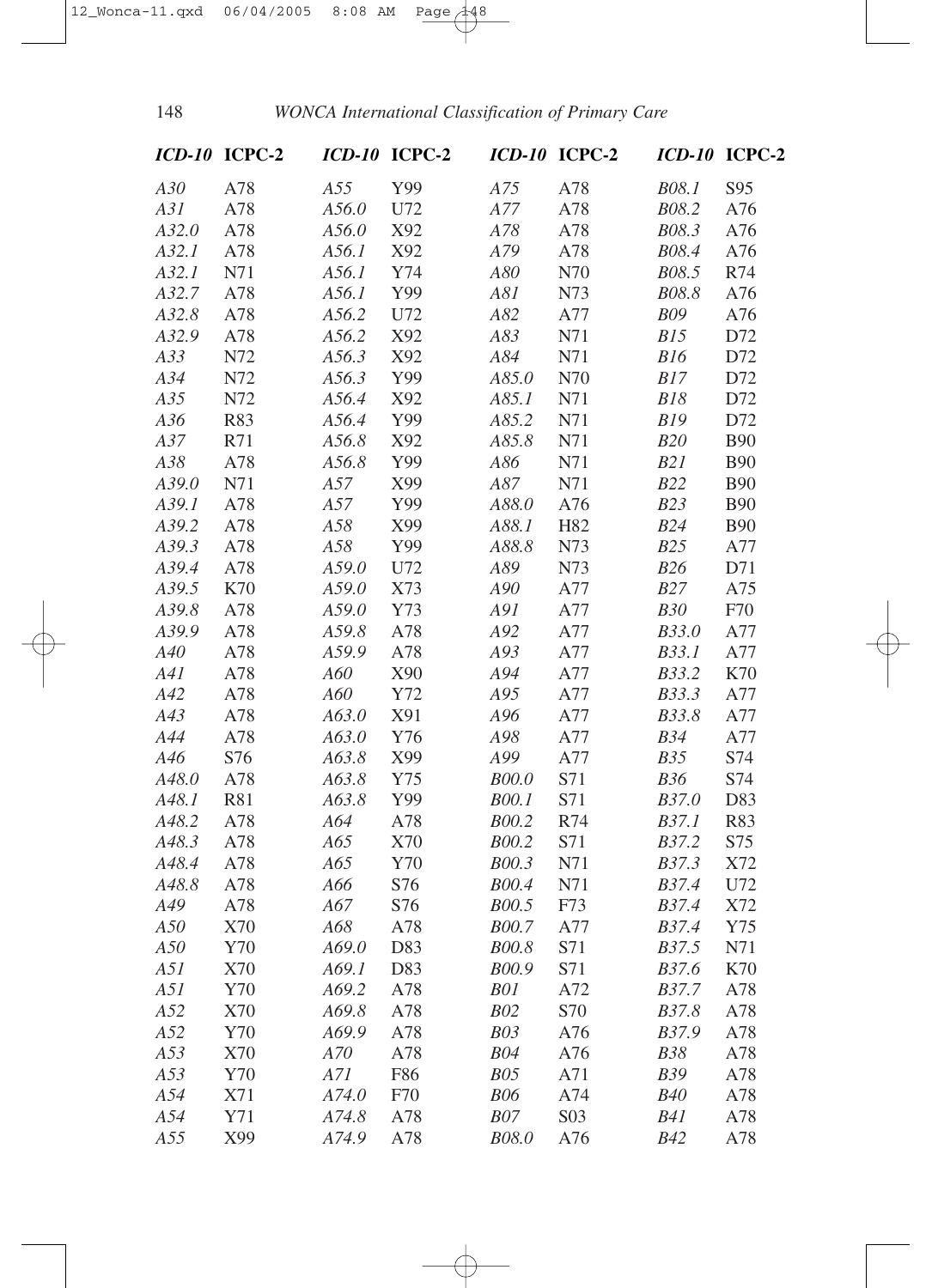┮

|            | <b>ICD-10 ICPC-2</b> |                 | <b>ICD-10 ICPC-2</b> | <i><b>ICD-10</b></i> | ICPC-2     | <b>ICD-10 ICPC-2</b> |            |
|------------|----------------------|-----------------|----------------------|----------------------|------------|----------------------|------------|
| <b>B43</b> | A78                  | B88.0           | S72                  | C25                  | D76        | C61                  | Y77        |
| <b>B44</b> | R83                  | B88.1           | S73                  | C <sub>26</sub>      | D77        | C62                  | Y78        |
| <b>B45</b> | A78                  | B88.2           | S72                  | C30.0                | R85        | C63                  | Y78        |
| <i>B46</i> | A78                  | B88.3           | S73                  | C30.1                | H75        | C64                  | U75        |
| <i>B47</i> | A78                  | <b>B88.8</b>    | S73                  | C31                  | R85        | C65                  | U75        |
| <b>B48</b> | A78                  | B88.9           | S73                  | C32                  | R85        | C66                  | U77        |
| <b>B49</b> | A78                  | <b>B89</b>      | A78                  | C33                  | R84        | C67                  | U76        |
| <b>B50</b> | A73                  | <b>B90</b>      | A70                  | C <sub>34</sub>      | R84        | C68                  | U77        |
| <i>B51</i> | A73                  | <i>B91</i>      | N70                  | C37                  | <b>B74</b> | C69                  | F74        |
| <b>B52</b> | A73                  | <b>B92</b>      | A78                  | C38.0                | K72        | ${\cal C}70$         | N74        |
| <b>B53</b> | A73                  | B94.0           | F86                  | C38.1                | A79        | C71                  | N74        |
| <b>B54</b> | A73                  | B94.1           | N71                  | $C38.2\,$            | A79        | C72                  | N74        |
| <b>B55</b> | A78                  | B94.2           | D97                  | C38.3                | A79        | C73                  | T71        |
| <b>B56</b> | A78                  | B94.8           | A78                  | C38.4                | R85        | C74                  | T73        |
| <b>B57</b> | A78                  | B94.9           | A78                  | C38.8                | A79        | C75                  | T73        |
| B58.0      | F73                  | <b>B95</b>      | A78                  | C39                  | R85        | C76                  | A79        |
| B58.1      | D97                  | <b>B96</b>      | A78                  | C40                  | L71        | C77                  | <b>B74</b> |
| B58.2      | N71                  | <b>B97</b>      | A77                  | C41                  | L71        | C78                  | A79        |
| B58.3      | R83                  | <b>B99</b>      | A78                  | C43                  | S77        | ${\cal C}79$         | A79        |
| B58.8      | A78                  | C00             | D77                  | C44                  | S77        | C80                  | A79        |
| B58.9      | A78                  | COI             | D77                  | C45.0                | R85        | C81                  | <b>B72</b> |
| <b>B59</b> | A78                  | CO <sub>2</sub> | D77                  | C45.1                | D77        | C82                  | <b>B72</b> |
| <b>B60</b> | A78                  | CO <sub>3</sub> | D77                  | C45.2                | K72        | C83                  | <b>B72</b> |
| <i>B64</i> | A78                  | CO4             | D77                  | C45.7                | A79        | C84                  | <b>B72</b> |
| <i>B65</i> | D96                  | CO <sub>5</sub> | D77                  | C45.9                | A79        | C85                  | <b>B72</b> |
| <b>B66</b> | D <sub>96</sub>      | C <sub>06</sub> | D77                  | C46.0                | S77        | C88                  | <b>B74</b> |
| <b>B67</b> | D96                  | CO7             | D77                  | C46.1                | L71        | C90                  | <b>B74</b> |
| <b>B68</b> | D96                  | CO8             | D77                  | C46.2                | D77        | C91                  | <b>B73</b> |
| <b>B69</b> | D96                  | CO9             | R85                  | C46.3                | <b>B74</b> | C92                  | <b>B73</b> |
| <b>B70</b> | D96                  | C10             | R85                  | C <sub>46.7</sub>    | A79        | C93                  | <b>B73</b> |
| <i>B71</i> | D96                  | C11             | R85                  | C46.8                | A79        | C94                  | <b>B73</b> |
| <b>B72</b> | D96                  | C12             | R85                  | C46.9                | A79        | C95                  | <b>B73</b> |
| <b>B73</b> | D96                  | C13             | R85                  | C47                  | N74        | C96                  | <b>B74</b> |
| <b>B74</b> | D <sub>96</sub>      | C14.0           | R85                  | C48                  | D77        | C97                  | A79        |
| <b>B75</b> | D96                  | C14.2           | R85                  | C49                  | L71        | D00                  | D78        |
| <b>B76</b> | D96                  | C14.8           | D77                  | C50                  | X76        | <b>D01</b>           | D78        |
| <i>B77</i> | D96                  | C15             | D77                  | C50                  | Y78        | D <sub>02</sub>      | R92        |
| $B78\,$    | D <sub>96</sub>      | C16             | D74                  | C51                  | X77        | D03                  | S79        |
| <b>B79</b> | D96                  | C17             | D77                  | C52                  | X77        | D04                  | S79        |
| <b>B80</b> | D96                  | C18             | D75                  | C53                  | X75        | D05                  | X81        |
| <b>B81</b> | D96                  | C19             | D75                  | C54                  | X77        | D05                  | Y79        |
| <b>B82</b> | D96                  | C20             | D75                  | C55                  | X77        | D <sub>06</sub>      | X81        |
| <b>B83</b> | D96                  | C21             | D75                  | C56                  | X77        | D07.0                | X81        |
| <b>B85</b> | S73                  | C22             | D77                  | C57                  | X77        | D07.1                | X81        |
| <b>B86</b> | S72                  | C23             | D77                  | C58                  | W72        | D07.2                | X81        |
| $B87\;$    | S73                  | C <sub>24</sub> | D77                  | C60                  | Y78        | D07.3                | X81        |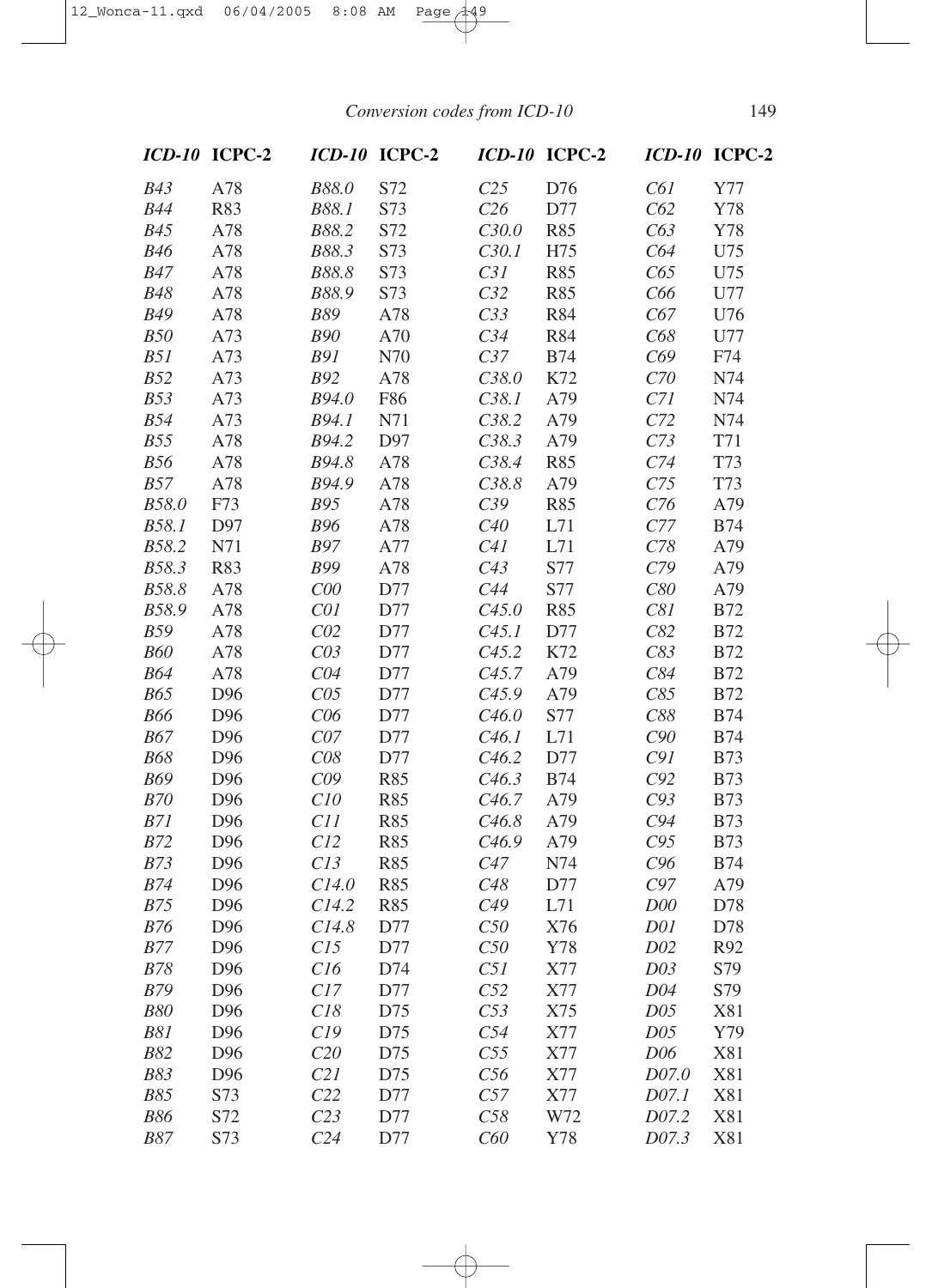| <b>ICD-10</b>     | ICPC-2     | <b>ICD-10</b>     | ICPC-2     | <b>ICD-10</b> | ICPC-2     | $ICD-10$   | ICPC-2     |
|-------------------|------------|-------------------|------------|---------------|------------|------------|------------|
| D07.4             | Y79        | D36.1             | N75        | D61.2         | A86        | E06.9      | T99        |
| D07.5             | Y79        | D36.7             | A99        | D61.3         | <b>B82</b> | E07        | T99        |
| D07.6             | Y79        | D36.9             | A99        | D61.8         | <b>B82</b> | E10        | T89        |
| D09.0             | U79        | D37               | D78        | D61.9         | <b>B82</b> | <i>E11</i> | <b>T90</b> |
| D09.1             | U79        | D38.0             | R92        | D62           | <b>B82</b> | E12        | <b>T90</b> |
| D09.2             | F74        | D38.1             | R92        | D63           | <b>B82</b> | E13        | <b>T90</b> |
| D09.3             | T73        | D38.2             | R92        | D64.0         | <b>B79</b> | E14        | <b>T90</b> |
| D09.7             | A79        | D38.3             | R92        | D64.1         | <b>B82</b> | E15        | T87        |
| D <sub>09.9</sub> | A79        | D38.4             | R92        | D64.2         | A85        | E16.0      | T87        |
| D10               | D78        | D38.5             | H75        | D64.2         | A86        | E16.1      | T87        |
| D11               | D78        | D38.5             | R92        | D64.3         | <b>B82</b> | E16.2      | T87        |
| D12               | D78        | D38.6             | R92        | D64.4         | <b>B79</b> | E16.3      | T87        |
| D13               | D78        | D39               | X81        | D64.8         | <b>B82</b> | E16.4      | D86        |
| D14.0             | H75        | D <sub>40</sub>   | Y79        | D64.9         | <b>B82</b> | E16.8      | T99        |
| D14.0             | R86        | D41               | U79        | D65           | <b>B83</b> | E16.9      | T87        |
| D14.1             | <b>R86</b> | D42               | N76        | D66           | <b>B83</b> | E20        | T99        |
| D14.2             | <b>R86</b> | D43               | N76        | D67           | <b>B83</b> | E21        | T99        |
| D14.3             | R86        | D44               | T73        | D68           | <b>B83</b> | E22        | T99        |
| D14.4             | R86        | D45               | <b>B75</b> | D69           | <b>B83</b> | E23        | T99        |
| D15.0             | <b>B75</b> | D46               | <b>B82</b> | D70           | <b>B84</b> | E24        | T99        |
| D15.1             | K72        | D47               | <b>B75</b> | D71           | <b>B84</b> | E25        | T99        |
| D15.2             | K72        | D48.0             | L97        | D72           | <b>B84</b> | E26        | T99        |
| D15.7             | A99        | D48.1             | H75        | D73           | <b>B99</b> | E27        | T99        |
| D15.9             | A99        | D48.1             | L97        | D74           | <b>B99</b> | E28        | T99        |
| D <sub>16</sub>   | L97        | D48.2             | N76        | D75           | <b>B99</b> | E29        | T99        |
| D17               | S78        | D48.3             | D78        | D76           | <b>B99</b> | E30        | T99        |
| D18               | S81        | D48.4             | D78        | D77           | <b>B99</b> | E31        | T99        |
| D19               | R86        | D48.5             | H75        | D80           | <b>B99</b> | E32        | T99        |
| D <sub>20</sub>   | D78        | D <sub>48.5</sub> | S79        | D81           | <b>B99</b> | E34.0      | T99        |
| D21               | L97        | D48.6             | X81        | D82           | <b>B99</b> | E34.1      | T99        |
| D <sub>22</sub>   | S82        | D48.6             | Y79        | D83           | <b>B99</b> | E34.2      | T99        |
| D23               | S79        | D48.7             | F74        | D84           | <b>B99</b> | E34.3      | T10        |
| D24               | X79        | D48.7             | K72        | D86           | <b>B99</b> | E34.4      | T99        |
| D24               | Y79        | D <sub>48.9</sub> | A99        | D89           | <b>B99</b> | E34.5      | T99        |
| D25               | X78        | D50               | <b>B80</b> | <b>E00</b>    | <b>T80</b> | E34.8      | T99        |
| D26               | X80        | D5I               | <b>B81</b> | E01           | T86        | E34.9      | T99        |
| D <sub>27</sub>   | X80        | D52               | <b>B81</b> | E02           | <b>T86</b> | E35        | T99        |
| D28               | X80        | D53               | <b>B82</b> | E03           | T86        | E40        | T91        |
| D29               | Y79        | D55               | <b>B82</b> | E04           | T81        | E41        | T91        |
| D30               | U78        | D56               | <b>B78</b> | E05           | T85        | E42        | T91        |
| D31               | F74        | D57               | <b>B78</b> | E06.0         | <b>T70</b> | E43        | T91        |
| D32               | N75        | D58               | <b>B78</b> | E06.1         | T99        | E44        | T91        |
| D33               | N75        | D59               | <b>B82</b> | E06.2         | T99        | E45        | T91        |
| D34               | T72        | D60               | <b>B82</b> | E06.3         | T99        | E46        | T91        |
| D35               | T73        | D61.0             | <b>B79</b> | E06.4         | T99        | E50        | T91        |
| D36.0             | <b>B75</b> | D61.1             | A85        | E06.5         | T99        | E51.1      | T91        |

- 
- 
-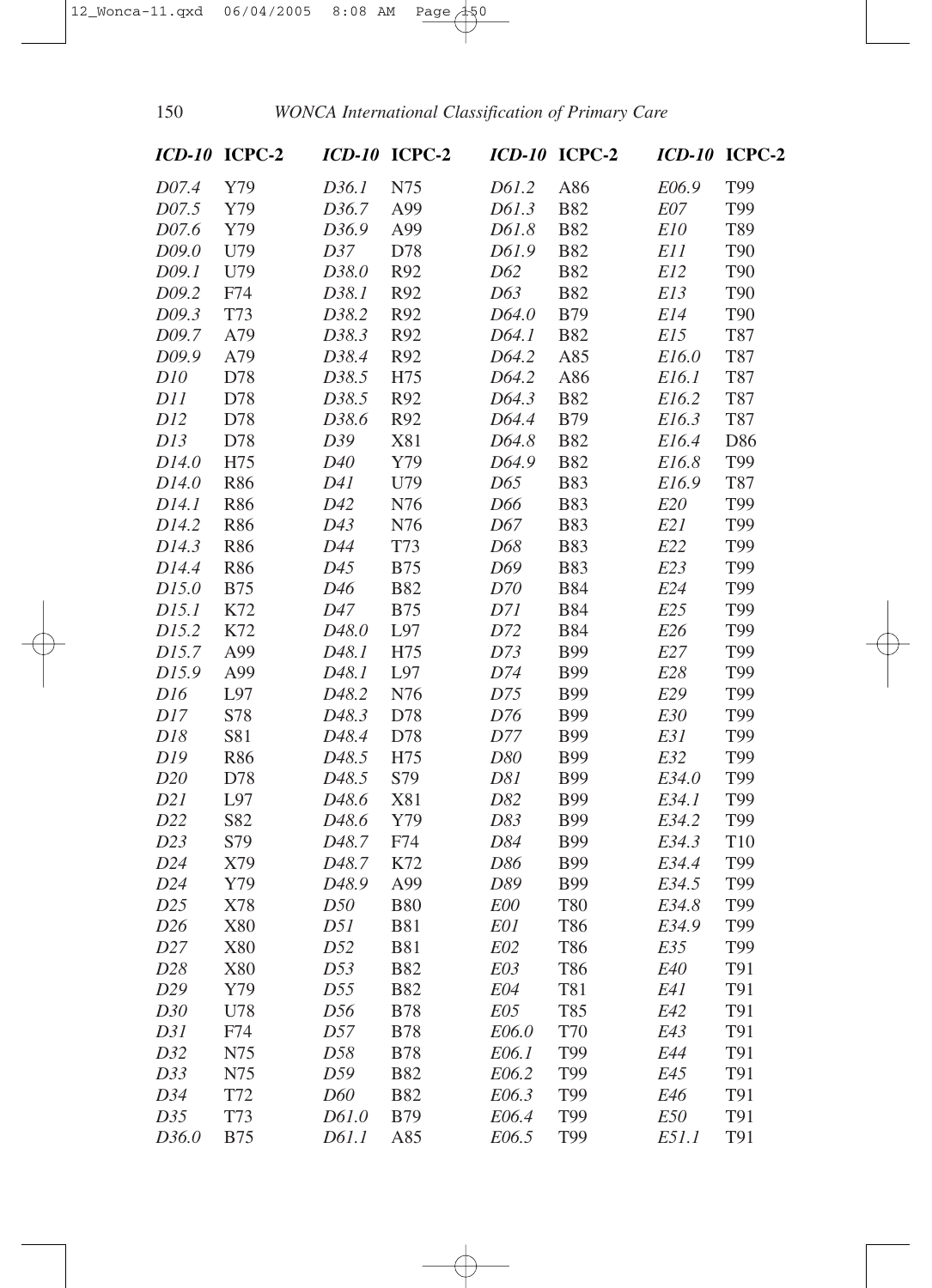Т

| $ICD-10$   | ICPC-2 | <i><b>ICD-10</b></i> | ICPC-2          | <i><b>ICD-10</b></i> | ICPC-2          |            | <b>ICD-10 ICPC-2</b> |
|------------|--------|----------------------|-----------------|----------------------|-----------------|------------|----------------------|
| E51.2      | N99    | F09                  | P71             | F41.9                | P74             | F63.2      | P80                  |
| E51.8      | T91    | F10.0                | P <sub>16</sub> | F42                  | P79             | F63.3      | P <sub>29</sub>      |
| E51.9      | T91    | <i>F10.1</i>         | P15             | F43.0                | P <sub>02</sub> | F63.8      | P80                  |
| E52        | T91    | F10.2                | P15             | F43.1                | P82             | F63.9      | P80                  |
| E53        | T91    | F10.3                | P15             | F43.2                | P <sub>02</sub> | F64        | P <sub>09</sub>      |
| E54        | T91    | F10.4                | P15             | F43.8                | P <sub>02</sub> | F65        | P <sub>09</sub>      |
| E55        | T91    | F10.5                | P15             | F43.9                | P <sub>02</sub> | F66        | P <sub>09</sub>      |
| E56        | T91    | F10.6                | P15             | F44                  | P75             | F68        | P80                  |
| E58        | T91    | F10.7                | P15             | F45.0                | P75             | F69        | P80                  |
| E59        | T91    | F10.8                | P15             | F45.1                | P75             | <i>F70</i> | P85                  |
| <i>E60</i> | T91    | F10.9                | P15             | F45.2                | P75             | <i>F71</i> | P85                  |
| E61        | T91    | F11                  | P19             | F48.0                | P78             | F72        | P85                  |
| E63        | T91    | F12                  | P19             | F48.1                | P99             | F73        | P85                  |
| E64        | T91    | F13                  | P18             | F48.8                | P99             | F78        | P85                  |
| E65        | T99    | F13                  | P <sub>19</sub> | F48.9                | P99             | F79        | P85                  |
| E66        | T82    | F14                  | P <sub>19</sub> | <i>F50.0</i>         | P86             | F80        | P24                  |
| E66        | T83    | F15                  | P19             | F50.1                | P86             | F81        | P24                  |
| E67        | T99    | F16                  | P19             | F50.2                | P86             | F82        | P24                  |
| E68        | T99    | F17                  | P17             | F50.3                | P86             | F83        | P24                  |
| E70        | T99    | F18                  | P19             | F50.4                | P86             | F84        | P99                  |
| E71        | T99    | F19                  | P18             | F50.5                | D10             | F88        | P99                  |
| E72        | T99    | F19                  | P19             | F50.8                | P <sub>29</sub> | F89        | P99                  |
| E73        | T99    | F20                  | P72             | F50.9                | P <sub>29</sub> | F90        | P81                  |
| E74        | T99    | F21                  | P72             | F51                  | P <sub>06</sub> | F91        | P22                  |
| E75        | T99    | F22                  | P72             | F52.0                | P07             | F91        | P <sub>23</sub>      |
| E76        | T99    | F23                  | P98             | <i>F52.1</i>         | P08             | F92        | P22                  |
| E77        | T99    | F24                  | P72             | F52.2                | P08             | F92        | P <sub>23</sub>      |
| E78        | T93    | F25                  | P72             | F52.3                | P <sub>08</sub> | F93        | P22                  |
| E79        | T99    | F28                  | P72             | F52.4                | P08             | F94        | P22                  |
| E80        | T99    | F29                  | P98             | F52.5                | P08             | F94        | P <sub>23</sub>      |
| E83        | T99    | F30                  | P73             | F52.6                | P <sub>08</sub> | F95        | P10                  |
| E84        | T99    | F31                  | P73             | F52.7                | P <sub>08</sub> | F98.0      | P <sub>12</sub>      |
| E85        | T99    | F32                  | P76             | F52.8                | <b>P08</b>      | F98.1      | P <sub>13</sub>      |
| E86        | T11    | F33                  | P76             | F52.9                | P <sub>08</sub> | F98.2      | P11                  |
| E87        | T99    | F34.0                | P73             | F53.0                | P76             | F98.3      | P11                  |
| E88        | T99    | F34.1                | P76             | F53.1                | <b>P98</b>      | F98.4      | P10                  |
| E89        | A87    | F34.8                | P76             | F53.8                | P99             | F98.5      | P <sub>10</sub>      |
| E90        | T99    | F34.9                | P76             | F53.9                | P99             | F98.6      | P10                  |
| F00        | P70    | F38                  | P76             | F54                  | P99             | F98.8      | P22                  |
| F01        | P70    | F39                  | P76             | F55                  | P18             | F98.8      | P <sub>23</sub>      |
| F02        | P70    | <i>F40</i>           | P79             | F59                  | P99             | F98.8      | P <sub>29</sub>      |
| F03        | P70    | F41.0                | P74             | F60                  | P80             | F98.9      | P22                  |
| F04        | P71    | <i>F41.1</i>         | P74             | F61                  | P80             | F98.9      | P <sub>23</sub>      |
| F05        | P71    | F41.2                | P76             | F62                  | P80             | F98.9      | P <sub>29</sub>      |
| <i>F06</i> | P71    | F41.3                | P74             | F63.0                | P80             | F99        | P99                  |
| F07        | P71    | F41.8                | P74             | F63.1                | P80             | G00        | N71                  |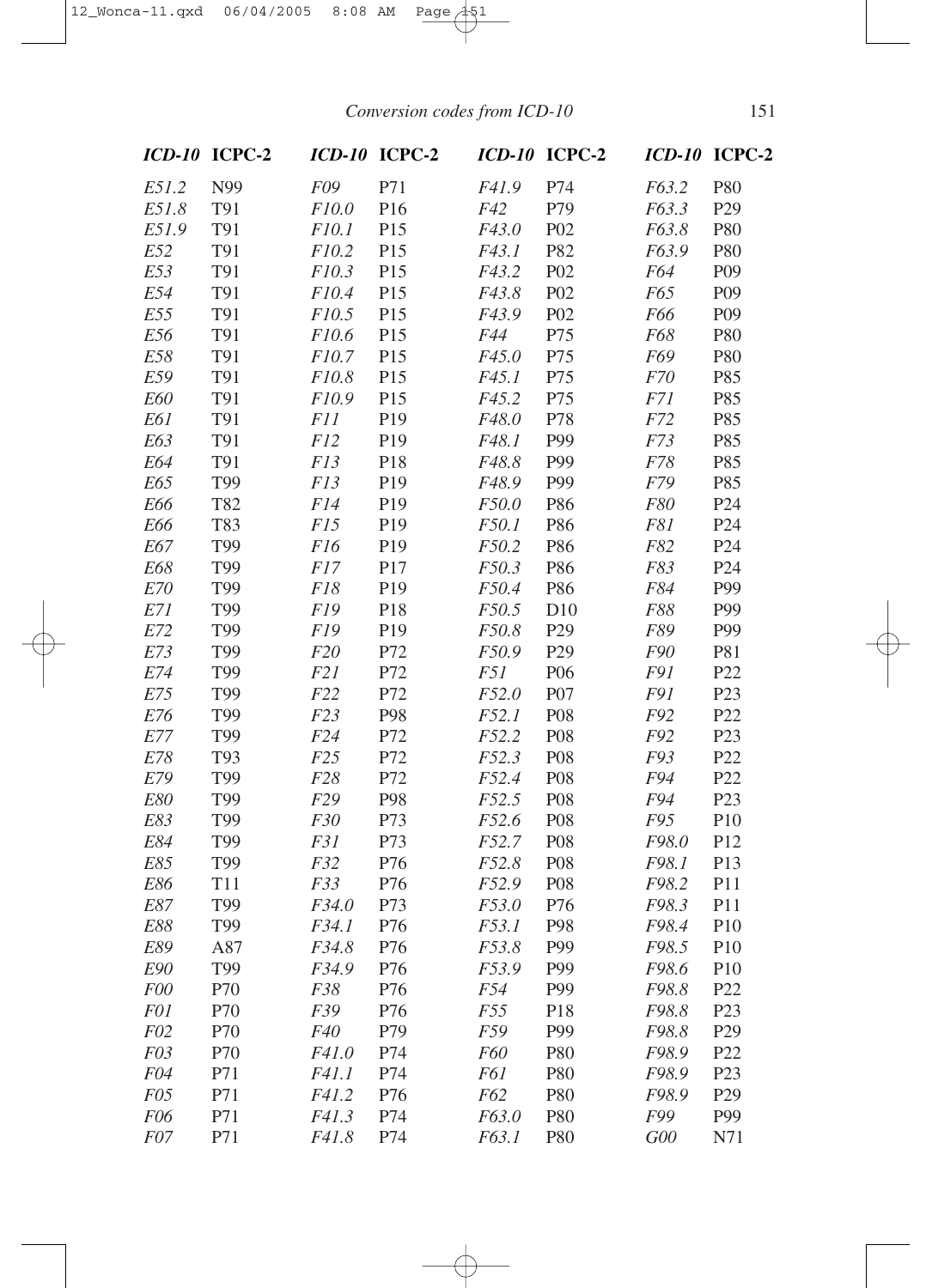| <b>ICD-10</b> | ICPC-2           | $ICD-10$ | ICPC-2          | $ICD-10$          | ICPC-2 | $ICD-10$          | ICPC-2 |
|---------------|------------------|----------|-----------------|-------------------|--------|-------------------|--------|
| G01           | N71              | G44.4    | A85             | G93.6             | N99    | H10.2             | F70    |
| GO2           | N71              | G44.8    | N <sub>01</sub> | G93.7             | N99    | H <sub>10.3</sub> | F70    |
| G03           | N71              | G45      | K89             | G93.8             | N99    | H <sub>10.4</sub> | F70    |
| G04           | N71              | G46      | K90             | G93.9             | N99    | H <sub>10.5</sub> | F70    |
| G05           | N71              | G47      | P <sub>06</sub> | G94               | N99    | H <sub>10.8</sub> | F70    |
| G06           | N73              | G50.0    | N92             | G95               | N99    | H <sub>10.9</sub> | F70    |
| G07           | N73              | G50.1    | N <sub>03</sub> | G96               | N99    | H11.0             | F99    |
| G08           | N73              | G50.8    | N92             | G97               | A87    | H11.1             | F99    |
| G09           | N73              | G50.9    | N92             | G98               | N18    | H11.2             | F99    |
| G10           | N99              | G51      | N91             | G98               | N99    | H11.3             | F75    |
| G11           | N99              | G52      | N99             | G99               | N99    | H11.4             | F99    |
| G12           | N99              | G53      | N91             | <b>H00</b>        | F72    | H11.8             | F99    |
| G13           | N99              | G54      | N94             | H01               | F72    | H11.9             | F99    |
| G20           | N87              | G55      | N94             | H02.0             | F99    | H13               | F70    |
| G21           | N87              | G56.0    | N93             | H02.1             | F99    | H15               | F99    |
| G22           | N87              | G56.1    | N94             | H02.2             | F16    | H <sub>16.0</sub> | F85    |
| G23           | N99              | G56.2    | N94             | H02.3             | F16    | H16.1             | F73    |
| G24           | N99              | G56.3    | N94             | H02.4             | F16    | H16.1             | F79    |
| G25.0         | N <sub>0</sub> 8 | G56.4    | N94             | H02.5             | F16    | H <sub>16.2</sub> | F73    |
| G25.1         | N <sub>0</sub> 8 | G56.8    | N94             | H02.6             | F16    | H16.3             | F73    |
| G25.2         | N <sub>08</sub>  | G56.9    | N94             | H02.7             | F16    | H16.4             | F73    |
| G25.3         | N <sub>08</sub>  | G57      | N94             | H02.8             | F16    | H16.8             | F73    |
| G25.4         | N <sub>08</sub>  | G58      | N94             | H02.8             | F99    | H <sub>16.9</sub> | F73    |
| G25.5         | N <sub>08</sub>  | G59      | N94             | H02.9             | F16    | H17               | F99    |
| G25.6         | N <sub>08</sub>  | G60      | N94             | H <sub>02.9</sub> | F99    | H18               | F99    |
| G25.8         | N04              | G61      | N94             | H03               | F73    | H19               | F85    |
| G25.8         | N <sub>08</sub>  | G62      | N94             | H04.0             | F99    | H <sub>20</sub>   | F73    |
| G25.9         | N <sub>08</sub>  | G63      | N94             | H04.1             | F99    | H21               | F73    |
| G26           | N99              | G64      | N94             | H04.2             | F03    | H22               | F73    |
| G30           | P70              | G70      | N99             | H04.3             | F73    | H25               | F92    |
| G31.0         | N99              | G71      | N99             | H04.4             | F73    | H <sub>26</sub>   | F92    |
| G31.1         | N99              | G72      | N99             | H04.5             | F99    | H27               | F99    |
| G31.2         | P15              | G73      | N99             | H04.6             | F99    | H <sub>28</sub>   | F92    |
| G31.8         | N99              | G80      | N99             | H04.8             | F99    | H30               | F73    |
| G31.9         | N99              | G81      | N99             | H04.9             | F99    | H31               | F99    |
| G32           | N99              | G82      | N99             | H05.0             | F73    | H32               | F73    |
| G35           | N86              | G83      | N99             | H05.1             | F73    | H33               | F82    |
| G36           | N99              | G90      | N99             | H05.2             | F99    | H34               | F99    |
| G37           | N99              | G91      | N99             | H05.3             | F99    | H35.0             | F83    |
| G40           | N88              | G92      | N99             | H05.4             | F99    | H35.1             | F83    |
| G41           | N88              | G93.0    | N99             | H05.5             | F99    | H35.2             | F83    |
| G43           | N89              | G93.1    | N99             | H05.8             | F99    | H35.3             | F84    |
| G44.0         | N90              | G93.2    | N99             | H05.9             | F99    | H35.4             | F83    |
| G44.1         | N89              | G93.3    | A04             | H06               | F99    | H35.5             | F99    |
| G44.2         | N95              | G93.4    | N99             | H <sub>10.0</sub> | F70    | H35.6             | F99    |
| G44.3         | N <sub>01</sub>  | G93.5    | N99             | H10.1             | F71    | H35.7             | F99    |

€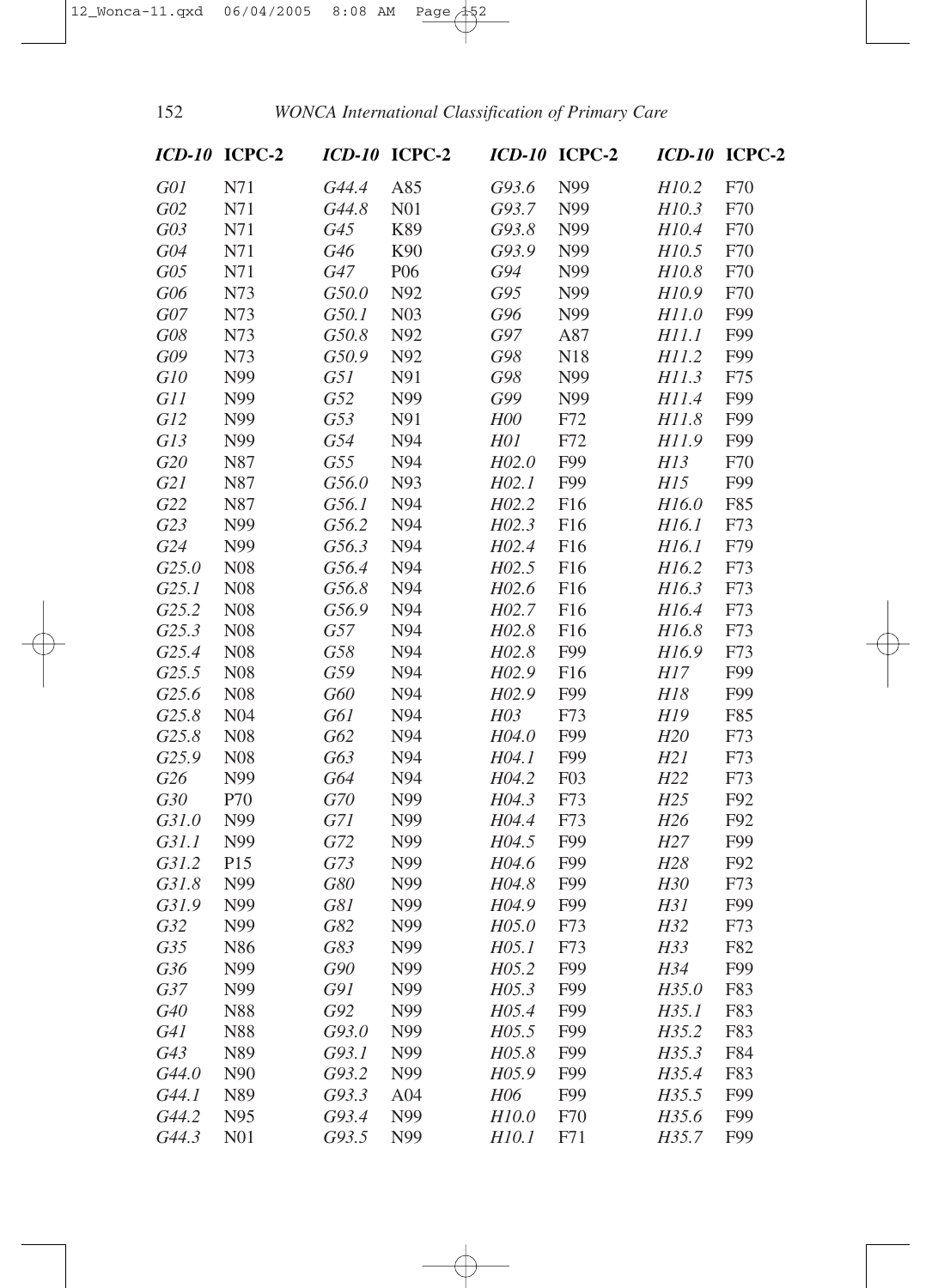Т

| $ICD-10$        | ICPC-2          |       | <b>ICD-10 ICPC-2</b> |            | <b>ICD-10 ICPC-2</b> | <b>ICD-10 ICPC-2</b> |            |
|-----------------|-----------------|-------|----------------------|------------|----------------------|----------------------|------------|
| H35.8           | F99             | H57.8 | F02                  | H83.8      | H99                  | 130                  | K70        |
| H35.9           | F99             | H57.8 | F13                  | H83.9      | H99                  | <i>I31</i>           | K84        |
| H36             | F83             | H57.8 | F15                  | H90        | H86                  | 132                  | K70        |
| H40             | F93             | H57.8 | F75                  | H91.0      | H86                  | I33                  | K70        |
| H42             | F93             | H57.8 | F99                  | H91.1      | H84                  | <i>I34</i>           | K83        |
| H43             | F99             | H57.9 | F <sub>29</sub>      | H91.2      | H86                  | I35                  | K83        |
| H44.0           | F99             | H58   | F99                  | H91.3      | H86                  | 136                  | K83        |
| H44.1           | F99             | H59   | A87                  | H91.8      | H86                  | 137                  | K83        |
| H44.2           | F99             | H60   | H70                  | H91.9      | H86                  | 138                  | K70        |
| H44.3           | F99             | H61.0 | H99                  | H92.0      | H <sub>01</sub>      | 139                  | K70        |
| H44.4           | F99             | H61.1 | H99                  | H92.1      | H <sub>04</sub>      | <i>I40</i>           | K70        |
| H44.5           | F99             | H61.2 | H81                  | H92.2      | H <sub>05</sub>      | <i>I41</i>           | K70        |
| H44.6           | F79             | H61.3 | H99                  | H93.0      | H99                  | 142.0                | K84        |
| H44.7           | F79             | H61.8 | H99                  | H93.1      | H <sub>03</sub>      | <i>I42.1</i>         | K84        |
| H44.8           | F99             | H61.9 | H99                  | H93.2      | H02                  | 142.2                | K84        |
| H44.9           | F99             | H62   | H70                  | H93.3      | H99                  | 142.3                | K84        |
| H45             | F99             | H65   | H72                  | H93.8      | H13                  | 142.4                | K73        |
| H46             | F99             | H66.0 | H71                  | H93.8      | H99                  | 142.5                | K84        |
| H47             | F99             | H66.1 | H74                  | H93.9      | H <sub>29</sub>      | 142.6                | K84        |
| H48             | F99             | H66.2 | H74                  | H94        | H99                  | <i>I42.7</i>         | K84        |
| H49             | F95             | H66.3 | H74                  | H95        | A87                  | 142.8                | K84        |
| H <sub>50</sub> | F95             | H66.4 | H71                  | 100        | K71                  | 142.9                | K84        |
| H51             | F95             | H66.9 | H71                  | 101        | K71                  | 143                  | K84        |
| H <sub>52</sub> | F91             | H67   | H71                  | 102        | K71                  | <i>I44</i>           | K84        |
| H53.0           | F99             | H68   | H73                  | 105        | K71                  | 145                  | K84        |
| H53.1           | F04             | H69   | H73                  | 106        | K71                  | 146                  | K84        |
| H53.1           | F05             | H70.0 | H71                  | I07        | K71                  | 147                  | K79        |
| H53.2           | F05             | H70.1 | H74                  | 108        | K71                  | <i>I48</i>           | K78        |
| H53.3           | F05             | H70.2 | H74                  | <b>I09</b> | K71                  | <i>I49</i>           | <b>K80</b> |
| H53.4           | F99             | H70.8 | H74                  | II0        | K86                  | <i>I50</i>           | K77        |
| H53.5           | F99             | H70.9 | H74                  | III        | K87                  | I5I                  | K84        |
| H53.6           | F99             | H71   | H74                  | II2        | K87                  | I52                  | K84        |
| H53.8           | F05             | H72   | H77                  | II3        | K87                  | <i><b>I60</b></i>    | K90        |
| H53.8           | F99             | H73.0 | H71                  | II5        | K87                  | <i>I61</i>           | K90        |
| H53.9           | F05             | H73.1 | H74                  | <i>I20</i> | K74                  | 162                  | K90        |
| H54.0           | F94             | H73.8 | H99                  | 121        | K75                  | 163                  | K90        |
| H54.1           | F94             | H73.9 | H99                  | I22        | K75                  | <i>I</i> 64          | K90        |
| H54.2           | F94             | H74   | H99                  | I23        | K75                  | I65                  | K91        |
| H54.3           | F94             | H75   | H74                  | 124.0      | K74                  | 166                  | K91        |
| H54.4           | F <sub>28</sub> | H80   | H83                  | I24.1      | K75                  | 167.0                | K91        |
| H54.5           | F <sub>28</sub> | H81   | H82                  | I24.8      | K74                  | <i>I</i> 67.1        | K91        |
| H54.6           | F <sub>28</sub> | H82   | H82                  | I24.9      | K74                  | I67.2                | K91        |
| H54.7           | F05             | H83.0 | H82                  | I25        | K76                  | I67.3                | K91        |
| H55             | F14             | H83.1 | H99                  | I26        | K93                  | 167.4                | K87        |
| H57.0           | F99             | H83.2 | H99                  | I27        | K82                  | I67.5                | K91        |
| H57.1           | F01             | H83.3 | H85                  | 128        | K82                  | 167.6                | K91        |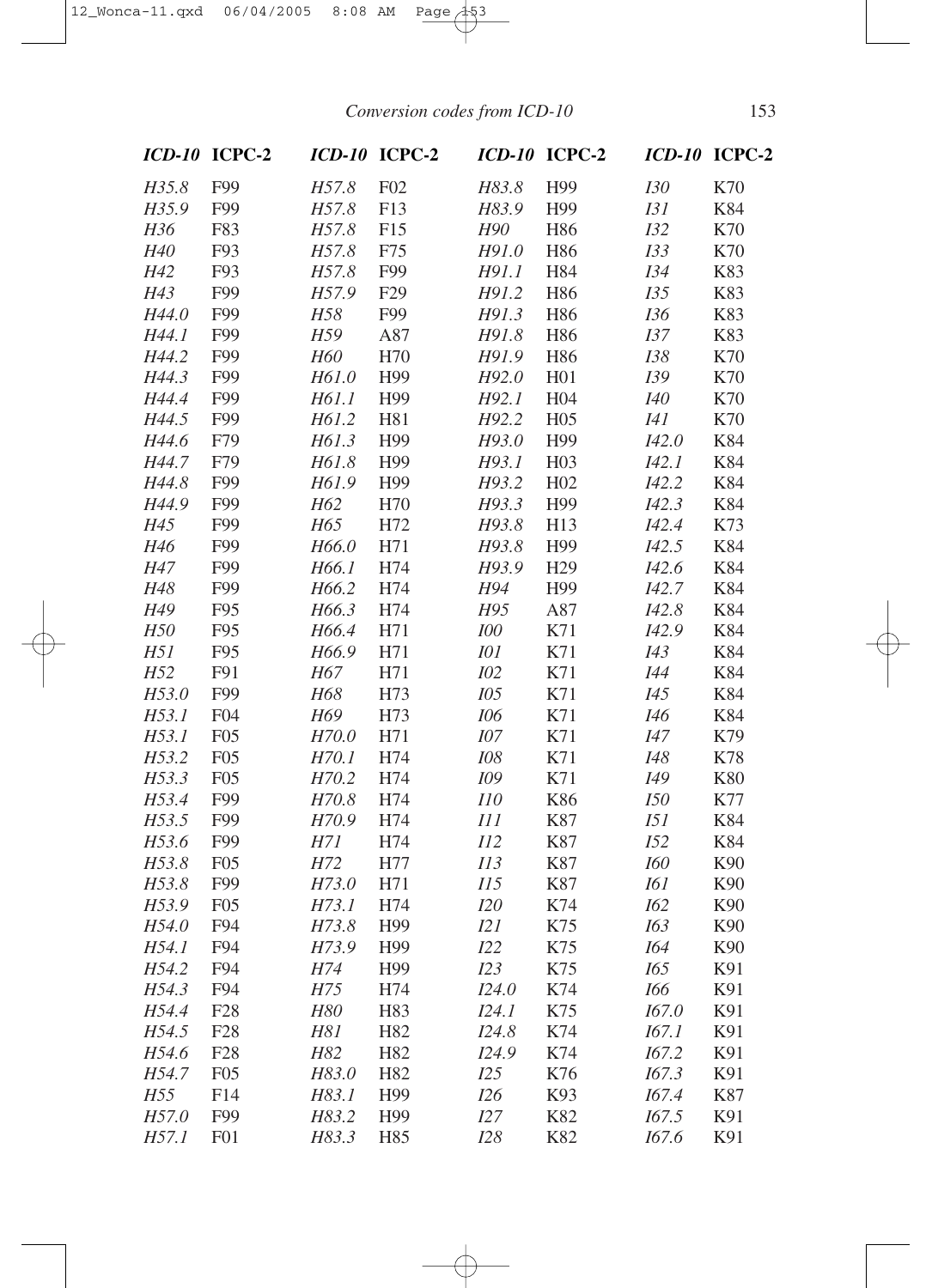| 154 | <b>WONCA International Classification of Primary Care</b> |
|-----|-----------------------------------------------------------|
|-----|-----------------------------------------------------------|

| $ICD-10$      | ICPC-2     | $ICD-10$      | ICPC-2          |                   | <b>ICD-10 ICPC-2</b> |       | <b>ICD-10 ICPC-2</b> |
|---------------|------------|---------------|-----------------|-------------------|----------------------|-------|----------------------|
| <i>I</i> 67.7 | K91        | J01           | R75             | <i>J41</i>        | R79                  | K03.1 | D82                  |
| 167.8         | K91        | J02.0         | R72             | <i>J42</i>        | R79                  | K03.2 | D82                  |
| 167.9         | K91        | J02.8         | R74             | J43               | R95                  | K03.3 | D82                  |
| 168           | K91        | J02.9         | R74             | J44               | R95                  | K03.4 | D82                  |
| <i>I69</i>    | K91        | J03.0         | R72             | J45               | R96                  | K03.5 | D <sub>82</sub>      |
| 170           | K92        | J03.8         | R76             | J46               | R96                  | K03.6 | D82                  |
| I7I           | K99        | J03.9         | R76             | J47               | R99                  | K03.7 | D82                  |
| <i>I72</i>    | K99        | J04           | R77             | <i>J60</i>        | R99                  | K03.8 | D29                  |
| I73           | K92        | J05.0         | R77             | J61               | R99                  | K03.8 | D <sub>82</sub>      |
| <i>I74</i>    | K92        | J05.1         | R83             | J62               | R99                  | K03.9 | D82                  |
| $I77$         | K99        | <i>J06</i>    | R74             | J63               | R99                  | K04   | D82                  |
| 178.0         | K99        | J10.0         | R81             | J64               | R99                  | K05   | D82                  |
| 178.1         | K06        | J10.1         | <b>R80</b>      | J65               | R99                  | K06   | D82                  |
| 178.8         | K99        | J10.8         | <b>R80</b>      | <i>J</i> 66       | R99                  | K07.0 | D82                  |
| 178.9         | K99        | J11.0         | R81             | J67               | R99                  | K07.1 | D82                  |
| <i>I79</i>    | K99        | <i>J11.1</i>  | <b>R80</b>      | <i>J</i> 68       | R99                  | K07.2 | D82                  |
| 180           | K94        | J11.8         | <b>R80</b>      | J69               | R99                  | K07.3 | D82                  |
| 181           | K94        | JI2           | R81             | $J70\,$           | R99                  | K07.4 | D82                  |
| 182           | K94        | JI3           | R81             | ${\it J80}$       | R99                  | K07.5 | D82                  |
| 183.0         | S97        | JI4           | R81             | J81               | R99                  | K07.6 | D82                  |
| 183.1         | K95        | JI5           | R81             | <i>J82</i>        | R99                  | K07.6 | L07                  |
| 183.2         | S97        | J16           | R81             | J84               | R99                  | K07.8 | D82                  |
| 183.9         | K95        | JI7           | R81             | <i>J85</i>        | R83                  | K07.9 | D82                  |
| 184           | K96        | J18           | R81             | <b>J86</b>        | R83                  | K08.0 | D82                  |
| 185           | K99        | J20           | R78             | <b>J90</b>        | R82                  | K08.1 | D82                  |
| 186           | K99        | J21           | R78             | <i>J91</i>        | R82                  | K08.2 | D82                  |
| 187.0         | K94        | J22           | R78             | J92               | R99                  | K08.3 | D82                  |
| 187.1         | K99        | <i>J30</i>    | R97             | J93               | R99                  | K08.8 | D <sub>19</sub>      |
| 187.2         | K95        | J31           | R83             | J94               | R82                  | K08.8 | D82                  |
| 187.8         | K06        | J32           | R75             | J95               | A87                  | K08.9 | D82                  |
| 187.8         | K94        | J33           | R99             | <b>J96</b>        | R99                  | K09   | D82                  |
| 187.9         | K99        | J34.0         | R73             | <i><b>J98</b></i> | R99                  | K10   | D82                  |
| 188           | <b>B71</b> | <i>J34.1</i>  | R99             | J99               | R99                  | K11   | D83                  |
| 189.0         | K99        | J34.2         | R99             | K00.0             | D82                  | K12   | D83                  |
| 189.1         | <b>B99</b> | <i>J</i> 34.3 | R99             | K00.1             | D82                  | K13.0 | D83                  |
| 189.8         | <b>B99</b> | J34.8         | <b>R07</b>      | K00.2             | D82                  | K13.1 | D20                  |
| 189.9         | <b>B99</b> | J34.8         | <b>R08</b>      | K00.3             | D82                  | K13.2 | D83                  |
| I95.0         | <b>K88</b> | J34.8         | R <sub>09</sub> | K00.4             | D82                  | K13.3 | D83                  |
| 195.1         | <b>K88</b> | J34.8         | R90             | K00.5             | D82                  | K13.4 | D83                  |
| I95.2         | A85        | J34.8         | R99             | K00.6             | D82                  | K13.5 | D83                  |
| I95.8         | <b>K88</b> | J35           | R90             | K00.7             | D19                  | K13.6 | D83                  |
| 195.9         | <b>K88</b> | <i>J</i> 36   | R76             | K00.8             | D82                  | K13.7 | D20                  |
| 197           | A87        | J37           | R83             | K00.9             | D82                  | K13.7 | D83                  |
| 198           | K99        | <i>J</i> 38   | R99             | K01               | D82                  | K14.0 | D83                  |
| 199           | K99        | <i>J39</i>    | R99             | KO2               | D82                  | K14.1 | D83                  |
| J00           | R74        | J40           | R78             | K03.0             | D82                  | K14.2 | D83                  |

 $\overline{\bigoplus}$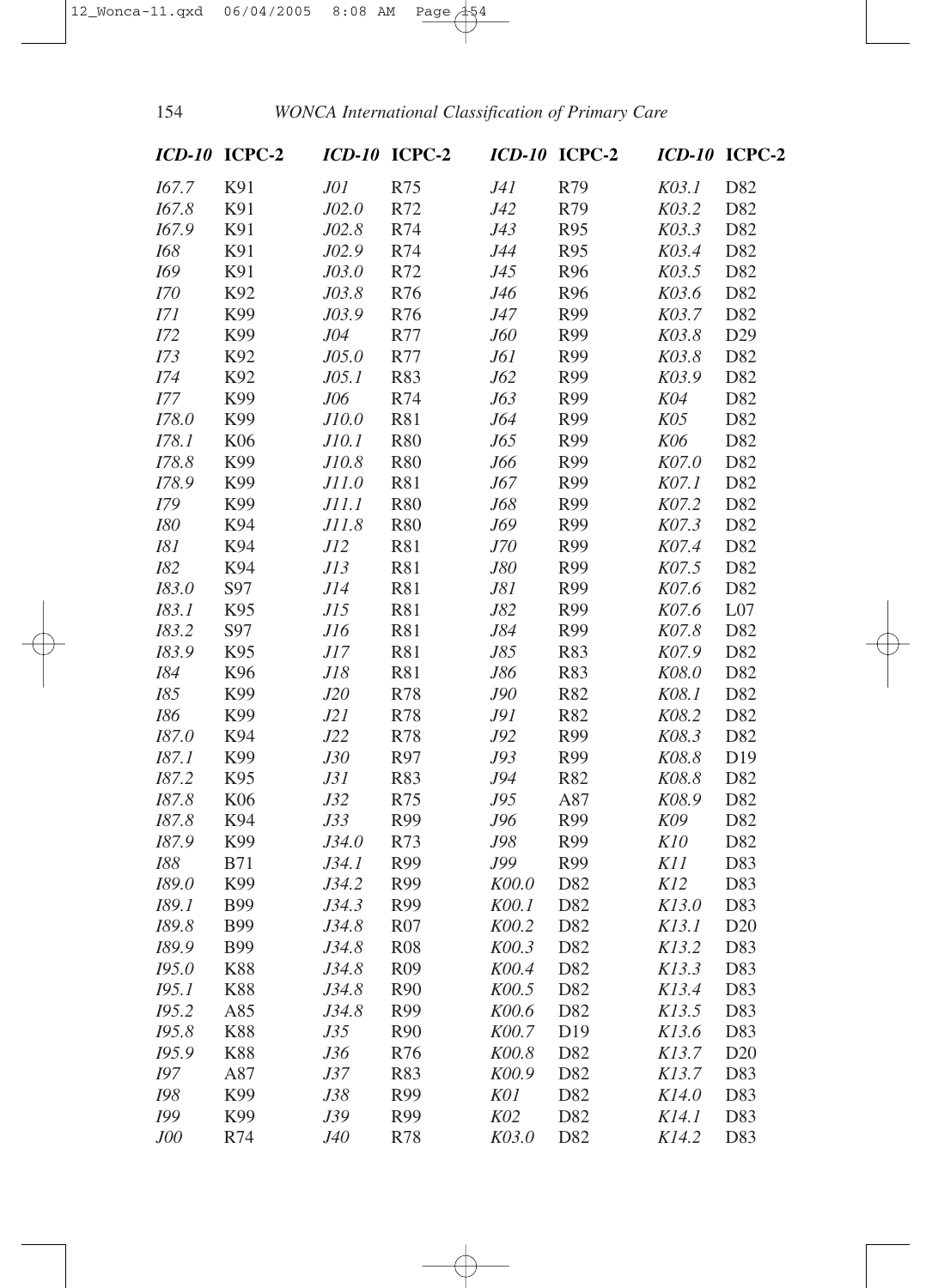| $ICD-10$ | ICPC-2          | $ICD-10$ | ICPC-2          | $ICD-10$ | $ICPC-2$   |                   | <b>ICD-10 ICPC-2</b> |
|----------|-----------------|----------|-----------------|----------|------------|-------------------|----------------------|
| K14.3    | D83             | K52.9    | D99             | K82      | D98        | L27.1             | A85                  |
| K14.4    | D83             | K55      | D99             | K83      | D98        | L <sub>27.2</sub> | S88                  |
| K14.5    | D <sub>20</sub> | K56.0    | D99             | K85      | D99        | L27.8             | <b>S88</b>           |
| K14.6    | D <sub>20</sub> | K56.1    | D99             | K86      | D99        | L27.9             | S88                  |
| K14.8    | D <sub>20</sub> | K56.2    | D99             | K87.0    | D98        | L28               | S99                  |
| K14.8    | D83             | K56.3    | D99             | K87.1    | D99        | L29.0             | D <sub>05</sub>      |
| K14.9    | D <sub>20</sub> | K56.4    | D12             | K90      | D99        | L29.1             | Y05                  |
| K14.9    | D83             | K56.5    | D99             | K91.0    | A87        | L <sub>29.2</sub> | X16                  |
| K20      | D84             | K56.6    | D99             | K91.1    | D99        | L <sub>29.3</sub> | D <sub>05</sub>      |
| K21      | D84             | K56.7    | D99             | K91.2    | D99        | L29.8             | S <sub>02</sub>      |
| K22      | D84             | K57      | D92             | K91.3    | A87        | L29.9             | S <sub>02</sub>      |
| K23      | D84             | K58      | D93             | K91.4    | A89        | L30.0             | S88                  |
| K25      | D86             | K59.0    | D12             | K91.5    | D99        | L30.1             | S92                  |
| K26      | D85             | K59.1    | D11             | K91.8    | D99        | L30.2             | S99                  |
| K27      | D86             | K59.2    | D99             | K91.9    | D99        | L30.3             | S88                  |
| K28      | D86             | K59.3    | D99             | K92.0    | D14        | L30.4             | S88                  |
| K29      | D87             | K59.4    | D <sub>04</sub> | K92.1    | D15        | L30.5             | S99                  |
| K30      | D07             | K59.8    | D99             | K92.2    | D99        | L30.8             | S88                  |
| K31.0    | D87             | K59.9    | D99             | K92.8    | D99        | L30.9             | S88                  |
| K31.1    | D87             | K60      | D95             | K92.9    | D99        | L40               | S91                  |
| K31.2    | D87             | K61      | D95             | K93      | D99        | L41               | S99                  |
| K31.3    | D87             | K62.0    | D78             | L00      | S84        | L42               | S90                  |
| K31.4    | D87             | K62.1    | D78             | L01      | S84        | L43               | S99                  |
| K31.5    | D87             | K62.2    | D99             | L02      | S10        | L44               | S99                  |
| K31.6    | D87             | K62.3    | D99             | L03.0    | S09        | L45               | S99                  |
| K31.7    | D78             | K62.4    | D99             | L03.1    | S76        | L50               | S98                  |
| K31.8    | D87             | K62.5    | D16             | L03.2    | S76        | L51               | S99                  |
| K31.9    | D87             | K62.6    | D99             | L03.3    | S76        | L52               | S99                  |
| K35      | D88             | K62.7    | D99             | L03.8    | S76        | L53.0             | S99                  |
| K36      | D88             | K62.8    | D <sub>04</sub> | L03.9    | S76        | L53.1             | S99                  |
| K37      | D88             | K62.8    | D99             | L04      | <b>B70</b> | L53.2             | S99                  |
| K38      | D99             | K62.9    | D99             | L05      | S85        | L53.3             | S99                  |
| K40      | D89             | K63      | D99             | L08      | S76        | L53.8             | S99                  |
| K41      | D91             | K65      | D99             | L10      | S99        | L53.9             | S <sub>06</sub>      |
| K42      | D91             | K66      | D99             | L11      | S99        | L53.9             | S07                  |
| K43      | D91             | K67      | D99             | L12      | S99        | L54               | S99                  |
| K44      | D <sub>90</sub> | K70      | D97             | L13      | S99        | L55               | S80                  |
| K45      | D91             | K71      | D97             | L14      | S99        | L56               | S80                  |
| K46      | D91             | K72      | D97             | L20      | S87        | L57               | S80                  |
| K50      | D94             | K73      | D97             | L21      | S86        | L58               | S80                  |
| K51      | D94             | K74      | D97             | L22      | S89        | L59               | S80                  |
| K52.0    | D94             | K75      | D97             | L23      | S88        | L60.0             | S94                  |
| K52.1    | D99             | K76      | D97             | L24      | S88        | L60.1             | S22                  |
| K52.2    | D99             | K77      | D97             | L25      | S88        | L60.2             | S99                  |
| K52.8    | D99             | K80      | D98             | L26      | S99        | L60.3             | S99                  |
| K52.9    | D11             | K81      | D98             | L27.0    | A85        | L60.4             | S22                  |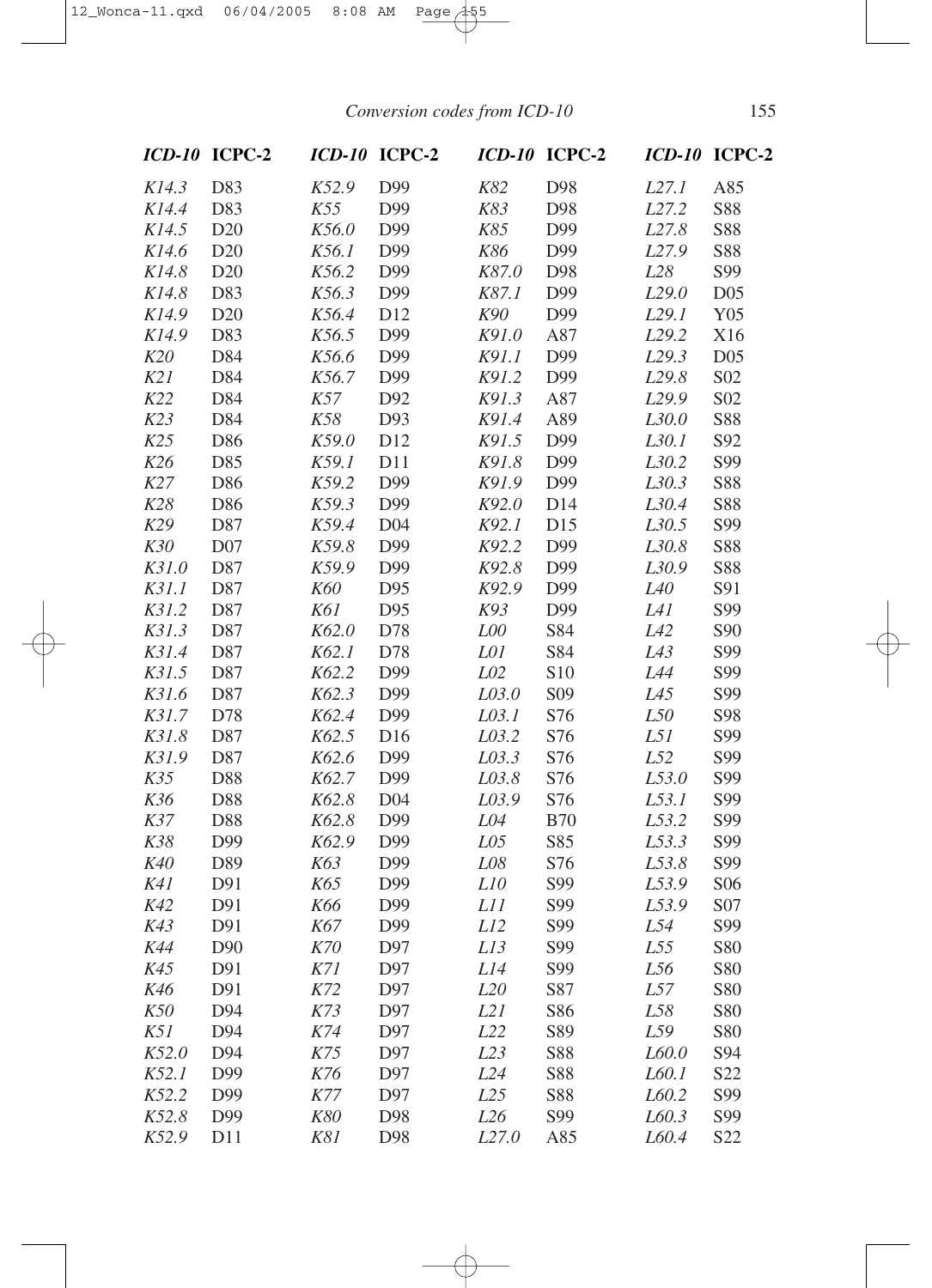| <b>ICD-10 ICPC-2</b> |                  | $ICD-10$        | ICPC-2 |               | <b>ICD-10 ICPC-2</b> |              | <b>ICD-10 ICPC-2</b> |
|----------------------|------------------|-----------------|--------|---------------|----------------------|--------------|----------------------|
| L60.5                | S22              | L93             | S99    | M25.1         | L99                  | M43.0        | L84                  |
| L60.8                | S99              | L94             | S99    | <i>M</i> 25.2 | L99                  | M43.1        | L83                  |
| L60.9                | S <sub>22</sub>  | L95             | S99    | M25.3         | L99                  | M43.1        | L84                  |
| L62                  | S <sub>22</sub>  | L97             | S97    | M25.4         | L <sub>08</sub>      | M43.2        | L99                  |
| L63                  | S <sub>2</sub> 3 | L98.0           | S76    | M25.4         | L10                  | M43.3        | L83                  |
| L64                  | S <sub>2</sub> 3 | L98.1           | S99    | M25.4         | L11                  | M43.4        | L83                  |
| L65                  | S <sub>2</sub> 3 | L98.2           | S99    | M25.4         | L12                  | M43.5        | L83                  |
| L66                  | S <sub>2</sub> 3 | L98.3           | S99    | M25.4         | L13                  | M43.5        | L84                  |
| L67                  | S24              | L98.4           | S97    | M25.4         | L15                  | M43.6        | L83                  |
| L68                  | S24              | L98.5           | S99    | M25.4         | L16                  | M43.8        | L85                  |
| L70                  | S96              | L98.6           | S99    | M25.4         | L17                  | M43.9        | L85                  |
| L71                  | S99              | L98.8           | S99    | M25.4         | L20                  | M45          | L88                  |
| L72.0                | S99              | L98.9           | S99    | M25.5         | L <sub>08</sub>      | M46.0        | L83                  |
| L72.1                | S93              | L99             | S99    | M25.5         | L10                  | <i>M46.0</i> | L84                  |
| L72.2                | S99              | <b>M00</b>      | L70    | M25.5         | L11                  | M46.1        | L84                  |
| L72.8                | S99              | <i>M01</i>      | L70    | M25.5         | L12                  | M46.2        | L70                  |
| L72.9                | S99              | M02             | L99    | M25.5         | L13                  | M46.3        | L70                  |
| L73.0                | S99              | M <sub>03</sub> | L99    | M25.5         | L15                  | M46.4        | L70                  |
| L73.1                | S99              | M <sub>05</sub> | L88    | M25.5         | L16                  | M46.5        | L70                  |
| L73.2                | S92              | M06             | L88    | M25.5         | L17                  | M46.8        | L84                  |
| L73.8                | S99              | <b>M07</b>      | L99    | M25.5         | L20                  | M46.9        | L84                  |
| L73.9                | S99              | M08             | L88    | M25.6         | L <sub>08</sub>      | M47.0        | L84                  |
| L74                  | S92              | M09             | L99    | M25.6         | L10                  | M47.1        | L83                  |
| L75                  | S92              | <i>M10</i>      | T92    | M25.6         | L11                  | M47.1        | L86                  |
| L80                  | S99              | M11             | T99    | M25.6         | L12                  | M47.2        | L83                  |
| L81.0                | <b>S08</b>       | M12             | L99    | M25.6         | L13                  | M47.2        | L86                  |
| L81.1                | <b>S08</b>       | M13             | L91    | M25.6         | L15                  | M47.8        | L83                  |
| L81.2                | <b>S08</b>       | M14             | L99    | M25.6         | L16                  | M47.8        | L84                  |
| L81.3                | <b>S08</b>       | M15             | L91    | M25.6         | L17                  | M47.9        | L83                  |
| L81.4                | S99              | M16             | L89    | M25.6         | L20                  | M47.9        | L84                  |
| L81.5                | S99              | <i>M17</i>      | L90    | M25.7         | L99                  | M48          | L83                  |
| L81.6                | S99              | M18             | L91    | M25.8         | L20                  | M48          | L84                  |
| L81.7                | S99              | <i>M19</i>      | L91    | M25.8         | L99                  | M49          | L99                  |
| L81.8                | S99              | M19             | L92    | M25.9         | L20                  | <i>M50</i>   | L83                  |
| L81.9                | S99              | <i>M20</i>      | L98    | M25.9         | L99                  | <i>M51.0</i> | L86                  |
| L82                  | S99              | M21             | L98    | M30           | K99                  | M51.1        | L86                  |
| L83                  | S99              | M22.0           | L80    | M31           | K99                  | M51.2        | L84                  |
| L84                  | S <sub>20</sub>  | M22.1           | L80    | M32           | L99                  | M51.2        | L86                  |
| L85                  | S99              | M22.2           | L99    | M33           | L99                  | M51.3        | L84                  |
| L86                  | S99              | M22.3           | L99    | M34           | L99                  | M51.3        | L86                  |
| L87                  | S99              | M22.4           | L99    | M35           | L99                  | M51.4        | L84                  |
| L88                  | S99              | M22.8           | L99    | M36           | L99                  | M51.4        | L86                  |
| L89                  | S97              | M22.9           | L99    | M40           | L85                  | <i>M51.8</i> | L84                  |
| L90                  | S99              | M23             | L99    | M41           | L85                  | M51.8        | L86                  |
| L91                  | S99              | M24             | L99    | M42           | L94                  | M51.9        | L84                  |
| L92                  | S99              | M25.0           | L99    | M43.0         | L83                  | M51.9        | L86                  |
|                      |                  |                 |        |               |                      |              |                      |

 $\bigoplus$ 

156 *WONCA International Classification of Primary Care*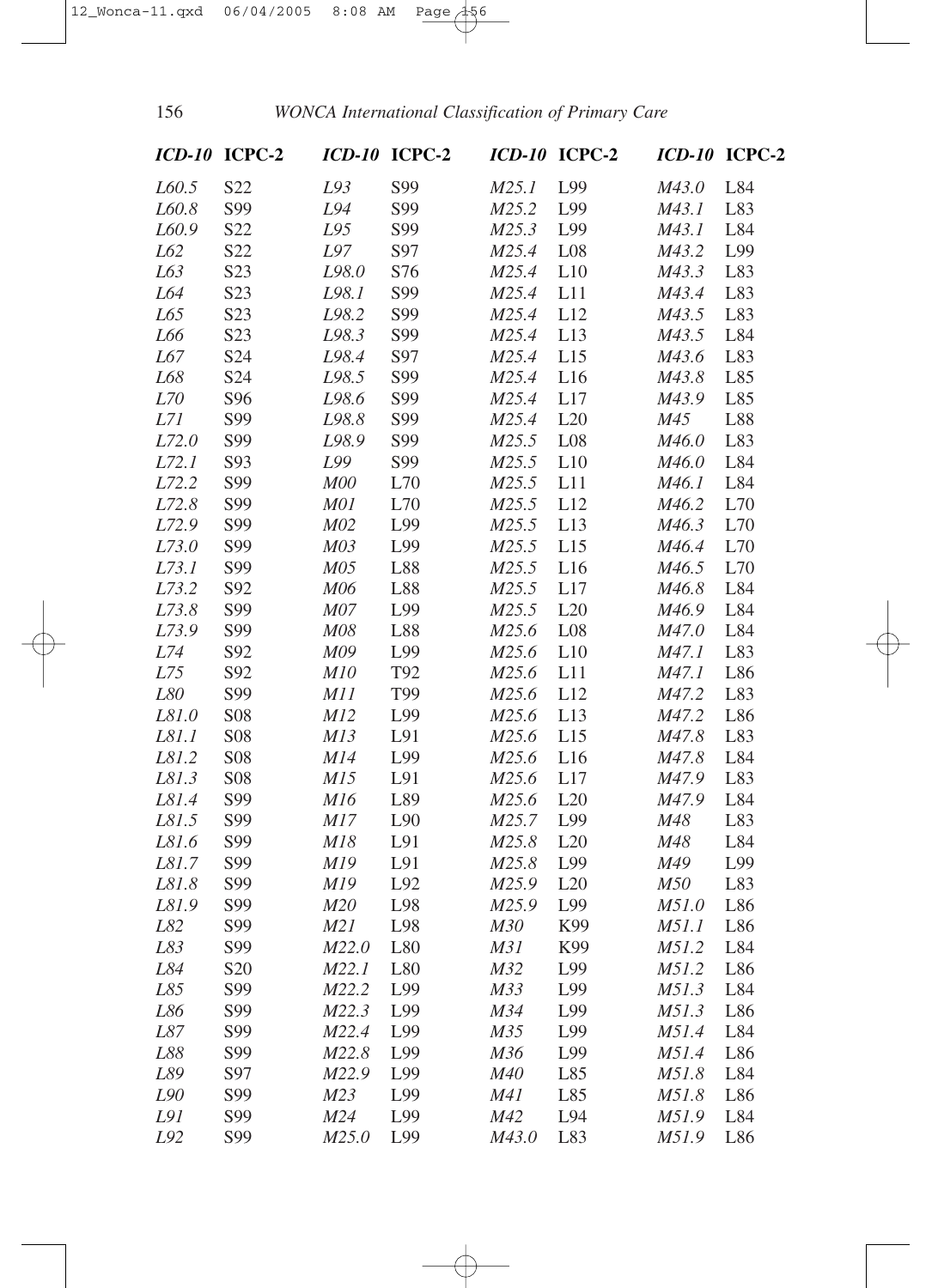| <i><b>ICD-10</b></i> | ICPC-2          | <i><b>ICD-10</b></i> | ICPC-2          | <b>ICD-10</b> | ICPC-2     | <i><b>ICD-10</b></i> | ICPC-2 |
|----------------------|-----------------|----------------------|-----------------|---------------|------------|----------------------|--------|
| M53.0                | L83             | M67.2                | L99             | M84           | L99        | N31                  | U99    |
| <i>M53.1</i>         | L83             | M67.3                | L87             | M85           | L99        | N32                  | U99    |
| M53.2                | L84             | M67.4                | L87             | M86           | L70        | N33                  | U99    |
| M53.3                | L <sub>03</sub> | M67.8                | L99             | M87           | L99        | N34                  | U72    |
| M53.3                | L84             | M67.9                | L99             | M88           | L99        | N35                  | U99    |
| M53.8                | L83             | M68                  | L99             | M89           | L99        | N36                  | U99    |
| M53.8                | L84             | M70                  | L87             | M90           | L99        | N37                  | U99    |
| M53.9                | L83             | <i>M71.0</i>         | L70             | M91           | L94        | N39.0                | U71    |
| M53.9                | L84             | M71.1                | L70             | M92           | L94        | N39.1                | U98    |
| M54.0                | L <sub>01</sub> | M71.2                | L87             | M93           | L94        | N39.2                | U90    |
| M54.0                | L <sub>02</sub> | M71.3                | L87             | M94           | L99        | N39.3                | U04    |
| M54.0                | L <sub>03</sub> | M71.4                | L87             | M95           | L99        | N39.4                | U04    |
| M54.1                | L99             | M71.5                | L87             | M96           | A87        | N39.8                | U99    |
| M54.2                | L <sub>01</sub> | M71.8                | L87             | M99           | L99        | N39.9                | U99    |
| M54.3                | L86             | M71.9                | L87             | N00           | <b>U88</b> | N40                  | Y85    |
| M54.4                | L86             | M72                  | L87             | N01           | <b>U88</b> | N41                  | Y73    |
| M54.5                | L <sub>03</sub> | M73                  | L99             | N02           | U06        | N42.0                | Y99    |
| M54.6                | L <sub>02</sub> | M75                  | L92             | N03           | <b>U88</b> | N42.1                | Y99    |
| M54.8                | L <sub>02</sub> | M76                  | L87             | N04           | <b>U88</b> | N42.2                | Y99    |
| M54.9                | L <sub>02</sub> | M77.0                | L87             | N05           | <b>U88</b> | N42.8                | Y06    |
| M60.0                | L70             | M77.1                | L93             | N06           | U99        | N42.8                | Y99    |
| <i>M60.1</i>         | L18             | M77.2                | L87             | <i>N07</i>    | <b>U88</b> | N42.9                | Y06    |
| M60.2                | L18             | M77.3                | L87             | N08           | <b>U88</b> | N42.9                | Y99    |
| M60.8                | L18             | M77.4                | L17             | N10           | U70        | N43.0                | Y86    |
| M60.9                | L18             | M77.5                | L17             | N11           | U70        | N43.1                | Y86    |
| M61                  | L99             | M77.8                | L87             | N12           | U70        | N43.2                | Y86    |
| M62.0                | L99             | M77.9                | L87             | N13           | U99        | N43.3                | Y86    |
| M62.1                | L99             | M79.0                | L18             | N14           | U88        | N43.4                | Y99    |
| M62.2                | L99             | M79.1                | L18             | N15.0         | U88        | N44                  | Y99    |
| M62.3                | L99             | M79.2                | N29             | <i>N15.1</i>  | U70        | N45                  | Y74    |
| M62.4                | L99             | M79.2                | N94             | N15.8         | <b>U88</b> | N46                  | Y10    |
| M62.5                | L19             | M79.2                | N99             | N15.9         | U70        | N47                  | Y81    |
| M62.6                | L19             | M79.3                | L18             | N16           | <b>U88</b> | N48.0                | Y99    |
| M62.8                | L99             | M79.4                | L99             | N17           | U99        | N48.1                | Y75    |
| M62.9                | L99             | M79.5                | L81             | $Nl\sqrt{8}$  | U99        | N48.2                | Y99    |
| M63                  | L99             | M79.6                | L <sub>09</sub> | N19           | U99        | N48.3                | Y08    |
| M65.0                | L70             | M79.6                | L12             | N20           | U95        | N48.4                | Y07    |
| M65.1                | L70             | M79.6                | L14             | N21           | U95        | N48.5                | Y99    |
| M65.2                | L87             | M79.6                | L17             | N22           | U95        | N48.6                | Y99    |
| M65.3                | L87             | M79.6                | L18             | N23           | U14        | N48.8                | Y01    |
| M65.4                | L87             | M79.8                | L99             | N25           | U99        | N48.8                | Y04    |
| M65.8                | L87             | M79.9                | L19             | N26           | U99        | N48.8                | Y08    |
| M65.9                | L87             | M80                  | L95             | $N27$         | U99        | N48.8                | Y99    |
| M66                  | L99             | M81                  | L95             | N28           | U99        | N48.9                | Y04    |
| <i>M</i> 67.0        | L99             | M82                  | L95             | N29           | U99        | N48.9                | Y99    |
| M67.1                | L99             | M83                  | T99             | N30           | U71        | N49.0                | Y73    |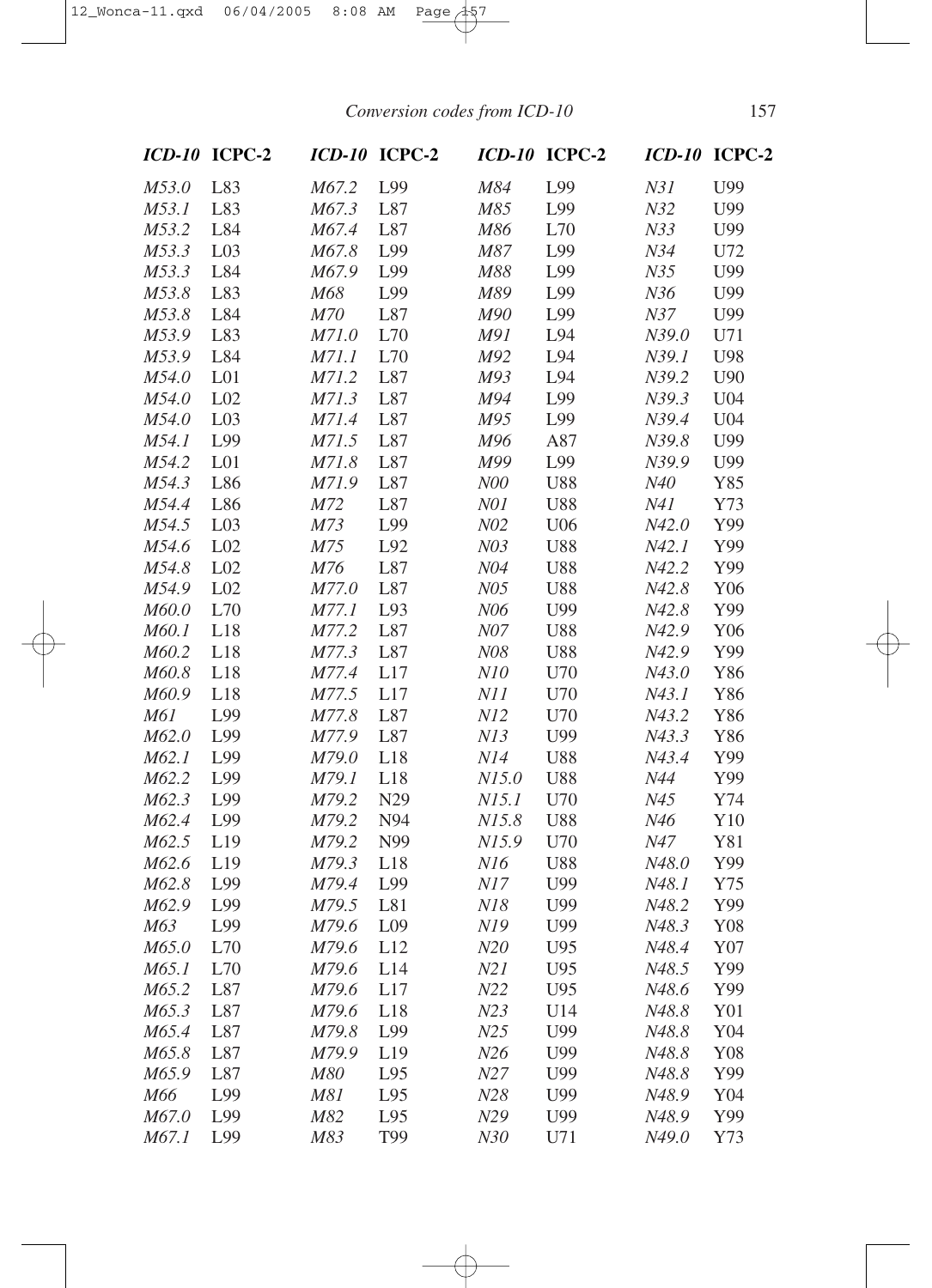| <b>ICD-10</b> | ICPC-2          | <b>ICD-10</b> | ICPC-2 | $ICD-10$ | ICPC-2           | $ICD-10$ | ICPC-2 |
|---------------|-----------------|---------------|--------|----------|------------------|----------|--------|
| N49.1         | Y99             | N74.8         | X74    | N92.5    | X07              | 016      | W81    |
| N49.2         | Y99             | N75           | X99    | N92.6    | X07              | 020      | W03    |
| N49.8         | Y99             | N76           | X84    | N93.0    | X13              | 021      | W05    |
| N49.9         | Y99             | N77           | X84    | N93.8    | X08              | 022      | W99    |
| N50.0         | Y99             | N80           | X99    | N93.9    | <b>X08</b>       | 023      | W71    |
| N50.1         | Y99             | N81           | X87    | N94.0    | X03              | 024.0    | W84    |
| N50.8         | Y02             | N82           | X99    | N94.1    | X04              | 024.1    | W84    |
| N50.8         | Y05             | N83           | X99    | N94.2    | X04              | 024.2    | W84    |
| N50.8         | Y29             | N84.0         | X99    | N94.3    | X89              | 024.3    | W84    |
| N50.8         | Y99             | N84.1         | X85    | N94.4    | X <sub>0</sub> 2 | 024.4    | W85    |
| N50.9         | Y <sub>05</sub> | N84.2         | X99    | N94.5    | X02              | 024.9    | W84    |
| N50.9         | Y29             | N84.3         | X99    | N94.6    | X02              | 025      | W84    |
| N50.9         | Y99             | N84.8         | X99    | N94.8    | X01              | 026      | W29    |
| N51           | Y99             | N84.9         | X99    | N94.8    | X09              | 026      | W99    |
| N60           | X88             | N85           | X99    | N94.8    | X17              | 028      | W99    |
| N61           | X21             | N86           | X85    | N94.8    | X29              | 029      | A87    |
| N61           | X99             | N87           | X86    | N94.8    | X99              | 030      | W84    |
| N62           | X21             | N88           | X85    | N94.9    | X09              | 031      | W84    |
| N62           | Y16             | N89.0         | X99    | N94.9    | X17              | 032      | W84    |
| N63           | X19             | N89.1         | X99    | N94.9    | X29              | 033      | W84    |
| N63           | Y16             | N89.2         | X99    | N94.9    | X99              | 034      | W84    |
| N64.0         | X20             | N89.3         | X99    | N95.0    | X12              | 035      | W84    |
| N64.1         | X99             | N89.4         | X99    | N95.1    | X11              | 036      | W84    |
| N64.2         | X99             | N89.5         | X99    | N95.2    | X11              | 040      | W84    |
| N64.3         | X21             | N89.6         | X99    | N95.3    | X11              | 041.0    | W99    |
| N64.4         | X18             | N89.7         | X99    | N95.8    | X11              | 041.1    | W71    |
| N64.5         | X20             | N89.8         | X14    | N95.9    | X11              | 041.8    | W99    |
| N64.5         | X21             | N89.8         | X15    | N96      | X99              | 041.9    | W99    |
| N64.5         | Y16             | N89.9         | X15    | N97      | W15              | 042      | W92    |
| N64.8         | X21             | N90.0         | X99    | N98      | X99              | 042      | W93    |
| N64.8         | X88             | N90.1         | X99    | N99      | A87              | 043      | W84    |
| N64.8         | X99             | N90.2         | X99    | 000      | W80              | 044      | W84    |
| N64.8         | Y99             | N90.3         | X99    | 001      | W73              | 045      | W92    |
| N64.9         | X21             | N90.4         | X99    | 002      | W82              | 045      | W93    |
| N64.9         | X88             | N90.5         | X99    | 003      | W82              | 046      | W03    |
| N64.9         | X99             | N90.6         | X99    | 004      | W83              | 047      | W99    |
| N64.9         | Y99             | N90.7         | X99    | 005      | W82              | 048      | W99    |
| N70           | X74             | N90.8         | X99    | 006      | W82              | 060      | W92    |
| N71           | X74             | N90.9         | X16    | 007      | W99              | 060      | W93    |
| N72           | X85             | N91           | X05    | 008      | W99              | 061      | W92    |
| N73           | X74             | N92.0         | X06    | 010      | W81              | 061      | W93    |
| N74.0         | A70             | N92.0         | X07    | 011      | W81              | 062      | W92    |
| N74.1         | A70             | N92.1         | X07    | 012      | W81              | 062      | W93    |
| N74.2         | X70             | N92.2         | X06    | 013      | W81              | 063      | W92    |
| N74.3         | X71             | N92.3         | X08    | 014      | W81              | 063      | W93    |
| N74.4         | X92             | N92.4         | X06    | 015      | W81              | 064      | W92    |

€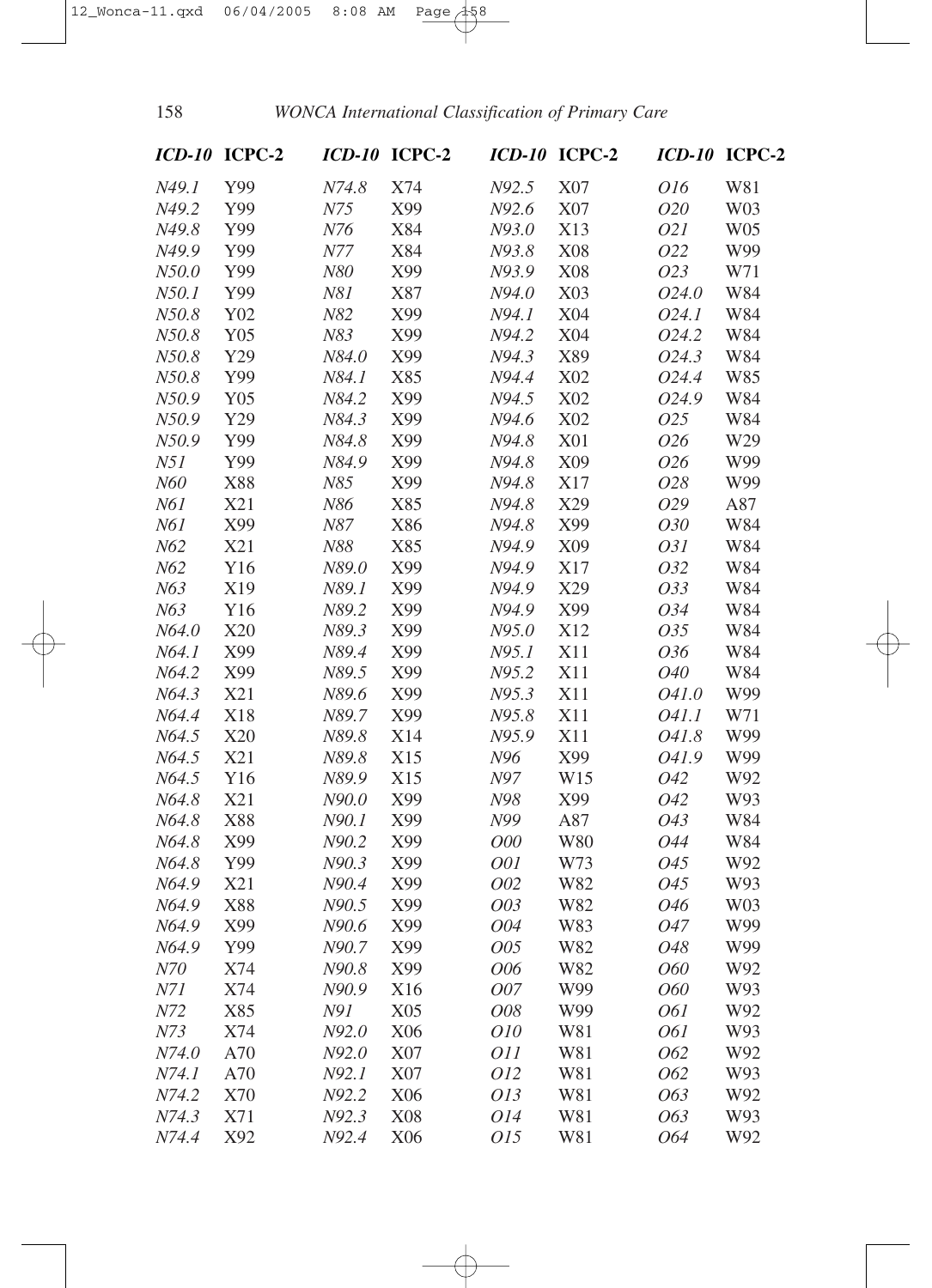┮

| <b>ICD-10</b> | ICPC-2 | <i><b>ICD-10</b></i> | ICPC-2 | <b>ICD-10</b>   | ICPC-2 | <i><b>ICD-10</b></i> | ICPC-2 |
|---------------|--------|----------------------|--------|-----------------|--------|----------------------|--------|
| 064           | W93    | 085                  | W70    | P05             | A94    | P83                  | A94    |
| 065           | W92    | 086.0                | A87    | P07             | A93    | P90                  | A94    |
| 065           | W93    | 086.1                | W70    | P08             | A94    | P91                  | A94    |
| 066           | W92    | 086.2                | W71    | P10             | A94    | P92                  | A94    |
| 066           | W93    | 086.3                | W70    | PII             | A94    | P93                  | A94    |
| 067           | W92    | 086.4                | W71    | P12             | A94    | P94                  | A94    |
| 067           | W93    | 086.8                | W71    | P13             | A94    | P95                  | A95    |
| 068           | W92    | 087                  | W96    | P14             | A94    | P96                  | A94    |
| 068           | W93    | 088                  | W99    | P15             | A94    | 000                  | N85    |
| 069           | W92    | 089                  | A87    | P20             | A94    | Q01                  | N85    |
| 069           | W93    | 090.0                | A87    | P21             | A94    | QO2                  | N85    |
| 070           | W92    | 090.1                | A87    | P22             | A94    | Q <sub>03</sub>      | N85    |
| 070           | W93    | 090.2                | A87    | P23             | A94    | Q <sub>04</sub>      | N85    |
| 071           | W92    | 090.3                | K84    | P24             | A94    | Q <sub>05</sub>      | N85    |
| 071           | W93    | 090.4                | W96    | P25             | A94    | Q06                  | N85    |
| 072           | W17    | 090.5                | W99    | P26             | A94    | Q07                  | N85    |
| 073           | W92    | 090.8                | W96    | P27             | A94    | Q10.0                | F81    |
| 073           | W93    | 090.9                | W18    | P <sub>28</sub> | A94    | Q10.1                | F81    |
| 074           | A87    | 090.9                | W96    | P29             | A94    | Q10.2                | F81    |
| 075.0         | W92    | 091                  | W94    | P35             | A94    | Q10.3                | F81    |
| 075.0         | W93    | 092.0                | W95    | P36             | A94    | Q10.4                | F81    |
| 075.1         | W92    | 092.1                | W95    | P37             | A94    | Q10.5                | F80    |
| 075.1         | W93    | 092.2                | W95    | P38             | A94    | Q10.6                | F81    |
| 075.2         | W71    | 092.3                | W95    | P39             | A94    | Q10.7                | F81    |
| 075.3         | W71    | 092.4                | W95    | P50             | A94    | Q11                  | F81    |
| 075.4         | W92    | 092.5                | W19    | P51             | A94    | Q12                  | F81    |
| 075.4         | W93    | 092.6                | W19    | P <sub>52</sub> | A94    | Q13                  | F81    |
| 075.5         | W92    | 092.7                | W19    | P53             | A94    | Q14                  | F81    |
| 075.5         | W93    | 095                  | W99    | P54             | A94    | Q15                  | F81    |
| 075.6         | W92    | 096                  | W99    | P55             | A94    | Q16                  | H80    |
| 075.6         | W93    | 097                  | W99    | P <sub>56</sub> | A94    | Q17                  | H80    |
| 075.7         | W92    | 098                  | W71    | P57             | A94    | Q18                  | D81    |
| 075.7         | W93    | 099.0                | W84    | P58             | A94    | Q20                  | K73    |
| 075.8         | W92    | 099.1                | W84    | P59             | A94    | Q21                  | K73    |
| 075.8         | W93    | 099.2                | W84    | P60             | A94    | 022                  | K73    |
| 075.9         | W92    | 099.3                | W84    | P61             | A94    | Q <sub>23</sub>      | K73    |
| 075.9         | W93    | 099.4                | W84    | <i>P70</i>      | A94    | Q24                  | K73    |
| 080           | W90    | 099.5                | W84    | <i>P71</i>      | A94    | Q25                  | K73    |
| 081           | W92    | 099.6                | W84    | P72             | A94    | Q26                  | K73    |
| 081           | W93    | 099.7                | W84    | P74             | A94    | Q27                  | K73    |
| 082           | W92    | 099.8                | W76    | P75             | A94    | Q28                  | K73    |
| 082           | W93    | P00                  | A94    | $P76$           | A94    | Q30                  | R89    |
| 083           | W92    | P01                  | A94    | $\cal{P}77$     | A94    | Q31                  | R89    |
| 083           | W93    | P02                  | A94    | P78             | A94    | Q32                  | R89    |
| 084           | W92    | P03                  | A94    | P80             | A94    | Q33                  | R89    |
| 084           | W93    | P04                  | A94    | P81             | A94    | Q34                  | R89    |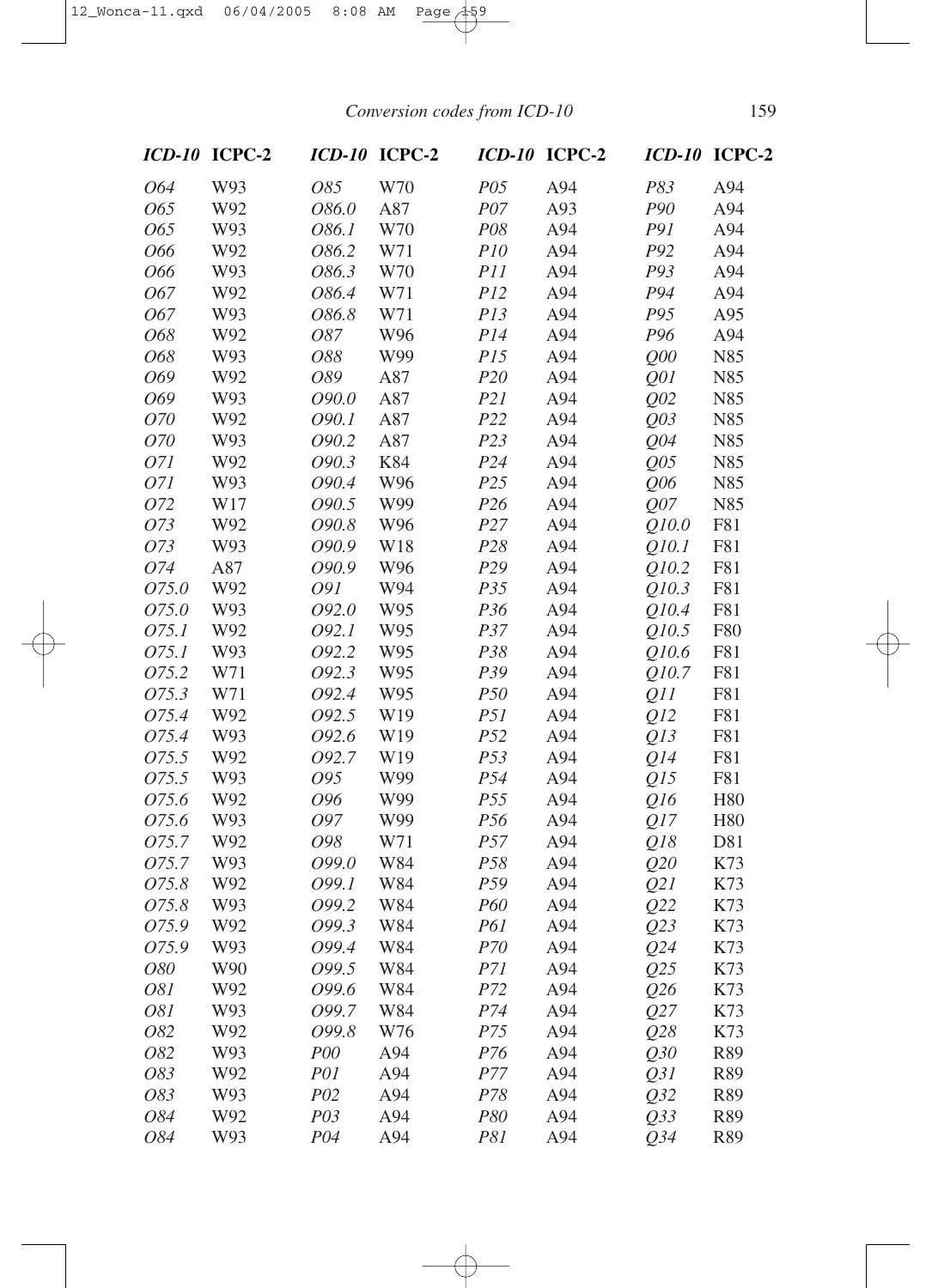|                 | <b>ICD-10 ICPC-2</b> | <b>ICD-10</b>     | ICPC-2          | $ICD-10$          | ICPC-2           | <i><b>ICD-10</b></i> | ICPC-2           |
|-----------------|----------------------|-------------------|-----------------|-------------------|------------------|----------------------|------------------|
| Q35             | D81                  | Q86               | A90             | R07.2             | K02              | R20.3                | N <sub>06</sub>  |
| Q36             | D81                  | Q87               | A90             | R07.3             | L04              | R20.8                | N <sub>06</sub>  |
| Q37             | D81                  | Q89.0             | <b>B79</b>      | R07.4             | A11              | R20.8                | S01              |
| Q38             | D81                  | Q89.1             | <b>T80</b>      | R09.0             | R29              | R21                  | S <sub>06</sub>  |
| Q39             | D81                  | Q89.2             | <b>T78</b>      | R09.1             | R82              | R21                  | S07              |
| Q40             | D81                  | Q89.2             | <b>T80</b>      | R09.2             | R29              | R22.0                | S04              |
| Q41             | D81                  | Q89.3             | A90             | R09.3             | R <sub>25</sub>  | R22.1                | S04              |
| Q42             | D81                  | Q89.4             | A90             | R09.8             | K03              | R22.2                | S04              |
| Q43             | D81                  | Q89.7             | A90             | R09.8             | K29              | R22.3                | S04              |
| Q44             | D81                  | Q89.8             | <b>B79</b>      | R09.8             | K81              | R22.4                | S04              |
| Q45             | D81                  | Q89.9             | A90             | R09.8             | R21              | R22.7                | S <sub>05</sub>  |
| Q50             | X83                  | Q90               | A90             | R09.8             | R29              | R22.9                | S04              |
| Q51             | X83                  | Q91               | A90             | R <sub>10.0</sub> | D <sub>01</sub>  | R23.0                | <b>S08</b>       |
| Q52             | X83                  | Q92               | A90             | R <sub>10.1</sub> | D02              | R23.1                | <b>S08</b>       |
| $Q$ 53          | Y83                  | Q93               | A90             | R <sub>10.1</sub> | D <sub>06</sub>  | R23.2                | <b>S08</b>       |
| Q54             | Y82                  | Q95               | A90             | R <sub>10.2</sub> | D <sub>04</sub>  | R23.3                | S29              |
| Q55             | Y84                  | Q96               | A90             | R <sub>10.2</sub> | D <sub>06</sub>  | R23.4                | S21              |
| Q56             | X83                  | Q97               | A90             | R <sub>10.2</sub> | Y <sub>0</sub> 2 | R23.8                | S04              |
| Q <sub>56</sub> | Y84                  | Q98               | A90             | R <sub>10.3</sub> | D <sub>04</sub>  | R23.8                | S <sub>05</sub>  |
| Q60             | U85                  | Q99               | A90             | R <sub>10.3</sub> | D <sub>06</sub>  | R23.8                | <b>S08</b>       |
| Q61             | U85                  | R00.0             | K04             | R10.4             | D <sub>01</sub>  | R23.8                | S29              |
| Q62             | U85                  | R00.1             | K04             | R11               | D <sub>09</sub>  | R25.0                | N <sub>08</sub>  |
| Q63             | U85                  | R00.2             | K04             | R11               | D10              | R25.1                | N <sub>08</sub>  |
| Q64             | U85                  | R00.8             | K05             | R11               | D29              | R25.2                | L07              |
| Q65             | L82                  | <b>RO1</b>        | K81             | R12               | D <sub>03</sub>  | R25.2                | L <sub>09</sub>  |
| Q66             | L82                  | R02               | K92             | R13               | D21              | R25.2                | L12              |
| Q67             | L82                  | R03.0             | K85             | R14               | D08              | R25.2                | L14              |
| Q68             | L82                  | R03.1             | K29             | R15               | D17              | R25.2                | L17              |
| Q69             | L82                  | R04.0             | <b>R06</b>      | R <sub>16.0</sub> | D <sub>23</sub>  | R <sub>25.2</sub>    | L18              |
| Q70             | L82                  | R04.1             | R29             | R <sub>16.1</sub> | <b>B87</b>       | R25.3                | N08              |
| Q71             | L82                  | R04.2             | R24             | R <sub>16.2</sub> | <b>B87</b>       | R25.8                | N <sub>0</sub> 8 |
| Q72             | L82                  | R04.8             | R29             | R <sub>16.2</sub> | D23              | R26.0                | N29              |
| Q73             | L82                  | R04.9             | R29             | R17               | D13              | R26.1                | N29              |
| Q74             | L82                  | R05               | <b>R05</b>      | R18               | D <sub>29</sub>  | R26.2                | N29              |
| Q75             | L82                  | R <sub>06.0</sub> | R02             | R19.0             | D <sub>24</sub>  | R26.8                | A29              |
| $Q$ 76          | L82                  | R06.1             | <b>R04</b>      | R19.0             | D25              | R26.8                | L29              |
| Q77             | L82                  | R <sub>06.2</sub> | R03             | R19.1             | D <sub>29</sub>  | R26.8                | N29              |
| Q78             | L82                  | R06.3             | R <sub>04</sub> | R19.2             | D <sub>29</sub>  | R27                  | N29              |
| Q79             | L82                  | R06.4             | <b>R98</b>      | R19.3             | D29              | R29.0                | N <sub>0</sub> 8 |
| Q80             | S83                  | R06.5             | R <sub>04</sub> | R19.4             | D18              | R29.0                | N29              |
| Q81             | S83                  | R06.6             | R29             | R19.5             | D18              | R <sub>29.1</sub>    | N29              |
| Q82             | S83                  | R <sub>06.7</sub> | R07             | R19.6             | D20              | R <sub>29.2</sub>    | N29              |
| Q83             | X83                  | R06.8             | R <sub>04</sub> | R19.8             | D <sub>29</sub>  | R29.3                | L29              |
| Q83             | Y84                  | R07.0             | R21             | R20.0             | N <sub>06</sub>  | R29.4                | L13              |
| Q84             | S83                  | R07.1             | R <sub>01</sub> | R <sub>20.1</sub> | N <sub>06</sub>  | R29.8                | L04              |
| Q85             | A90                  | R07.2             | K01             | R20.2             | N <sub>05</sub>  | R29.8                | L <sub>05</sub>  |

 $\bigoplus$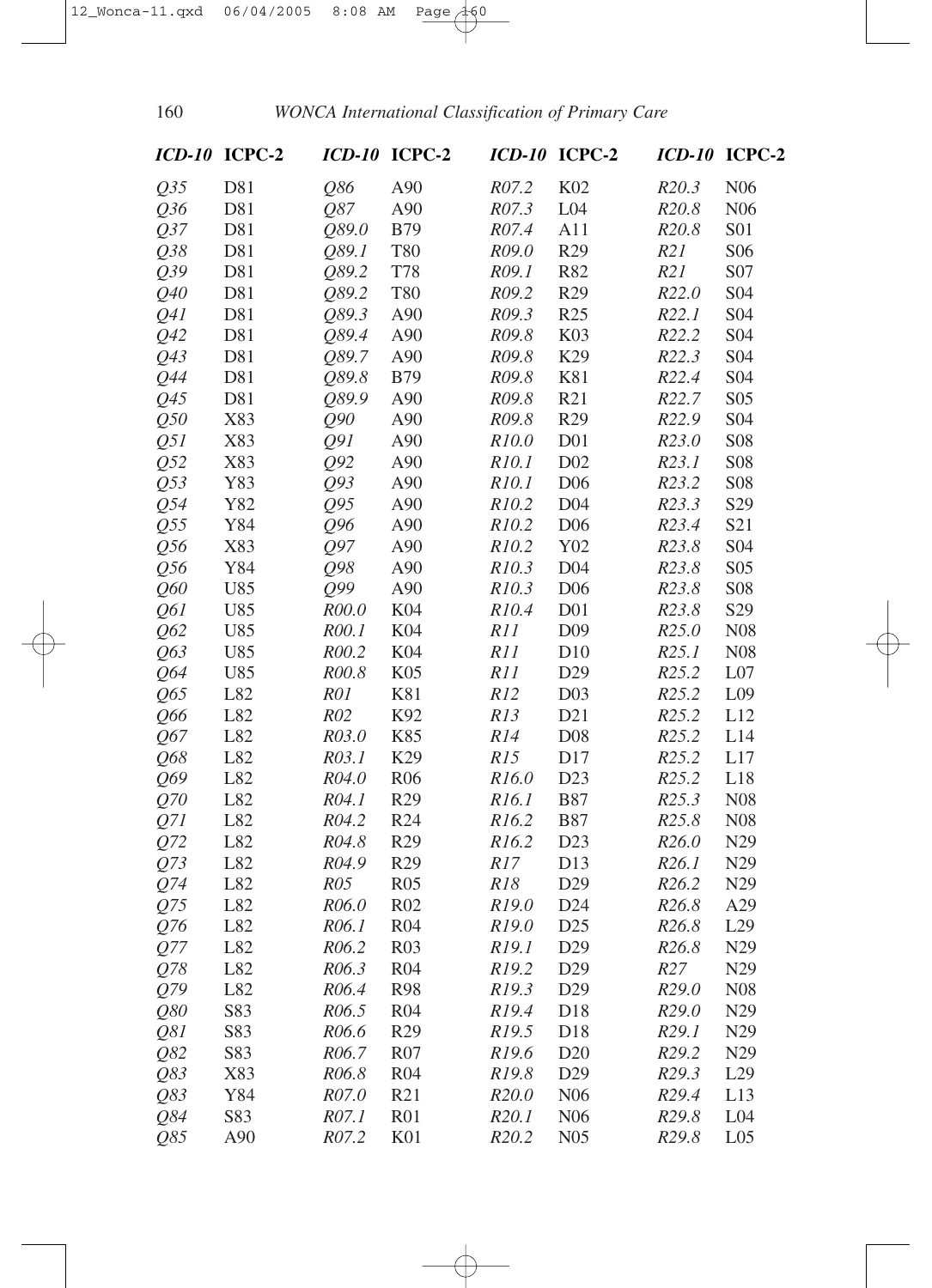Т

| <b>ICD-10 ICPC-2</b> | $ICD-10$                                                                                                                                                                                                     |                                                                                                                                       | $ICD-10$                                                                                                                                                                                                                    |                                                                                                                                                      | $ICD-10$                                                                                                                                                         | ICPC-2                                                                                                                                                                                     |
|----------------------|--------------------------------------------------------------------------------------------------------------------------------------------------------------------------------------------------------------|---------------------------------------------------------------------------------------------------------------------------------------|-----------------------------------------------------------------------------------------------------------------------------------------------------------------------------------------------------------------------------|------------------------------------------------------------------------------------------------------------------------------------------------------|------------------------------------------------------------------------------------------------------------------------------------------------------------------|--------------------------------------------------------------------------------------------------------------------------------------------------------------------------------------------|
| L07                  | R46.8                                                                                                                                                                                                        | W21                                                                                                                                   | R75                                                                                                                                                                                                                         | <b>B90</b>                                                                                                                                           | S00.7                                                                                                                                                            | S19                                                                                                                                                                                        |
| L <sub>09</sub>      | R <sub>46.8</sub>                                                                                                                                                                                            | X22                                                                                                                                   | R76                                                                                                                                                                                                                         | A91                                                                                                                                                  | S00.8                                                                                                                                                            | S12                                                                                                                                                                                        |
| L12                  | R47                                                                                                                                                                                                          | N19                                                                                                                                   | R77                                                                                                                                                                                                                         | A91                                                                                                                                                  | S00.8                                                                                                                                                            | S15                                                                                                                                                                                        |
| L14                  | R48                                                                                                                                                                                                          | P <sub>24</sub>                                                                                                                       | R78                                                                                                                                                                                                                         | A91                                                                                                                                                  | S00.8                                                                                                                                                            | S16                                                                                                                                                                                        |
| L17                  | R49                                                                                                                                                                                                          | R23                                                                                                                                   | R79                                                                                                                                                                                                                         | A91                                                                                                                                                  | S00.8                                                                                                                                                            | S17                                                                                                                                                                                        |
| L29                  | R50                                                                                                                                                                                                          | A03                                                                                                                                   | R80                                                                                                                                                                                                                         | U98                                                                                                                                                  | S00.8                                                                                                                                                            | S19                                                                                                                                                                                        |
| N29                  | R51                                                                                                                                                                                                          | N <sub>01</sub>                                                                                                                       | R81                                                                                                                                                                                                                         | U98                                                                                                                                                  | S00.9                                                                                                                                                            | S12                                                                                                                                                                                        |
|                      |                                                                                                                                                                                                              |                                                                                                                                       |                                                                                                                                                                                                                             | U98                                                                                                                                                  |                                                                                                                                                                  | S15                                                                                                                                                                                        |
| U06                  |                                                                                                                                                                                                              |                                                                                                                                       |                                                                                                                                                                                                                             |                                                                                                                                                      |                                                                                                                                                                  | S16                                                                                                                                                                                        |
| U04                  | R53                                                                                                                                                                                                          | A04                                                                                                                                   | R84                                                                                                                                                                                                                         | A91                                                                                                                                                  | S00.9                                                                                                                                                            | S17                                                                                                                                                                                        |
| U08                  | R53                                                                                                                                                                                                          | A05                                                                                                                                   | R85                                                                                                                                                                                                                         | A91                                                                                                                                                  | S00.9                                                                                                                                                            | S19                                                                                                                                                                                        |
| U <sub>05</sub>      | R54                                                                                                                                                                                                          | P05                                                                                                                                   |                                                                                                                                                                                                                             |                                                                                                                                                      |                                                                                                                                                                  | S18                                                                                                                                                                                        |
|                      | R55                                                                                                                                                                                                          |                                                                                                                                       |                                                                                                                                                                                                                             |                                                                                                                                                      |                                                                                                                                                                  | F79                                                                                                                                                                                        |
| X29                  | R56                                                                                                                                                                                                          | N07                                                                                                                                   | R87                                                                                                                                                                                                                         | X86                                                                                                                                                  | S01.2                                                                                                                                                            | <b>R88</b>                                                                                                                                                                                 |
|                      |                                                                                                                                                                                                              |                                                                                                                                       |                                                                                                                                                                                                                             |                                                                                                                                                      |                                                                                                                                                                  | S18                                                                                                                                                                                        |
| U13                  |                                                                                                                                                                                                              |                                                                                                                                       | R90                                                                                                                                                                                                                         |                                                                                                                                                      | S01.3                                                                                                                                                            | H79                                                                                                                                                                                        |
|                      |                                                                                                                                                                                                              |                                                                                                                                       |                                                                                                                                                                                                                             |                                                                                                                                                      |                                                                                                                                                                  | S18                                                                                                                                                                                        |
| U99                  |                                                                                                                                                                                                              |                                                                                                                                       |                                                                                                                                                                                                                             |                                                                                                                                                      |                                                                                                                                                                  | D80                                                                                                                                                                                        |
|                      |                                                                                                                                                                                                              |                                                                                                                                       |                                                                                                                                                                                                                             |                                                                                                                                                      |                                                                                                                                                                  | S18                                                                                                                                                                                        |
|                      |                                                                                                                                                                                                              |                                                                                                                                       |                                                                                                                                                                                                                             |                                                                                                                                                      |                                                                                                                                                                  | S18                                                                                                                                                                                        |
|                      |                                                                                                                                                                                                              |                                                                                                                                       |                                                                                                                                                                                                                             |                                                                                                                                                      |                                                                                                                                                                  | S18                                                                                                                                                                                        |
|                      |                                                                                                                                                                                                              |                                                                                                                                       |                                                                                                                                                                                                                             |                                                                                                                                                      |                                                                                                                                                                  | N80                                                                                                                                                                                        |
|                      |                                                                                                                                                                                                              | <b>T03</b>                                                                                                                            |                                                                                                                                                                                                                             |                                                                                                                                                      |                                                                                                                                                                  | N80                                                                                                                                                                                        |
|                      |                                                                                                                                                                                                              |                                                                                                                                       |                                                                                                                                                                                                                             |                                                                                                                                                      |                                                                                                                                                                  | L76                                                                                                                                                                                        |
|                      |                                                                                                                                                                                                              |                                                                                                                                       |                                                                                                                                                                                                                             |                                                                                                                                                      |                                                                                                                                                                  | L76                                                                                                                                                                                        |
|                      |                                                                                                                                                                                                              |                                                                                                                                       |                                                                                                                                                                                                                             |                                                                                                                                                      |                                                                                                                                                                  | L76                                                                                                                                                                                        |
|                      |                                                                                                                                                                                                              |                                                                                                                                       |                                                                                                                                                                                                                             |                                                                                                                                                      |                                                                                                                                                                  | D80                                                                                                                                                                                        |
|                      |                                                                                                                                                                                                              |                                                                                                                                       |                                                                                                                                                                                                                             |                                                                                                                                                      |                                                                                                                                                                  | L76                                                                                                                                                                                        |
| P03                  | R63.5                                                                                                                                                                                                        |                                                                                                                                       | <i>SOO.O</i>                                                                                                                                                                                                                |                                                                                                                                                      |                                                                                                                                                                  | L76                                                                                                                                                                                        |
| P03                  | R63.8                                                                                                                                                                                                        | T <sub>29</sub>                                                                                                                       | S00.0                                                                                                                                                                                                                       |                                                                                                                                                      |                                                                                                                                                                  | L76                                                                                                                                                                                        |
| P04                  | R64                                                                                                                                                                                                          | <b>T08</b>                                                                                                                            |                                                                                                                                                                                                                             |                                                                                                                                                      | S02.9                                                                                                                                                            | L76                                                                                                                                                                                        |
| P04                  | R68.0                                                                                                                                                                                                        | A29                                                                                                                                   | S00.2                                                                                                                                                                                                                       | F79                                                                                                                                                  | S02.9                                                                                                                                                            | N80                                                                                                                                                                                        |
| P04                  | R68.1                                                                                                                                                                                                        | A16                                                                                                                                   | S00.2                                                                                                                                                                                                                       | S12                                                                                                                                                  | S03.0                                                                                                                                                            | L80                                                                                                                                                                                        |
| P <sub>29</sub>      | R68.2                                                                                                                                                                                                        | D20                                                                                                                                   | S00.2                                                                                                                                                                                                                       | S15                                                                                                                                                  | S03.1                                                                                                                                                            | <b>R88</b>                                                                                                                                                                                 |
| P29                  | R68.3                                                                                                                                                                                                        | S22                                                                                                                                   | S00.3                                                                                                                                                                                                                       | <b>R88</b>                                                                                                                                           | S03.2                                                                                                                                                            | D80                                                                                                                                                                                        |
| P <sub>29</sub>      | R68.8                                                                                                                                                                                                        | A02                                                                                                                                   | S00.3                                                                                                                                                                                                                       | S12                                                                                                                                                  | S03.3                                                                                                                                                            | L80                                                                                                                                                                                        |
| P <sub>29</sub>      | R68.8                                                                                                                                                                                                        | A08                                                                                                                                   | S00.3                                                                                                                                                                                                                       | S15                                                                                                                                                  | S03.4                                                                                                                                                            | L79                                                                                                                                                                                        |
| P <sub>29</sub>      | R68.8                                                                                                                                                                                                        | A29                                                                                                                                   | S00.4                                                                                                                                                                                                                       | H78                                                                                                                                                  | S03.5                                                                                                                                                            | L79                                                                                                                                                                                        |
|                      | R68.8                                                                                                                                                                                                        |                                                                                                                                       |                                                                                                                                                                                                                             |                                                                                                                                                      |                                                                                                                                                                  | N81                                                                                                                                                                                        |
| P <sub>29</sub>      | R68.8                                                                                                                                                                                                        | <b>B29</b>                                                                                                                            | S00.4                                                                                                                                                                                                                       | S15                                                                                                                                                  | S05.0                                                                                                                                                            | F79                                                                                                                                                                                        |
| P <sub>29</sub>      | R69                                                                                                                                                                                                          | A99                                                                                                                                   | S00.5                                                                                                                                                                                                                       | D80                                                                                                                                                  | S05.1                                                                                                                                                            | F75                                                                                                                                                                                        |
|                      |                                                                                                                                                                                                              |                                                                                                                                       |                                                                                                                                                                                                                             |                                                                                                                                                      |                                                                                                                                                                  | F79                                                                                                                                                                                        |
| P <sub>29</sub>      | R71                                                                                                                                                                                                          | <b>B99</b>                                                                                                                            | S00.5                                                                                                                                                                                                                       | S15                                                                                                                                                  | S05.3                                                                                                                                                            | F79                                                                                                                                                                                        |
| A18                  | R72                                                                                                                                                                                                          | <b>B84</b>                                                                                                                            | S00.7                                                                                                                                                                                                                       | S12                                                                                                                                                  | S05.4                                                                                                                                                            | F79                                                                                                                                                                                        |
| H15                  | R73                                                                                                                                                                                                          | A91                                                                                                                                   | S00.7                                                                                                                                                                                                                       | S15                                                                                                                                                  | S05.5                                                                                                                                                            | F79                                                                                                                                                                                        |
| P <sub>29</sub>      | R74                                                                                                                                                                                                          | A91                                                                                                                                   | S00.7                                                                                                                                                                                                                       | S17                                                                                                                                                  | S05.6                                                                                                                                                            | F79                                                                                                                                                                                        |
|                      | U <sub>01</sub><br>U <sub>02</sub><br>Y03<br>U <sub>05</sub><br>U07<br>U13<br>U29<br>A07<br>P <sub>20</sub><br>N <sub>17</sub><br>N16<br>P29<br>P01<br>P <sub>04</sub><br>P <sub>29</sub><br>P <sub>29</sub> | R51<br>R52<br>R57<br>R58<br>R59<br>R60<br>R61<br>R62.0<br>R62.8<br>R62.9<br>R63.0<br>R63.1<br>R63.2<br>R63.3<br>R63.3<br>R63.4<br>R70 | ICPC-2<br>N <sub>03</sub><br>A <sub>01</sub><br>A06<br>K99<br>A10<br><b>B02</b><br>K07<br>A09<br>P22<br>T10<br>T10<br><b>T01</b><br><b>T02</b><br>T04<br><b>T05</b><br><b>T08</b><br><b>T07</b><br><b>B04</b><br><b>B99</b> | R82<br>R83<br>R86<br>R87<br>R89<br>R91<br>R92<br>R93<br>R94<br>R95<br>R95<br>R96<br>R98<br>R99<br>S00.0<br>S00.0<br>S00.0<br>S00.1<br>S00.4<br>S00.5 | ICPC-2<br>A91<br>A91<br>A91<br>A91<br>A91<br>A91<br>A91<br>A91<br>A91<br>A95<br>A96<br>A96<br>A96<br>A96<br>S12<br>S15<br>S16<br>S17<br>S19<br>F75<br>S12<br>S12 | S00.9<br>S00.9<br>S01.0<br>S01.1<br>S01.2<br>S01.4<br>S01.5<br>S01.7<br>S01.8<br>S01.9<br>S02.0<br>$S$ 02.1<br>S02.2<br>S02.3<br>S02.4<br>S02.5<br>S02.6<br>S02.7<br>S02.8<br>S04<br>S05.2 |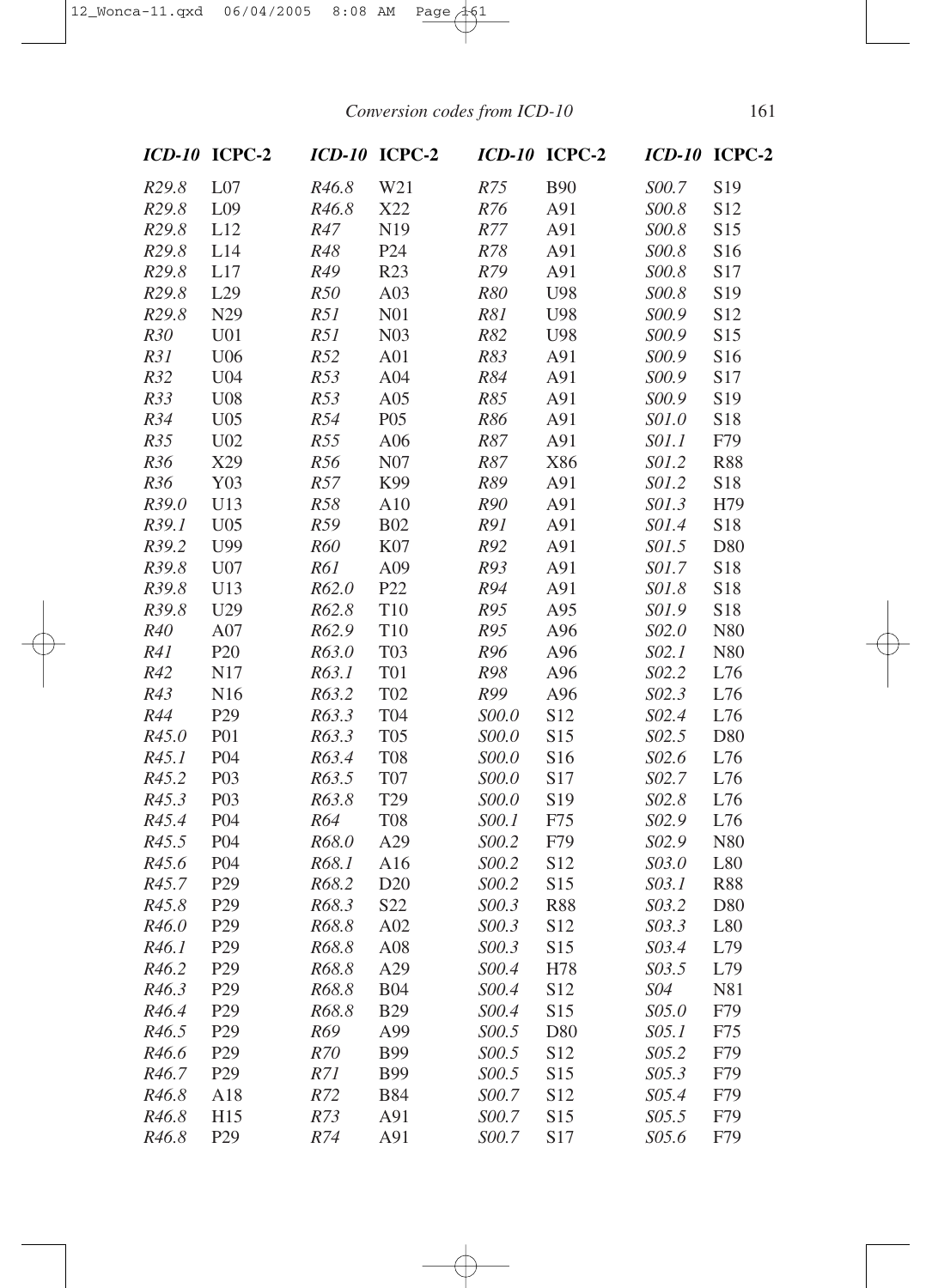| 102          | wONCA International Classification of Primary Care |              |               |                   |                      |                 |               |
|--------------|----------------------------------------------------|--------------|---------------|-------------------|----------------------|-----------------|---------------|
|              | <b>ICD-10 ICPC-2</b>                               |              | ICD-10 ICPC-2 |                   | <b>ICD-10 ICPC-2</b> |                 | ICD-10 ICPC-2 |
| S05.7        | F79                                                | S10.8        | S12           | S <sub>20.7</sub> | S12                  | S31.4           | X82           |
| S05.8        | F79                                                | S10.8        | S15           | S20.7             | S15                  | S31.5           | X82           |
| S05.9        | F79                                                | S10.8        | S16           | S20.7             | S17                  | S31.5           | Y80           |
| S06.0        | N79                                                | S10.8        | S17           | S20.7             | S19                  | S31.7           | A81           |
| S06.1        | N80                                                | S10.8        | S19           | S20.8             | S12                  | S31.8           | S18           |
| S06.2        | N80                                                | S10.9        | S12           | S20.8             | S15                  | S32             | L76           |
| S06.3        | N80                                                | S10.9        | S15           | S20.8             | S17                  | S33.0           | L80           |
| S06.4        | N80                                                | S10.9        | S16           | S20.8             | S19                  | S33.1           | L80           |
| S06.5        | N80                                                | S10.9        | S17           | S21               | A80                  | S33.2           | L80           |
| S06.6        | N80                                                | S10.9        | S19           | S21               | S18                  | S33.3           | L80           |
| S06.7        | N80                                                | <i>S11</i>   | A80           | S22               | L76                  | S33.4           | L81           |
| S06.8        | N80                                                | S11          | S18           | S23.0             | L80                  | S33.5           | L84           |
| S06.9        | N80                                                | S12          | L76           | S23.1             | L80                  | S33.6           | L79           |
| S07.0        | H79                                                | <i>S13.0</i> | L80           | S23.2             | L80                  | S33.7           | L84           |
| S07.0        | N80                                                | S13.1        | L80           | S23.3             | L79                  | S34             | N81           |
| S07.1        | N80                                                | S13.2        | L80           | S23.4             | L79                  | S <sub>35</sub> | A80           |
| S07.8        | N80                                                | S13.3        | L80           | S23.5             | L79                  | S36.0           | <b>B76</b>    |
| S07.9        | N80                                                | S13.4        | L79           | S24               | N81                  | S36.1           | D80           |
| S08.0        | N80                                                | S13.5        | L79           | S25               | A80                  | S36.2           | D80           |
| S08.1        | H79                                                | S13.6        | L79           | S26               | A80                  | S36.3           | D80           |
| S08.8        | N80                                                | S14          | N81           | S27               | A80                  | S36.4           | D80           |
| S08.9        | N80                                                | S15          | A80           | S27               | <b>R88</b>           | S36.5           | D80           |
| S09.0        | N80                                                | S16          | L81           | S28               | A81                  | S36.6           | D80           |
| S09.1        | L81                                                | S17.0        | <b>R88</b>    | S29               | A81                  | S36.7           | A81           |
| S09.2        | H79                                                | S17.8        | A81           | S30.0             | L81                  | S36.8           | D80           |
| S09.7        | N80                                                | S17.9        | A81           | S30.0             | S16                  | S36.9           | D80           |
| S09.8        | H79                                                | S18          | A81           | S30.1             | L81                  | S37.0           | U80           |
| S09.8        | N80                                                | S19.7        | A81           | S30.1             | S16                  | S37.1           | U80           |
| S09.9        | D80                                                | S19.8        | A81           | S30.2             | X82                  | S37.2           | U80           |
| S09.9        | F79                                                | S19.8        | <b>R88</b>    | S30.2             | Y80                  | S37.3           | U80           |
| S09.9        | H79                                                | S19.9        | A81           | S30.7             | S12                  | S37.4           | X82           |
| S09.9        | L81                                                | S20.0        | S16           | S30.7             | S15                  | S37.5           | X82           |
| S09.9        | N80                                                | S20.1        | S12           | S30.7             | S17                  | S37.6           | X82           |
| S09.9        | N81                                                | S20.1        | S15           | S30.7             | S19                  | S37.7           | A81           |
| S09.9        | <b>R88</b>                                         | S20.1        | S17           | S30.8             | S12                  | S37.8           | A81           |
| S10.0        | D80                                                | S20.1        | S19           | S30.8             | S15                  | S37.9           | A80           |
| S10.0        | <b>R88</b>                                         | S20.2        | L81           | S30.8             | S17                  | S38.0           | X82           |
| S10.0        | S16                                                | S20.2        | S16           | S30.8             | S19                  | S38.0           | Y80           |
| S10.1        | S12                                                | S20.3        | S12           | S30.9             | S12                  | S38.1           | A80           |
| S10.1        | S15                                                | S20.3        | S15           | S30.9             | S15                  | S38.2           | X82           |
| S10.1        | S17                                                | S20.3        | S17           | S30.9             | S17                  | S38.2           | Y80           |
| S10.1        | S19                                                | S20.3        | S19           | S30.9             | S19                  | S38.3           | A80           |
| S10.7        | S12                                                | S20.4        | S12           | S31.0             | S18                  | S39.0           | A80           |
| S10.7        | S15                                                | S20.4        | S15           | S31.1             | S18                  | S39.0           | A81           |
| <i>S10.7</i> | S17                                                | S20.4        | S17           | S31.2             | Y80                  | S39.0           | L81           |
| S10.7        | S19                                                | S20.4        | S19           | S31.3             | Y80                  | S39.6           | A81           |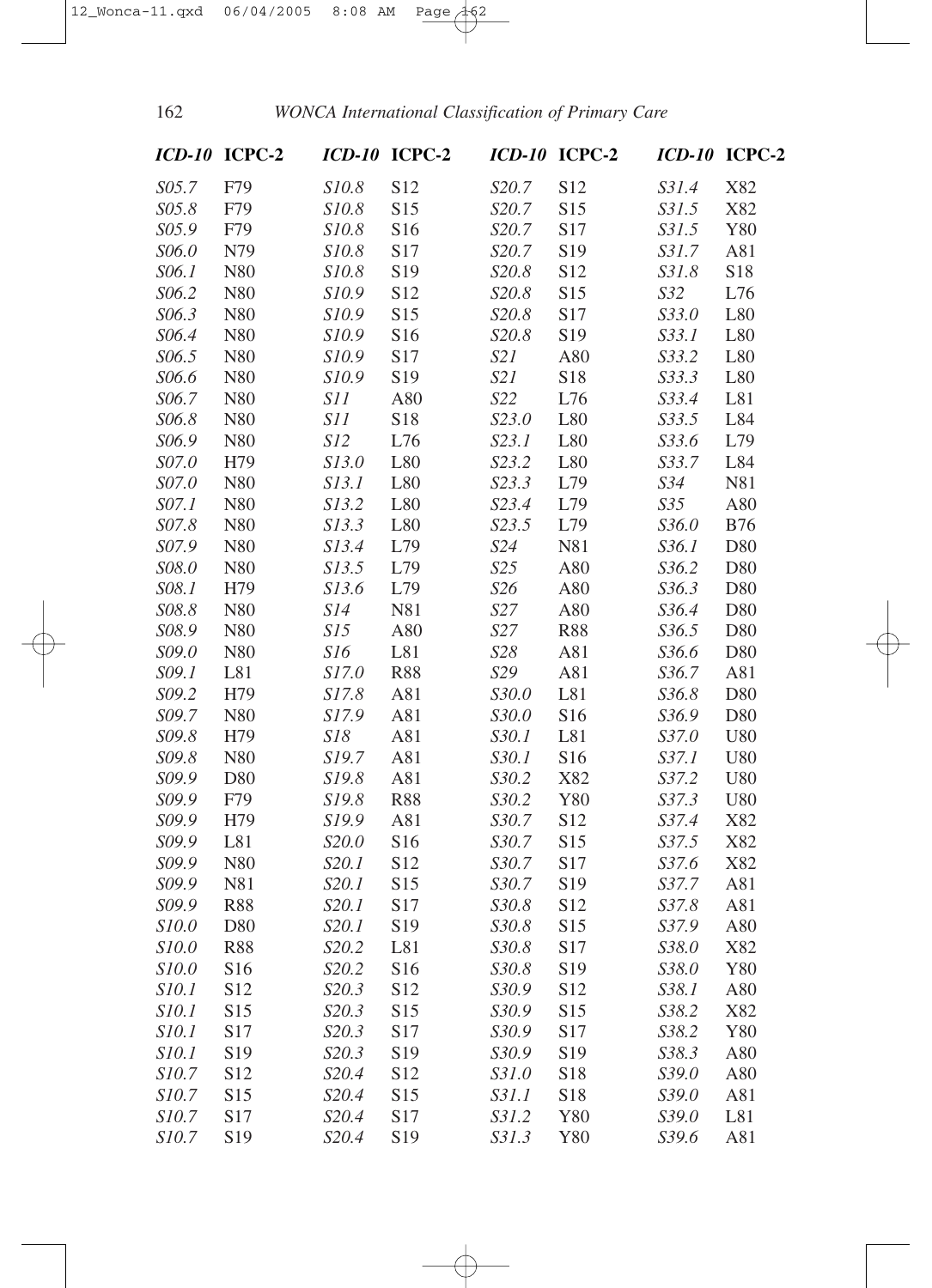Т

| $ICD-10$          | ICPC-2 | $ICD-10$        | ICPC-2 | $ICD-10$     | ICPC-2 |       | ICD-10 ICPC-2 |
|-------------------|--------|-----------------|--------|--------------|--------|-------|---------------|
| S39.7             | A81    | S50.8           | S12    | S67          | L81    | S82.6 | L73           |
| S39.8             | A80    | S50.8           | S15    | S68          | L81    | S82.7 | L73           |
| S39.8             | A81    | S50.8           | S17    | S69          | L81    | S82.8 | L73           |
| S39.8             | L81    | S50.8           | S19    | S70.0        | L81    | S82.9 | L73           |
| S39.8             | X82    | S50.9           | S19    | <i>S70.0</i> | S16    | S83.0 | L80           |
| S39.8             | Y80    | S51             | S18    | S70.1        | L81    | S83.1 | L80           |
| S39.9             | A80    | S52             | L72    | S70.1        | S16    | S83.2 | L96           |
| S39.9             | A81    | S53.0           | L80    | S70.7        | S12    | S83.3 | L96           |
| S39.9             | L81    | S53.1           | L80    | <i>S70.7</i> | S15    | S83.4 | L78           |
| S39.9             | X82    | S53.2           | L79    | <i>S70.7</i> | S17    | S83.5 | L96           |
| S39.9             | Y80    | S53.3           | L79    | S70.7        | S19    | S83.6 | L78           |
| S40.0             | L81    | S53.4           | L79    | S70.8        | S12    | S83.7 | L96           |
| S <sub>40.0</sub> | S16    | S54             | N81    | S70.8        | S15    | S84   | N81           |
| S40.7             | S12    | S <sub>55</sub> | A80    | <i>S70.8</i> | S17    | S85   | A80           |
| S40.7             | S15    | S56             | L81    | S70.8        | S19    | S86   | L81           |
| S40.7             | S17    | S57             | L81    | S70.9        | S19    | S87   | L81           |
| S40.7             | S19    | S58             | L81    | S71          | S18    | S88   | L81           |
| S <sub>40.8</sub> | S12    | S59             | L81    | S72          | L75    | S89   | L81           |
| S40.8             | S15    | S60.0           | L81    | S73.0        | L80    | S90.0 | L81           |
| S40.8             | S17    | S60.0           | S16    | S73.1        | L79    | S90.0 | S16           |
| S40.8             | S19    | S60.1           | L81    | S74          | N81    | S90.1 | L81           |
| S <sub>40.9</sub> | S19    | S60.1           | S16    | S75          | A80    | S90.1 | S16           |
| S41               | S18    | S60.2           | L81    | S76          | L81    | S90.2 | L81           |
| S42               | L76    | S60.2           | S16    | S77          | L81    | S90.2 | S16           |
| S43.0             | L80    | S60.7           | S12    | S78          | L81    | S90.3 | L81           |
| S43.1             | L80    | S60.7           | S15    | S79          | L81    | S90.3 | S16           |
| S43.2             | L80    | S60.7           | S17    | S80.0        | L81    | S90.7 | S12           |
| S43.3             | L80    | S60.7           | S19    | S80.0        | S16    | S90.7 | S15           |
| S43.4             | L79    | S60.8           | S12    | S80.1        | L81    | S90.7 | S17           |
| S43.5             | L79    | S60.8           | S15    | S80.1        | S16    | S90.7 | S19           |
| S43.6             | L79    | S60.8           | S17    | S80.7        | S12    | S90.8 | S12           |
| S43.7             | L79    | S60.8           | S19    | S80.7        | S15    | S90.8 | S15           |
| S44               | N81    | S60.9           | S19    | S80.7        | S17    | S90.8 | S17           |
| S45               | A80    | S61             | S18    | S80.7        | S19    | S90.8 | S19           |
| S46               | L81    | S62             | L74    | S80.8        | S12    | S90.9 | S19           |
| S47               | L81    | S63.0           | L80    | S80.8        | S15    | S91   | S18           |
| S48               | L81    | S63.1           | L80    | S80.8        | S17    | S92   | L74           |
| S49               | L81    | S63.2           | L80    | S80.8        | S19    | S93.0 | L80           |
| S50.0             | L81    | S63.3           | L79    | S80.9        | S19    | S93.1 | L80           |
| S50.0             | S16    | S63.4           | L79    | S81          | S18    | S93.2 | L79           |
| S50.1             | L81    | S63.5           | L79    | S82.0        | L76    | S93.3 | L80           |
| S50.1             | S16    | S63.6           | L79    | S82.1        | L73    | S93.4 | L77           |
| S50.7             | S12    | S63.7           | L79    | S82.2        | L73    | S93.5 | L79           |
| S50.7             | S15    | S64             | N81    | S82.3        | L73    | S93.6 | L79           |
| S50.7             | S17    | S65             | A80    | S82.4        | L73    | S94   | N81           |
| S50.7             | S19    | S66             | L81    | S82.5        | L73    | S95   | A80           |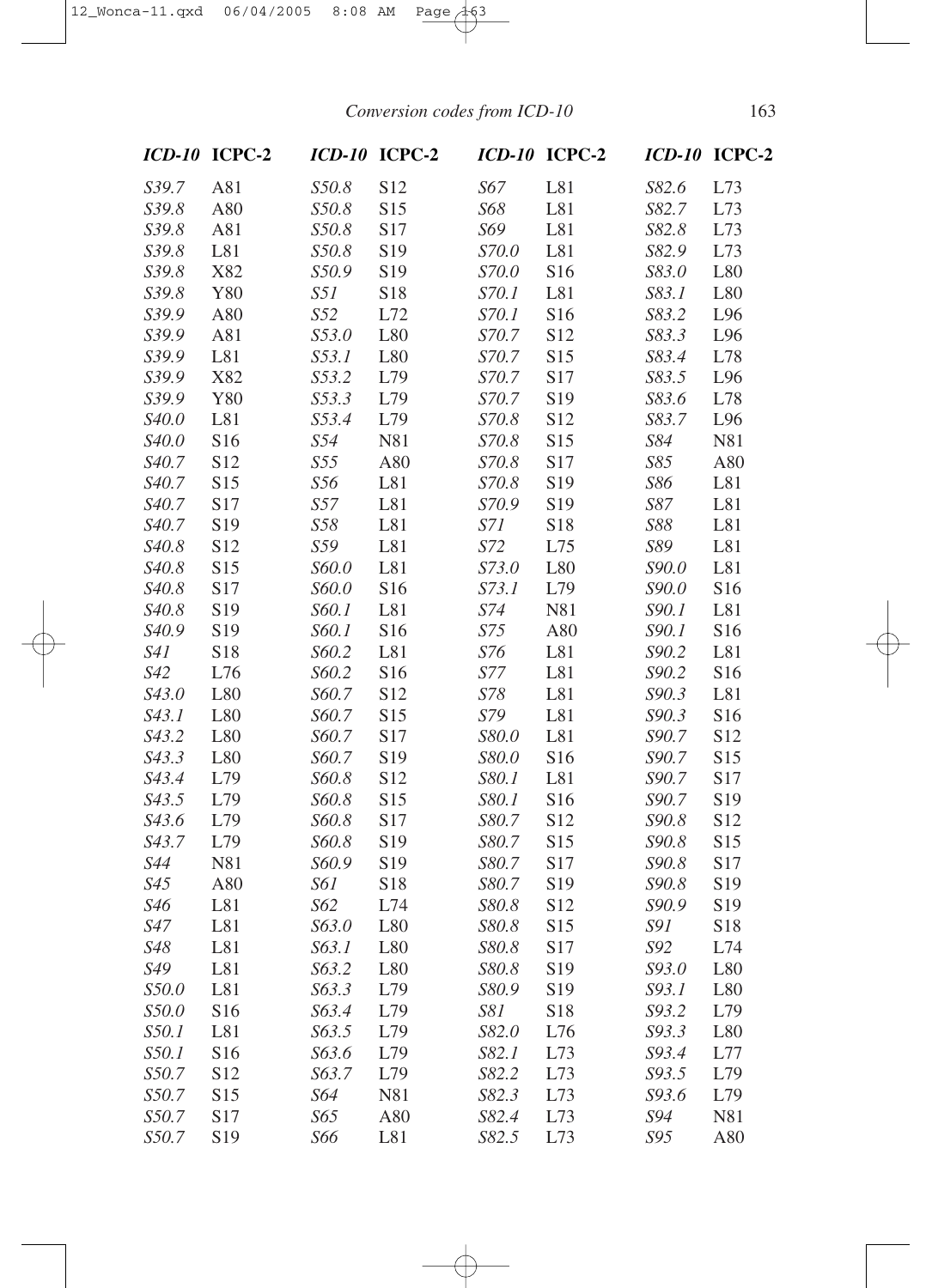| 104               | WONCA International Classification of Frimary Care |       |                      |                   |                      |              |               |
|-------------------|----------------------------------------------------|-------|----------------------|-------------------|----------------------|--------------|---------------|
|                   | <b>ICD-10 ICPC-2</b>                               |       | <b>ICD-10 ICPC-2</b> |                   | <b>ICD-10 ICPC-2</b> |              | ICD-10 ICPC-2 |
| S96               | L81                                                | T11.5 | L81                  | T19.1             | U80                  | <b>T48</b>   | A84           |
| S97               | L81                                                | T11.6 | L81                  | T19.2             | X82                  | T49          | A84           |
| S98               | L81                                                | T11.8 | L81                  | T19.3             | X82                  | <b>T50</b>   | A84           |
| S99               | L81                                                | T11.9 | L81                  | T19.8             | U99                  | T51          | A86           |
| ${\it TOO}$       | A81                                                | T12   | L76                  | T19.9             | U99                  | <b>T52</b>   | A86           |
| ${\cal T}01$      | A81                                                | T13.0 | L81                  | T20               | S14                  | T53          | A86           |
| T02               | A81                                                | T13.0 | S12                  | T21               | S14                  | T54          | A86           |
| T03               | A81                                                | T13.0 | S15                  | T22               | S14                  | T55          | A86           |
| T04               | A81                                                | T13.0 | S16                  | T <sub>23</sub>   | S14                  | T56          | A86           |
| T05               | A81                                                | T13.0 | S17                  | T24               | S14                  | <b>T57</b>   | A86           |
| T06.0             | N81                                                | T13.0 | S19                  | T <sub>25</sub>   | S14                  | T58          | A86           |
| T06.1             | N81                                                | T13.1 | S18                  | T26               | F79                  | T59          | A86           |
| T <sub>06.2</sub> | N81                                                | T13.2 | L79                  | <b>T27</b>        | <b>R88</b>           | T60          | A86           |
| T06.3             | K99                                                | T13.2 | L80                  | T28.0             | D80                  | T61          | A86           |
| T06.4             | L81                                                | T13.3 | N81                  | T28.1             | D80                  | T62          | A86           |
| T06.5             | A81                                                | T13.4 | A80                  | T28.2             | D80                  | T63          | A86           |
| T06.8             | A81                                                | T13.5 | L81                  | T28.3             | U80                  | T64          | A86           |
| <b>T07</b>        | A81                                                | T13.6 | L81                  | T28.3             | X82                  | T65          | A86           |
| T08               | L76                                                | T13.8 | L81                  | T28.3             | Y80                  | T66          | A88           |
| T09.0             | L81                                                | T13.9 | L81                  | T28.4             | A80                  | T67          | A88           |
| T09.0             | S12                                                | T14.0 | S12                  | T28.5             | D80                  | <b>T68</b>   | A88           |
| T09.0             | S15                                                | T14.0 | S15                  | T28.6             | D80                  | T69          | A88           |
| T09.0             | S16                                                | T14.0 | S16                  | T <sub>28.7</sub> | D80                  | T70.0        | H79           |
| T09.0             | S17                                                | T14.0 | S17                  | T28.8             | U80                  | <i>T70.1</i> | <b>R88</b>    |
| T09.0             | S19                                                | T14.0 | S19                  | T28.8             | X82                  | T70.2        | A88           |
| T09.1             | S18                                                | T14.1 | S13                  | T28.8             | Y80                  | T70.3        | A88           |
| T09.2             | L79                                                | T14.1 | S15                  | T28.9             | A80                  | T70.4        | A88           |
| T09.2             | L80                                                | T14.1 | S18                  | T29               | A81                  | T70.8        | A88           |
| T09.3             | N81                                                | T14.1 | S19                  | T30               | S14                  | T70.9        | A88           |
| T09.4             | N81                                                | T14.2 | L76                  | T31               | S14                  | T71          | A88           |
| T09.5             | L81                                                | T14.3 | L79                  | T32               | S14                  | T73          | A88           |
| T09.6             | L81                                                | T14.3 | L80                  | T33               | A88                  | T74.0        | Z12           |
| T09.8             | L81                                                | T14.4 | N81                  | T34               | A88                  | T74.0        | Z16           |
| T09.9             | L81                                                | T14.5 | A80                  | T35               | A88                  | T74.0        | Z20           |
| T10               | L76                                                | T14.6 | L81                  | T36               | A84                  | T74.1        | Z25           |
| T11.0             | L81                                                | T14.7 | A80                  | <b>T37</b>        | A84                  | T74.2        | Z25           |
| T11.0             | S12                                                | T14.7 | L81                  | T38               | A84                  | T74.3        | Z12           |
| T11.0             | S15                                                | T14.8 | A80                  | T39               | A84                  | T74.3        | Z16           |
| <i>T11.0</i>      | S16                                                | T14.9 | A80                  | T40               | A84                  | T74.8        | Z25           |
| T11.0             | S17                                                | T14.9 | <b>B77</b>           | <i>T41</i>        | A84                  | T74.9        | Z25           |
| T11.0             | S19                                                | T14.9 | W75                  | T42               | A84                  | T75          | A88           |
| $T\!I\!I\!.I$     | S18                                                | T15   | F76                  | T43               | A84                  | T78.0        | A92           |
| T11.2             | L79                                                | T16   | H76                  | T44               | A84                  | T78.1        | A92           |
| T11.2             | L80                                                | T17   | R87                  | T45               | A84                  | T78.2        | A92           |
| T11.3             | N81                                                | T18   | D79                  | T46               | A84                  | T78.3        | A92           |
| T11.4             | A80                                                | T19.0 | U80                  | T47               | A84                  | T78.4        | A92           |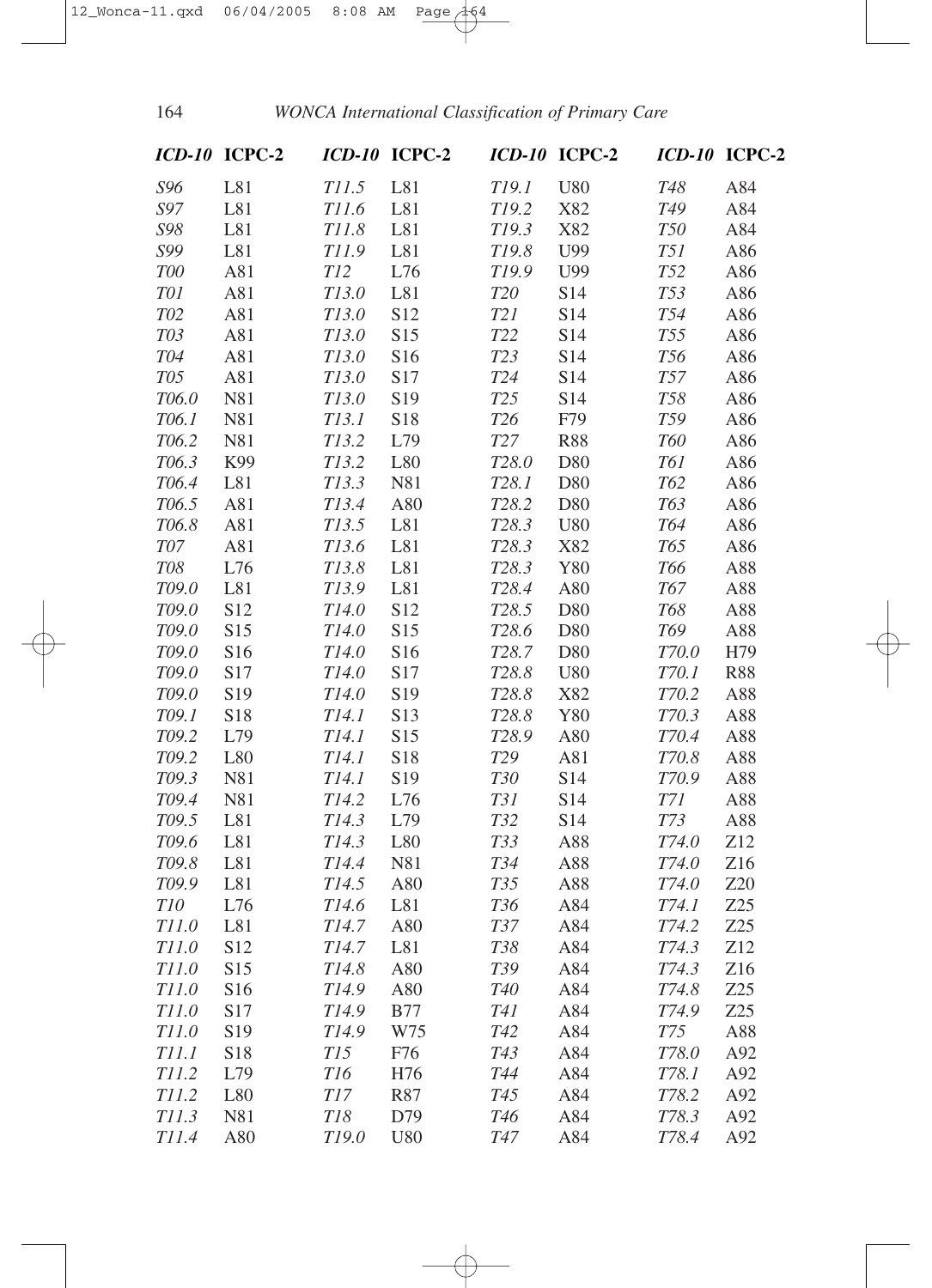| <b>ICD-10</b> | ICPC-2 | <i><b>ICD-10</b></i> | ICPC-2          | <b>ICD-10</b> | ICPC-2 | <b>ICD-10</b> | ICPC-2          |
|---------------|--------|----------------------|-----------------|---------------|--------|---------------|-----------------|
| T78.8         | A88    | Z10                  | A98             | Z34           | W78    | Z56.0         | Z06             |
| T78.9         | A88    | Z11                  | A98             | Z35           | W84    | Z56.1         | Z <sub>05</sub> |
| T79.0         | A82    | Z12                  | A98             | Z36           | W78    | Z56.2         | Z <sub>05</sub> |
| T79.1         | A82    | Z13                  | A98             | Z37.0         | W90    | Z56.3         | Z <sub>05</sub> |
| T79.2         | A82    | Z20                  | A23             | Z37.1         | W91    | Z56.4         | Z <sub>05</sub> |
| T79.3         | S11    | Z21                  | <b>B90</b>      | Z37.1         | W93    | Z56.5         | Z <sub>05</sub> |
| T79.4         | A82    | Z22                  | A99             | Z37.2         | W92    | Z56.6         | Z <sub>05</sub> |
| T79.5         | A82    | Z23                  | A98             | Z37.3         | W93    | Z56.7         | Z <sub>05</sub> |
| T79.6         | L99    | Z24                  | A98             | Z37.4         | W93    | Z57           | Z <sub>05</sub> |
| T79.7         | A82    | Z25                  | A98             | Z37.5         | W92    | Z58.0         | Z29             |
| T79.8         | A82    | Z26                  | A98             | Z37.6         | W93    | Z58.1         | Z29             |
| T79.9         | A82    | Z27                  | A98             | Z37.7         | W93    | Z58.2         | Z29             |
| <b>T80</b>    | A87    | Z28                  | A23             | Z37.9         | W90    | Z58.3         | Z29             |
| T81           | A87    | Z29                  | A98             | Z37.9         | W91    | Z58.4         | Z29             |
| T82           | A89    | Z30.0                | W14             | Z37.9         | W92    | Z58.5         | Z29             |
| T83           | A89    | Z30.0                | Y14             | Z37.9         | W93    | Z58.6         | Z02             |
| T84           | A89    | Z30.1                | W12             | Z38           | W90    | Z58.8         | Z29             |
| T85           | A89    | Z30.2                | W13             | Z38           | W92    | Z58.9         | Z29             |
| T86           | A87    | Z30.2                | Y13             | Z39           | W90    | Z59.0         | Z03             |
| T87           | A87    | Z30.3                | W10             | Z39           | W92    | Z59.1         | Z03             |
| T88.0         | A87    | Z30.3                | W83             | Z40           | A98    | Z59.2         | Z03             |
| T88.1         | A87    | Z30.4                | W11             | Z41           | A99    | Z59.3         | Z03             |
| T88.2         | A87    | Z30.5                | W12             | Z42           | A99    | Z59.4         | Z02             |
| T88.3         | A87    | Z30.8                | W14             | Z43           | A89    | Z59.5         | Z <sub>01</sub> |
| T88.4         | A87    | Z30.8                | Y14             | Z44           | A89    | Z59.6         | Z <sub>01</sub> |
| T88.5         | A87    | Z30.9                | W14             | Z45           | A89    | Z59.7         | Z <sub>01</sub> |
| T88.6         | A85    | Z30.9                | X10             | Z46.0         | F17    | Z59.7         | Z08             |
| T88.7         | A85    | Z30.9                | Y14             | Z46.0         | F18    | Z59.8         | Z <sub>01</sub> |
| T88.8         | A87    | Z31.0                | W15             | Z46.1         | A89    | Z59.8         | Z03             |
| T88.9         | A87    | Z31.0                | Y10             | Z46.2         | A89    | Z59.9         | Z01             |
| <b>T90</b>    | A82    | Z31.1                | W <sub>15</sub> | Z46.3         | A89    | Z59.9         | Z03             |
| T91           | A82    | Z31.2                | W <sub>15</sub> | Z46.4         | A89    | Z60.0         | P <sub>25</sub> |
| T92           | A82    | Z31.3                | W15             | Z46.5         | A89    | Z60.1         | Z04             |
| T93           | A82    | Z31.4                | W15             | Z46.6         | A89    | Z60.2         | Z04             |
| T94           | A82    | Z31.4                | Y10             | Z46.7         | A89    | Z60.3         | Z04             |
| T95           | A82    | Z31.5                | A98             | Z46.8         | A89    | Z60.4         | Z04             |
| T96           | A82    | Z31.6                | W15             | Z46.9         | A89    | Z60.5         | Z04             |
| T97           | A82    | Z31.6                | Y10             | <b>Z47</b>    | A99    | Z60.8         | Z04             |
| T98           | A82    | Z31.8                | W15             | Z48           | A99    | Z60.9         | Z04             |
| <b>Z00</b>    | A97    | Z31.8                | Y10             | Z49           | A99    | Z61           | Z16             |
| Z01           | A98    | Z31.9                | W15             | Z50           | A99    | Z62           | Z16             |
| Z02           | A97    | Z31.9                | Y10             | Z51           | A99    | Z63.0         | Z12             |
| Z03           | A99    | Z32.0                | W <sub>01</sub> | Z52           | A99    | Z63.0         | Z13             |
| Z04           | A99    | Z32.1                | W78             | Z53           | A99    | Z63.1         | Z20             |
| Z08           | A99    | Z32.1                | W79             | Z54           | A99    | Z63.1         | Z21             |
| Z09           | A99    | Z33                  | W78             | Z55           | Z07    | Z63.2         | Z29             |
|               |        |                      |                 |               |        |               |                 |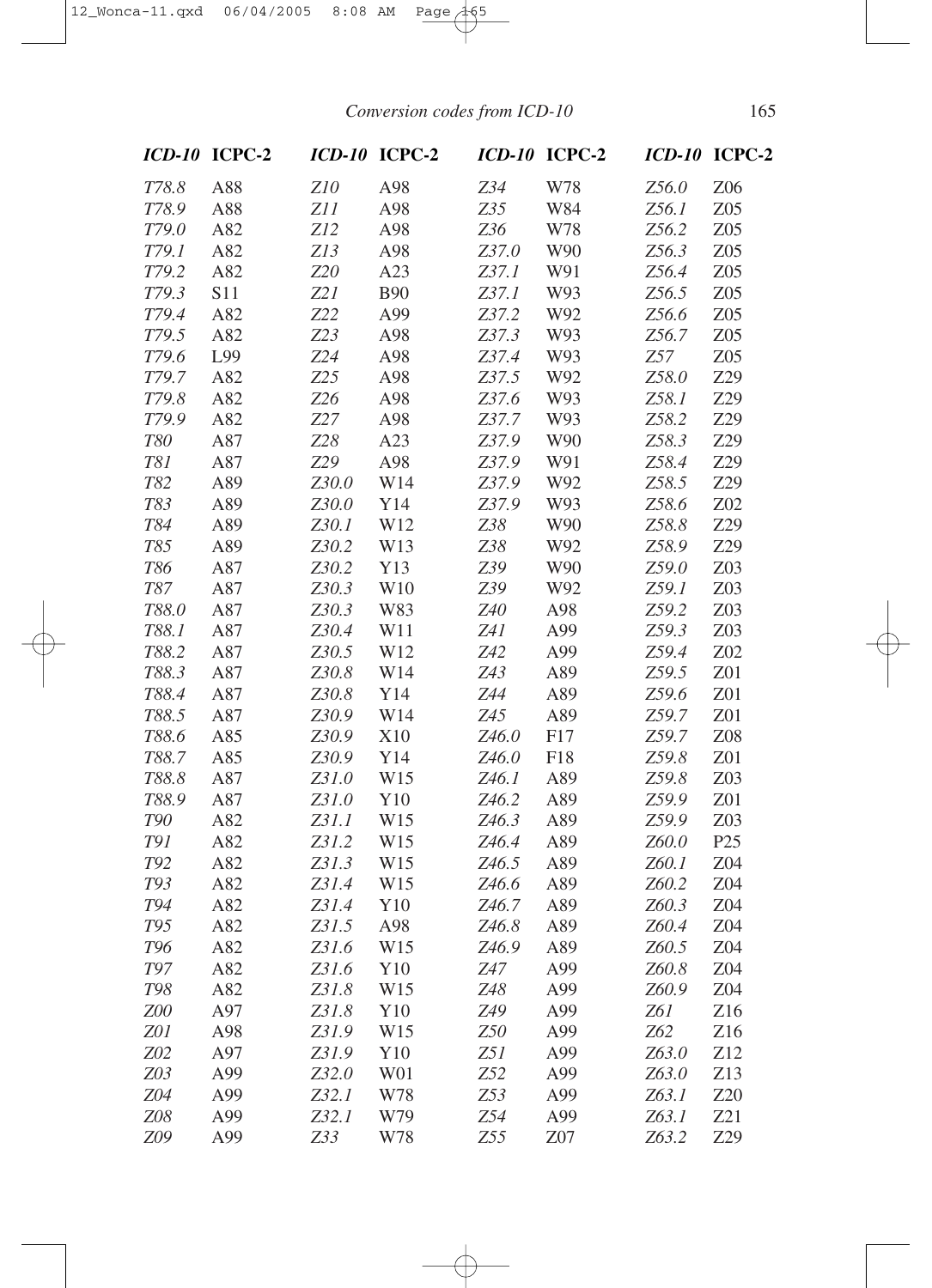| <i><b>ICD-10</b></i> | ICPC-2          |       | <b>ICD-10 ICPC-2</b> | <i><b>ICD-10</b></i> | ICPC-2          |       | ICD-10 ICPC-2   |
|----------------------|-----------------|-------|----------------------|----------------------|-----------------|-------|-----------------|
| Z63.3                | Z29             | Z71.1 | N26                  | Z73.6                | A28             | Z86.3 | A23             |
| Z63.4                | Z15             | Z71.1 | N27                  | Z73.6                | <b>B28</b>      | Z86.4 | A23             |
| Z63.4                | Z19             | Z71.1 | P <sub>27</sub>      | Z73.6                | D <sub>28</sub> | Z86.5 | A23             |
| Z63.4                | Z23             | Z71.1 | R <sub>26</sub>      | Z73.6                | F <sub>28</sub> | Z86.6 | A23             |
| Z63.5                | Z15             | Z71.1 | R <sub>27</sub>      | Z73.6                | H <sub>28</sub> | Z86.7 | K22             |
| Z63.6                | Z14             | Z71.1 | S <sub>26</sub>      | Z73.6                | K <sub>28</sub> | Z87   | A23             |
| Z63.6                | Z18             | Z71.1 | S27                  | Z73.6                | L28             | Z88   | A23             |
| Z63.6                | Z22             | Z71.1 | T <sub>26</sub>      | Z73.6                | N28             | Z89   | L99             |
| Z63.7                | Z22             | Z71.1 | T <sub>27</sub>      | Z73.6                | P <sub>28</sub> | Z90.0 | A99             |
| Z63.7                | Z29             | Z71.1 | U26                  | Z73.6                | R <sub>28</sub> | Z90.1 | X99             |
| Z63.8                | Z16             | Z71.1 | U27                  | Z73.6                | S <sub>28</sub> | Z90.2 | R99             |
| Z63.8                | Z20             | Z71.1 | W <sub>02</sub>      | Z73.6                | T <sub>28</sub> | Z90.3 | D99             |
| Z63.8                | Z29             | Z71.1 | W27                  | Z73.6                | U28             | Z90.4 | D99             |
| Z63.9                | Z21             | Z71.1 | X23                  | Z73.6                | W <sub>28</sub> | Z90.5 | U99             |
| Z63.9                | Z24             | Z71.1 | X24                  | Z73.6                | X28             | Z90.6 | U99             |
| Z63.9                | Z29             | Z71.1 | X25                  | Z73.6                | Y28             | Z90.7 | X28             |
| Z64.0                | W79             | Z71.1 | X26                  | Z73.6                | Z28             | Z90.7 | X99             |
| Z64.1                | Z29             | Z71.1 | X27                  | Z73.8                | Z29             | Z90.7 | Y28             |
| Z64.2                | P <sub>29</sub> | Z71.1 | Y24                  | Z73.9                | Z29             | Z90.7 | Y99             |
| Z64.3                | P <sub>29</sub> | Z71.1 | Y25                  | Z74                  | A28             | Z90.8 | A99             |
| Z64.4                | Z10             | Z71.1 | Y26                  | Z75                  | Z10             | Z91.0 | A23             |
| Z65.0                | Z09             | Z71.1 | Y27                  | Z75                  | Z11             | Z91.1 | A23             |
| Z65.1                | Z09             | Z71.1 | Z27                  | Z76.0                | A99             | Z91.2 | A23             |
| Z65.2                | Z09             | Z71.2 | A99                  | Z76.1                | A99             | Z91.3 | A23             |
| Z65.3                | Z09             | Z71.3 | A99                  | Z76.2                | A99             | Z91.4 | A23             |
| Z65.4                | Z25             | Z71.4 | A99                  | Z76.3                | A99             | Z91.5 | A23             |
| Z65.5                | Z25             | Z71.5 | A99                  | Z76.4                | A99             | Z91.5 | P77             |
| Z65.8                | Z29             | Z71.6 | A99                  | Z76.5                | Z29             | Z91.6 | A23             |
| Z65.9                | Z29             | Z71.7 | A99                  | Z76.8                | A99             | Z91.8 | A23             |
| Z70                  | A98             | Z71.8 | A20                  | Z76.9                | A99             | Z92   | A23             |
| Z71.0                | A99             | Z71.8 | A99                  | Z80                  | A21             | Z93   | A89             |
| Z71.1                | A13             | Z71.9 | A99                  | Z81                  | A23             | Z94   | A89             |
| Z71.1                | A25             | Z72.0 | A23                  | Z82.0                | A23             | Z95   | A89             |
| Z71.1                | A26             | Z72.1 | A23                  | Z82.1                | A23             | Z96   | A89             |
| Z71.1                | A27             | Z72.2 | A23                  | Z82.2                | A23             | Z97   | A89             |
| Z71.1                | <b>B25</b>      | Z72.3 | A23                  | Z82.3                | K <sub>22</sub> | Z98.0 | D99             |
| Z71.1                | <b>B26</b>      | Z72.4 | A23                  | Z82.4                | K22             | Z98.1 | L99             |
| Z71.1                | <b>B27</b>      | Z72.5 | A23                  | Z82.5                | A23             | Z98.2 | N99             |
| Z71.1                | D <sub>26</sub> | Z72.6 | Z29                  | Z82.6                | A23             | Z98.8 | A99             |
| Z71.1                | D27             | Z72.8 | Z29                  | Z82.7                | A23             | Z99.0 | A28             |
| Z71.1                | F27             | Z72.9 | Z29                  | Z82.8                | A23             | Z99.1 | R <sub>28</sub> |
| Z71.1                | H <sub>27</sub> | Z73.0 | P <sub>29</sub>      | Z83                  | A23             | Z99.2 | U28             |
| Z71.1                | K24             | Z73.1 | P <sub>29</sub>      | Z84                  | A23             | Z99.3 | A28             |
| Z71.1                | K <sub>25</sub> | Z73.2 | A23                  | Z85                  | A21             | Z99.8 | A28             |
| Z71.1                | K27             | Z73.3 | P <sub>29</sub>      | Z86.0                | A23             | Z99.9 | A28             |
| Z71.1                | L26             | Z73.4 | Z28                  | Z86.1                | A23             |       |                 |
| Z71.1                | L27             | Z73.5 | Z29                  | Z86.2                | A23             |       |                 |
|                      |                 |       |                      |                      |                 |       |                 |

166 *WONCA International Classification of Primary Care*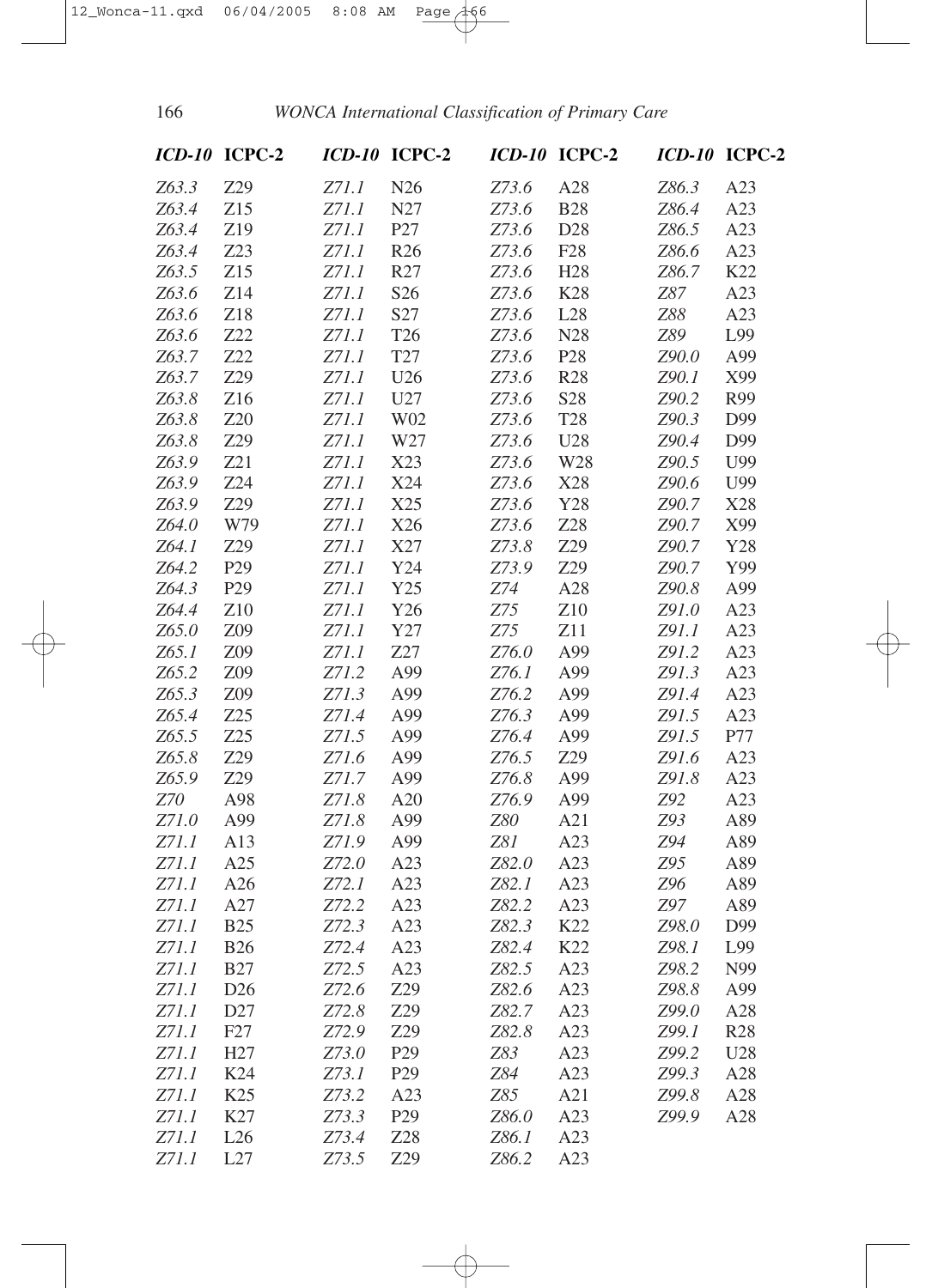# **12 Alphabetical index**

This index is not meant to be comprehensive, nor to be a nomenclature (see Chapter 1). It is a list only of the titles of rubrics (in upper case) and of inclusion terms in the rubrics (in lower case). These comprise the synonyms and terms most commonly used in general/ family practice. Users requiring a more extensive index or nomenclature will need to develop their own or use ones already available in countries such as Australia, Canada, The Netherlands, and some Scandinavian countries. In order to maintain consistency, this should be done in cooperation with the WONCA Classification Committee.

Abbreviations are not included in this index, except the following:

 $complt = complain$ 

 $/ =$  or

sympt = symptom

NOS = not otherwise specified in this classification

| abdominal adhesion           | D99             | ABUSE, ALCOHOL, CHRONIC         | P <sub>15</sub>  |
|------------------------------|-----------------|---------------------------------|------------------|
| abnormal blinking            | F14             | abuse, child, emotional         | Z <sub>16</sub>  |
| abnormal breathing           | R <sub>04</sub> | abuse, child, physical          | Z <sub>25</sub>  |
| abnormal chromosome          | A90             | <b>ABUSE, DRUG</b>              | P <sub>19</sub>  |
| abnormal imaging test        | A91             | ABUSE, MEDICATION               | P <sub>18</sub>  |
| <b>ABNORMAL PAP SMEAR</b>    | X86             | abuse, partner, emotional       | Z <sub>12</sub>  |
| abnormal platelets           | <b>B83</b>      | abuse, physical                 | Z <sub>25</sub>  |
| abnormal red cells           | <b>B99</b>      | ABUSE, TOBACCO                  | P <sub>17</sub>  |
| abnormal taste               | N <sub>16</sub> | accessory auricle               | H80              |
| abnormal test result         | A91             | achalasia                       | D <sub>84</sub>  |
| <b>ABNORMAL WHITE CELLS</b>  | <b>B84</b>      | ache, stomach                   | D <sub>0</sub> 2 |
| abortion, complete           | W82             | aches, multiple                 | A01              |
| abortion, habitual           | W82             | acidity                         | D <sub>03</sub>  |
| abortion, incomplete         | W82             | <b>ACNE</b>                     | S96              |
| ABORTION, INDUCED            | W83             | acoustic neuroma                | N75              |
| abortion, missed             | W82             | acromegaly                      | T99              |
| <b>ABORTION, SPONTANEOUS</b> | W82             | addiction to drug               | P <sub>19</sub>  |
| abortion, threatened         | W82             | adenovims disease               | A77              |
| <b>ABRASION</b>              | S <sub>17</sub> | adjustment disorder, acute      | P <sub>0</sub> 2 |
| abscess, breast, puerperal   | W94             | adjustment disorder, persistent | P82              |
| abscess, ischiorectal        | D95             | adverse effect cold             | A88              |
| <b>ABSCESS, NOSE</b>         | R73             | <b>ADVERSE EFFECT</b>           |                  |
| ABSCESS, PERIANAL            | D95             | <b>MEDICATION</b>               | A85              |
| abscess, perinephric         | U70             | adverse effect pressure         | A88              |
| abscess, skin                | S <sub>10</sub> | adverse effect treatment        | A87              |
| ABUSE, ALCOHOL, ACUTE        | P <sub>16</sub> | ADVERSE EFFECT, PHYSICAL        | A88              |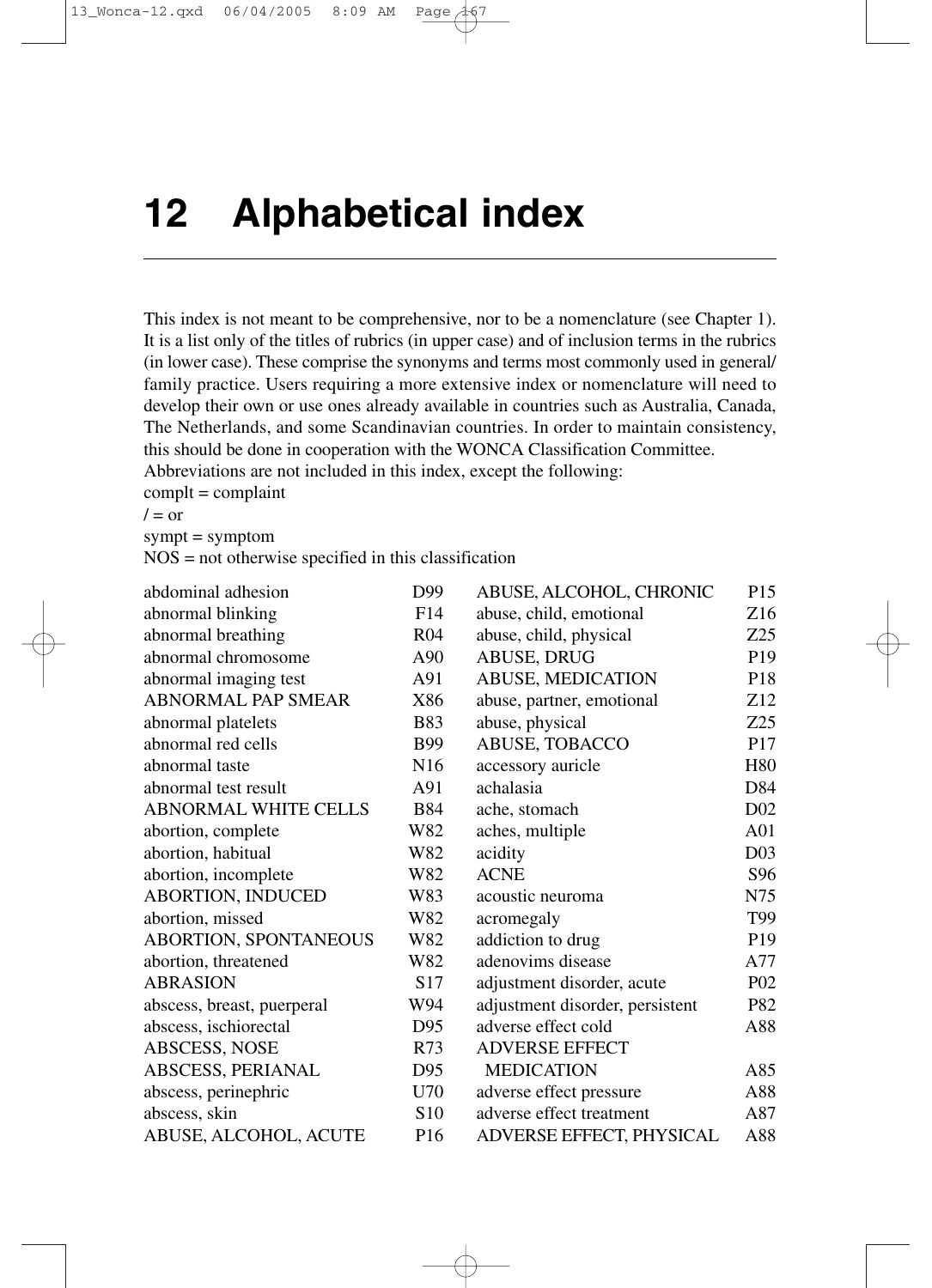| AFFECTIVE PSYCHOSIS NOS         | P73             | analgesic nephropathy                | U88             |
|---------------------------------|-----------------|--------------------------------------|-----------------|
| agitation                       | P04             | anaphylactic shock                   | A92             |
| agranulocytosis                 | <b>B84</b>      | anaphylaxis, medication              | A85             |
| <b>AIDS</b>                     | <b>B90</b>      | aneurysm, aortic                     | K99             |
| AIDS, FEAR OF                   | <b>B25</b>      | aneurysm, cerebral                   | K91             |
| albuminuria                     | U90             | aneurysm, heart                      | K76             |
| ALCOHOL ABUSE, ACUTE            | P16             | aneurysm, other                      | K99             |
| ALCOHOL ABUSE, CHRONIC          | P <sub>15</sub> | angina pectoris                      | K74             |
| alcohol brain syndrome          | PI <sub>5</sub> | angiomatous birthmark                | S81             |
| alcohol hepatitis               | D97             | angioneurotic oedema                 | A92             |
| alcohol psychosis               | P15             | <b>ANGRY FEELING</b>                 | P04             |
| alcoholic gastritis             | D87             | <b>ANKLE SYMPT/COMPLT</b>            | L16             |
| alcoholism                      | P15             | ankylosing spondylitis               | L88             |
| allergic dermatitis             | <b>S88</b>      | anorexia                             | T03             |
| allergic gastroenteropathy      | D99             | <b>ANOREXIA NERVOSA</b>              | P86             |
| allergic oedema                 | A92             | anosmia, disturbance of smell/taste  | N <sub>16</sub> |
| <b>ALLERGIC RHINITIS</b>        | R97             | <b>ANTEPARTUM BLEEDING</b>           | W03             |
| allergy to medication           | A85             | anuria                               | U <sub>05</sub> |
| ALLERGY/ALLERGIC                |                 | anxiety NOS                          | <b>P01</b>      |
| <b>REACTION</b>                 | A92             | anxiety and depression               | P76             |
| alopecia                        | S23             | <b>ANXIETY DISORDER/STATE</b>        | P74             |
| Alzheimer's disease             | P70             | anxiety neurosis                     | P74             |
| amblyopia                       | F99             | anxious feeling                      | <b>P01</b>      |
| amenorrhoea                     | X05             | aortic valve disease                 | K83             |
| amnesia                         | P <sub>20</sub> | aphasia                              | N19             |
| amputation, old                 | A82             | aphonia                              | R <sub>23</sub> |
| amputation, traumatic, recent   | L81             | apnoea                               | <b>R04</b>      |
| amyloidosis                     | T99             | apnoea, sleep                        | P <sub>06</sub> |
| anaemia, aplastic               | <b>B82</b>      | apoplexy                             | K90             |
| anaemia, blood loss             | <b>B80</b>      | <b>APPENDICITIS</b>                  | D88             |
| ANAEMIA, FOLATE                 |                 | APPETITE, EXCESSIVE                  | T <sub>02</sub> |
| <b>DEFICIENCY</b>               | <b>B81</b>      | arcus senilis                        | F99             |
| anaemia, haemolytic, acquired   | <b>B82</b>      | ARM SYMPT/COMPLT                     | L <sub>09</sub> |
| ANAEMIA, HEREDITARY             | <b>B82</b>      | ARRHYTHMIA, CARDIAC                  | <b>K80</b>      |
| ANAEMIA, IRON DEFICIENCY        | <b>B80</b>      | arterial embolism                    | K92             |
| anaemia, macrocytic             | <b>B81</b>      | arterial stenosis                    | K92             |
| anaemia, megaloblastic          | <b>B81</b>      | arteriosclerosis                     | K92             |
| ANAEMIA, OTHER/                 |                 | arteritis                            | K99             |
| <b>UNSPECIFIED</b>              | <b>B82</b>      | arthralgia                           | L20             |
| anaemia, pernicious             | <b>B81</b>      | arthritis NOS                        | L91             |
| anaemia, of pregnancy           | W84             | arthritis, osteo: see osteoarthrosis |                 |
| anaemia, protein deficiency     | <b>B82</b>      | arthritis, psoriatic                 | S91             |
| ANAEMIA, VIT B12 DEFICIENCY B81 |                 | arthritis, pyogenic                  | L70             |
| anaesthesia                     | N <sub>06</sub> | ARTHRITIS, RHEUMATOID                | L88             |
| anaesthetic shock               | A87             | arthrodesis                          | L99             |
| anal spasm                      | D <sub>04</sub> | arthropathy, crystal                 | T99             |

 $\bigoplus$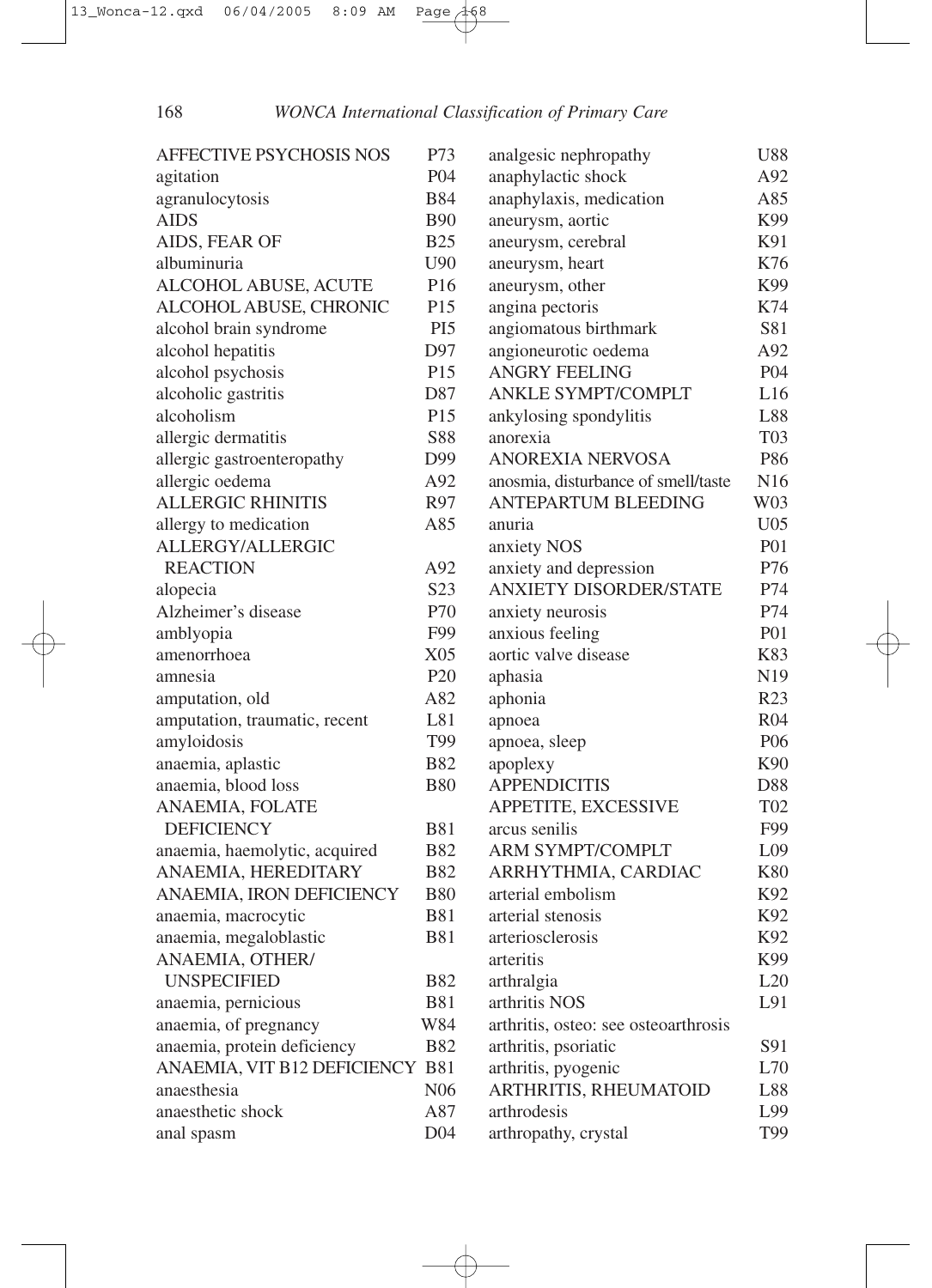*Alphabetical index* 169

| arthrosis, osteo: see osteoarthrosis |                  | <b>BEHAVIOUR PROBLEM,</b>    |                 |
|--------------------------------------|------------------|------------------------------|-----------------|
| ascites                              | D29              | <b>PARENT</b>                | Z21             |
| <b>ASSAULT</b>                       | Z <sub>25</sub>  | BEHAVIOUR PROBLEM,           |                 |
| <b>ASTHMA</b>                        | R <sub>96</sub>  | <b>PARTNER</b>               | Z13             |
| astigmatism                          | F91              | behaviour strange            | P <sub>29</sub> |
| ataxia                               | N <sub>29</sub>  | <b>BELCHING</b>              | D <sub>08</sub> |
| atheroma                             | K92              | <b>BELL'S PALSY</b>          | N91             |
| <b>ATHEROSCLEROSIS</b>               | K92              | benign paroxysmal vertigo    | H82             |
| atherosclerotic heart disease        | K76              | <b>BENIGN PROSTATIC</b>      |                 |
| <b>ATRIAL FIBRILLATION</b>           | K78              | <b>HYPERTROPHY</b>           | Y85             |
| <b>ATRIAL FLUTTER</b>                | K78              | <b>BENIGN: see NEOPLASM,</b> |                 |
| atrial septal defect                 | K73              | <b>BENIGN</b>                |                 |
| atrophy, muscle                      | L19              | bereavement: see LOSS        |                 |
| attention deficit disorder           | P81              | beri-beri                    | T91             |
| autism                               | P99              | bigeminy                     | <b>K80</b>      |
|                                      |                  |                              | D81             |
| autoimmune disease, blood            | <b>B99</b>       | biliary anomaly              |                 |
| avulsion, nail                       | S <sub>19</sub>  | biliary colic                | D98             |
| <b>AXILLA SYMPT/COMPLT</b>           | L <sub>05</sub>  | bipolar disorder             | P73             |
| back pain NOS                        | L <sub>02</sub>  | birthmark                    | S83             |
| BACK PAIN SYNDROME,                  |                  | birthmark, angiomatous       | S81             |
| <b>WITH RADIATION</b>                | L86              | BITE, ANIMAL/HUMAN           | S <sub>13</sub> |
| <b>BACK PAIN SYNDROME,</b>           |                  | <b>BITE, INSECT</b>          | S <sub>12</sub> |
| <b>WITHOUT RADIATION</b>             | L84              | black eye                    | F75             |
| back pain, lumbar                    | L <sub>03</sub>  | blackhead                    | S96             |
| <b>BACK SYMPT/COMPLT</b>             | L <sub>02</sub>  | blackout                     | A06             |
| backache NOS                         | L <sub>02</sub>  | bladder diverticulum         | U99             |
| backache, low                        | L <sub>03</sub>  | bladder neck obstruction     | U99             |
| backache, thoracic                   | L <sub>02</sub>  | <b>BLADDER SYMPT/COMPLT</b>  | U13             |
| bacterial endocarditis               | K70              | <b>BLEEDING NOS</b>          | A10             |
| bacteriuria, asymptomatic            | U71              | BLEEDING, ANTEPARTUM         | W03             |
| bad breath                           | D20              | bleeding, breakthrough       | <b>X08</b>      |
| <b>BALANITIS</b>                     | Y75              | bleeding, duodenal ulcer     | D <sub>85</sub> |
| <b>BALDNESS</b>                      | S <sub>2</sub> 3 | <b>BLEEDING, EAR</b>         | H <sub>05</sub> |
| Bartholin's cyst/abscess             | X99              | BLEEDING,                    |                 |
| basal cell carcinoma                 | S77              | <b>INTERMENSTRUAL</b>        | X08             |
| basilar insufficiency                | K89              | BLEEDING, POST-COITAL        | X13             |
| bat ear                              | H80              | BLEEDING,                    |                 |
| bedsore                              | S97              | POST-MENOPAUSAL              | X12             |
| <b>BEDWETTING</b>                    | P12              | BLEEDING, POST-PARTUM        | W17             |
| <b>BEHAVING IRRITABLE/ANGRY</b>      | P04              | <b>BLEEDING, RECTAL</b>      | D <sub>16</sub> |
| behaviour disorder, adult            | P80              | bleeding, skin               | S <sub>29</sub> |
| BEHAVIOUR PROBLEM,                   |                  | <b>BLEPHARITIS</b>           | F72             |
| <b>ADOLESCENT</b>                    | P <sub>23</sub>  | <b>BLINDNESS</b>             | F94             |
| BEHAVIOUR PROBLEM, CHILD             | P <sub>22</sub>  | blindness, one eye           | F <sub>28</sub> |
| BEHAVIOUR PROBLEM,                   |                  | blindness, temporary         | F <sub>05</sub> |
| <b>FAMILY</b>                        | Z21              | <b>BLISTER</b>               | S17             |

 $\oplus$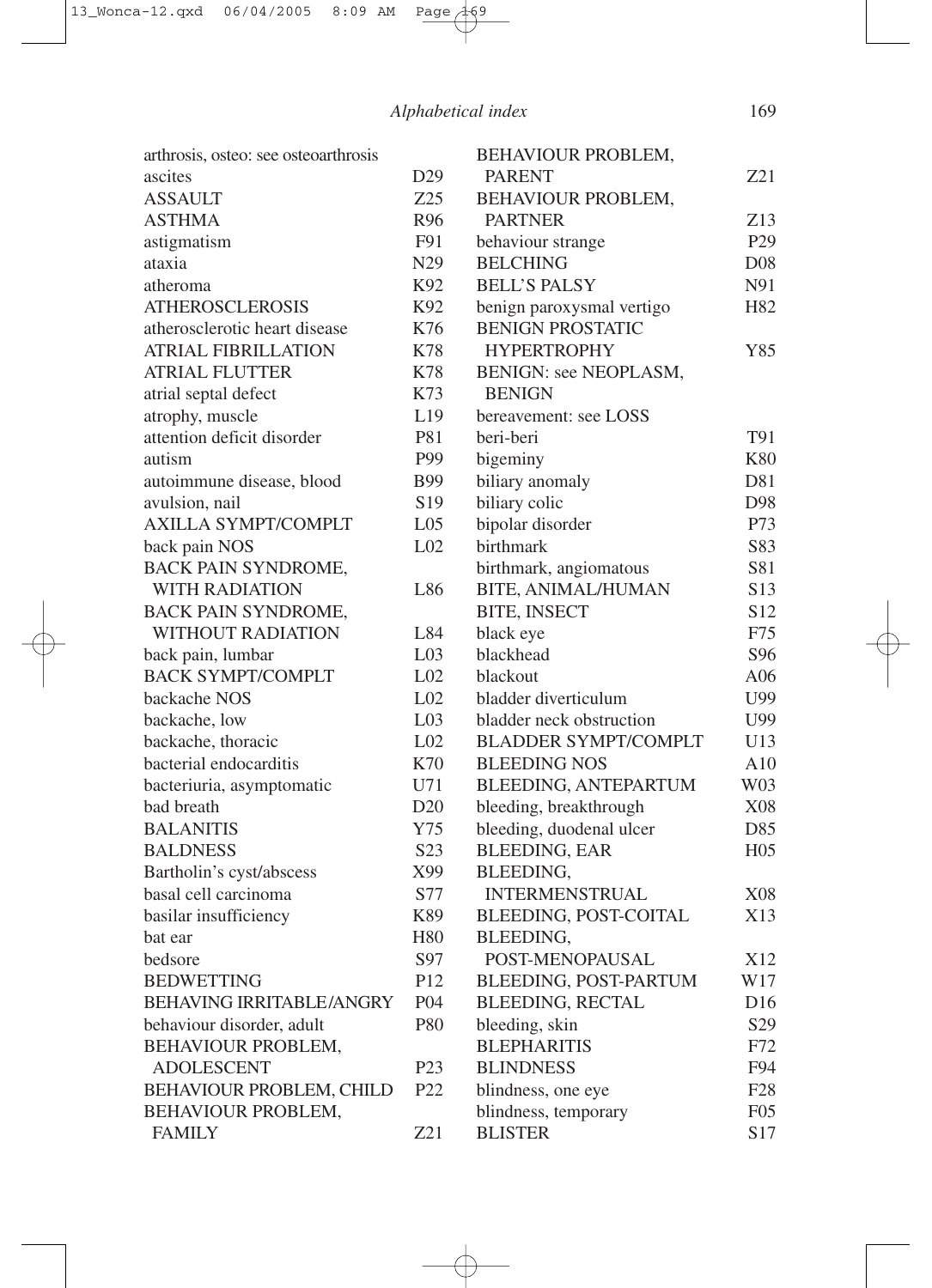| bloating                          | D <sub>08</sub> | bunion                           | L98             |
|-----------------------------------|-----------------|----------------------------------|-----------------|
| blocked ear                       | H13             | <b>BURN</b>                      | S <sub>14</sub> |
| BLOCKED LACRIMAL DUCT,            |                 | burn, chemical                   | S <sub>14</sub> |
| <b>INFANT</b>                     | <b>F80</b>      | burning eye                      | F13             |
| blocked lacrimal duct, not infant | F99             | burning feet                     | N05             |
| blocked nose                      | R07             | burning sensation skin           | <b>S01</b>      |
| blocked sinuses                   | R <sub>09</sub> | burning urination                | U <sub>01</sub> |
| <b>BLOOD DISEASE, OTHER</b>       | <b>B99</b>      | <b>BURSITIS</b>                  | L87             |
| blood in/from ear                 | H <sub>05</sub> | bursitis of shoulder             | L92             |
| blood in stool                    | D <sub>16</sub> | cachexia                         | <b>T08</b>      |
| blood in urine                    | U06             | caesarian section                | W92/W93         |
| BLOOD PRESSURE, ELEVATED          | K85             | calcified tendon                 | L87             |
| <b>BLOOD SYMPT/COMPLT</b>         | <b>B04</b>      | calculus, urinary                | U95             |
| bloodshot eye                     | F <sub>02</sub> | <b>CALLOSITIES</b>               | <b>S20</b>      |
| blotches, generalized             | S07             | campylobacter enteritis          | D70             |
| blotch, localized                 | S <sub>06</sub> | cancer phobia                    | P79             |
| <b>BOIL</b>                       | S10             | cancer: see NEOPLASM,            |                 |
| <b>BOIL, NOSE</b>                 | R73             | <b>MALIGNANT</b>                 |                 |
| bow leg                           | L82             | CANDIDIASIS,                     |                 |
| <b>BOWEL MOVEMENTS</b>            |                 | <b>FEMALE GENITAL</b>            | X72             |
| <b>CHANGED</b>                    | D18             | candidiasis, oral                | D83             |
| <b>BOWEL TRAINING PROBLEM</b>     | P <sub>13</sub> | candidiasis, penis               | Y75             |
| Bowen's disease                   | S79             | candidiasis, perianal            | S75             |
| bradycardia                       | <b>K80</b>      | CANDIDIASIS, SKIN                | S75             |
| brain syndrome, chronic           | P98             | carbon monoxide toxicity         | A86             |
| breakthrough bleeding             | X08             | <b>CARBUNCLE</b>                 | S <sub>10</sub> |
| <b>BREAST DISORDER,</b>           |                 | carcinoma-in-situ, breast        | X81             |
| OTHER, IN PREGNANCY/              |                 | carcinoma-in-situ, cervix        | X81             |
| PUERPERIUM                        | W95             | carcinoma-in-situ: see neoplasm, |                 |
| BREAST SYMPT/COMPLT,              |                 | unspecified/uncertain carcino-   |                 |
| <b>FEMALE</b>                     | X21             | matosis, unknown primary         | A79             |
| BREAST SYMPT/COMPLT,              |                 | cardiac arrest                   | K84             |
| <b>MALE</b>                       | Y16             | cardiac asthma                   | K77             |
| breath holding                    | R <sub>04</sub> | cardiac bruit                    | K81             |
| <b>BREATHING PROBLEM</b>          | R <sub>04</sub> | cardiomegaly                     | K84             |
| bronchiectasis                    | R99             | cardiomyopathy                   | K84             |
| <b>BRONCHIOLITIS, ACUTE</b>       | R78             | <b>CARDIOVASCULAR</b>            |                 |
| bronchitis NOS                    | R78             | DISEASE, OTHER                   | K99             |
| <b>BRONCHITIS, ACUTE</b>          | R78             | CARDIOVASCULAR RISK              |                 |
| <b>BRONCHITIS, CHRONIC</b>        | R79             | <b>FACTOR</b>                    | K <sub>22</sub> |
| bronchitis, wheezy                | R96             | <b>CARDIOVASCULAR</b>            |                 |
| bronchopneumonia                  | R81             | SYMPT/COMPLT                     | K <sub>29</sub> |
| brucellosis                       | A78             | caries                           | D82             |
| <b>BRUISE</b>                     | S <sub>16</sub> | carotid bruit                    | K81             |
| <b>BULIMIA</b>                    | P86             | <b>CARPAL TUNNEL</b>             |                 |
| bundle branch block               | K84             | <b>SYNDROME</b>                  | N93             |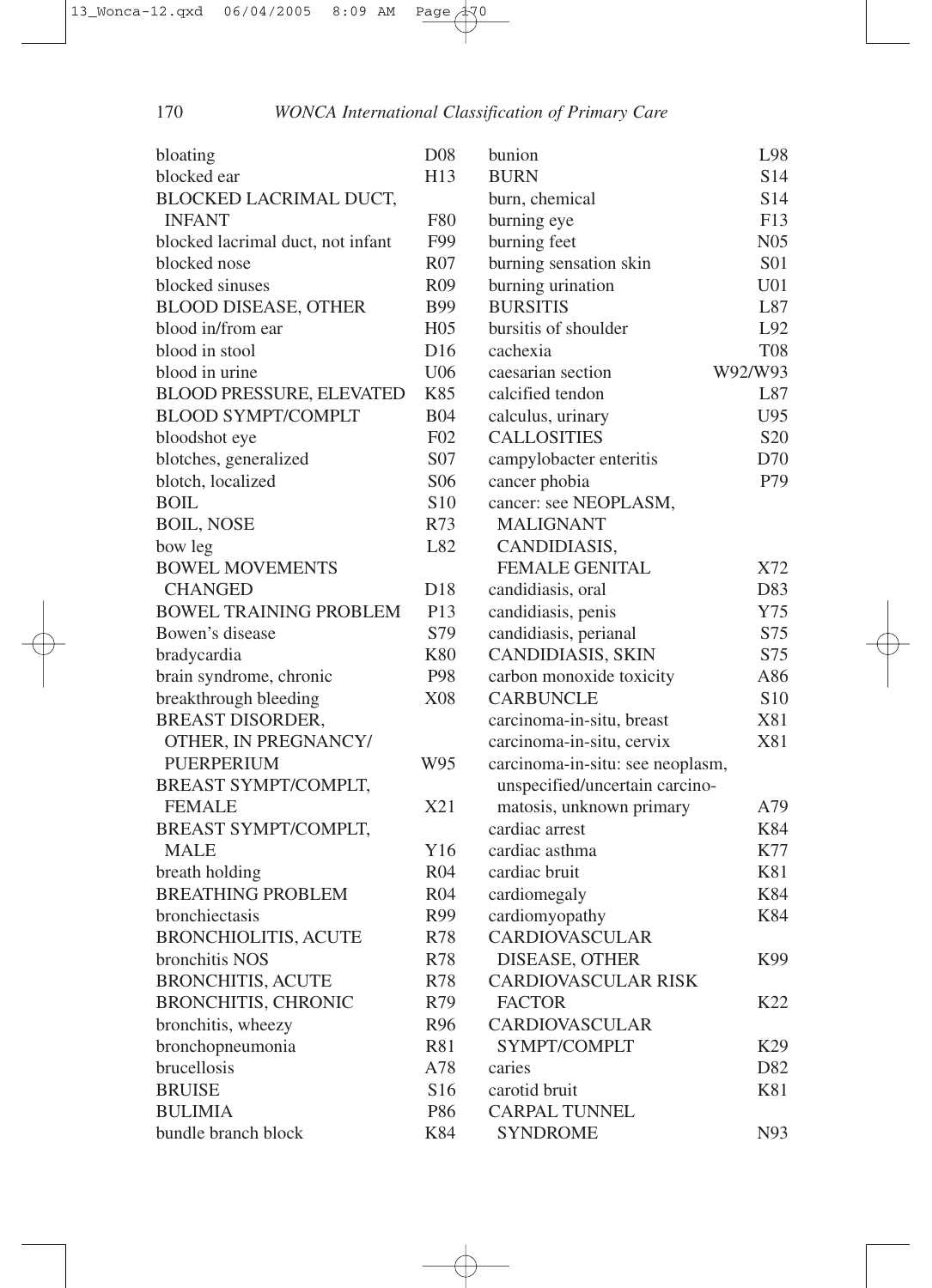| F92<br><b>CATARACT</b><br>cholera<br>D70<br>S29<br>cellulite<br>cholesteatoma<br>H74<br>S76<br>K71<br>cellulitis<br>chorea<br>W72<br>cerebral abscess<br>N73<br>choriocarcinoma<br>A90<br>cerebral contusion<br>N80<br>chromosome abnormality<br>R95<br>cerebral embolism<br>K90<br>chronic airways limitation<br>A04<br>K90<br>chronic fatigue syndrome<br>cerebral haemorrhage<br>R95<br>chronic obstructive airway disease<br>cerebral haemorrhage,<br>X82<br>traumatic<br>N80<br>circumcision, female<br>cerebral infarction<br>Y80<br>K90<br>circumcision, male<br>cirrhosis<br>cerebral injury<br>N80<br>D97<br>N99<br>claudication, intermittent<br>K92<br>cerebral palsy<br>cerebral thrombosis<br>K90<br>D81<br>cleft lip and palate<br>S22<br>cerebrovascular accident<br>K90<br>clubbing of nail<br><b>CEREBROVASCULAR</b><br>clubfoot (talipes)<br>L82<br>clumsiness<br>A29<br><b>DISEASE</b><br>K91<br>cervical disc lesion<br>L83<br><b>COAGULATION DEFECT</b><br><b>B83</b><br><b>CERVICAL EROSION</b><br>X85<br>L <sub>03</sub><br>coccydynia<br>coeliac disease<br>D99<br>cervical intraepithelial<br>cold in head<br>neoplasia, grade 3<br>X81/X86<br>R74<br>S71<br>cervical intraepithelial<br>cold sore<br>D <sub>01</sub><br>neoplasia, grades 1 and 2<br>X85/X86<br>colic, abdominal<br>cervical spine sympt/complt<br>L <sub>01</sub><br>colic, infant<br>D <sub>01</sub><br>cervical spine syndrome<br>L83<br>collapse<br>A06<br><b>CERVICAL DISEASE NOS</b><br>X85<br>collapse, lung<br>R99<br>collapsed vertebra NOS<br>cervicitis<br>X85<br>L84<br>Colic's fracture<br>L72<br>L83<br>cervicobrachial syndrome<br>A89<br>D <sub>96</sub><br>colostomy<br>cestodes<br>F72<br>F99<br><b>CHALAZION</b><br>colour blindness<br>D83<br><b>COMA</b><br>A07<br>cheilosis<br>chemical dermatitis<br><b>S88</b><br>S96<br>comedones<br>chest infection<br><b>R78</b><br>compensation neurosis<br><b>P80</b><br>CHEST SYMPT/COMPLT<br>L <sub>04</sub><br>complement defect<br><b>B99</b><br>R29<br><b>COMPLIANCE PROBLEM</b><br>chest tightness<br>Z11<br><b>CHICKENPOX</b><br>A72<br>COMPLICATED DELIVERY,<br>chilblains<br>A88<br><b>LIVEBIRTH</b><br>W92<br>child abuse, emotional<br>Z16<br>COMPLICATED DELIVERY,<br>child abuse, physical<br>Z <sub>25</sub><br><b>STILLBIRTH</b><br>W93<br><b>COMPLICATION OF</b><br><b>CHILLS</b><br>A02<br>CHLAMYDIA INFECTION,<br>PUERPERIUM<br>W96<br>complication of rubella<br><b>GENITAL, FEMALE</b><br>X92<br>A74<br>chlamydial urethritis<br><b>COMPLICATION OF</b><br>U72<br>choking feeling<br>D21<br><b>TREATMENT</b><br>A87<br>cholangitis<br>D <sub>98</sub><br><b>COMPULSIVE DISORDER</b><br>P79 | carrier of disease   | A99             | <b>CHOLELITHIASIS</b> | D98             |
|-----------------------------------------------------------------------------------------------------------------------------------------------------------------------------------------------------------------------------------------------------------------------------------------------------------------------------------------------------------------------------------------------------------------------------------------------------------------------------------------------------------------------------------------------------------------------------------------------------------------------------------------------------------------------------------------------------------------------------------------------------------------------------------------------------------------------------------------------------------------------------------------------------------------------------------------------------------------------------------------------------------------------------------------------------------------------------------------------------------------------------------------------------------------------------------------------------------------------------------------------------------------------------------------------------------------------------------------------------------------------------------------------------------------------------------------------------------------------------------------------------------------------------------------------------------------------------------------------------------------------------------------------------------------------------------------------------------------------------------------------------------------------------------------------------------------------------------------------------------------------------------------------------------------------------------------------------------------------------------------------------------------------------------------------------------------------------------------------------------------------------------------------------------------------------------------------------------------------------------------------------------------------------------------------------------------------------------------------------------------------------------------------------------------------------------------------------------------------------------------------------------------------------------------------------------------------------------------------------------------------------------------------------------------------|----------------------|-----------------|-----------------------|-----------------|
|                                                                                                                                                                                                                                                                                                                                                                                                                                                                                                                                                                                                                                                                                                                                                                                                                                                                                                                                                                                                                                                                                                                                                                                                                                                                                                                                                                                                                                                                                                                                                                                                                                                                                                                                                                                                                                                                                                                                                                                                                                                                                                                                                                                                                                                                                                                                                                                                                                                                                                                                                                                                                                                                       |                      |                 |                       |                 |
|                                                                                                                                                                                                                                                                                                                                                                                                                                                                                                                                                                                                                                                                                                                                                                                                                                                                                                                                                                                                                                                                                                                                                                                                                                                                                                                                                                                                                                                                                                                                                                                                                                                                                                                                                                                                                                                                                                                                                                                                                                                                                                                                                                                                                                                                                                                                                                                                                                                                                                                                                                                                                                                                       |                      |                 |                       |                 |
|                                                                                                                                                                                                                                                                                                                                                                                                                                                                                                                                                                                                                                                                                                                                                                                                                                                                                                                                                                                                                                                                                                                                                                                                                                                                                                                                                                                                                                                                                                                                                                                                                                                                                                                                                                                                                                                                                                                                                                                                                                                                                                                                                                                                                                                                                                                                                                                                                                                                                                                                                                                                                                                                       |                      |                 |                       |                 |
|                                                                                                                                                                                                                                                                                                                                                                                                                                                                                                                                                                                                                                                                                                                                                                                                                                                                                                                                                                                                                                                                                                                                                                                                                                                                                                                                                                                                                                                                                                                                                                                                                                                                                                                                                                                                                                                                                                                                                                                                                                                                                                                                                                                                                                                                                                                                                                                                                                                                                                                                                                                                                                                                       |                      |                 |                       |                 |
|                                                                                                                                                                                                                                                                                                                                                                                                                                                                                                                                                                                                                                                                                                                                                                                                                                                                                                                                                                                                                                                                                                                                                                                                                                                                                                                                                                                                                                                                                                                                                                                                                                                                                                                                                                                                                                                                                                                                                                                                                                                                                                                                                                                                                                                                                                                                                                                                                                                                                                                                                                                                                                                                       |                      |                 |                       |                 |
|                                                                                                                                                                                                                                                                                                                                                                                                                                                                                                                                                                                                                                                                                                                                                                                                                                                                                                                                                                                                                                                                                                                                                                                                                                                                                                                                                                                                                                                                                                                                                                                                                                                                                                                                                                                                                                                                                                                                                                                                                                                                                                                                                                                                                                                                                                                                                                                                                                                                                                                                                                                                                                                                       |                      |                 |                       |                 |
|                                                                                                                                                                                                                                                                                                                                                                                                                                                                                                                                                                                                                                                                                                                                                                                                                                                                                                                                                                                                                                                                                                                                                                                                                                                                                                                                                                                                                                                                                                                                                                                                                                                                                                                                                                                                                                                                                                                                                                                                                                                                                                                                                                                                                                                                                                                                                                                                                                                                                                                                                                                                                                                                       |                      |                 |                       |                 |
|                                                                                                                                                                                                                                                                                                                                                                                                                                                                                                                                                                                                                                                                                                                                                                                                                                                                                                                                                                                                                                                                                                                                                                                                                                                                                                                                                                                                                                                                                                                                                                                                                                                                                                                                                                                                                                                                                                                                                                                                                                                                                                                                                                                                                                                                                                                                                                                                                                                                                                                                                                                                                                                                       |                      |                 |                       |                 |
|                                                                                                                                                                                                                                                                                                                                                                                                                                                                                                                                                                                                                                                                                                                                                                                                                                                                                                                                                                                                                                                                                                                                                                                                                                                                                                                                                                                                                                                                                                                                                                                                                                                                                                                                                                                                                                                                                                                                                                                                                                                                                                                                                                                                                                                                                                                                                                                                                                                                                                                                                                                                                                                                       |                      |                 |                       |                 |
|                                                                                                                                                                                                                                                                                                                                                                                                                                                                                                                                                                                                                                                                                                                                                                                                                                                                                                                                                                                                                                                                                                                                                                                                                                                                                                                                                                                                                                                                                                                                                                                                                                                                                                                                                                                                                                                                                                                                                                                                                                                                                                                                                                                                                                                                                                                                                                                                                                                                                                                                                                                                                                                                       |                      |                 |                       |                 |
|                                                                                                                                                                                                                                                                                                                                                                                                                                                                                                                                                                                                                                                                                                                                                                                                                                                                                                                                                                                                                                                                                                                                                                                                                                                                                                                                                                                                                                                                                                                                                                                                                                                                                                                                                                                                                                                                                                                                                                                                                                                                                                                                                                                                                                                                                                                                                                                                                                                                                                                                                                                                                                                                       |                      |                 |                       |                 |
|                                                                                                                                                                                                                                                                                                                                                                                                                                                                                                                                                                                                                                                                                                                                                                                                                                                                                                                                                                                                                                                                                                                                                                                                                                                                                                                                                                                                                                                                                                                                                                                                                                                                                                                                                                                                                                                                                                                                                                                                                                                                                                                                                                                                                                                                                                                                                                                                                                                                                                                                                                                                                                                                       |                      |                 |                       |                 |
|                                                                                                                                                                                                                                                                                                                                                                                                                                                                                                                                                                                                                                                                                                                                                                                                                                                                                                                                                                                                                                                                                                                                                                                                                                                                                                                                                                                                                                                                                                                                                                                                                                                                                                                                                                                                                                                                                                                                                                                                                                                                                                                                                                                                                                                                                                                                                                                                                                                                                                                                                                                                                                                                       |                      |                 |                       |                 |
|                                                                                                                                                                                                                                                                                                                                                                                                                                                                                                                                                                                                                                                                                                                                                                                                                                                                                                                                                                                                                                                                                                                                                                                                                                                                                                                                                                                                                                                                                                                                                                                                                                                                                                                                                                                                                                                                                                                                                                                                                                                                                                                                                                                                                                                                                                                                                                                                                                                                                                                                                                                                                                                                       |                      |                 |                       |                 |
|                                                                                                                                                                                                                                                                                                                                                                                                                                                                                                                                                                                                                                                                                                                                                                                                                                                                                                                                                                                                                                                                                                                                                                                                                                                                                                                                                                                                                                                                                                                                                                                                                                                                                                                                                                                                                                                                                                                                                                                                                                                                                                                                                                                                                                                                                                                                                                                                                                                                                                                                                                                                                                                                       |                      |                 |                       |                 |
|                                                                                                                                                                                                                                                                                                                                                                                                                                                                                                                                                                                                                                                                                                                                                                                                                                                                                                                                                                                                                                                                                                                                                                                                                                                                                                                                                                                                                                                                                                                                                                                                                                                                                                                                                                                                                                                                                                                                                                                                                                                                                                                                                                                                                                                                                                                                                                                                                                                                                                                                                                                                                                                                       |                      |                 |                       |                 |
|                                                                                                                                                                                                                                                                                                                                                                                                                                                                                                                                                                                                                                                                                                                                                                                                                                                                                                                                                                                                                                                                                                                                                                                                                                                                                                                                                                                                                                                                                                                                                                                                                                                                                                                                                                                                                                                                                                                                                                                                                                                                                                                                                                                                                                                                                                                                                                                                                                                                                                                                                                                                                                                                       |                      |                 |                       |                 |
|                                                                                                                                                                                                                                                                                                                                                                                                                                                                                                                                                                                                                                                                                                                                                                                                                                                                                                                                                                                                                                                                                                                                                                                                                                                                                                                                                                                                                                                                                                                                                                                                                                                                                                                                                                                                                                                                                                                                                                                                                                                                                                                                                                                                                                                                                                                                                                                                                                                                                                                                                                                                                                                                       |                      |                 |                       |                 |
|                                                                                                                                                                                                                                                                                                                                                                                                                                                                                                                                                                                                                                                                                                                                                                                                                                                                                                                                                                                                                                                                                                                                                                                                                                                                                                                                                                                                                                                                                                                                                                                                                                                                                                                                                                                                                                                                                                                                                                                                                                                                                                                                                                                                                                                                                                                                                                                                                                                                                                                                                                                                                                                                       |                      |                 |                       |                 |
|                                                                                                                                                                                                                                                                                                                                                                                                                                                                                                                                                                                                                                                                                                                                                                                                                                                                                                                                                                                                                                                                                                                                                                                                                                                                                                                                                                                                                                                                                                                                                                                                                                                                                                                                                                                                                                                                                                                                                                                                                                                                                                                                                                                                                                                                                                                                                                                                                                                                                                                                                                                                                                                                       |                      |                 |                       |                 |
|                                                                                                                                                                                                                                                                                                                                                                                                                                                                                                                                                                                                                                                                                                                                                                                                                                                                                                                                                                                                                                                                                                                                                                                                                                                                                                                                                                                                                                                                                                                                                                                                                                                                                                                                                                                                                                                                                                                                                                                                                                                                                                                                                                                                                                                                                                                                                                                                                                                                                                                                                                                                                                                                       |                      |                 |                       |                 |
|                                                                                                                                                                                                                                                                                                                                                                                                                                                                                                                                                                                                                                                                                                                                                                                                                                                                                                                                                                                                                                                                                                                                                                                                                                                                                                                                                                                                                                                                                                                                                                                                                                                                                                                                                                                                                                                                                                                                                                                                                                                                                                                                                                                                                                                                                                                                                                                                                                                                                                                                                                                                                                                                       |                      |                 |                       |                 |
|                                                                                                                                                                                                                                                                                                                                                                                                                                                                                                                                                                                                                                                                                                                                                                                                                                                                                                                                                                                                                                                                                                                                                                                                                                                                                                                                                                                                                                                                                                                                                                                                                                                                                                                                                                                                                                                                                                                                                                                                                                                                                                                                                                                                                                                                                                                                                                                                                                                                                                                                                                                                                                                                       |                      |                 |                       |                 |
|                                                                                                                                                                                                                                                                                                                                                                                                                                                                                                                                                                                                                                                                                                                                                                                                                                                                                                                                                                                                                                                                                                                                                                                                                                                                                                                                                                                                                                                                                                                                                                                                                                                                                                                                                                                                                                                                                                                                                                                                                                                                                                                                                                                                                                                                                                                                                                                                                                                                                                                                                                                                                                                                       |                      |                 |                       |                 |
|                                                                                                                                                                                                                                                                                                                                                                                                                                                                                                                                                                                                                                                                                                                                                                                                                                                                                                                                                                                                                                                                                                                                                                                                                                                                                                                                                                                                                                                                                                                                                                                                                                                                                                                                                                                                                                                                                                                                                                                                                                                                                                                                                                                                                                                                                                                                                                                                                                                                                                                                                                                                                                                                       |                      |                 |                       |                 |
|                                                                                                                                                                                                                                                                                                                                                                                                                                                                                                                                                                                                                                                                                                                                                                                                                                                                                                                                                                                                                                                                                                                                                                                                                                                                                                                                                                                                                                                                                                                                                                                                                                                                                                                                                                                                                                                                                                                                                                                                                                                                                                                                                                                                                                                                                                                                                                                                                                                                                                                                                                                                                                                                       |                      |                 |                       |                 |
|                                                                                                                                                                                                                                                                                                                                                                                                                                                                                                                                                                                                                                                                                                                                                                                                                                                                                                                                                                                                                                                                                                                                                                                                                                                                                                                                                                                                                                                                                                                                                                                                                                                                                                                                                                                                                                                                                                                                                                                                                                                                                                                                                                                                                                                                                                                                                                                                                                                                                                                                                                                                                                                                       |                      |                 |                       |                 |
|                                                                                                                                                                                                                                                                                                                                                                                                                                                                                                                                                                                                                                                                                                                                                                                                                                                                                                                                                                                                                                                                                                                                                                                                                                                                                                                                                                                                                                                                                                                                                                                                                                                                                                                                                                                                                                                                                                                                                                                                                                                                                                                                                                                                                                                                                                                                                                                                                                                                                                                                                                                                                                                                       |                      |                 |                       |                 |
|                                                                                                                                                                                                                                                                                                                                                                                                                                                                                                                                                                                                                                                                                                                                                                                                                                                                                                                                                                                                                                                                                                                                                                                                                                                                                                                                                                                                                                                                                                                                                                                                                                                                                                                                                                                                                                                                                                                                                                                                                                                                                                                                                                                                                                                                                                                                                                                                                                                                                                                                                                                                                                                                       |                      |                 |                       |                 |
|                                                                                                                                                                                                                                                                                                                                                                                                                                                                                                                                                                                                                                                                                                                                                                                                                                                                                                                                                                                                                                                                                                                                                                                                                                                                                                                                                                                                                                                                                                                                                                                                                                                                                                                                                                                                                                                                                                                                                                                                                                                                                                                                                                                                                                                                                                                                                                                                                                                                                                                                                                                                                                                                       |                      |                 |                       |                 |
|                                                                                                                                                                                                                                                                                                                                                                                                                                                                                                                                                                                                                                                                                                                                                                                                                                                                                                                                                                                                                                                                                                                                                                                                                                                                                                                                                                                                                                                                                                                                                                                                                                                                                                                                                                                                                                                                                                                                                                                                                                                                                                                                                                                                                                                                                                                                                                                                                                                                                                                                                                                                                                                                       |                      |                 |                       |                 |
|                                                                                                                                                                                                                                                                                                                                                                                                                                                                                                                                                                                                                                                                                                                                                                                                                                                                                                                                                                                                                                                                                                                                                                                                                                                                                                                                                                                                                                                                                                                                                                                                                                                                                                                                                                                                                                                                                                                                                                                                                                                                                                                                                                                                                                                                                                                                                                                                                                                                                                                                                                                                                                                                       |                      |                 |                       |                 |
|                                                                                                                                                                                                                                                                                                                                                                                                                                                                                                                                                                                                                                                                                                                                                                                                                                                                                                                                                                                                                                                                                                                                                                                                                                                                                                                                                                                                                                                                                                                                                                                                                                                                                                                                                                                                                                                                                                                                                                                                                                                                                                                                                                                                                                                                                                                                                                                                                                                                                                                                                                                                                                                                       |                      |                 |                       |                 |
|                                                                                                                                                                                                                                                                                                                                                                                                                                                                                                                                                                                                                                                                                                                                                                                                                                                                                                                                                                                                                                                                                                                                                                                                                                                                                                                                                                                                                                                                                                                                                                                                                                                                                                                                                                                                                                                                                                                                                                                                                                                                                                                                                                                                                                                                                                                                                                                                                                                                                                                                                                                                                                                                       |                      |                 |                       |                 |
|                                                                                                                                                                                                                                                                                                                                                                                                                                                                                                                                                                                                                                                                                                                                                                                                                                                                                                                                                                                                                                                                                                                                                                                                                                                                                                                                                                                                                                                                                                                                                                                                                                                                                                                                                                                                                                                                                                                                                                                                                                                                                                                                                                                                                                                                                                                                                                                                                                                                                                                                                                                                                                                                       |                      |                 |                       |                 |
|                                                                                                                                                                                                                                                                                                                                                                                                                                                                                                                                                                                                                                                                                                                                                                                                                                                                                                                                                                                                                                                                                                                                                                                                                                                                                                                                                                                                                                                                                                                                                                                                                                                                                                                                                                                                                                                                                                                                                                                                                                                                                                                                                                                                                                                                                                                                                                                                                                                                                                                                                                                                                                                                       |                      |                 |                       |                 |
|                                                                                                                                                                                                                                                                                                                                                                                                                                                                                                                                                                                                                                                                                                                                                                                                                                                                                                                                                                                                                                                                                                                                                                                                                                                                                                                                                                                                                                                                                                                                                                                                                                                                                                                                                                                                                                                                                                                                                                                                                                                                                                                                                                                                                                                                                                                                                                                                                                                                                                                                                                                                                                                                       |                      |                 |                       |                 |
|                                                                                                                                                                                                                                                                                                                                                                                                                                                                                                                                                                                                                                                                                                                                                                                                                                                                                                                                                                                                                                                                                                                                                                                                                                                                                                                                                                                                                                                                                                                                                                                                                                                                                                                                                                                                                                                                                                                                                                                                                                                                                                                                                                                                                                                                                                                                                                                                                                                                                                                                                                                                                                                                       |                      |                 |                       |                 |
|                                                                                                                                                                                                                                                                                                                                                                                                                                                                                                                                                                                                                                                                                                                                                                                                                                                                                                                                                                                                                                                                                                                                                                                                                                                                                                                                                                                                                                                                                                                                                                                                                                                                                                                                                                                                                                                                                                                                                                                                                                                                                                                                                                                                                                                                                                                                                                                                                                                                                                                                                                                                                                                                       |                      |                 |                       |                 |
|                                                                                                                                                                                                                                                                                                                                                                                                                                                                                                                                                                                                                                                                                                                                                                                                                                                                                                                                                                                                                                                                                                                                                                                                                                                                                                                                                                                                                                                                                                                                                                                                                                                                                                                                                                                                                                                                                                                                                                                                                                                                                                                                                                                                                                                                                                                                                                                                                                                                                                                                                                                                                                                                       |                      |                 |                       |                 |
|                                                                                                                                                                                                                                                                                                                                                                                                                                                                                                                                                                                                                                                                                                                                                                                                                                                                                                                                                                                                                                                                                                                                                                                                                                                                                                                                                                                                                                                                                                                                                                                                                                                                                                                                                                                                                                                                                                                                                                                                                                                                                                                                                                                                                                                                                                                                                                                                                                                                                                                                                                                                                                                                       |                      |                 |                       |                 |
|                                                                                                                                                                                                                                                                                                                                                                                                                                                                                                                                                                                                                                                                                                                                                                                                                                                                                                                                                                                                                                                                                                                                                                                                                                                                                                                                                                                                                                                                                                                                                                                                                                                                                                                                                                                                                                                                                                                                                                                                                                                                                                                                                                                                                                                                                                                                                                                                                                                                                                                                                                                                                                                                       |                      |                 |                       |                 |
|                                                                                                                                                                                                                                                                                                                                                                                                                                                                                                                                                                                                                                                                                                                                                                                                                                                                                                                                                                                                                                                                                                                                                                                                                                                                                                                                                                                                                                                                                                                                                                                                                                                                                                                                                                                                                                                                                                                                                                                                                                                                                                                                                                                                                                                                                                                                                                                                                                                                                                                                                                                                                                                                       |                      |                 |                       |                 |
|                                                                                                                                                                                                                                                                                                                                                                                                                                                                                                                                                                                                                                                                                                                                                                                                                                                                                                                                                                                                                                                                                                                                                                                                                                                                                                                                                                                                                                                                                                                                                                                                                                                                                                                                                                                                                                                                                                                                                                                                                                                                                                                                                                                                                                                                                                                                                                                                                                                                                                                                                                                                                                                                       |                      |                 |                       |                 |
|                                                                                                                                                                                                                                                                                                                                                                                                                                                                                                                                                                                                                                                                                                                                                                                                                                                                                                                                                                                                                                                                                                                                                                                                                                                                                                                                                                                                                                                                                                                                                                                                                                                                                                                                                                                                                                                                                                                                                                                                                                                                                                                                                                                                                                                                                                                                                                                                                                                                                                                                                                                                                                                                       | <b>CHOLECYSTITIS</b> | D <sub>98</sub> | concern about aging   | P <sub>05</sub> |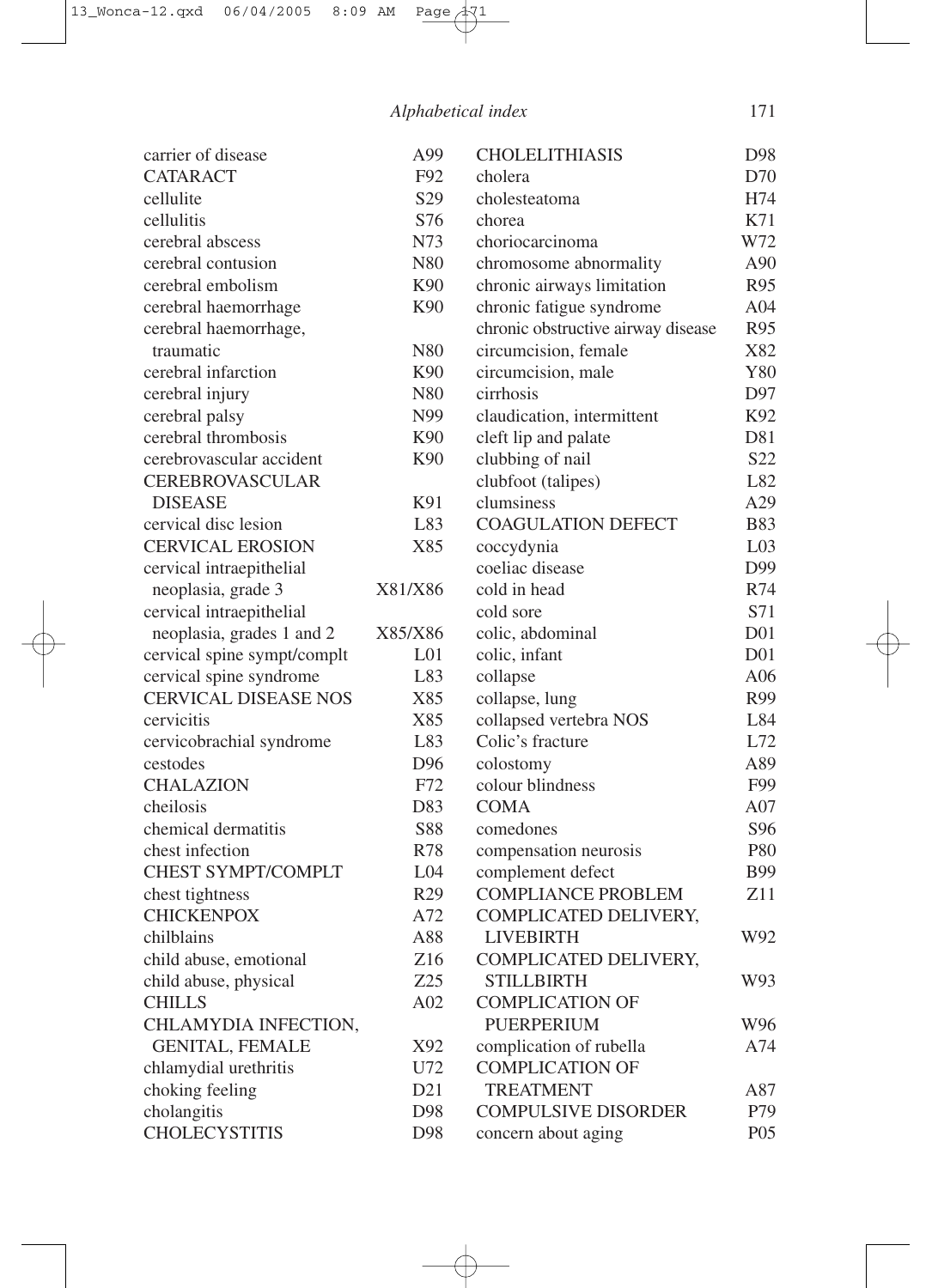|  | ٠ |
|--|---|

| <b>CONCERN ABOUT</b>          |            | CONGENITAL ANOMALY,           |                 |
|-------------------------------|------------|-------------------------------|-----------------|
| <b>APPEARANCE</b>             | A18        | <b>RESPIRATORY</b>            | R89             |
| <b>CONCERN ABOUT</b>          |            | CONGENITAL ANOMALY, SKIN      | S83             |
| APPEARANCE, BREAST            | X22        | CONGENITAL ANOMALY,           |                 |
| <b>CONCERN ABOUT</b>          |            | <b>URINARY TRACT</b>          | U85             |
| APPEARANCE, EAR               | H15        | congenital deafness           | H86             |
| concern about body image      | A18        | congenital deformity, foot    | L82             |
| <b>CONCERN ABOUT</b>          |            | congenital dislocation, hip   | L82             |
| <b>BODY IMAGE RELATED</b>     |            | congenital metabolic disorder | <b>T80</b>      |
| TO PREGNANCY                  | W21        | congenital rubella            | A74             |
| concern about: see also FEAR  |            | CONGESTION, NASAL             | <b>R07</b>      |
| OF CONCERN ABOUT              |            | congestion, sinuses           | R <sub>09</sub> |
| <b>TREATMENT</b>              | A13        | congestive heart failure      | K77             |
| <b>CONCUSSION</b>             | N79        | CONJUNCTIVITIS, ALLERGIC      | F71             |
| conduction disorders, heart   | K84        | CONJUNCTIVITIS,               |                 |
| <b>CONDYLOMATA</b>            |            | <b>INFECTIOUS</b>             | F70             |
| ACUMINATA, FEMALE             | X91        | <b>CONSTIPATION</b>           | D <sub>12</sub> |
| <b>CONDYLOMATA</b>            |            | contact bleeding cervix       | XI3             |
| <b>ACUMINATA, MALE</b>        | Y76        | <b>CONTACT LENS SYMPT/</b>    |                 |
| <b>CONGENITAL ANOMALY NOS</b> | A90        | <b>COMPLT</b>                 | F18             |
| CONGENITAL ANOMALY,           |            | contact of infectious disease | A23             |
| <b>BLOOD</b>                  | <b>B79</b> | <b>CONTRACEPTION NOS</b>      | W14             |
| CONGENITAL ANOMALY,           |            | CONTRACEPTION,                |                 |
| <b>CARDIOVASCULAR</b>         | K73        | <b>INTRAUTERINE</b>           | W12             |
| CONGENITAL ANOMALY,           |            | contraception, male           | Y14             |
| <b>COMPLICATING PREGNANCY</b> | W76        | CONTRACEPTION, ORAL           | W11             |
| CONGENITAL ANOMALY,           |            | CONTRACEPTION,                |                 |
| <b>DIGESTIVE</b>              | D81        | POST-COITAL                   | W10             |
| CONGENITAL ANOMALY, EAR       | H80        | contractures                  | L99             |
| CONGENITAL ANOMALY,           |            | <b>CONTUSION</b>              | S16             |
| ENDOCRINE/METABOLIC           | <b>T80</b> | <b>CONTUSION, EYE</b>         | F75             |
| CONGENITAL ANOMALY, EYE       | F81        | contusion, kidney             | U80             |
| CONGENITAL ANOMALY,           |            | conversion disorder           | P75             |
| <b>FEMALE GENITAL</b>         | X83        | <b>CONVULSION</b>             | N07             |
| CONGENITAL ANOMALY,           |            | cor pulmonale                 | K82             |
| <b>LYMPH</b>                  | <b>B79</b> | <b>CORN</b>                   | S <sub>20</sub> |
| CONGENITAL ANOMALY,           |            | corneal abrasion              | F79             |
| <b>MALE GENITAL</b>           | Y84        | corneal opacity               | F99             |
| CONGENITAL ANOMALY,           |            | <b>CORNEAL ULCER</b>          | F85             |
| <b>MULTIPLE</b>               | A90        | coronary artery disease       | K76             |
| CONGENITAL ANOMALY,           |            | coryza                        | R74             |
| MUSCULOSKELETAL               | L82        | costochondritis               | L99             |
| CONGENITAL ANOMALY,           |            | <b>COUGH</b>                  | R05             |
| NEUROLOGICAL                  | N85        | coughing blood                | R24             |
| congenital anomaly, nose      | R89        | cowpox                        | A77             |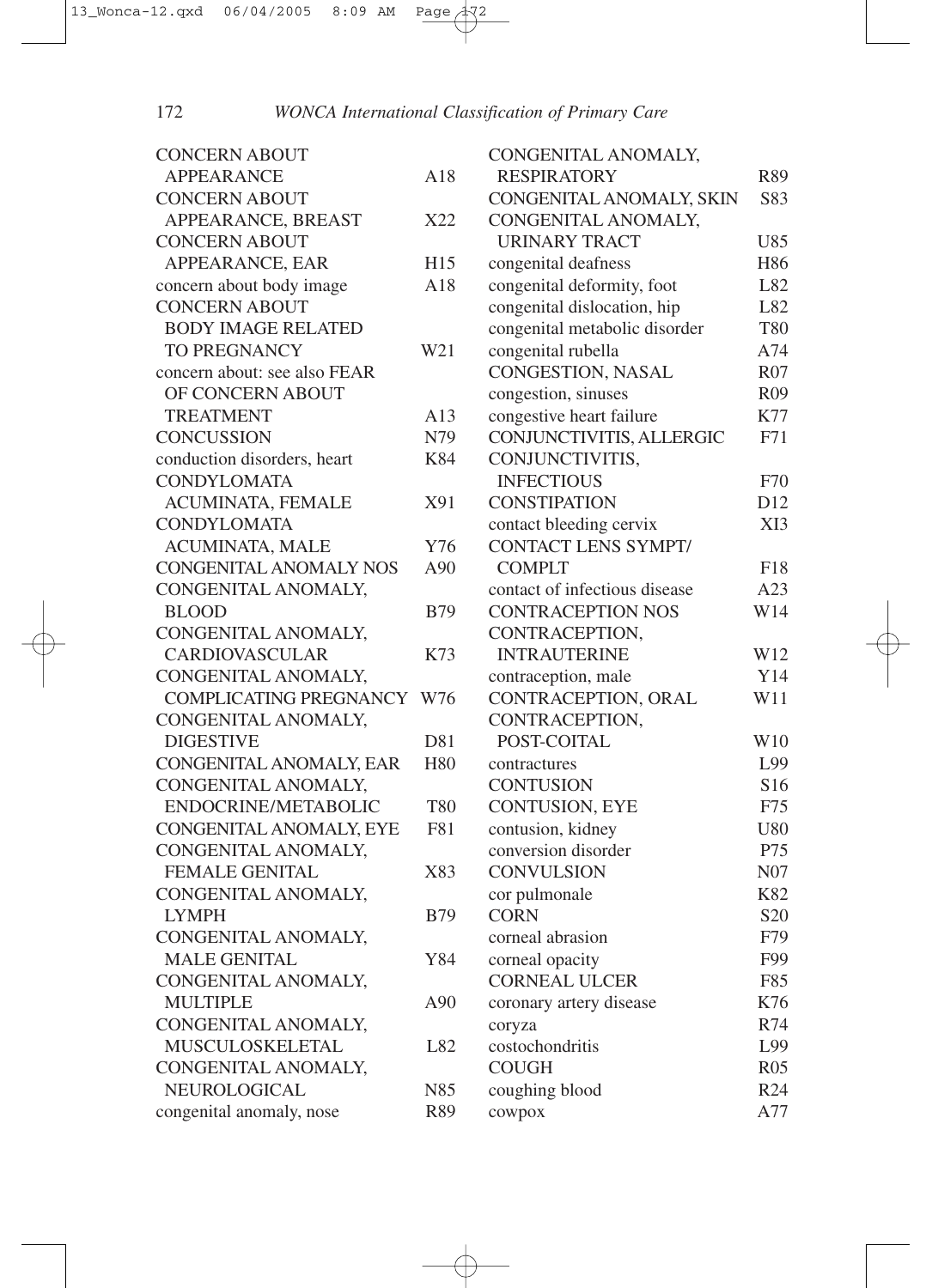| Coxsackie disease             | A77             | DEGENERATION, MACULAR          | F84             |
|-------------------------------|-----------------|--------------------------------|-----------------|
| cracked lip                   | D20             | <b>DEHYDRATION</b>             | T <sub>11</sub> |
| cracked nipple in puerperium  | W95             | delay in speech                | P <sub>22</sub> |
| crackling in ear              | H <sub>29</sub> | delayed menses, suggestive     |                 |
| cradle cap                    | S86             | of pregnancy                   | W <sub>01</sub> |
| CRAMP, ABDOMINAL              | D <sub>01</sub> | delayed milestones             | P <sub>22</sub> |
| cramp, leg                    | L14             | delayed puberty                | T99             |
| creeping eruption             | D96             | delinquency, adolescent        | P23             |
| cretinism                     | <b>T80</b>      | delirium                       | P71             |
| Crohn's disease               | D94             | delirium tremens               | P15             |
| cross-eye                     | F95             | delivery, assisted, livebirth  | W92             |
| croup                         | <b>R77</b>      | delivery, assisted, stillbirth | W93             |
| cruciate ligament damage      | L96             | delivery, breech, livebirth    | W92             |
| crying infant                 | A16             | delivery, breech, stillbirth   | W93             |
| cryptorchidism                | Y83             | DELIVERY, COMPLICATED,         |                 |
| culture shock                 | P <sub>02</sub> | <b>LIVEBIRTH</b>               | W92             |
| Cushing's syndrome            | T99             | DELIVERY, COMPLICATED,         |                 |
| cyanosis                      | <b>S08</b>      | <b>STILLBIRTH</b>              | W93             |
| CYST, PILONIDAL               | S85             | DELIVERY, UNCOMPLICATED,       |                 |
| <b>CYST, SEBACEOUS</b>        | S93             | <b>LIVEBIRTH</b>               | W90             |
| <b>CYSTIC DISEASE, BREAST</b> | X88             | DELIVERY, UNCOMPLICATED,       |                 |
| cystic fibroadenosis          | X88             | <b>STILLBIRTH</b>              | W91             |
| cystic fibrosis               | T99             | delusions                      | P <sub>29</sub> |
| <b>CYSTITIS</b>               | U71             | <b>DEMENTIA</b>                | P70             |
| cystocoele                    | X87             | dendritic ulcer                | F85             |
| dacrocystitis                 | F73             | dengue fever                   | A77             |
| DAMAGE KNEE,                  |                 | dental abscess                 | D <sub>82</sub> |
| <b>ACUTE INTERNAL</b>         | L96             | denture problem                | D <sub>19</sub> |
| dandruff                      | S86             | DEPRESSIVE DISORDER            | P76             |
| dark urine                    | U07             | dermatitis NOS                 | <b>S88</b>      |
| <b>DEAFNESS</b>               | H86             | dermatitis artefacta           | S99             |
| deafness one ear              | H <sub>28</sub> | DERMATITIS, ALLERGIC           | <b>S88</b>      |
| <b>DEATH</b>                  | A96             | DERMATITIS, ATOPIC             |                 |
| <b>DEATH OF CHILD</b>         | Z <sub>19</sub> | <b>ECZEMA</b>                  | S87             |
| <b>DEATH OF FAMILY MEMBER</b> | Z <sub>23</sub> | dermatitis, chemical           | <b>S88</b>      |
| <b>DEATH OF PARENT</b>        | Z <sub>23</sub> | DERMATITIS, CONTACT            | <b>S88</b>      |
| <b>DEATH OF PARTNER</b>       | Z15             | dermatitis, eyelid             | F72             |
| decubitus ulcer               | S97             | DERMATITIS, SEBORRHOEIC        | S86             |
| deep vein thrombosis          | K94             | dermatomycosis                 | S74             |
| DEFORMITY OF LIMB,            |                 | dermatomyositis                | L99             |
| <b>ACQUIRED</b>               | L98             | <b>DERMATOPHYTOSIS</b>         | S74             |
| DEFORMITY OF SPINE,           |                 | dermoid cyst                   | S79             |
| <b>ACQUIRED</b>               | L85             | DETACHED RETINA                | F82             |
| deformity, post-traumatic     | A82             | deviated nasal septum          | R99             |
| degeneration, facet joint     | L84             | diabetes NOS                   | <b>T90</b>      |

 $\oplus$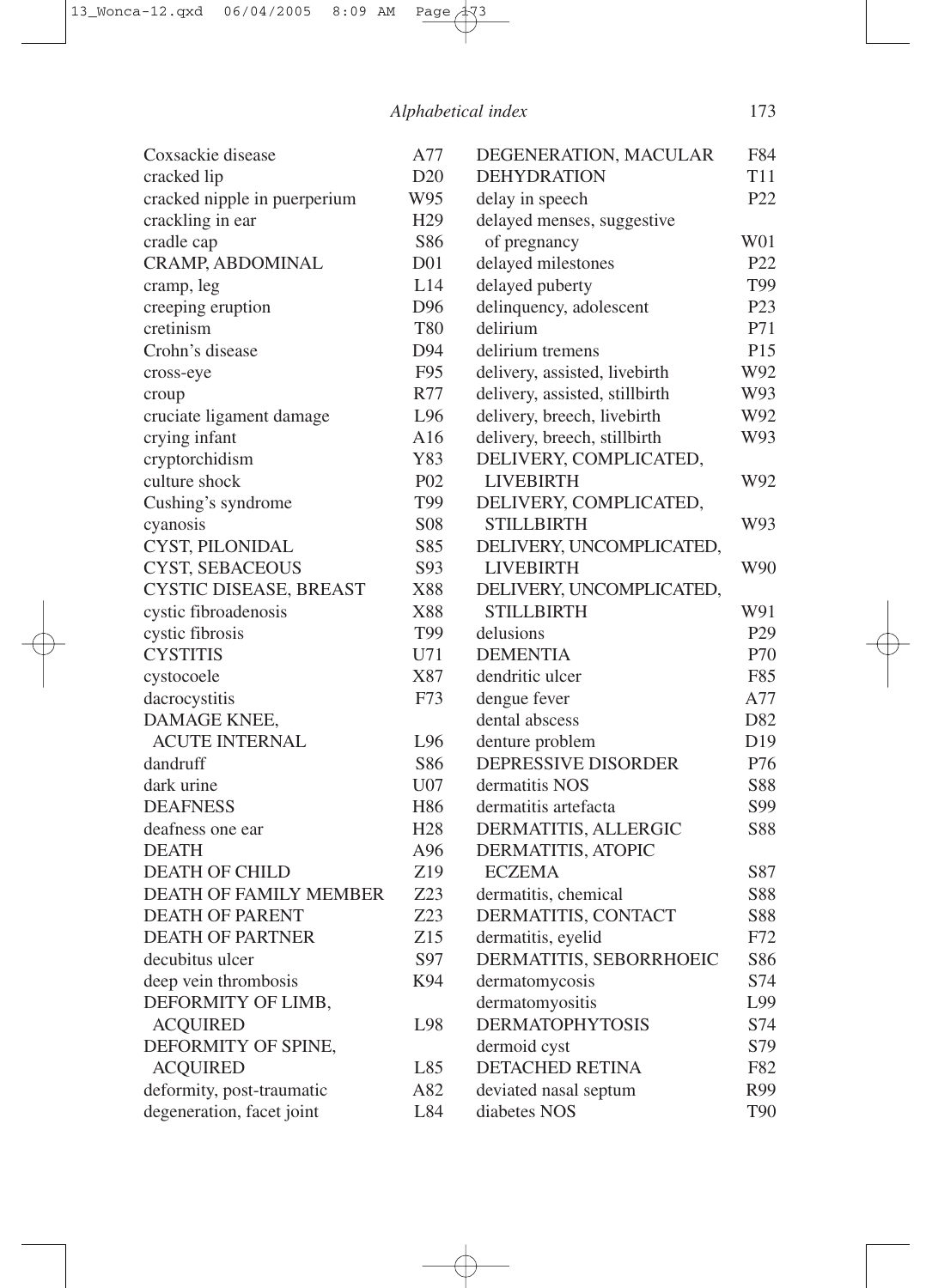| diabetes insipidus            | T99             | DISCHARGE, VAGINAL              | X14              |
|-------------------------------|-----------------|---------------------------------|------------------|
| diabetes, affecting pregnancy | W84             | discoid lupus erythematosus     | S99              |
| DIABETES, GESTATIONAL         | W85             | discomfort, abdominal           | D <sub>01</sub>  |
| DIABETES, INSULIN             |                 | discomfort, epigastric          | D <sub>0</sub> 2 |
| <b>DEPENDENT</b>              | T89             | disease NOS                     | A99              |
| DIABETES, NON-INSULIN         |                 | <b>DISEASE ABSENT</b>           | A97              |
| <b>DEPENDENT</b>              | <b>T90</b>      | disease, adenovirus             | A77              |
| diabetes, type 1              | T89             | DISEASE, BLOOD, OTHER           | <b>B99</b>       |
| diabetes, type 2              | <b>T90</b>      | DISEASE, CARDIOVASCULAR,        |                  |
| diabetic neuropathy           | N94             | <b>OTHER</b>                    | K99              |
| diabetic retinopathy          | F83             | disease carrier                 | A99              |
| diaphragmatic hernia          | D90             | disease, coeliac                | D99              |
| <b>DIARRHOEA</b>              | D11             | DISEASE, DIGESTIVE              |                  |
| diarrhoea, presumed infective | D73             | SYSTEM, OTHER                   | D99              |
| dietary deficiency            | T91             | DISEASE, DIVERTICULAR           | D92              |
| DIGESTIVE SYMPT/COMPLT        | D29             | DISEASE, EAR, OTHER             | H99              |
| diphtheria                    | R83             | DISEASE, ENDOCRINE,             |                  |
| diplopia                      | F <sub>05</sub> | <b>OTHER</b>                    | T99              |
| DISABILITY, BLOOD/            |                 | DISEASE, EYE, OTHER             | F99              |
| LYMPH/SPLEEN                  | <b>B28</b>      | DISEASE, FEMALE                 |                  |
| DISABILITY, CIRCULATORY       | K <sub>28</sub> | <b>GENITAL, OTHER</b>           | X99              |
| DISABILITY, DIGESTIVE         | D <sub>28</sub> | DISEASE, GENERAL, OTHER         | A99              |
| DISABILITY, EAR               | H <sub>28</sub> | DISEASE, HEART VALVE            | K83              |
| DISABILITY, ENDOCRINE         | T <sub>28</sub> | disease, heart, atherosclerotic | K76              |
| DISABILITY, EYE               | F28             | DISEASE, HEART, OTHER           | K84              |
| DISABILITY, FEMALE            |                 | DISEASE, HODGKIN'S              | <b>B72</b>       |
| <b>GENITAL</b>                | X28             | DISEASE, INFECTIOUS,            |                  |
| DISABILITY, GENERAL           | A28             | <b>OTHER</b>                    | A78              |
| DISABILITY, MALE GENITAL      | Y28             | DISEASE, LIVER                  | D97              |
| DISABILITY, METABOLIC         | T <sub>28</sub> | DISEASE, LYMPH, OTHER           | <b>B99</b>       |
| DISABILITY,                   |                 | DISEASE, MALE GENITAL,          |                  |
| MUSCULOSKELETAL               | L28             | <b>OTHER</b>                    | Y99              |
| DISABILITY,                   |                 | disease, male breast            | Y99              |
| NEUROLOGICAL                  | N28             | DISEASE, MASTOID                | H99              |
| DISABILITY, NUTRITIONAL       | T <sub>28</sub> | DISEASE, MOUTH/                 |                  |
| DISABILITY, PREGNANCY         | W28             | <b>TONGUE/LIP</b>               | D83              |
| DISABILITY,                   |                 | DISEASE, MUSCULO-               |                  |
| PSYCHOLOGICAL                 | P <sub>28</sub> | SKELETAL, OTHER                 | L99              |
| DISABILITY, RESPIRATORY       | R <sub>28</sub> | DISEASE, NEUROLOGICAL,          |                  |
| DISABILITY, SKIN              | S <sub>28</sub> | <b>OTHER</b>                    | N99              |
| DISABILITY, URINARY           | U28             | DISEASE, OESOPHAGUS             | D84              |
| disc degeneration/prolapse    | L86             | DISEASE, PELVIC                 |                  |
| DISCHARGE, EAR                | H <sub>04</sub> | <b>INFLAMMATORY</b>             | X74              |
| DISCHARGE, EYE                | F03             | disease, pericardium            | K84              |
| discharge, nipple             | X20             | DISEASE, RESPIRATORY,           |                  |
| DISCHARGE, URETHRAL           | Y03             | <b>OTHER</b>                    | R99              |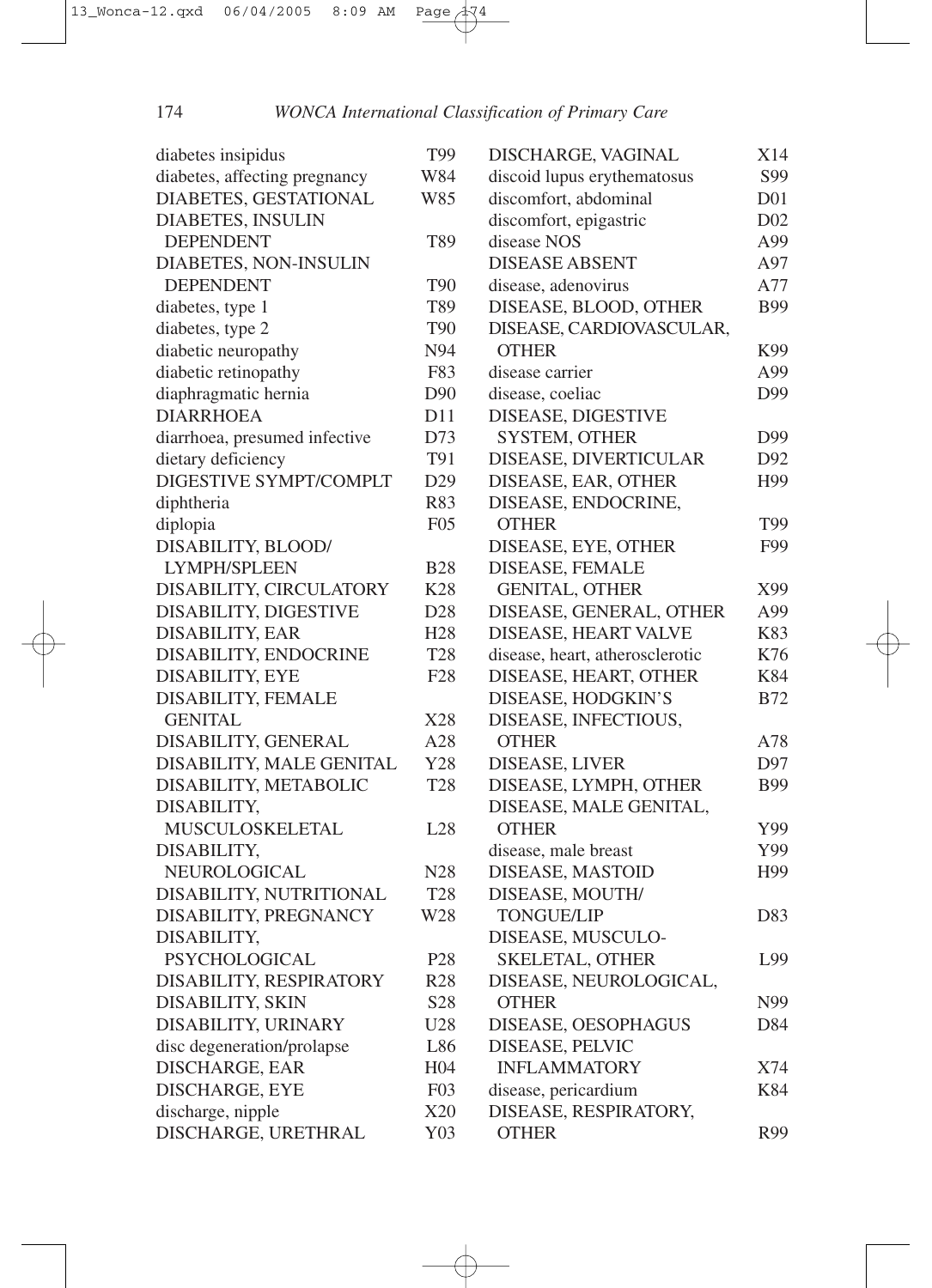Т

| DISEASE, SKIN, OTHER                | S99             | dysfunction, adrenal           | T99              |
|-------------------------------------|-----------------|--------------------------------|------------------|
| DISEASE, SPLEEN, OTHER              | <b>B99</b>      | dysfunctional uterine bleeding | X08              |
| DISEASE, SWEAT GLAND                | S92             | dyshidrosis                    | S92              |
| disease, unspecified nature or site | A99             | dyslexia                       | P <sub>24</sub>  |
| DISEASE, URINARY, OTHER             | U99             | dysmenorrhoea                  | X02              |
| DISEASE, VIRAL, OTHER               | A77             | dyspareunia, non-organic       | <b>P08</b>       |
| <b>DISLOCATION</b>                  | L80             | dyspareunia, organic           | X04              |
| DISORDER, SPEECH                    | N <sub>19</sub> | <b>DYSPEPSIA</b>               | D <sub>07</sub>  |
| DISORDER, STOMACH                   |                 | dysphagia                      | D21              |
| <b>FUNCTION</b>                     | D87             | dysphasia                      | N19              |
| disorientation                      | P <sub>20</sub> | dysplasia, breast              | X88              |
| disproportion                       | W84             | dysplasia, cervical            | X85/X86          |
| disseminated sclerosis              | N <sub>86</sub> | <b>DYSPNOEA</b>                | R <sub>02</sub>  |
| distress, respiratory               | R <sub>04</sub> | dystocia                       | W92/W93          |
| disturbance of concentration        | P <sub>20</sub> | dystonia                       | N <sub>0</sub> 8 |
| <b>DISTURBANCE SMELL/TASTE</b>      | N <sub>16</sub> | <b>DYSURIA</b>                 | U <sub>01</sub>  |
| DISTURBANCE, SLEEP                  | P <sub>06</sub> | <b>EAR INJURY</b>              | H79              |
| diverticulitis, intestine           | D92             | EAR SYMPT/COMPLT,              |                  |
| diverticulosis, intestine           | D92             | <b>OTHER</b>                   | H <sub>29</sub>  |
| diverticulum, bladder               | U99             | EAR WAX, EXCESSIVE             | H81              |
| diverticulum, oesophagus            | D <sub>84</sub> | EAR, BUZZING                   | H <sub>03</sub>  |
| divorce                             | Z15             | EAR, PLUGGED FEELING           | H <sub>13</sub>  |
| Down's syndrome                     | A90             | EAR, RINGING                   | H <sub>03</sub>  |
| dribbling                           | D20             | <b>EARACHE</b>                 | H <sub>01</sub>  |
| dribbling urine                     | U <sub>05</sub> | eating disorder NOS            | P <sub>29</sub>  |
| drop attack                         | K89             | <b>EATING PROBLEM</b>          |                  |
| dropsy                              | K07             | <b>IN CHILD</b>                | P11              |
| drowning                            | A88             | ecchymosis                     | S <sub>16</sub>  |
| drowsy                              | A29             | echo in ear                    | H <sub>03</sub>  |
| <b>DRUG ABUSE</b>                   | P <sub>19</sub> | eclampsia                      | W81              |
| drunk                               | P <sub>16</sub> | ectopic beat                   | K80              |
| dry eye                             | F13             | <b>ECTOPIC PREGNANCY</b>       | W80              |
| dry mouth                           | D <sub>20</sub> | ectropion                      | F99              |
| dry scalp                           | S <sub>24</sub> | eczema NOS                     | S88              |
| dry skin                            | S <sub>21</sub> | ECZEMA, ATOPIC                 | S87              |
| dry throat                          | R21             | eczema, external auditory      |                  |
| dry vagina                          | X15             | meatus                         | H70              |
| dry vulva                           | X16             | <b>EDUCATION PROBLEM</b>       | Z <sub>07</sub>  |
| dumping syndrome                    | D99             | EFFECT OF PROSTHETIC           |                  |
| duodenitis                          | D87             | <b>DEVICE</b>                  | A89              |
| duplex kidney/ureter                | U85             | effusion of joint              | L20              |
| Dupuytren's contracture             | L87             | ELBOW SYMPT/COMPLT             | L10              |
| dwarfism                            | <b>T80</b>      | electrolyte disorder           | A91              |
| dysarthria                          | N <sub>19</sub> | emesis                         | D10              |
| dysentery NOS                       | D73             | emotional abuse, partner       | Z12              |
| dysentery, specified organism       | D70             | emphysema                      | R95              |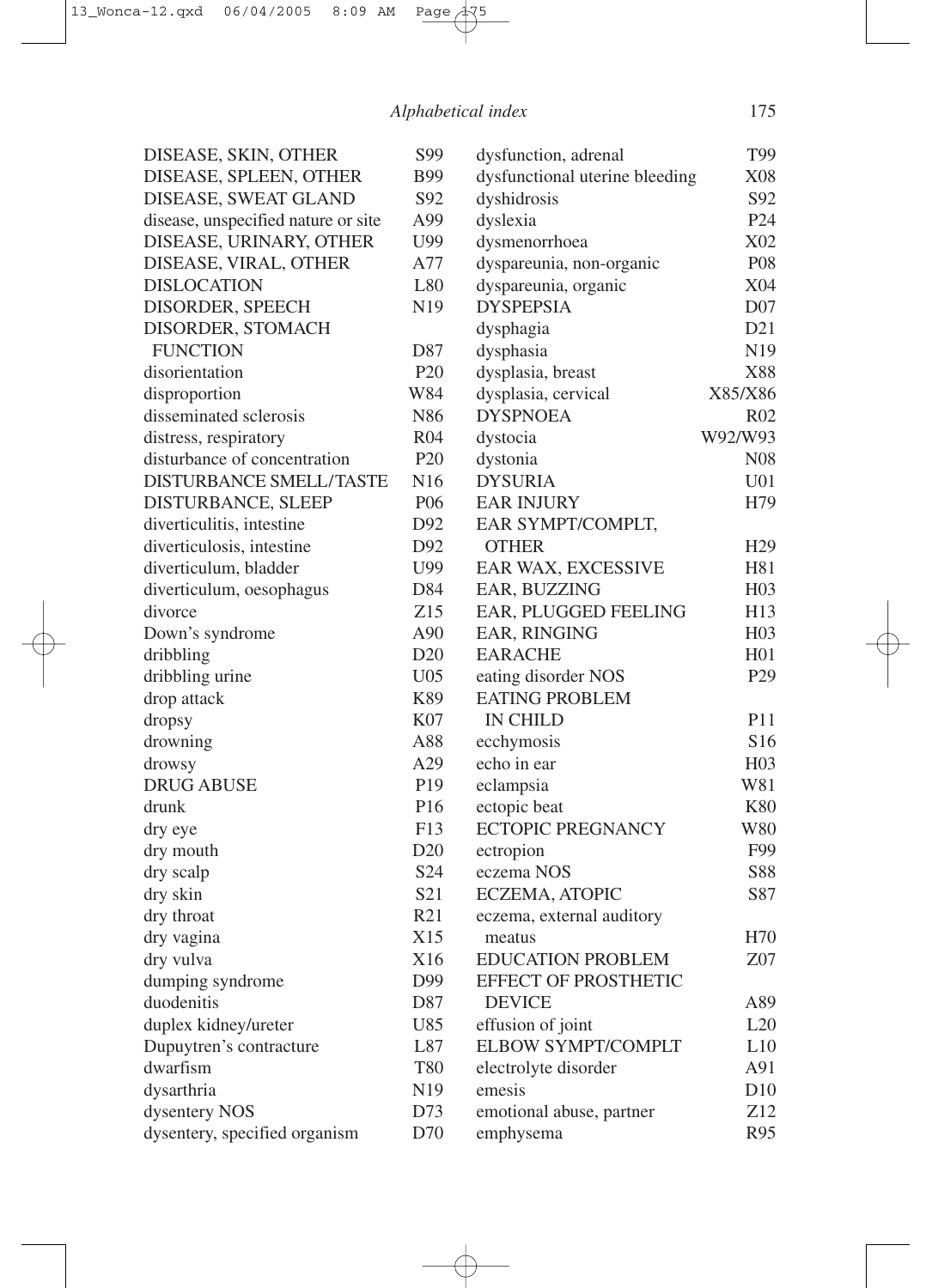| empty nest syndrome          | P <sub>25</sub> | <b>EYE MOVEMENTS</b>           |                 |
|------------------------------|-----------------|--------------------------------|-----------------|
| empyema                      | R83             | <b>ABNORMAL</b>                | F14             |
| <b>ENCEPHALITIS</b>          | N71             | <b>EYE SENSATIONS ABNORMAL</b> | F13             |
| <b>ENCOPRESIS</b>            | P <sub>13</sub> | eye strain                     | F05             |
| endarteritis                 | K92             | EYE SYMPT/COMPLT, OTHER        | F <sub>29</sub> |
| endocarditis, acute/subacute | K70             | EYE, RED                       | F02             |
| endocarditis, chronic        | K83             | EYELID SYMPT/COMPLT            | F <sub>16</sub> |
| <b>ENDOCRINE DISEASE NOS</b> | T99             | faecal impaction               | D12             |
| <b>ENDOCRINE SYMPT/</b>      |                 | faecal incontinence            | D17             |
| COMPLT, OTHER                | T29             | <b>FAECES, CHANGE</b>          | D18             |
| endometrial polyp            | X99             | failure to thrive              | T <sub>10</sub> |
| endometriosis                | X99             | <b>FAINTING</b>                | A06             |
| endometritis                 | X74             | Fallet's tetralogy             | K73             |
| <b>ENTERITIS, CHRONIC</b>    | D94             | falls                          | A29             |
| entropion                    | F99             | false teeth problem            | D19             |
| <b>ENURESIS</b>              | P12             | family history of              |                 |
| enuresis, organic            | U04             | cardiovascular disease         | K22             |
| environmental problem        | Z29             | family history of disease NOS  | A23             |
| eosinophilia                 | <b>B84</b>      | family history of malignancy   | A21             |
| epicondylitis, lateral       | L93             | family planning NOS            | W14             |
| epididymal cyst              | Y99             | family planning, IUD           | W12             |
| <b>EPIDIDYMITIS</b>          | Y74             | family planning, male          | Y14             |
| epiglottitis                 | R83             | family planning sympt/complt   | W29             |
| <b>EPILEPSY</b>              | N88             | family planning, oral          | W11             |
| episcleritis                 | F99             | FAMILY PLANNING, OTHER         | Y14             |
| <b>EPISTAXIS</b>             | <b>R06</b>      | <b>FAMILY RELATIONSHIP</b>     |                 |
| eructation                   | D <sub>08</sub> | <b>PROBLEM</b>                 | Z20             |
| erysipelas                   | S76             | fasciitis                      | L87             |
| erythema multiforme          | S99             | fatigue                        | A04             |
| erythema nodosum             | S99             | fatty liver                    | D97             |
| erythema, generalized        | S07             | <b>FEAR OF AIDS</b>            | <b>B25</b>      |
| erythema, localized          | S <sub>06</sub> | fear of attempting suicide     | P <sub>27</sub> |
| ESR raised                   | <b>B99</b>      | fear of blindness              | F27             |
| essential hypertension       | K86             | <b>FEAR OF BREAST</b>          |                 |
| eustachian block             | H73             | CANCER, FEMALE                 | X26             |
| EUSTACHIAN SALPINGITIS       | H73             | <b>FEAR OF CANCER NOS</b>      | A26             |
| EUTHANASIA, REQUEST/         |                 | FEAR OF CANCER OF              |                 |
| DISCUSSION                   | A20             | <b>BLOOD/LYMPH SYSTEM</b>      | <b>B26</b>      |
| exhaustion                   | A04             | FEAR OF CANCER OF              |                 |
| extrasystoles                | <b>K80</b>      | <b>BREAST FEMALE</b>           | X26             |
| <b>EYE APPEARANCE</b>        |                 | <b>FEAR OF CANCER OF</b>       |                 |
| <b>ABNORMAL</b>              | F15             | <b>DIGESTIVE SYSTEM</b>        | D <sub>26</sub> |
| eye, circle under            | <b>S08</b>      | FEAR OF CANCER OF              |                 |
| eye colour change            | F15             | <b>ENDOCRINE SYSTEM</b>        | T <sub>26</sub> |
| <b>EYE INFECTION/</b>        |                 | FEAR OF CANCER OF              |                 |
| <b>INFLAMMATION, OTHER</b>   | F73             | <b>GENITAL SYSTEM, FEMALE</b>  | X25             |

Æ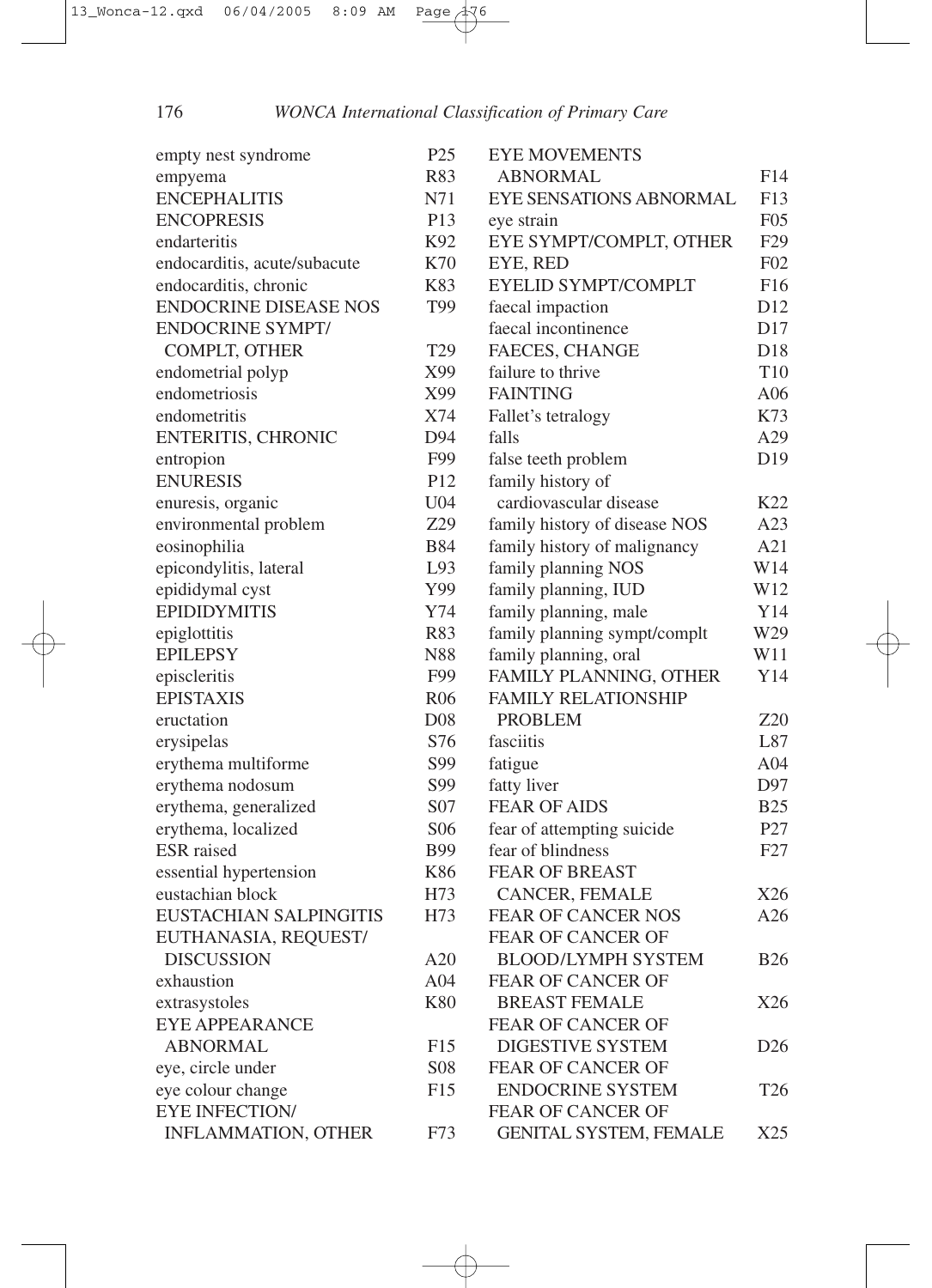| <b>FEAR OF CANCER OF</b><br><b>GENITAL SYSTEM, MALE</b> | Y26             | FEAR OF MENTAL DISORDER<br><b>FEAR OF METABOLIC</b> | P27              |
|---------------------------------------------------------|-----------------|-----------------------------------------------------|------------------|
| <b>FEAR OF CANCER</b>                                   |                 | <b>DISEASE</b>                                      | T27              |
| OF MUSCULOSKELETAL                                      |                 | <b>FEAR OF PREGNANCY</b>                            | W02              |
| <b>SYSTEM</b>                                           | L26             | <b>FEAR OF SEXUAL</b>                               |                  |
| <b>FEAR OF CANCER OF</b>                                |                 | DYSFUNCTION, FEMALE                                 | X24              |
| NEUROLOGICAL SYSTEM                                     | N <sub>26</sub> | <b>FEAR OF SEXUAL</b>                               |                  |
| <b>FEAR OF CANCER OF</b>                                |                 | DYSFUNCTION, MALE                                   | Y24              |
| <b>RESPIRATORY SYSTEM</b>                               | R <sub>26</sub> | <b>FEAR OF SEXUALLY</b>                             |                  |
| <b>FEAR OF CANCER OF SKIN</b>                           | S <sub>26</sub> | TRANSMITTED DISEASE,                                |                  |
| <b>FEAR OF CANCER OF</b>                                |                 | <b>FEMALE</b>                                       | X23              |
| <b>URINARY SYSTEM</b>                                   | U26             | <b>FEAR OF SEXUALLY</b>                             |                  |
| <b>FEAR OF COMPLICATIONS</b>                            |                 | TRANSMITTED DISEASE,                                |                  |
| OF PREGNANCY                                            | W27             | MALE                                                | Y25              |
| fear of congenital anomaly of baby                      | W27             | <b>FEAR OF SOCIAL PROBLEM</b>                       | Z27              |
| fear of deafness                                        | H <sub>27</sub> | fear of suicide attempt                             | P27              |
| <b>FEAR OF DEATH/DYING</b>                              | A25             | <b>FEAR OF TREATMENT</b>                            | A13              |
| fear of diabetes                                        | T <sub>27</sub> | febrile convulsion                                  | N <sub>0</sub> 7 |
| <b>FEAR OF DISEASE NOS</b>                              | A27             | feeding behaviour problem, child                    | P <sub>11</sub>  |
| <b>FEAR OF DISEASE OF</b>                               |                 | FEEDING PROBLEM, ADULT                              | T05              |
| <b>BLOOD/LYMPH SYSTEM</b>                               | <b>B27</b>      | FEEDING PROBLEM, CHILD                              | T04              |
| <b>FEAR OF DISEASE OF</b>                               |                 | FEEDING PROBLEM, INFANT                             | T04              |
| <b>CARDIOVASCULAR SYSTEM</b>                            | K27             | <b>FEELING ANXIOUS</b>                              | <b>P01</b>       |
| <b>FEAR OF DISEASE OF</b>                               |                 | <b>FEELING DEPRESSED</b>                            | P03              |
| <b>DIGESTIVE SYSTEM</b>                                 | D27             | feeling faint                                       | N <sub>17</sub>  |
| <b>FEAR OF DISEASE OF EAR</b>                           | H <sub>27</sub> | feeling frightened                                  | <b>P01</b>       |
| <b>FEAR OF DISEASE OF</b>                               |                 | <b>FEELING ILL</b>                                  | A05              |
| <b>ENDOCRINE SYSTEM</b>                                 | T <sub>27</sub> | feeling inadequate                                  | P <sub>0</sub> 3 |
| <b>FEAR OF DISEASE OF EYE</b>                           | F27             | FEELING IRRITABLE/ANGRY                             | P04              |
| <b>FEAR OF DISEASE OF</b>                               |                 | <b>FEELING NERVOUS</b>                              | P <sub>01</sub>  |
| <b>GENITAL SYSTEM, FEMALE</b>                           | X27             | <b>FEELING TENSE</b>                                | <b>P01</b>       |
| <b>FEAR OF DISEASE OF</b>                               |                 | FEELING/BEHAVING OLD                                | P <sub>05</sub>  |
| <b>GENITAL SYSTEM, MALE</b>                             | Y27             | female circumcision                                 | X82              |
| <b>FEAR OF DISEASE OF HEART</b>                         | K24             | <b>FEVER</b>                                        | A <sub>03</sub>  |
| <b>FEAR OF DISEASE</b>                                  |                 | fever blister                                       | S71              |
| OF MUSCULOSKELETAL                                      |                 | fever with rash                                     | A76              |
| <b>SYSTEM</b>                                           | L27             | fever, dengue                                       | A77              |
| <b>FEAR OF DISEASE OF</b>                               |                 | fever, glandular                                    | A75              |
| NEUROLOGICAL SYSTEM                                     | N <sub>27</sub> | FEVER, RHEUMATIC                                    | K71              |
| <b>FEAR OF DISEASE OF</b>                               |                 | fever, Ross River                                   | A77              |
| <b>RESPIRATORY SYSTEM</b>                               | R27             | fever, scarlet                                      | A78              |
| FEAR OF DISEASE OF SKIN                                 | S27             | fever, typhoid                                      | D70              |
| <b>FEAR OF DISEASE OF</b>                               |                 | FIBRILLATION, ATRIAL                                | K78              |
| <b>URINARY SYSTEM</b>                                   | U27             | fibroadenoma                                        | X79              |
| fear of heart attack                                    | K <sub>24</sub> | FIBROCYSTIC DISEASE                                 |                  |
| FEAR OF HYPERTENSION                                    | K <sub>25</sub> | <b>BREAST</b>                                       | X88              |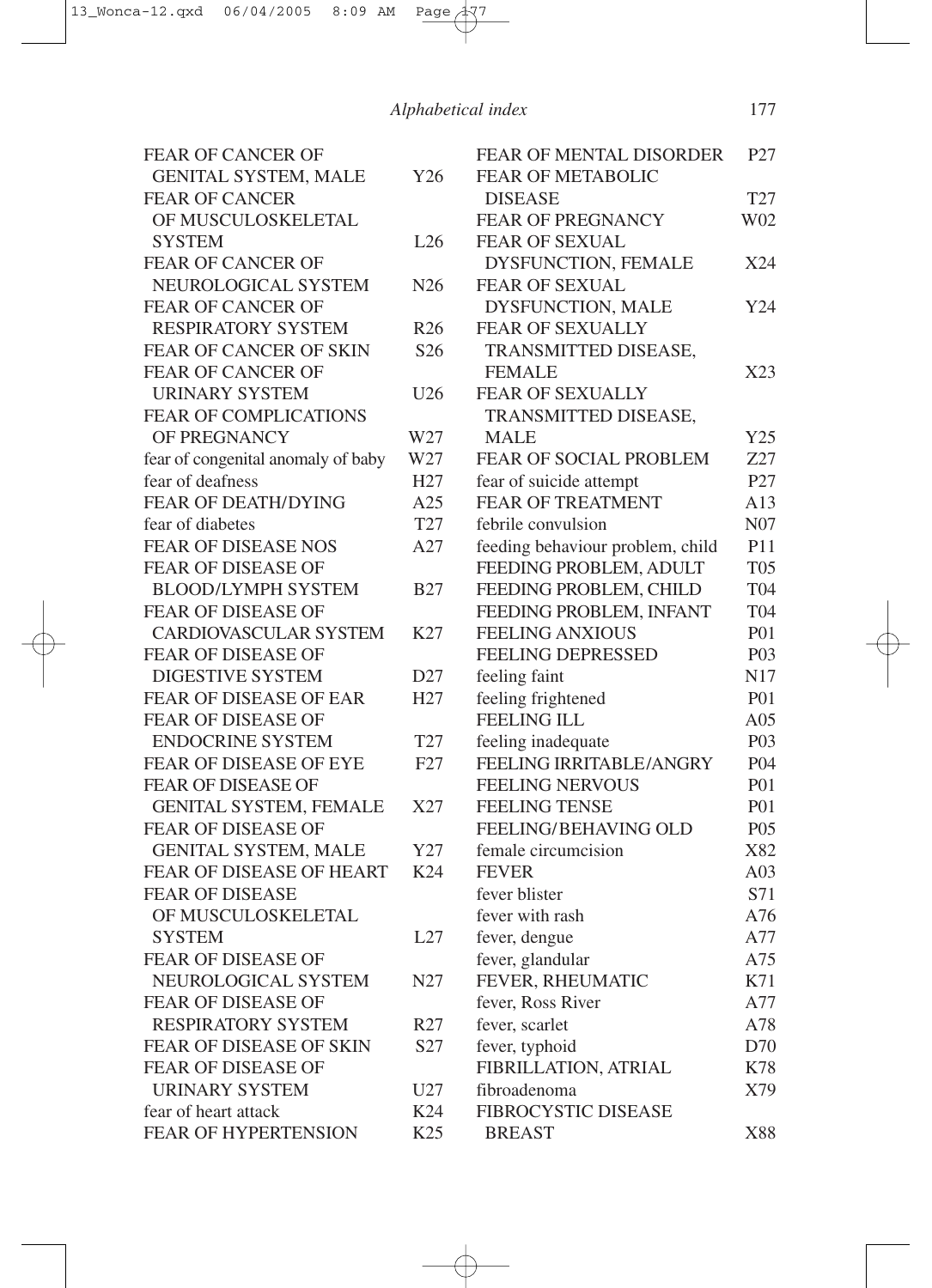| fibroid uterus           | X78             | FOREIGN BODY, LARYNX               | R87             |
|--------------------------|-----------------|------------------------------------|-----------------|
| fibromyalgia             | L18             | foreign body, mouth                | D79             |
| fibromyoma of cervix     | X78             | FOREIGN BODY, NOSE                 | R87             |
| <b>FIBROMYOMA UTERUS</b> | X78             | foreign body, oesophagus           | D79             |
| fibrosarcoma             | L71             | foreign body, rectum               | D79             |
| fibrositis               | L18             | FOREIGN BODY, SKIN                 | S15             |
| fifth disease            | A76             | foreign body, urinary tract        | U80             |
| FINANCIAL PROBLEM        | Z01             | foreign body, vagina               | X82             |
| FINGER SYMPT/COMPLT      | L12             | foreskin sympt/complt              | Y04             |
| fissure of nipple        | X20             | <b>FRACTURE NOS</b>                | L76             |
| FISSURE, ANAL            | D <sub>95</sub> | fracture due to osteoporosis       | L95             |
| fistula, anal            | D95             | fracture, carpal bone              | L74             |
| fistula, arteriovenous   | K99             | FRACTURE, FEMUR                    | L75             |
| FISTULA, PILONIDAL       | S85             | FRACTURE, FIBULA                   | L73             |
| fit (seizure)            | N <sub>07</sub> | FRACTURE, HAND/FOOT BONE           | L74             |
| FLANK SYMPT/COMPLT       | L <sub>05</sub> | fracture, malunion or non-union    | L99             |
| flash burn               | F79             | fracture, metatarsal bone          | L74             |
| flatfoot                 | L98             | fracture, neck of femur            | L75             |
| <b>FLATULENCE</b>        | D <sub>08</sub> | fracture, phalange                 | L74             |
| flea infestation         | S73             | FRACTURE, RADIUS                   | L72             |
| flexural dermatitis      | S87             | fracture, tarsal bone              | L74             |
| floating spots in vision | F04             | FRACTURE, TIBIA                    | L73             |
| fluid on lung            | R29             | FRACTURE, ULNA                     | L72             |
| fluid retention          | <b>K07</b>      | freckles                           | <b>S08</b>      |
| fluor vaginalis          | X14             | frigidity                          | P07             |
| flushing                 | <b>S08</b>      | frozen shoulder                    | L92             |
| FLUTTER, ATRIAL          | K78             | fullness, epigastric               | D02             |
| focal seizure            | N88             | fungal respiratory infection       | R83             |
| foetus small for age     | W84             | fungal skin infection              | S74             |
| folliculitis             | S <sub>10</sub> | furuncle                           | S10             |
| food allergy             | A92             | furuncle, external auditory meatus | H70             |
| FOOD AND WATER PROBLEM   | Z02             | gait abnormality                   | N29             |
| food craving             | T29             | galactorrhoea, lactating           | W19             |
| food intolerance         | D99             | galactorrhoea, non-lactating       | X21             |
| food poisoning           | D73             | gallstone                          | D98             |
| FOOT AND TOE SYMPT/      |                 | ganglion                           | L87             |
| <b>COMPLT</b>            | L17             | gangrene                           | K92             |
| foreign body swallowed   | D79             | gardnerella vaginitis              | X84             |
| foreign body under nail  | S15             | gas pain                           | D <sub>08</sub> |
| FOREIGN BODY, BRONCHUS   | R87             | gaseous distension                 | D <sub>08</sub> |
| foreign body, deep       | L81             | gastric erosion, acute             | D <sub>86</sub> |
| FOREIGN BODY, DIGESTIVE  |                 | gastric flu                        | D73             |
| <b>SYSTEM</b>            | D79             | gastric ulcer                      | D86             |
| <b>FOREIGN BODY, EAR</b> | H76             | gastritis (incl alcoholic)         | D87             |
| FOREIGN BODY, EYE        | F76             | <b>GASTROENTERITIS,</b>            |                 |
| FOREIGN BODY, INHALED    | R87             | PRESUMED INFECTION                 | D73             |
|                          |                 |                                    |                 |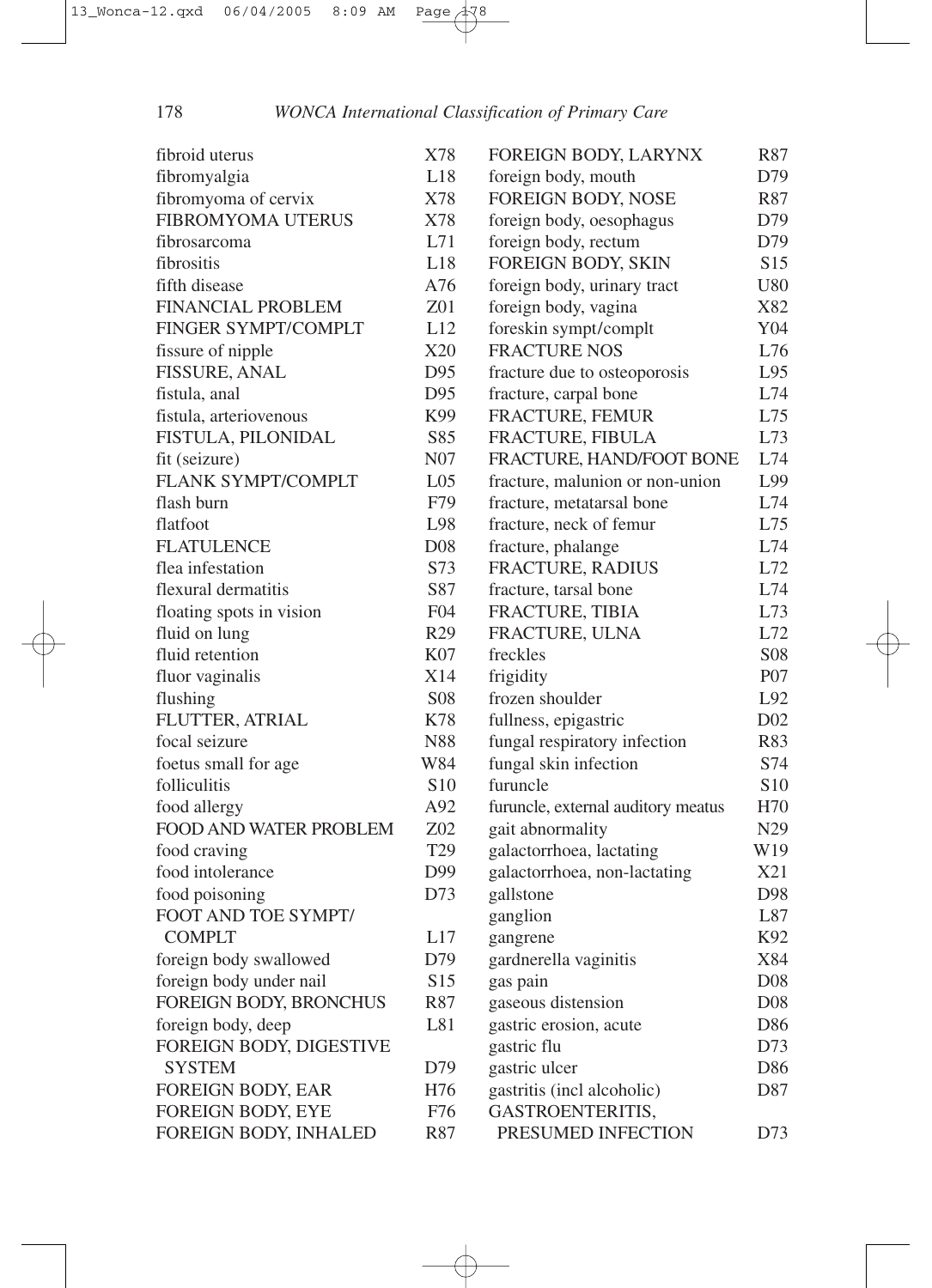| <b>GASTROINTESTINAL</b>       |                 | Guillain-Barre syndrome         | N94             |
|-------------------------------|-----------------|---------------------------------|-----------------|
| <b>INFECTION, SPECIFIED</b>   |                 | gynaecomastia                   | Y16             |
| <b>ORGANISM</b>               | D70             | <b>HAEMANGIOMA</b>              | S81             |
| <b>GASTROINTESTINAL</b>       |                 | haemarthrosis                   | L81             |
| DISEASE, OTHER                | D99             | <b>HAEMATEMESIS</b>             | D14             |
| gastrojejunal ulcer           | D <sub>86</sub> | haematological abnormality NOS  | <b>B99</b>      |
| gastrostomy                   | A89             | haematoma                       | S <sub>16</sub> |
| GENERAL SYMPT/COMPLT,         |                 | haematoma, extradural           | N80             |
| <b>OTHER</b>                  | A29             | <b>HAEMATURIA</b>               | U06             |
| generalized seizure           | N88             | <b>HAEMOLYTIC ANAEMIA</b>       | <b>B78</b>      |
| genetic counselling, female   | W14             | haemophilia                     | <b>B83</b>      |
| genetic counselling, male     | Y14             | <b>HAEMOPTYSIS</b>              | R24             |
| <b>GENITAL HERPES, FEMALE</b> | X90             | <b>HAEMORRHAGE NOS</b>          | A10             |
| <b>GENITAL HERPES, MALE</b>   | Y72             | haemorrhage in pregnancy        | W03             |
| GENITAL SYMPT/COMPLT,         |                 | HAEMORRHAGE, EYE                | F75             |
| FEMALE, OTHER                 | X29             | haemorrhage, post-partum        | W17             |
| <b>GENITAL SYMPT/COMPLT,</b>  |                 | haemorrhage, post-operative     | A87             |
| MALE, OTHER                   | Y29             | <b>HAEMORRHOID</b>              | K96             |
| genital tract fistula         | X99             | <b>HAIR LOSS</b>                | S23             |
| <b>GENITAL TRICHOMONIASIS</b> | X73             | HAIR SYMPT/COMPLT,              |                 |
| genu recurvatum               | L82             | <b>OTHERS</b>                   | S <sub>24</sub> |
| genu valgum/varum             | L98             | halitosis                       | D20             |
| giardia enteritis             | D70             | hallucination                   | P <sub>29</sub> |
| giddiness                     | N <sub>17</sub> | hallux valgus/varus             | L98             |
| Gilberts syndrome             | T99             | HAND SYMPT/COMPLT               | LI2             |
| gingivitis                    | D <sub>82</sub> | hand, foot, mouth disease       | A77             |
| glandular fever               | A75             | <b>HARMFUL EVENT</b>            | Z <sub>25</sub> |
| <b>GLASSES SYMPT/COMPLT</b>   | F17             | hay fever                       | R97             |
| <b>GLAUCOMA</b>               | F93             | head cold                       | R74             |
| <b>GLOMERULONEPHRITIS</b>     | U88             | <b>HEAD INJURY</b>              | N <sub>80</sub> |
| glomerulonephritis, acute     | U88             | <b>HEADACHE</b>                 | N <sub>01</sub> |
| glossitis                     | D83             | HEADACHE, CLUSTER               | N <sub>90</sub> |
| glue ear                      | H72             | HEADACHE, TENSION               | N95             |
| glycosuria                    | U98             | HEALTH CARE PROBLEM             | Z10             |
| <b>GOITRE</b>                 | T81             | <b>HEALTH MAINTENANCE</b>       | A98             |
| <b>GONORRHOEA, FEMALE</b>     | X71             | <b>HEARING COMPLAINT</b>        | H <sub>02</sub> |
| <b>GONORRHOEA, MALE</b>       | Y71             | heart block                     | K84             |
| <b>GOUT</b>                   | T92             | heart disease NOS               | K84             |
| grand mal                     | N88             | heart disease, arteriosclerotic | K76             |
| granuloma                     | S99             | <b>HEART FAILURE</b>            | K77             |
| granuloma annulare            | S99             | heart murmur                    | K81             |
| Graves disease                | T85             | <b>HEART PRESSURE</b>           | K02             |
| graze                         | S <sub>17</sub> | heart trouble                   | K <sub>29</sub> |
| grief                         | P <sub>02</sub> | heart valve prosthesis problem  | A89             |
| growing pains in child        | L29             | HEART, AWARENESS OF             | K04             |
| <b>GROWTH DELAY</b>           | T10             | <b>HEARTBURN</b>                | D <sub>03</sub> |
|                               |                 |                                 |                 |

 $\oplus$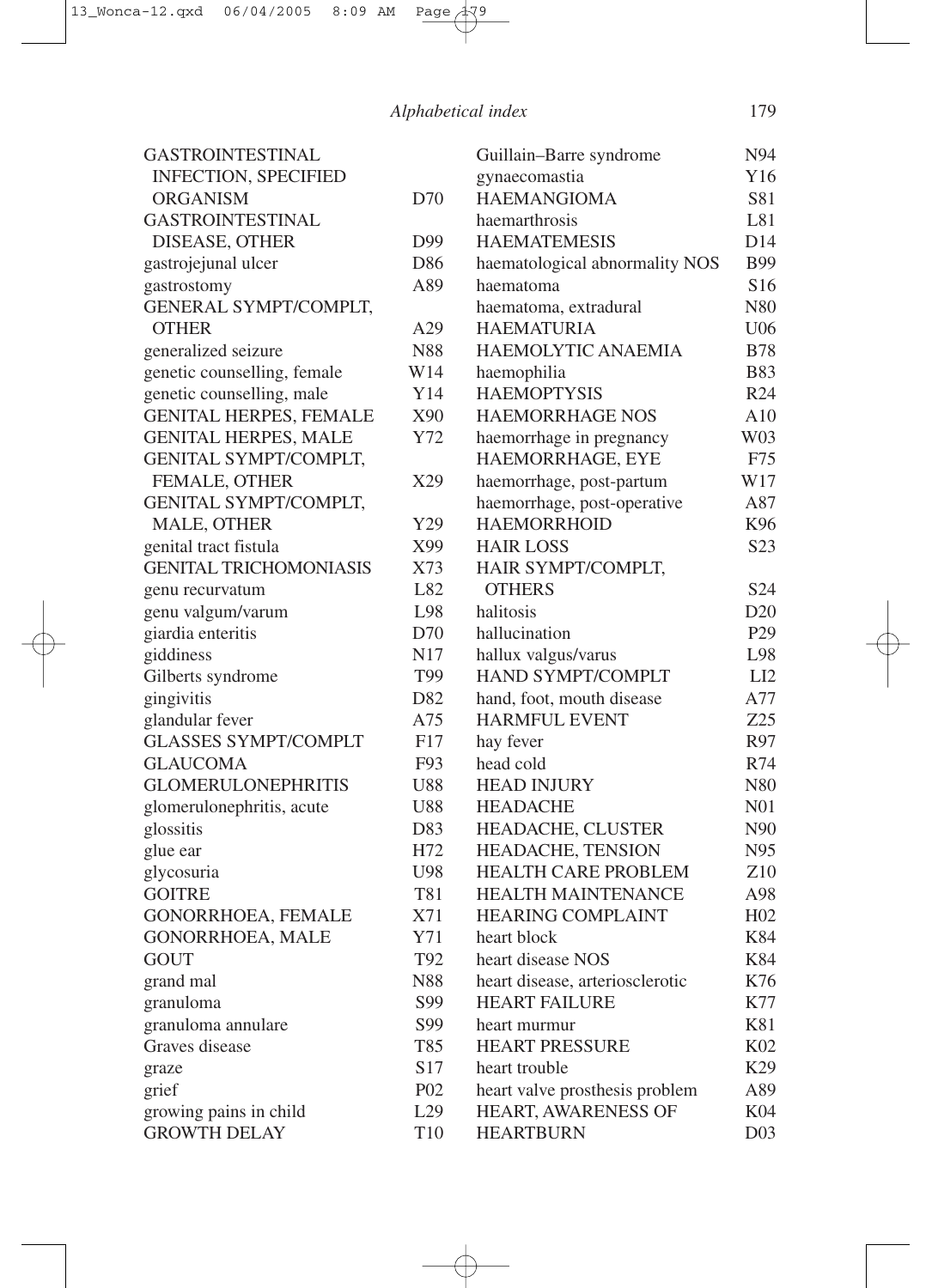| heat rash                       | S92             | hyperaldosteronism           | T99        |
|---------------------------------|-----------------|------------------------------|------------|
| heat stroke                     | A88             | hyperemesis                  | D10        |
| Heberden's nodes                | L91             | hyperemesis of pregnancy     | W05        |
| hepatitis NOS                   | D97             | hyperglycaemia               | A91        |
| hepatitis, chronic active       | D72             | hyperhidrosis                | A09        |
| HEPATITIS, VIRAL                | D72             | hyperinsulism                | T87        |
| <b>HEPATOMEGALY</b>             | D23             | hyperkeratosis NOS           | S99        |
| hermaphroditism                 | X83             | hyperkeratosis, solar        | <b>S80</b> |
| hermaphroditism                 | Y84             | <b>HYPERKINETIC DISORDER</b> | P81        |
| HERNIA, ABDOMINAL OTHER         | D91             | hyperlipidaemia              | T93        |
| hernia, femoral                 | D91             | hypermetropia                | F91        |
| HERNIA, HIATUS                  | D <sub>90</sub> | hyperplasia of prostate      | Y85        |
| hernia, incisional              | D91             | hypersplenism                | <b>B99</b> |
| HERNIA, INGUINAL                | D89             | HYPERTENSION,                |            |
| hernia, umbilical               | D91             | <b>COMPLICATED</b>           | K87        |
| hernia, ventral                 | D91             | hypertension, essential      | K86        |
| HERPES GENITAL, FEMALE          | X90             | hypertension, labile         | K85        |
| HERPES GENITAL, MALE            | Y72             | hypertension of pregnancy    | W81        |
| <b>HERPES SIMPLEX</b>           | S71             | hypertension, pulmonary      | K82        |
| herpes simplex, eye, without    |                 | hypertension, transient      | K85        |
| corneal ulcer                   | F73             | HYPERTENSION,                |            |
| <b>HERPES ZOSTER</b>            | S70             | <b>UNCOMPLICATED</b>         | K86        |
| herpes zoster, ophthalmic       | F73             | hypertensive encephalopathy  | K87        |
| herpes, anogenital, female      | X90             | hypertensive heart failure   | K87        |
| herpes, anogenital, male        | Y72             | hypertensive nephrosclerosis | K87        |
| hiccough                        | R <sub>29</sub> | hypertensive renal disease   | K87        |
| HIP SYMPT/COMPLT                | L13             | hypertensive retinopathy     | F83        |
| Hirschprung's disease           | D81             | <b>HYPERTHYROIDISM</b>       | T85        |
| hirsutism                       | S24             | hypertrophy, kidney          | U99        |
| <b>HIV INFECTION</b>            | <b>B90</b>      | HYPERTROPHY, TONSILS/        |            |
| hives                           | S98             | <b>ADENOIDS</b>              | R90        |
| hoarseness                      | R <sub>23</sub> | <b>HYPERVENTILATION</b>      |            |
| HODGKIN'S DISEASE               | <b>B72</b>      | <b>SYNDROME</b>              | <b>R98</b> |
| homesick                        | P <sub>02</sub> | hyphaema                     | F75        |
| hordeolum                       | F72             | hypochondriacal disorder     | P75        |
| <b>HOUSING PROBLEM</b>          | Z <sub>03</sub> | <b>HYPOGLYCAEMIA</b>         | T87        |
| human papilloma virus infection | X91             | hypomania                    | P73        |
| hydatid disease                 | D96             | <b>HYPOSPADIAS</b>           | Y82        |
| hydatidiform mole               | W73             | HYPOTENSION, POSTURAL        | K88        |
| hydradenitis                    | S92             | <b>HYPOTHYROIDISM</b>        | T86        |
| hydramnios                      | W84             | hysteria                     | P75        |
| hydrocephalus                   | N85             | ichthyosis                   | S83        |
| <b>HYDROCOELE</b>               | Y86             | icterus                      | D13        |
| hydronephrosis                  | U99             | idiopathic hypertension      | K86        |
| hygiene poor                    | P <sub>29</sub> | ileus                        | D99        |
| hyperactivity                   | P81             | illegitimate pregnancy       | Z04        |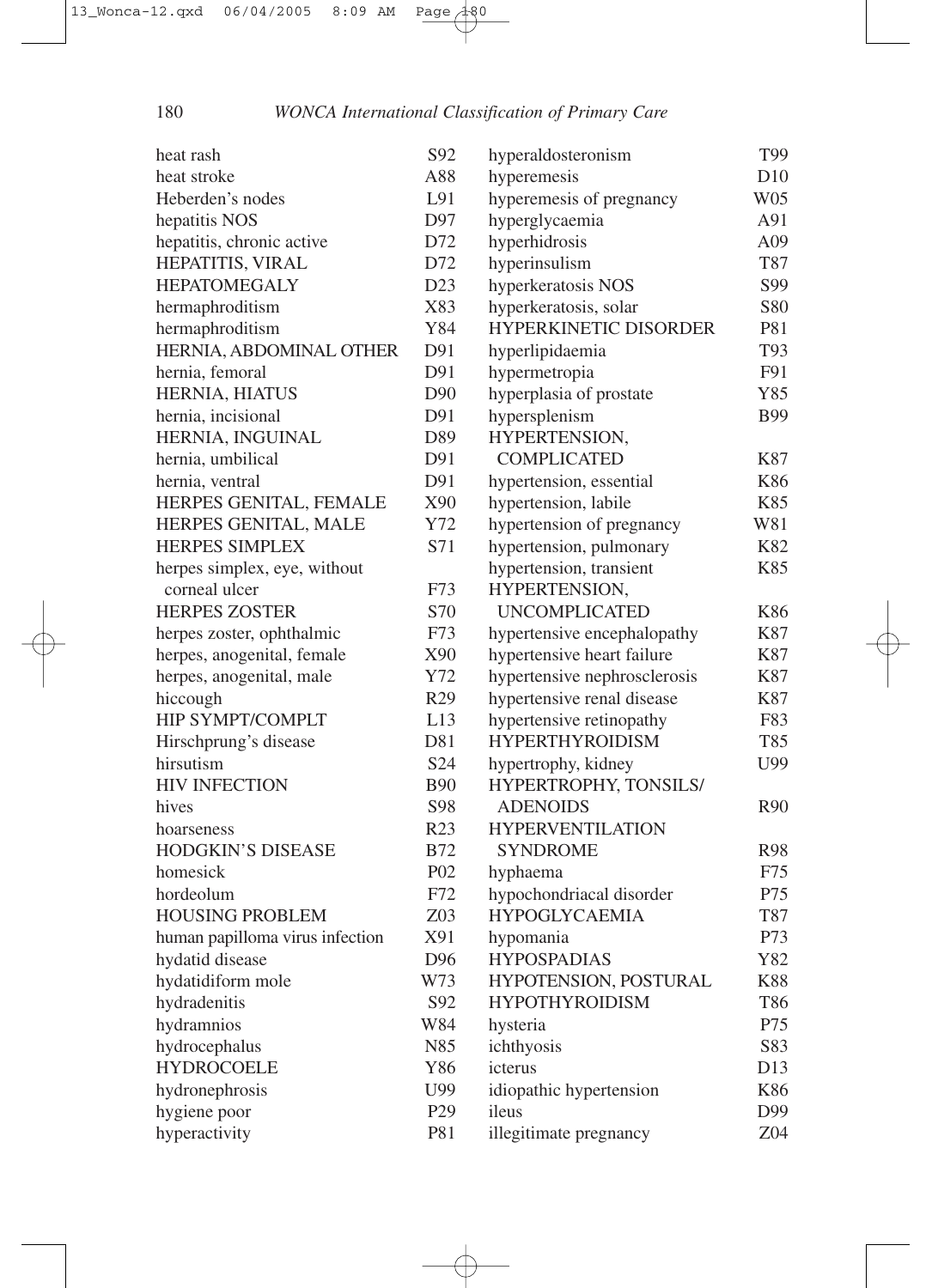| <b>ILLNESS PROBLEM</b><br><b>INFECTIOUS</b><br>Z11<br>ILLNESS PROBLEM, CHILD<br>Z <sub>18</sub><br><b>MONONUCLEOSIS</b><br>A75<br><b>ILLNESS PROBLEM, FAMILY</b><br>Z22<br>L70<br>infective tenosynovitis<br><b>INFERTILITY, FEMALE</b><br><b>ILLNESS PROBLEM, PARENT</b><br>Z22<br>W <sub>15</sub><br><b>ILLNESS PROBLEM,</b><br><b>INFERTILITY, MALE</b><br>Y10<br><b>PARTNER</b><br>S73<br>Z14<br><b>INFESTATION, SKIN</b><br>Z13<br>immunization reaction<br>A87<br>infidelity<br>inflamed eye<br>F02<br>immunodeficiency disorder<br><b>B99</b><br>inflamed throat<br>R21<br>imperforate hymen<br>X83<br><b>IMPETIGO</b><br><b>INFLAMMATION OF EYE</b><br>F73<br>S84<br>IMPOTENCE, ORGANIC<br>Y07<br><b>INFLUENZA</b><br><b>R80</b><br>impotence, psychogenic<br>P <sub>08</sub><br><b>R81</b><br>influenzal pneumonia<br><b>INCONTINENCE BOWEL</b><br>F99<br>D17<br>ingrowing eyelash<br><b>INJURY NOS</b><br><b>INCONTINENCE URINE</b><br>U <sub>04</sub><br>A80<br><b>INDIGESTION</b><br>D <sub>07</sub><br>L96<br>injury, knee, acute internal<br>induction of labour<br>W92/W93<br>injury, abdominal organ<br>D <sub>80</sub><br><b>INJURY BLOOD/LYMPH/</b><br>infantile eczema<br>S87<br><b>INFECTED FINGER/TOE</b><br>S <sub>09</sub><br>SPLEEN, OTHER<br>B77<br>injury, childbirth<br>W92/W93<br>infected post-traumatic<br>INJURY, COMPLICATING<br>wound/bite<br>S <sub>11</sub><br>infection, chest<br>R78<br><b>PREGNANCY</b><br>W75<br><b>INFECTION, CIRCULA-</b><br><b>INJURY, DIGESTIVE</b><br><b>TORY SYSTEM</b><br>K70<br><b>SYSTEM</b><br>D <sub>80</sub><br>INFECTION,<br><b>INJURY, EAR, DEEP</b><br>H79<br><b>COMPLICATING</b><br>H78<br>injury, ear, external<br><b>PREGNANCY</b><br>W71<br><b>INJURY, EYE</b><br>F79<br>INJURY, GENITAL,<br>infection, complication of<br>A87<br><b>FEMALE</b><br>X82<br>treatment<br><b>INFECTION, ENDOCRINE</b><br><b>T70</b><br>INJURY, GENITAL, MALE<br>Y80<br><b>INFECTION, EYE NOS</b><br>F73<br><b>INJURY, HEAD</b><br>N80<br>infection, eyelid<br>F72<br><b>INJURY, MULTIPLE</b><br>A81<br>infection, lower urinary<br>U71<br><b>INJURY, MUSCULO-</b><br>INFECTION,<br><b>SKELETAL, NOS</b><br>L81<br>MUSCULOSKELETAL<br>L70<br>INJURY, NERVOUS SYSTEM,<br>INFECTION,<br><b>OTHER</b><br>N81<br>NEUROLOGICAL, OTHER<br>N73<br>H78<br>injury, pinna<br>infection, nose, localized<br>R73<br><b>INJURY, RESPIRATORY</b><br>R88<br>infection, post-operative<br>A87<br>INJURY, SKIN, OTHER<br>S <sub>19</sub><br>INFECTION, RESPIRATORY,<br>injury, teeth<br>D <sub>80</sub><br><b>OTHER</b><br>R83<br>injury, tongue<br>D80<br>infection, skin fungus<br>S74<br>INJURY, URINARY TRACT<br>U80<br>INFECTION, SKIN, OTHER<br>S76<br>A86<br>insect toxicity<br>INFECTION, SKIN,<br>insomnia<br>P <sub>06</sub><br>POST-TRAUMATIC<br>S <sub>11</sub><br>insulin coma<br>T87<br>intermittent claudication<br>A23<br>K92 | illiteracy                     | Z <sub>07</sub> | INFECTIOUS DISEASE, OTHER | A78 |
|------------------------------------------------------------------------------------------------------------------------------------------------------------------------------------------------------------------------------------------------------------------------------------------------------------------------------------------------------------------------------------------------------------------------------------------------------------------------------------------------------------------------------------------------------------------------------------------------------------------------------------------------------------------------------------------------------------------------------------------------------------------------------------------------------------------------------------------------------------------------------------------------------------------------------------------------------------------------------------------------------------------------------------------------------------------------------------------------------------------------------------------------------------------------------------------------------------------------------------------------------------------------------------------------------------------------------------------------------------------------------------------------------------------------------------------------------------------------------------------------------------------------------------------------------------------------------------------------------------------------------------------------------------------------------------------------------------------------------------------------------------------------------------------------------------------------------------------------------------------------------------------------------------------------------------------------------------------------------------------------------------------------------------------------------------------------------------------------------------------------------------------------------------------------------------------------------------------------------------------------------------------------------------------------------------------------------------------------------------------------------------------------------------------------------------------------------------------------------------------------------------------------------------------------------------------------------------------------------------------------------------------------------------------------------------------------------------------------------------------------------------------------------------------------------------------------------------------------------------------------------------|--------------------------------|-----------------|---------------------------|-----|
|                                                                                                                                                                                                                                                                                                                                                                                                                                                                                                                                                                                                                                                                                                                                                                                                                                                                                                                                                                                                                                                                                                                                                                                                                                                                                                                                                                                                                                                                                                                                                                                                                                                                                                                                                                                                                                                                                                                                                                                                                                                                                                                                                                                                                                                                                                                                                                                                                                                                                                                                                                                                                                                                                                                                                                                                                                                                                    |                                |                 |                           |     |
|                                                                                                                                                                                                                                                                                                                                                                                                                                                                                                                                                                                                                                                                                                                                                                                                                                                                                                                                                                                                                                                                                                                                                                                                                                                                                                                                                                                                                                                                                                                                                                                                                                                                                                                                                                                                                                                                                                                                                                                                                                                                                                                                                                                                                                                                                                                                                                                                                                                                                                                                                                                                                                                                                                                                                                                                                                                                                    |                                |                 |                           |     |
|                                                                                                                                                                                                                                                                                                                                                                                                                                                                                                                                                                                                                                                                                                                                                                                                                                                                                                                                                                                                                                                                                                                                                                                                                                                                                                                                                                                                                                                                                                                                                                                                                                                                                                                                                                                                                                                                                                                                                                                                                                                                                                                                                                                                                                                                                                                                                                                                                                                                                                                                                                                                                                                                                                                                                                                                                                                                                    |                                |                 |                           |     |
|                                                                                                                                                                                                                                                                                                                                                                                                                                                                                                                                                                                                                                                                                                                                                                                                                                                                                                                                                                                                                                                                                                                                                                                                                                                                                                                                                                                                                                                                                                                                                                                                                                                                                                                                                                                                                                                                                                                                                                                                                                                                                                                                                                                                                                                                                                                                                                                                                                                                                                                                                                                                                                                                                                                                                                                                                                                                                    |                                |                 |                           |     |
|                                                                                                                                                                                                                                                                                                                                                                                                                                                                                                                                                                                                                                                                                                                                                                                                                                                                                                                                                                                                                                                                                                                                                                                                                                                                                                                                                                                                                                                                                                                                                                                                                                                                                                                                                                                                                                                                                                                                                                                                                                                                                                                                                                                                                                                                                                                                                                                                                                                                                                                                                                                                                                                                                                                                                                                                                                                                                    |                                |                 |                           |     |
|                                                                                                                                                                                                                                                                                                                                                                                                                                                                                                                                                                                                                                                                                                                                                                                                                                                                                                                                                                                                                                                                                                                                                                                                                                                                                                                                                                                                                                                                                                                                                                                                                                                                                                                                                                                                                                                                                                                                                                                                                                                                                                                                                                                                                                                                                                                                                                                                                                                                                                                                                                                                                                                                                                                                                                                                                                                                                    |                                |                 |                           |     |
|                                                                                                                                                                                                                                                                                                                                                                                                                                                                                                                                                                                                                                                                                                                                                                                                                                                                                                                                                                                                                                                                                                                                                                                                                                                                                                                                                                                                                                                                                                                                                                                                                                                                                                                                                                                                                                                                                                                                                                                                                                                                                                                                                                                                                                                                                                                                                                                                                                                                                                                                                                                                                                                                                                                                                                                                                                                                                    |                                |                 |                           |     |
|                                                                                                                                                                                                                                                                                                                                                                                                                                                                                                                                                                                                                                                                                                                                                                                                                                                                                                                                                                                                                                                                                                                                                                                                                                                                                                                                                                                                                                                                                                                                                                                                                                                                                                                                                                                                                                                                                                                                                                                                                                                                                                                                                                                                                                                                                                                                                                                                                                                                                                                                                                                                                                                                                                                                                                                                                                                                                    |                                |                 |                           |     |
|                                                                                                                                                                                                                                                                                                                                                                                                                                                                                                                                                                                                                                                                                                                                                                                                                                                                                                                                                                                                                                                                                                                                                                                                                                                                                                                                                                                                                                                                                                                                                                                                                                                                                                                                                                                                                                                                                                                                                                                                                                                                                                                                                                                                                                                                                                                                                                                                                                                                                                                                                                                                                                                                                                                                                                                                                                                                                    |                                |                 |                           |     |
|                                                                                                                                                                                                                                                                                                                                                                                                                                                                                                                                                                                                                                                                                                                                                                                                                                                                                                                                                                                                                                                                                                                                                                                                                                                                                                                                                                                                                                                                                                                                                                                                                                                                                                                                                                                                                                                                                                                                                                                                                                                                                                                                                                                                                                                                                                                                                                                                                                                                                                                                                                                                                                                                                                                                                                                                                                                                                    |                                |                 |                           |     |
|                                                                                                                                                                                                                                                                                                                                                                                                                                                                                                                                                                                                                                                                                                                                                                                                                                                                                                                                                                                                                                                                                                                                                                                                                                                                                                                                                                                                                                                                                                                                                                                                                                                                                                                                                                                                                                                                                                                                                                                                                                                                                                                                                                                                                                                                                                                                                                                                                                                                                                                                                                                                                                                                                                                                                                                                                                                                                    |                                |                 |                           |     |
|                                                                                                                                                                                                                                                                                                                                                                                                                                                                                                                                                                                                                                                                                                                                                                                                                                                                                                                                                                                                                                                                                                                                                                                                                                                                                                                                                                                                                                                                                                                                                                                                                                                                                                                                                                                                                                                                                                                                                                                                                                                                                                                                                                                                                                                                                                                                                                                                                                                                                                                                                                                                                                                                                                                                                                                                                                                                                    |                                |                 |                           |     |
|                                                                                                                                                                                                                                                                                                                                                                                                                                                                                                                                                                                                                                                                                                                                                                                                                                                                                                                                                                                                                                                                                                                                                                                                                                                                                                                                                                                                                                                                                                                                                                                                                                                                                                                                                                                                                                                                                                                                                                                                                                                                                                                                                                                                                                                                                                                                                                                                                                                                                                                                                                                                                                                                                                                                                                                                                                                                                    |                                |                 |                           |     |
|                                                                                                                                                                                                                                                                                                                                                                                                                                                                                                                                                                                                                                                                                                                                                                                                                                                                                                                                                                                                                                                                                                                                                                                                                                                                                                                                                                                                                                                                                                                                                                                                                                                                                                                                                                                                                                                                                                                                                                                                                                                                                                                                                                                                                                                                                                                                                                                                                                                                                                                                                                                                                                                                                                                                                                                                                                                                                    |                                |                 |                           |     |
|                                                                                                                                                                                                                                                                                                                                                                                                                                                                                                                                                                                                                                                                                                                                                                                                                                                                                                                                                                                                                                                                                                                                                                                                                                                                                                                                                                                                                                                                                                                                                                                                                                                                                                                                                                                                                                                                                                                                                                                                                                                                                                                                                                                                                                                                                                                                                                                                                                                                                                                                                                                                                                                                                                                                                                                                                                                                                    |                                |                 |                           |     |
|                                                                                                                                                                                                                                                                                                                                                                                                                                                                                                                                                                                                                                                                                                                                                                                                                                                                                                                                                                                                                                                                                                                                                                                                                                                                                                                                                                                                                                                                                                                                                                                                                                                                                                                                                                                                                                                                                                                                                                                                                                                                                                                                                                                                                                                                                                                                                                                                                                                                                                                                                                                                                                                                                                                                                                                                                                                                                    |                                |                 |                           |     |
|                                                                                                                                                                                                                                                                                                                                                                                                                                                                                                                                                                                                                                                                                                                                                                                                                                                                                                                                                                                                                                                                                                                                                                                                                                                                                                                                                                                                                                                                                                                                                                                                                                                                                                                                                                                                                                                                                                                                                                                                                                                                                                                                                                                                                                                                                                                                                                                                                                                                                                                                                                                                                                                                                                                                                                                                                                                                                    |                                |                 |                           |     |
|                                                                                                                                                                                                                                                                                                                                                                                                                                                                                                                                                                                                                                                                                                                                                                                                                                                                                                                                                                                                                                                                                                                                                                                                                                                                                                                                                                                                                                                                                                                                                                                                                                                                                                                                                                                                                                                                                                                                                                                                                                                                                                                                                                                                                                                                                                                                                                                                                                                                                                                                                                                                                                                                                                                                                                                                                                                                                    |                                |                 |                           |     |
|                                                                                                                                                                                                                                                                                                                                                                                                                                                                                                                                                                                                                                                                                                                                                                                                                                                                                                                                                                                                                                                                                                                                                                                                                                                                                                                                                                                                                                                                                                                                                                                                                                                                                                                                                                                                                                                                                                                                                                                                                                                                                                                                                                                                                                                                                                                                                                                                                                                                                                                                                                                                                                                                                                                                                                                                                                                                                    |                                |                 |                           |     |
|                                                                                                                                                                                                                                                                                                                                                                                                                                                                                                                                                                                                                                                                                                                                                                                                                                                                                                                                                                                                                                                                                                                                                                                                                                                                                                                                                                                                                                                                                                                                                                                                                                                                                                                                                                                                                                                                                                                                                                                                                                                                                                                                                                                                                                                                                                                                                                                                                                                                                                                                                                                                                                                                                                                                                                                                                                                                                    |                                |                 |                           |     |
|                                                                                                                                                                                                                                                                                                                                                                                                                                                                                                                                                                                                                                                                                                                                                                                                                                                                                                                                                                                                                                                                                                                                                                                                                                                                                                                                                                                                                                                                                                                                                                                                                                                                                                                                                                                                                                                                                                                                                                                                                                                                                                                                                                                                                                                                                                                                                                                                                                                                                                                                                                                                                                                                                                                                                                                                                                                                                    |                                |                 |                           |     |
|                                                                                                                                                                                                                                                                                                                                                                                                                                                                                                                                                                                                                                                                                                                                                                                                                                                                                                                                                                                                                                                                                                                                                                                                                                                                                                                                                                                                                                                                                                                                                                                                                                                                                                                                                                                                                                                                                                                                                                                                                                                                                                                                                                                                                                                                                                                                                                                                                                                                                                                                                                                                                                                                                                                                                                                                                                                                                    |                                |                 |                           |     |
|                                                                                                                                                                                                                                                                                                                                                                                                                                                                                                                                                                                                                                                                                                                                                                                                                                                                                                                                                                                                                                                                                                                                                                                                                                                                                                                                                                                                                                                                                                                                                                                                                                                                                                                                                                                                                                                                                                                                                                                                                                                                                                                                                                                                                                                                                                                                                                                                                                                                                                                                                                                                                                                                                                                                                                                                                                                                                    |                                |                 |                           |     |
|                                                                                                                                                                                                                                                                                                                                                                                                                                                                                                                                                                                                                                                                                                                                                                                                                                                                                                                                                                                                                                                                                                                                                                                                                                                                                                                                                                                                                                                                                                                                                                                                                                                                                                                                                                                                                                                                                                                                                                                                                                                                                                                                                                                                                                                                                                                                                                                                                                                                                                                                                                                                                                                                                                                                                                                                                                                                                    |                                |                 |                           |     |
|                                                                                                                                                                                                                                                                                                                                                                                                                                                                                                                                                                                                                                                                                                                                                                                                                                                                                                                                                                                                                                                                                                                                                                                                                                                                                                                                                                                                                                                                                                                                                                                                                                                                                                                                                                                                                                                                                                                                                                                                                                                                                                                                                                                                                                                                                                                                                                                                                                                                                                                                                                                                                                                                                                                                                                                                                                                                                    |                                |                 |                           |     |
|                                                                                                                                                                                                                                                                                                                                                                                                                                                                                                                                                                                                                                                                                                                                                                                                                                                                                                                                                                                                                                                                                                                                                                                                                                                                                                                                                                                                                                                                                                                                                                                                                                                                                                                                                                                                                                                                                                                                                                                                                                                                                                                                                                                                                                                                                                                                                                                                                                                                                                                                                                                                                                                                                                                                                                                                                                                                                    |                                |                 |                           |     |
|                                                                                                                                                                                                                                                                                                                                                                                                                                                                                                                                                                                                                                                                                                                                                                                                                                                                                                                                                                                                                                                                                                                                                                                                                                                                                                                                                                                                                                                                                                                                                                                                                                                                                                                                                                                                                                                                                                                                                                                                                                                                                                                                                                                                                                                                                                                                                                                                                                                                                                                                                                                                                                                                                                                                                                                                                                                                                    |                                |                 |                           |     |
|                                                                                                                                                                                                                                                                                                                                                                                                                                                                                                                                                                                                                                                                                                                                                                                                                                                                                                                                                                                                                                                                                                                                                                                                                                                                                                                                                                                                                                                                                                                                                                                                                                                                                                                                                                                                                                                                                                                                                                                                                                                                                                                                                                                                                                                                                                                                                                                                                                                                                                                                                                                                                                                                                                                                                                                                                                                                                    |                                |                 |                           |     |
|                                                                                                                                                                                                                                                                                                                                                                                                                                                                                                                                                                                                                                                                                                                                                                                                                                                                                                                                                                                                                                                                                                                                                                                                                                                                                                                                                                                                                                                                                                                                                                                                                                                                                                                                                                                                                                                                                                                                                                                                                                                                                                                                                                                                                                                                                                                                                                                                                                                                                                                                                                                                                                                                                                                                                                                                                                                                                    |                                |                 |                           |     |
|                                                                                                                                                                                                                                                                                                                                                                                                                                                                                                                                                                                                                                                                                                                                                                                                                                                                                                                                                                                                                                                                                                                                                                                                                                                                                                                                                                                                                                                                                                                                                                                                                                                                                                                                                                                                                                                                                                                                                                                                                                                                                                                                                                                                                                                                                                                                                                                                                                                                                                                                                                                                                                                                                                                                                                                                                                                                                    |                                |                 |                           |     |
|                                                                                                                                                                                                                                                                                                                                                                                                                                                                                                                                                                                                                                                                                                                                                                                                                                                                                                                                                                                                                                                                                                                                                                                                                                                                                                                                                                                                                                                                                                                                                                                                                                                                                                                                                                                                                                                                                                                                                                                                                                                                                                                                                                                                                                                                                                                                                                                                                                                                                                                                                                                                                                                                                                                                                                                                                                                                                    |                                |                 |                           |     |
|                                                                                                                                                                                                                                                                                                                                                                                                                                                                                                                                                                                                                                                                                                                                                                                                                                                                                                                                                                                                                                                                                                                                                                                                                                                                                                                                                                                                                                                                                                                                                                                                                                                                                                                                                                                                                                                                                                                                                                                                                                                                                                                                                                                                                                                                                                                                                                                                                                                                                                                                                                                                                                                                                                                                                                                                                                                                                    |                                |                 |                           |     |
|                                                                                                                                                                                                                                                                                                                                                                                                                                                                                                                                                                                                                                                                                                                                                                                                                                                                                                                                                                                                                                                                                                                                                                                                                                                                                                                                                                                                                                                                                                                                                                                                                                                                                                                                                                                                                                                                                                                                                                                                                                                                                                                                                                                                                                                                                                                                                                                                                                                                                                                                                                                                                                                                                                                                                                                                                                                                                    |                                |                 |                           |     |
|                                                                                                                                                                                                                                                                                                                                                                                                                                                                                                                                                                                                                                                                                                                                                                                                                                                                                                                                                                                                                                                                                                                                                                                                                                                                                                                                                                                                                                                                                                                                                                                                                                                                                                                                                                                                                                                                                                                                                                                                                                                                                                                                                                                                                                                                                                                                                                                                                                                                                                                                                                                                                                                                                                                                                                                                                                                                                    |                                |                 |                           |     |
|                                                                                                                                                                                                                                                                                                                                                                                                                                                                                                                                                                                                                                                                                                                                                                                                                                                                                                                                                                                                                                                                                                                                                                                                                                                                                                                                                                                                                                                                                                                                                                                                                                                                                                                                                                                                                                                                                                                                                                                                                                                                                                                                                                                                                                                                                                                                                                                                                                                                                                                                                                                                                                                                                                                                                                                                                                                                                    |                                |                 |                           |     |
|                                                                                                                                                                                                                                                                                                                                                                                                                                                                                                                                                                                                                                                                                                                                                                                                                                                                                                                                                                                                                                                                                                                                                                                                                                                                                                                                                                                                                                                                                                                                                                                                                                                                                                                                                                                                                                                                                                                                                                                                                                                                                                                                                                                                                                                                                                                                                                                                                                                                                                                                                                                                                                                                                                                                                                                                                                                                                    |                                |                 |                           |     |
|                                                                                                                                                                                                                                                                                                                                                                                                                                                                                                                                                                                                                                                                                                                                                                                                                                                                                                                                                                                                                                                                                                                                                                                                                                                                                                                                                                                                                                                                                                                                                                                                                                                                                                                                                                                                                                                                                                                                                                                                                                                                                                                                                                                                                                                                                                                                                                                                                                                                                                                                                                                                                                                                                                                                                                                                                                                                                    |                                |                 |                           |     |
|                                                                                                                                                                                                                                                                                                                                                                                                                                                                                                                                                                                                                                                                                                                                                                                                                                                                                                                                                                                                                                                                                                                                                                                                                                                                                                                                                                                                                                                                                                                                                                                                                                                                                                                                                                                                                                                                                                                                                                                                                                                                                                                                                                                                                                                                                                                                                                                                                                                                                                                                                                                                                                                                                                                                                                                                                                                                                    |                                |                 |                           |     |
|                                                                                                                                                                                                                                                                                                                                                                                                                                                                                                                                                                                                                                                                                                                                                                                                                                                                                                                                                                                                                                                                                                                                                                                                                                                                                                                                                                                                                                                                                                                                                                                                                                                                                                                                                                                                                                                                                                                                                                                                                                                                                                                                                                                                                                                                                                                                                                                                                                                                                                                                                                                                                                                                                                                                                                                                                                                                                    |                                |                 |                           |     |
|                                                                                                                                                                                                                                                                                                                                                                                                                                                                                                                                                                                                                                                                                                                                                                                                                                                                                                                                                                                                                                                                                                                                                                                                                                                                                                                                                                                                                                                                                                                                                                                                                                                                                                                                                                                                                                                                                                                                                                                                                                                                                                                                                                                                                                                                                                                                                                                                                                                                                                                                                                                                                                                                                                                                                                                                                                                                                    |                                |                 |                           |     |
|                                                                                                                                                                                                                                                                                                                                                                                                                                                                                                                                                                                                                                                                                                                                                                                                                                                                                                                                                                                                                                                                                                                                                                                                                                                                                                                                                                                                                                                                                                                                                                                                                                                                                                                                                                                                                                                                                                                                                                                                                                                                                                                                                                                                                                                                                                                                                                                                                                                                                                                                                                                                                                                                                                                                                                                                                                                                                    |                                |                 |                           |     |
|                                                                                                                                                                                                                                                                                                                                                                                                                                                                                                                                                                                                                                                                                                                                                                                                                                                                                                                                                                                                                                                                                                                                                                                                                                                                                                                                                                                                                                                                                                                                                                                                                                                                                                                                                                                                                                                                                                                                                                                                                                                                                                                                                                                                                                                                                                                                                                                                                                                                                                                                                                                                                                                                                                                                                                                                                                                                                    |                                |                 |                           |     |
|                                                                                                                                                                                                                                                                                                                                                                                                                                                                                                                                                                                                                                                                                                                                                                                                                                                                                                                                                                                                                                                                                                                                                                                                                                                                                                                                                                                                                                                                                                                                                                                                                                                                                                                                                                                                                                                                                                                                                                                                                                                                                                                                                                                                                                                                                                                                                                                                                                                                                                                                                                                                                                                                                                                                                                                                                                                                                    |                                |                 |                           |     |
|                                                                                                                                                                                                                                                                                                                                                                                                                                                                                                                                                                                                                                                                                                                                                                                                                                                                                                                                                                                                                                                                                                                                                                                                                                                                                                                                                                                                                                                                                                                                                                                                                                                                                                                                                                                                                                                                                                                                                                                                                                                                                                                                                                                                                                                                                                                                                                                                                                                                                                                                                                                                                                                                                                                                                                                                                                                                                    |                                |                 |                           |     |
|                                                                                                                                                                                                                                                                                                                                                                                                                                                                                                                                                                                                                                                                                                                                                                                                                                                                                                                                                                                                                                                                                                                                                                                                                                                                                                                                                                                                                                                                                                                                                                                                                                                                                                                                                                                                                                                                                                                                                                                                                                                                                                                                                                                                                                                                                                                                                                                                                                                                                                                                                                                                                                                                                                                                                                                                                                                                                    | infectious disease, contact of |                 |                           |     |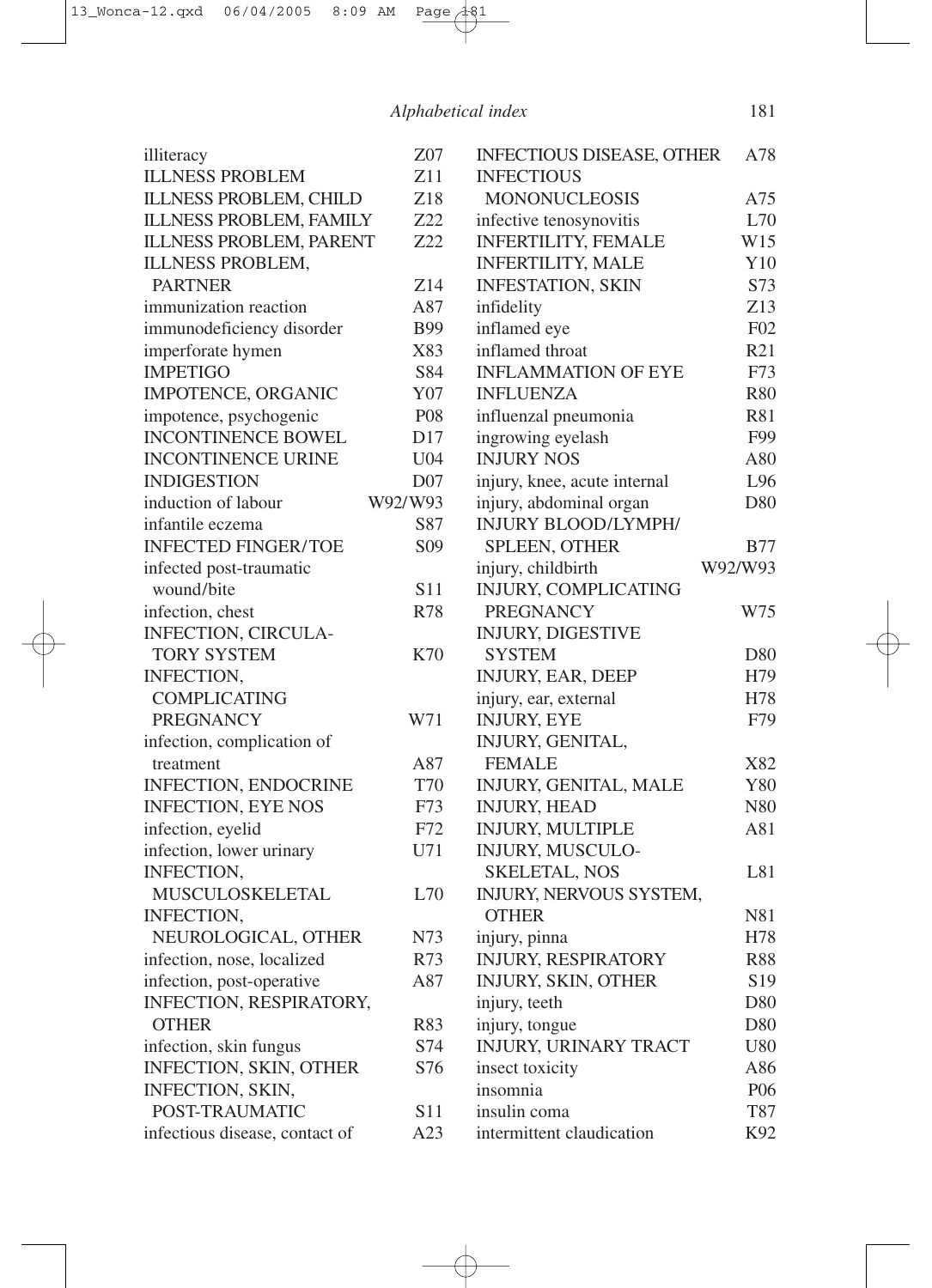| internal derangement of knee   | L99              | kyphoscoliosis             | L85             |
|--------------------------------|------------------|----------------------------|-----------------|
| internal injury                | A81              | kyphosis                   | L85             |
| intertrigo                     | <b>S88</b>       | labile hypertension        | K85             |
| intestinal obstruction         | D99              | labour                     | W90/W91         |
| intestinal parasite            | D <sub>96</sub>  | labour, complicated        | W92/W93         |
| intolerance of food            | D99              | labyrinthitis              | H82             |
| intraocular pressure raised    | F93              | <b>LACERATION/CUT</b>      | S18             |
| intussuception                 | D99              | laceration, cervix, old    | X85             |
| <b>INVESTIGATION ABNORMAL</b>  | A91              | <b>LACRIMAL DUCT</b>       |                 |
| iridocyclitis                  | F73              | <b>BLOCKED, INFANT</b>     | <b>F80</b>      |
| iritis                         | F73              | lacrimation                | F03             |
| iron deficient, no anaemia     | T91              | <b>LACTATION SYMPT/</b>    |                 |
| <b>IRON DEFICIENCY ANAEMIA</b> | <b>B80</b>       | <b>COMPLT</b>              | W19             |
| <b>IRREGULAR HEARTBEAT</b>     | K <sub>05</sub>  | lactose intolerance        | T99             |
| irritable bladder              | U13              | large tonsils              | R21             |
| <b>IRRITABLE BOWEL</b>         |                  | LARYNGITIS, ACUTE          | R77             |
| <b>SYNDROME</b>                | D93              | laryngotracheobronchitis   | R78             |
| <b>IRRITABLE INFANT</b>        | A16              | lassitude                  | A04             |
| ischaemia, limb                | K92              | late onset diabetes        | <b>T90</b>      |
| <b>ISCHAEMIA,TRANSIENT</b>     |                  | lazy eye                   | F14             |
| <b>CEREBRAL</b>                | K89              | lead poisoning             | A86             |
| ISCHAEMIC HEART DISEASE,       |                  | LEARNING PROBLEM,          |                 |
| <b>WITH ANGINA</b>             | K74              | <b>SPECIFIC</b>            | P <sub>24</sub> |
| ISCHAEMIC HEART DISEASE,       |                  | left bundle branch block   | K84             |
| <b>WITHOUT ANGINA</b>          | K76              | left ventricular failure   | K77             |
| <b>ITCH</b>                    | S <sub>0</sub> 2 | leg cramp                  | L14             |
| itch, ear                      | H <sub>29</sub>  | <b>LEG SYMPT/COMPLT</b>    | L14             |
| itch, eye                      | F13              | <b>LEGAL PROBLEM</b>       | Z09             |
| <b>ITCH, PERIANAL</b>          | D <sub>02</sub>  | Legg-Calve-Perthes disease | L94             |
| <b>JAUNDICE</b>                | D <sub>13</sub>  | Legionnaire's disease      | <b>R81</b>      |
| <b>JAW SYMPT/COMPLT</b>        | L <sub>07</sub>  | lesion of skin             | S29             |
| jealousy, child                | P <sub>22</sub>  | lethargy                   | A <sub>04</sub> |
| jerking                        | N <sub>0</sub> 8 | <b>LEUKAEMIA</b>           | <b>B73</b>      |
| jetlag                         | A88              | leukocytosis               | <b>B84</b>      |
| joint replacement problem      | A89              | leukoplakia, cervical      | X85             |
| JOINT SYMPT/COMPLT NOS         | L20              | leukorrhoea                | X14             |
| juvenile arthritis             | L88              | lice infestation           | S73             |
| juvenile onset diabetes        | T89              | lichen planus              | S99             |
| keloid                         | S99              | lightheaded                | N17             |
| keratitis                      | F73              | lightning strike           | A88             |
| keratoacanthoma                | S99              | limping                    | N <sub>29</sub> |
| <b>KERATOSIS, SOLAR</b>        | S80              | LIP SYMPT/COMPLT           | D <sub>20</sub> |
| KIDNEY SYMPT/COMPLT            | U14              | <b>LIPID DISORDER</b>      | T93             |
| knee damage, chronic internal  | L99              | <b>LIPOMA</b>              | S78             |
| knee meniscus damage, acute    | L96              | liver failure              | D97             |
| <b>KNEE SYMPT/COMPLT</b>       | L15              | living alone               | Z28             |
|                                |                  |                            |                 |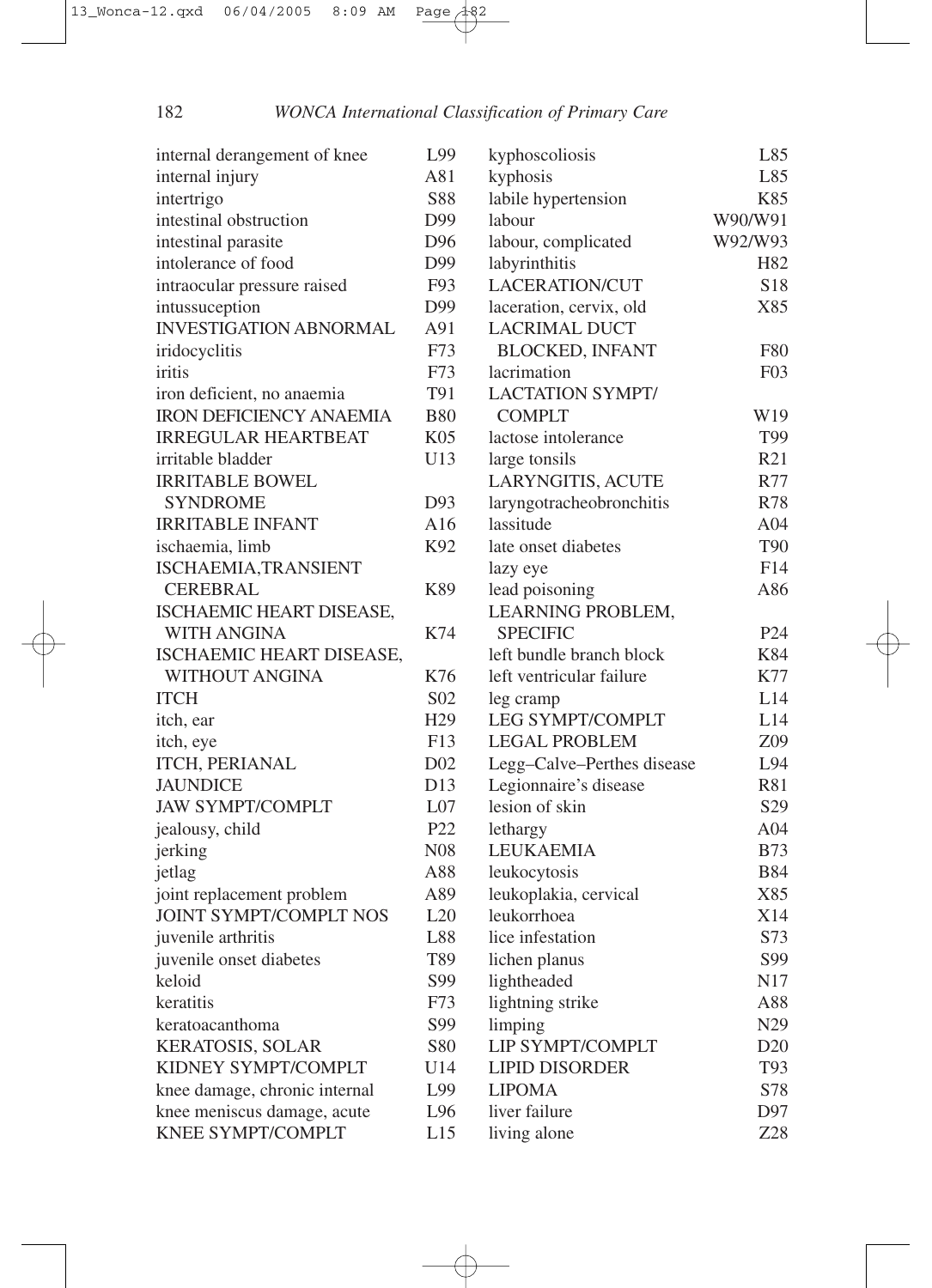| loin pain                    | L <sub>05</sub>  | <b>LYMPHOMA</b>                     | <b>B72</b>      |
|------------------------------|------------------|-------------------------------------|-----------------|
| lonely                       | P <sub>0</sub> 3 | <b>MACULAR DEGENERATION</b>         | F84             |
| long sighted                 | F91              | malabsorption syndrome              | D99             |
| lordosis                     | L85              | malaise                             | A05             |
| <b>LOSS OF APPETITE</b>      | T <sub>0</sub> 3 | <b>MALARIA</b>                      | A73             |
| loss of balance              | N <sub>17</sub>  | malformations skull/face            | L82             |
| loss of libido               | P07              | <b>MALIGNANCY NOS</b>               | A79             |
| loss of voice                | R <sub>23</sub>  | malignant hypertension              | K87             |
| <b>LOSS/DEATH OF CHILD</b>   | Z <sub>19</sub>  | malignant: see NEOPLASM,            |                 |
| <b>LOSS/DEATH OF FAMILY</b>  |                  | <b>MALIGNANT</b>                    |                 |
| <b>MEMBER</b>                | Z <sub>23</sub>  | malingering                         | Z29             |
| <b>LOSS/DEATH OF PARENT</b>  | Z23              | malnutrition                        | T91             |
| <b>LOSS/DEATH OF PARTNER</b> | Z15              | mallet finger                       | L98             |
| <b>LOW BACK SYMPT/COMPLT</b> | L <sub>03</sub>  | Mallory-Weiss syndrome              | D84             |
| low blood pressure           | K29              | malocclusion                        | D82             |
| low self-esteem              | P <sub>28</sub>  | malpresentation                     | W84             |
| lumbago                      | L <sub>03</sub>  | malunion of fracture                | L99             |
| lumbalgia                    | L <sub>03</sub>  | mania                               | P73             |
| lump NOS                     | A <sub>08</sub>  | manic depression                    | P73             |
| lump, abdomen                | D24              | marasmus                            | T91             |
| lump, testis                 | Y <sub>05</sub>  | Marfan's syndrome                   | A90             |
| lump, throat                 | R21              | marginal peptic ulcer               | D86             |
| LUMP, BREAST, FEMALE         | X19              | marital problem                     | Z12             |
| lump, breast, male           | Y16              | mass: see lump mastitis (lactating) | W94             |
| LUMP/SWELLING,               |                  | mastitis (non-lactating)            | X21             |
| <b>GENERALIZED</b>           | S <sub>05</sub>  | mastodynia                          | X18             |
| LUMP/SWELLING,               |                  | mastoiditis                         | H74             |
| <b>LOCALIZED</b>             | S <sub>04</sub>  | mastopathy                          | X21             |
| LUMPS/SWELLINGS,             |                  | <b>MEASLES</b>                      | A71             |
| multiple sites               | S <sub>05</sub>  | meatitis                            | U72             |
| lung abscess                 | R83              | Meckel's diverticulum               | D81             |
| lung congestion              | R <sub>29</sub>  | median bar of prostate              | Y85             |
| lyme disease                 | A78              | mediastinal disease                 | R99             |
| LYMPH DISEASE, OTHER         | <b>B99</b>       | <b>MEDICATION ABUSE</b>             | P <sub>18</sub> |
| LYMPH GLAND(S)               |                  | meibomian cyst                      | F72             |
| ENLARGED/PAINFUL             | <b>B02</b>       | <b>MELAENA</b>                      | D15             |
| LYMPH/SPLEEN SYMPT/          |                  | melanoma, malignant                 | S77             |
| COMPLT, OTHER                | <b>B29</b>       | <b>MEMORY DISTURBANCE</b>           | P <sub>20</sub> |
| LYMPHADENITIS, ACUTE         | <b>B70</b>       | Meniere's disease                   | H82             |
| LYMPHADENITIS, CHRONIC       |                  | meningioma                          | N75             |
| <b>NON-SPECIFIC</b>          | <b>B71</b>       | meningism                           | N29             |
| lymphadenopathy              | <b>B02</b>       | <b>MENINGITIS</b>                   | N71             |
| <b>LYMPH ANGIOMA</b>         | S81              | meningococcal infection             | A78             |
| lymphangitis, acute          | S76              | MENOPAUSAL SYMPT/                   |                 |
| lymphocytosis                | <b>B84</b>       | <b>COMPLT</b>                       | X11             |
| lymphoedema                  | K99              | menorrhagia                         | X06             |
|                              |                  |                                     |                 |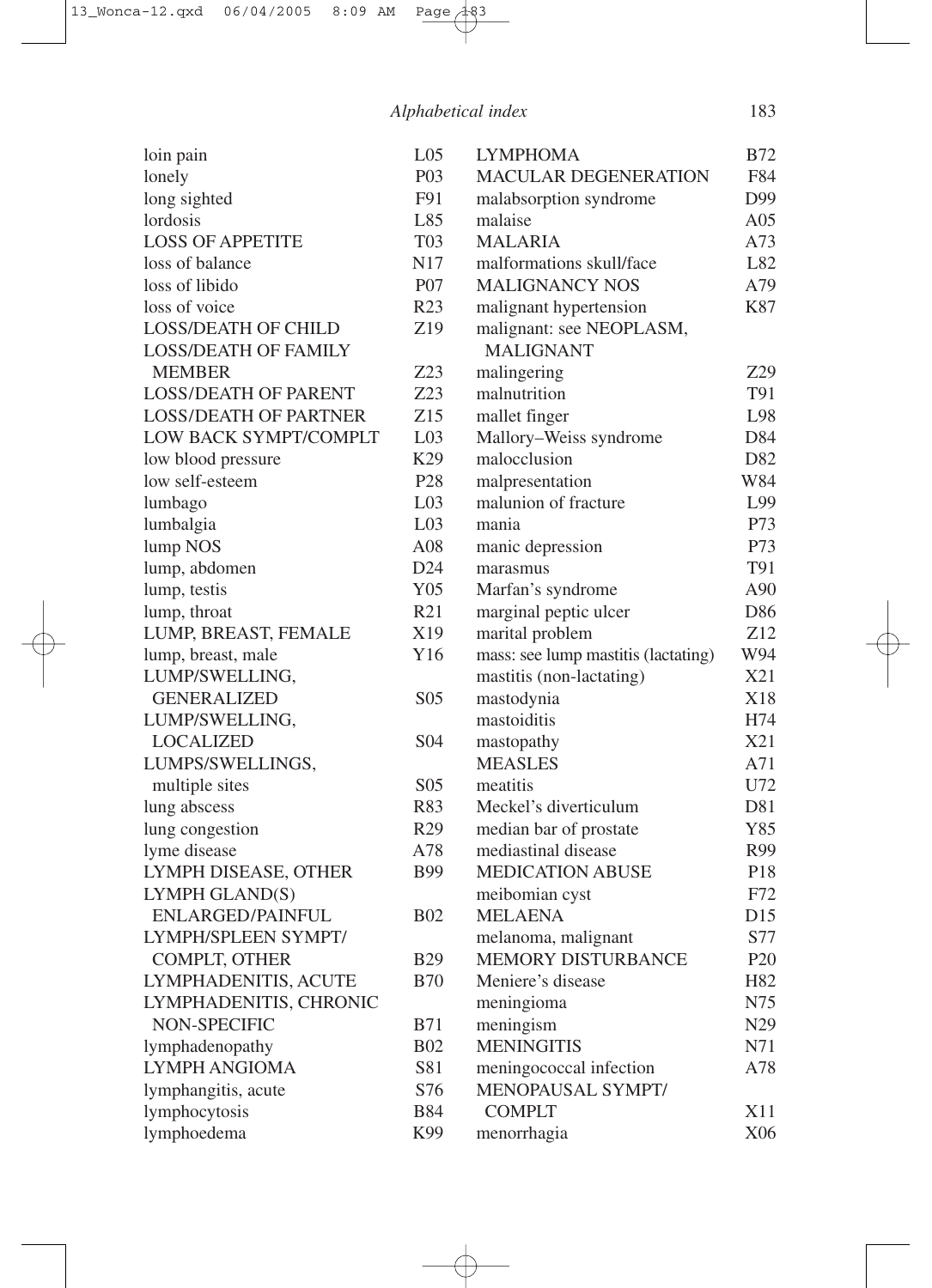| MENSTRUATION ABSENT/          |                  | MURMUR, ARTERIAL/HEART     | K81              |
|-------------------------------|------------------|----------------------------|------------------|
| <b>SCANTY</b>                 | X05              | muscle stiffness           | L19              |
| <b>MENSTRUATION EXCESSIVE</b> | X06              | muscle strain              | L19              |
| <b>MENSTRUATION</b>           |                  | MUSCLE SYMPT/COMPLT        | L19              |
| <b>POSTPONEMENT</b>           | X10              | MUSCULOSKELETAL            |                  |
| MENSTRUATION,                 |                  | SYMPT/COMPLT, OTHER        | L29              |
| IRREGULAR/FREQUENT            | X07              | myalgia                    | L18              |
| mental illness NOS            | P99              | myasthenia gravis          | N99              |
| <b>MENTAL RETARDATION</b>     | P85              | mycoplasma                 | A78              |
| mesenteric lymphadenitis      | <b>B71</b>       | myeloproliferative disease | <b>B74</b>       |
| mesenteric vascular disease   | D99              | MYOCARDIAL INFARCTION,     |                  |
| mesothelioma                  | <b>R85</b>       | <b>ACUTE</b>               | K75              |
| METABOLIC DISEASE,            |                  | myocardial infarction, old | K76              |
| <b>OTHER</b>                  | T99              | myocardial ischaemia       | K76              |
| METABOLIC SYMPT/              |                  | myocarditis                | K70              |
| COMPLT, OTHER                 | T <sub>29</sub>  | myoclonus                  | N <sub>0</sub> 8 |
| metastatic malignancy NOS     | A79              | myoma uterus               | X78              |
| metatarsalgia                 | L17              | myopia                     | F91              |
| metrorrhagia                  | X08              | myositis                   | L99              |
| mid-life crisis               | P <sub>25</sub>  | MYRINGITIS, ACUTE          | H71              |
| <b>MIGRAINE</b>               | N89              | <b>MYXOEDEMA</b>           | T86              |
| miliaria                      | S92              | <b>NAEVUS</b>              | S82              |
| miscarriage                   | W82              | NAIL SYMPT/COMPLT          | S22              |
| mite infestation              | S73              | NAIL, INGROWING            | S94              |
| mitral stenosis               | K71              | napkin rash                | S89              |
| mitral valve disease          | K83              | nasal congestion           | <b>R07</b>       |
| mittelschmerz                 | X03              | nasal polyp                | R99              |
| <b>MOLE</b>                   | S82              | nasopharyngitis, acute     | R74              |
| <b>MOLLUSCUM</b>              |                  | nasopharyngitis, chronic   | R83              |
| CONTAGIOSUM                   | S95              | <b>NAUSEA</b>              | D <sub>09</sub>  |
| <b>MONILIASIS:</b>            |                  | nausea of pregnancy        | W05              |
| see CANDIDIASIS               |                  | NECK SYMPT/COMPLT          | L <sub>01</sub>  |
| morning after pill            | W10              | NECK SYNDROME              | L83              |
| morning sickness, pregnancy   | W05              | needle stick injury        | S19              |
| motion sickness               | A88              | NEIGHBOURHOOD              |                  |
| motor neurone disease         | N99              | <b>PROBLEM</b>             | Z <sub>03</sub>  |
| MOUTH SYMPT/COMPLT            | D20              | NEOPLASM,                  |                  |
| MOVEMENTS ABNORMAL            | N <sub>0</sub> 8 | CARDIOVASCULAR             | K72              |
| mucocoele lip, mouth          | D83              | NEOPLASM, EAR              | H75              |
| mucous colitis                | D93              | NEOPLASM, ENDOCRINE,       |                  |
| mucous polyp, cervical        | X85              | <b>OTHER</b>               | T73              |
| multiple myeloma              | <b>B74</b>       | NEOPLASM, EYE/ADNEXA       | F74              |
| multiple pregnancy            | W84              | NEOPLASM, GENITAL          |                  |
| MULTIPLE SCLEROSIS            | N86              | OTHER/UNCERTAIN            | X81              |
| <b>MUMPS</b>                  | D71              | NEOPLASM, UNCERTAIN        |                  |
| Munchhausen's syndrome        | P80              | NATURE, NERVOUS SYSTEM     | N76              |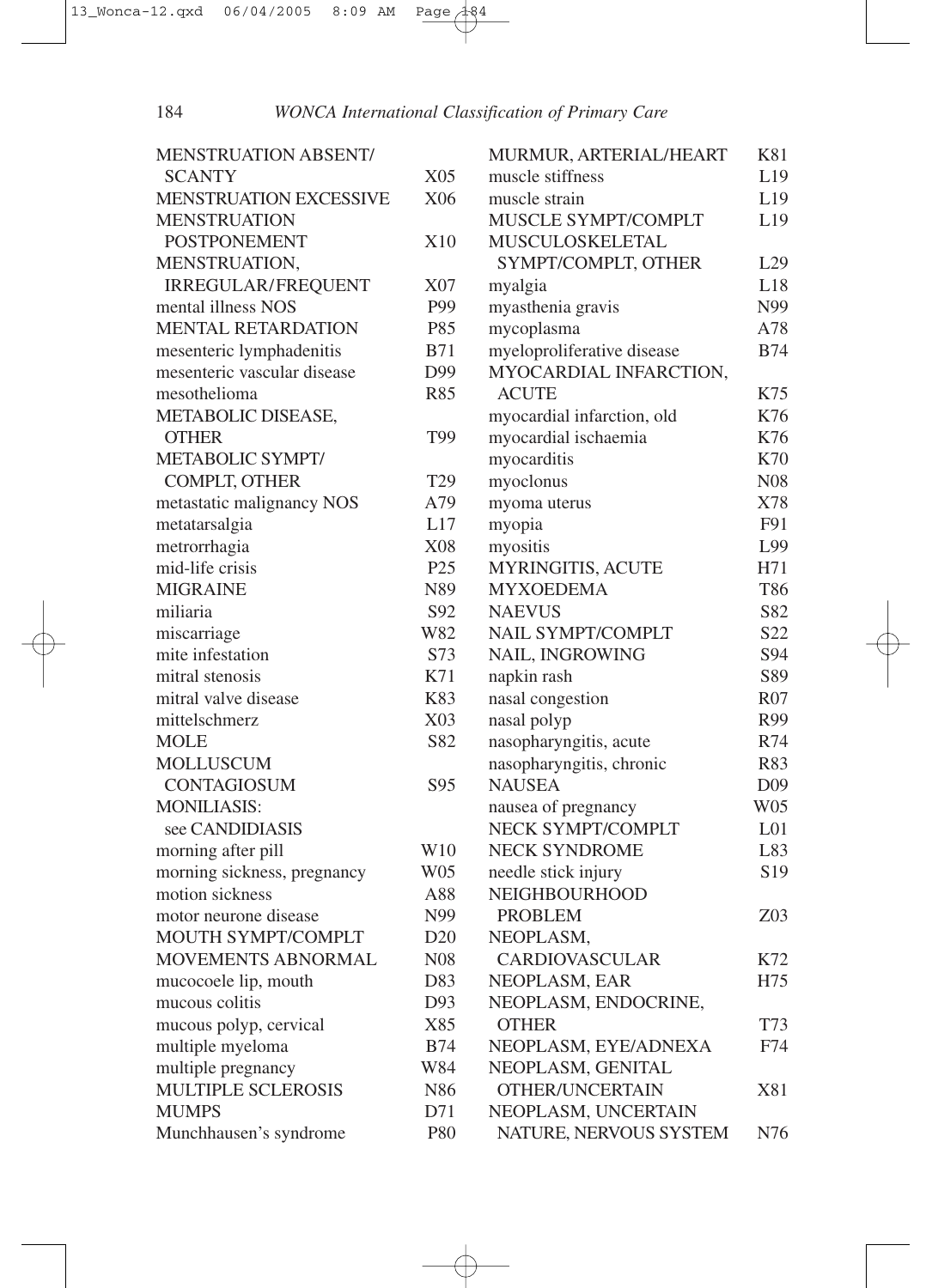| NEOPLASM, UNCERTAIN              |            | NEOPLASM MALIGNANT,          |                  |
|----------------------------------|------------|------------------------------|------------------|
| NATURE, RESPIRATORY              | R92        | DIGESTIVE, OTHER             | D77              |
| NEOPLASM, URINARY                |            | NEOPLASM MALIGNANT,          |                  |
| <b>TRACT NOS</b>                 | U79        | <b>GENITAL, FEMALE</b>       | X77              |
| NEOPLASM BENIGN, BREAST          | X79        | NEOPLASM MALIGNANT,          |                  |
| neoplasm benign, breast, male    | Y79        | <b>GENITAL, MALE</b>         | Y78              |
| NEOPLASM BENIGN,                 |            | NEOPLASM MALIGNANT,          |                  |
| <b>GENITAL, FEMALE</b>           | X80        | <b>KIDNEY</b>                | U75              |
| NEOPLASM BENIGN,                 |            | neoplasm malignant, liver    | D77              |
| NERVOUS SYSTEM                   | N75        | NEOPLASM MALIGNANT,          |                  |
| NEOPLASM BENIGN,                 |            | <b>LUNG</b>                  | <b>R84</b>       |
| RELATED TO PREGNANCY             | W73        | NEOPLASM MALIGNANT,          |                  |
| NEOPLASM BENIGN,                 |            | MUSCULOSKELETAL              | L71              |
| <b>RESPIRATORY</b>               | <b>R86</b> | NEOPLASM MALIGNANT,          |                  |
| NEOPLASM BENIGN,                 |            | NERVOUS SYSTEM               | N74              |
| <b>THYROID</b>                   | T72        | NEOPLASM MALIGNANT,          |                  |
| NEOPLASM BENIGN,                 |            | <b>PANCREAS</b>              | D76              |
| <b>URINARY TRACT</b>             | U78        | NEOPLASM MALIGNANT,          |                  |
| NEOPLASM BENIGN/                 |            | <b>PROSTATE</b>              | Y77              |
| UNCERTAIN, BLOOD/                |            | NEOPLASM MALIGNANT,          |                  |
| LYMPH/SPLEEN                     | <b>B75</b> | RELATED TO PREGNANCY         | W72              |
| NEOPLASM BENIGN/                 |            | NEOPLASM MALIGNANT,          |                  |
| UNCERTAIN, DIGESTIVE             | D78        | RESPIRATORY, OTHER           | <b>R85</b>       |
| NEOPLASM BENIGN/                 |            | NEOPLASM MALIGNANT,          |                  |
| UNCERTAIN, MALE GENITAL          | Y79        | <b>SKIN</b>                  | S77              |
| <b>NEOPLASM</b>                  |            | NEOPLASM MALIGNANT,          |                  |
| BENIGN/UNCERTAIN,                |            | <b>STOMACH</b>               | D74              |
| MUSCULOSKELETAL                  | L97        | ovulation bleeding           | X08              |
| NEOPLASM BENIGN/                 |            | ovulation pain               | X03              |
| UNCERTAIN, RELATED               |            | Paget's disease of bone      | L99              |
| TO PREGNANCY                     | W73        | pain NOS                     | A29              |
| NEOPLASM BENIGN/                 |            | PAIN, ABDOMINAL,             |                  |
| UNCERTAIN, SKIN                  | S79        | <b>GENERAL</b>               | D <sub>01</sub>  |
| NEOPLASM MALIGNANT,              |            | PAIN, ABDOMINAL,             |                  |
| <b>BLADDER</b>                   | U76        | <b>LOCALIZED</b>             | D <sub>06</sub>  |
| NEOPLASM MALIGNANT,              |            | PAIN, BACK NOS               | L <sub>02</sub>  |
| <b>BLOOD, OTHER</b>              | <b>B74</b> | PAIN, BREAST, FEMALE         | X18              |
| NEOPLASM MALIGNANT,              |            | PAIN, CARDIOVASCULAR         |                  |
| <b>BREAST, FEMALE</b>            | X76        | <b>NOS</b>                   | K <sub>03</sub>  |
| neoplasm malignant, breast, male | Y78        | PAIN, CHEST NOS              | A11              |
| NEOPLASM MALIGNANT,              |            | pain, chest, musculoskeletal | L <sub>04</sub>  |
| <b>BRONCHUS</b>                  | <b>R84</b> | pain, colon                  | D <sub>06</sub>  |
| NEOPLASM MALIGNANT,              |            | PAIN, EAR                    | H <sub>01</sub>  |
| <b>CERVIX</b>                    | X75        | PAIN, EPIGASTRIC             | D <sub>02</sub>  |
| NEOPLASM MALIGNANT,              |            | PAIN, EYE                    | F <sub>0</sub> 1 |
| COLON/RECTUM                     | D75        | PAIN, FACE                   | N <sub>03</sub>  |
|                                  |            |                              |                  |

 $\oplus$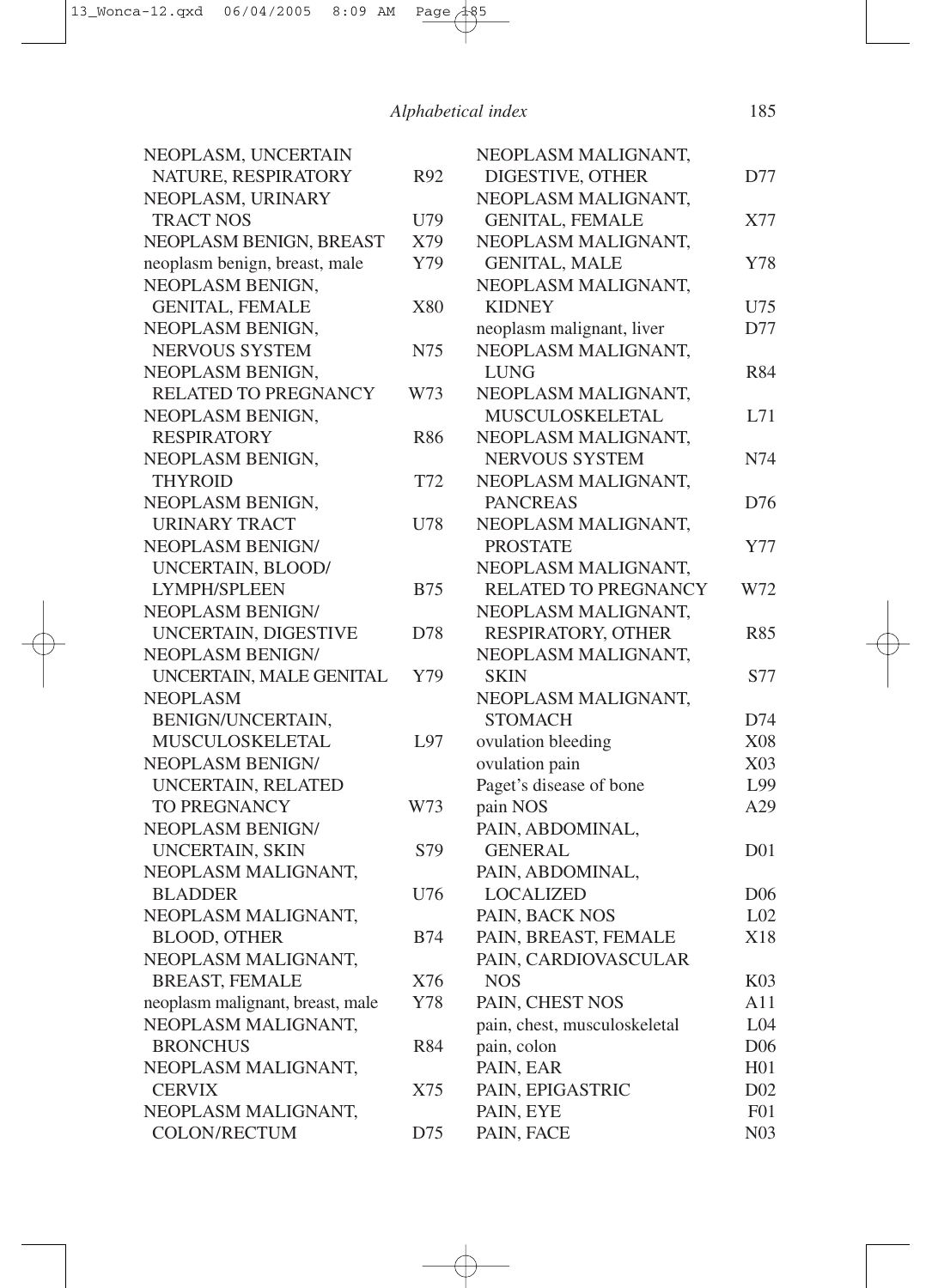| PAIN, GENERAL            | A <sub>01</sub> | PARTNER RELATIONSHIP       |                  |
|--------------------------|-----------------|----------------------------|------------------|
| PAIN, GENITAL, FEMALE    | X <sub>01</sub> | <b>PROBLEM</b>             | Z12              |
| pain, head               | N <sub>01</sub> | passing wind               | D <sub>08</sub>  |
| PAIN, HEART              | K <sub>01</sub> | past history of malignancy | A21              |
| PAIN, INTERMENSTRUAL     | X <sub>03</sub> | patella disorder           | L99              |
| pain, joint              | L20             | patent ductus arteriosa    | K73              |
| PAIN, LYMPH GLAND(S)     | <b>B02</b>      | pathological fracture NOS  | L99              |
| PAIN, MENSTRUAL          | X02             | <b>PEDICULOSIS</b>         | S73              |
| PAIN, MUSCLE             | L18             | peeling skin               | S <sub>21</sub>  |
| pain, nose               | <b>R08</b>      | pelvic congestion syndrome | X99              |
| PAIN, PENIS              | Y01             | PELVIC INFLAMMATORY        |                  |
| PAIN, RECTAL/ANAL        | D <sub>04</sub> | <b>DISEASE</b>             | X74              |
| PAIN, RESPIRATORY SYSTEM | R <sub>01</sub> | pelvic instability         | W28              |
| pain, sinuses            | R <sub>09</sub> | pelvic pain, female        | X01              |
| PAIN, SKIN TENDERNESS    | <b>S01</b>      | pelvic pain, male          | Y <sub>0</sub> 2 |
| PAIN, TESTIS/SCROTUM     | Y02             | PELVIS SYMPT/COMPLT,       |                  |
| PAINFUL INTERCOURSE      | X04             | <b>FEMALE</b>              | X17              |
| painful lesion or rash   | <b>S01</b>      | PENIS SYMPT/COMPLT         | Y04              |
| painful respiration      | R <sub>01</sub> | peptic ulcer               | D86              |
| PAINFUL URINATION        | U <sub>01</sub> | perforated duodenal ulcer  | D85              |
| pallor                   | <b>S08</b>      | PERFORATION, EAR DRUM      | H77              |
| PALPITATIONS OF HEART    | K04             | perianal haematoma         | K96              |
| pancreatic diseases      | D99             | perianal pruritis          | D <sub>05</sub>  |
| panic disorder           | P74             | pericarditis               | K70              |
| panniculitis             | L18             | PERINATAL MORBIDITY        | A94              |
| PAP SMEAR ABNORMAL       | X86             | PERINATAL MORTALITY        | A95              |
| papilloedema             | F99             | perineal pain, male        | Y02              |
| papilloma, bladder       | U78             | perinephric abscess        | U70              |
| papule                   | S04             | peripheral neuropathy      | N94              |
| papules                  | S <sub>05</sub> | PERIPHERAL VASCULAR        |                  |
| para-influenza           | <b>R80</b>      | <b>DISEASE</b>             | K92              |
| paraesthesia             | N <sub>06</sub> | peritonitis                | D99              |
| <b>PARALYSIS</b>         | N <sub>18</sub> | peritonsillar abscess      | R76              |
| paralysis agitans        | N87             | PERSONALITY DISORDER       | P80              |
| PARALYSIS, FACIAL        | N91             | perspiration problem       | A09              |
| paranoia                 | P72             | pertussis                  | R71              |
| parapertussis            | R71             | pes planus                 | L98              |
| paraphimosis             | Y81             | petechiae                  | S <sub>29</sub>  |
| parathyroid dysfunction  | T99             | petit mal                  | N88              |
| paresis                  | N18             | phantom limb               | N94              |
| Parkinson's disease      | N87             | pharyngitis, acute         | R74              |
| <b>PARKINSONISM</b>      | N87             | pharyngitis, chronic       | R83              |
| paronychia               | S09             | PHASE OF LIFE PROBLEM,     |                  |
| parotitis                | D83             | <b>ADULT</b>               | P <sub>25</sub>  |
| partner abuse, emotional | Z12             | <b>PHIMOSIS</b>            | Y81              |
| partner abuse, physical  | Z25             | <b>PHLEBITIS</b>           | K94              |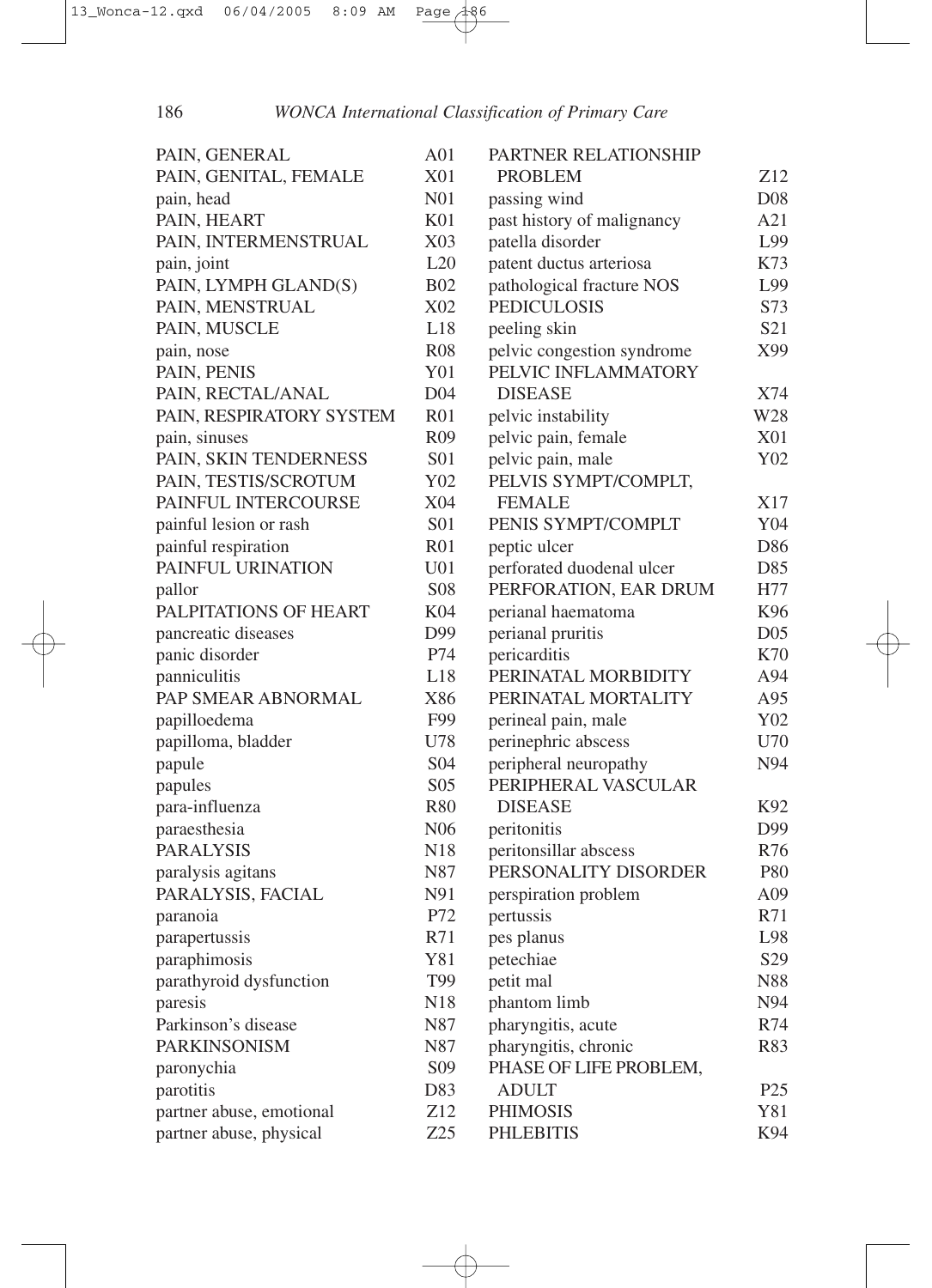| phlebothrombosis               | K94             | polyp, endometrial               | X99             |
|--------------------------------|-----------------|----------------------------------|-----------------|
| <b>PHOBIA</b>                  | P79             | polyp of rectum                  | D78             |
| photophobia                    | F05             | polyp of urinary tract           | U78             |
| photosensitivity               | S80             | polyphagia                       | T02             |
| physical abuse, partner        | Z25             | polyuria                         | U <sub>02</sub> |
| physiological delay            | T10             | pompholyx                        | S92             |
| pigmentation skin              | <b>S08</b>      | poor compliance                  | Z11             |
| piles                          | K96             | popping ear                      | H <sub>29</sub> |
| pilonidal abscess              | S85             | porphyria                        | T99             |
| pimple                         | S96             | portal hypertension              | D97             |
| pituitary dysfunction          | T99             | portal thrombosis                | K94             |
| PITYRIASIS ROSEA               | S90             | portwine stain                   | S81             |
| pityriasis versicolor          | S74             | post-concussion effect           | N79             |
| placenta praevia, in pregnancy | W84             | post-herpetic neuralgia          | S70             |
| placenta praevia, in delivery  | W92/W93         | post-nasal drip                  | <b>R08</b>      |
| plant sting                    | <b>S88</b>      | post-natal depression            | P76             |
| plant toxicity                 | A86             | post-partum haemorrhage          | W17             |
| PLEURISY/PLEURAL               |                 | POST-PARTUM SYMPT/               |                 |
| <b>EFFUSION</b>                | R82             | <b>COMPLT</b>                    | W18             |
| pleuritic pain                 | R <sub>01</sub> | post-polio syndrome              | N70             |
| pleurodynia                    | R <sub>01</sub> | post-traumatic headache          | N <sub>01</sub> |
| pneumoconiosis                 | R99             | post-traumatic stress, acute     | P <sub>02</sub> |
| <b>PNEUMONIA</b>               | <b>R81</b>      | POST-TRAUMATIC STRESS            |                 |
| pneumonia, aspiration          | R99             | <b>DISORDER</b>                  | P82             |
| pneumonitis, allergic          | R99             | post-viral fatigue               | A04             |
| pneumonitis, chemical          | R99             | postural vertigo                 | H82             |
| pneumonitis, infective         | <b>R81</b>      | Pott's fracture                  | L73             |
| pneumonitis, mould             | R99             | <b>POVERTY</b>                   | Z <sub>01</sub> |
| pneumothorax                   | R99             | pyoderma                         | S76             |
| poisoning by                   |                 | pyogenic arthritis               | L70             |
| animal/insect/plant            | A86             | pyrexia                          | A03             |
| POISONING BY                   |                 | pyuria                           | U98             |
| <b>MEDICATION</b>              | A84             | Q fever                          | A78             |
| <b>POLIOMYELITIS</b>           | N70             | query pregnant                   | W01             |
| pollution of environment       | Z29             | quinsy                           | R76             |
| polyarteritis nodosa           | K99             | radiation complication           | A87             |
| polycystic kidney, congenital  | U85             | radiation skin damage            | <b>S80</b>      |
| polycythaemia rubra vera       | <b>B75</b>      | radicular syndrome of upper limb | L83             |
| polycythaemia, secondary       | <b>B99</b>      | raised cholesterol/triglyceride  | T93             |
| polydipsia                     | <b>T01</b>      | rape                             | Z25             |
| polymenorrhoea                 | X07             | RASH, DIAPER                     | S89             |
| polymorphous light eruption    | S80             | RASH, GENERALIZED                | S07             |
| polymyalgia rheumatica         | L99             | RASH, LOCALIZED                  | S <sub>06</sub> |
| polyp of colon                 | D78             | Raynaud's syndrome               | K92             |
| polyp of duodenum              | D78             | reaction to immunization         | A87             |
| polyp of ear                   | H99             | reaction to transfusion          | A87             |
|                                |                 |                                  |                 |

 $\oplus$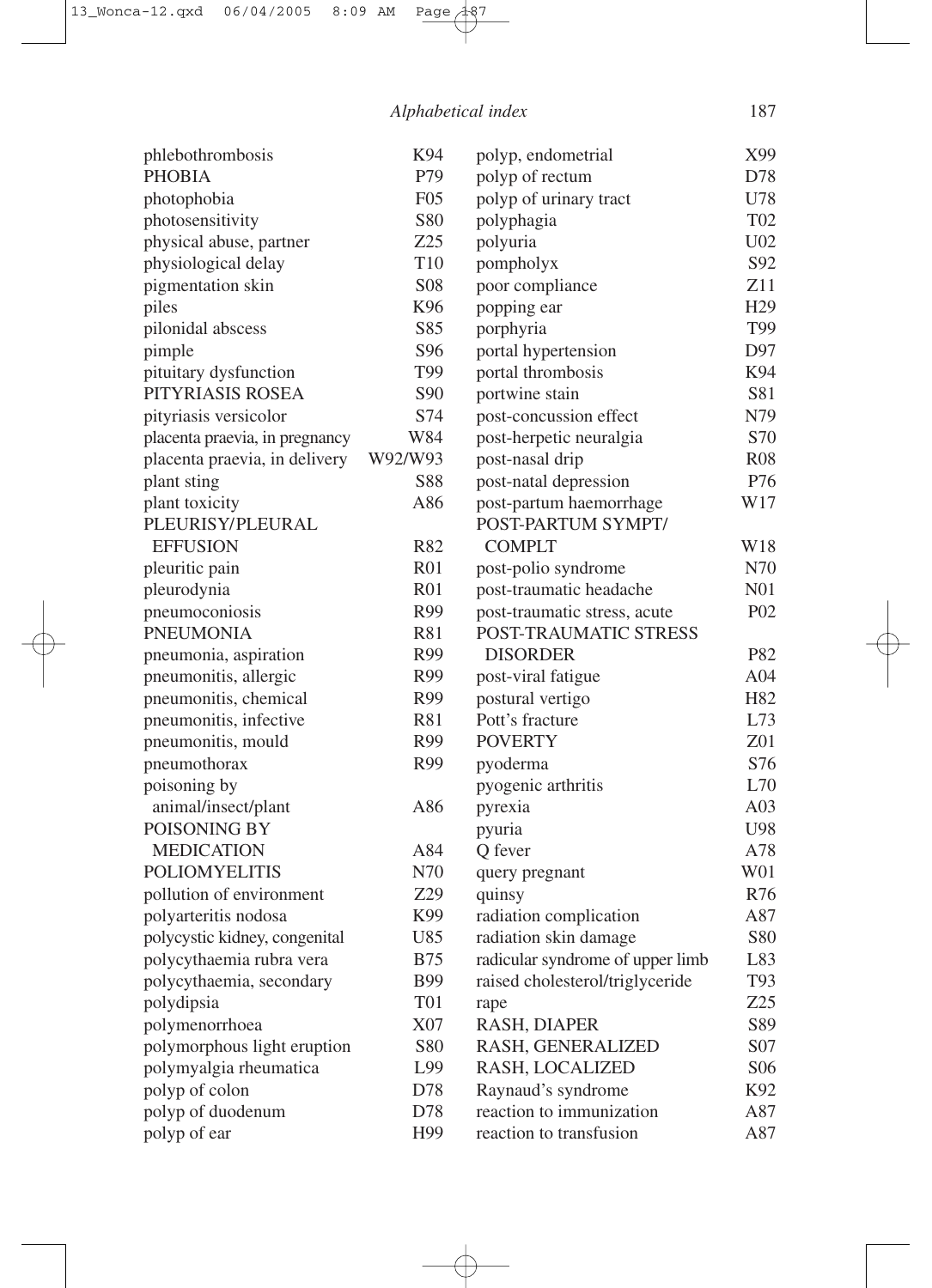| reactive airways disease           | R <sub>96</sub> | RHEUMATIC HEART DISEASE     | K71             |
|------------------------------------|-----------------|-----------------------------|-----------------|
| reactive depression                | P76             | rheumatism                  | L18             |
| reactive psychosis                 | P98             | rhinitis, acute             | R74             |
| reading difficulty                 | F05             | rhinitis, allergic          | R97             |
| rectocoele                         | X87             | rhinitis, chronic           | R83             |
| <b>RED EYE</b>                     | F02             | rhinitis, vasomotor         | R97             |
| red nose                           | <b>R08</b>      | rhinophyma                  | S99             |
| red throat                         | R21             | rhinorrhea                  | R07             |
| redness, skin, localized           | S <sub>06</sub> | rickettsial disease         | A78             |
| redness, skin, multiple sites      | S07             | right bundle branch block   | K84             |
| reduced lung function              | R <sub>28</sub> | right ventricular failure   | K77             |
| REDUNDANT PREPUCE                  | Y81             | rigor                       | A02             |
| reflux                             | D84             | ringworm                    | S74             |
| REFRACTIVE ERROR                   | F91             | <b>RISK FACTOR NOS</b>      | A23             |
| regional enteritis                 | D94             | RISK FACTOR,                |                 |
| Reiter's disease                   | L99             | <b>CARDIOVASCULAR</b>       |                 |
| RELATIONSHIP PROBLEM,              |                 | <b>DISEASE</b>              | K22             |
| <b>CHILD</b>                       | Z16             | RISK FACTOR, MALIGNANCY     | A21             |
| RELATIONSHIP PROBLEM,              |                 | road traffic accident       | A80             |
| <b>FRIEND</b>                      | Z24             | rodent ulcer                | S77             |
| RELATIONSHIP PROBLEM,              |                 | rosacea                     | S99             |
| PARENT/FAMILY                      | Z20             | roseola infantum            | A76             |
| RELATIONSHIP PROBLEM,              |                 | Ross River fever            | A77             |
| <b>PARTNER</b>                     | Z12             | rotator cuff syndrome       | L92             |
| renal artery bruit                 | K81             | <b>RUBELLA</b>              | A74             |
| renal calculus                     | U95             | running nose                | R07             |
| renal colic                        | U14             | rupture of ear drum         | H79             |
| renal failure                      | U99             | rupture tendon, spontaneous | L99             |
| renal glycosuria                   | T99             | salivary calculus           | D83             |
| renal transplant                   | U28             | salmonella enteritis        | D70             |
| residual haemorrhoidal skin tag    | K96             | salpingitis                 | X74             |
| respiratory distress               | <b>R04</b>      | sarcoidosis                 | <b>B99</b>      |
| respiratory failure                | R99             | <b>SCABIES AND OTHER</b>    |                 |
| respiratory infection, acute lower | R78             | <b>ACARIASES</b>            | S72             |
| respiratory infection, acute upper | R74             | <b>SCALD</b>                | S14             |
| RESPIRATORY SYMPT/                 |                 | scaling skin                | S21             |
| COMPLT, OTHER                      | R <sub>29</sub> | <b>SCALP SYMPT/COMPLT</b>   | S <sub>24</sub> |
| restless infant                    | A16             | scar                        | S99             |
| <b>RESTLESS LEGS</b>               | N <sub>04</sub> | scarlet fever               | A78             |
| restlessness                       | P04             | Scheuermann's disease       | L94             |
| retching                           | D10             | <b>SCHIZOPHRENIA</b>        | P72             |
| <b>RETINOPATHY</b>                 | F83             | sciatica                    | L86             |
| retirement problem                 | P <sub>25</sub> | scleritis                   | F99             |
| retractile testis                  | Y84             | scleroderma                 | L99             |
| retraction of nipple               | X20             | scoliosis                   | L85             |
| RHEUMATIC FEVER                    | K71             | scotoma                     | F05             |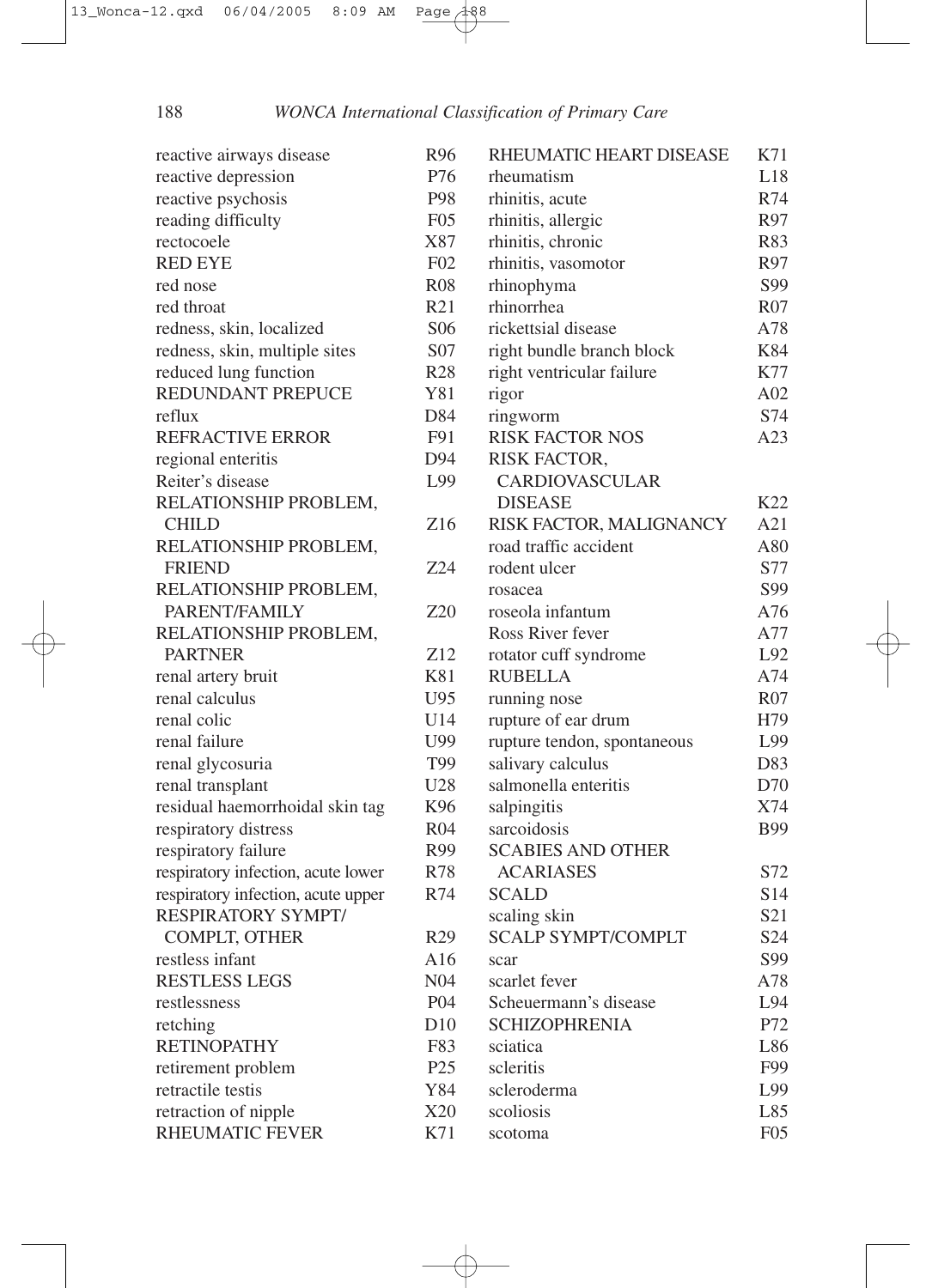| <b>SCRATCH</b>                   | S <sub>17</sub>  | skin allergy               | <b>S88</b>       |
|----------------------------------|------------------|----------------------------|------------------|
| <b>SCROTUM SYMPT/COMPLT</b>      | Y <sub>05</sub>  | <b>SKIN COLOUR CHANGE</b>  | <b>S08</b>       |
| scurvy                           | T91              | skin irritation            | S <sub>02</sub>  |
| <b>SEBORRHOEIC DERMATITIS</b>    | S86              | skin laceration            | S18              |
| seborrhoeic wart                 | S99              | skin lesion                | S29              |
| secondary megacolon              | D99              | SKIN SYMPT/COMPLT, OTHER   | S29              |
| <b>SEIZURE</b>                   | N <sub>07</sub>  | <b>SKIN TEXTURE SYMPT/</b> |                  |
| seizure, epileptic               | N88              | <b>COMPLT</b>              | S <sub>21</sub>  |
| self-esteem low                  | P <sub>28</sub>  | sleep apnoea               | P <sub>06</sub>  |
| <b>SEMINAL VESICULITIS</b>       | Y73              | sleep problem              | P <sub>06</sub>  |
| seminoma                         | Y78              | sleepwalking               | P <sub>06</sub>  |
| senescence                       | P <sub>05</sub>  | slipped femoral epiphysis  | L94              |
| senile dementia                  | P70              | slow urinary stream        | U <sub>28</sub>  |
| senile keratosis                 | <b>S80</b>       | slow virus infection       | N73              |
| senile vaginitis                 | X11              | slurred speech             | N <sub>19</sub>  |
| senile wart                      | S99              | <b>SMELL DISTURBANCE</b>   | N <sub>16</sub>  |
| <b>SENILITY</b>                  | P <sub>05</sub>  | smoking problem            | PI <sub>7</sub>  |
| <b>SENSATION DISTURBANCE</b>     | N <sub>06</sub>  | snake venom toxicity       | A86              |
| separation of partners           | Z15              | <b>SNEEZING</b>            | R <sub>07</sub>  |
| sexual attack                    | Z <sub>25</sub>  | snoring                    | R <sub>04</sub>  |
| <b>SEXUAL DESIRE REDUCED</b>     | P07              | snowblindness              | F79              |
| <b>SEXUAL FULFILMENT</b>         |                  | <b>SOCIAL HANDICAP</b>     | Z28              |
| <b>REDUCED</b>                   | <b>P08</b>       | social isolation           | Z28              |
| <b>SEXUAL FUNCTION SYMPT/</b>    |                  | <b>SOCIAL PROBLEM NOS</b>  | Z29              |
| COMPLT, MALE                     | Y08              | SOCIAL WELFARE PROBLEM     | Z08              |
| <b>SEXUAL PREFERENCE</b>         |                  | SOCIAL/CULTURAL            |                  |
| <b>CONCERN</b>                   | P <sub>09</sub>  | <b>PROBLEM</b>             | Z <sub>04</sub>  |
| sexually transmitted disease NOS | A78              | <b>SOLAR KERATOSIS</b>     | S80              |
| shaking                          | N <sub>0</sub> 8 | SOMATIZATION DISORDER      | P75              |
| shigella enteritis               | D70              | somnolence                 | P <sub>06</sub>  |
| shingles                         | S70              | sore mouth                 | D20              |
| shiver                           | A02              | sore throat                | R21              |
| shock, anaesthetic               | A87              | $sore(s)$ on skin          | S29              |
| shock, cardiovascular            | K99              | soreness, skin             | <b>S01</b>       |
| shock, psychic                   | P <sub>0</sub> 2 | spasm, muscle              | N <sub>0</sub> 8 |
| short sight                      | F91              | spastic colon              | D93              |
| <b>SHORTNESS OF BREATH</b>       | R <sub>02</sub>  | <b>SPECIFIC LEARNING</b>   |                  |
| SHOULDER SYMPT/COMPLT            | L08              | <b>PROBLEM</b>             | P <sub>24</sub>  |
| <b>SHOULDER SYNDROME</b>         | L92              | speech delay               | P22              |
| sick sinus syndrome              | <b>K80</b>       | <b>SPEECH DISORDER</b>     | N19              |
| sickle-cell anaemia              | <b>B78</b>       | spermatocoele              | Y99              |
| sickle-cell trait                | <b>B78</b>       | spherocytosis              | <b>B78</b>       |
| side effect medication           | A85              | spider naevus              | <b>K06</b>       |
| SINUS SYMPT/COMPLT               | R <sub>09</sub>  | spina bifida               | N85              |
| SINUSITIS ACUTE/CHRONIC          | R75              | spinal cord injury         | N81              |
| Sjogren's syndrome               | L99              | SPLEEN DISEASE, OTHER      | <b>B99</b>       |
|                                  |                  |                            |                  |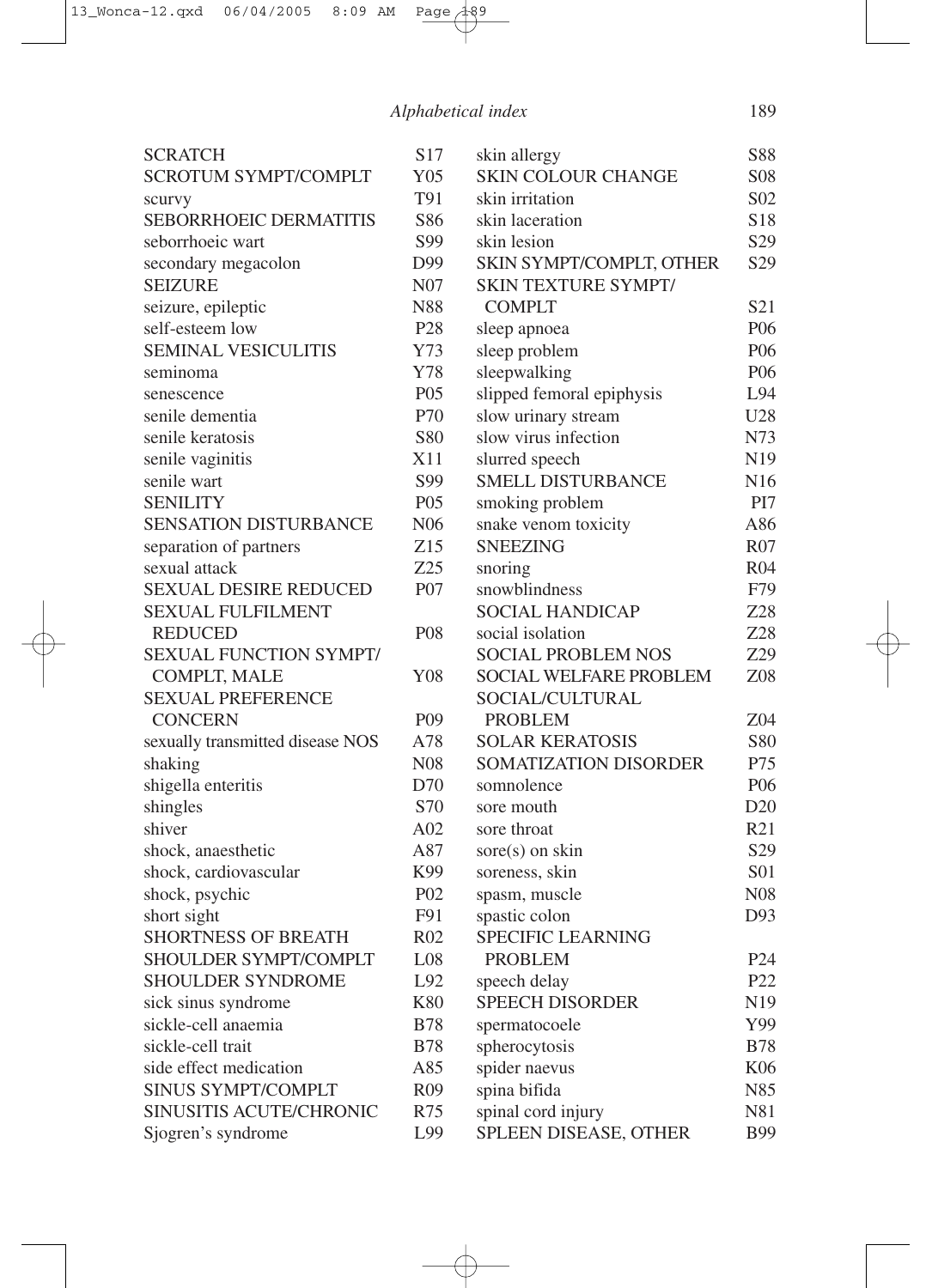| SPLEEN, RUPTURED          | <b>B76</b>      | <b>STYE</b>                      | F72             |
|---------------------------|-----------------|----------------------------------|-----------------|
| SPLENOMEGALY              | B87             | subarachnoid haemorrhage         | K90             |
| spondylolisthesis         | L84             | subconjunctival haemorrhage      | F75             |
| spondylosis               | L84             | subdural haematoma               | N80             |
| spondylosis, cervical     | L83             | <b>SUBLUXATION</b>               | L80             |
| spotting, vaginal         | <b>X08</b>      | <b>SUICIDE/SUICIDE ATTEMPT</b>   | P77             |
| SPRAIN/STRAIN, ANKLE      | L77             | <b>SUNBURN</b>                   | <b>S80</b>      |
| sprain/strain, back       | L84             | suppression of lactation         | W19             |
| SPRAIN/STRAIN, JOINT,     |                 | surgical emphysema               | <b>R88</b>      |
| <b>OTHER</b>              | L79             | suspiciousness                   | P <sub>29</sub> |
| SPRAIN/STRAIN, KNEE       | L78             | sweat rash                       | S92             |
| sprain/strain, neck       | L83             | <b>SWELLING NOS</b>              | A08             |
| sprue                     | D99             | swelling of joint                | L20             |
| spur, bone                | L87             | SWELLING, GENERALIZED            | S <sub>05</sub> |
| SPUTUM/PHLEGM             |                 | SWELLING, LOCALIZED              | S <sub>04</sub> |
| <b>ABNORMAL</b>           | R <sub>25</sub> | swimmer's ear                    | H70             |
| squamous cell carcinoma   | S77             | <b>SWOLLEN ANKLE</b>             | K07             |
| squint                    | F95             | swollen eye                      | F15             |
| <b>STAMMERING</b>         | P10             | swollen feet/legs                | <b>K07</b>      |
| status epilepticus        | N88             | swollen lip                      | D20             |
| sterility                 | W <sub>15</sub> | SYMPT/COMPLT:                    |                 |
| STERILIZATION, FEMALE     | W13             | see appropriate body system      |                 |
| STERILIZATION, MALE       | Y13             | <b>SYNCOPE</b>                   | A06             |
| stiffness, joint          | L20             | syndrome: see appropriate title  |                 |
| stiffness, muscle         | L19             | synovial cyst                    | L87             |
| stillbirth                | W91/W93         | <b>SYNOVITIS</b>                 | L87             |
| STING, INSECT             | S12             | synovitis of shoulder            | L92             |
| sting, plant              | <b>S88</b>      | SYPHILIS, FEMALE                 | X70             |
| stomach dilatation, acute | D87             | SYPHILIS, MALE                   | Y70             |
| stomatitis                | D83             | systemic lupus erythematosis     | L99             |
| <b>STRABISMUS</b>         | F95             | tachycardia NOS                  | K04             |
| strain: see sprain/strain |                 | TACHYCARDIA,                     |                 |
| <b>STREP THROAT</b>       | R72             | <b>PAROXYSMAL</b>                | K79             |
| stress incontinence       | U <sub>04</sub> | tachypnoea                       | R <sub>04</sub> |
| STRESS DISORDER,          |                 | tarsal cyst                      | F72             |
| <b>CHRONIC</b>            | P82             | <b>TASTE DISTURBANCE</b>         | N <sub>16</sub> |
| <b>STRESS REACTION,</b>   |                 | teeth grinding                   | D <sub>29</sub> |
| ACUTE                     | P <sub>02</sub> | TEETH/GUM DISEASE                | D82             |
| stretch marks             | S99             | TEETH/GUM SYMPT/COMPLT           | D <sub>19</sub> |
| striae atrophicae         | S99             | teething                         | D <sub>19</sub> |
| stridor                   | R <sub>04</sub> | temper tantrum, child            | P <sub>22</sub> |
| <b>STROKE</b>             | K90             | temporomandibular joint disorder | D82             |
| stroke sequelae           | K91             | temporomandibular joint          |                 |
| stupor                    | A07             | sympt/complt                     | L07             |
| <b>STUTTERING</b>         | P10             | tendinitis, shoulder             | L92             |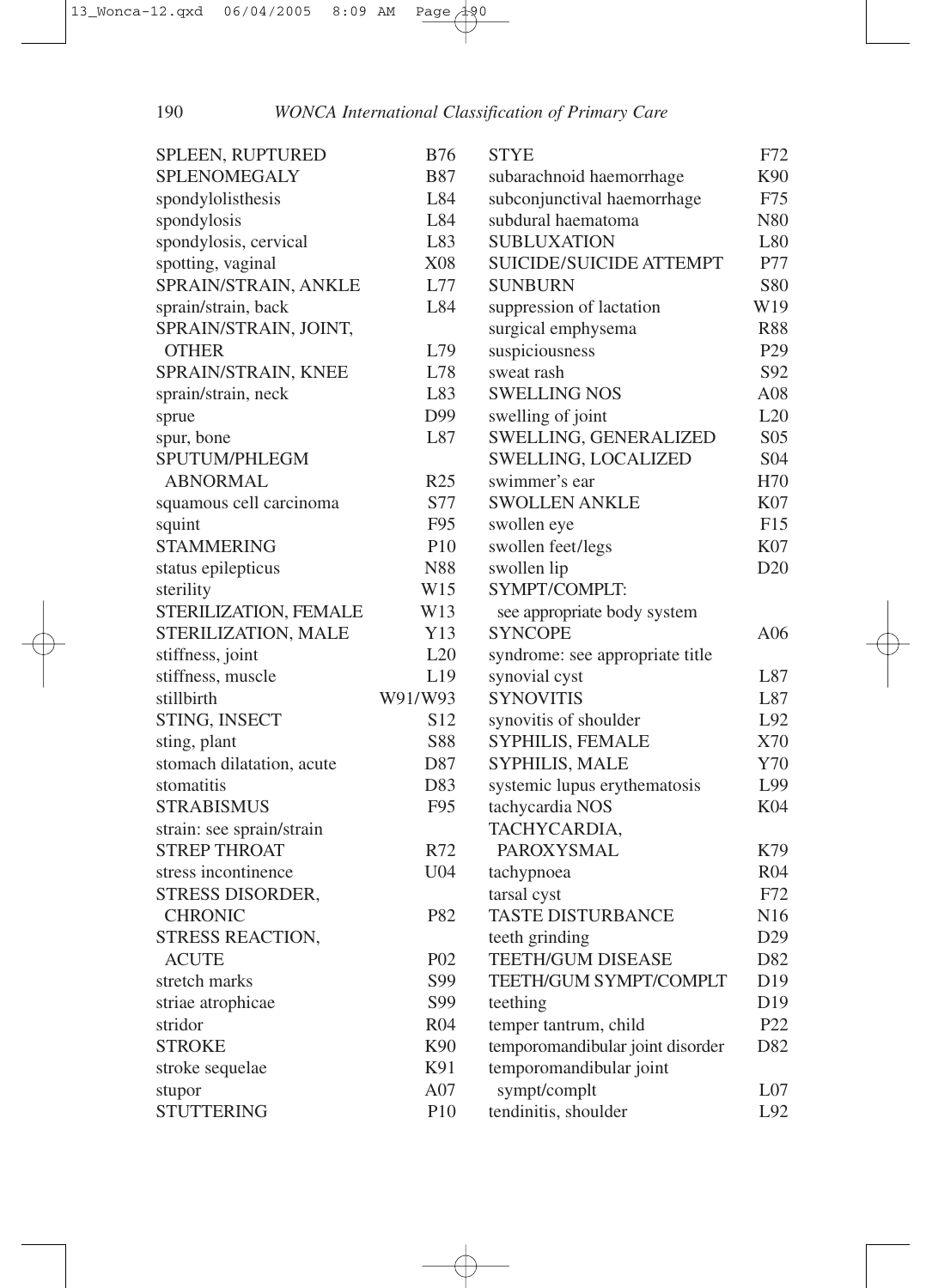| tendon rupture, spontaneous  | L99              | TOXIC EFFECT, NON-         |                  |
|------------------------------|------------------|----------------------------|------------------|
| <b>TENDONITIS</b>            | L87              | MEDICINAL SUBSTANCE        | A86              |
| <b>TENNIS ELBOW</b>          | L93              | toxic gastroenteropathy    | D99              |
| tenosynovitis                | L87              | toxic goitre               | T85              |
| <b>TENSE FEELING</b>         | <b>P01</b>       | toxoplasmosis              | A78              |
| termination of pregnancy     | W83              | TRACHEITIS, ACUTE          | <b>R77</b>       |
| testicular dysfunction       | T99              | tracheobronchitis          | R78              |
| <b>TESTIS SYMPT/COMPLT</b>   | Y <sub>05</sub>  | <b>TRACHOMA</b>            | F86              |
| <b>TETANUS</b>               | N72              | transfusion reaction       | A87              |
| tetany                       | N <sub>0</sub> 8 | <b>TRANSIENT CEREBRAL</b>  |                  |
| thalassaemia                 | <b>B78</b>       | <b>ISCHAEMIA</b>           | K89              |
| THIGH SYMPT/COMPLT           | L14              | transient global amnesia   | K89              |
| THIRST, EXCESSIVE            | <b>T01</b>       | transient ischaemic attack | K89              |
| THROAT SYMPT/COMPLT          | R <sub>21</sub>  | <b>TRAUMA NOS</b>          | A80              |
| thrombocytopenia             | <b>B83</b>       | TRAUMA, ACOUSTIC           | H85              |
| <b>THROMBOPHLEBITIS</b>      | K94              | TRAUMA, MULTIPLE           | A81              |
| thrombosed external          |                  | TRAUMA, SECONDARY          |                  |
| haemorrhoid                  | K96              | <b>EFFECT</b>              | A82              |
| thrombosis, vein             | K94              | traumatic amputation       | L81              |
| thrush NOS                   | A78              | traumatic arthropathy      | L91              |
| thrush, female genital       | X72              | tremor                     | N <sub>0</sub> 8 |
| thrush, mouth                | D83              | trichiniasis               | D96              |
| thrush, skin, nail           | S75              | bicuspid valve disease     | K83              |
| THYROGLOSSAL DUCT/CYST       | <b>T78</b>       | trigger finger             | L87              |
| thyroid nodule               | T81              | <b>TUBERCULOSIS</b>        | A70              |
| thyroiditis                  | T99              | twitching eye              | F <sub>14</sub>  |
| <b>THYROTOXICOSIS</b>        | T85              | tympanitis, acute          | H71              |
| <b>TIC</b>                   | P <sub>10</sub>  | typhoid fever              | D70              |
| tic douloureux               | N92              | ulcer, aphthous            | D83              |
| tick infestation             | S73              | ULCER, CORNEAL             | F85              |
| tinea                        | S74              | ULCER, DUODENAL            | D <sub>85</sub>  |
| <b>TINGLING FINGERS/TOES</b> | N <sub>05</sub>  | ulcer, oesophageal         | D84              |
| <b>TINNITUS EAR</b>          | H <sub>03</sub>  | ULCER, PEPTIC              | D86              |
| <b>TIREDNESS</b>             | A <sub>04</sub>  | ULCER, SKIN, CHRONIC       | S97              |
| <b>TOBACCO ABUSE</b>         | P <sub>17</sub>  | <b>ULCERATIVE COLITIS</b>  | D94              |
| <b>TONGUE SYMPT/COMPLT</b>   | D20              | umbilicus problem          | S <sub>29</sub>  |
| tongue, coated               | D20              | underweight                | T29              |
| tongue-tie                   | D81              | UNDESCENDED TESTICLE       | Y83              |
| tonsillar pain               | R21              | UNEMPLOYMENT PROBLEM       | Z06              |
| <b>TONSILLITIS ACUTE</b>     | R76              | unhappy                    | P <sub>0</sub> 3 |
| tonsillitis, chronic         | R90              | unstable angina            | K74              |
| toothache                    | D19              | <b>UPPER RESPIRATORY</b>   |                  |
| torsion of testis            | Y99              | <b>INFECTION</b>           | R74              |
| torticollis                  | L83              | uraemia                    | U99              |
| TOXAEMIA OF PREGNANCY        | W81              | ureteric reflux            | U99              |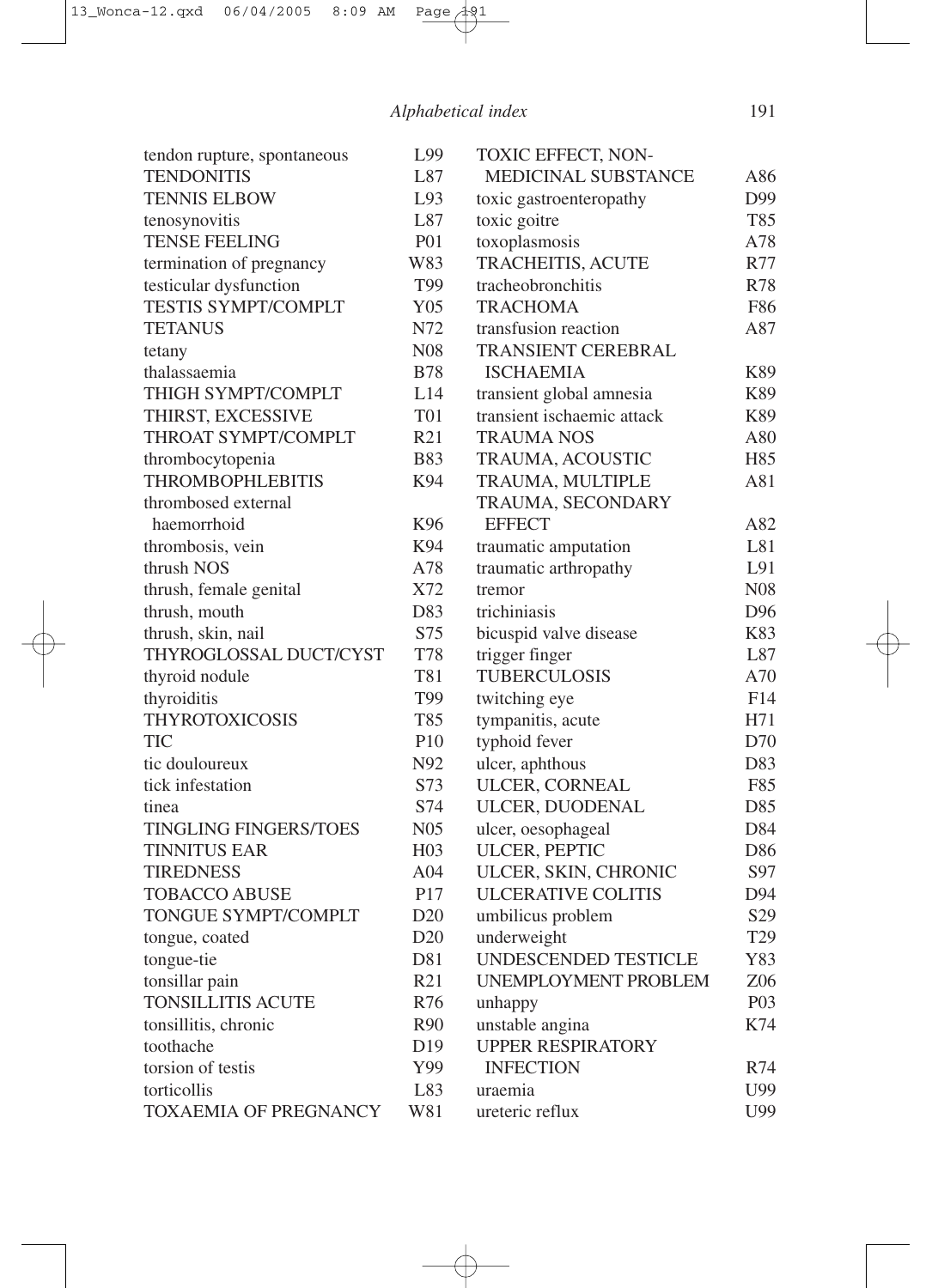| urethral caruncle              | U99             | venous stasis                | K95             |
|--------------------------------|-----------------|------------------------------|-----------------|
| urethral discharge, female     | X29             | ventricular fibrillation     | <b>K80</b>      |
| urethral discharge, male       | Y03             | ventricular flutter          | <b>K80</b>      |
| urethral stricture             | U99             | ventricular septal defect    | K73             |
| urethral syndrome              | U72             | verrucae                     | S03             |
| <b>URETHRITIS</b>              | U72             | version                      | W92/W93         |
| <b>URI</b>                     | R74             | <b>VERTIGINOUS</b>           |                 |
| <b>URINARY CALCULUS</b>        | U95             | <b>SYNDROME</b>              | H82             |
| <b>URINARY FREQUENCY/</b>      |                 | <b>VERTIGO/DIZZINESS</b>     | N17             |
| <b>URGENCY</b>                 | U <sub>02</sub> | vestibular neuronitis        | H82             |
| urinary infection NOS          | U71             | Vincent's angina             | D83             |
| URINARY SYMPT/COMPLT,          |                 | VIRAL DISEASE,               |                 |
| <b>OTHER</b>                   | U29             | <b>OTHER/NOS</b>             | A77             |
| URINATION PROBLEM,             |                 | <b>VIRAL EXANTHEMS</b>       | A76             |
| <b>OTHER</b>                   | U <sub>05</sub> | viral keratitis              | F85             |
| URINE TEST ABNORMAL            | U98             | vision, blurred              | F05             |
| urine, bad odour of            | U07             | VISUAL DISTURBANCE           | F05             |
| URINE, COMPLAINT               | U <sub>07</sub> | <b>VISUAL FLOATER/SPOT</b>   | F04             |
| urine, dark                    | U07             | visual loss                  | F05             |
| urine, dribbling               | U <sub>05</sub> | VITAMIN DEFICIENCY           | T91             |
| URINE, RETENTION               | U08             | vitiligo                     | S99             |
| urolithiasis                   | U95             | VOICE SYMPT/COMPLT           | R <sub>23</sub> |
| <b>URTICARIA</b>               | S98             | <b>VOMITING DIG</b>          |                 |
| <b>UTEROVAGINAL</b>            |                 | <b>VOMITING BLOOD</b>        | D14             |
| <b>PROLAPSE</b>                | X87             | vomiting, presumed infective | D73             |
| VAGINAL DISCHARGE              | X14             | vulval pain                  | X <sub>01</sub> |
| VAGINAL SYMPT/COMPLT           | X15             | <b>VULVAL SYMPT/COMPLT</b>   | X16             |
| vaginismus NOS                 | X04             | <b>WART</b>                  | S03             |
| vaginismus, psychogenic        | <b>P08</b>      | wart, seborrhoeic/senile     | S99             |
| vaginitis, atrophic            | X11             | wasting of muscle            | L19             |
| VAGINITIS/VULVITIS             | X84             | water depletion              | <b>T11</b>      |
| vaginosis                      | X84             | waterbrash                   | D <sub>03</sub> |
| varices, oesophageal           | K99             | watery eye                   | F03             |
| varicose eczema                | K95             | weak eye                     | F05             |
| varicose ulcer                 | S97             | weak heart                   | K29             |
| VARICOSE VEIN, LEG             | K95             | weak joint                   | L20             |
| varicose veins, other than leg | K99             | weak muscle                  | L19             |
| vascular headache              | N89             | WEAKNESS, GENERAL            | A04             |
| vasculitis                     | K99             | WEAKNESS, localized          | N18             |
| vasectomy                      | Y13             | weal                         | S98             |
| vasospasm                      | K92             | weaning                      | W19             |
| vasovagal attack               | A06             | <b>WEIGHT GAIN</b>           | <b>T07</b>      |
| venereal wart, female          | X91             | <b>WEIGHT LOSS</b>           | <b>T08</b>      |
| venereal wart, male            | Y76             | wen                          | S93             |
| venous insufficiency           | K95             | WHEEZING                     | R03             |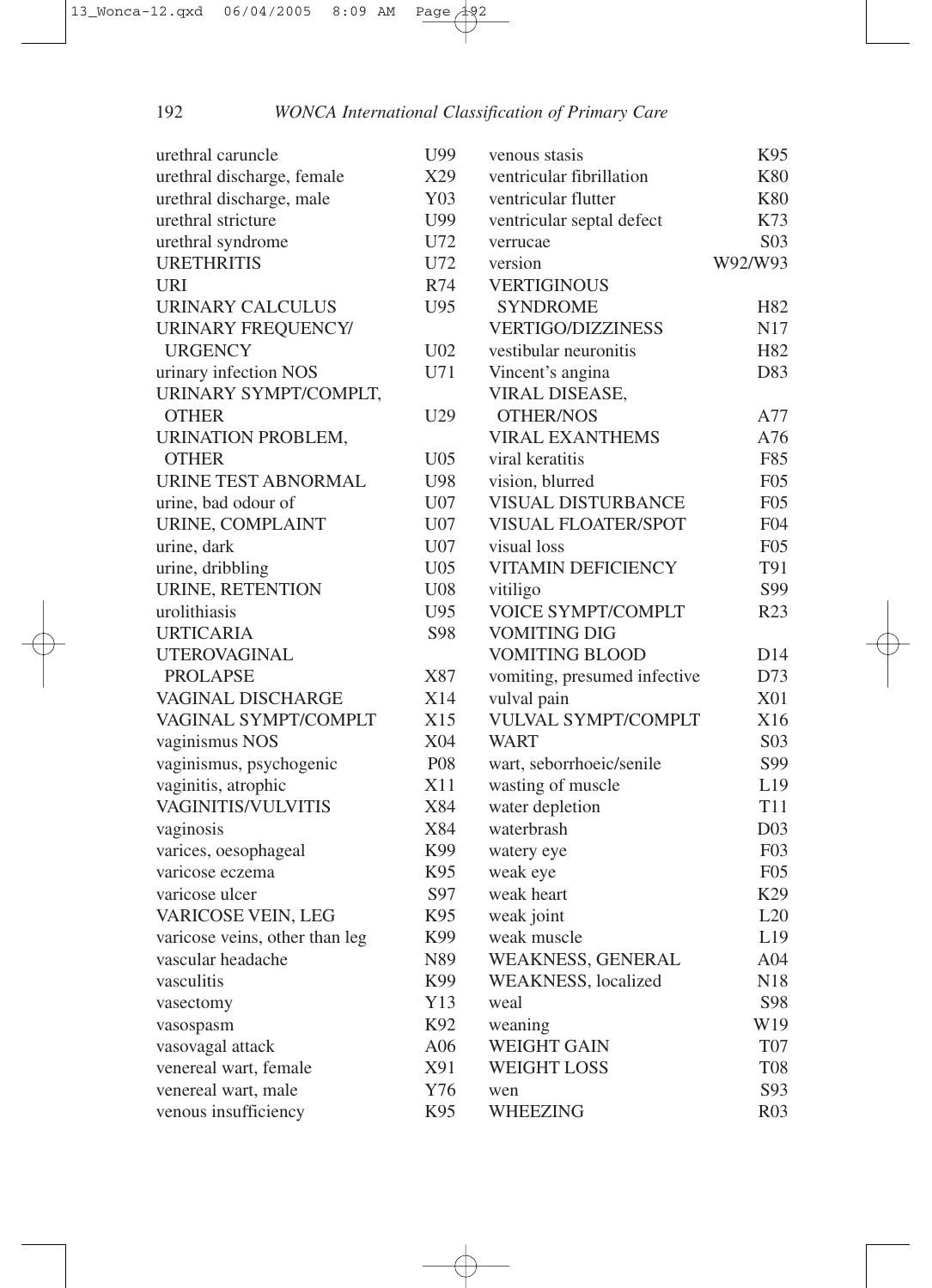| L83             | worried                         | P <sub>0</sub> 3 |
|-----------------|---------------------------------|------------------|
| <b>B84</b>      | wound infection/disruption,     |                  |
| R71             | post-operative                  | A87              |
| P <sub>19</sub> | wound infection, post-traumatic | S <sub>11</sub>  |
| N <sub>17</sub> | wrinkle                         | S <sub>21</sub>  |
| Z05             | WRIST SYMPT/COMPLT              | L11              |
| D96             | xanthoma                        | T93              |
|                 |                                 |                  |